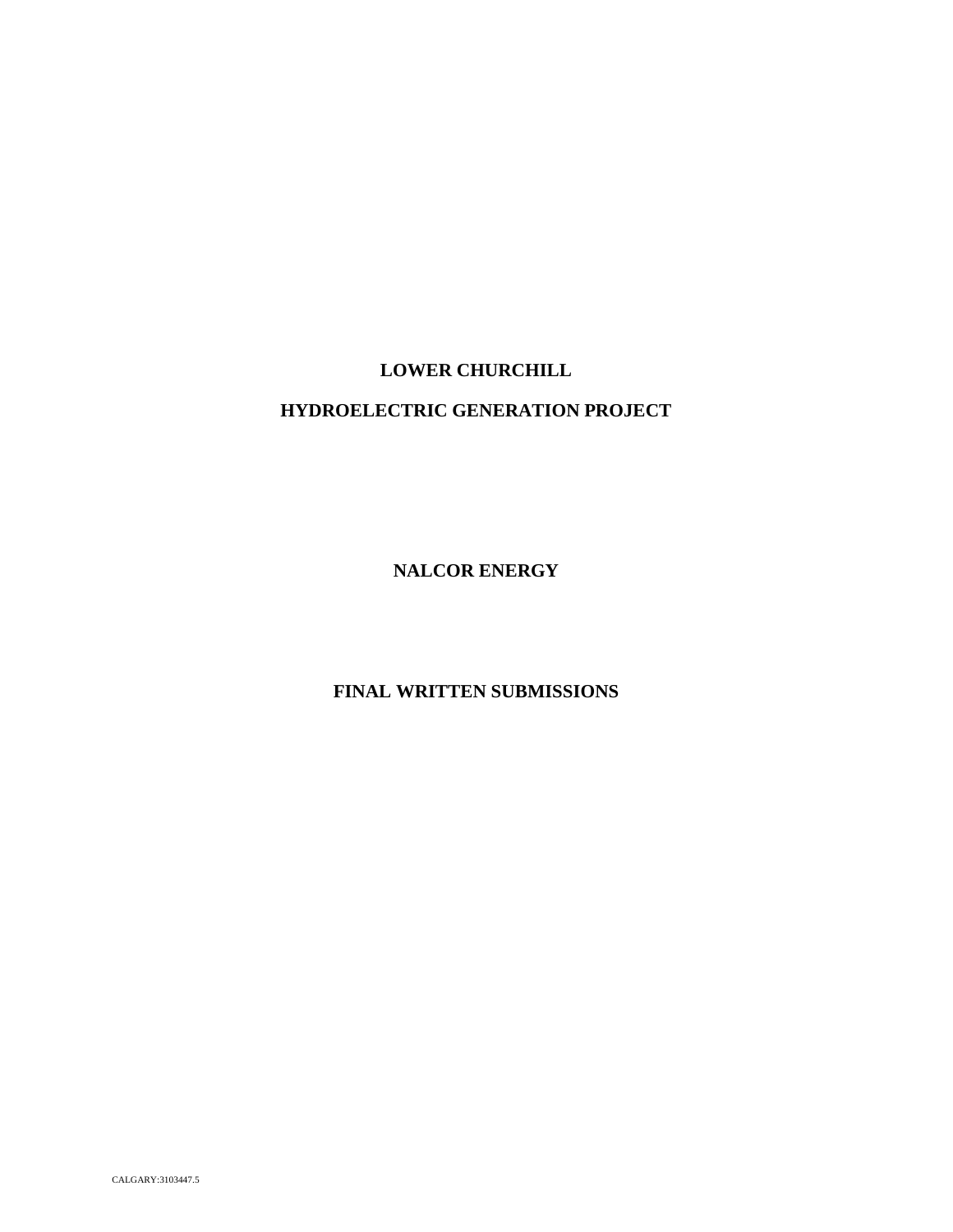# **A. INTRODUCTION**

- 1. The hydroelectric potential of the Churchill River in Quebec and Labrador has been recognized for decades, and development of this potential began in 1954 with the construction of the 18 MW Menihek Power Plant to provide electric power to the iron ore mines in Shefferville, Quebec, near the Labrador border.<sup>[1](#page-1-0)</sup> This was followed in 1960 with the construction of the Twin Falls Power Plant, which was then replaced by the Churchill Falls Power Station in 1974.<sup>[2](#page-1-1)</sup>
- 2. While the Churchill Falls Power Station captured the hydroelectric potential of the upper Churchill River, studies began in 1974 to support the development of hydroelectric facilitieson the lower Churchill River[.](#page-1-2)<sup>3</sup> In 1980, a full environmental assessment of this lower Churchill development was concluded that involved the collection and analysis of environmental baseline data, the preparation of an Environmental Impact Statement and the holding of public hearings.<sup>[4](#page-1-3)</sup> The Review Panel at the time found that the proposed project was acceptable, provided that certain environmental and socio‐economic conditionswere met. $5$

<span id="page-1-0"></span><sup>&</sup>lt;sup>1</sup> Environmental Impact Statement ("EIS") Vol. IA, pg. 1-16.

<span id="page-1-1"></span> $<sup>2</sup>$  EIS Vol. IA, pg. 1-16.</sup>

<span id="page-1-2"></span> $3$  EIS Vol. IA, pg. 1-17.

<span id="page-1-3"></span> $<sup>4</sup>$  EIS Vol. IA, pg. 1-17.</sup>

<span id="page-1-4"></span> $<sup>5</sup>$  EIS Vol. IA, pg. 1-17.</sup>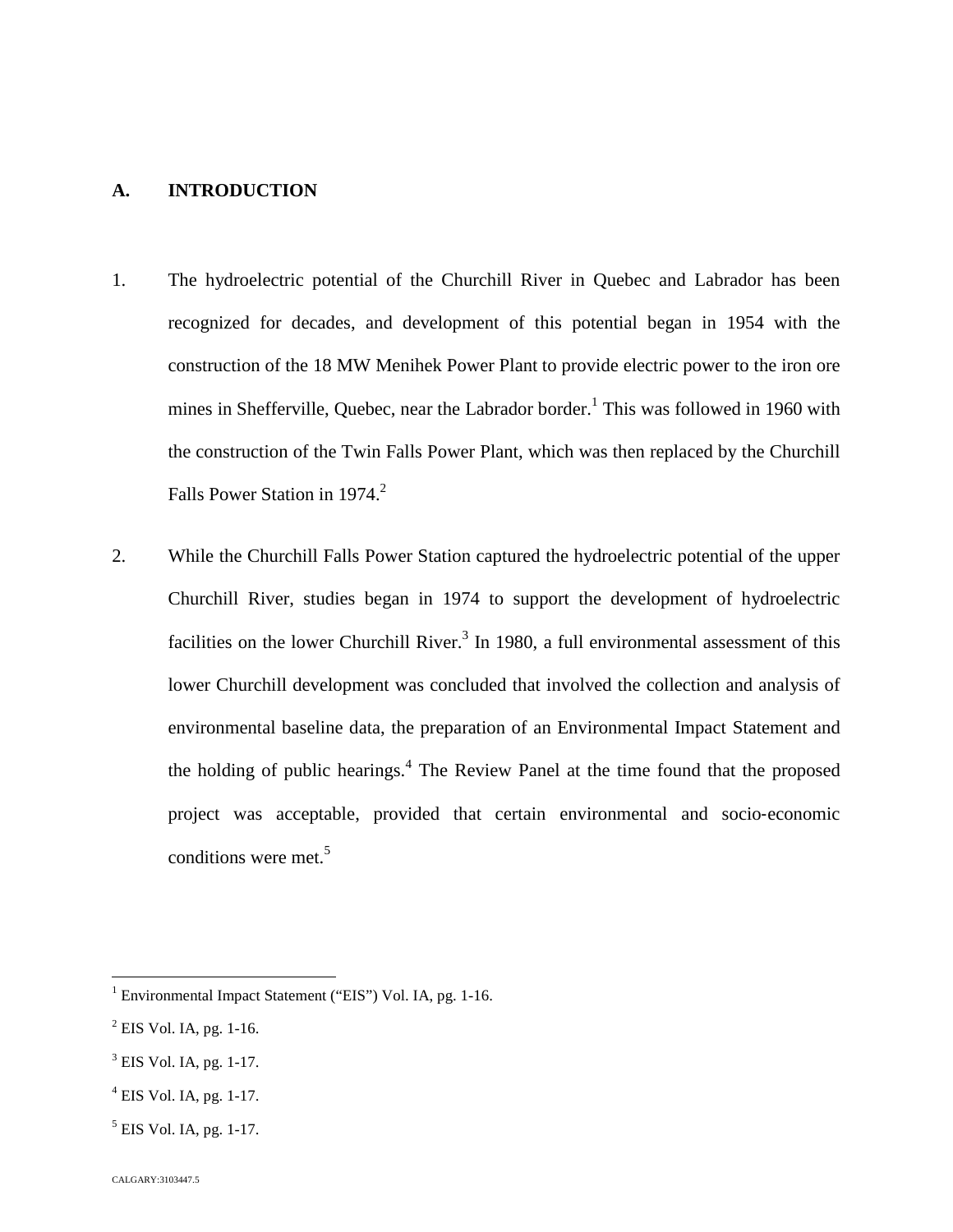3. Since 1980, extensive additional studies have been conducted both of the existing environment and of the potential environmental effects of hydroelectric development on the lower Churchill River.<sup>[6](#page-2-0)</sup> All of these studies were incorporated into the Environmental

<span id="page-2-0"></span> $6$  EIS Vol. IA, pgs. 1-13, 1-14, 1-15, 1-17 and 1-18; these studies include the following: Moose (Alces alces) Interim Report, Minaskuat Inc. 2009a; Caribou (Rangifer tarandus caribou) Baseline Report, Minaskuat Inc. 2009b; Black Bear (Ursus americanus) Interim Report, Minaskuat Inc. 2009c; Wildlife Habitat Associations Environmental Baseline Report, Minaskuat Inc. 2008a, Moose and the Proposed Churchill River Power Project: A Literature Review, Conor Pacific Environmental Technologies Inc. and Westworth Associates Environmental Ltd. 2000; Churchill River Power Project 1999 Environmental Studies: Winter Moose Survey, Northland Associates and Jacques Whitford 2000; Inventory of Beaver Colonies in the Lower Churchill River Valley, Minaskuat Inc. 2008b; Furbearer Winter Habitat Use, Sikumiut Environmental Management Ltd. 2008a; Forest Songbird Survey, Minaskuat Inc. 2008c; Waterfowl in the Lower Churchill River Area, LGL Limited 2008; Inventory of Osprey, Bald Eagle & Golden Eagle Nest Sites in the Lower Churchill River Valley, Minaskuat Inc. 2008d; Osprey and Bald Eagle Study, Jacques Whitford 1999a; Churchill River Power Project Waterfowl, AGRA Earth and Environmental and Harlequin Enterprises 1999; Rare Plant Survey in the Lower Churchill River Valley, Minaskuat Inc. 2008e; Caribou (Rangifer tarandus caribou) Baseline Report, Minaskuat Inc. 2009b; Aquatic Vegetation Study, AMEC Earth and Environmental Ltd. 2008a; Lower Churchill River Fish Consumption and Angling Survey, Minaskuat Inc. 2009d; Seal Abundance and Distribution, Sikumiut Environmental Management Ltd. 2007; Habitat Quantification, AMEC Earth and Environmental Ltd. and Sikumiut Environmental Management Ltd. 2007; 2006 Fish and Fish Habitat Baseline Study: Catch‐based Utilization Index Validation and Additional Habitat Surveys, AMEC Earth and Environmental Ltd. 2007; HADD Determination Methodology Churchill River, Labrador, AMEC Earth and Environmental Ltd. 2001; Biological Study of the Goose Bay Estuary, Jacques Whitford 2001a; Fish Migration and Habitat Use of the Churchill River, Jacques Whitford 2000; Fish and Fish Habitat, AGRA Earth and Environmental 2000; Primary Productivity and Plankton Biomass, Jacques Whitford 1999b; Benthic Invertebrate Study of the Churchill River, Jacques Whitford 1999c; Water and Sediment Modelling in the Lower Churchill River, Minaskuat Inc. 2008f; Water and Sediment Quality in the Lower Churchill River, Minaskuat Limited Partnership 2007; Sedimentation and Morphodynamics Study, Northwest Hydraulic Consultants 2008; Water Quality and Chlorophyll Study, Jacques Whitford 2001b; Water and Sediment Quality in the Churchill River, Jacques Whitford 1998a; Bank Stability Study, AMEC Earth and Environmental Ltd. 2008b; Salt Water Intrusion 3D Model Study, Hatch 2008a; Sediment Plume Analysis, Hatch 2008b; Hydraulic Modelling, Hatch 2008c; Ice Dynamics of the Lower Churchill River, Hatch 2007; Aquatic Environment in the Goose Bay Estuary, Agra Earth and Environmental and BAE‐Newplan Group Limited SNC‐Lavalin 2001; Assessment of the Potential for Increased Mercury Concentrations, Tetra Tech Inc. 2008; Calculation of Anticipated Consumption Advisory Levels of Fish in the Lower Churchill Area, Minaskuat Inc. 2008g; Existing Mercury Concentrations in Osprey and Ecological Risk Assessment, Minaskuat Limited Partnership 2008; Statistical Analysis of Mercury Data from Churchill Falls (Labrador) Corporation Reservoirs, Jacques Whitford 2006; Freshwater Fish Mercury Sampling Churchill River Labrador, AMEC Earth and Environmental Ltd. 2000; Historic Resources Overview and Impact Assessment of Muskrat Falls Generation Facility and Reservoir and Muskrat Falls to Gull Island Interconnecting Transmission Line Corridor, Minaskuat Inc. 2008h; Innu Environmental Knowledge of the Mishta‐shipu (Churchill River) Area of Labrador in Relation to the Proposed Lower Churchill Project, Innu Nation 2007; Report on the Fieldtrip to Ushkan-shipiss, Innu Nation 2008; Churchill River Power Project Historic Resources Overview Assessment 1998‐2000 Volume 1 Interpretation Summary and Recommendations, Jacques Whitford and Innu Environmental Limited Partnership 2001a; Historic Resources (Labrador Study), Jacques Whitford and Innu Environmental Limited Partnership 2001b; Historic Resources Overview Assessment (Labrador Component), Jacques Whitford and Innu Environmental Limited Partnership 2000; Historic Resources Potential Mapping, Jacques Whitford and Innu Environmental Limited Partnership 2001c; Sea Level History and Geomorphology of the Churchill River and Strait of Belle Isle, Jacques Whitford 1998b; Forest Inventory, Sikumiut Environmental Management Ltd. 2009; Reservoir Preparation Report, Sikumiut Environmental Management Ltd. 2008b; Reservoir Preparation Workshop Report, Duerden & Keane Environmental Inc. 2007; Socio‐economic Environmental Baseline Report, Minaskuat Inc. 2008i; Calculation of Anticipated Consumption Advisory Levels of Fish in the Lower Churchill Area, Minaskuat Inc. 2008g;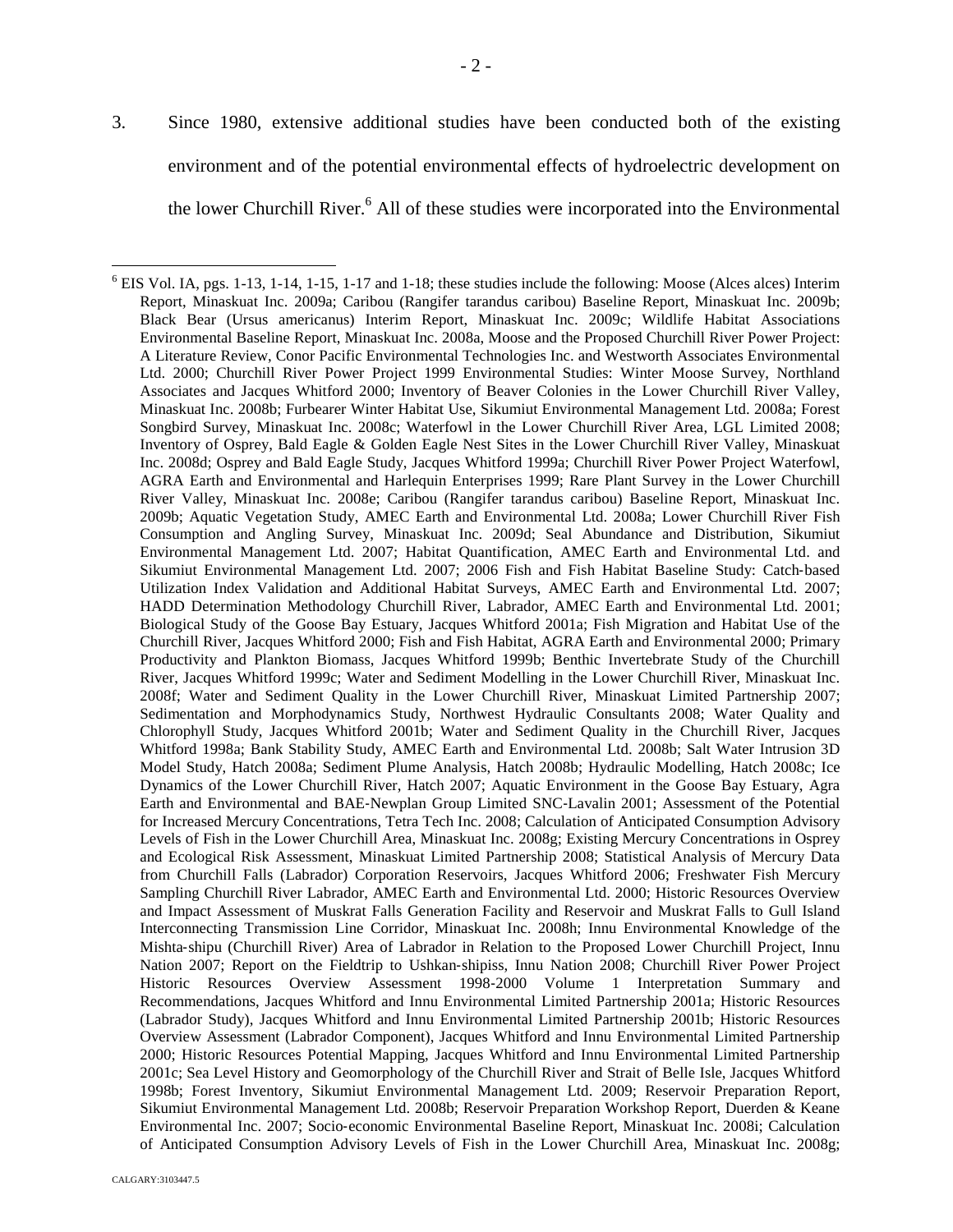Impact Statement ("EIS") that the Proponent, Nalcor Energy ("Nalcor"), filed in support of the current proposal for the Lower Churchill Hydroelectric Generation Project (the "Project") in 2008. In essence, the Project has been the subject of intense analysis since the mid 1970s.

- 4. This Project represents the future for the people of Newfoundland and Labrador. The Project will provide the Province with a stable source of renewable energy and revenue for generations to come. The Government of Newfoundland and Labrador has labelled thisProject the "centerpiece" of its Energy Plan.<sup>7</sup> At the same time, the Project will provide real opportunities for new, sustainable, economic development in Labrador. This view was shared by the Central Labrador Development Board, among others.<sup>8</sup>
- 5. Sustainable development is a guiding principle of the *Canadian Environmental* Assessment Act ("CEAA"),<sup>[9](#page-3-1)</sup> of the *Newfoundland and Labrador Environmental Protection Act* ("NLEPA")<sup>[10](#page-3-2)</sup> and of the EIS Guidelines that were prepared for this Project.<sup>[11](#page-3-3)</sup> Sustainable development seeks to meet the needs of present generations

<span id="page-3-3"></span> $11$  CEAR 098.

Lower Churchill River Fish Consumption and Angling Survey, Minaskuat Inc. 2009d; Forecasted Labour Resource Requirements by National Occupation Classification for Generation Projects, Nalcor Energy 2008; Community Health Study, Aura Environmental Research and Consulting Ltd 2008; Current Land and Resource Use in the Lower Churchill River Area, Minaskuat Inc. 2009e; Greenhouse Gas Emissions Study, Minaskuat Inc. 2008j; Greenhouse Gas Fluxes, Environnement Illimité & Environnement d'Hydro‐Québec 2007; Wetland Assessment and Evaluation, Minaskuat Inc. 2008k; Regional Ecological Land Classification (ELC), Minaskuat Inc. 2008l; Project Area ELC, Minaskuat Inc. 2008m; Herpetile Surveys in the Lower Churchill River Valley, Minaskuat Inc. 2008n; and Interconnecting Transmission Line Constraint Mapping Atlas, AMEC Earth and Environmental Ltd. 2008c

<span id="page-3-0"></span> $<sup>7</sup>$  Canadian Environmental Assessment Registry ("CEAR") 515 at pg. 2.</sup>

<sup>8</sup> Carol Best, CEAR 1164 at pgs. 101 and 115.

<span id="page-3-1"></span> $^{9}$  R.S.C. 1992, c. 37.

<span id="page-3-2"></span><sup>10</sup> S.N.L. 2002, c. E-14.2, Section 2 (kk) and Department of Environment and Conservation, *Guide to the Environmental Protection Act* (2002) at pg. 2, on line: www.env.gov.nl.ca/env/envassessment/guide\_to\_epa.pdf.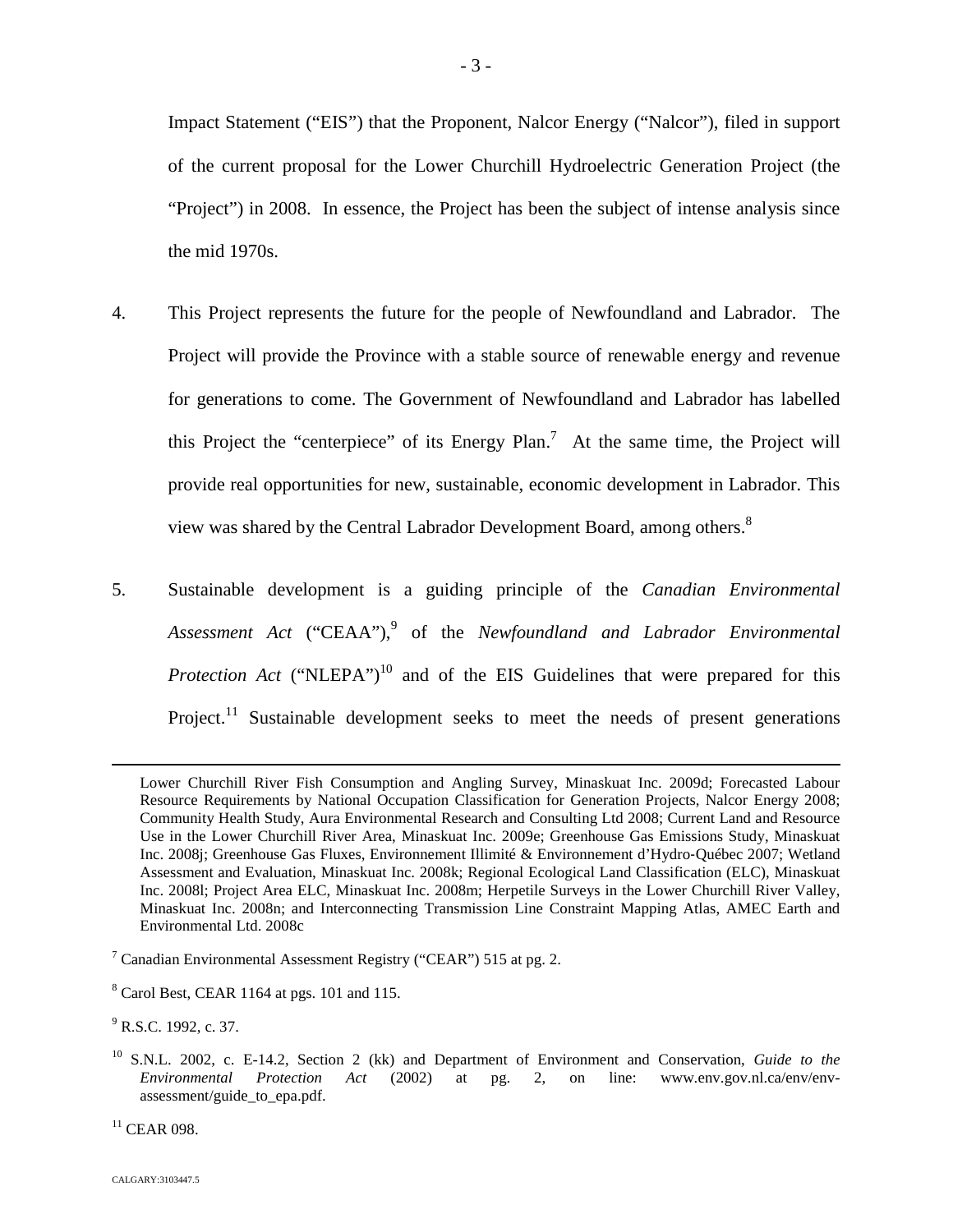without compromising the ability of future generations to meet their own needs. The three "pillars" or objectives of sustainable development are preserving environmental integrity, improving social equity and improving economic efficiency.

- 6. The Project is a truly sustainable project. It will result in environmental effects, but none of these effects will deny humans and wildlife the ability to use the environment in much the same way as they have historically done. The Project will provide training and jobs to local communities, and will greatly increase business activity in the area and throughout the Province of Newfoundland and Labrador. The Project will provide significant revenue to the Province that will accrue for generations to come, and will greatly increase the power available for economic development, more than doubling the amount of electricity currently available to the Province.<sup>[12](#page-4-0)</sup> In addition, the biodiversity of wildlife in the river valley will be maintained as a result of adjacent habitat or as a result of new habitat that will be enhanced through a series of mitigation measures.
- 7. Unlike many resource development projects, where the permanent extraction of resources requires a balancing between the needs of present and future generations, the Project will continue to generate renewable energy from the Churchill River for decades and perhaps even centuries to come.<sup>[13](#page-4-1)</sup> The power that is produced from the Project is clean power – it will result in far fewer greenhouse gas ("GHG") emissions per unit of electricity than any coal, gas, or oil-fired power plant.<sup>[14](#page-4-2)</sup> During the hearings, the Mayor of Holyrood stated that the Project was critical for the future of the Province, in part because it would make

<span id="page-4-0"></span><sup>&</sup>lt;sup>12</sup> EIS Vol. IA, pg. 1-11.

<span id="page-4-1"></span><sup>&</sup>lt;sup>13</sup> Gilbert Bennett, CEAR 692 at pgs. 29 and 30.

<span id="page-4-2"></span> $14$  This conclusion was supported by Environment Canada in CEAR 667 at pg. 8.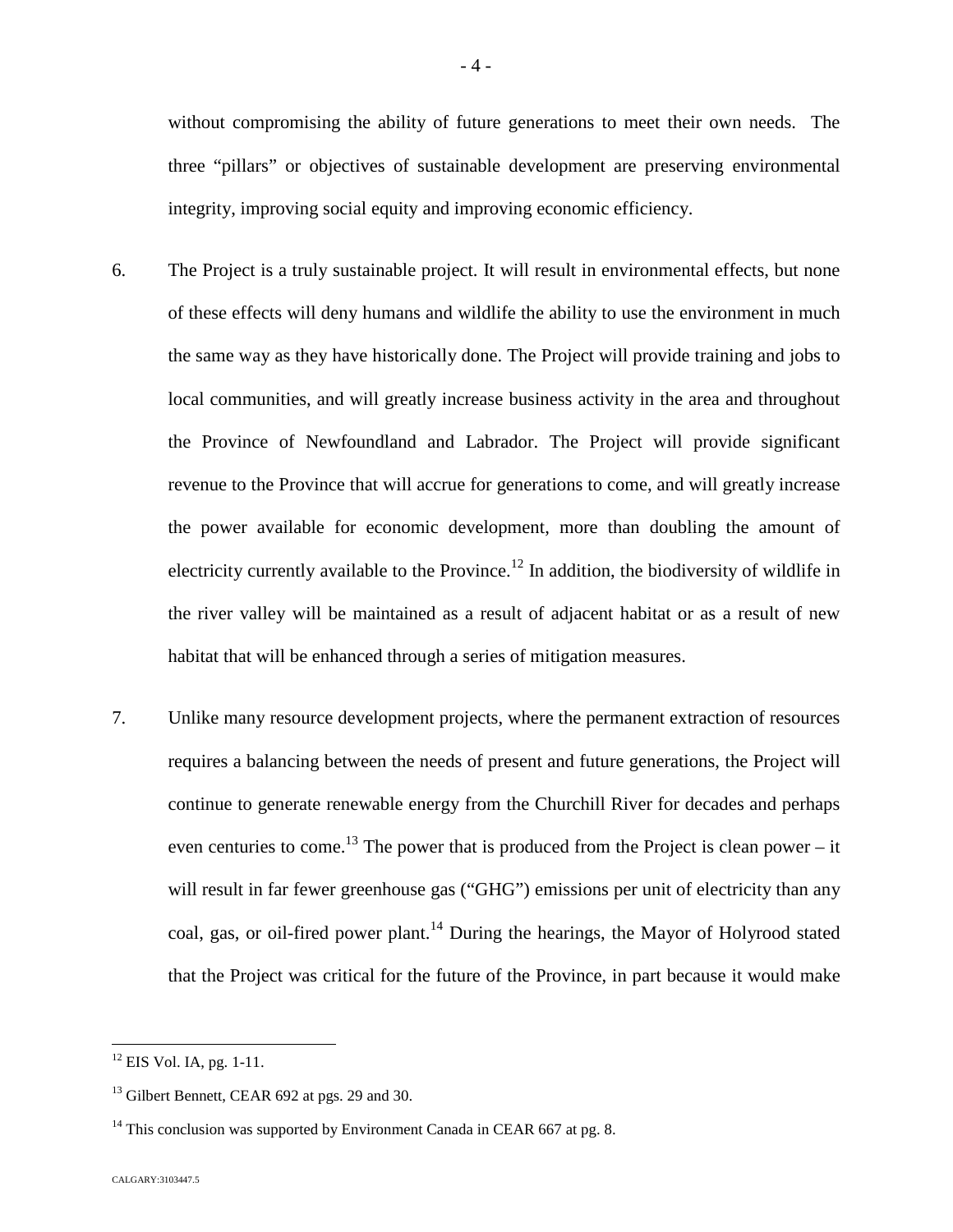the Province's energy supply 98% GHG-free.<sup>[15](#page-5-0)</sup> In addition, the low-carbon advantage of the Project will result in the displacement of up to 11.5 mega tonnes of GHG emissions from existing generation facilities.<sup>[16](#page-5-1)</sup> This is the equivalent of taking 3.2 million cars off the road.[17](#page-5-2) The Project therefore represents one of the most important and realizable opportunities for Canada to meet its environmental commitments and curb greenhouse gas and other emissions in a meaningfulway.<sup>18</sup>

- 8. The Joint Review Panel ("JRP" or the "Panel") for this Project was formed in January 2009 and since that time more than 1000 submissions have been made by the Proponent and by interveners. Forty-five days of public hearings have been held in nine different communities (through both live hearings and video conferencing hearings). Throughout this process, all interested parties have had ample opportunity to participate and inform the JRP of their views.
- 9. A significant amount of material was filed by interveners during the hearing, and much of this information Nalcor has not had a meaningful opportunity to respond to and question. However, much of this information was general information sourced from the internet and was not specific to the Project or the Project Area. Nalcor believes the Panel should be cautious in considering the applicability of these submissions as some of the material has actually served to increase misunderstandings and misperceptions about the Project. In addition, several interveners during the hearing stated their opposition to the Project but upon questioning they conceded that they had not read the majority of the supporting

<span id="page-5-0"></span><sup>&</sup>lt;sup>15</sup> Gary Goobie, CEAR 1208 at pg. 27.

<span id="page-5-1"></span><sup>&</sup>lt;sup>16</sup> Response to IR JRP 7, at pg. 115, table 2.

<span id="page-5-2"></span><sup>&</sup>lt;sup>17</sup> Gilbert Bennett, CEAR 1208 at pg. 19.

<span id="page-5-3"></span> $18$  Response to IR JRP.146 at pg. 3.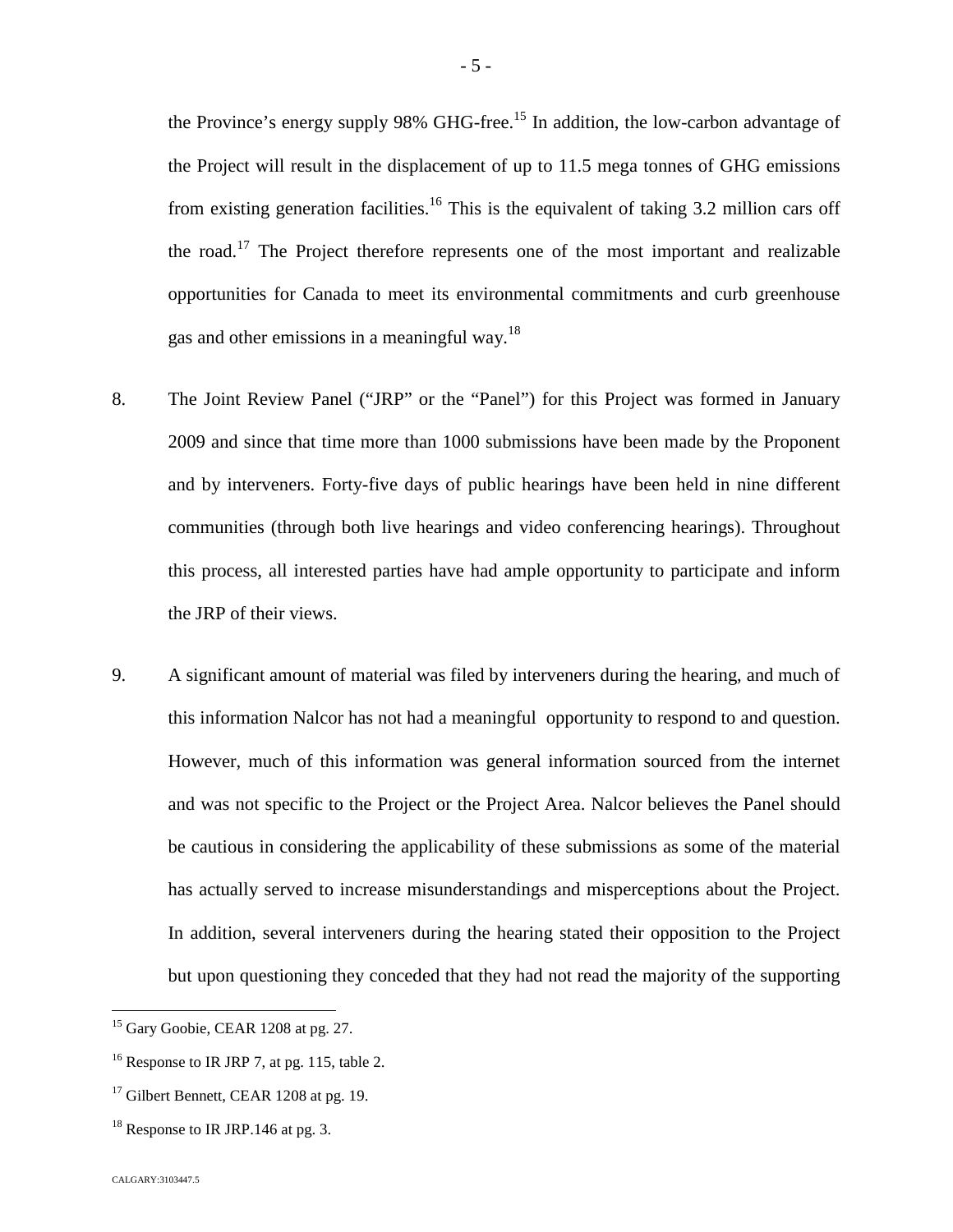documents for the Project.<sup>[19](#page-6-0)</sup> Again, views unsupported by facts, or without having reviewed the material, should be considered cautiously.

10. The evidence that is directly applicable to the Project or the Project Area, demonstrates that the potential environmental effects of the Project have been thoroughly considered and that with the appropriate mitigation and follow-up measures, there will be no likely significant adverse environmental effects caused by the Project. Further, Nalcor believes it is clear that the Project will result in considerable benefits to Labrador, the Province overall, and the entire country. Therefore, Nalcor asks the Panel to recommend that this Project be approved so that it may proceed to the next phase of detailed regulatory approvals.

# **B. APPLICATION AND LEGAL FRAMEWORK**

## **I. The Proponent**

11. Nalcor is a Crown corporation formed by the Government of Newfoundland and Labrador in 2008. Its mandate is to provide safe, reliable and dependable electricity to utility, industrial, residential and retail customers in the Province and it relies on its core business of generating and transmitting electrical power to do so.<sup>[20](#page-6-1)</sup> Nalcor is the parent company of Newfoundland and Labrador Hydro, the Churchill Falls (Labrador) Corporation, and Nalcor Energy – Oil and Gas Inc. Nalcor has benefitted from decades of studies, policies and practices of its predecessor Newfoundland and Labrador Hydro.

<span id="page-6-0"></span><sup>&</sup>lt;sup>19</sup> For example, Dr. John Gibson, CEAR 1208 at pg. 72; Murray Rudd, CEAR 1163 at pg. 108; Dr. Dave Rosenberg, CEAR 1163 at pg. 244.

<span id="page-6-1"></span> $20$  EIS Vol. IA, pg. 1-1.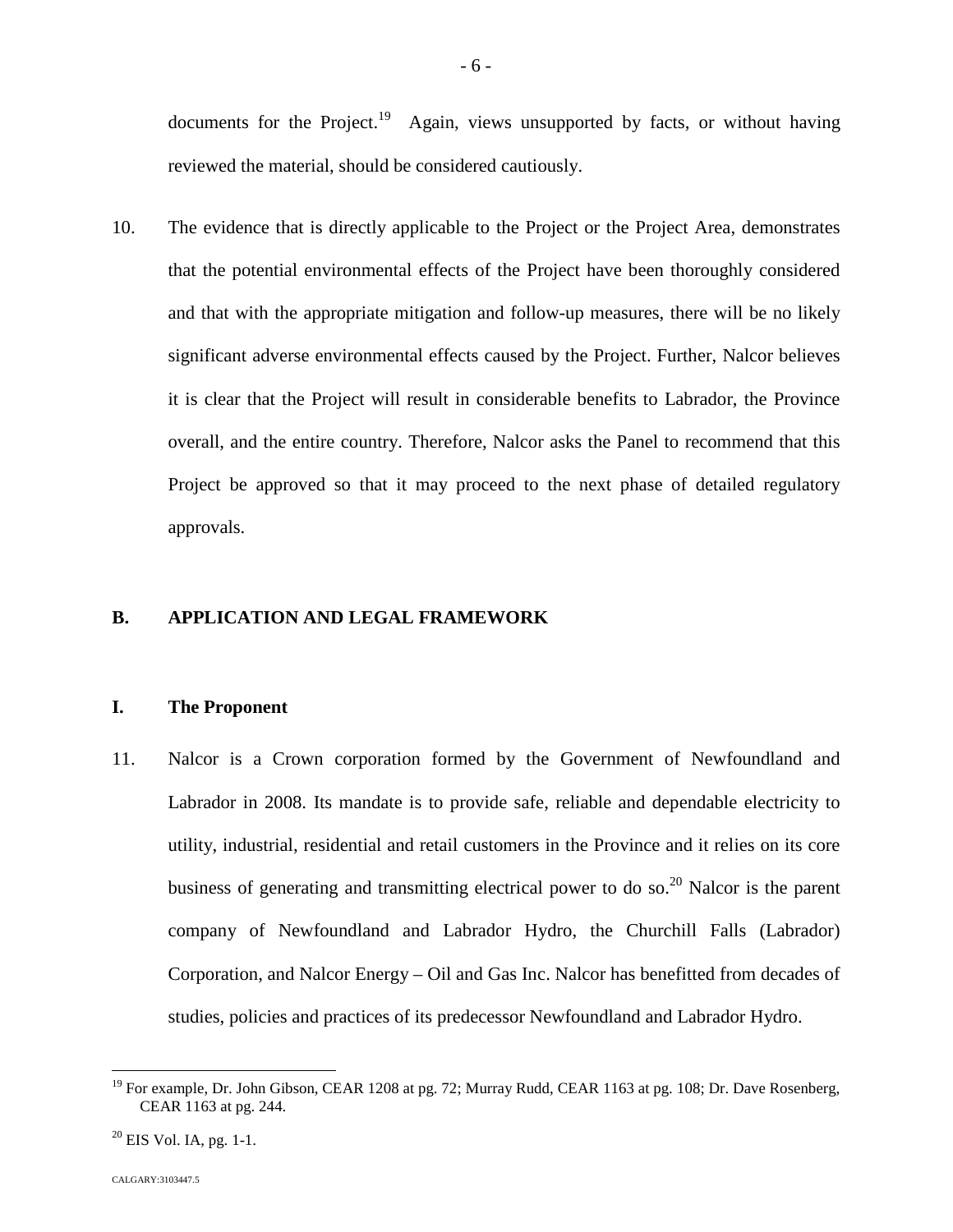- 12. Nalcor's vision is to build a strong economic future for successive generations of Newfoundlanders and Labradoreans. Nalcor conducts its business according to the following core values:
	- (a) *Open Communication*: Fostering an environment where information moves freely in a timely manner;
	- (b) *Accountability*: Holding themselves responsible for their actions and performance;
	- (c) *Safety*: Relentless commitment to protecting themselves, their colleagues, and their community;
	- (d) *Honesty and Trust*: Being sincere in everything they say and do;
	- (e) *Teamwork*: Sharing their ideas in an open and supportive manner to achieve excellence;
	- (f) *Respect and Dignity*: Appreciating the individuality of others by their words and actions; and
	- (g) *Leadership*: Empowering individuals to help guide and inspire others.<sup>21</sup>
- 13. Nalcor, through Newfoundland and Labrador Hydro, has considerable experience in hydroelectric power generation and transmission and with major project development.<sup>[22](#page-7-0)</sup> In constructing and operating its projects, Nalcor follows a company-wide Environmental Management System ("EMS") that ensures all potential environmental risks are identified, company-wide environmental principles are consistently applied and

 $^{21}$  EIS Vol. IA, pg. 1-1.

<span id="page-7-0"></span> $22$  EIS Vol. IA, pg. 1-3.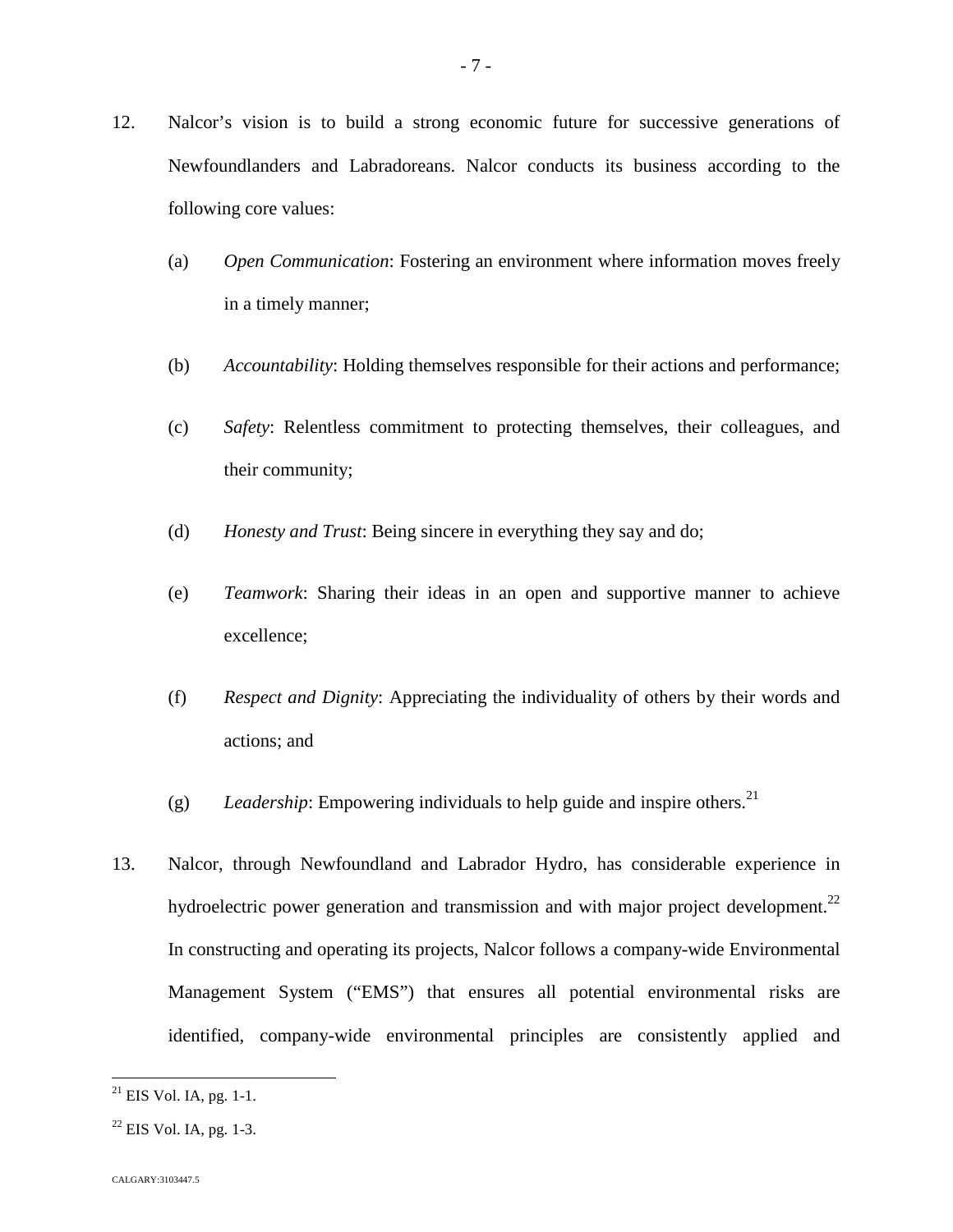communicated, and that Nalcor's environmental practices are constantly scrutinized and updated where necessary.<sup>[23](#page-8-0)</sup> Nalcor draws from over 35 years of environmental management experience through its environmental services department that was formed underNalcor's predecessor in  $1975<sup>24</sup>$  This department has overseen the environmental management of several large-scale construction projects in the Province, including Hinds Lake, Upper Salmon, Cat Arm and Granite Canal. Finally, Nalcor is ISO 14001-certified, meaning that its environmental management practices meet internationally accepted standards.<sup>[25](#page-8-2)</sup> In fact, Nalcor's environmental assessment, monitoring, and habitat compensation efforts have received national and international recognition.<sup>26</sup>

# **II. The Project**

14. Nalcor's proposed Project consists of generation facilities at Gull Island and Muskrat Falls, as well as transmission lines between Gull Island and Churchill Falls and between Muskrat Falls and Gull Island. The generation capacity at the Gull Island facility will be 2,250 MW and at the Muskrat Falls facility 824 MW, totalling 3,074 MW of new renewable power generation.<sup>[27](#page-8-3)</sup> In addition, the Project will involve constructing new access roads, temporary construction bridges, accommodation facilities, temporary borrow pits and quarry sites, and two reservoirs covering  $126 \text{ km}^2$  of incremental inundatedland. $^{28}$ 

<span id="page-8-4"></span> $^{28}$  EIS, Vol. IA, pgs. 1-8 to 1-10.

<span id="page-8-0"></span><sup>23</sup> EIS Vol. IA, pg. 4-63 and 4-64.

<span id="page-8-1"></span> $24$  Marion Organ, CEAR 1113 at pg. 4.

<span id="page-8-2"></span> $25$  Marion Organ, CEAR 1113 at pg. 3.

 $26$  Marion Organ, CEAR 1113 at pg. 5.

<span id="page-8-3"></span> $^{27}$  EIS, Vol. IA, pg. 1-8.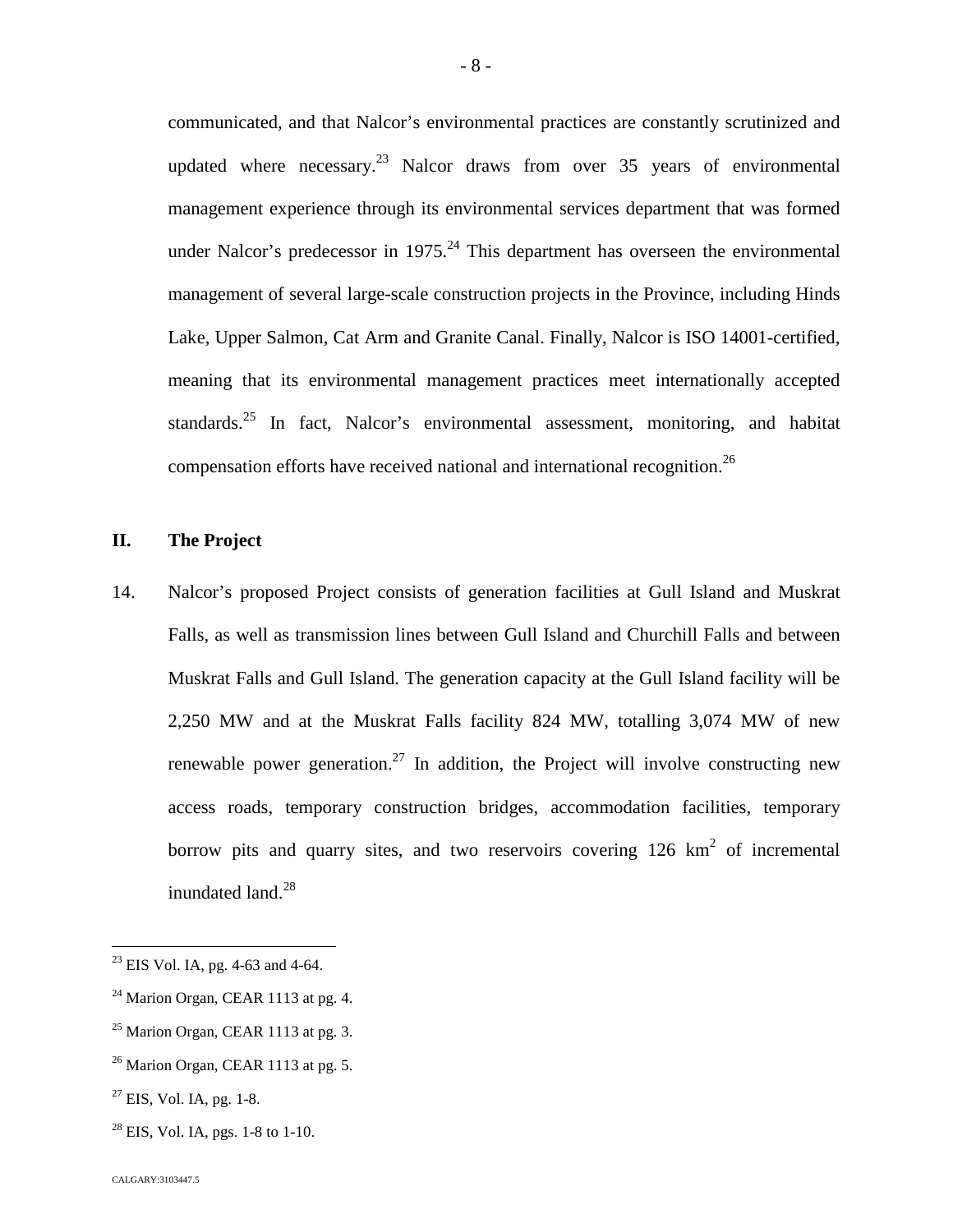15. Several interveners, including the Helios Centre, have suggested that the assessment should focus on the Muskrat Falls component of the Project and should consider the possibilitythat the Gull Island component will never be built.<sup>29</sup> However, the scope of the Project was determined by the Federal and Provincial Governments to include both Gull Island and Muskrat Falls  $30$  and that is the Project that the Panel has been struck to consider. Nalcor has requested approval for both the Muskrat Falls and Gull Island facilities because it fully intends to develop both. In addition, both are required to meet the purpose of the Project, which is to develop the hydroelectric potential of the lower Churchill River $31$ [\(](#page-9-2) among others: see below) in fulfillment of the Province's Energy Plan. Accordingly, this hypothetical scenario is not an alternative to the project and is not the Project which the Panel is required to assess.

## *(i) Project Need and Purpose*

16. When a hydroelectric project on the lower Churchill River was first proposed in the 1970's, the federal government conducted a full Environmental Assessment & Review Process ("EARP") Panel Review, which was completed in 1980. This Panel concluded that such a project was needed, and that the project would contribute to the national policy objective of energy self‐reliance, through development of an indigenous, renewable energy resource.<sup>3[2](#page-9-3)</sup>

<span id="page-9-0"></span> $29$  Helios submission CEAR 683 at pg. 5.

<span id="page-9-1"></span><sup>30</sup> CEAR 106 at pg. 8.

<span id="page-9-2"></span><sup>&</sup>lt;sup>31</sup> Response to IR JRP.26S(g) at pg. 8.

<span id="page-9-3"></span><sup>&</sup>lt;sup>32</sup> Lower Churchill Project - Report of the Environmental Assessment Panel (Executive Summary), December 1980.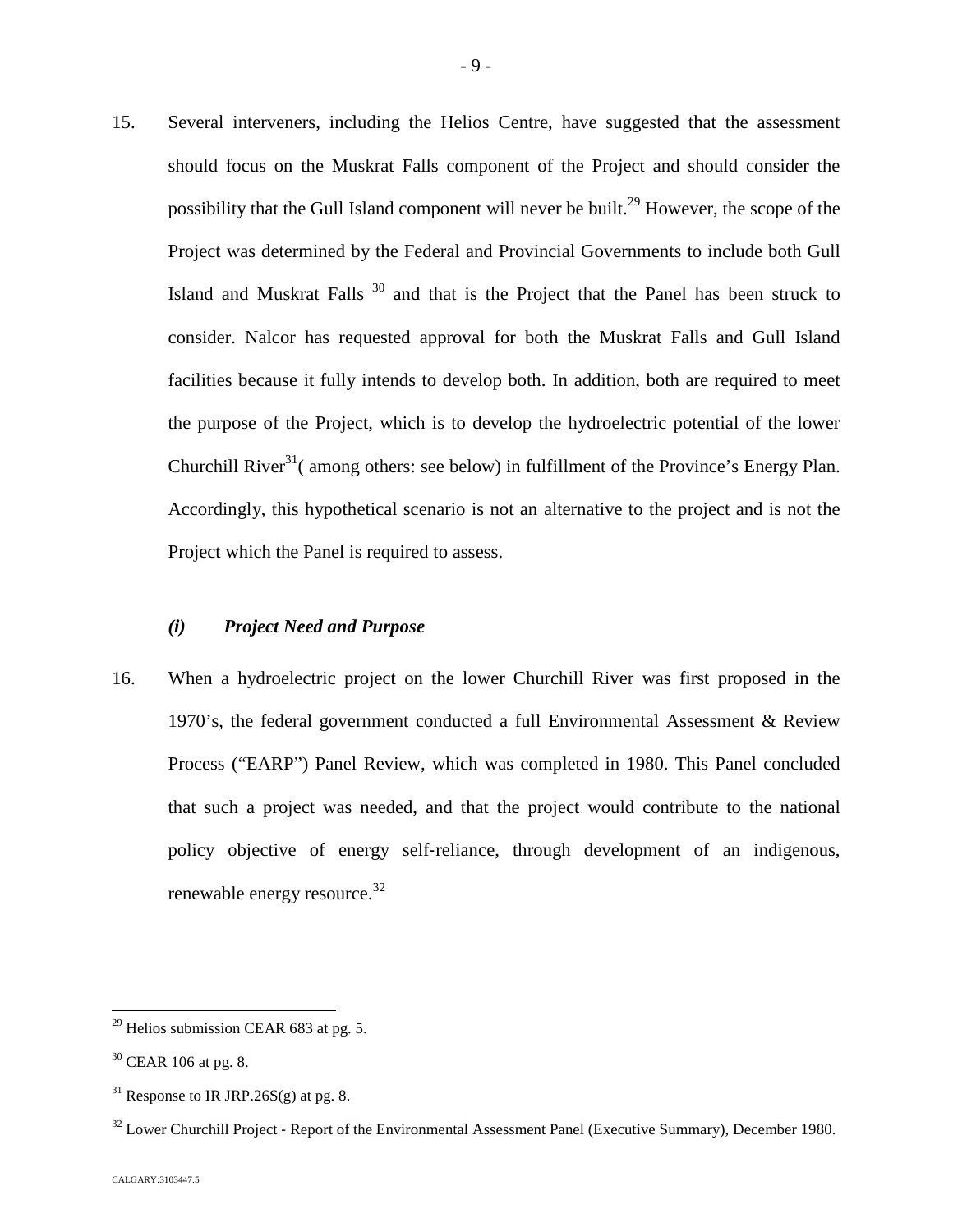- 17. Since 1980, the price of fossil fuels has increased significantly and residents of Newfoundland and Labrador have increasingly relied on thermal sources of energy to meet their domestic demands. In addition, individuals and governments around the world have begun to realize the significance of global warming, the contributions that GHG emissions make to global warming, and the need to seek out energy sources that are less GHG-intensive.<sup>[33](#page-10-0)</sup>
- 18. The Government of Newfoundland and Labrador's current Energy Plan incorporates these realities and promotes the development of renewable energy resources in the Province. The Energy Plan was the subject of extensive public consultation, and its six key goals include the responsible development of renewable sources of energy; ensuring a secure, reliable and competitively-priced supply of energy for current and future needs of the Province; maximizing long-term export value from all surplus electricity supplies; and, re-investing oil and gas revenues for the future well-being of the Province's residents.<sup>[34](#page-10-1)</sup> The Project has been labelled the "centerpiece" of the Energy Plan, as it was determined to represent the most attractive undeveloped hydroelectric project in North America.<sup>[35](#page-10-2)</sup> Nalcor, as a Crown Corporation, has an obligation to take the steps necessary to fulfill the Province's policy direction.<sup>36</sup>
- 19. Nalcor analyzed the need for and purpose of the Project, as well as alternatives to and alternative means of carrying out the Project in accordance with the Canadian

<sup>36</sup> CEAR 1148 at pg. 2.

<span id="page-10-0"></span><sup>33</sup> EIS, Vol. IA, pg. 2-2.

<span id="page-10-1"></span><sup>&</sup>lt;sup>34</sup> Government of Newfoundland and Labrador, "Focusing our Energy: Newfoundland and Labrador Energy Plan" (2007) online: <http://www.nr.gov.nl.ca/nr/energy/plan/index.html> at 4.

<span id="page-10-2"></span><sup>&</sup>lt;sup>35</sup> CEAR 515 at pg. 2; Government of Newfoundland and Labrador, "Focusing our Energy: Newfoundland and Labrador Energy Plan" (2007) online: <http://www.nr.gov.nl.ca/nr/energy/plan/index.html> at 32.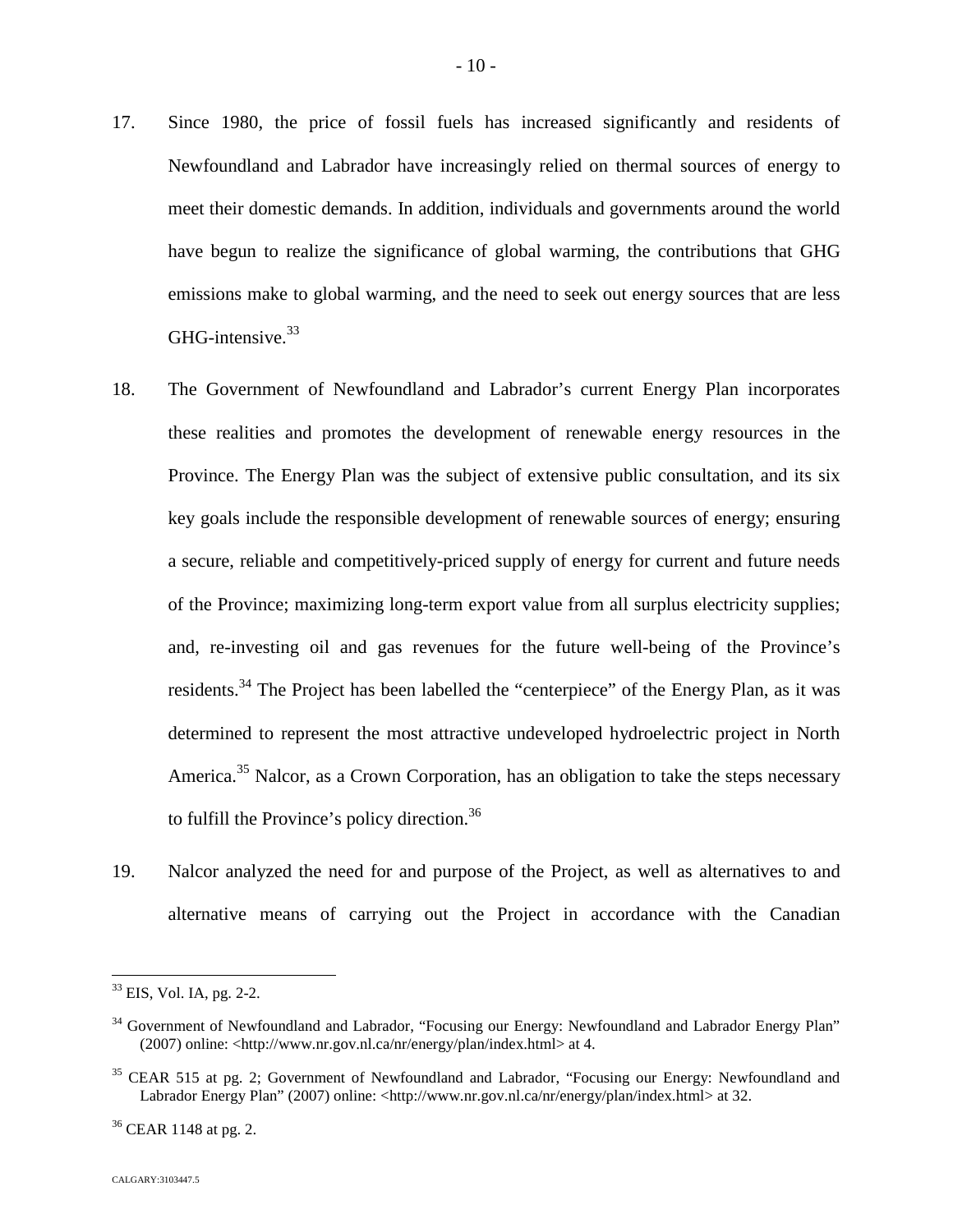Environment Assessment Agency's ("CEA Agency's") Operational Policy Statement ("OPS") on Need, Purpose and Alternatives.<sup>[37](#page-11-0)</sup> This OPS defines "need for" a project as "the problem or opportunity the project is intending to solve or satisfy". In contrast, the "purpose of" a project is "what is to be achieved by carrying out the project". The OPS states that the "need for" and "purpose of" a project should be established from the perspective of the project proponent and should provide the context for consideration of "alternatives to" the scoped project. Similarly, "alternatives to" a project are to be considered in relation to the project need and purpose and also from the Proponent's perspective.[38](#page-11-1)

- 20. This Project is needed to:
	- (a) address the future demand for electricity in Newfoundland and Labrador;
	- (b) develop the Province's hydroelectric resources for the benefit of Newfoundland and Labrador and its residents, in accordance with Provincial energy policy;
	- (c) secure a renewable future for the Province; and
	- (d) generate long-term revenues for the people of Newfoundland and Labrador.<sup>39</sup>
- 21. The purpose of the Project is to develop the hydroelectric potential of the lower Churchill River. In achieving this purpose, the Project will generate long-term revenue for the Province, provide opportunities for future industrial activities that require large quantities

<span id="page-11-0"></span><sup>&</sup>lt;sup>37</sup> CEAA Operational Policy Statement: Addressing "Need for", "Purpose of", "Alternatives to" and "Alternative Means" under the *Canadian Environmental Assessment Act*.

<span id="page-11-1"></span><sup>&</sup>lt;sup>38</sup> CEAR 1148 at pg. 2.

 $39$  Nalcor presentation on Need, Purpose and Alternatives, CEAR 669, at pg. 3.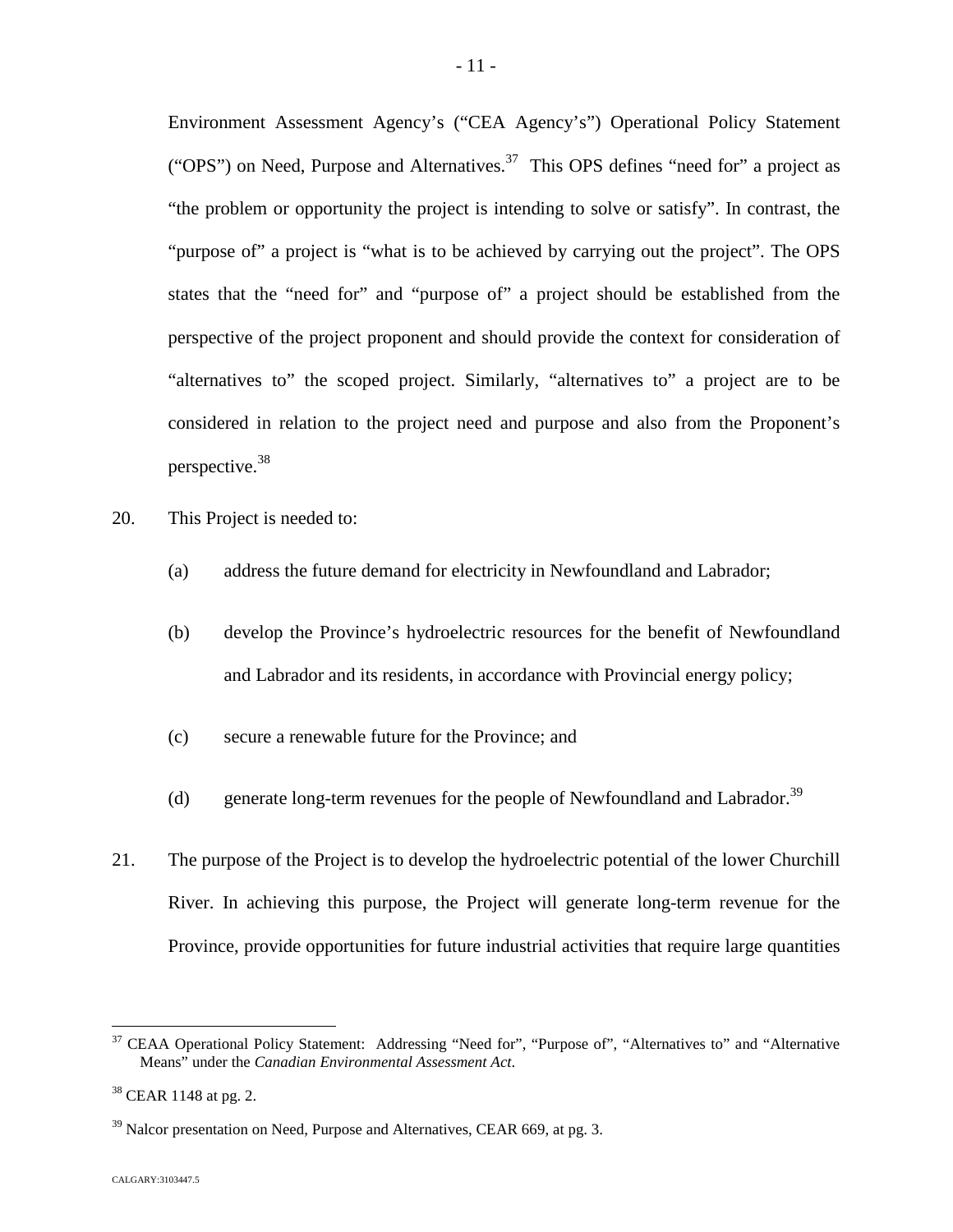of reliable and predictably priced power, reduce fossil fuel use and contribute to security of energy supply for the Province and for Canada.<sup>40</sup>

- 22. The Project will also provide a competitive, long-term, clean, and reliable source of electricity to the Province, as well as a number of other regional markets within Eastern Canada and the north-eastern United States. Market demand is expected to be strong within the timeframe of the Project, and arises from the need to meet renewable requirements, to replace aging infrastructure and to meet load growth.<sup>[41](#page-12-0)</sup> For example, 14,000 MW of installed capacity in Newfoundland and Labrador, Nova Scotia, New Brunswick and Ontario is expected to be replaced by 2030.<sup>42</sup>
- 23. The Province has forecasted that by 2015 existing energy capacity on the Island will not be sufficient to meet its reliability standards.<sup>[43](#page-12-1)</sup> Into the future, demand for electric power in the province will increase further, even taking into consideration reasonable predictions for conservation and demand-side management. Nalcor evaluated various options for fulfilling this future need on the Island, and the Muskrat Falls component of the Project, together with the Transmission Link between Labrador and the Island, would cost the Province billions of dollars less than maintaining and expanding the existing isolated Island system.<sup>[44](#page-12-2)</sup> This prediction assumed no cost for GHG emissions and no

 $^{40}$  EIS, Vol. IA, pg. 2-1; Nalcor presentation on Need, Purpose and Alternatives, CEAR 669, at pg. 4.

<span id="page-12-0"></span> $41$  Response to IR JRP.146 at pg. 3.

<sup>&</sup>lt;sup>42</sup> Nalcor presentation on General Session, CEAR 1168 at pg. 17.

<span id="page-12-1"></span><sup>&</sup>lt;sup>43</sup> Gilbert Bennett, CEAR 793 at pg. 157.

<span id="page-12-2"></span><sup>&</sup>lt;sup>44</sup> Gilbert Bennett, CEAR 776 at pg. 45.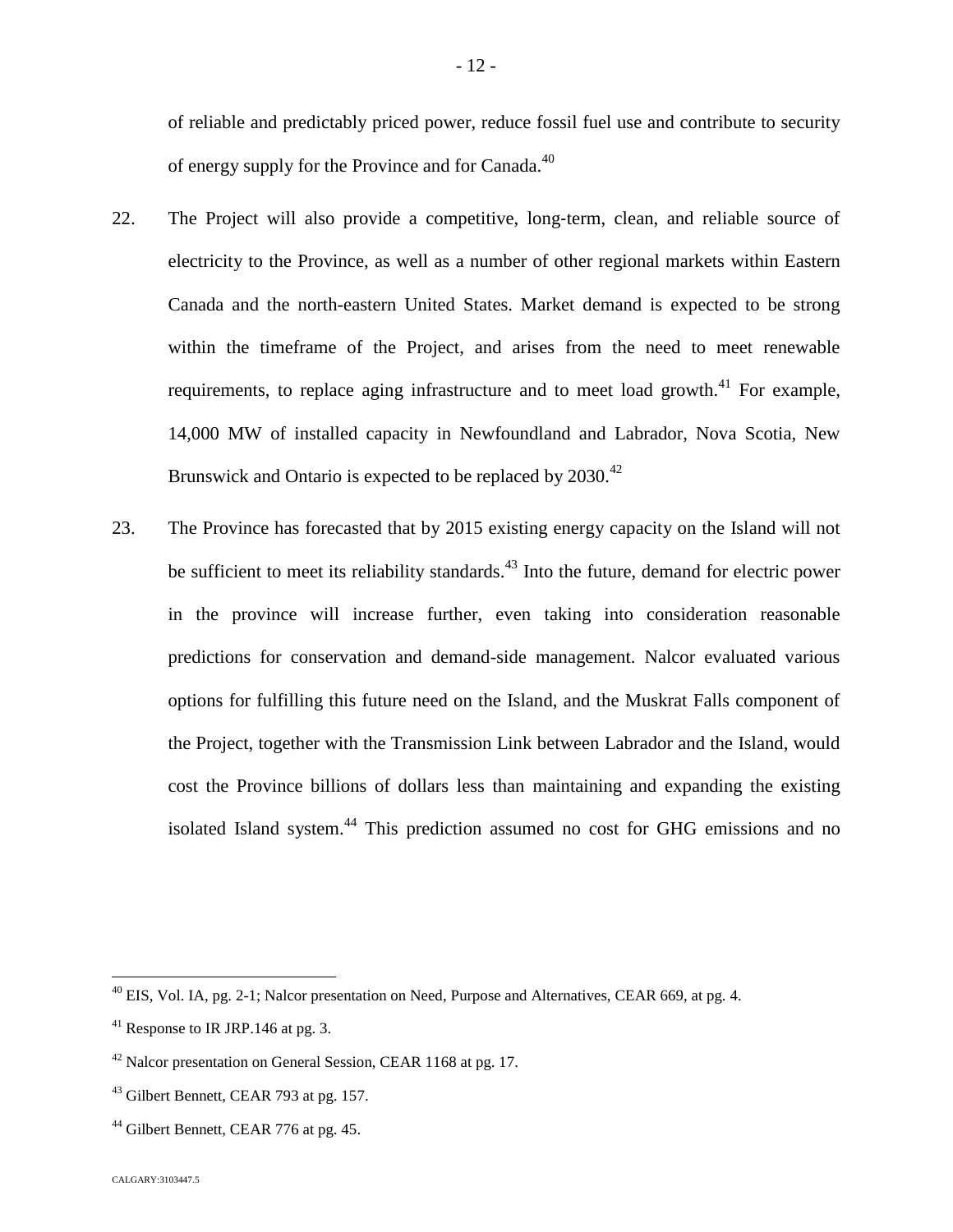restrictions on extending the life of the Holyrood Plant to the 2035 timeframe, both of which would enhance the economic competitiveness of the Project.<sup>45</sup>

24. Furthermore, the Project is expected to enhance provincial income by a total of \$2.1 billion (\$2010) during the construction phase, with an additional \$20 million (\$2010) for each year of operations.<sup>[46](#page-13-0)</sup> This reflects all incomes earned by workers and businesses living or operating anywhere in the Province that are employed directly or indirectly, or whose employment is induced by the Project. $47$  Residents and businesses located in Labrador are expected to receive \$700 million (\$2010) of this \$2.1 billion (\$2010) in construction-related income.<sup>48</sup> [I](#page-13-2)n addition, Nalcor has estimated that the Project will result in approximately \$340 million (\$2010) in tax revenue to the Government of Newfoundland and Labrador during construction of the Project, with an additional \$1 billion in direct revenues each year after debt obligations have been satisfied.<sup>[49](#page-13-3)</sup> Since the Project is likely to operate for generations, this government income represents considerable revenue that the Province will be able to spend on such areas as social services, health care, education, and infrastructure.<sup>50</sup>

 $45$  CEAR 1148 at pg. 15.

<span id="page-13-0"></span><sup>&</sup>lt;sup>46</sup> Response to IR 146, Attachment A: Supplemental Report on Need, Purpose and Rationale, at pg. 35.

<span id="page-13-1"></span> $47$  EIS Vol. III, pg. 3-10.

<span id="page-13-2"></span> $48$  CEAR 670 at pg. 5.

<span id="page-13-3"></span> $49$  Response to IR 146, Attachment A: Supplemental Report on Need, Purpose and Rationale, at pg. 35, CEAR 670 at pg. 13.

<sup>&</sup>lt;sup>50</sup> Nalcor presentation on Need, Purpose and Alternatives, CEAR 669.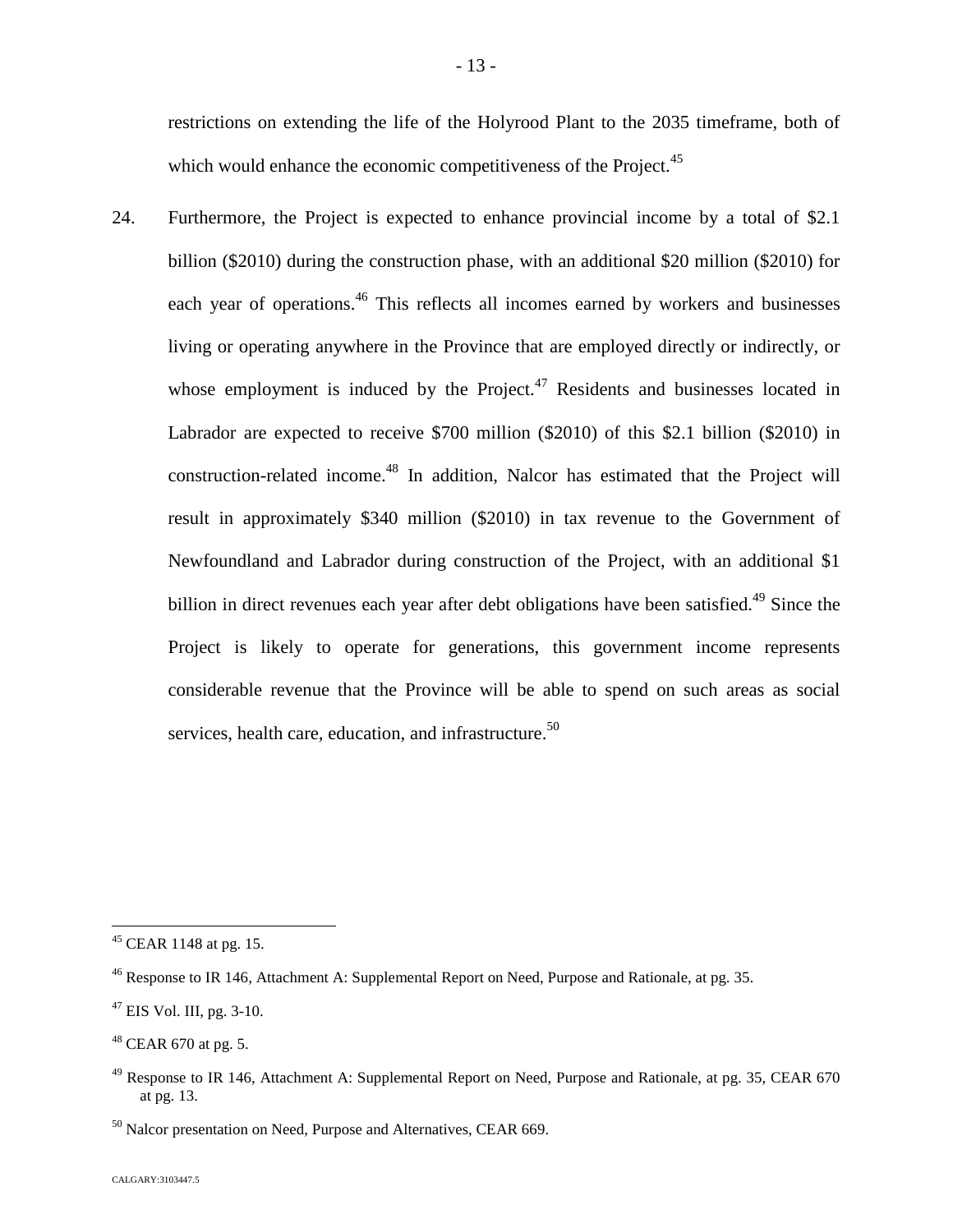## *(ii) Alternatives to the Project*

- 25. Several interveners in the hearing expressed concerns surrounding the lack of alternatives considered to the Project. $51$  $51$
- 26. Nalcor considered alternatives to the Project in accordance with the CEA Agency's OPS, which requires that any "alternative" must be capable of fulfilling the need and purpose identified for the Project. The OPS also confirms that the level of detail on alternatives should reflect the conceptual nature of the alternatives to the project at this stage of the process.[52](#page-14-1) In doing so, Nalcor considered environmental, technical and economic costs and benefits against the following general criteria: economic and technical feasibility, environmental considerations, social responsibility, government policy, and the mandate of Nalcor Energy to provide safe, reliable, least‐cost power in an environmentally responsible manner.<sup>[53](#page-14-2)</sup> Nalcor also based its consideration of alternatives on the requirement in subsection 3(b)(iii) of the *Electrical Power Control Act, 1994*[54](#page-14-3) that power generation and transmission in the Province be developed in a manner that results in power being delivered to consumers at the lowest possible cost consistent with reliable service.
- 27. As required by the EIS Guidelines,  $55$  Nalcor considered the following alternatives to the Project:

<span id="page-14-0"></span><sup>51</sup> For example, Sierra Club Atlantic submission CEAR 676; R. Goodfellow-Baikie submission CEAR 675.

<span id="page-14-1"></span> $52$  CEAR 1148 at pg. 2.

<span id="page-14-2"></span><sup>53</sup> EIS Vol. IA, pg. 2-16.

<span id="page-14-3"></span><sup>&</sup>lt;sup>54</sup> S.N.L. 1994, c. E-5.1.

<span id="page-14-4"></span><sup>&</sup>lt;sup>55</sup> CEAR 98, s. 4.3.2.1.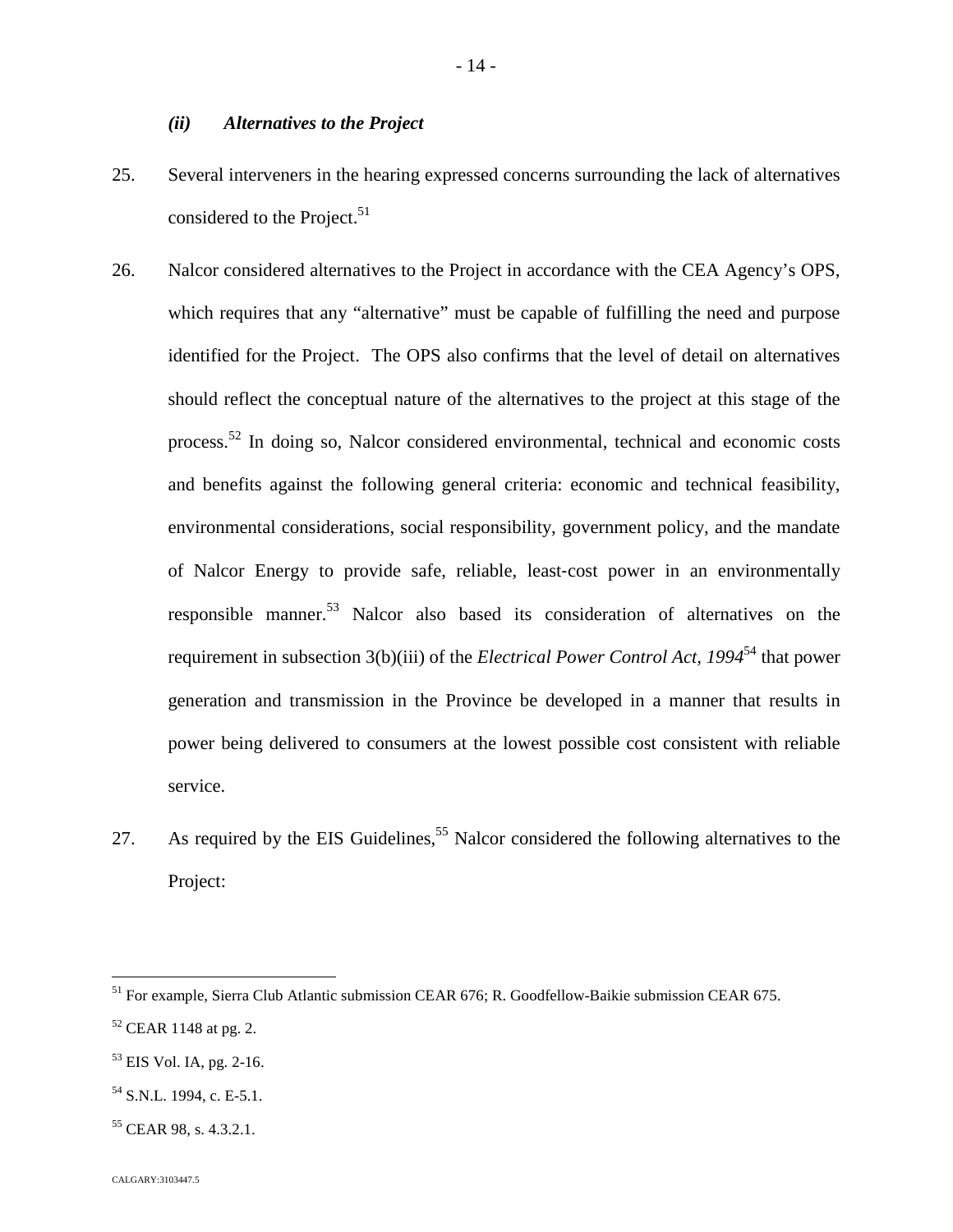- (a) management of electricity demand through utility‐based energy efficiency and conservation initiatives;
- (b) alternative generation sources (e.g., hydrocarbons and wind);
- (c) run‐of‐river hydroelectric development;
- (d) combinations of alternative generation sources with hydroelectricity (e.g., hydro‐wind);
- (e) the addition by the Proponent of more capacity at existing generation facilities;
- (f) utility‐based energy efficiency; and
- (g) no Project.
- 28. After careful evaluation of each of these alternatives, Nalcor concluded that no technically and economically feasible alternative to the Project as proposed exists that can deliver over 3,000 MW of capacity and 16.7 TWh annually, could provide an attractive rate of return to the Province, and which fulfills the Energy Plan commitment to replace production from the Holyrood Thermal Generation Station (the "Holyrood Plant").<sup>[56](#page-15-0)</sup> Further, the Project represents the least cost alternative for meeting the energy demands of the Province, and is thus the only option available to Nalcor pursuant to subsection 3(b)(iii) of the *Electrical Power Control Act, 1994*.
- 29. Demand side management is already being pursued by Nalcor, in conjunction with Newfoundland Power, to provide incentives for residential and industrial energy

<span id="page-15-0"></span><sup>&</sup>lt;sup>56</sup> EIS Vol. IA, pg. 2-22; CEAR 1148 at pg. 14. Note that nuclear energy is not a legal alternative pursuant to the *Electrical Power Control Act, 1994*, S.N.L. 1994, C. E-5.1, s. 3(f).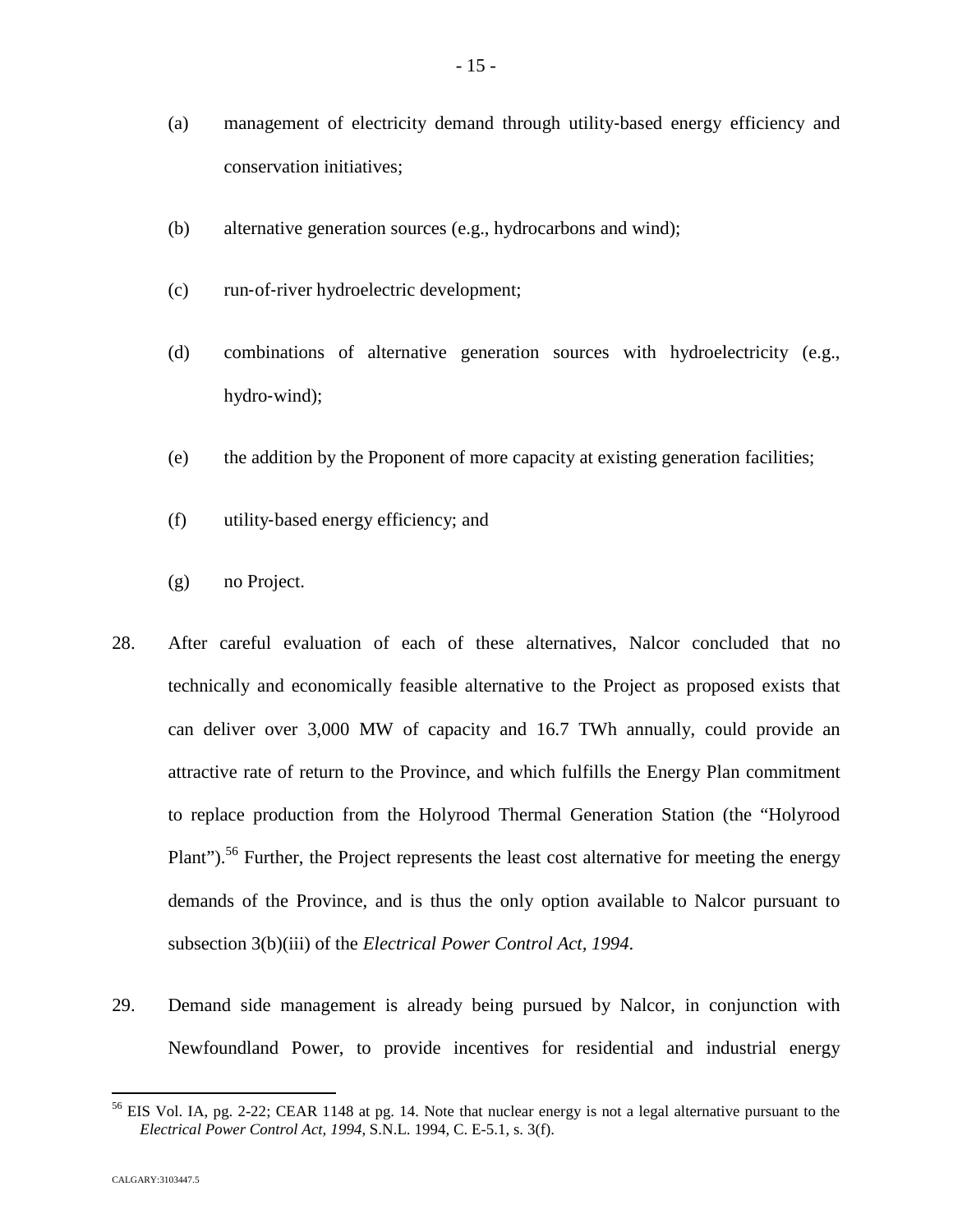efficiency upgrades.<sup>[57](#page-16-0)</sup> The Province has also created an agency that will specifically address the new policy direction from government with respect to demand side management, energy conservation and efficiency initiatives.<sup>58</sup>

- 30. While conservation is and will remain an important part of Newfoundland and Labrador Hydro's planning and education efforts, Conservation Demand Management ("CDM") alone cannot result in savings that would negate the need for the Project. The Sierra Club Atlantic claimed during the hearings that CDM and smart grids could feasibly meet the need for the Project.<sup>[59](#page-16-1)</sup> However, no evidence was presented to support these claims.<sup>60</sup>
- 31. Nalcor commissioned an expert consultant to evaluate the merits of the Province's conservation and demand side management program.[61](#page-16-2) That report was provided to the Public Utilities Board ("PUB"), the regulator who is responsible for system planning activities in the Province. The report concluded that while energy demand in the Province is expected to increase by 29 percent from 2007 to 2027, CDM can achieve maximum savings of 12 percent over this same period. $^{62}$
- 32. It is difficult to predict with certainty how successful CDM will be in the Province in the future, since the experience of the customer base with CDM is limited and approaches to optimize customer response are still under development.[63](#page-16-3) Based on the information

<span id="page-16-0"></span> $57$  Gilbert Bennett, CEAR 793 at pg. 135.

<sup>58</sup> Charles Bown, CEAR 776 at pg. 314.

<span id="page-16-1"></span><sup>59</sup> Bruno Marcocchio, CEAR 793 at pgs. 87, 89, 99, 101, 103 and 107.

 $60$  Bruno Marcocchio, CEAR 793 at pgs. 123 and 124.

<span id="page-16-2"></span> $61$  CEAR 795.

 $62$  EIS Vol. IA, pgs. 2-16 and 2-17.

<span id="page-16-3"></span> $63$  CEAR 1148 at pg. 21.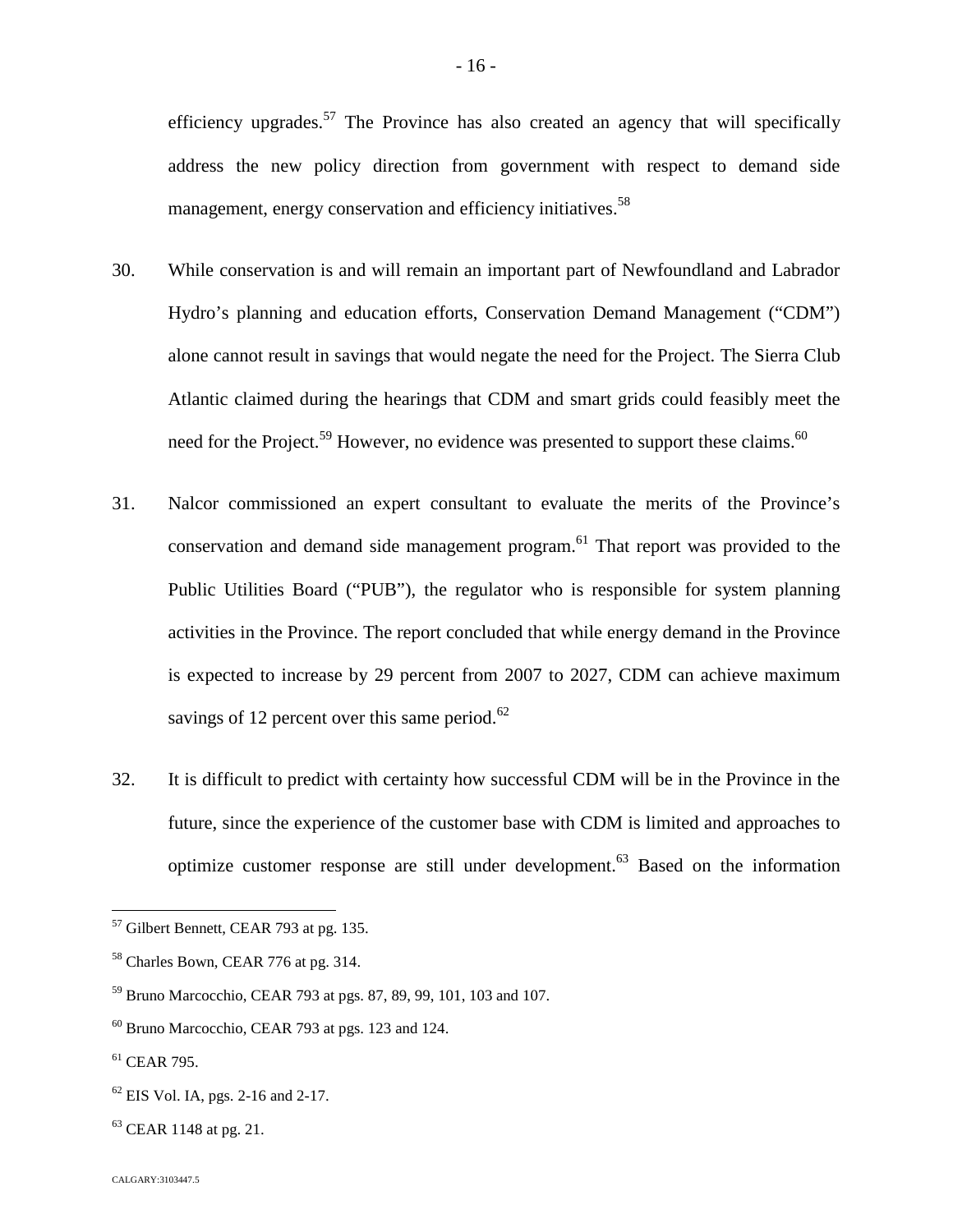presently available, however, Nalcor believes that the potential for CDM to reduce energy demand in Newfoundland and Labrador is marginal, and certainly would be insufficient to offset production from the Holyrood Plant.<sup>[64](#page-17-0)</sup> Therefore, CDM will not be able to meet the need for the Project.

- 33. Nevertheless, CDM will be pursued and the provincial CDM budget will continue to increase.<sup>[65](#page-17-1)</sup> In the event that CDM programs are more successful than currently anticipated, Nalcor will be able to sell even more power from the Project to export markets than planned, thus further enhancing the economics of the Project.<sup>66</sup>
- 34. Several alternate generation sources were considered as alternatives to the Project. In 2001, Nalcor's predecessor reviewed a number of potential renewable sources of energy: wind, solar, thermal, photovoltaic, biomass, fuel cells and micro turbines. However, none of these technologies were found to be technically or economically feasible nor capable of producing the quantity of power to be produced by the Project, nor were they capable of even meeting domestic energy demands.<sup>6[7](#page-17-2)</sup>
- 35. Nalcor acknowledges that wind, in particular, is a resource that has potential in Newfoundland and Labrador and that energy source has attracted considerable attention during the hearings.<sup>[68](#page-17-3)</sup> Nalcor and the Province have spent considerable time and effort studying the potential for wind in the Province and the extent to which wind can be

<span id="page-17-0"></span><sup>64</sup> CEAR 1148 at pg. 22.

<span id="page-17-1"></span><sup>&</sup>lt;sup>65</sup> CEAR 1148 at pg. 22.

<sup>&</sup>lt;sup>66</sup> Gilbert Bennett, CEAR 793 at pg. 182.

<span id="page-17-2"></span><sup>67</sup> EIS Vol. IA, pg. 2-19.

<span id="page-17-3"></span><sup>&</sup>lt;sup>68</sup> For example, Philip Raphals, CEAR 776 at pg. 136.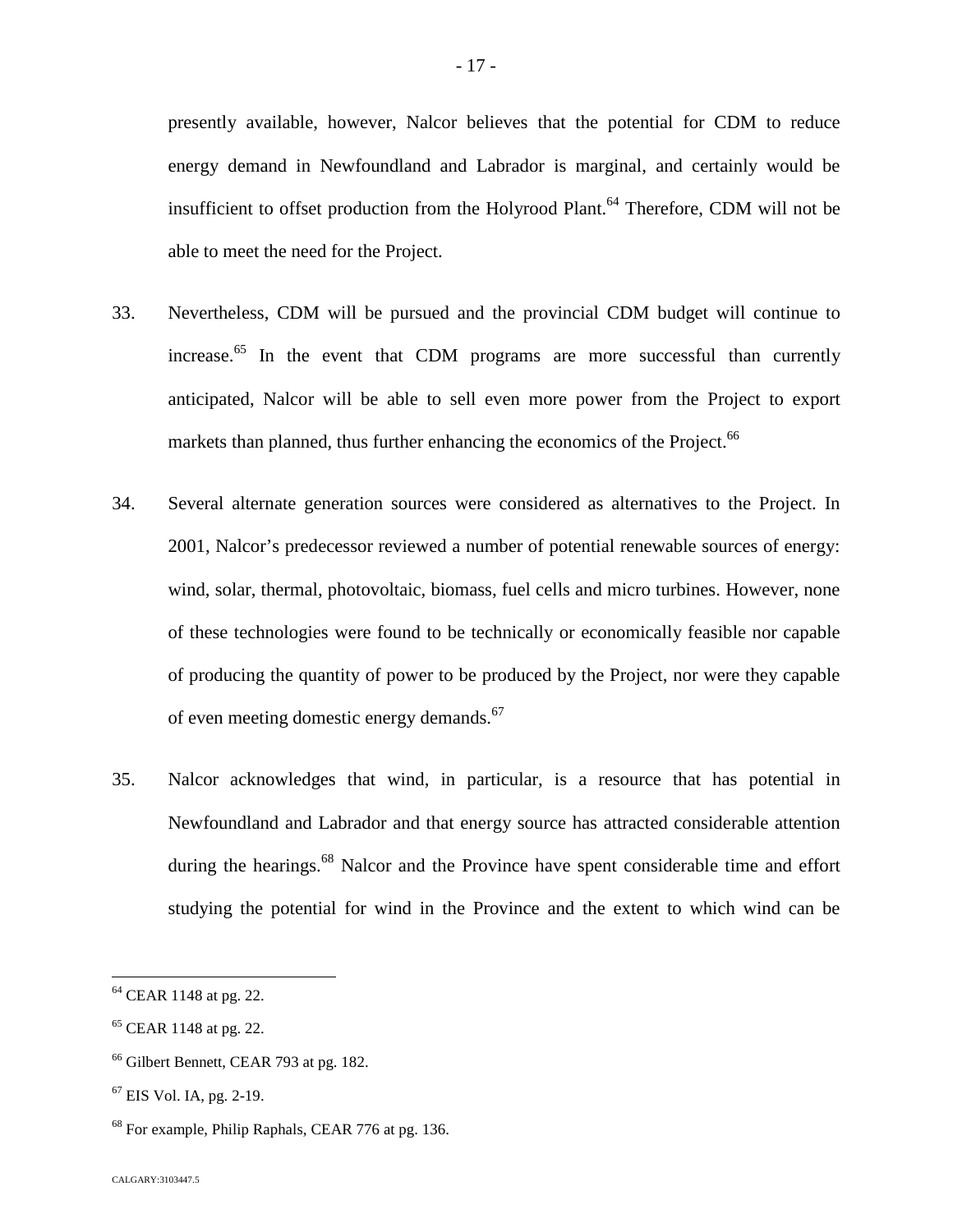integratedinto the Province's energy supply  $mix<sup>69</sup>$  However, wind is an intermittent resource that cannot be relied upon to provide power when it is needed. So long as there are firm sources of power for back up, such as imports through an interconnected system or hydroelectric facilities with sufficient storage capability, wind can make a contribution to energy supply. In Newfoundland and Labrador at present, however, there are not sufficient sources of firm power to allow any large-scale investments in wind. The Province has determined that it cannot take on any more wind power on the Island until such time as it is connected to a grid that will enable the full benefit of that wind power.<sup>[70](#page-18-1)</sup>

36. For that reason, the Project would actually enable a future expansion of wind capacity in the Province.<sup>[71](#page-18-2)</sup> Jean Francois Nolet, Atlantic and Quebec Policy Manager for the Canadian Wind Association, has stated that:

Nalcor has placed a high priority on plans to expand wind generation in the Province as a complement to more reliable and dispatchable sources of power.<sup>[73](#page-18-4)</sup> However, these developments will not be pursued unless and until the Province has access to a larger load base that is more tolerable of the variability of wind generation. Therefore, while these wind developments do not constitute viable alternatives to the Project, their likelihood of

Wind power and hydro are the best couple; they go hand in hand. Wind is the perfect complement to hydro. Wind cannot replace hydro, however.<sup>7</sup>

<span id="page-18-0"></span><sup>69</sup> Gilbert Bennett, CEAR 793 at pg. 64.

<span id="page-18-1"></span><sup>70</sup> Charles Bown, CEAR 776 at pg. 292.

<span id="page-18-2"></span> $71$  Gilbert Bennett, CEAR 776 at pg. 20; Charles Bown, CEAR 776 at pg. 266.

<span id="page-18-3"></span><sup>72</sup> Gilbert Bennett, CEAR 776 at pg. 21.

<span id="page-18-4"></span> $^{73}$  EIS Vol. IA, pgs. 2-18 and 2-19.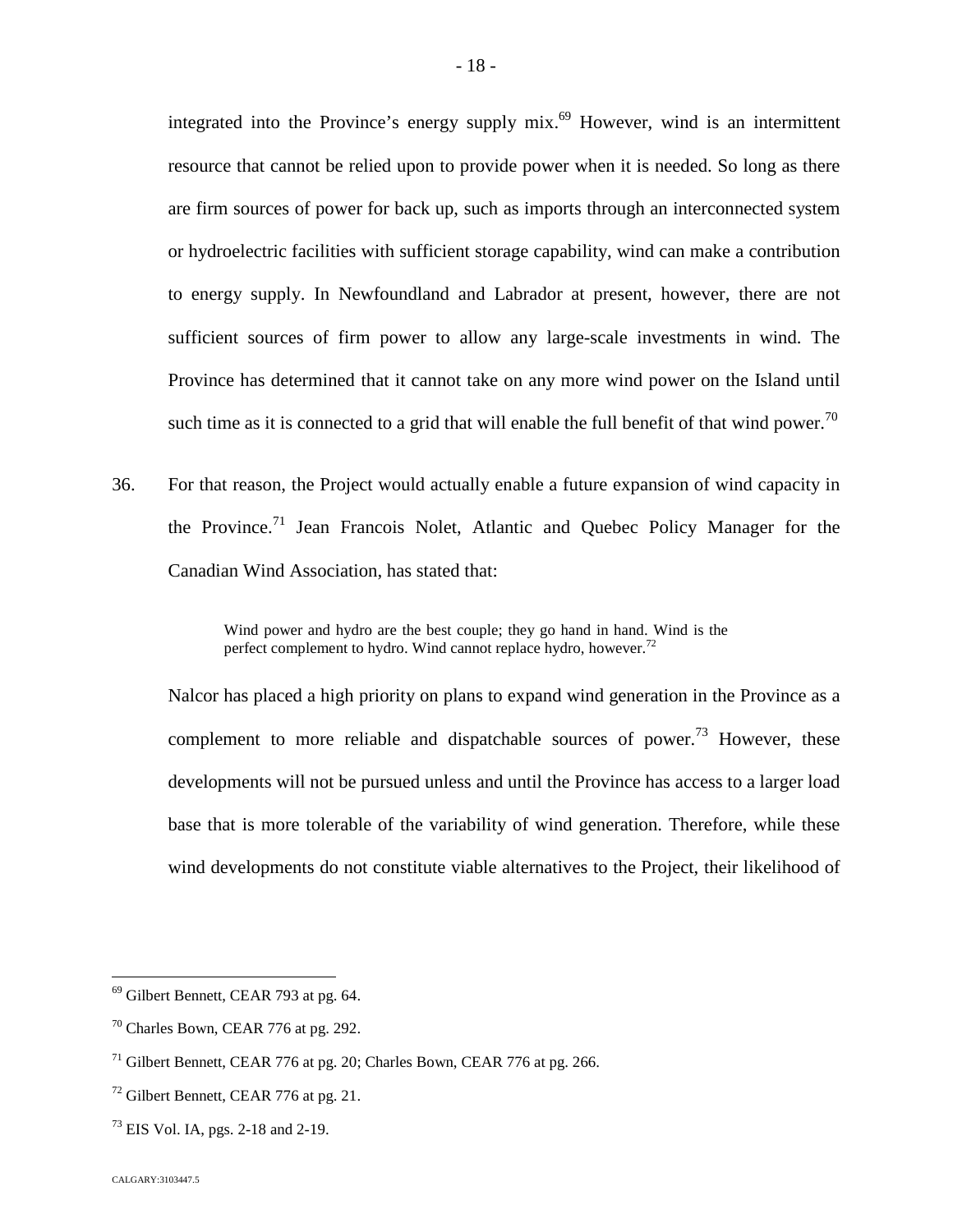being developed are greatly enhanced by the Project and wind capacity in the Province will be expanded in the future once the Project is commenced.<sup>74</sup>

- 37. Alternative hydroelectric developments on the Island were raised as another potentially viable alternative to the Project.<sup>[75](#page-19-0)</sup> The Newfoundland and Labrador Department of Natural Resources, however, explained that of all of the hydroelectric potential that has been identified on the Island, only two potential projects have progressed through basic screening processes and these projects amount to a total of approximately 40 to 45 megawatts of capacity.<sup>[76](#page-19-1)</sup> This additional capacity will not allow the Province to meet its projected future demands, and will thus require continued dependence on the Holyrood Plant. In addition, these small-scale hydroelectric developments would not involve storage to enable them to respond to fluctuations in energy demand. Therefore, like wind, the successful integration of these developments into the provincial energy grid is conditional upon interconnection to a larger grid and/or additional storage capability, neither of which currently exists on the Island. Firm capacity must also be available to make up for shortfalls from these non-dispatchable sources.<sup>77</sup>
- 38. Tidal power was another form of alternative generation that was raised during the hearing. The economic and technical feasibility of tidal power, however, are both unproven and the environmental effects of large-scale deployment are unknown.<sup>[78](#page-19-2)</sup>

 $74$  Charles Bown, CEAR 776 at pg. 266.

<span id="page-19-0"></span><sup>75</sup> Roberta Benefiel, CEAR 776 at pg. 321.

<span id="page-19-1"></span><sup>76</sup> For example, Roberta Benefiel, CEAR 776 at pg. 317.

 $77$  CEAR 1148 at pg. 23.

<span id="page-19-2"></span> $78$  CEAR 1148 at pg. 28.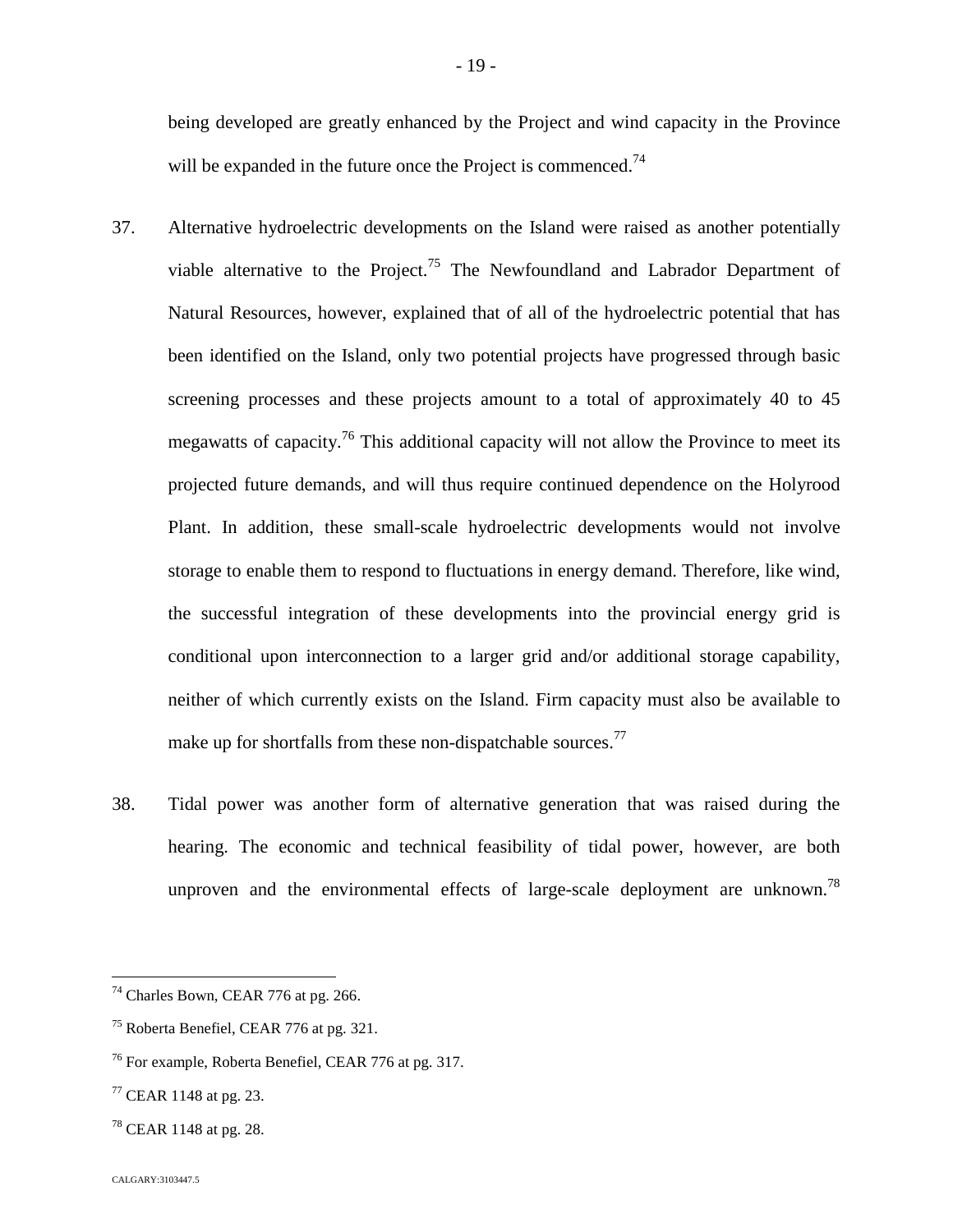Further, this energy source does not have the potential to generate the quantities of power associated with the Project.<sup>7[9](#page-20-0)</sup>

- 39. The final type of alternative generation that was suggested during the hearing was natural gas from offshore developments. This alternative is purely hypothetical, as the current offshore operators have looked into the technical and economic feasibility of transporting and marketing their natural gas reserves and none have identified a viable business case.<sup>[80](#page-20-1)</sup> The Newfoundland and Labrador Oil and Gas Industries Association similarly concluded that a natural gas industry on the Island will not exist for the foreseeable future and does not have the potential to meet the need for or the purpose of the Project.<sup>81</sup>
- 40. To summarize, Nalcor found that the cost of small-scale alternative generation would be more than double the cost of the Muskrat Falls component of the Project.<sup>[82](#page-20-2)</sup> In addition, large-scale integration of these sources is not technically feasible because of the limited storage and intertie available from Newfoundland to other markets. These factors, combined with the substantial cost of transmission upgrades that would become necessary and the operating complexity of knitting such a web of options together, preclude small-scale generation from being a viable alternative to the Project, or even to meeting the domestic energy demands of the Province.<sup>83</sup>
- 41. The third suggested alternative to the Project, a run‐of‐river hydroelectric development on the lower Churchill River, is not technically or economically feasible. Run-of-river

<sup>83</sup> CEAR 1148 at pg. 34.

<span id="page-20-0"></span><sup>79</sup> CEAR 1148 at pg. 28.

<span id="page-20-1"></span><sup>80</sup> Gilbert Bennett, CEAR 1178 at pg. 97.

<sup>81</sup> Robert Cadigan, CEAR 1178 at pg. 131.

<span id="page-20-2"></span><sup>82</sup> CEAR 1148 at pg. 34.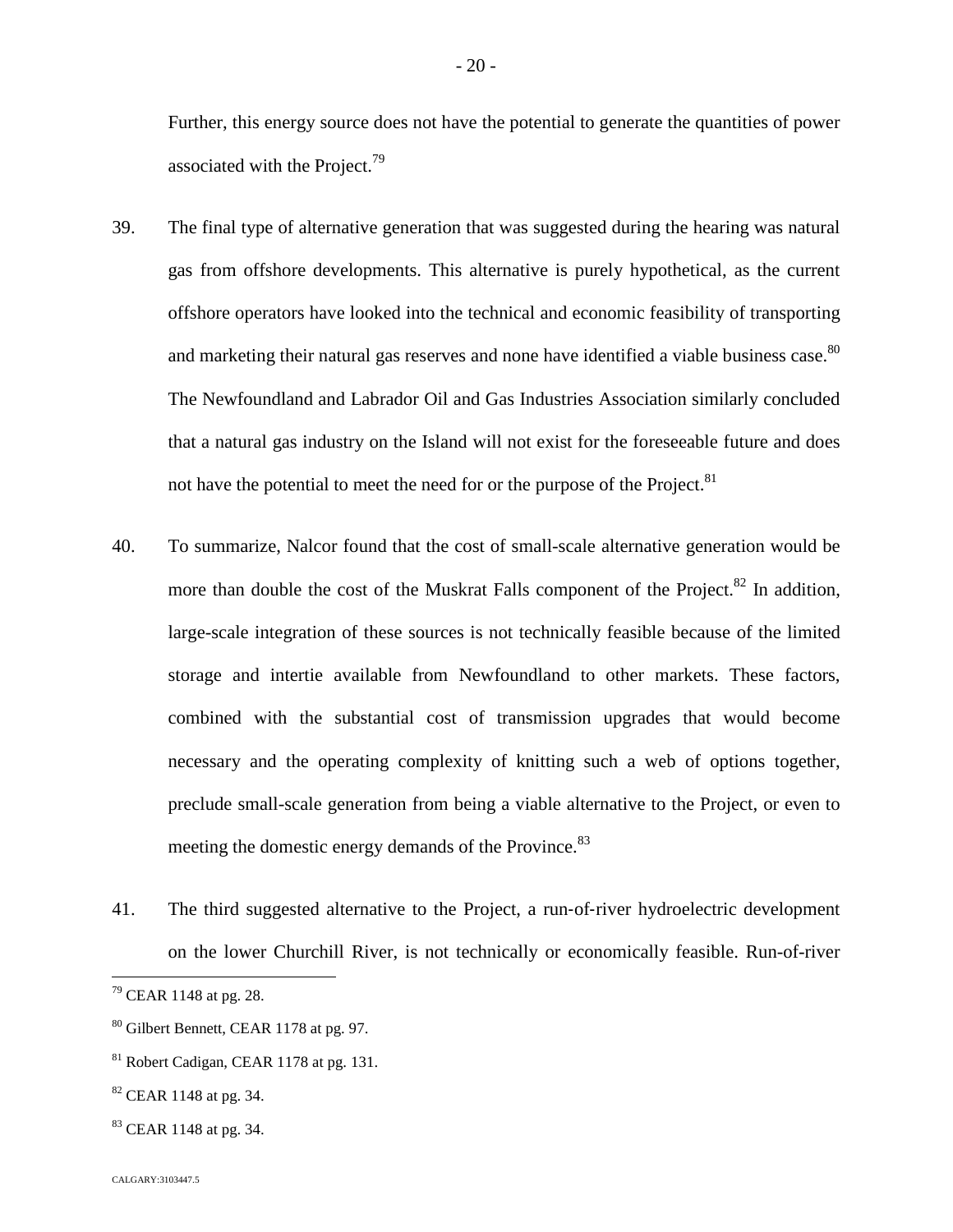development, without a large reservoir, would be unable to control frazil ice and is thus technically deficient. In addition, the lack of flow regulation would decrease the generation flexibility of the plant that is necessary to meet the demand patterns of consumers and ensure reliable service. This lack of flexibility would also reduce the ability of any run-of-river development to displace existing generation technologies that have such flexibility.<sup>8[4](#page-21-0)</sup>

- 42. Nalcor has investigated the generation potential from combining generation sources, but at present combining alternative energy sources is not an attractive alternative to the Project. In fact, Newfoundland and Labrador Hydro recently assessed combined generation alternatives in the event that the Project is not approved. $85$  In this process, Newfoundland and Labrador Hydro incorporated potential hydroelectric, wind and other developments on the Island, and combined them with refurbishment and expansion of the Holyrood Plant which would be required to meet future demands in the absence of the Project. The resulting scenario would cost \$2.2 billion more than the Project plus the Transmission Link, and would result in a less reliable and more GHG-intensive electricity system than with the Project.<sup>[86](#page-21-2)</sup> Since Newfoundland and Labrador Hydro's mandate is to provide reliable power to all customers in the Province at the least cost with reliable services, this combination of generation sources was determined to be an inferior alternative to the Project.
- 43. Nalcor also considered all major existing power generation facilities in the province to determine whether capacity could be increased. All existing hydroelectric facilities were

<span id="page-21-0"></span><sup>84</sup> EIS Vol. IA, pg. 2-20.

<span id="page-21-1"></span><sup>&</sup>lt;sup>85</sup> Newfoundland and Labrador Hydro, "Generation Planning Issues: 2010 July Update", CEAR 773.

<span id="page-21-2"></span><sup>86</sup> Gilbert Bennett, CEAR 793 at pg. 168; EIS Vol. IA, pg. 2-22.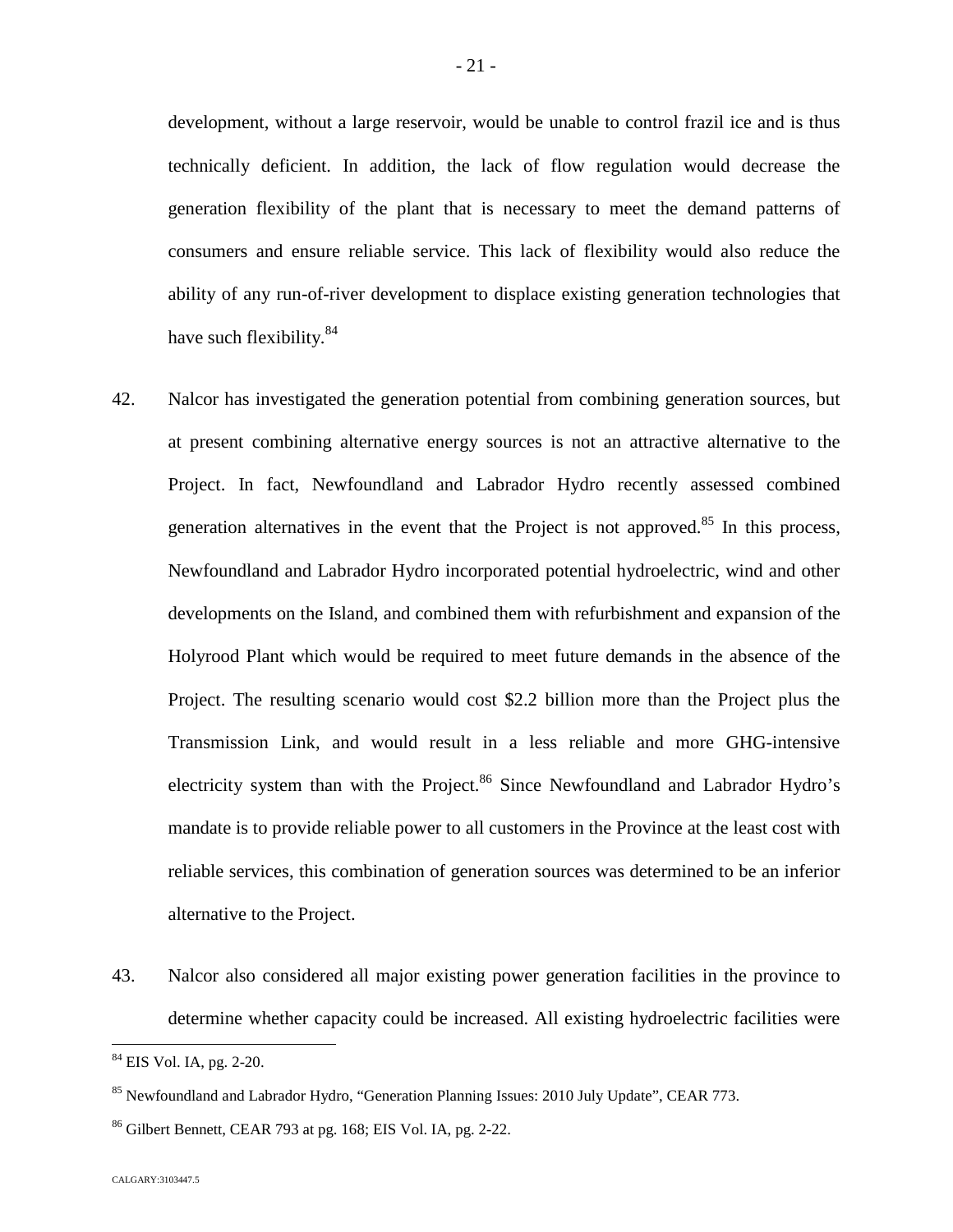determined to be optimized already. In addition, adding capacity through additional use of expensive and high carbon emission sources such as the heavy fuel oil used at the Holyrood Plant is contrary to the Province's Energy Policy. It is the intent of the Project to enable replacement of the thermal generation from the Holyrood Plant with hydroelectric power, thereby greatly reducing GHG emissions within the Province. As such, Nalcor found that adding generation capacity at existing generation facilities was either not economically or technically feasible, as in the case of existing hydroelectric facilities, or was contrary to government policy, as in the case of existing fossil fuelbased facilities such as the Holyrood Plant.<sup>87</sup>

- 44. In addition, Nalcor considered opportunities to increase the efficiencies at existing generation facilities. For some existing hydroelectric facilities, Nalcor found that it could increase power output by one to two percent by replacing the turbines, stator rings and wicket gates with newer equipment. This increased efficiency would amount to additional production capacity of up to 30 MW. With the exception of these small gains, Nalcor found no remaining energy efficiencies that could be realized and that would offer feasible alternatives to the Project that are technically and economically feasible, even in combination with a variety of other options.<sup>88</sup>
- 45. Finally, not proceeding with the Project would mean that the projected energy needs of the Province's residents, municipalities and industries would be met through more costly and GHG-intensive alternatives. As outlined above, Newfoundland and Labrador Hydro has developed a strategy to meet future domestic demands in the event that the Project is

<sup>87</sup> EIS Vol. IA, pgs. 2-20 and 2-21.

<sup>88</sup> EIS Vol. IA, pg. 2-21.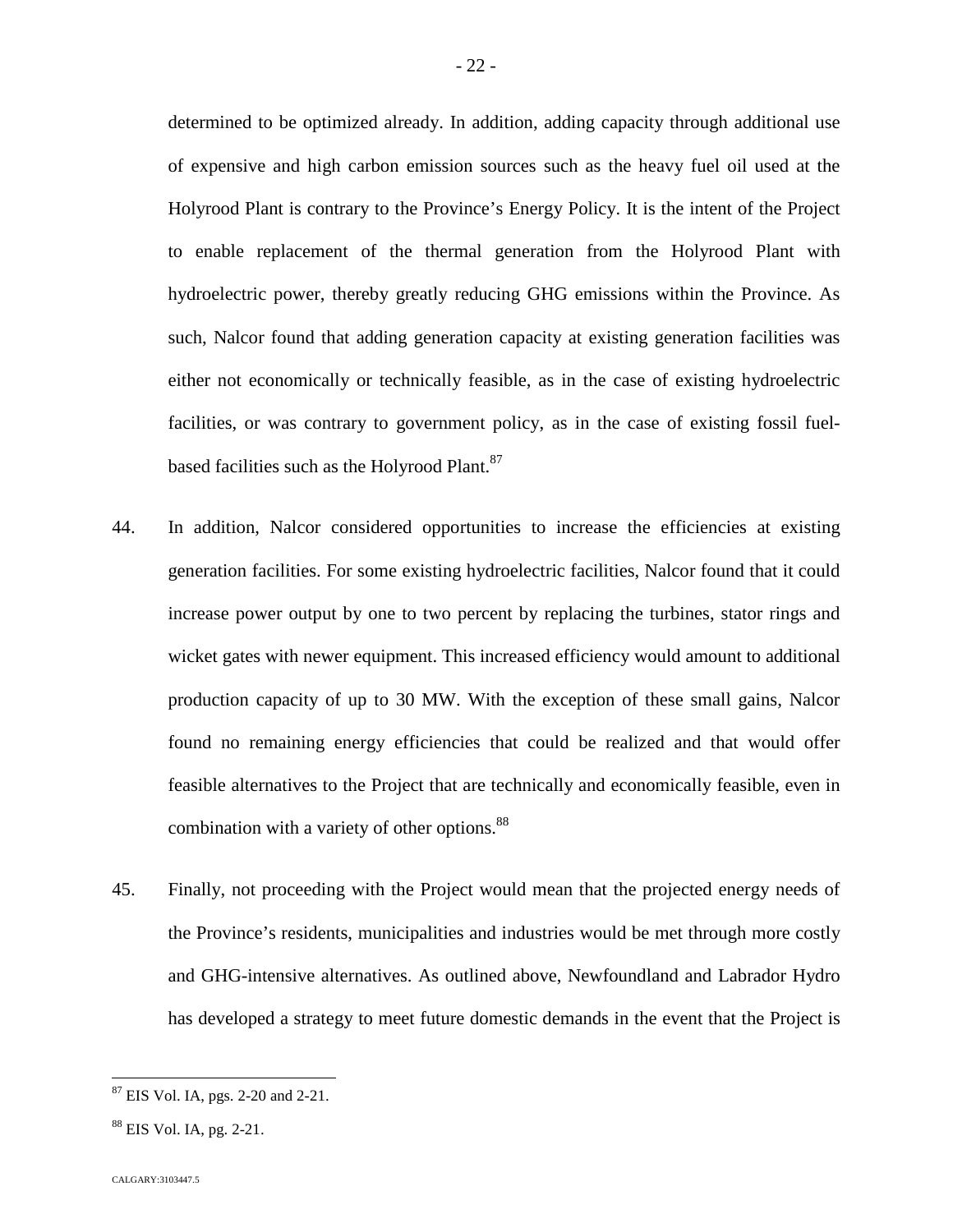not approved. This scenario requires, with certainty, the continued use of the Holyrood Plant, which would require an investment of \$600 to \$800 million for scrubbers and precipitators. Even with these scrubbers and precipitators, there are considerable environmental effects associated with maintaining energy generation at the Holyrood Plant.<sup>[89](#page-23-0)</sup> In addition, this "no Project" alternative would be billions of dollars more expensive over the long term, costs that would be borne by all Newfoundland and Labrador ratepayers, and more GHG-intensive than the Project. The No Project alternative would also mean the loss of an important economic opportunity for the Province, and the loss of an opportunity for the Province and the Atlantic Canada region to reduce GHG emissions from current sources of power with a new source of clean renewable power.<sup>[90](#page-23-1)</sup> This alternative meets neither the purpose nor the need for the Project and leaves Newfoundland and Labrador in a much worse position in the future.

46. The Helios Centre suggested several possible alternatives to the Project, such as converting oil facilities to natural gas and integrating the existing Holyrood Plant with new wind generation.<sup>[91](#page-23-2)</sup> However, the Helios Centre's representative, Mr. Raphals, conceded that he is largely unfamiliar with the electricity system in Newfoundland and Labrador. $92$  The Helios Centre also presented no evidence to suggest the feasibility of these options for meeting future energy demand in the Province. In addition to fully understanding how the electrical system in NL works, Nalcor has also spent considerable time and effort evaluating generation options in the Province and has fully assessed all

<span id="page-23-0"></span><sup>89</sup> Gary Goobie, CEAR 1208 at pg. 32; Tracy Walzthoni, CEAR 1208 at pg. 235.

<span id="page-23-1"></span> $90$  EIS Vol. IA, pg. 2-22.

<span id="page-23-2"></span><sup>&</sup>lt;sup>91</sup> Philip Raphals, CEAR 776 at pg. 136.

<span id="page-23-3"></span> $92$  Philip Raphals, CEAR 776 at pg. 128.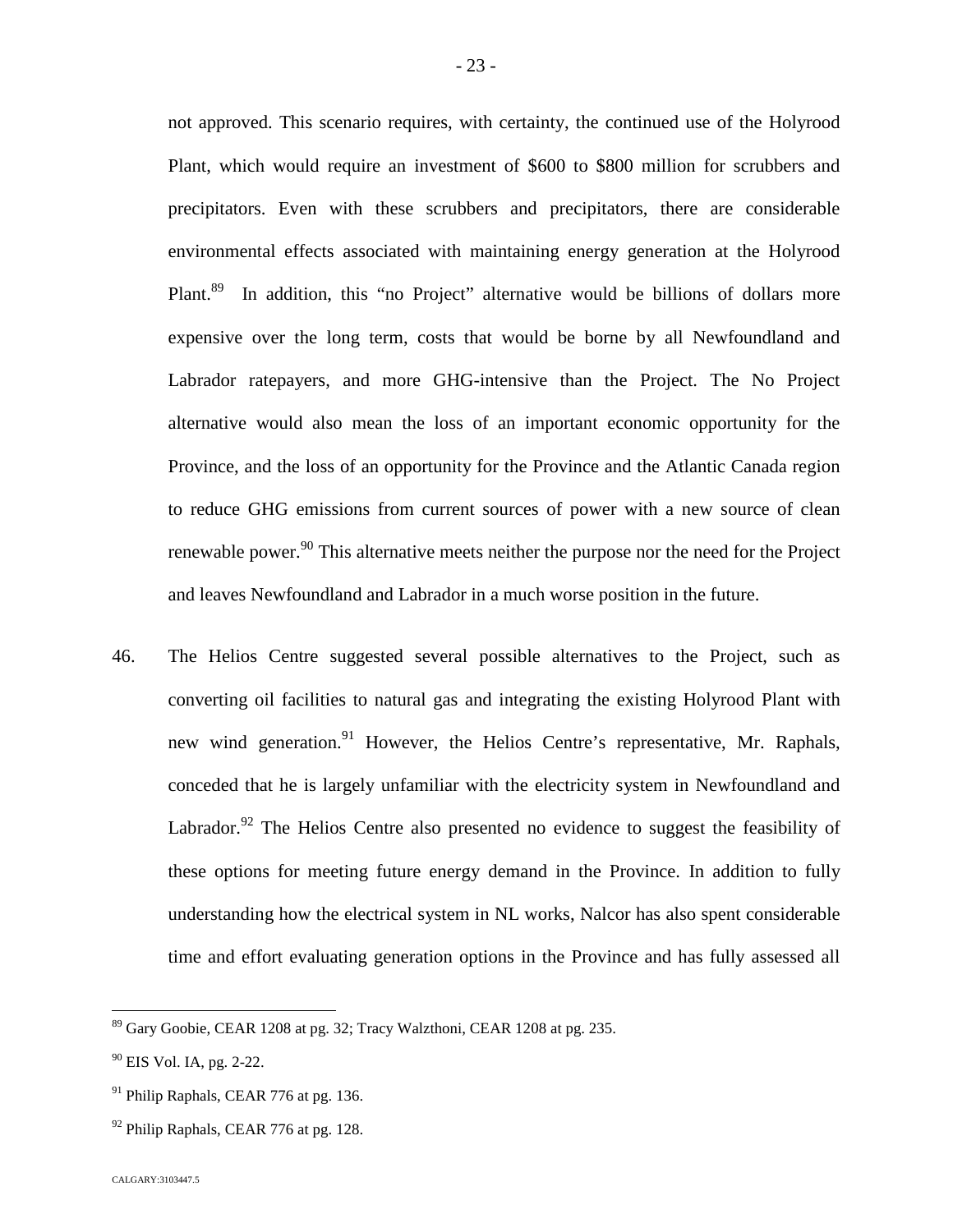potential alternatives to the Project. Nalcor submits that no evidence has been submitted to suggest that it has overlooked any possible alternatives to this Project or that any of the alternatives to the Project that were suggested during the hearing are supported by an assessment of the Newfoundland and Labrador electrical system and how it operates.<sup>93</sup>

47. In summary, the Project is the only option for Nalcor to meet the identified needs and purpose and also comply with the *Electrical Power Control Act, 1994*. It will satisfy forecasted growth in electricity demand on the Island at far less cost and with far more reliability than maintaining the existing isolated grid. It will allow the Province to invest revenues from non-renewable resources into long-term renewable resources. It will provide the Province with significant long-term revenues, in addition to other economywide benefits, it will develop this valuable asset for the benefit of the Province, and finally, it will accomplish all of this with a relatively small environmental footprint.<sup>94</sup>

## *(iii) Alternative Means of Carrying out the Project*

- 48. Nalcor also considered alternative means of carrying out the Project. Alternative means were considered for the following aspects of the Project:
	- (a) the design and siting of typical components of a hydroelectric generation facility;
	- (b) approach to reservoir preparation;
	- (c) transmission line route selection;
	- (d) facility layout and siting;

<sup>&</sup>lt;sup>93</sup> CEAR 1148 at pg. 26.

 $94$  Gilbert Bennett, CEAR 776 at pg. 11.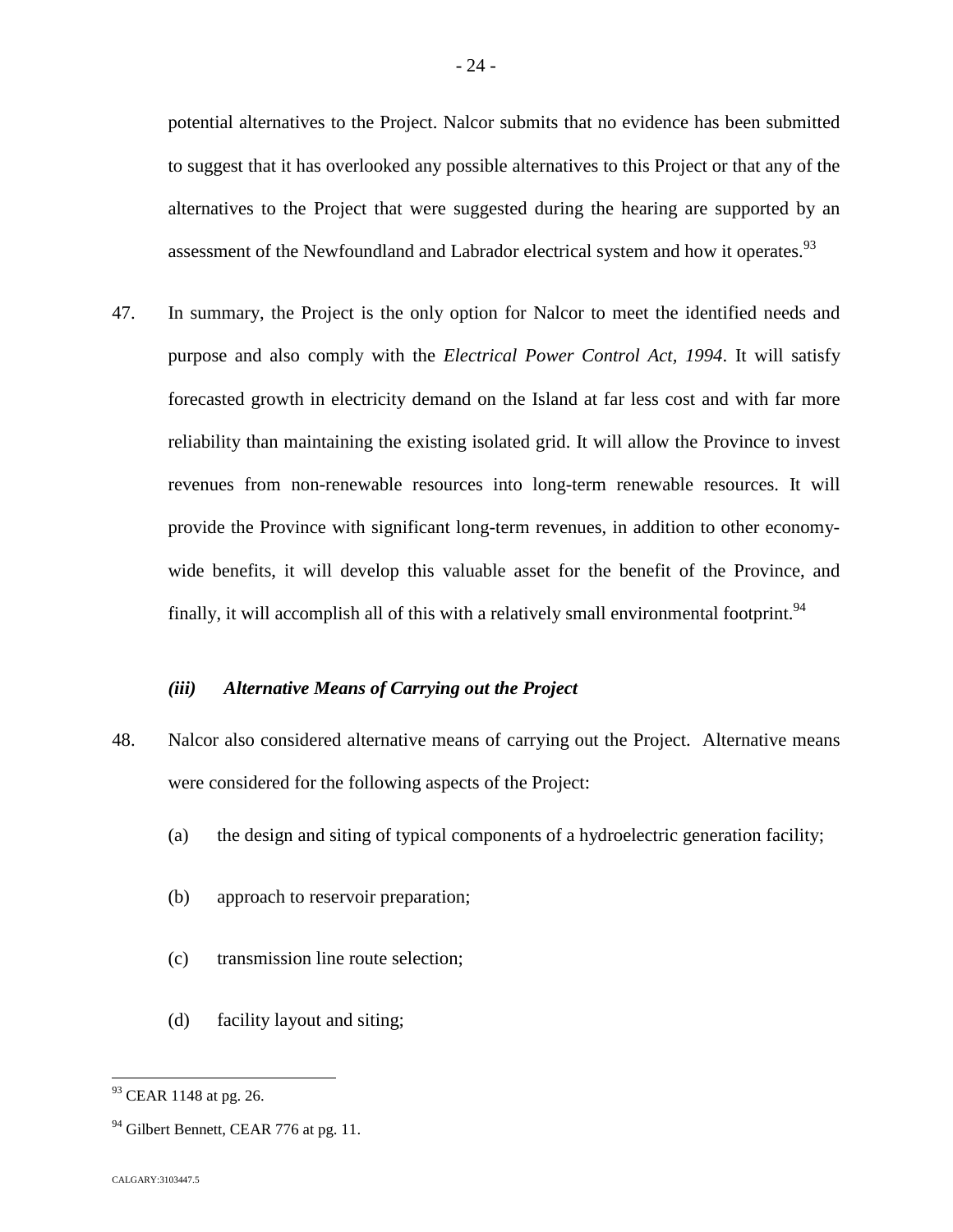- (e) generation facility optimization;
- (f) construction sequence;
- (g) construction labour force accommodation; and
- (h) reservoir management during operation and maintenance.<sup>95</sup>
- 49. Each of these alternative means were compared on the basis of environmental effects, safety, capital and operating cost, reliability, energy efficiency, constructability and schedule for construction.<sup>[96](#page-25-0)</sup> Consultation with Aboriginal stakeholders also allowed alternative means to be considered that would reduce Project effects on sites with cultural and spiritual importance. For example, the spiritual importance of the knoll at Muskrat Falls led to a careful examination of alternatives that could minimize or reduce disturbance to the site, and led to a modification of Project design to avoid drilling tunnels through the rock knoll.<sup>[97](#page-25-1)</sup> The Project as proposed incorporates all of the preferred alternative means of constructing and operating the Project.

# **III. The Legal Framework for the Review**

- *(i) Scope*
	- (a) Background of the Joint Review Panel Process
- 50. It is important to review the legal framework under which this Panel is operating, including its roles and responsibilities and the specific requirements of a CEAA review.

<sup>&</sup>lt;sup>95</sup> EIS Vol. IA, pgs. 3-15 to 3-16.

<span id="page-25-0"></span><sup>&</sup>lt;sup>96</sup> EIS Vol. IA, pg. 3-16.

<span id="page-25-1"></span> $97$  EIS Vol. IA, pg. 3-10.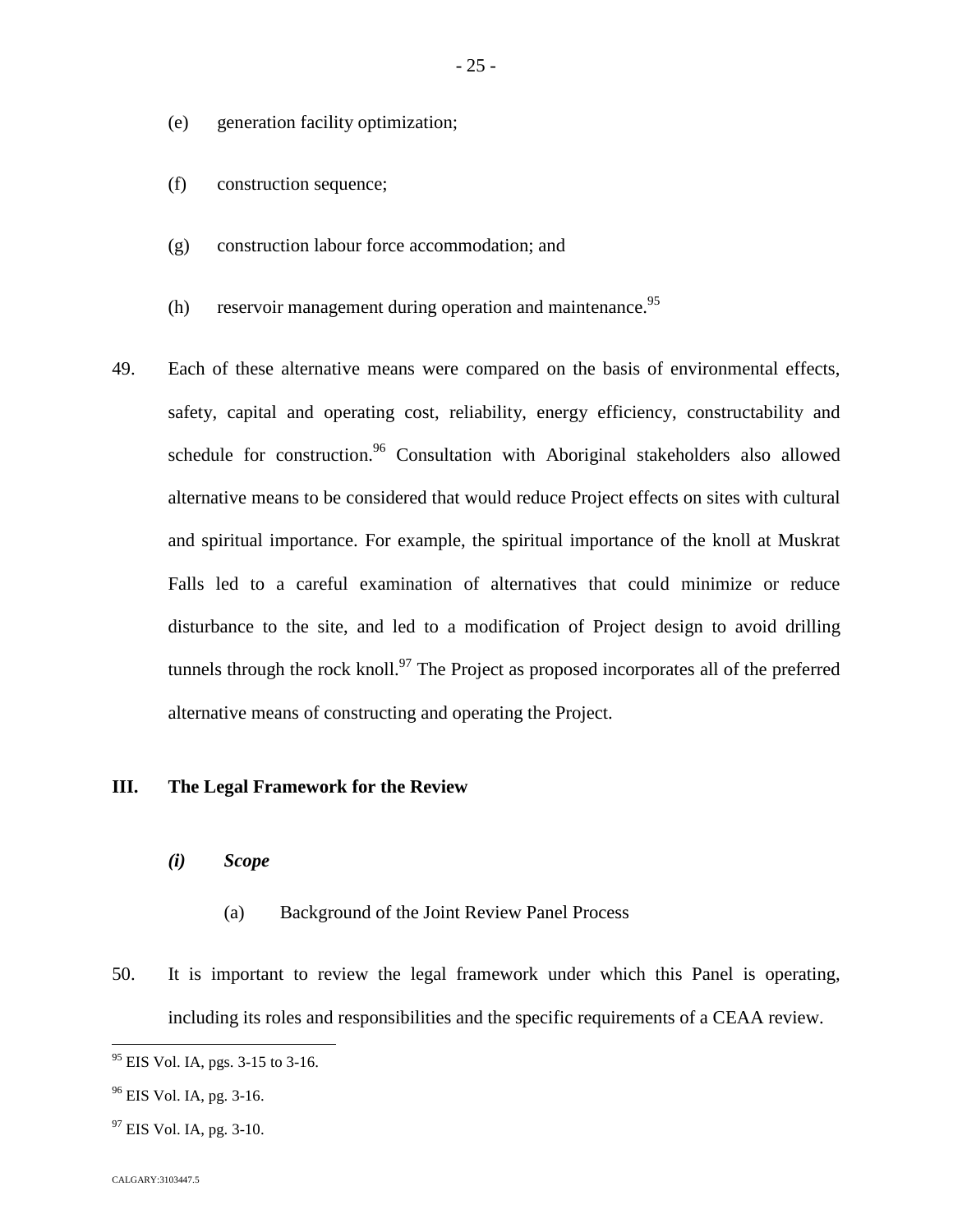- 51. Nalcor's Project is subject to both federal and provincial review. A federal environmental assessment is required pursuant to section 5 of the *Canadian Environmental Assessment Act*, [98](#page-26-0) since the Project will require approvals from the Department of Fisheries and Oceans ("DFO") under the *Fisheries Act*,<sup>[99](#page-26-1)</sup> as well as from Transport Canada under the *Navigable Waters Protection Act*. [100](#page-26-2) A provincial environmental assessment is also required under Part X of the NLEPA and subsections  $34(1)(a)$  and  $34(1)(d)$  of the *Environmental Assessment Regulations*. 1[01](#page-26-3)
- 52. The federal and provincial governments jointly issued Final Guidelines for the Preparationof the EIS ("EIS Guidelines") on July 15,  $2008$ <sup>102</sup> These Guidelines provide a framework for the gathering of information necessary for both the provincial and federal environmental assessment processes.
- 53. On January 8, 2009, the Agreement for the Establishment of a Joint Review Panel for the Environmental Assessment of the Lower Churchill Hydroelectric Generation Project (the "JRP Agreement") was concluded between the federal and provincial governments.<sup>[103](#page-26-5)</sup> This Agreement created a process for determining whether or not Nalcor has satisfied the EIS Guidelines to the satisfaction of both levels of government. The JRP process was explicitly intended to satisfy both the federal and the provincial environmental

- <span id="page-26-3"></span><sup>101</sup> Nfld. Reg. 54/03.
- <span id="page-26-4"></span><sup>102</sup> CEAR 98.
- <span id="page-26-5"></span><sup>103</sup> CEAR 106.

<span id="page-26-0"></span> $98$  S.C. 1992, c.37.

<span id="page-26-1"></span><sup>99</sup> R.S.C. 1985, c. F‐14, s. 35(2)

<span id="page-26-2"></span> $100$  R.S.C. 1985, c.N-22, s. 5.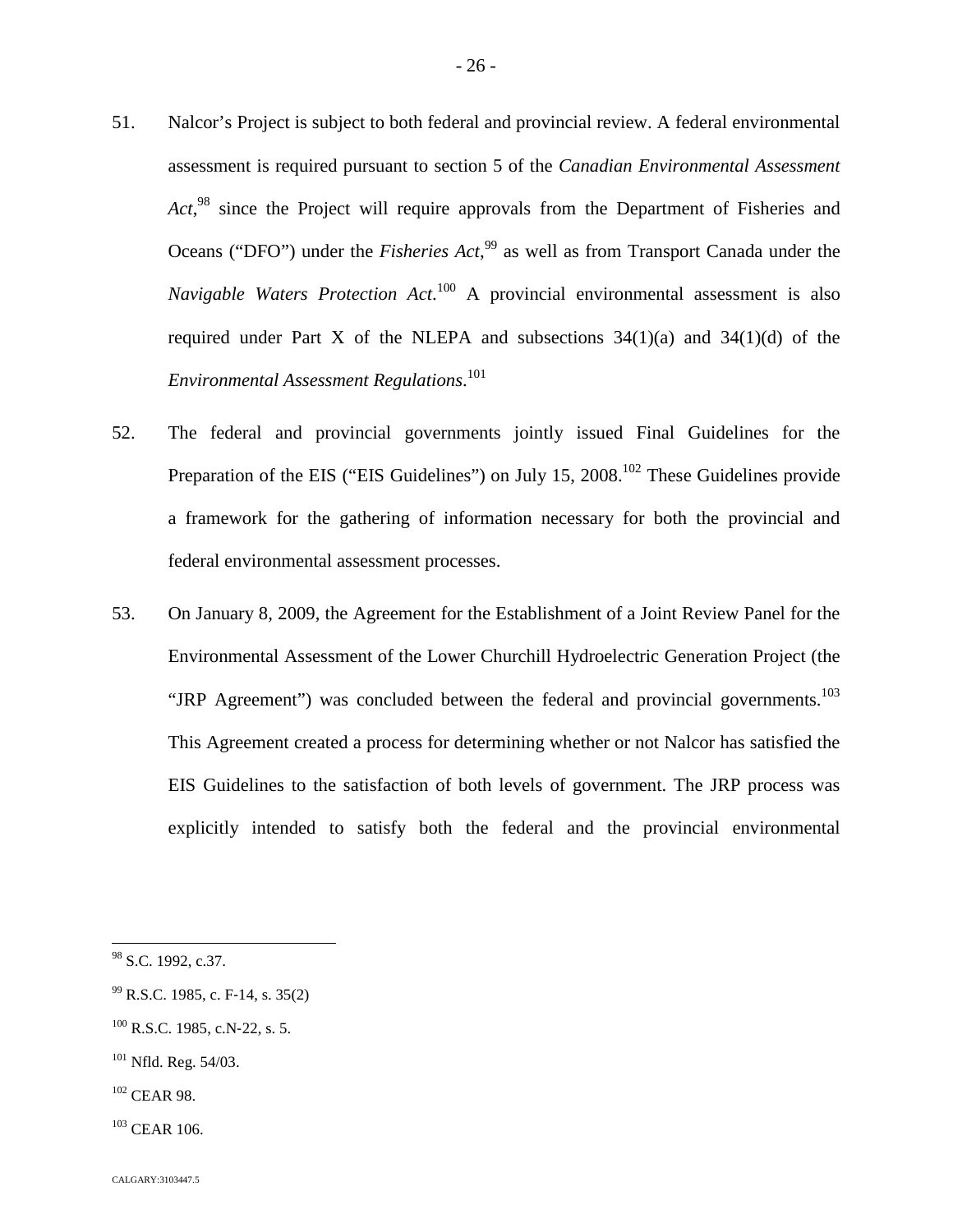assessment requirements through a single, effective and efficient environmental assessment process.1[04](#page-27-0)

- 54. The JRP Agreement and the Terms of Reference appended to it set out the entire mandate and authority of the Panel, its composition and Project review guidelines. The Panel has no mandate outside of the JRP Agreement. It is important to note that the Panel has jurisdiction to consider the need for the Project, the environmental effects of the Project, mitigation that can be done to minimize environmental effects of the Project and monitoring programs that can be undertaken to verify Project effects predictions. While certain discussions during the hearings have been important in understanding the broader context for the Project, the Panel has neither the mandate or authority to evaluate the Province's energy policy, for example, or any other policy of an entity other than Nalcor as it relates to a review of the Project.
- 55. In preparing the EIS, Nalcor fulfilled the EIS Guidelines by preparing a document based on a robust set of data gathered and analyzed over more than 30 years, and employed the professional judgment and experience of numerous leading experts in their respective fields. All of this work resulted in an EIS in which there is a high degree of confidence and certainty in the EIS predictions, despite assertions to the contrary.
- 56. After the EIS was submitted in February 2009, Nalcor responded to five rounds of information requests ("IRs") in the 23 months that followed. On January 14, 2011, the Panel determined that the EIS and supporting documentation provided by Nalcor were sufficient to proceed to the public hearing phase and issued the notice of hearing.<sup>105</sup>

<span id="page-27-0"></span><sup>104</sup> CEAR 106, pg. 1.

 $105$  CEAR 554.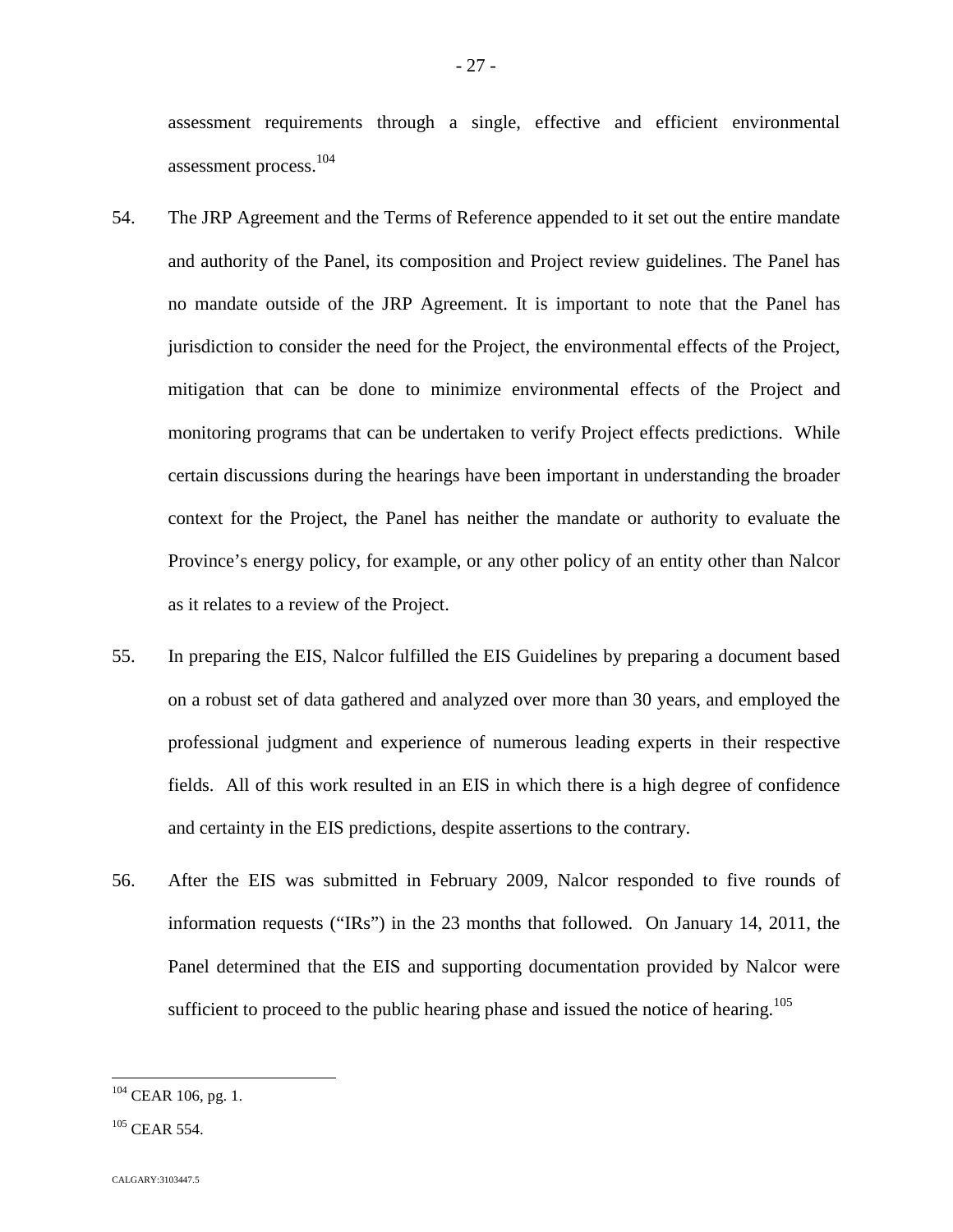57. Once the public hearings for the Project are concluded, the Panel must submit a report to the federal Minister of Environment and the provincial Minister of Environment and Conservation (the "Report") setting out its rationale, conclusions and recommendations with respect to the significance of the environmental effects of the Project, as well as the mitigation of those effects and follow-up programs. Aboriginal groups will be provided with an opportunity to discuss any concerns about the Report with government, after which time the federal and provincial governments must decide whether or not the Project should be allowed to proceed.

## (b) Purpose of Environmental Assessments

- 58. Environmental assessment is just the first formal step towards project approval and is to ensure appropriate environmental matters are considered early in the planning stage to both protect the environment and to avoid the waste of resources. Section 11 of the CEAA provides that where a federal authority requires an environmental assessment of a project, that federal authority "shall ensure that the environmental assessment is to be conducted as early as is practicable in the planning stages of the project and before irrevocable decisions are made…" [Emphasis added.]
- 59. Therefore, the early conduct of an environmental assessment is statutorily mandated, which means that some detailed Project information may not be available in the EIS.
- 60. One of the reasons for conducting an environmental assessment early in the planning process is so that the environmental assessment can influence design decisions, execution plans, mitigation and monitoring. It is well accepted in Canadian jurisprudence that environmental assessment is a planning tool, used to help achieve the goal of sustainable development by providing an effective means of integrating environmental factors into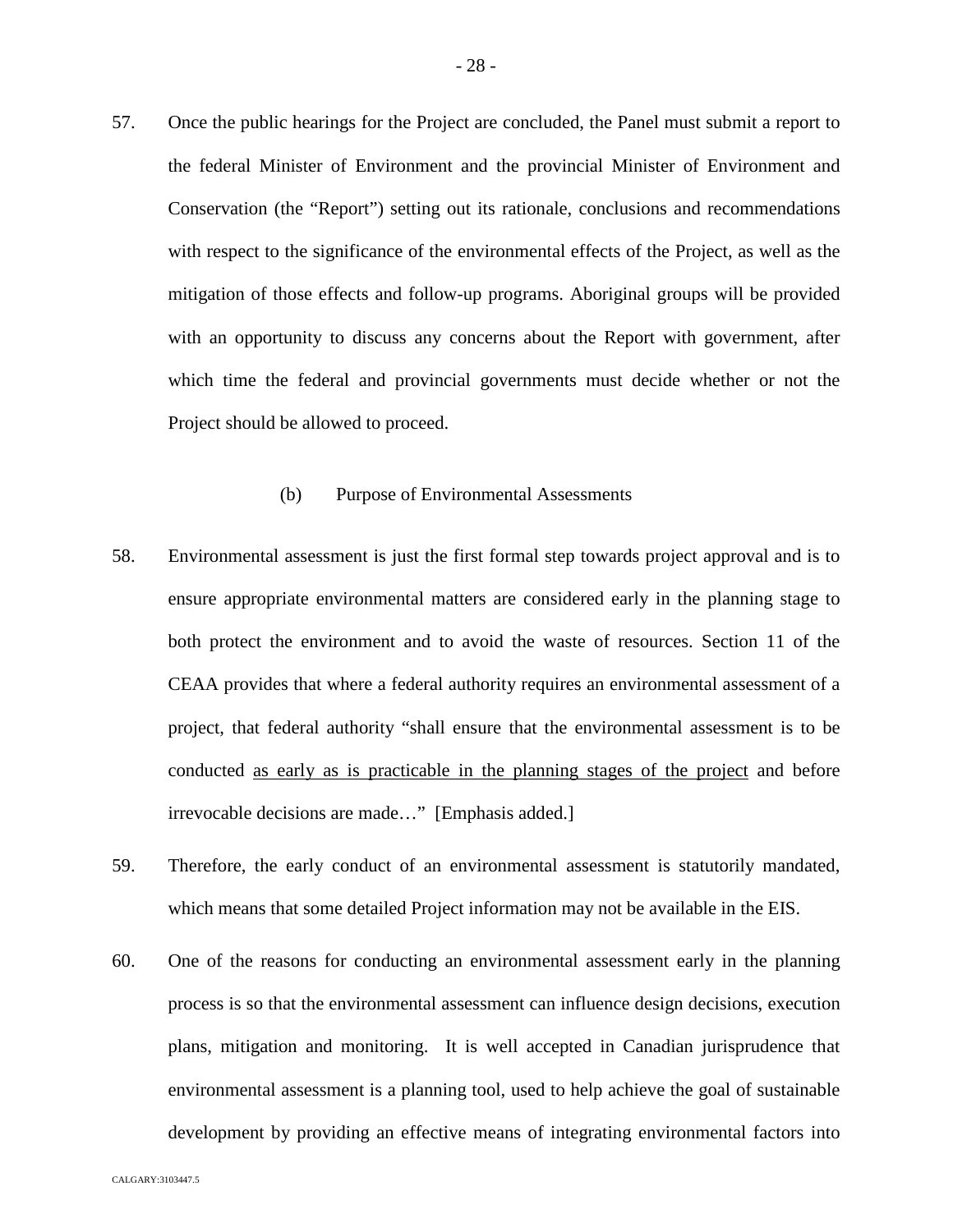planning and decision-making processes early in the planning stages of projects.<sup>[106](#page-29-0)</sup> An environmental assessment is intended to make reasonable predictions about what is *likely* to occur not what is speculative. It does not, and cannot, be expected to predict all effects with certainty or finality. This was confirmed by the Federal Court of Appeal in *Alberta Wilderness Association v. Express Pipelines Ltd.* when it held that, "[n]o information about the probable future effects of a project can ever be complete or exclude all possible future outcomes".<sup>1[07](#page-29-1)</sup>

# *(ii) The Panel's Role under the CEAA*

- 61. Under the CEAA and the JRP Agreement, this Panel must conduct an environmental assessment of the Project by collecting and considering the evidence it considers is necessary to make its recommendations and comply with the Terms of Reference attached to the JRP Agreement. The JRP Agreement governs this review.
- 62. Under the JRP Agreement, the Panel must consider the following:
	- (a) Purpose of the Project/Undertaking;
	- (b) Need for the Project/Undertaking;
	- (c) Rationale for the Project/Undertaking;
	- (d) Alternative means of carrying out the Project/Undertaking that are technically and economically feasible and the environmental effects of any such alternative means;

<span id="page-29-0"></span><sup>106</sup> *Bow Valley Naturalist Society v. Canada* (*Minister of Canadian Heritage*), [2001] 2 F.C. 461 (C.A.) at para. 17.

<span id="page-29-1"></span><sup>[1996]</sup> F.C.J. No. 1016 (Fed. C.A.) at para. 10.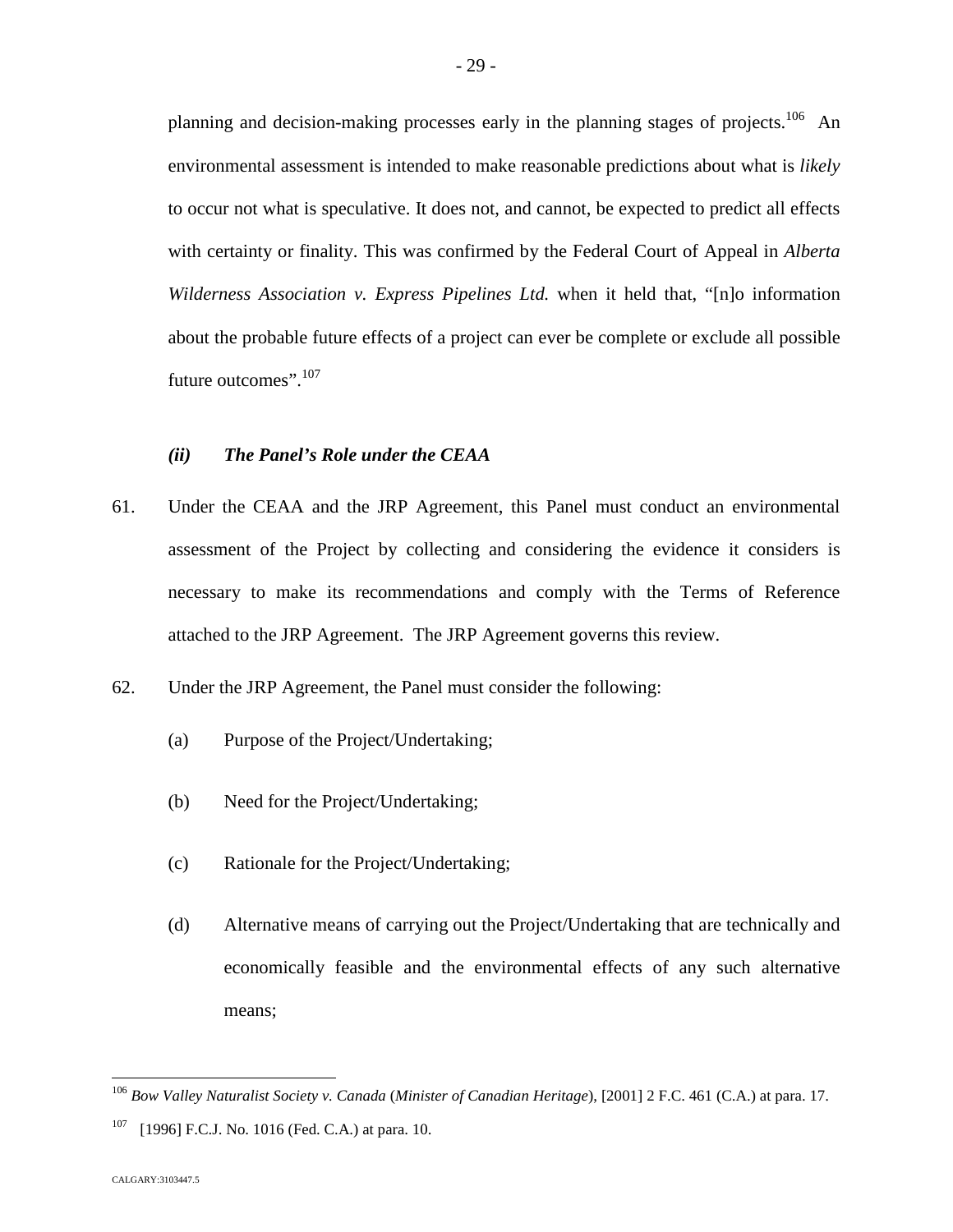- (e) Alternatives to the Project/Undertaking;
- (f) Extent to which biological diversity is affected by the Project/Undertaking;
- (g) Description of the present environment which may reasonably be expected to be affected, directly or indirectly, by the Project/Undertaking, including adequate baseline characterisation;
- (h) Description of the likely future condition of the environment within the expected life span of the Project/Undertaking if the Project/Undertaking was not approved;
- (i) Environmental Effects of the Project/Undertaking, including the Environmental Effects of malfunctions, accidents or unplanned events that may occur in connection with the Project/Undertaking;
- (j) Any cumulative Environmental Effects that are likely to result from the Project/Undertaking in combination with other projects or activities that have been or will be carried out;
- (k) The significance of the Environmental Effects as described in items (i) and (j);
- (l) Mitigation measures that are technically and economically feasible and that would mitigate any significant adverse Environmental Effects of the Project/Undertaking, including the interaction of these measures with existing management plans;
- (m) Proposals for environmental compliance monitoring;
- (n) Measures to enhance any beneficial Environmental Effects;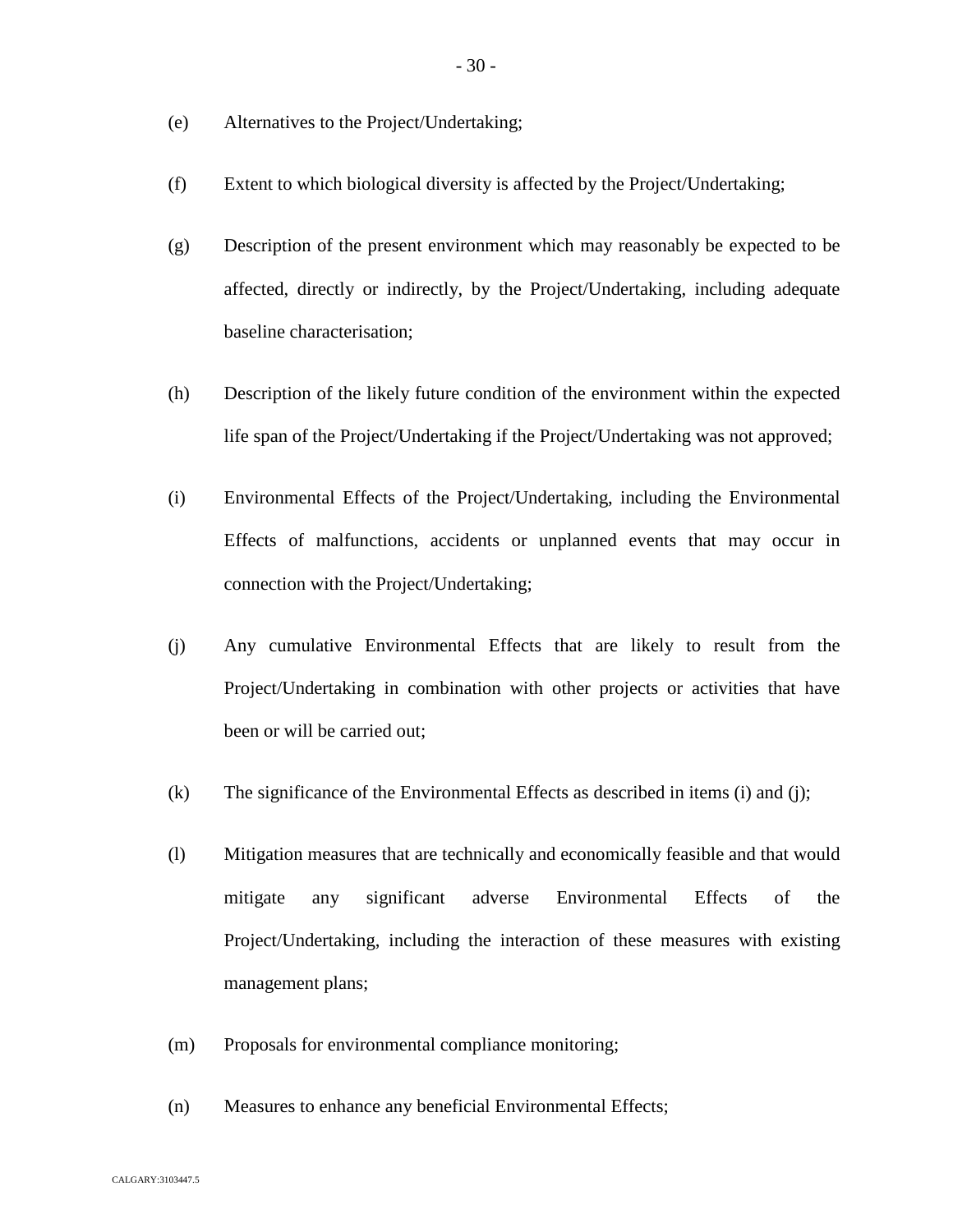(o) Need for and requirements of any follow-up program in respect of the Project/Undertaking;

- 31 -

- (p) Capacity of renewable resources that are likely to be significantly affected by the Project/Undertaking to meet the needs of the present and those of the future;
- (q) Extent of application of the precautionary principle to the Project/Undertaking;
- (r) Comments received from Aboriginal persons or groups, the public and interested parties by the Panel during the EA;
- (s) Factors related to climate change including greenhouse gas emissions; and
- (t) Proposed public information program.<sup>1[08](#page-31-0)</sup>
- 63. The basic test that the Panel must consider under the CEAA is whether this Project is likely to cause significant adverse environmental effects after taking into consideration the mitigation measures proposed by Nalcor. However, significance is not defined in the CEAA and the Panel must rely on guidance from the CEA Agency and the courts in making such a determination.
- 64. Environmental effects are defined in the CEAA to include only those effects caused by the Project on the physical environment, as well as socio-economic effects that are a result of biophysical effects.<sup>[109](#page-31-1)</sup> The same definition is used in the JRP Agreement.<sup>[110](#page-31-2)</sup> As a result, the Panel must ensure that in its review it differentiates between matters related to the Project and matters not related to the Project.

<span id="page-31-0"></span><sup>108</sup> CEAR 106, pg. 9.

<span id="page-31-1"></span><sup>109</sup> *Canadian Environmental Assessment Act*, S.C. 1992, c.37, s. 2(1).

<span id="page-31-2"></span> $110$  CEAR 106, pg. 3.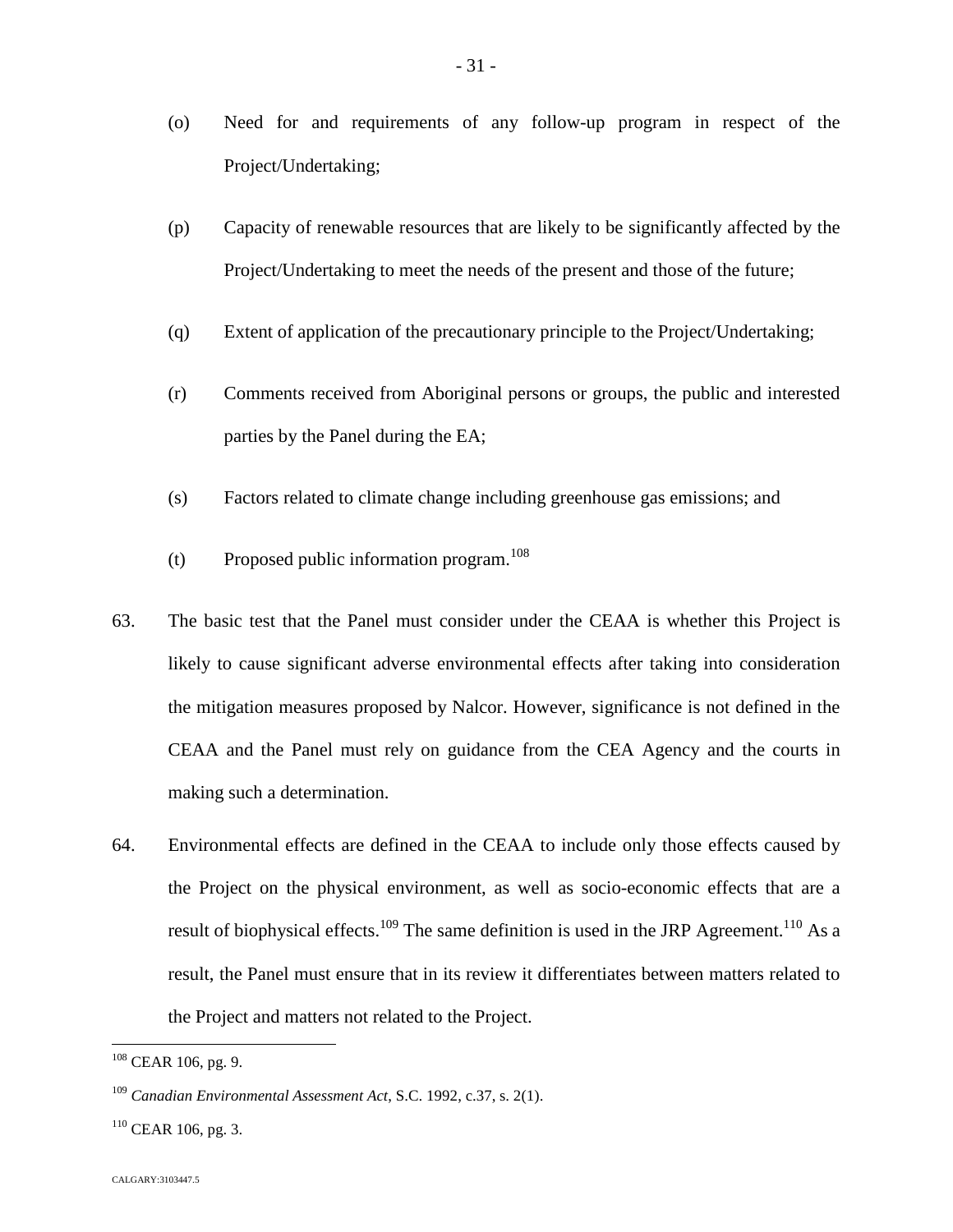- 65. The CEA Agency and the courts have developed a process to systematically determine whether there are likely to be any significant adverse environmental effects of a project:
	- (a) First: The Panel must ask whether there is an effect (which is defined in the CEAA as a "change" in the environment) on the environment caused by the Project. Negligible residual environmental effects are those that are predicted to result in no measurable or detectable change in the environment. If there is no effect, the analysis stops there.
	- (b) Second: If there is an effect on the environment caused by the Project, the Panel must ask whether the effect would be adverse. If the effect is not adverse, the analysis stops there, but the Panel can consider potential beneficial effects in respect of an overall contribution to sustainability (for example the generation of data to better manage wildlife conservation).<sup>[1](#page-32-0)11</sup>
	- (c) Third: If there is an adverse effect on the environment caused by the Project, the Panel must then ask whether that effect is significant after taking mitigation measures into consideration. The CEAA is clear that this mitigation includes not only that which is proposed by the Proponent but mitigation that will be undertakenby regulators and government agencies as well[.](#page-32-1)<sup>112</sup> Significance is determined based on the magnitude of the effect, its geographic extent, its duration or frequency, the extent to which the effect is reversible or irreversible,

<span id="page-32-0"></span><sup>111</sup> CEA Agency Reference Guide: *Determining Whether a Project is Likely to Cause Significant Adverse Environmental Effects*, Section 4.1.

<span id="page-32-1"></span> $112$  CEAA, s. 37(2.1).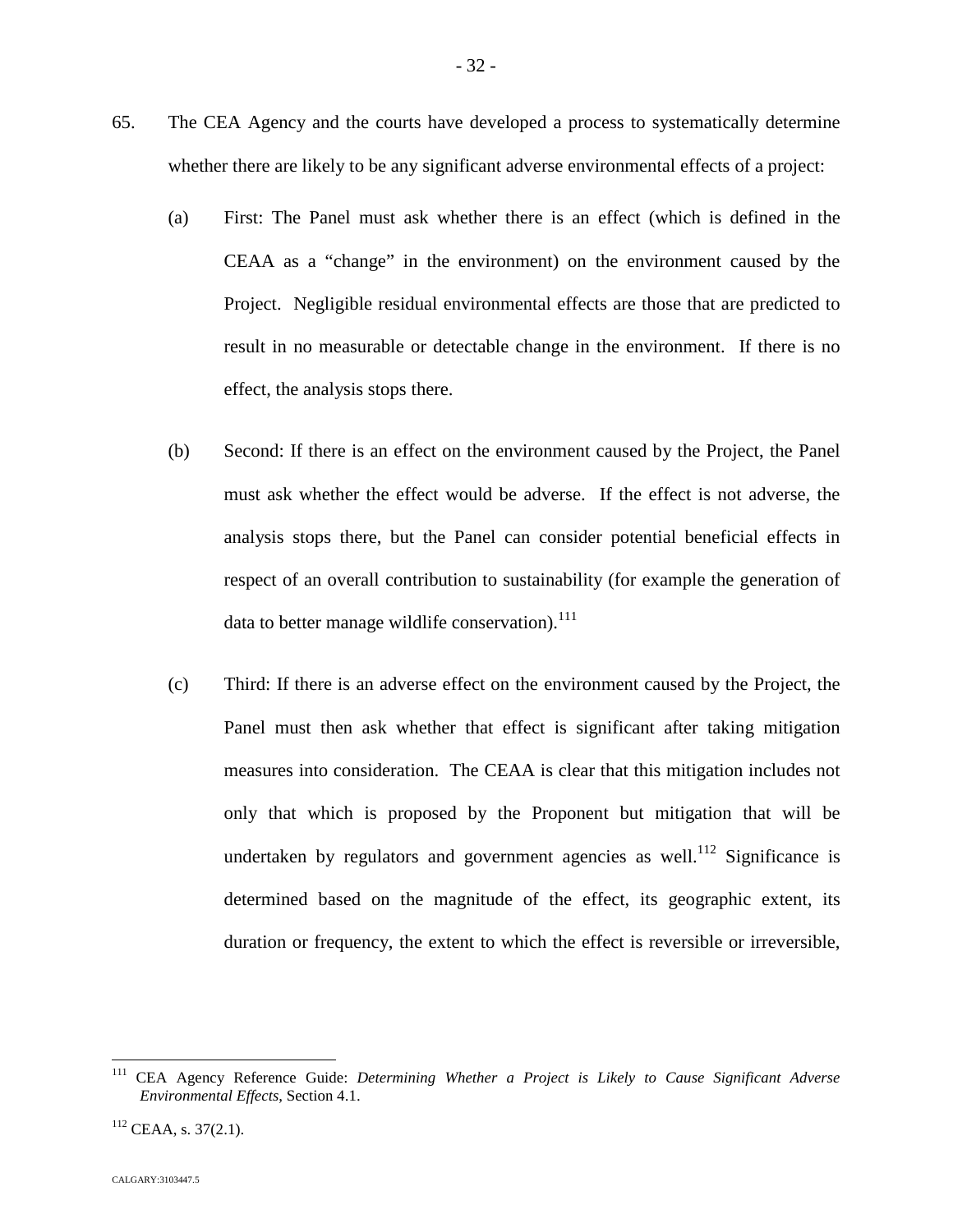and the existing ecological context.<sup>[113](#page-33-0)</sup> If the adverse effect is not significant, then that effect is only considered in terms of cumulative effects.

- (d) Fourth: Finally, if the Panel has determined there is a significant, adverse, environmental effect after taking into consideration mitigation measures, the Panel must consider whether, based on the evidence before it, the significant adverse environmental effect is "likely" to occur. For example, a dam break might be significant but it is very unlikely. One must remember that mitigation and adaptive management measures are important here, because they may render a potentially significant adverse environmental effect "not likely" to occur.<sup>[114](#page-33-1)</sup> As the Federal Court of Appeal stated in *Alberta Wilderness Association v. Express Pipelines Ltd.*, there can be no purpose in considering purely hypothetical environmental effects when it is known and proposed that such effects can and will be mitigated by appropriate measures.<sup>[115](#page-33-2)</sup> The Panel, when considering the claims and assertions by the interveners of the risk of significant environmental effects, must look at whether those claims are founded on real and critically tested evidence and whether those effects are likely to occur.
- 66. In order for there to be a "likely significant adverse environmental effect" the answer to all four parts of this test must be "yes"  $-$  it is a conjunctive test.

<span id="page-33-0"></span><sup>113</sup> CEA Agency Reference Guide: *Determining Whether a Project is Likely to Cause Significant Adverse Environmental Effects*, Section 4.2.

<span id="page-33-1"></span><sup>114</sup> CEA Agency Reference Guide: *Determining Whether a Project is Likely to Cause Significant Adverse Environmental Effects*, Section 3; *Bow Valley Naturalists Society v. Canada (Minister of Canadian Heritage)*, [2001] 2 F.C. 461 (C.A.) at para. 49.

<span id="page-33-2"></span> $115$  (1996), 137 D.L.R. (4th) 177 at para. 13.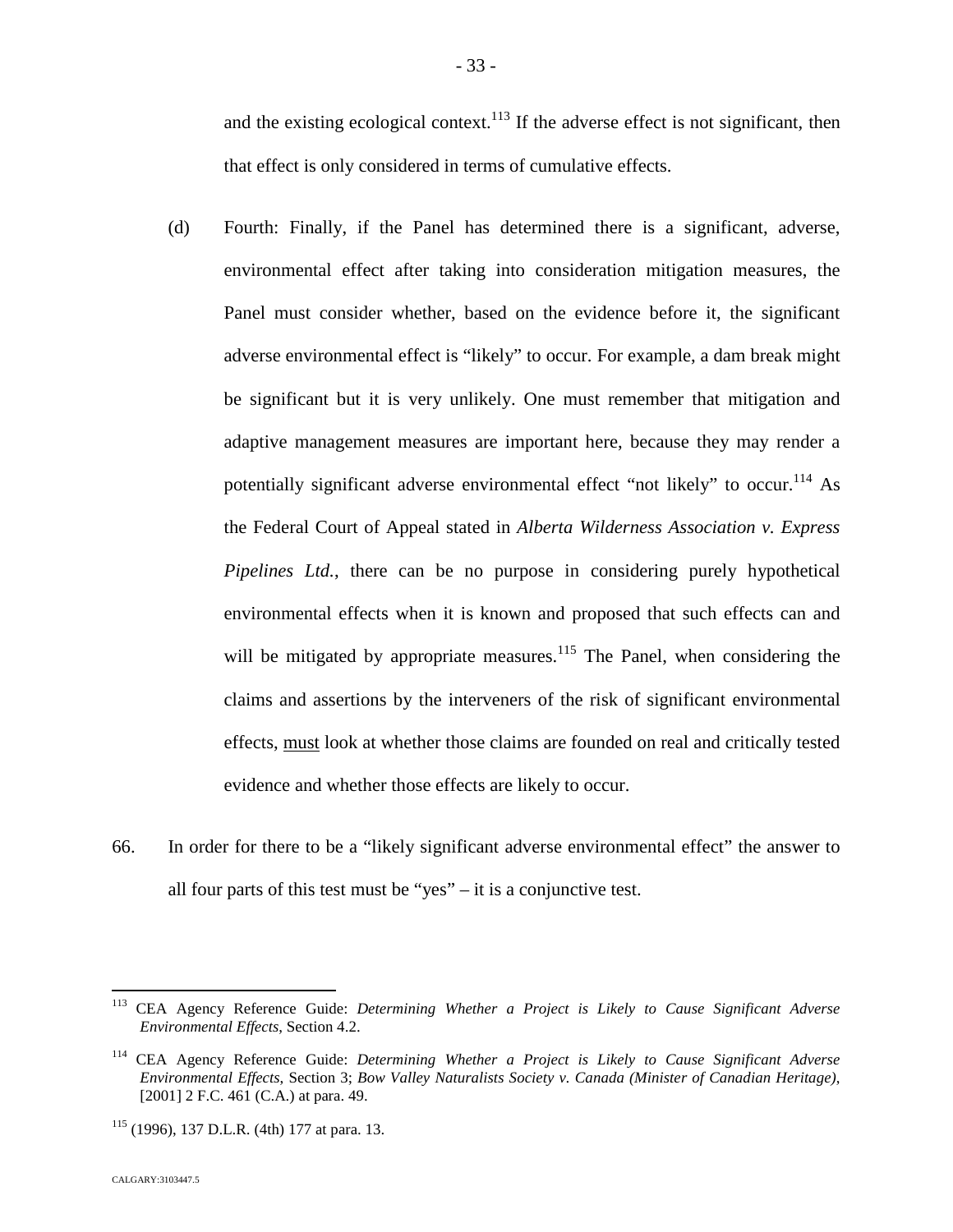The [CEA Agency's 1994 Reference] Guide suggests that the evaluation consists of three determinations. First, the responsible authority must determine whether or not the environmental effects are adverse. Second, it must decide whether or not they are significant. In deciding whether or not the effects are significant, the Agency's [1994 Reference Guide] suggests that the following factors be taken into consideration: magnitude of the adverse environmental effects; geographic extent of the adverse environmental effects; duration and frequency of the effects; degree to which the adverse environmental effects are reversible or irreversible; and ecological context. The Reference Guide also suggests that the adverse environmental effects may be significant if they occur in areas or regions which have already been adversely affected by human activities; and/or are ecologically fragile and have little resilience to imposed stresses. Third, it must be decided whether these significant effects are likely to  $\mathrm{occur.}^{116}$  $\mathrm{occur.}^{116}$  $\mathrm{occur.}^{116}$ 

- 68. This guidance provides a framework for determining significance of a project's potential environmental effects.
- 69. When assessing the significance of a likely and adverse effect, based on the above criteria, the Panel must consider significance in the context of both the Project's potential benefits and the larger ecosystem and socio-economic perspective. In its Final Report, the Joint Review Panel for the Mackenzie Gas Project stated that:

There may well be impacts on regions or communities that would be significant to those regions or communities but which the Panel, in its collective judgment, has concluded are not significant in the context of its overall Mandate. There may well be impacts on individuals that, from an individual perspective, would be significant but which, again, the Panel might conclude would not be significant in the broader context. $117$ 

70. Therefore, in considering which Project adverse effects may be significant, the Panel must always weigh that decision in the terms of the larger Project and whether a local or

<span id="page-34-0"></span><sup>116</sup> [2001] 2 F.C. 461 (C.A.) at paragraph 49.

<span id="page-34-1"></span> $117$  Final Report of the Joint Review Panel for the Mackenzie Gas Project, at pg. 102.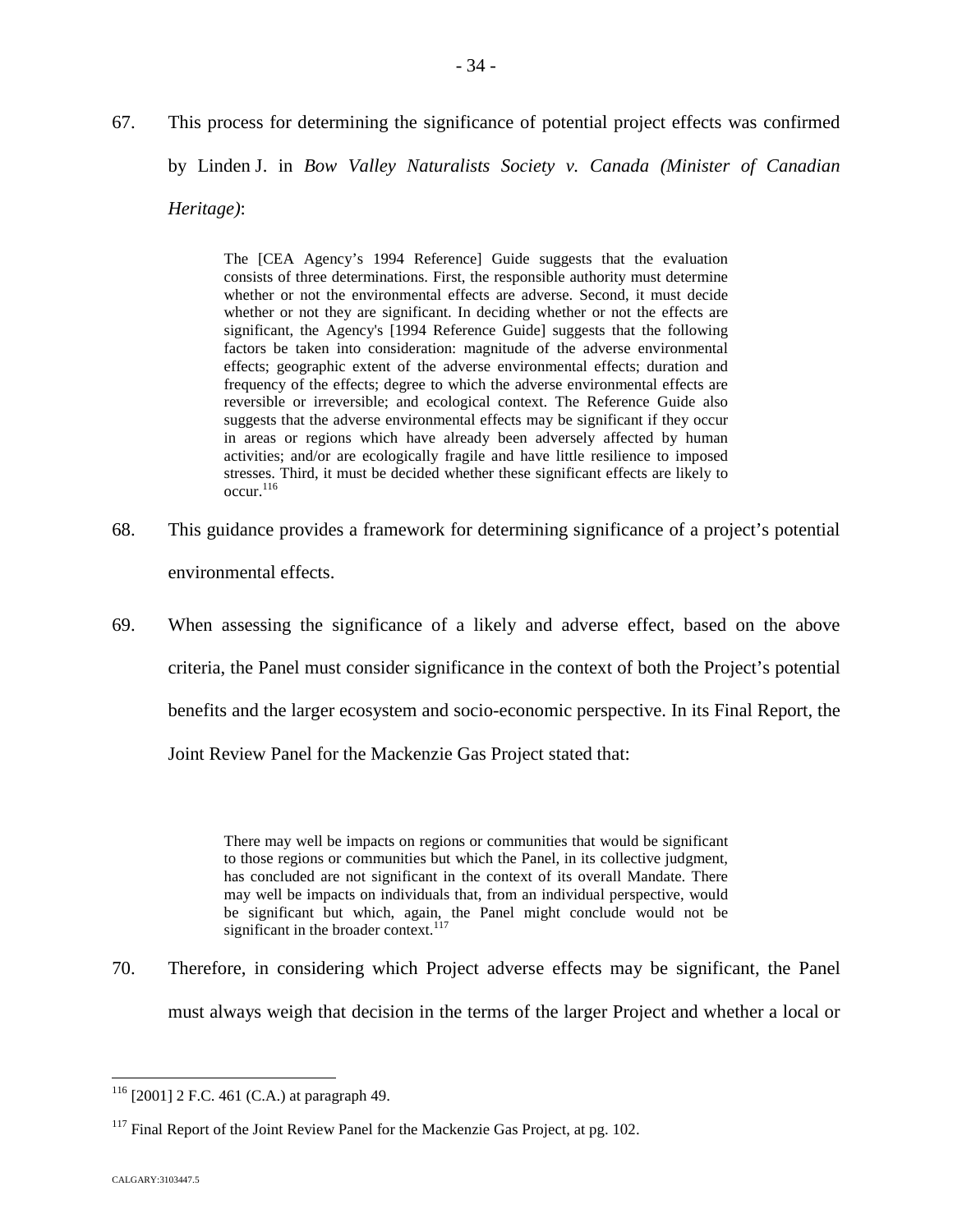limited effect is in fact significant in the broader context of the long term benefits of the Project.

71. The idea that there are degrees of importance which must be considered when determining significance under the CEAA has been acknowledged by Canadian courts. In *Alberta Wilderness Association v. Express Pipelines Ltd.*, the Federal Court of Appeal stated:

> [T]he principal criterion set out by the [CEAA] is the "significance" of the environmental effects of the project: that is not a fixed or wholly objective standard and contains a large measure of opinion and judgment. Reasonable people can and do disagree about the adequacy and completeness of evidence which forecasts future results and about the significance of such results without therebyraising questions of  $law.<sup>118</sup>$  $law.<sup>118</sup>$  $law.<sup>118</sup>$  [Emphasis added.]

- 72. Ultimately, the Panel must ask itself whether any likely adverse environmental effects are significant in relation to both the size and scope of the Project, and the size and scope of the environment in which the Project will be carried out.
- 73. In addition, the Panel must be aware that a significance determination under the CEAA does not require absolute certainty with respect to the potential effects of the Project. By their nature, environmental assessments will never achieve finality or certainty because they are performed early in project planning and are designed to be predictive. This was confirmed by the Federal Court of Appeal in *Alberta Wilderness Association v. Express Pipelines Ltd.* (also see the citation immediately above at Paragraph 71):

No information about the probable future effects of a project can ever be complete or exclude all possible future outcomes..<sup>[119](#page-35-1)</sup>

74. In that case, the Court confirmed the Final Report of the Joint Review Panel for the Express Pipeline Project which had concluded the project in question was not likely to

<span id="page-35-0"></span><sup>118</sup> (1996), 137 D.L.R. (4th) 177 at para. 10.

<span id="page-35-1"></span> $119$  [1996] F.C.J. No. 1016 (Fed. C.A.) at para. 10.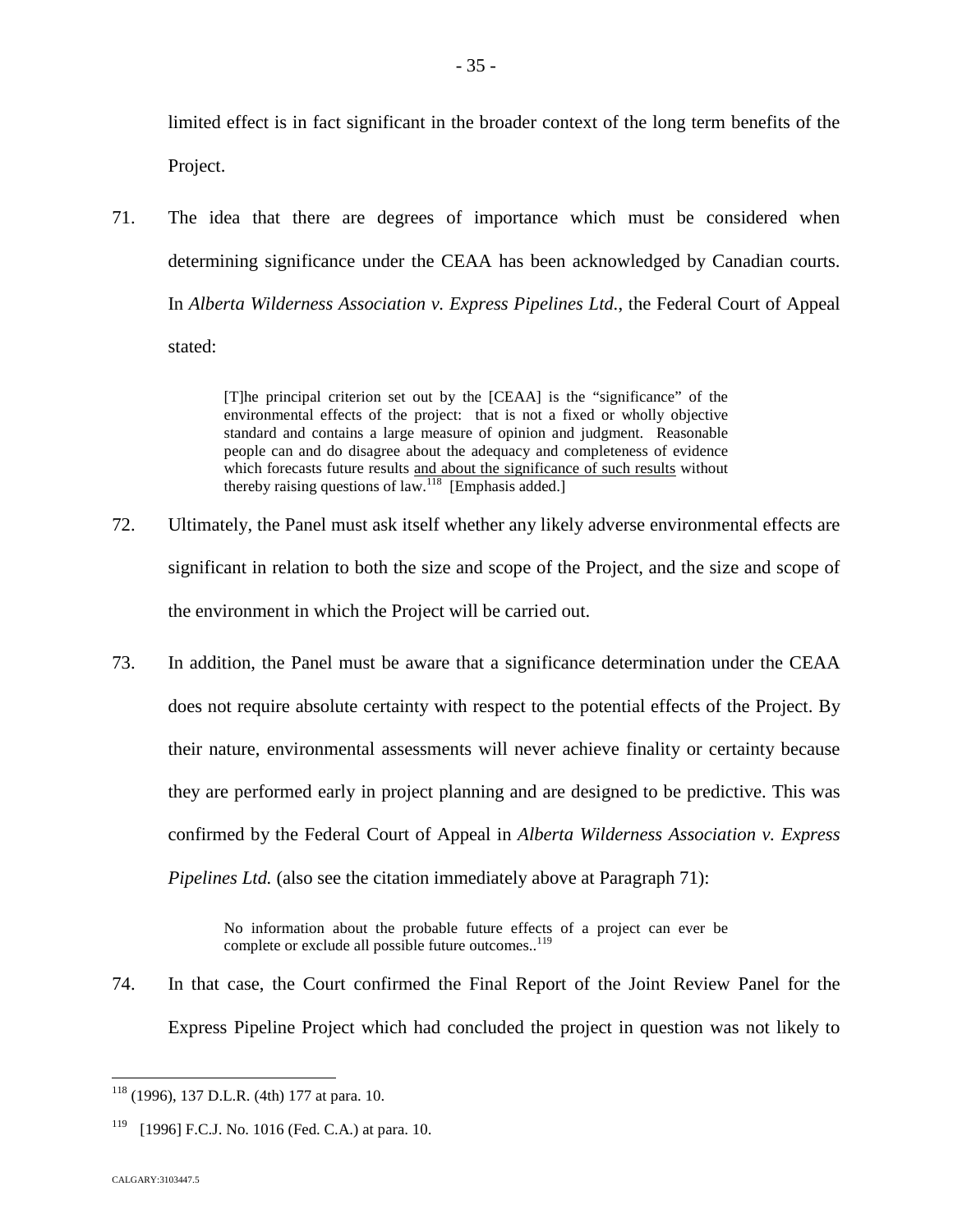result in significant adverse environmental effects, despite the fact that additional baseline studies were required,  $120$  several proposed mitigation strategies were unproven,  $121$  several proposed mitigation and follow-up programs were not yet finalized and lacked detail, $122$  and that there was potential for unanticipated environmental effects of the project. $123$ 

75. Similarly, the CEA Agency states in its OPS on adaptive management that:

Due to factors such as the complexities of ecosystems and difficulties predicting details of future development, all [environmental assessments] involve some level of uncertainty regarding the identification of environmental effects, the assessment of their significance and the effectiveness of mitigation measures. The [Canadian Environmental Assessment] Act implicitly recognizes uncertainty by requiring a follow-up program for all projects that undergo an assessment by comprehensive study or a review panel.<sup>[124](#page-36-4)</sup>

76. The same conclusion was reached in *Pembina Institute for Appropriate Development v. Canada (Attorney General)*, whereby Tremblay-Lamer J. clarified that a Joint Review Panel's recommendations will not necessarily be flawed simply because insufficient evidence is available to eliminate all uncertainty. Tremblay-Lamer J. held that it would be impossible to conduct an environmental assessment in the planning stages of a project if a Joint Review Panel were required to eliminate all uncertainty or if it were precluded from commenting on follow-up measures.<sup>[125](#page-36-5)</sup> Similarly, the Joint Review Panel for the

<span id="page-36-0"></span><sup>&</sup>lt;sup>120</sup> Final Report of the Joint Review Panel for the Express Pipelines Project (May 1996) online: <http://www.ceaa.gc.ca/DFBF51A8-EE56-4CE8-9F41-FB2E95B7E7AD/report\_e.pdf> at 72.

<span id="page-36-1"></span><sup>&</sup>lt;sup>121</sup> Final Report of the Joint Review Panel for the Express Pipelines Project (May 1996) online: <http://www.ceaa.gc.ca/DFBF51A8-EE56-4CE8-9F41-FB2E95B7E7AD/report\_e.pdf> at 43.

<span id="page-36-2"></span><sup>&</sup>lt;sup>122</sup> Final Report of the Joint Review Panel for the Express Pipelines Project (May 1996) online: <http://www.ceaa.gc.ca/DFBF51A8-EE56-4CE8-9F41-FB2E95B7E7AD/report\_e.pdf> at 45 and 116.

<span id="page-36-3"></span><sup>&</sup>lt;sup>123</sup> Final Report of the Joint Review Panel for the Express Pipelines Project (May 1996) online: <http://www.ceaa.gc.ca/DFBF51A8-EE56-4CE8-9F41-FB2E95B7E7AD/report\_e.pdf> at 73.

<span id="page-36-4"></span><sup>124</sup> CEA Agency, *Operational Policy Statement: Adaptive Management Measures under the Canadian Environmental Assessment Act* (March 2009) online: <http://www.ceaa.gc.ca/default.asp?lang=En&n= 50139251-1> at 2.

<span id="page-36-5"></span><sup>125</sup> *Pembina Institute for Appropriate Development v. Canada (Attorney General)*, 2008 FC 302 (T.D.) at para. 32.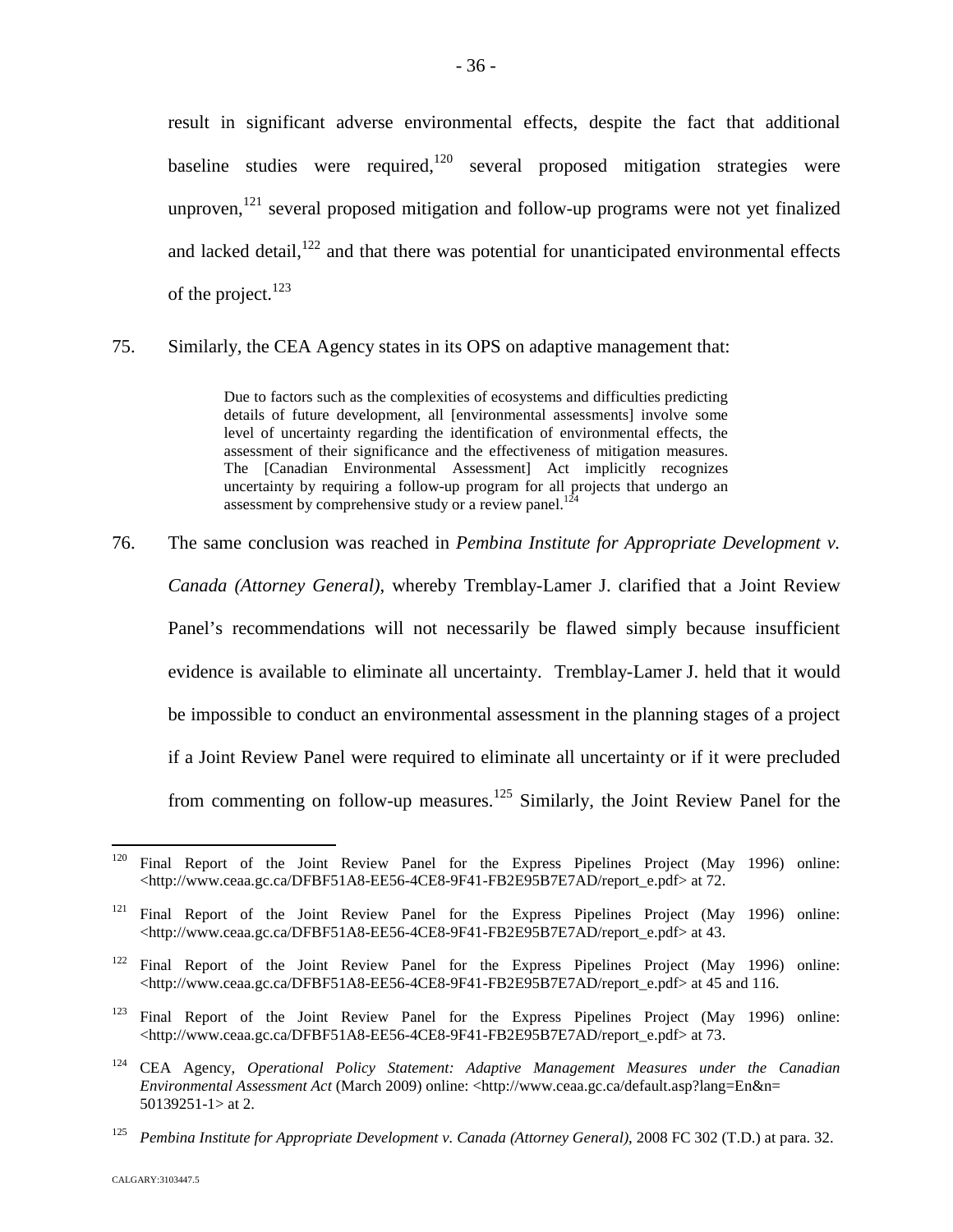Voisey's Bay Project recognized that in most cases, uncertainties about a project are not unreasonable at the environmental assessment stage of project planning and design, especially if they relate to future information that can only be obtained if the proponent were able to proceed with advanced project planning.<sup>12[6](#page-37-0)</sup>

77. Therefore, uncertainty is expected in the environmental assessment phase of projects and this should not in and of itself prevent the Panel from determining that the Project is not likely to result in significant adverse environmental effects. Nalcor submits that its baseline studies for this Project are more than sufficient for the purposes of determining the potential significance of the Project's effects. In fact, the breadth of baseline studies for this Project are unprecedented for environmental assessment in the region, given the long history of planning for hydroelectric developments in the lower Churchill River.<sup>[127](#page-37-1)</sup> When this Panel considers Nalcor's evidence in light of the framework outlined above, the evidence submitted by Nalcor supports the conclusion that the Project is not likely to cause any significant adverse environmental effects.

### *(iii) Panel's Role (provincial)*

78. In addition to the requirements under the CEAA, the Panel is required to satisfy the requirements of the NLEPA and the *Environmental Assessment Regulations*. Sections 64 to 66 of the NLEPA require the Panel to submit a report to the provincial Minister of the Environment and Conservation summarizing the issues raised during the environmental assessment process and containing the Panel's recommendations relating to the Project, including any mitigation measures and follow-up programs.

<span id="page-37-1"></span><span id="page-37-0"></span><sup>126</sup> CEAA-NEAA Joint Review Panel, *Voisey's Bay Mine and Mill Environmental Panel Report*, (1999) at s.17.2  $127$  Perry Trimper, CEAR 923 at pg. 10; Colleen Leeder, CEAR 1086 at pg. 8.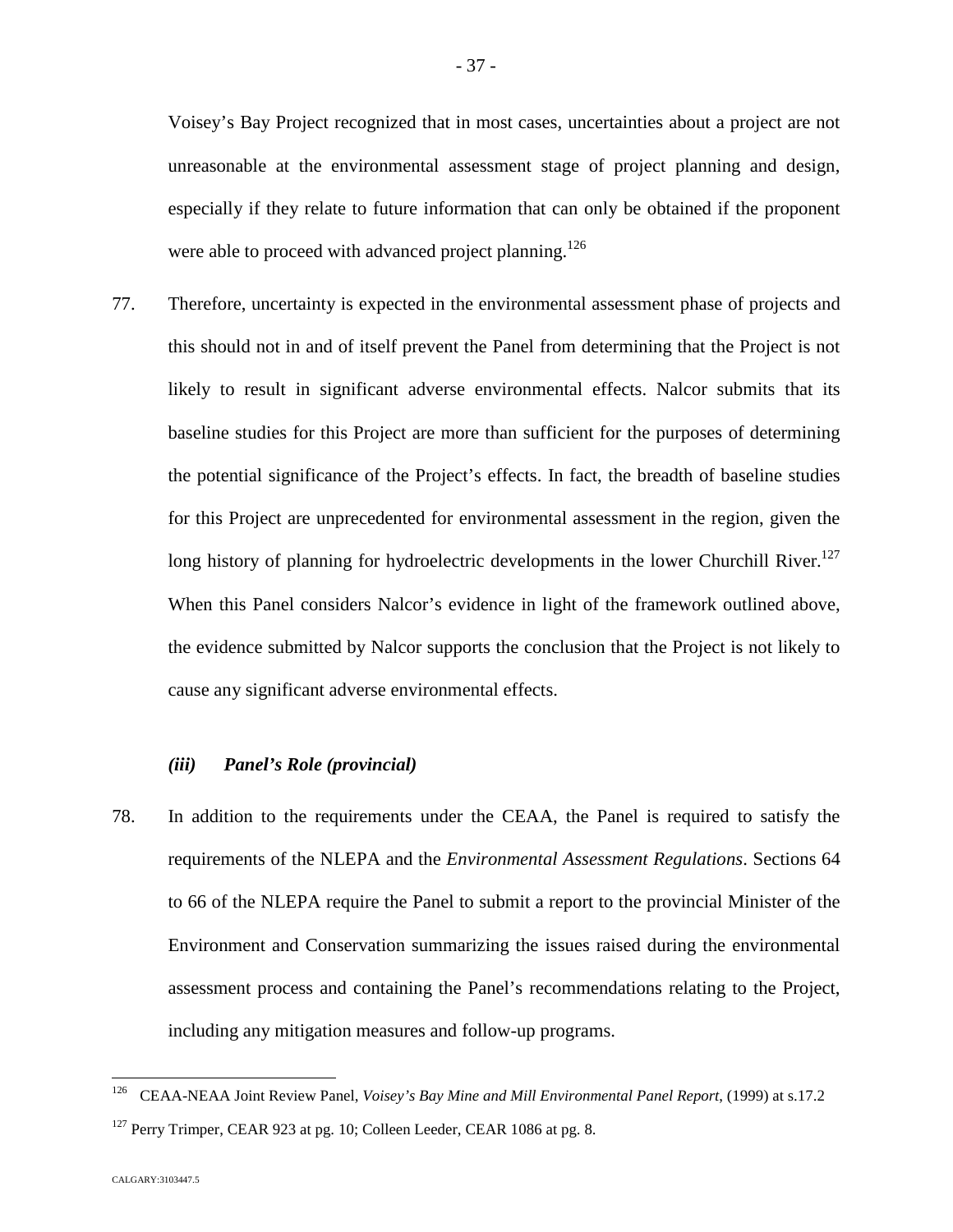- 79. In making such recommendations, the Panel is guided by section 46 of the NLEPA, which sets out the purpose of the provincial environmental assessment requirements, namely to:
	- (a) Protect the environment and quality of life of the people of the province; and
	- (b) Facilitate the wise management of the natural resources of the province.
- 80. This Project is rare for resource development projects in that it will protect part of the environment by displacing GHG's from other carbon based generating facilities.<sup>[128](#page-38-0)</sup> Furthermore, the potential environmental effects of the Project have been thoroughly assessed and the evidence supports the view that those effects can be managed to protect the environment.
- 81. The quality of life of the people of the Province will not only be protected but will be improved by the Project, both through direct income and through increased government services that will be funded by revenues from the Project and the services it will fund. This Project represents a significant long-term economic opportunity for Newfoundland and Labrador that will provide benefits for many generations to come.
- 82. Finally, this Project epitomizes wise management of the Province's natural resources. The Province's 2007 Energy Plan formulated the need to develop renewable resources in the Province and specifically the hydroelectric potential of the lower Churchill River. This Project will involve re-investing revenues from non-renewable energy sources in the Province such as offshore oil and gas into long-term renewable energy generation. Developing the Project will not only allow the province to replace existing non-

<span id="page-38-0"></span> $128$  Response to IR JRP.85(d) at pg. 5.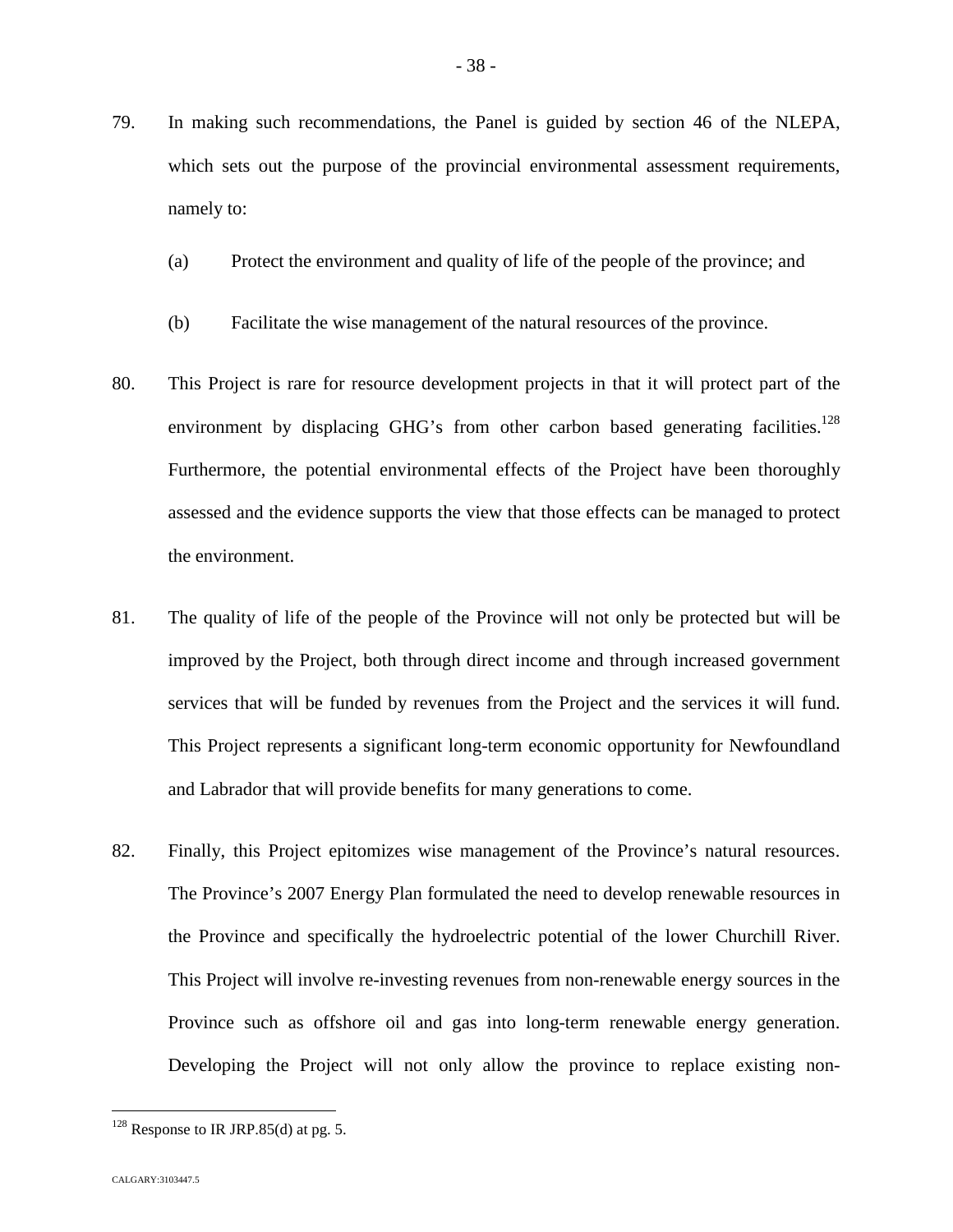renewable power generation facilities with renewables, but will also provide the provincial government with substantial income that it can use to further improve the wellbeing of all residents of Newfoundland and Labrador.

- 83. Without the Project, the projected energy needs of the Province's residents, municipalities and industries would be met through more costly and GHG-intensive alternatives. Labrador in particular would not be able to attract as much future development, and this would prevent a diversification of the region's economy. In addition, the Province would lose a tremendous opportunity to generate prosperity for present and future generations and to create long-term revenue with which to fund social programs across the Province. The development of this long term renewable source of energy – and revenue – is consistent with the "wise management of the Provinces" resources".
- 84. Nalcor submits the evidence supports a conclusion that the Project is not likely to result in any significant adverse environmental effects, based on the test under the CEAA, and a recommendation by the Panel that this Project should be allowed to proceed under the NLEPA.

# **C. CONSULTATION**

- 85. Seeking public and stakeholder input is a core principle of Nalcor's management approach and is a requisite component of both the CEAA and NLEPA environmental assessment processes under the EIS Guidelines.
- CALGARY:3103447.5 86. Nalcor's predecessor initiated a public consultation program for this Project more than five years ago in November 2005 in a meeting in Happy Valley-Goose Bay between the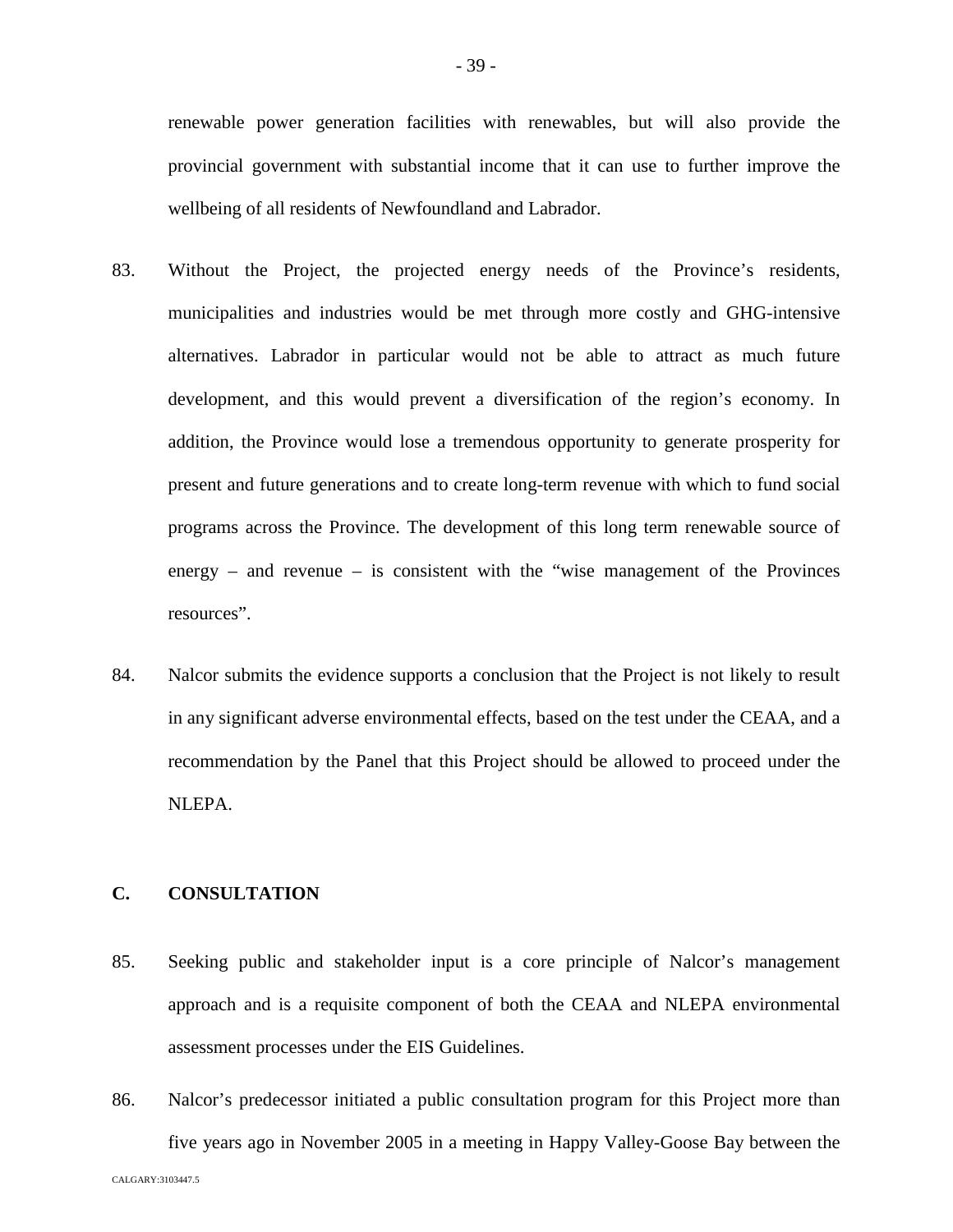Premier of Newfoundland and Labrador, government and Nalcor officials, and members of the public.<sup>[129](#page-40-0)</sup> In that meeting, Nalcor's predecessor made clear that public consultation was to be an important component of the Project planning process and committed to ongoing, continuous, and meaningful consultation with the people of Labrador regarding this Project. $130$ 

- 87. Since then, Nalcor has ensured that all stakeholders, including members of the public, have received up-to-date information on the Project and have had opportunities to respond and provide input into Project planning.
- 88. Nalcor has responded to issues and concerns through a collaborative and consultative process.[131](#page-40-2)

# *(i) Public*

89. Consultation with the general public has been done through open houses in several communities, numerous technical workshops, direct meetings with specific stakeholder groups, and meetings with educators and educational agencies, as well as through maintaining a public website, sending out electronic news notifications and project newsletters, establishing a community information centre in Happy Valley-Goose Bay, distributing posters and information sheets on major Project issues, and making public advertisements and speeches about the Project.<sup>[132](#page-40-3)</sup> There has been no lack of consultation.

<span id="page-40-0"></span><sup>&</sup>lt;sup>129</sup> EIS, Vol. IA, pg. 7-5.

<span id="page-40-1"></span> $^{130}$  EIS, Vol. IA, pg. 7-5.

<span id="page-40-2"></span><sup>&</sup>lt;sup>131</sup> EIS Vol. IA, pg. 7-8.

<span id="page-40-3"></span> $^{132}$  EIS Vol. IA, pgs. 7-2 to 7-8.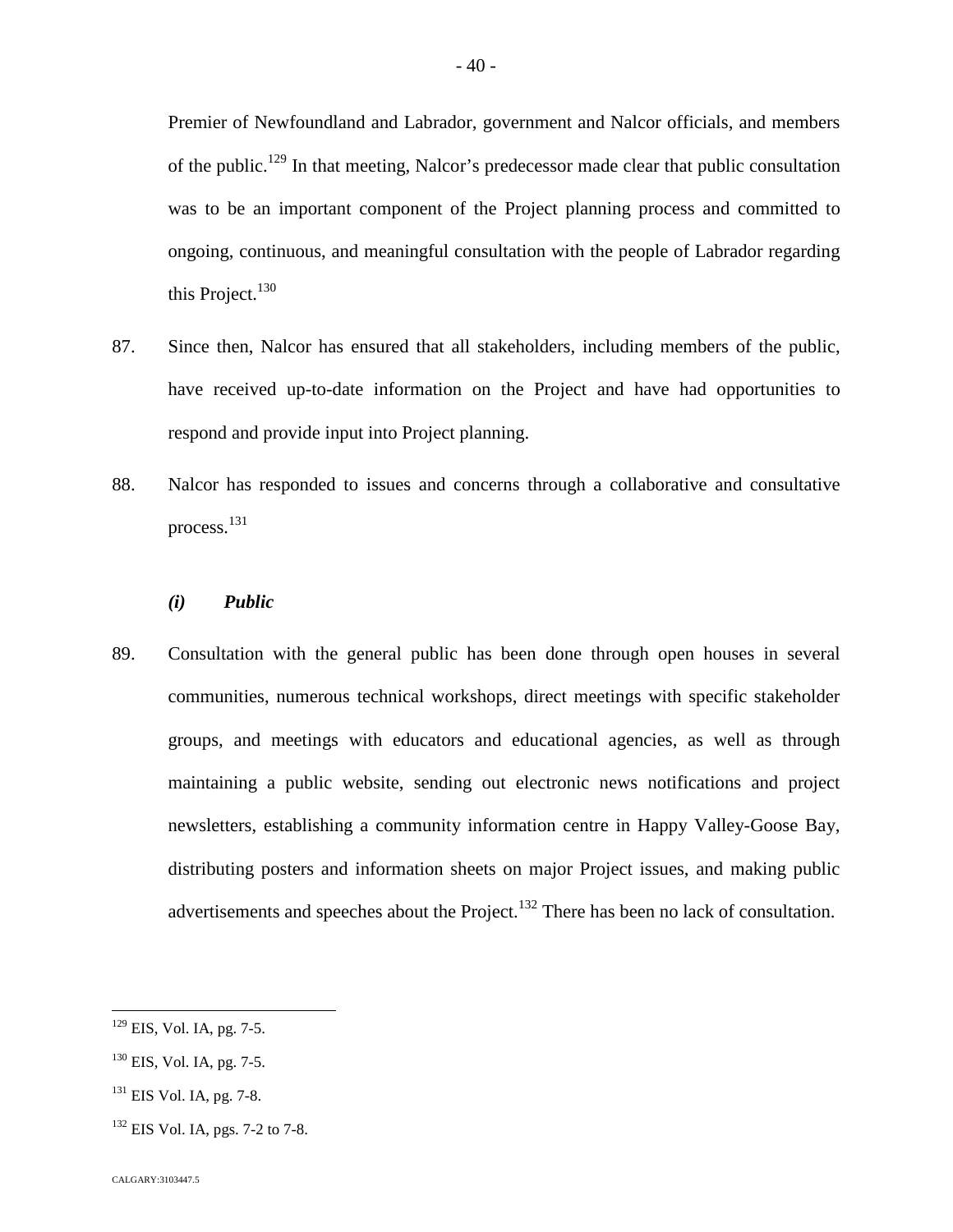- 90. Issues that were raised by the public during the public consultation process were diligentlyrecorded and were presented in the  $EIS$ [.](#page-41-0)<sup>133</sup> These issues directed Nalcor's Project-planning efforts and wherever possible, these issues were resolved.
- 91. Nalcor's consultation efforts to inform the public about the Project and gather public feedback is ongoing and will continue throughout the life of the Project.

## *(ii) Aboriginal Groups, Communities and Organizations*

- 92. Several Aboriginal groups made submissions during the hearings in relation to their Aboriginalrights and title[.](#page-41-1)<sup>134</sup> It is important to clarify the purpose of the environmental assessment and the JRP process in relation to Aboriginal rights and title, as well as where this process fits into the broader Crown duty to consult with Aboriginal groups.
- 93. In *Haida Nation v. British Columbia (Minister of Forests)*, the Supreme Court of Canada found that the honour of the Crown may require it to consult, and where appropriate, accommodate Aboriginal rights in the context of an unresolved land claim.<sup>[135](#page-41-2)</sup> This duty may be triggered where the Crown is being asked to issue regulatory and environmental approvals for a resource project, in which case the Crown may be required to consult with Aboriginal peoples prior to making its decision.
- 94. Aboriginal rights fall along a spectrum with respect to their degree of connection with their land. At one end of the spectrum are practices, customs and traditions that are integral to the distinctive Aboriginal culture of the group claiming the right, such as

<span id="page-41-0"></span><sup>&</sup>lt;sup>133</sup> EIS Vol. IA, table 7-4, pg. 7-8 to 7-9.

<span id="page-41-1"></span><sup>&</sup>lt;sup>134</sup> For example, Innu Nation, CEAR 706 at pg. 98; NunatuKavut, CEAR 707 at pg. 3; Nunatsiavut Government, CEAR 730 at pg. 147.

<span id="page-41-2"></span><sup>&</sup>lt;sup>135</sup> 2004 SCC 73 at para. 25.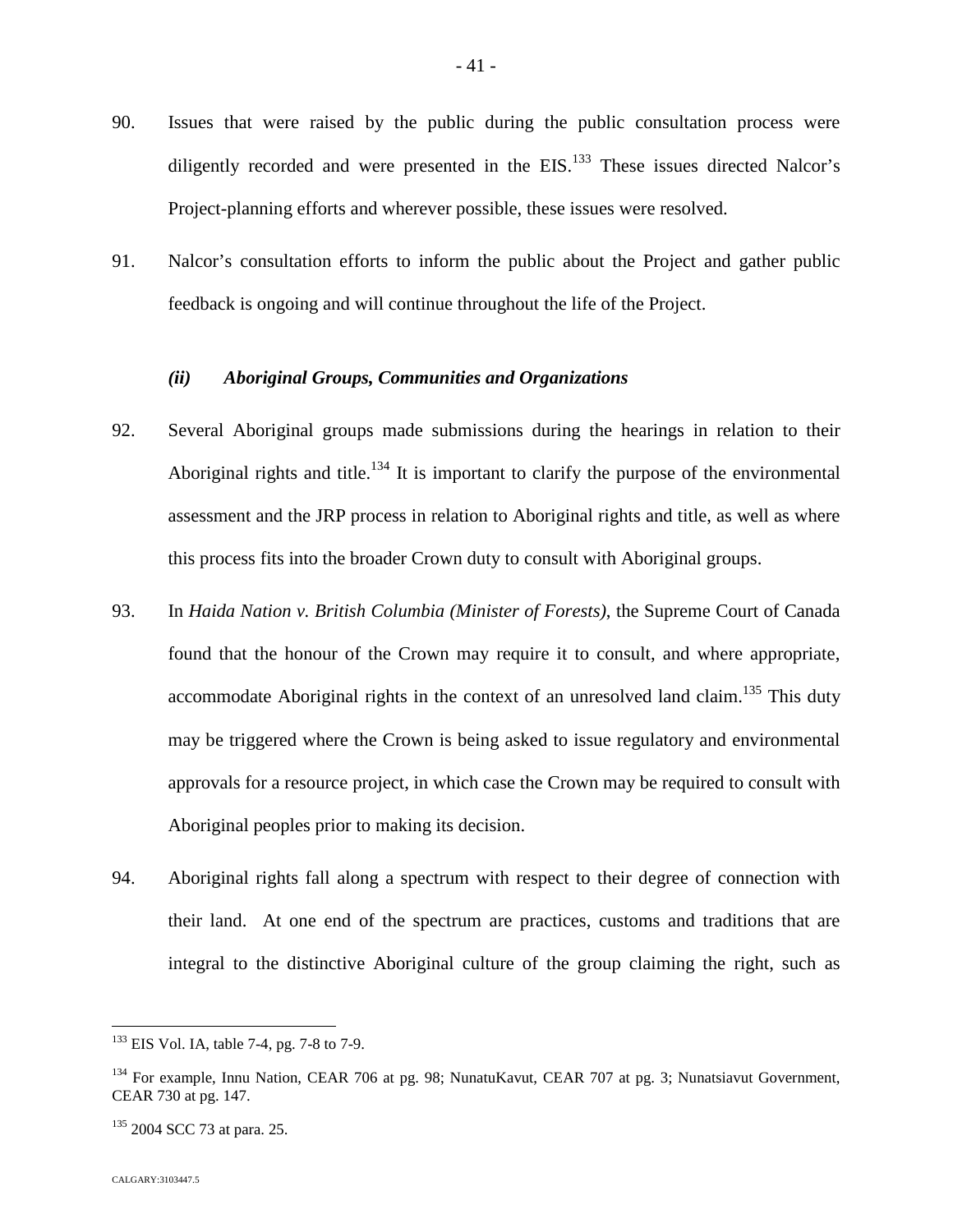religious ceremonies, language and dialect. "Site specific" rights that are dependent on the use of the land, such as harvesting, fishing and trapping, are somewhere in the middle. Aboriginal title, being an indefeasible-like interest in land, is at the other end of the spectrum. The scope of the Crown's consultation obligation is proportionate to the strength of the asserted right or title, and the seriousness of the impact of the proposed decision on the exercise of traditional rights.<sup>13[6](#page-42-0)</sup>

- 95. As a result, the scope of the duty to consult will differ with the circumstances under consideration. Where a proposed project will have minimal impact on the exercise of traditional rights, a multi-lateral public consultation process may be sufficient. For example, the Chief of Matimekush-Lac John indicated during the hearing that the mere fact of being invited to the panel hearings constituted adequate consultation in the circumstances for his community.<sup>[137](#page-42-1)</sup> Conversely, where the potential impact is greater, more substantive consultation may be required by the Crown.
- 96. The duty to consult does not require a project proponent to offer any particular form of accommodation to Aboriginal groups, nor does it provide any Aboriginal group with an effective veto over a proposed project.<sup>[138](#page-42-2)</sup> Some communities have asserted that consent is required for the Project to go ahead, $139$  relying notably on the Supreme Court of Canada decision in *Delgamuukw v British Columbia*.<sup>[140](#page-42-4)</sup> Nalcor submits that such an

<span id="page-42-0"></span><sup>&</sup>lt;sup>136</sup> 2004 SCC 73 at para. 39.

<span id="page-42-1"></span><sup>&</sup>lt;sup>137</sup> Chief Réal Mackenzie, CEAR 1221 at pgs. 159-160.

<span id="page-42-2"></span><sup>&</sup>lt;sup>138</sup> 2004 SCC 73 at para's 47 to 49.

<span id="page-42-3"></span><sup>&</sup>lt;sup>139</sup> For example, Patricia Utman, CEAR 1220 at pgs. 27-28, 32 and 35; Armand Mackenzie, CEAR 1220 at pgs. 39 and 40; Elizabeth Ashini, CEAR 1220 at pg. 63; Chief François Bellefleur, CEAR 1220 at pg. 150; Chief Jean-Charles Piétacho, CEAR 1220 at pg. 320; Submission from the Conseil Innu Takuaikan Uashat mak Maniutenam, CEAR 1228 at pgs. 2 and 8.

<span id="page-42-4"></span> $140$  [1997] 3 SCR 1010; Chief François Bellefleur, CEAR 1220 at pg. 150.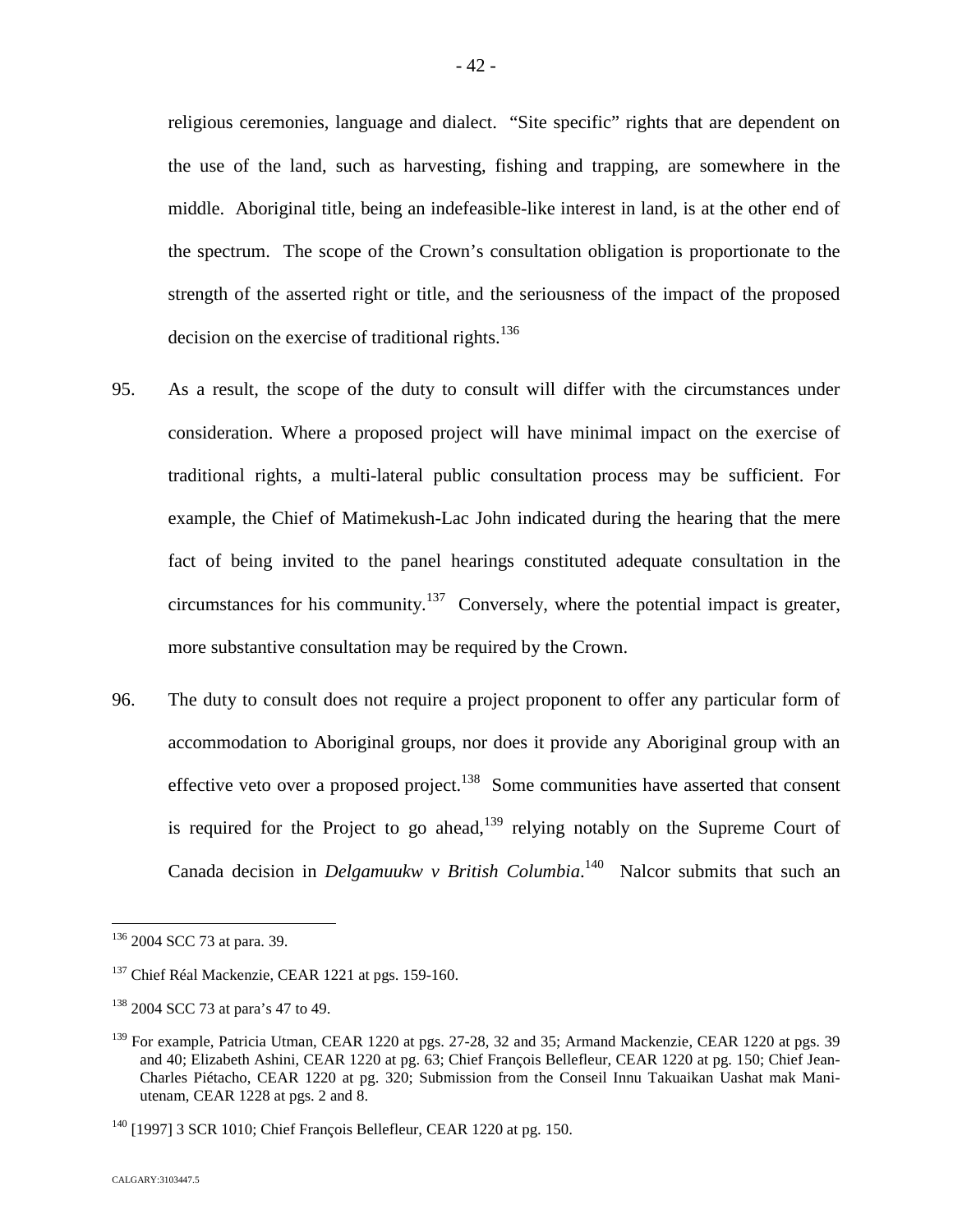assertion is incorrect in law. The *Delgamuukw* decision is inapplicable in the present circumstances as it only applies to questions where Aboriginal title exists. Further, it would be inappropriate to require Nalcor to enter into Impact Benefit Agreements ("IBA's") with every Aboriginal group with asserted or established rights in the region (unless that obligation is within a settled Land Claim Agreement and required pursuant to the terms of that Agreement), as was suggested by Todd Russell during the hearings.<sup>[141](#page-43-0)</sup> The Nunatsiavut Government, in CEAR 1300 has recommended that the Panel require Nalcor to enter into an "Accord" with it. Nalcor disagrees with such a recommendation. First there is no basis in law for such a recommendation and would provide a *de facto* veto to the Nunatsiavut Government. More importantly, Nalcor's obligation is to consider the impact of the proposed project on the current use of land and resources for traditional purposes. Nalcor has done that work and no significant impacts have been predicted. Further, Nalcor has committed to mitigation and monitoring plans to verify those predictions – in consultation with the Nunatsiavut Government. That is the appropriate action for Nalcor to take. Finally, such an accord constitutes "accommodation" and as such is the obligation of the Crown – but only in the event the impacts of the Project are determined to be of such a serious nature as to require accommodation. Also, such a recommendation is beyond the authority of the Panel to make under the terms of the JRP and no such obligation exists under the terms of any executed Land Claim Agreement.

97. The Innu, in CEAR 1320, have suggested that an "over lap agreement" with the Nunatsiavut Government exists in relation to 12-E lands wherein the Nunatsiavut Government's consent to development within those lands cannot be unreasonably

<span id="page-43-0"></span> $141$  Todd Russell, CEAR 1163 at pgs. 279 and 280.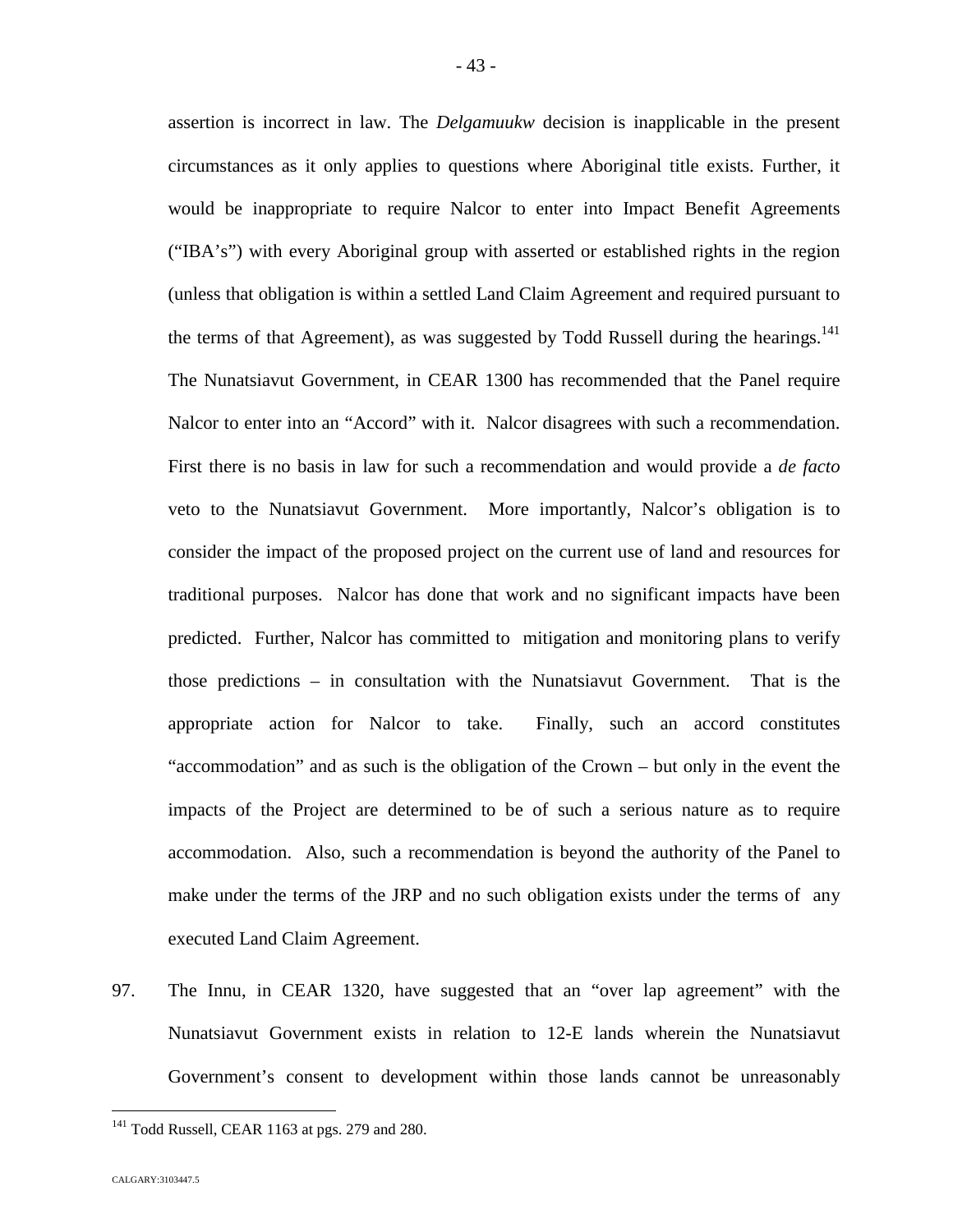withheld. First, the Project is not within the 12-E lands. Second, if such an over lap agreement exists, it is a bi-lateral agreement entered into between the Innu and the Nunatsiavut Government and it has not been approved by either the Federal or Provincial Crown therefore it does not form part of any existing or settled Land Claim Agreement. As a result, no consent is required.

- 98. Pursuant to the JRP Terms of Reference, which were appended to the JRP Agreement and which define the parameters of the Panel's authority in relation to the Project, the Panel has the mandate to invite information from Aboriginal persons or groups, including information related to the nature and scope of potential Aboriginal rights or title in the area of the Project, and to prepare a report to be delivered to the Provincial and Federal governments for their consideration. However, the JRP does not have the authority to make any determination in relation to:
	- (a) the validity or the strength of any Aboriginal group's claim to aboriginal rights and title or treaty rights;
	- (b) the scope or nature of the Crown's duty to consult Aboriginal persons or groups;
	- (c) whether Canada or Newfoundland and Labrador has met its respective duty to consult and accommodate in respect of potential rights recognized and affirmed by s. 35 of the *Constitution Act, 1982*; or
	- (d) the scope, nature or meaning of the Labrador Inuit Land Claims Agreement.<sup>14[2](#page-44-0)</sup>
- 99. Therefore, the Panel's authority relates to assessment of potential environmental effects of the Project on the current uses of land by Aboriginal persons for traditional purposes.

<span id="page-44-0"></span> $142$  CEAR 106 at pg. 10.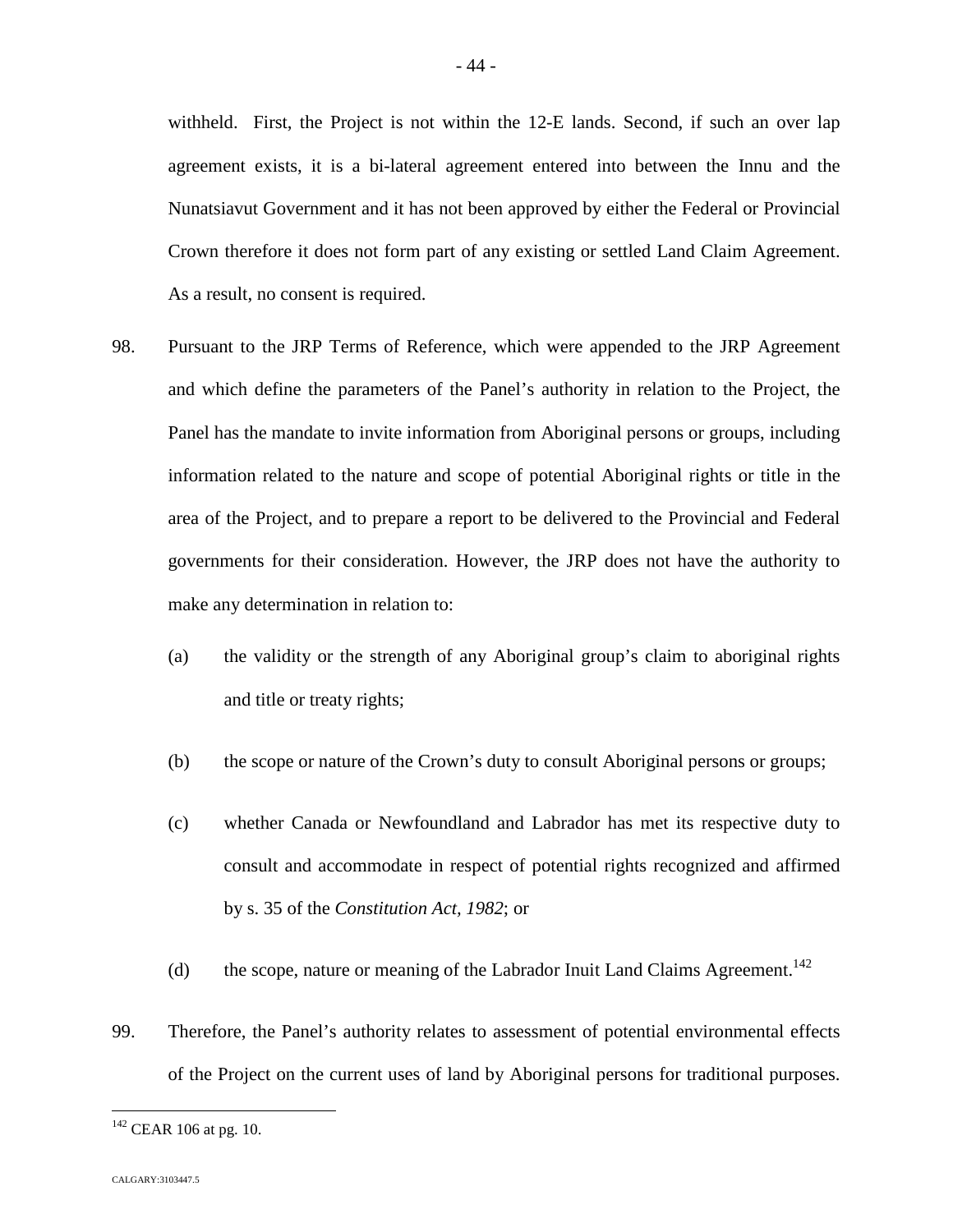While the JRP process may be a component of the Crown's consultation framework, the JRP does not have jurisdiction to make determinations on the strength of a particular Aboriginal claim, nor does it have any authority relative to how the Crown's duty to consult may be satisfied – such as requiring any particular form of accommodation with any specific Aboriginal group including the imposition of an IBA.

- 100. Nalcor's consultation obligations are set out in section 4.8 of the EIS Guidelines, which requires Nalcor to consult specifically with several named Aboriginal groups, those being the Innu Nation, NunatuKavut (formerly known as Labrador Métis Nation), the Nunatsiavut Government, and the Quebec Innu communities of Pakua Shipi, Unamen Shipu, Nutashkuan, Ekuanitshit, Uashat mak Mani‐Utenam, and Matimekush‐Lac John. Nalcor consulted with each of these groups, as well as the Naskapi Nation of Kawawachikamach. The specific details of Nalcor's consultation efforts are comprehensively described in its responses to IR JRP. 1/1S, IR JRP. 2/2S, IR JRP. 151, the Consultation Assessment Report ("CAR"), the response to CAR comments and the monthly consultation updates.
- 101. Section 4.8 of the EIS Guidelines also specifies the extent of Nalcor's role in the consultation process, which is to:
	- (a) Familiarize each group with the Project and its potential environmental effects;
	- (b) Identify any issues of concern regarding potential environmental effects of the Project; and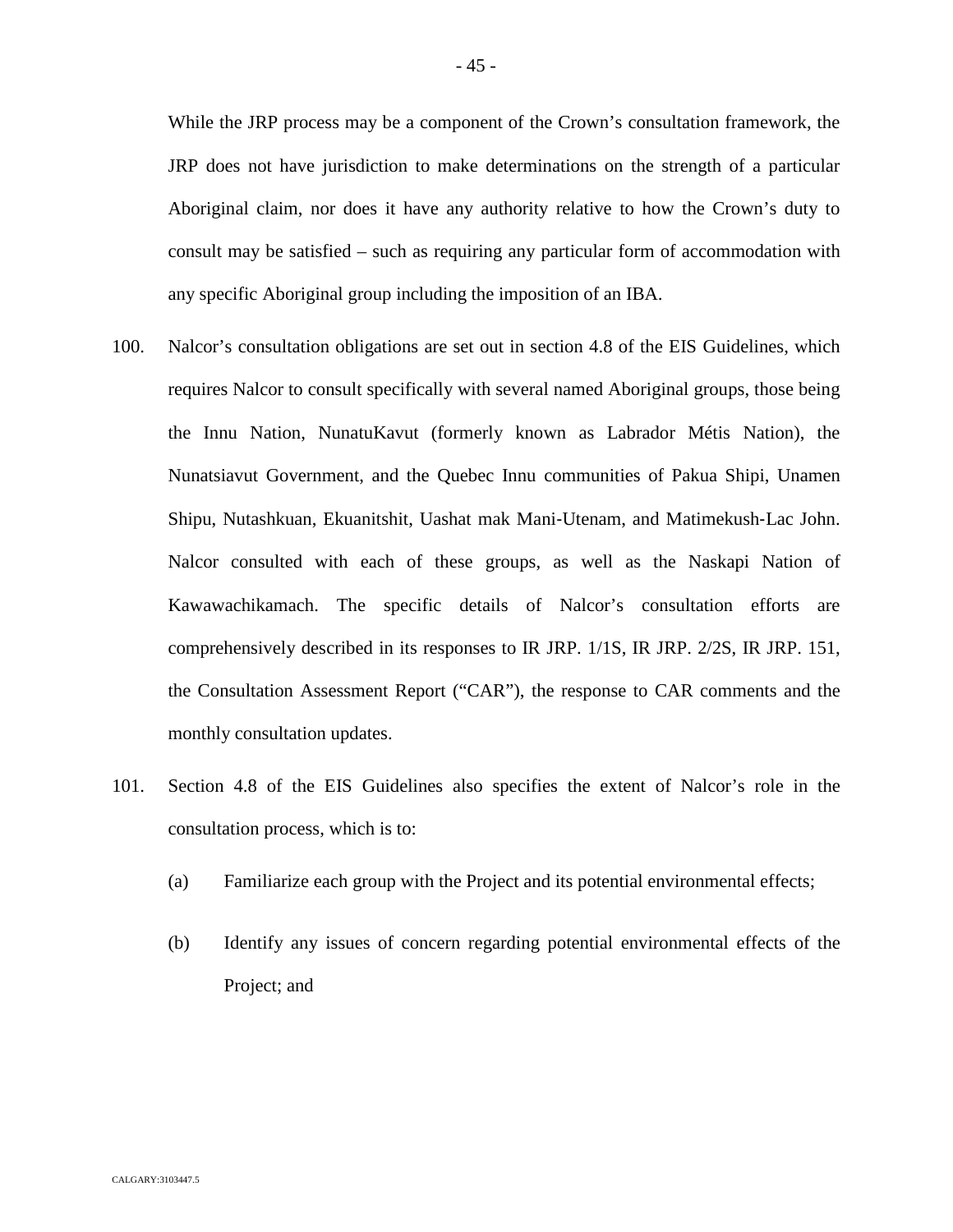- (c) Identify what actions Nalcor is proposing to take to address each issue identified, as appropriate.<sup>[143](#page-46-0)</sup>
- 102. Nalcor's duty to consult is thus grounded in the requirement for it to assess all potential environmental effects of the Project, including potential impacts on the exercise of Aboriginal rights and title. The EIS Guidelines do not affect the Crown's duty to consult, which must be satisfied by the Crown prior to making a final decision on this Project.
- 103. Nalcor adopted a three-step approach to consulting with each of these Aboriginal communities, in order to meet its obligations at law and under the EIS Guidelines:
	- (a) First, Nalcor attempted to familiarize each community with the Project and with the Project's potential environmental effects;
	- (b) Second, Nalcor provided opportunities for each community to inform Nalcor of any issues of concern to them surrounding the Project or of any traditional or contemporary land or resource uses that could be affected by the Project; and
	- (c) Finally, Nalcor proposed actions to address those issues of concern, wherever such actions were appropriate. $144$  $144$
- 104. Nalcor undertook a variety of efforts to develop a clear understanding of Aboriginal interests, values, concerns, contemporary and historic activities, Aboriginal traditional knowledge and important issues facing each Aboriginal group pursuant to Section 4.8 of the EIS Guidelines. These efforts included:
	- (a) Providing information and ongoing updates regarding the Project;

<span id="page-46-0"></span><sup>&</sup>lt;sup>143</sup> CEAR 098 at pg. 41.

<span id="page-46-1"></span><sup>&</sup>lt;sup>144</sup> Consultation Assessment Report, Supplement to Nalcor's Response to IR JRP.151, at pg. 1-1.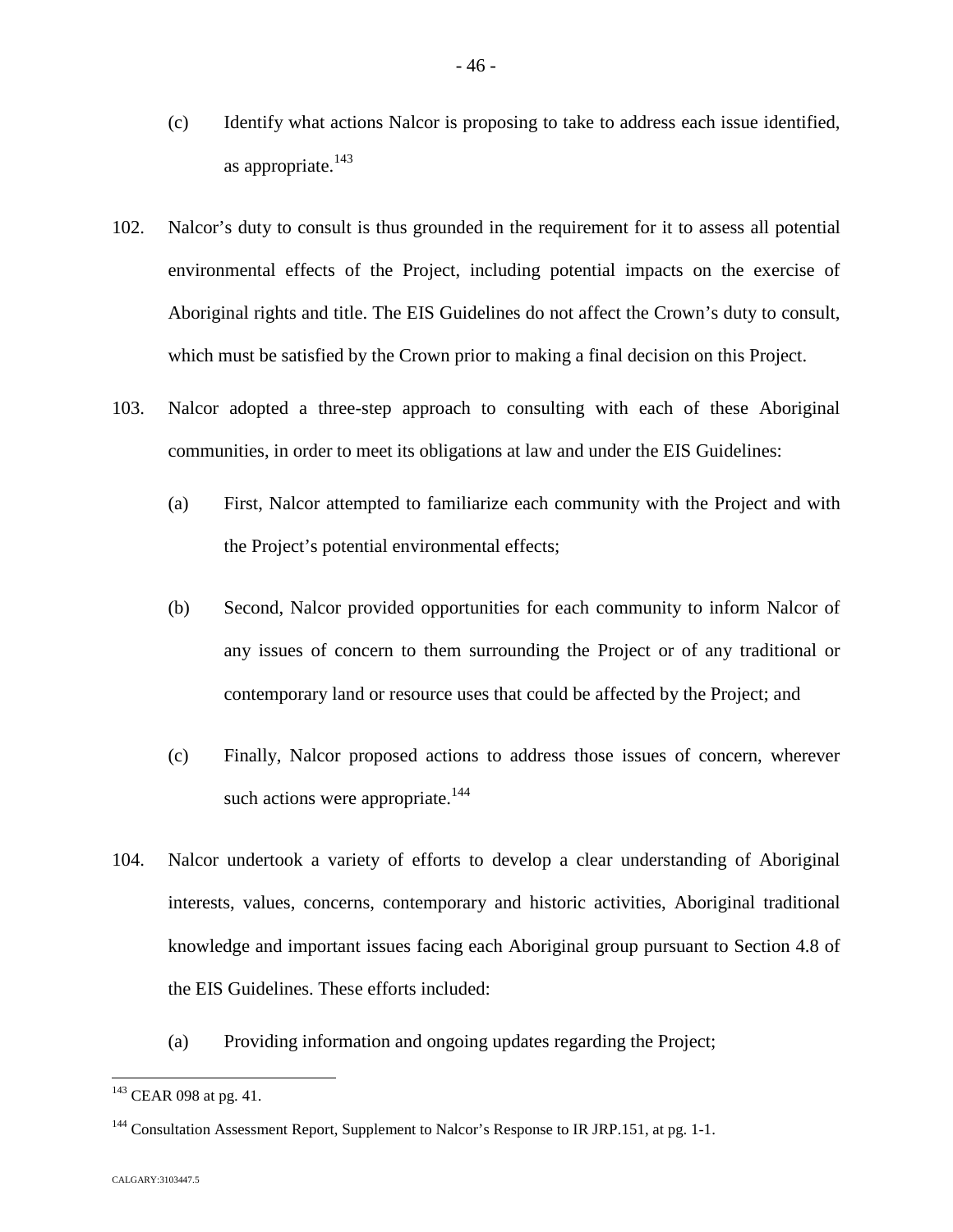- (b) Meeting or offering to meet with each Aboriginal group, community or organization to discuss any potential issues of concern relating to the potential environmental effects of the Project;
- (c) Offering to come to each of the communities or meet with the group or organization to present a Plain Language Summary on the Project, including a description of the Project, the predicted Project effects and their significance, and proposed mitigation of Project effects;
- (d) Providing fact sheets on topics such as: aquatic studies, historic resources, reservoir formation, methylmercury, greenhouse gas emissions and construction workforce;
- (e) Hosting open house information sessions on the Project;
- (f) Offering technical workshops on various aspects of the Project (e.g., methylmercury, energy alternatives and fish habitat compensation);
- (g) Providing or offering to provide information in relation to training and employment opportunities;
- (h) Where appropriate, entering or offering to enter into formal consultative arrangements (including providing capacity funding) to facilitate the collection of land and resource use data in the Project Area and to identify issues of concern; and,
- (i) Offering to undertake a Summer Consultation Program, including the employment of local community consultation officers, to collect land and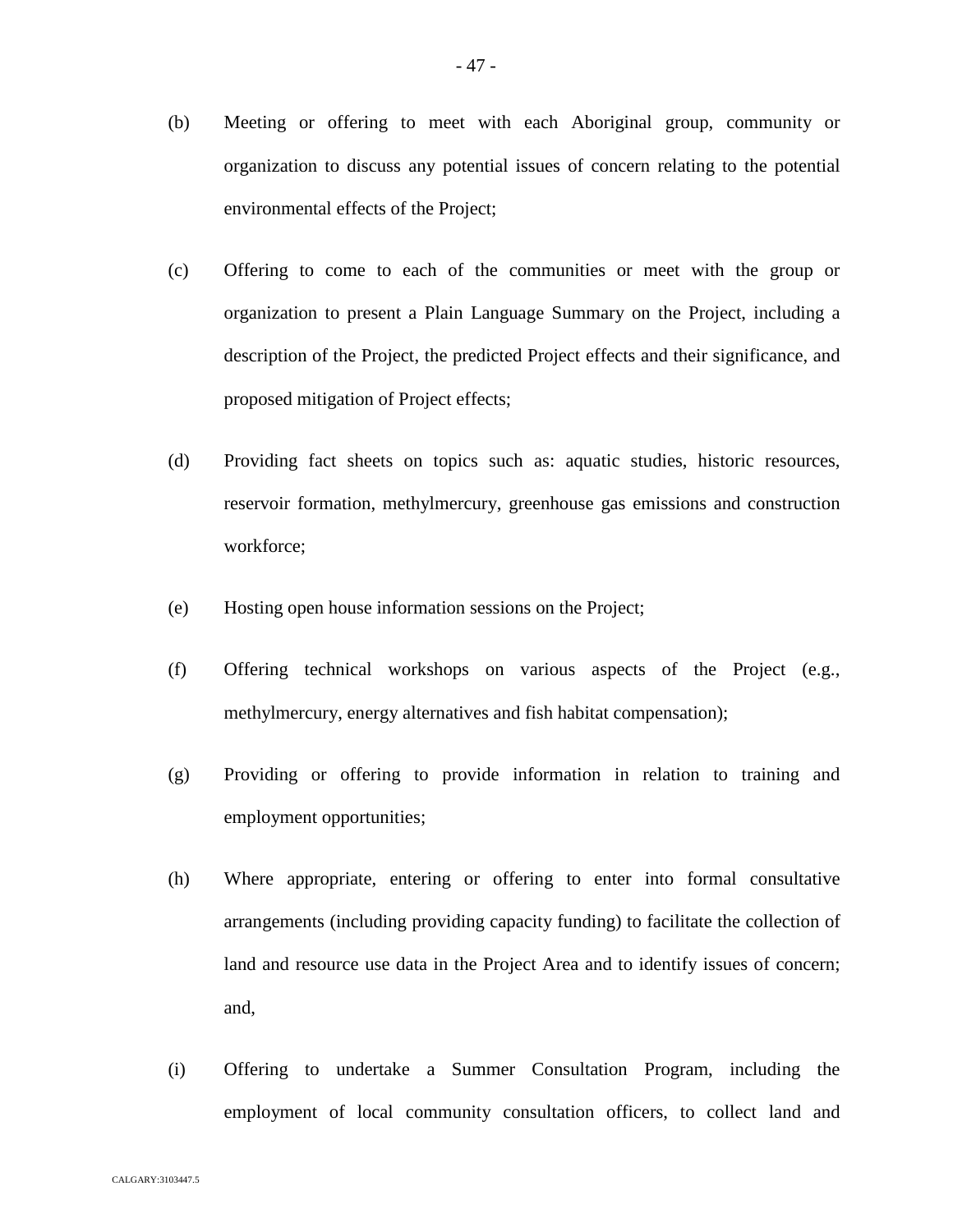resource use data in order to augment Nalcor's understanding of the community's interests, values, concerns, contemporary and historic activities, Aboriginal traditional knowledge and issues in relation to the Project.<sup>14[5](#page-48-0)</sup>

- 105. Any issues of concern regarding potential environmental effects of the Project as well as mitigative actions Nalcor proposes to take to address each issue identified, as appropriate, are primarily contained in the CAR and the response to CAR comments. Many of the Quebec Innu groups raised issues related to rights and title which are beyond the scope of Nalcor to resolve.
- 106. Ekaunitshit raised the issue of Project splitting in consultation and in its most recent submission to the Panel (CEAR 1325). As the panel is aware that matter was dealt with by the CEAA Agency in CEAR 598. The Panel's obligation is to conduct an assessment of the Project as scoped, if Ekaunitshit is unhappy with the scoping of the Project there are venues for them to pursue that concern.
- 107. In respect of its obligations under the Guidelines, Nalcor gathered Aboriginal Traditional Knowledge about the existing environment in the Project Area, past and current use of the environment, and values about how things should be and what is the proper thing to do in relation to the environment.<sup>[146](#page-48-1)</sup> Nalcor incorporated this Traditional Knowledge into its understanding of the current environment, how potential environmental effects of the Project were measured, including cumulative effects, and alternative means of carrying out the Project. For example, the spiritual importance of the knoll at Muskrat Falls

<span id="page-48-0"></span><sup>&</sup>lt;sup>145</sup> CEAR 589, pg. 3

<span id="page-48-1"></span> $146$  EIS Vol. IA, pg. 9-2.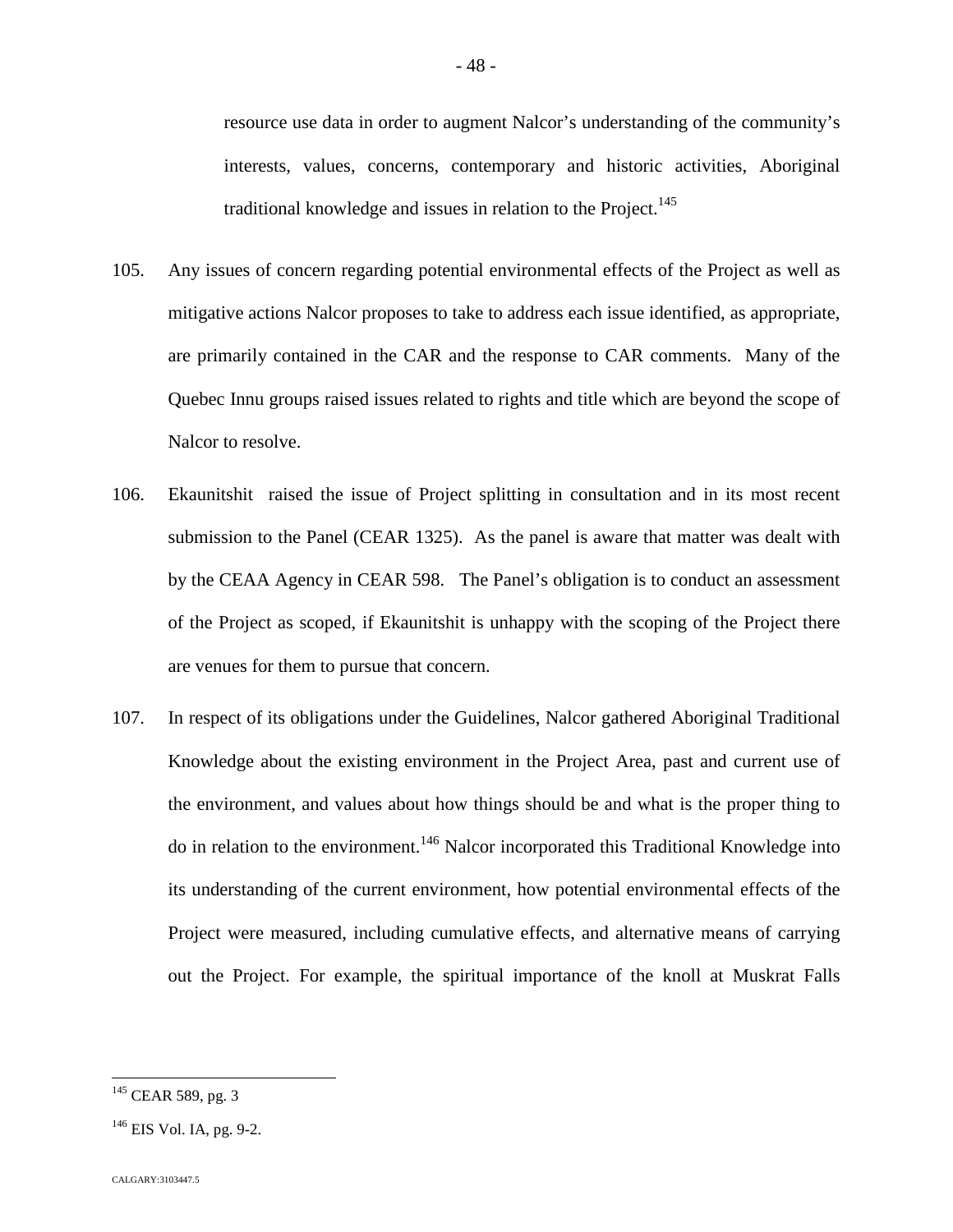contributed to a careful examination of alternatives that could minimize or reduce disturbanceto the site.<sup>147</sup>

- 108. Although not a requirement of the EIS Guidelines, in addition to the ongoing provision of Project-related information, Nalcor also offered to enter into formal consultative arrangements with several Aboriginal communities. This offer was intended to provide funds to assist these communities in providing Nalcor with information about their traditional and current uses of land and resources, concerns and interests as required by the EIS Guidelines.
- 109. The provision of funding and formal consultative agreements are not required by law or the EIS Guidelines, nor are they necessary for Nalcor to meet its consultation obligations. For each community that was unwilling to accept capacity funding agreements or avail itself of the opportunity to enter into a formal consultation agreement with Nalcor, Nalcor still provided them with Project-related information, gave them opportunities to provide information regarding any potentially adverse effects of the Project on their land and resource use in the Project Area, and consistently reiterated Nalcor's commitment to engage in discussions regarding mitigation measures should that community provide such information. Nalcor has reiterated that ongoing commitment throughout the hearing process to the various groups.
- 110. The CAR contains a detailed analysis of each community and relies on an exhaustive literature review, including studies completed by the *Conseil des Atikamekws et des*

<span id="page-49-0"></span> $^{147}$  EIS Vol. IA, pg. 3-10.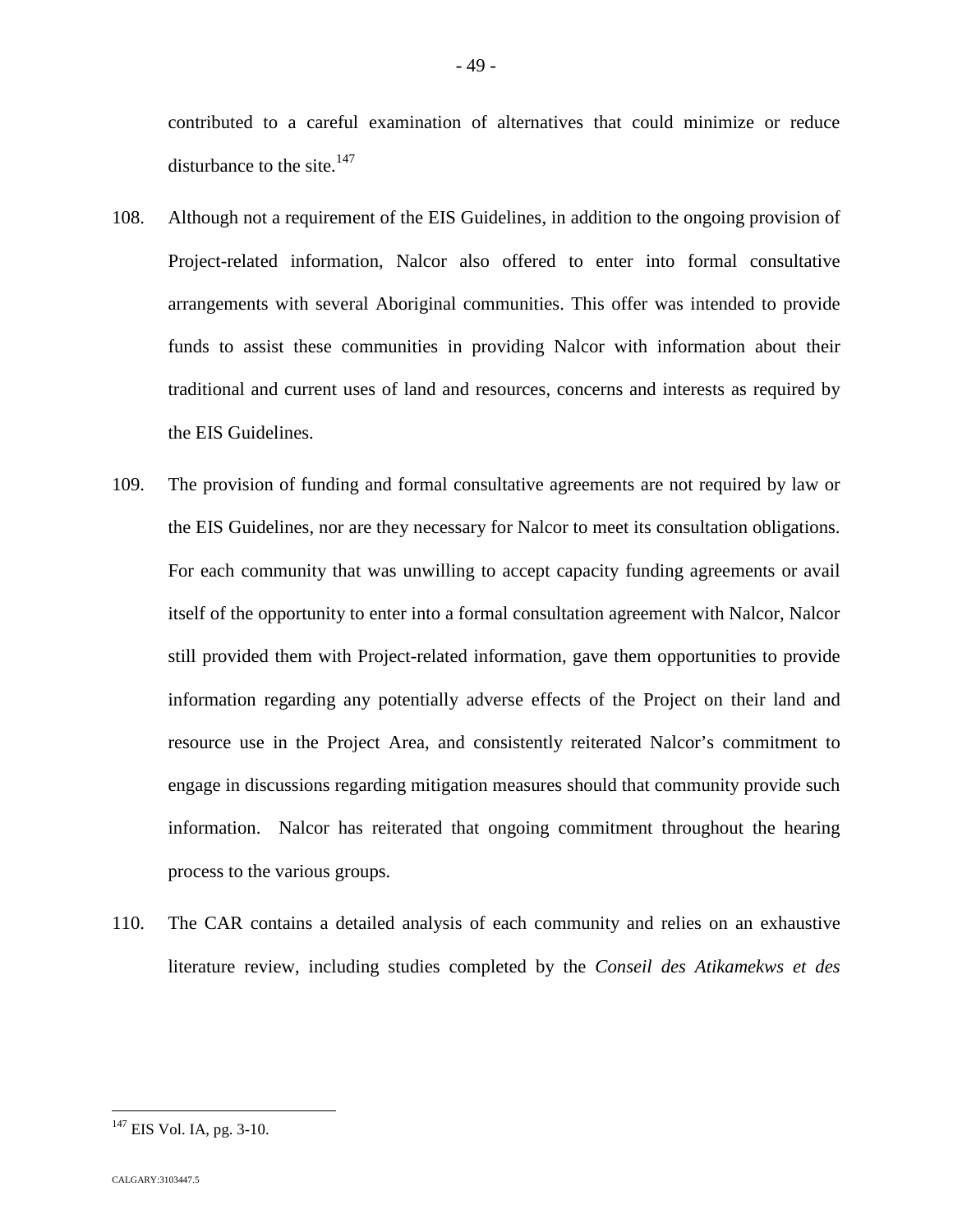*Montagnais* (CAM). During the hearings, many communities in fact referred to these same studies in their presentations, including the CAM study.<sup>14[8](#page-50-0)</sup>

- 111. Nalcor gathered all available information on each community's land and resource use in order to assess potential impacts of the Project on the exercise of Aboriginal rights of that community. $149$
- 112. Based on all of the information available to it, Nalcor concluded that, with the proposed mitigation measures, the Project is not likely to result in significant adverse effects on the current use of land and resources by Aboriginal persons for traditional purposes. For example, in respect of the concerns related to potential impacts on caribou raised by many of the Quebec Innu groups, that is addressed in the projects potential impacts on caribou below.
- 113. Nalcor has made every reasonable effort to comply with sections 4.8 and 4.4.4.4 and associated sections of the EIS Guidelines to familiarize the named Aboriginal groups, communities and organizations with the Project and its potential environmental effects, and to identify issues of concern and appropriate mitigative actions, if any, in response to such concerns. Nalcor has submitted detailed summaries of its Aboriginal consultation effortsin its EIS[,](#page-50-2) in several responses to  $\text{IRs}$ ,  $^{150}$  and in its monthly consultation reports to the Panel.<sup>[151](#page-50-3)</sup> Handrigan J. for the Supreme Court of Newfoundland and Labrador recently assessed Nalcor's consultation efforts for the Project in relation to the NunatuKavut

<span id="page-50-0"></span><sup>&</sup>lt;sup>148</sup> François Lévesque, CEAR 1209 at pgs. 59 and 94; Chief George Bacon, CEAR 1209 at pg. 106; Chief Réal Mackenzie, CEAR 1221 at pgs. 107-108.

<span id="page-50-1"></span><sup>&</sup>lt;sup>149</sup> Consultation Assessment Report, CEAR 501, which was a supplemental report to IR JRP.151.

<span id="page-50-2"></span><sup>&</sup>lt;sup>150</sup> Nalcor responses to IR JRP.1/1S, IR JRP.2/25, IR JRP.151, and in the Consultation Assessment Report, CEAR 501, which was a supplemental report to IR JRP.151.

<span id="page-50-3"></span><sup>&</sup>lt;sup>151</sup> CEAR Doc. Nos. 366, 405, 424, 473, 524, 530 and 551.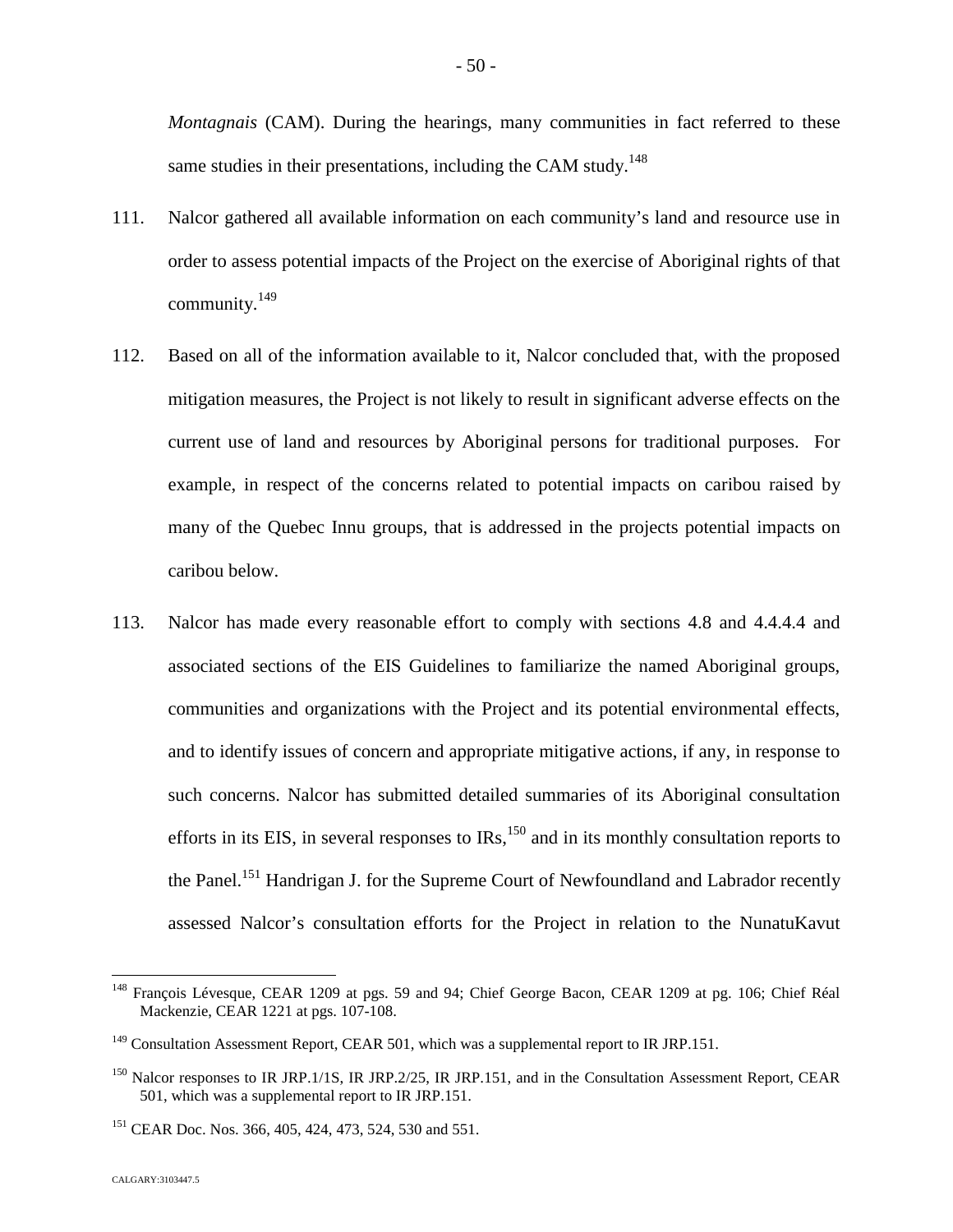Community Council and found them to be "fulsome and generous".<sup>[152](#page-51-0)</sup> He further concluded that while "[p]erhaps more could have been done to hear and address [the NunatuKavut's] concerns but I cannot say what it would have been".<sup>[153](#page-51-1)</sup> Nalcor agrees and submits that its consultation efforts with all Aboriginal groups and communities have met and exceeded those required by the EIS Guidelines and by law. In addition, Nalcor will continue to provide opportunities for Aboriginal groups, communities or organizations to provide information and discuss their concerns with Nalcor throughout the life of the Project.

# **D. SPECIFIC ISSUES RAISED IN HEARING**

- 114. The key issues raised during the course of these proceedings can generally be put into seven categories:
	- (a) Economic Issues;
	- (b) Methodological Issues;
	- (c) Technical Issues;
	- (d) Environmental Issues;
	- (e) Socio-economic and Cultural Issues;
	- (f) Cumulative Effects; and

<span id="page-51-0"></span><sup>152</sup> *NunatuKavut Community Council Inc. v. Newfoundland and Labrador Hydro-electric Corporation (Nalcor Energy)*, 2011 NLTD (G) 44 at para 42.

<span id="page-51-1"></span><sup>153</sup> *NunatuKavut Community Council Inc. v. Newfoundland and Labrador Hydro-electric Corporation (Nalcor Energy)*, 2011 NLTD (G) 44 at para 41.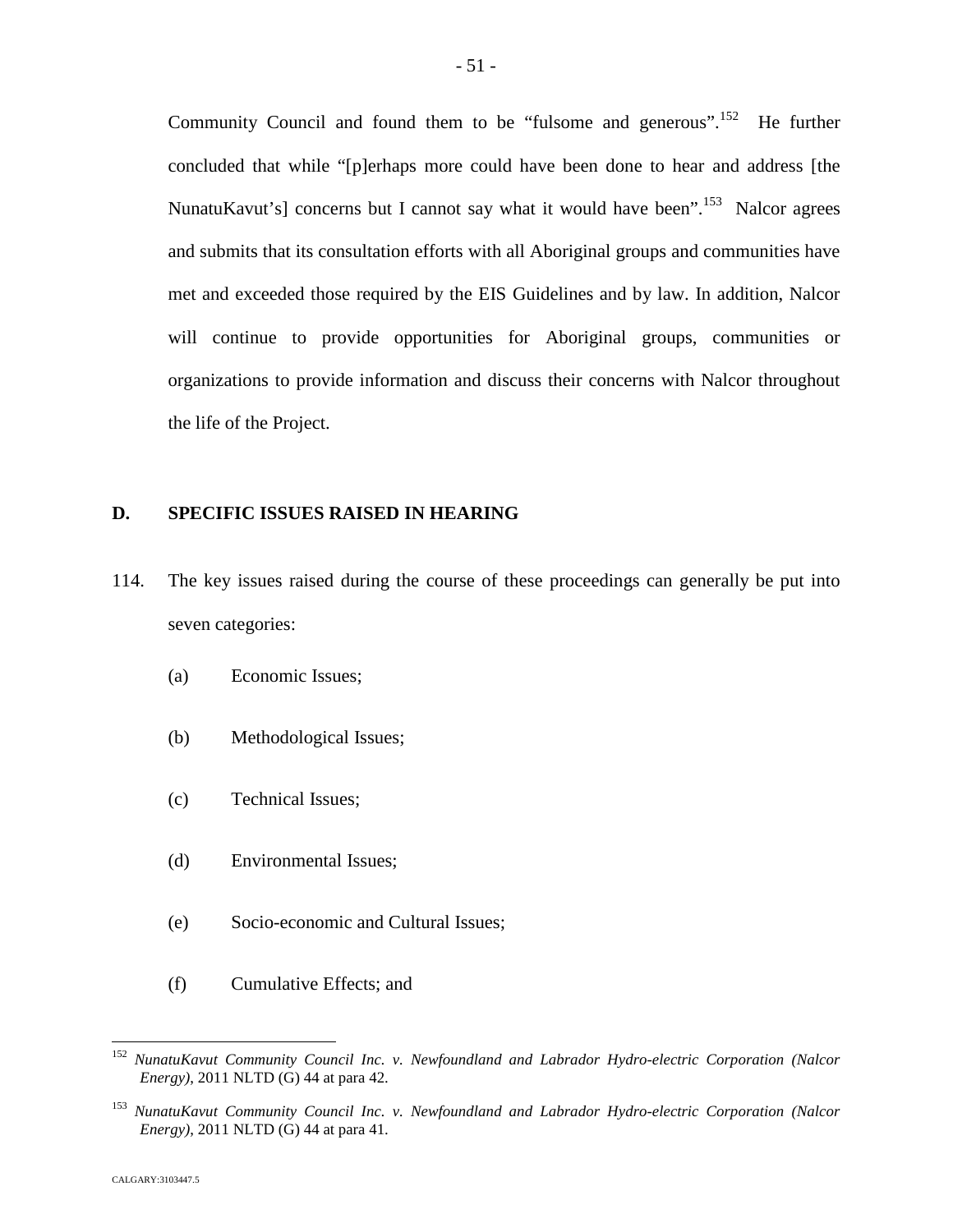- (g) Adaptive Management, Monitoring and Follow-Up.
- 115. Although some of these issues were raised and discussed at the hearing, the discussion of these issues did not, in any meaningful way, challenge the quality, credibility or certainty of the Project, or the conclusions reached in Nalcor's EIS, the supporting material filed in response to the Panel's IRs, and during the course of the hearing.

### **I. Economic Issues**

- 116. The economic details of the Project were called into question on several occasions during the hearings, most notably through the Panel's March 21, 2011 information request of Nalcor. Nalcor stresses that in accordance with the CEA Agency's OPS on need, purpose and alternatives, the Panel's consideration of these issues should not be an audit of the economics of the Project; that obligation is the responsibility of the Province as the sole shareholder of Nalcor and in consideration of the Province's objectives as set out in its energy policy. The Panel's mandate is to consider the need, purpose and rationale so it can better understand the objectives the Proponent is trying to achieve with the development of the Project, and whether the Proponent has considered alternatives to the proposed Project that achieve those objectives.<sup>15[4](#page-52-0)</sup>
- 117. Nonetheless, assertions were made in the hearing that the Project is not financially viable and that Nalcor has overestimated future electricity prices in export markets.<sup>[155](#page-52-1)</sup> These assertions are absolutely incorrect. Given the long lifespan of the Project, anticipated long-term growth in energy demand in the North American markets available to the Project (especially for green and dispatchable power, such as that offered by the Project),

<span id="page-52-0"></span><sup>&</sup>lt;sup>154</sup> CEAR 1148 at pg. 2.

<span id="page-52-1"></span><sup>&</sup>lt;sup>155</sup> For example, Helios submission CEAR 683 at pg. 12; Sierra Club Atlantic submission, CEAR 676 at pg. 2.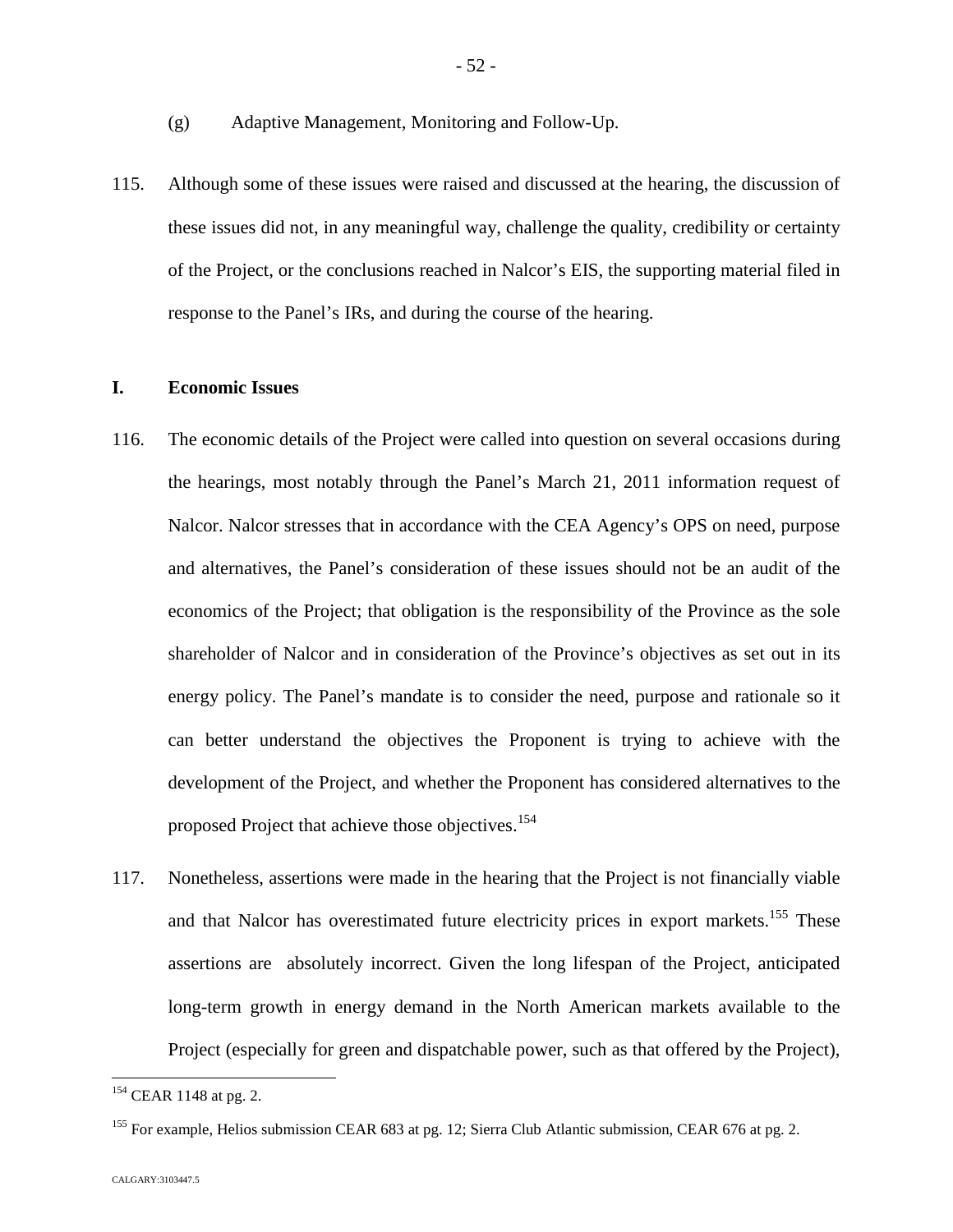the Project's low operating costs relative to other sources of generation, and its low GHG emissions, power from this Project will be desirable and competitive for generations to come.

- 118. Nalcor, under the terms of its agreement with Emera, has access to firm transmission capacity through and into the Nova Scotia, New Brunswick, and New England markets.<sup>[156](#page-53-0)</sup> These markets exist and are accessible for the power from the Project. The New England electricity market is both structured and liquid which simply means that the market exists and power can be bought and sold in that market without impediment. Market supply bids are matched to load in order of increasing cost until the supply is sufficient to meet the total load in the market. At that point, all supply bids receive the "market clearing price" for their supply. Given the very low marginal cost of hydroelectric generation, Nalcor will be able to access this market with a very high degree of certainty.<sup>[157](#page-53-1)</sup>
- 119. The economic justification for the Project is evidenced by the Muskrat Falls component alone. As previously stated, the Island of Newfoundland is expected to face a capacity deficit beginning in 2015. Nalcor evaluated various options for fulfilling this future need on the Island, and Muskrat Falls together with the Transmission Link between Labrador and the Island would cost the Province \$2.2 billion less than maintaining and expanding the existing isolated Island system.<sup>[158](#page-53-2)</sup> This conclusion factors in the addition of new renewable energy sources on the Island, as well as conservation and demand side management. It also holds true regardless of whether Nalcor is able to sell a single

<span id="page-53-0"></span><sup>&</sup>lt;sup>156</sup> CEAR 1148 at pg. 4.

<span id="page-53-1"></span> $157$  CEAR 1148 at pg. 4.

<span id="page-53-2"></span><sup>&</sup>lt;sup>158</sup> Gilbert Bennett, CEAR 776 at pg. 23.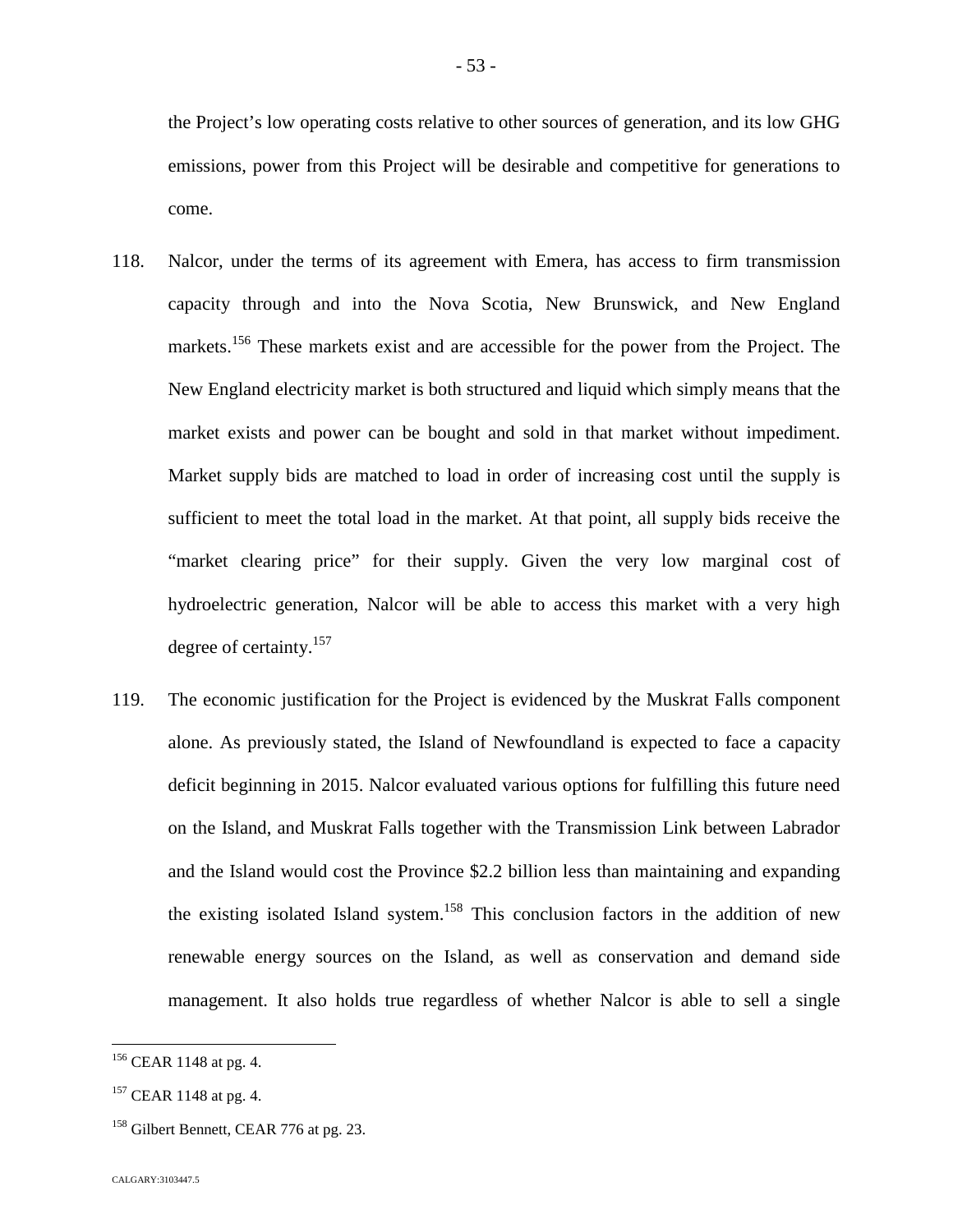megawatt of power from Muskrat Falls into export markets.[159](#page-54-0) For every unit of power that Nalcor sells in other jurisdictions, either from Muskrat Falls or Gull Island, this economic justification for the Project is only strengthened.

- 120. Further concerns were raised that Nalcor had insufficient transmission options available to it in order to fully develop the Project.<sup>[160](#page-54-1)</sup> That is incorrect and unsupported by the facts. Nalcor submits that it has multiple transmission options available to it for the Project. These options include transmission through Quebec in accordance with Hydro-Quebec's Open Access Transmission Tariff ("OATT") and the Transmission Link proposed by Nalcor and that is now under environmental assessment and further transmission connections to Atlantic Canadian markets.
- 121. Hydro-Quebec, as a participant in the US wholesale electricity markets, has an obligation to provide open, non-discriminatory access on its transmission facilities. Hydro-Quebec's OATT, the rules and procedures for obtaining and providing transmission service, is modelled on U.S. Federal Energy Regulatory Commission ("FERC") order 888 which requires transmission service providers such as Hydro-Quebec to provide service that at least meets minimum terms and conditions of non-discriminatory service comparable to those that it receives itself from other transmission providers. Pursuant to Hydro-Quebec's OATT and US market participation rules, Hydro-Quebec cannot refuse access on its transmission facilities to Nalcor or any other eligible transmission customer. Nalcor's subsidiary, Newfoundland and Labrador Hydro currently has a transmission service agreement with Hydro-Quebec for 265 MW on Hydro-Quebec's transmission

<span id="page-54-0"></span><sup>&</sup>lt;sup>159</sup> Gilbert Bennett, CEAR 776 at pg. 62.

<span id="page-54-1"></span> $160$  For example, Helios submission 683 at pg. 15.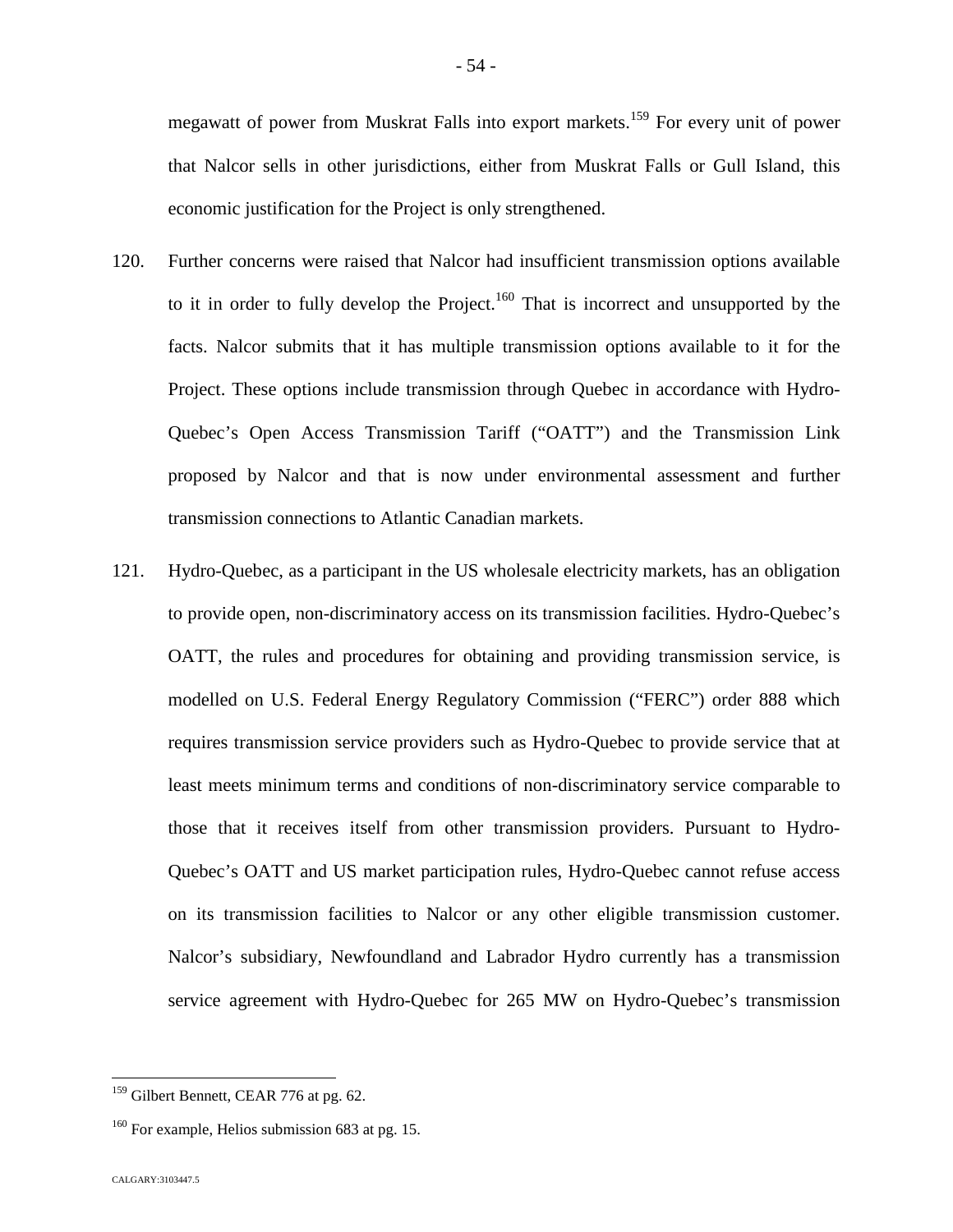system.<sup>[161](#page-55-0)</sup> Transmission service applications for the Project have also been made. Newfoundland and Labrador Hydro has filed complaints to the Régie de L'énergie (the Régie), Quebec's energy regulatory agency, in relation to Hydro-Quebec's treatment of one of these requests. The Régie did not rule in Newfoundland and Labrador Hydro's favour in these complaints proceedings; however, the rules of non-discriminatory transmission service apply in Quebec and Nalcor will pursue all actions necessary to obtain transmission service for the Project in accordance with these rules and US market participation requirements.<sup>1[62](#page-55-1)</sup>

122. Finally, questions were asked in the hearing about the profitability or economic viability of the Project.<sup>[163](#page-55-2)</sup> It is important to note that the environmental assessment is part of the planning for the Project; the ultimate decision to proceed with the Project will be made by Nalcor and its shareholder, the Province, when it has the then current information, including the extent and nature of any conditions that attach to the Project's approval, as well as the terms upon which it is able to obtain financing for the Project. Regardless of the outcome of the environmental assessment process, the Project will not be constructed unless Nalcor and its shareholder, the Province, conclude that the Project is economic and required to fulfill the Province's long term goals.<sup>[164](#page-55-3)</sup> That decision can only be based, as it is in respect of every project, on the prevailing economic conditions at the time of

<span id="page-55-0"></span><sup>&</sup>lt;sup>161</sup> Gilbert Bennett, CEAR 776 at pg. 101.

<span id="page-55-1"></span><sup>&</sup>lt;sup>162</sup> Gilbert Bennett, CEAR 692 at pg. 45.

<span id="page-55-2"></span><sup>&</sup>lt;sup>163</sup> For example, from Chairperson Clarke, CEAR 692 at pg. 60; Murray Rudd, CEAR 1163 at pg. 87.

<span id="page-55-3"></span><sup>&</sup>lt;sup>164</sup> Gilbert Bennett, CEAR 692 at pg. 61.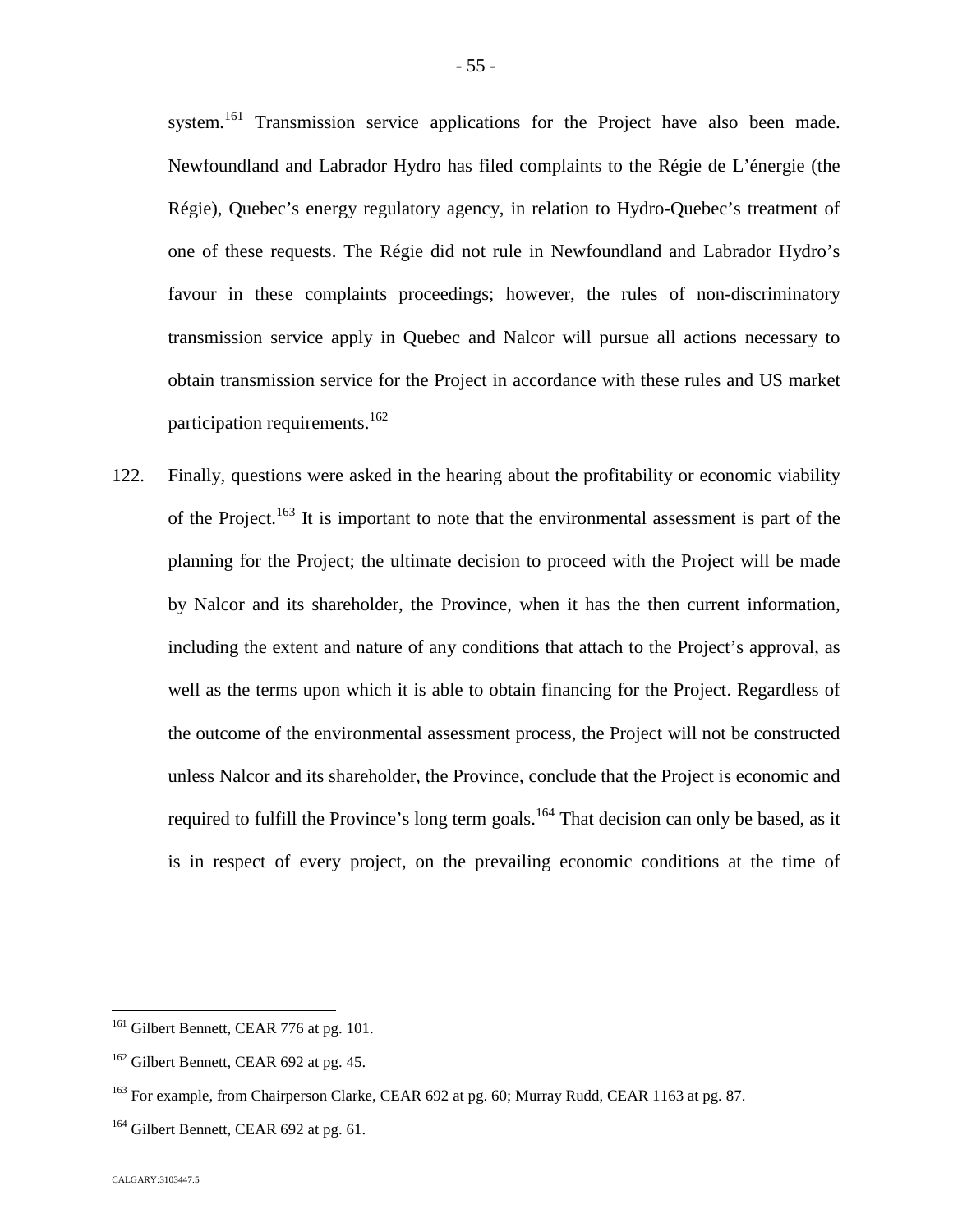sanction by the shareholder. This sanction process is consistent with all major projects.[165](#page-56-0)

- 123. Mr. Raphals, in particular, on behalf of the Grand River Keepers, was critical of the information provided by Nalcor. With respect, the information Mr. Raphals was requesting and interested in may be appropriate for a Public Utilities Board rate-setting excercise but is not useful to an environmental assessment in relation to whether a project is in the public interest. Further, the information that was provided by the proponent, as pointed out by Mr. Hull, may put Nalcor at a disadvantage when it seeks financing in the capital markets (Wednesday April  $13<sup>th</sup>$  session, no transcript reference available at time of submission). Any suggestion that additional information was required or relevant to a consideration of the need for the project is without merit. Further detail at this point would simply put Nalcor at a significant disadvantage in obtaining competitive commercial arrangements.
- 124. Mr. Raphals also seemed to suggest that once the capital costs of the project were recovered, the province might require that power rates be reduced to reflect actual operating costs. The inference being that the Project's benefits would thus also be reduced. His analysis is incorrect. The issue of whether the *pure economic* benefit from the Project should flow to the ratepayers or the taxpayers is a matter for the Government of the Province of Newfoundland and Labrador to determine. The fact is, however, that the economic benefit of the Project exists in either case and is clear in the evidence (see CEAR 1148 among others for example). It will be up to the Province to determine whether that benefit is shared with the people of the Province through rate protection or whether the benefit accrues to the taxpayers as a whole and is spent on sustaining and

<span id="page-56-0"></span><sup>&</sup>lt;sup>165</sup> CEAR 1148 at pg. 11.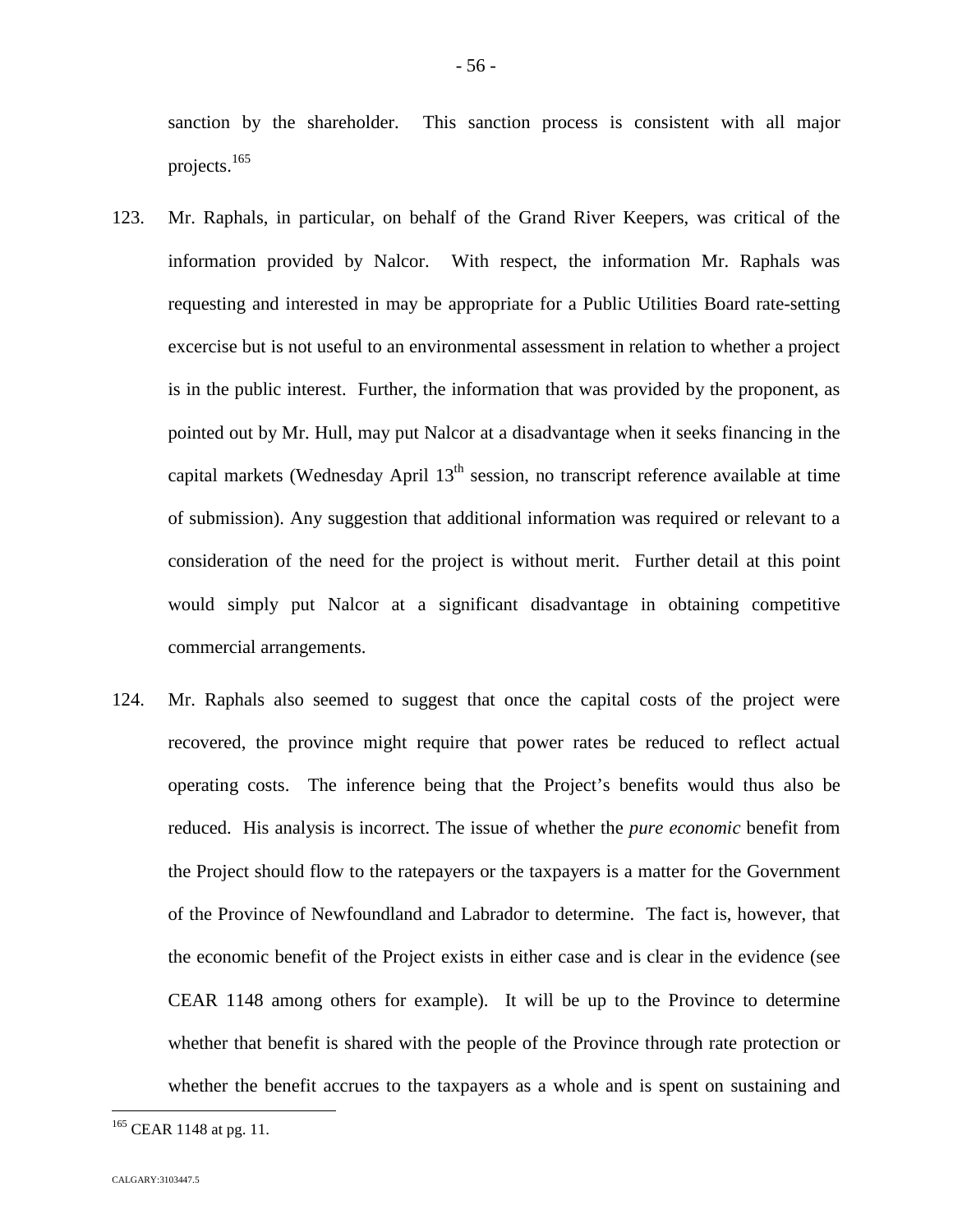enhancing provincial services. In either case, there is no doubt that the benefit exists, only how that benefit is allocated. Mr. Bennett pointed that out in his comments to the panel, saying that decision (of how the benefits from the project are allocated) is ultimately up to the Province, not Nalcor. (Gilbert Bennett, Wednesday April  $13<sup>th</sup>$ session, Transcript reference not available at time of submission).

125. Based on market conditions that exist today, the Muskrat Falls component of the Project is required to meet demands in the Province and will provide Nalcor's shareholder with standard rates of return even if none of the surplus power from Muskrat Falls is sold into export markets.<sup>[166](#page-57-0)</sup> The projected rates of return for the Gull Island component are even greater, and the market for this power exists as well.<sup>[167](#page-57-1)</sup> At the request of the Panel, Nalcor confirmed that both components of the Project will achieve reasonable rates of return even if the capital cost is greater than expected and export sales are lower than predicted.[168](#page-57-2) Therefore, Nalcor is certain that both components of the Project will be economic. This economic viability of the Project will be enhanced by any direct funding from the provincial government, which it has indicated it is willing to provide,<sup>[169](#page-57-3)</sup> or any federal loan guarantee, which both the Conservative and Liberal federal political parties have indicated they would support. $170$  $170$ 

<span id="page-57-0"></span><sup>&</sup>lt;sup>166</sup> Gilbert Bennett, CEAR 776 at pg. 62.

<span id="page-57-1"></span> $167$  CEAR 1148 at pg. 11.

<span id="page-57-2"></span><sup>&</sup>lt;sup>168</sup> CEAR 1148 at pgs. 11, 12 and 13.

<span id="page-57-3"></span><sup>&</sup>lt;sup>169</sup> Terry Paddon, CEAR 817 at pg. 94.

<span id="page-57-4"></span><sup>&</sup>lt;sup>170</sup> "Ignatieff: Lower Churchill hydro megaproject 'in the national interest'" *The Chronicle Herald*. (April 4, 2011) online: <http://thechronicleherald.ca/Front/9020454.html>.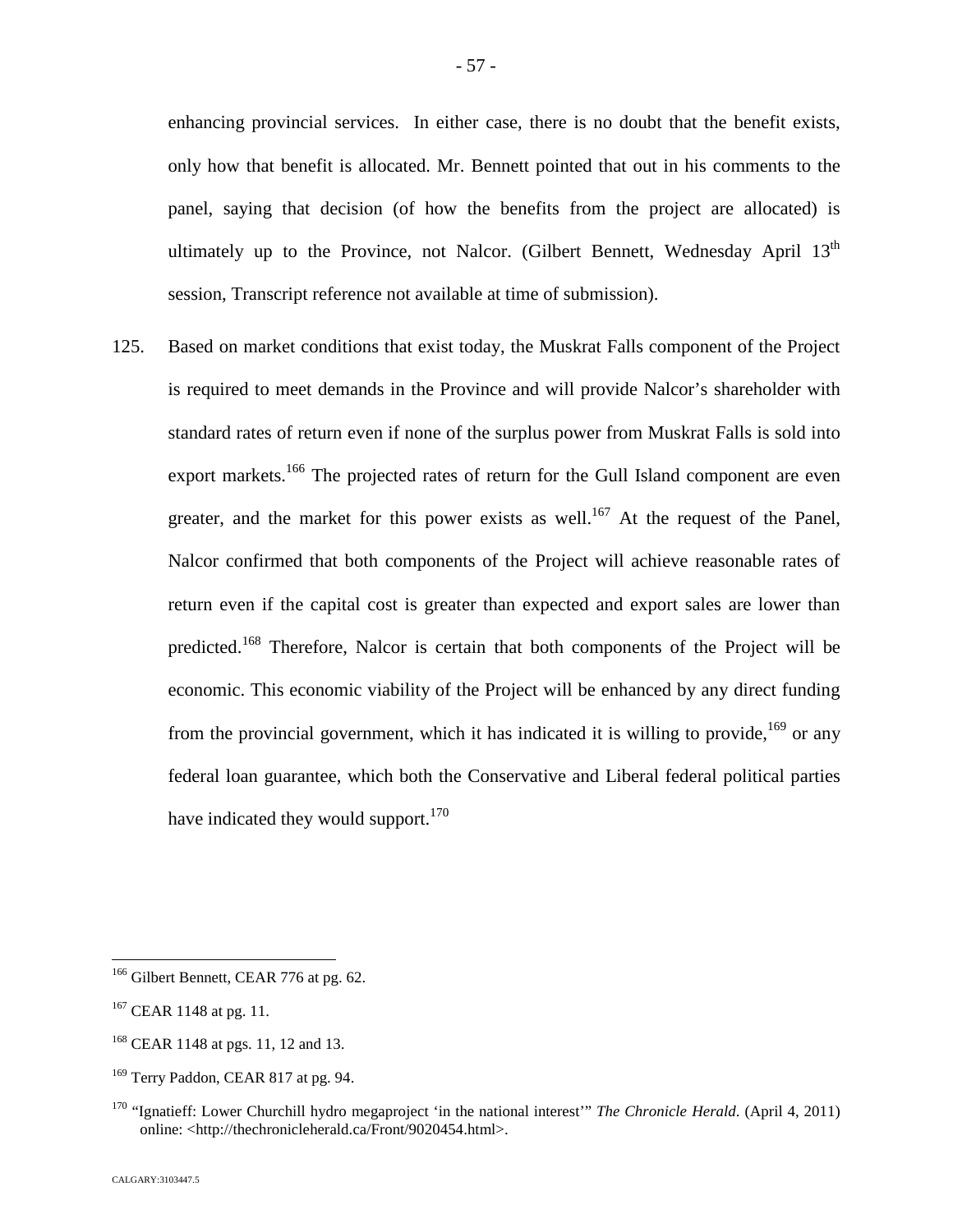#### **II. Methodological Issues**

#### *(i) Completeness of EIS*

- 126. Some interveners, including regulators, have submitted that Nalcor's effects conclusions remain uncertain and that additional baseline studies are required.<sup>[171](#page-58-0)</sup> To the extent that a degree of uncertainty is inherent in environmental assessments and that more detailed baseline studies are required in order to develop the specifics of monitoring and mitigation programs, Nalcor agrees. However, Nalcor disagrees that there is any additional information that is required in order to make robust predictions as to whether or not the Project will likely result in significant adverse environmental effects. As discussed above, the purpose of an environmental assessment is to identify potential effects of a project before final decisions are made. The level of information required to support such an assessment should correspond to the level of planning expected at this stage of a project's development.
- 127. The information and data relied upon for this environmental assessment is extensive and comprehensive. Nalcor has been able to rely on over 35 years of studies for this Project, which is unprecedented for environmental assessments in Labrador,  $172$  and has conducted thorough surveys and fieldwork over many years to supplement and reinforce earlier findings. Nalcor prepared its EIS in accordance with the Guidelines for the EIS issued by the Panel. It has also worked closely with all relevant regulators to ensure that its methodologies and effects predictions are acceptable.<sup>17[3](#page-58-2)</sup>

<span id="page-58-0"></span><sup>&</sup>lt;sup>171</sup> For example, Fisheries and Oceans Canada, CEAR 639.

<span id="page-58-1"></span><sup>&</sup>lt;sup>172</sup> Perry Trimper, CEAR 923 at pg. 10.

<span id="page-58-2"></span><sup>&</sup>lt;sup>173</sup> Gilbert Bennett, CEAR 940 at pg. 317.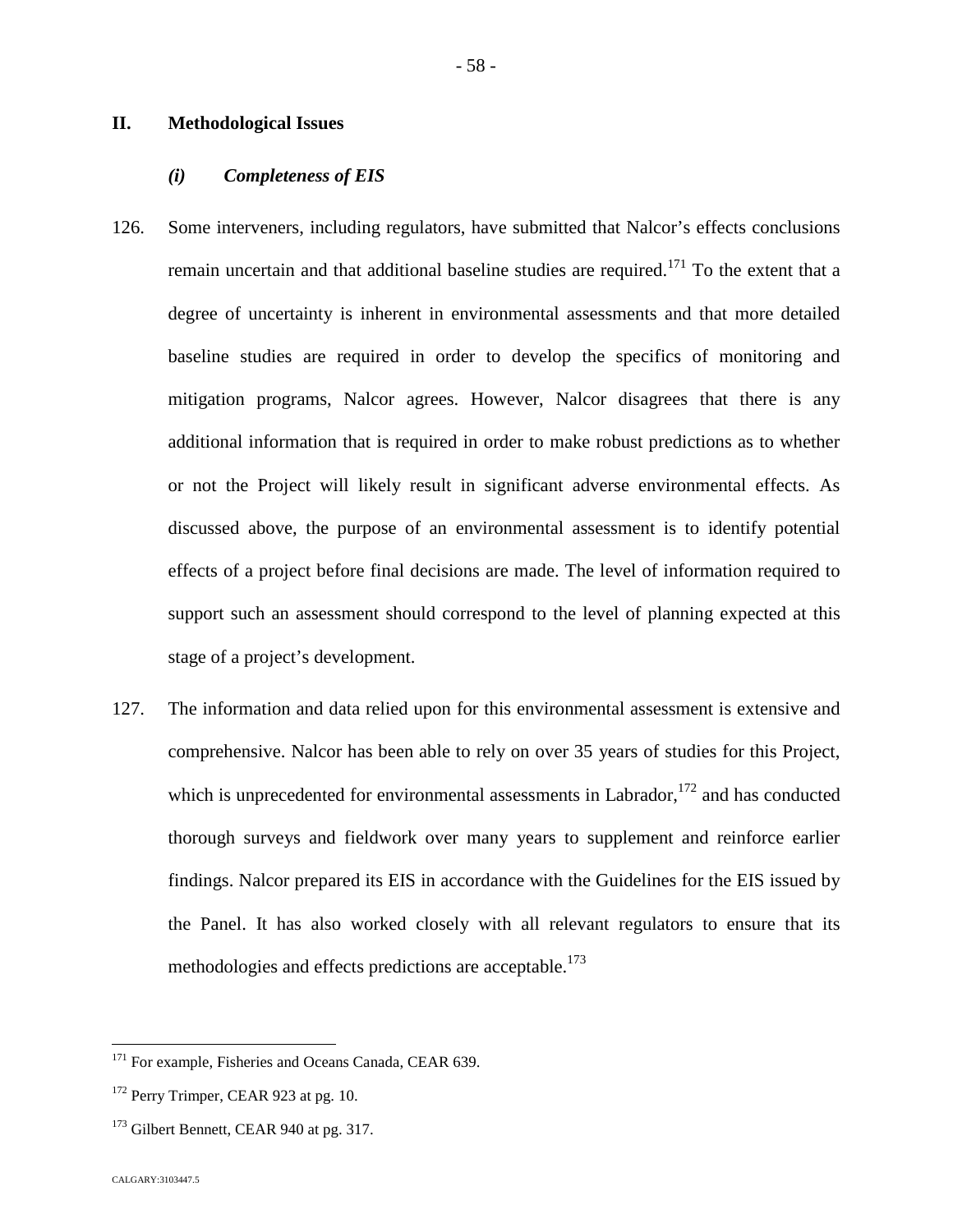- 128. Nalcor has reviewed the recommendations and concerns of interested parties, and has addressed them accordingly through thousands of pages of submissions, responses to five rounds of IRs, through direct correspondence, and through submissions in this hearing. In all, Nalcor has submitted over 15,000 pages of studies and assessment for this Project.<sup>[174](#page-59-0)</sup> The EIS meets the purpose set out in the EIS Guidelines through its thorough examination of potential environmental effects, including cumulative effects, of the construction and operation of the Project and evaluating their significance. Potential interactions of each Project activity on each Key Indicator ("KI") were considered and properly assessed.<sup>[175](#page-59-1)</sup> Nalcor's effects predictions incorporated the precautionary approach and relied on proven technologies and approaches to modeling.<sup>176</sup>
- 129. Nalcor is confident in its effects predictions as a result of: the level of detail available for the Project; the extensive sampling and baseline data that was collected for the Project over a period of several decades; knowledge of the nature and extent of potential interactions between the Project and the environment; experience with similar projects in the region and across the country; conservative modeling inputs that were used throughout the assessment; Nalcor's proposed mitigation measures; the availability of adjacent habitat for ecological KIs; and the input of many stakeholders, including Aboriginal groups and regulators.<sup>1[77](#page-59-2)</sup>
- 130. Additional information is still required prior to construction. This information is required to inform the details of mitigation and follow-up programs if the Project is approved.

<span id="page-59-0"></span><sup>&</sup>lt;sup>174</sup> Gilbert Bennett, CEAR 1208 at pg 312.

<span id="page-59-1"></span><sup>&</sup>lt;sup>175</sup> Gilbert Bennett, CEAR 940 at pg. 318.

<sup>&</sup>lt;sup>176</sup> Gilbert Bennett, CEAR 692 at pg. 34.

<span id="page-59-2"></span> $177$  Jeff Barnes, CEAR 1136 at pg. 15.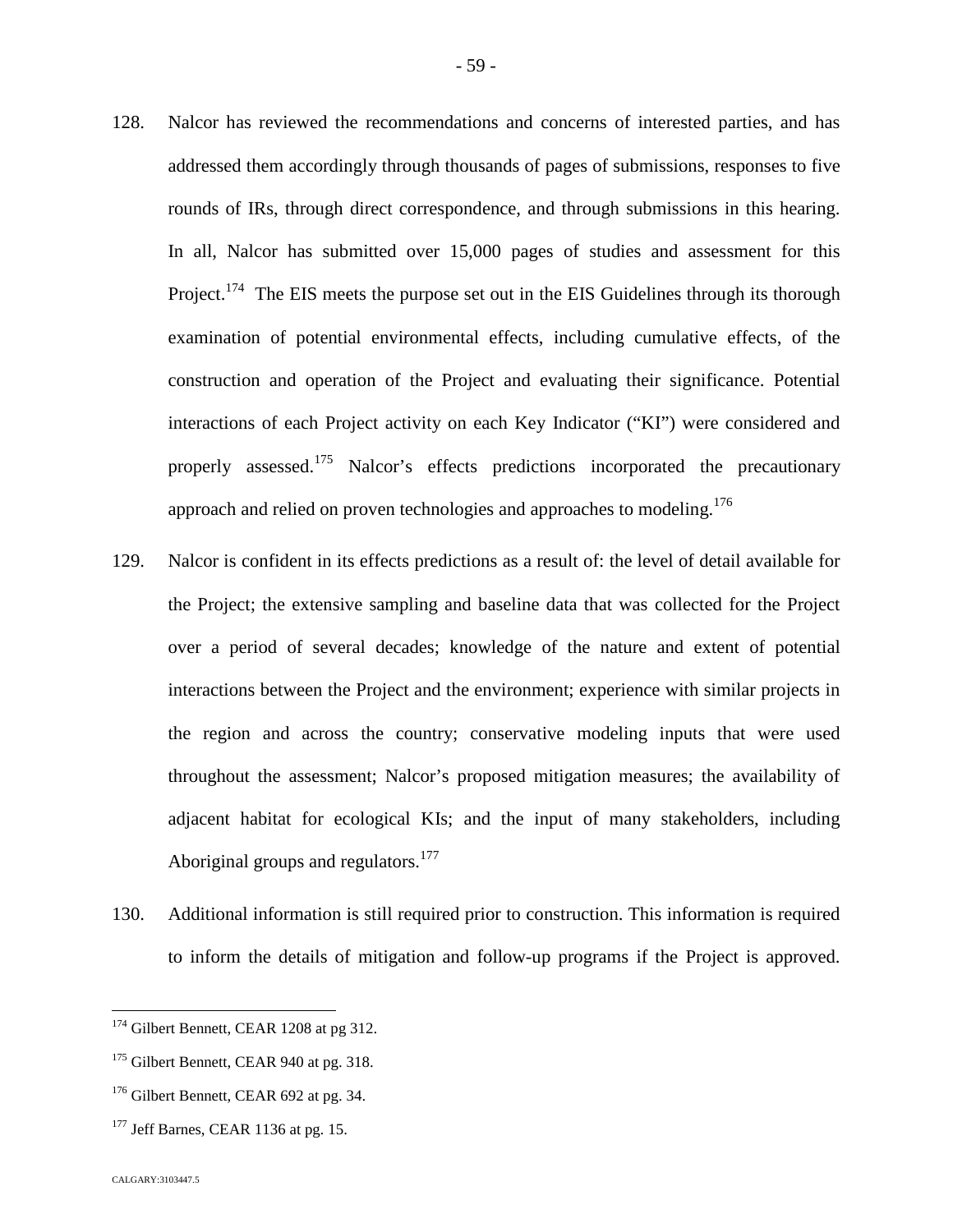This information is not required in order for the Panel to make significance determinations or to assess the effectiveness of proposed mitigation and follow-up programs.[178](#page-60-0)

- 131. To the extent that uncertainties remain in Nalcor's effects conclusions, these uncertainties will be addressed through detailed monitoring, follow-up programs, and adaptive management. Nalcor has proposed comprehensive monitoring and follow-up programs to verify the predictions made in this environmental assessment. These monitoring programs will focus on the biophysical environment (physical, atmospheric, aquatic and terrestrial), the socioeconomic environment (economy, employment, business, communities, land and resource use and cultural heritage resources) and Project infrastructure.<sup>[179](#page-60-1)</sup> Many of these monitoring and follow-up programs will require further regulatory approval following the conclusion of the environmental assessment process, and will require ongoing stakeholder consultation. These monitoring and follow-up programs will identify any unexpected effects of the Project, and Nalcor has committed to implement adaptive management strategies if need be to mitigate any such effects.<sup>18[0](#page-60-2)</sup>
- 132. As discussed above, the presence of some uncertainty in environmental assessments is well accepted and should not prevent the Panel from concluding that the Project is not likely to result in significant adverse environmental effects. Nalcor has thoroughly assessed the types of interactions that may occur as a result of the Project and these interactions are not predicted to be significant.

<span id="page-60-0"></span><sup>&</sup>lt;sup>178</sup> Gilbert Bennett, CEAR 940 at pg. 320.

<span id="page-60-1"></span><sup>&</sup>lt;sup>179</sup> CEAR 1189.

<span id="page-60-2"></span> $180$  Gilbert Bennett, CEAR 692 at pgs. 39 and 40.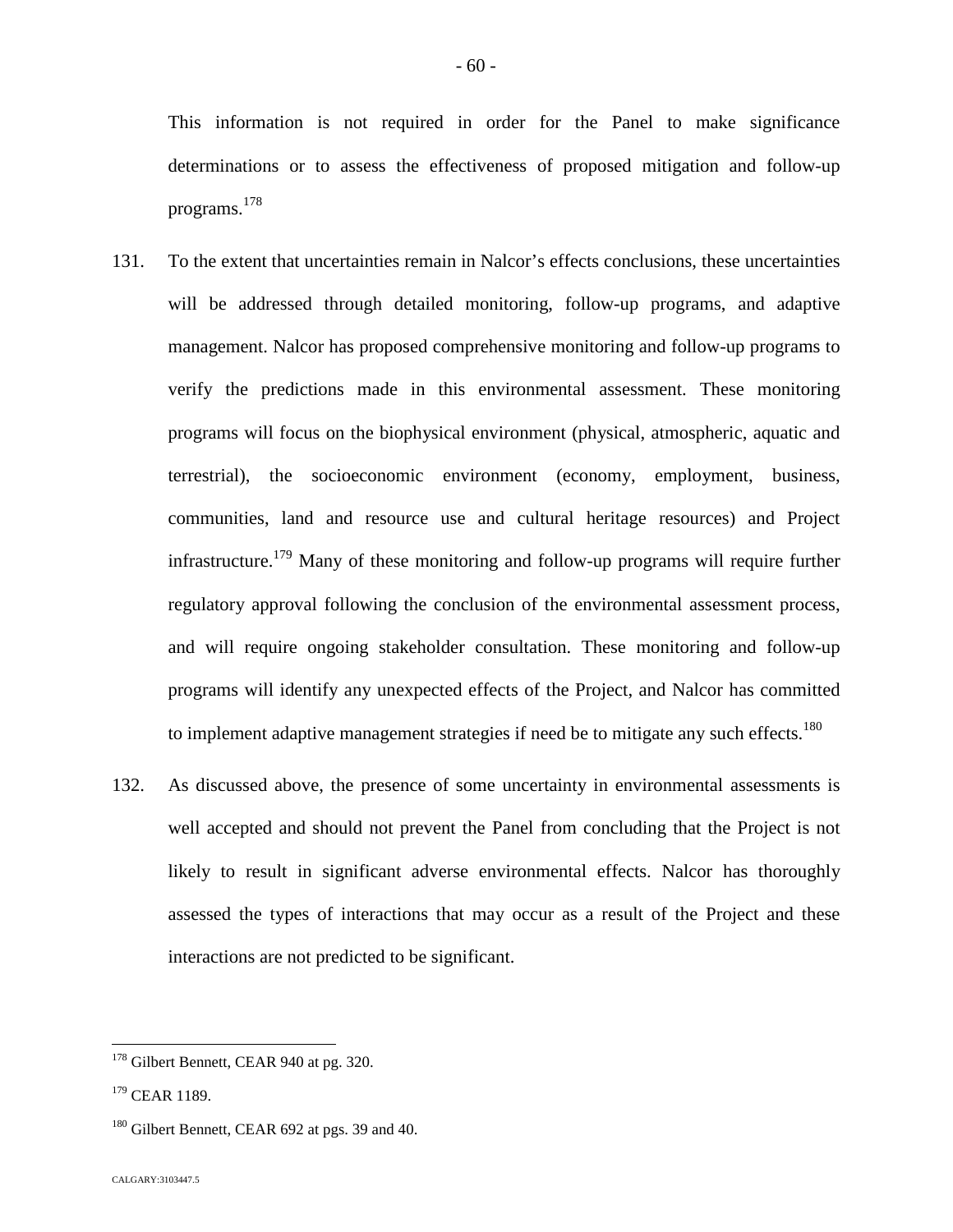#### *(ii) VEC and KI Selection*

- 133. Concerns were raised during the hearing in relation to the specific Valued Environmental Components ("VECs") and KIs that Nalcor chose for the environmental assessment and the appropriateness of those selections.
- 134. Nalcor's methodology for the environmental assessment reflects accepted practice for environmental assessments.<sup>[181](#page-61-0)</sup> The assessment focused on VECs, which are biophysical and socio‐economic components of the environment that are valued by society and can be indicators of environmental change. Since it is impractical to fully assess every aspect of each VEC, KIs are chosen as representative indicators for certain potential Project effects, and these KIs are fully assessed in the environmental assessment.
- 135. VECs and KIs were selected for the Project through a comprehensive issues‐scoping process, which included stakeholder and public consultation, including consultation with Aboriginal groups.<sup>[182](#page-61-1)</sup> KIs were selected for several reasons, including if that KI was:
	- (a) sensitive to Project environmental effects, based in part on existing knowledge;
	- (b) important to local communities and resource users;
	- (c) important regionally, provincially, nationally or internationally (e.g., it has been designated for specific management or protection measures by regional, provincial, national or international authorities);
	- (d) associated with environmental effects on related resources and broader systems (e.g., ecological, economic, social or cultural);

<span id="page-61-0"></span> $181$  EIS Vol. IA, pg. 9-13.

<span id="page-61-1"></span> $182$  EIS Vol. IA, pg. 9-15.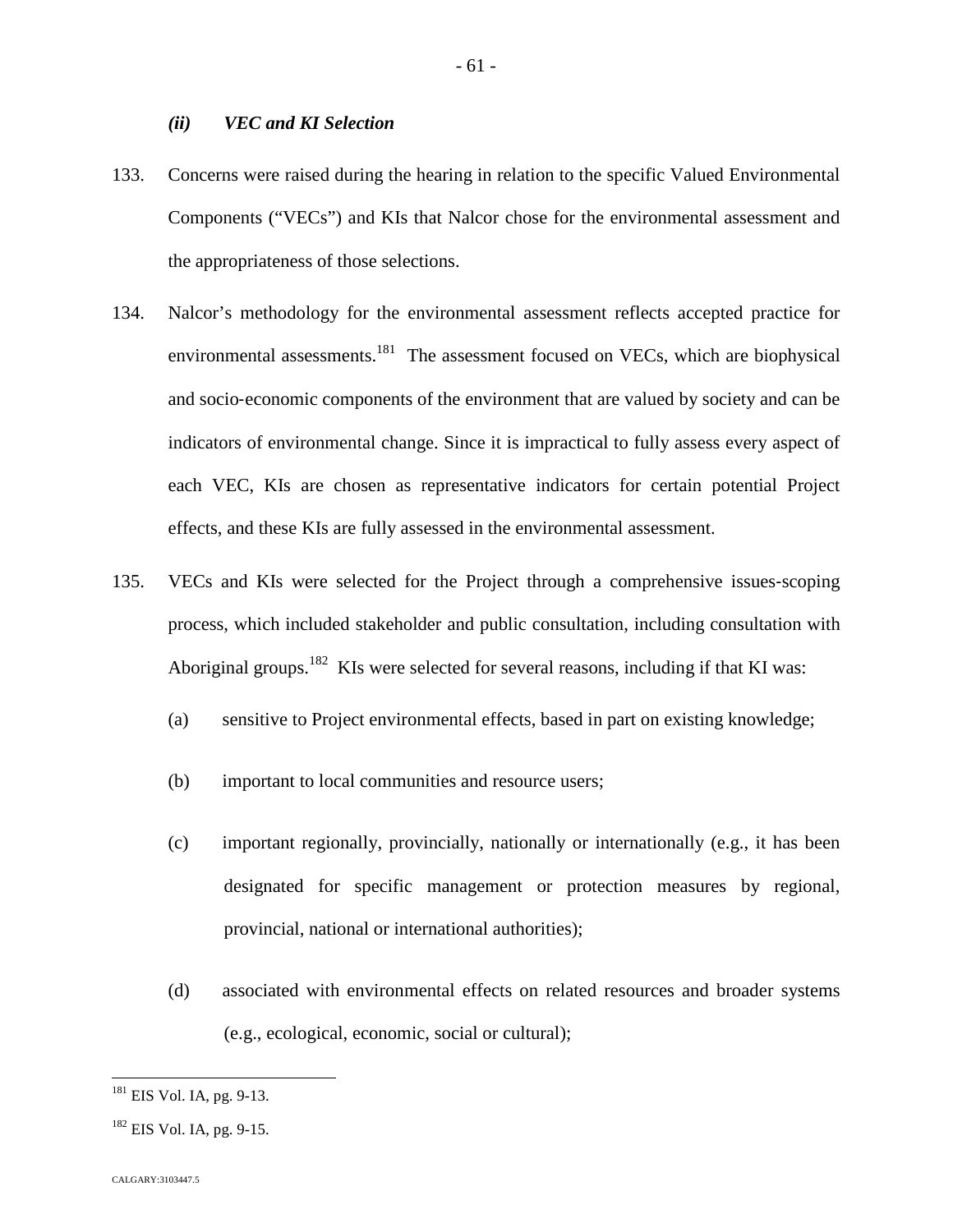- (e) a key linkage in a pathway between the Project and environmental effects on VECs; and
- (f) identified as an aspect of concern during regulatory, public and stakeholder consultation.[183](#page-62-0)
- 136. As a result of this issues-scoping process, VECs and KIs were chosen that allowed Nalcor to fully assess potential effects of the Project on the environment. No evidence has been led during this hearing that shows any gap in Nalcor's environmental assessment as a result of the VECs and KIs that were chosen.

### *(iii) Study Area Selection*

- 137. Nalcor delineated the study area for the Project based on Section 4.4.2 of the EIS Guidelines and CEAA guidance, which requires the study area to include all of the landscape necessary to predict the environmental effects of the Project on each VEC, and a rationale for delineating the boundaries of that study area. In developing a study area, it is important to encompass enough area to fully assess the potential environmental effects of a project, but not so much area that the potential environmental effects of a project are masked.
- 138. Nalcor developed "Assessment Areas" for each VEC or KI, as appropriate. The boundaries of these areas were determined by the spatial and temporal characteristics and distributions of the VECs or KIs and their potential interactions with the Project. Spatial ecological boundaries were determined by the distribution and movement patterns of biophysical components, like migratory patterns, or physical elements, like watersheds.

<span id="page-62-0"></span><sup>&</sup>lt;sup>183</sup> EIS Vol. IA, pg. 9-13.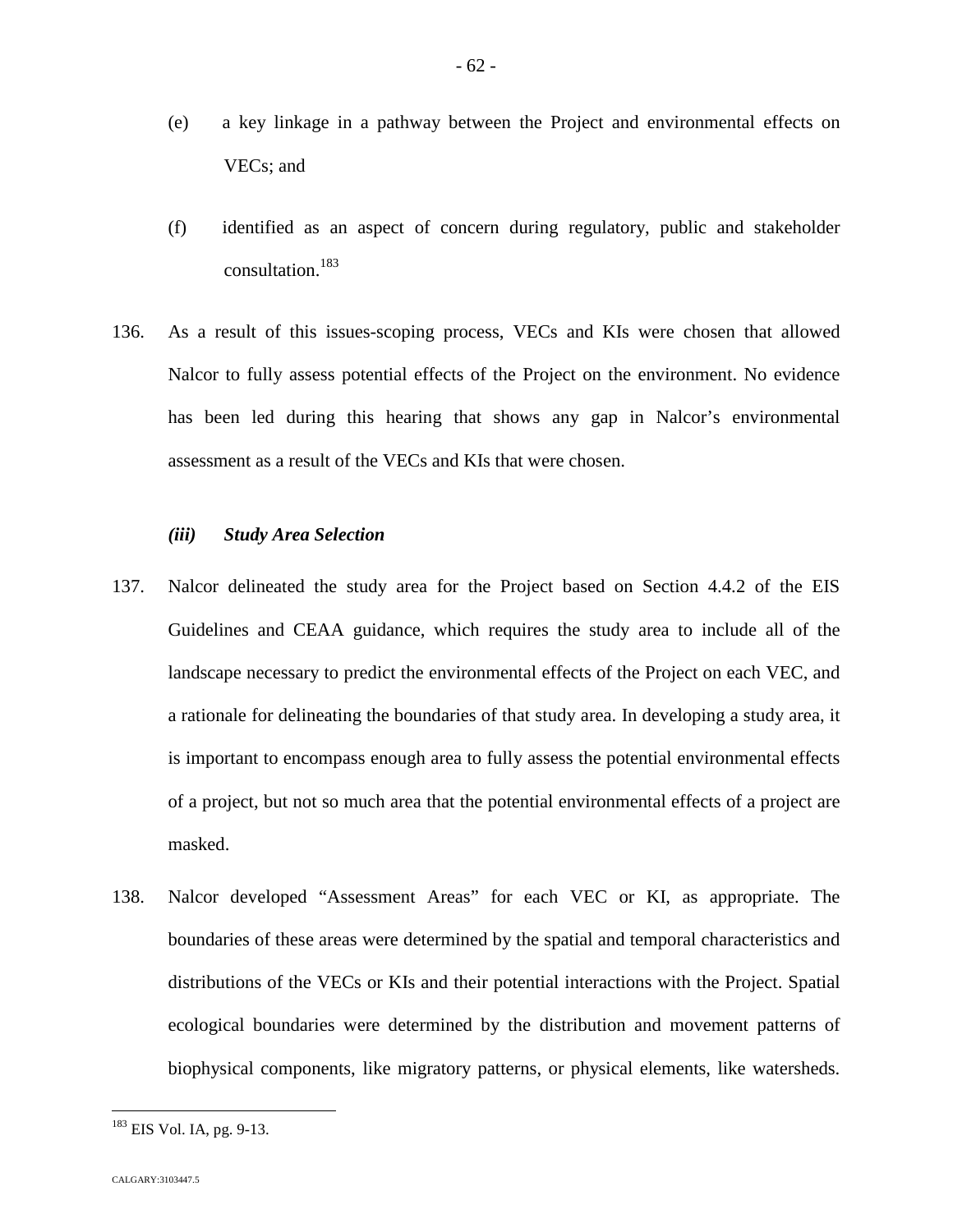Temporal ecological boundaries were based on the relevant characteristics of the VECs, including the natural or seasonal variation of the population for each species, or any sensitive or critical periods such as spawning or migration.<sup>[184](#page-63-0)</sup> In addition to Assessment Areas being either similar or smaller in size than study areas, they were also conservative in that they usually encompassed only a portion of the population.

- 139. While several interveners during the hearings challenged the exclusion of specific areas downstream of the Project from these Assessment Areas, especially Lake Melville, Nalcor has undertaken extensive studies to determine the extent of any environmental effects downstream of Muskrat Falls that may be caused by the Project, if any. Some of these studies used the mouth of the river at Goose Bay as the boundary of the survey area, $185$  some used the Goose Bay Estuary as the downstream boundary,  $186$  and some included Lake Melville and beyond.<sup>1[87](#page-63-3)</sup>
- <span id="page-63-8"></span><span id="page-63-7"></span>140. The findings of these studies all suggest that while some minor changes may occur downstream of Muskrat Falls, the minimal changes in flow regime of the river, combined with the diluting influence of several other tributaries into Goose Bay, will likely result in "no measurable effects" of the Project on selected KIs downstream of Muskrat Falls beyondGoose Bay.<sup>188</sup> This conclusion was made separately for total suspended solids.<sup>[189](#page-63-5)</sup> total phosphorous,<sup>[190](#page-63-6)</sup> fish productivity,<sup>[191](#page-63-7)</sup> salinity,<sup>[192](#page-63-8)</sup> velocity,<sup>[193](#page-63-9)</sup> temperature,<sup>[194](#page-63-10)</sup> ice

- <span id="page-63-5"></span> $189$  IR JRP.166, at pg. 8.
- <span id="page-63-6"></span> $190$  IR JRP.166, at pg. 8.

<span id="page-63-10"></span><span id="page-63-9"></span><span id="page-63-0"></span><sup>184</sup> EIS Vol. IA, pg. 9-17.

<span id="page-63-1"></span><sup>&</sup>lt;sup>185</sup> For example, JWEL 2000; AMEC and Sikumiut 2007.

<span id="page-63-2"></span> $186$  For example, AMEC – BAE 2001; JWEL 2001.

<span id="page-63-3"></span><sup>&</sup>lt;sup>187</sup> For example, JWEL 2001; Sikumiut 2007.

<span id="page-63-4"></span> $188$  IR JRP.166, at pg. 3.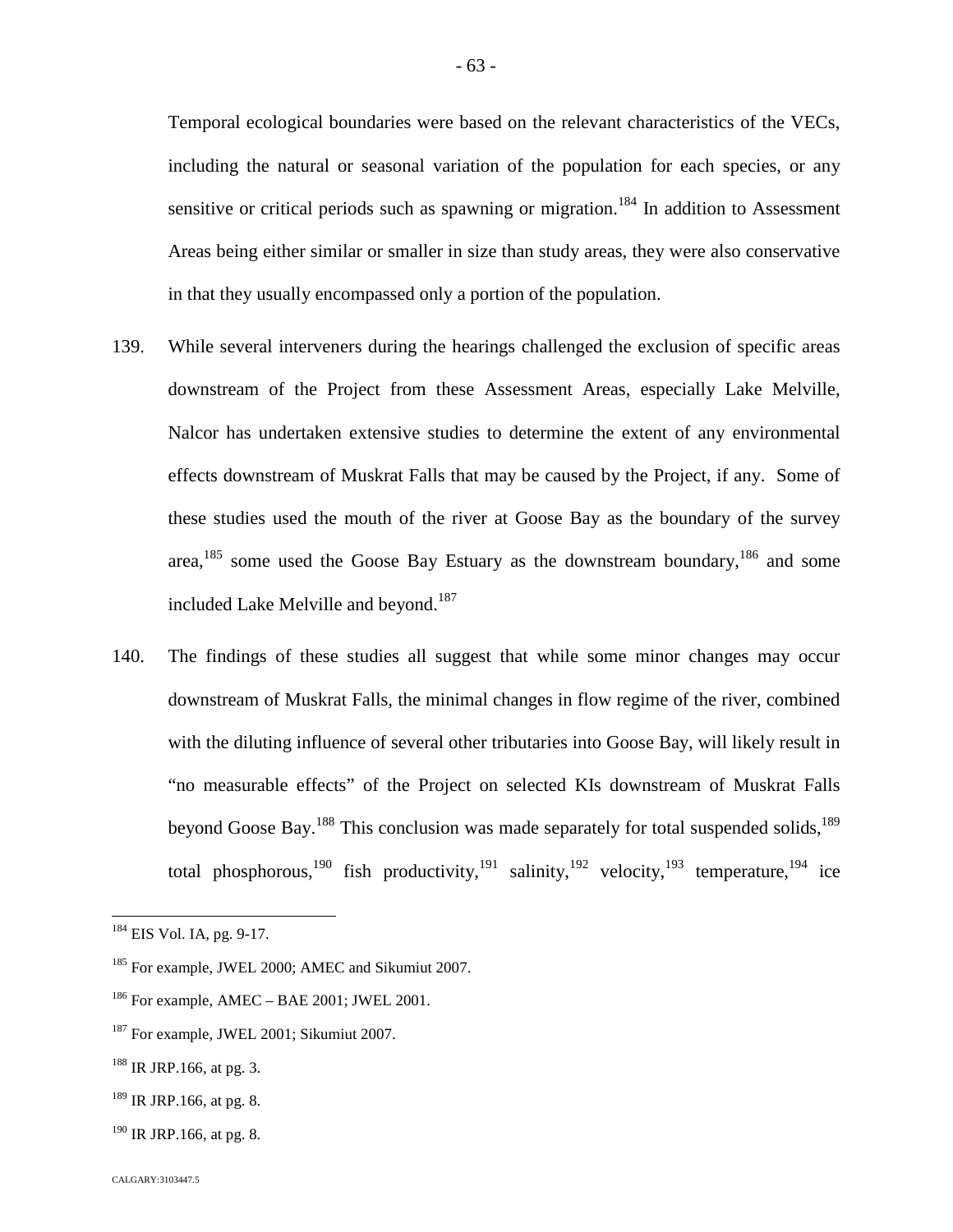dynamics,<sup>[195](#page-64-0)</sup> seal distribution,<sup>[196](#page-64-1)</sup> bank stability,<sup>[197](#page-64-2)</sup> and fish habitat utilization.<sup>[198](#page-64-3)</sup> This means that any effects or changes to the KIs downstream of the Project Area, if they occur, are within the range of natural variability.<sup>1[9](#page-64-4)9</sup>

- 141. The same conclusion was reached with respect to changes in sediment deposits downstream, in response to DFO's suggestion that downstream sections of the River may change from several shallow meandering channels to a single deep channel.<sup>[200](#page-64-5)</sup> Nalcor has predicted that immediately downstream of Muskrat Falls, there will be a deepening of the channel and towards Happy Valley-Goose Bay and Mud Lake, there will be an increase in sediment.<sup>[201](#page-64-6)</sup> The effect of this increase in sediment is expected to be negligible, since climate change modelling forecasts an increase in water depth in those sections of the River that will offset any increase in sediment depth. $^{202}$  $^{202}$  $^{202}$
- 142. Finally, methylmercury levels will increase in plankton and in the water itself downstream of Muskrat Falls to the mouth of the River and to the Goose Bay narrows,

- $193$  IR JRP.166, at pg. 11.
- $194$  IR JRP.166, at pg. 11.
- <span id="page-64-0"></span> $195$  IR JRP.166, at pg. 11.
- <span id="page-64-1"></span> $196$  IR JRP.166, at pg. 14.
- <span id="page-64-2"></span> $197$  IR JRP.166, at pg. 14.
- <span id="page-64-3"></span><sup>198</sup> IR JRP.166, at pg. 14.
- <span id="page-64-4"></span> $199$  Jim McCarthy, CEAR 884 at pgs. 34, 35 and 36.
- <span id="page-64-5"></span><sup>200</sup> Fisheries and Oceans Canada, CEAR 639 at pg. 26.
- <span id="page-64-6"></span> $201$  Jim McCarthy, CEAR 1164 at pg. 93.
- <span id="page-64-7"></span> $202$  Jim McCarthy, CEAR 1164 at pgs. 93 and 94.

 $191$  IR JRP.166, at pg. 9.

 $192$  IR JRP.166, at pg. 9.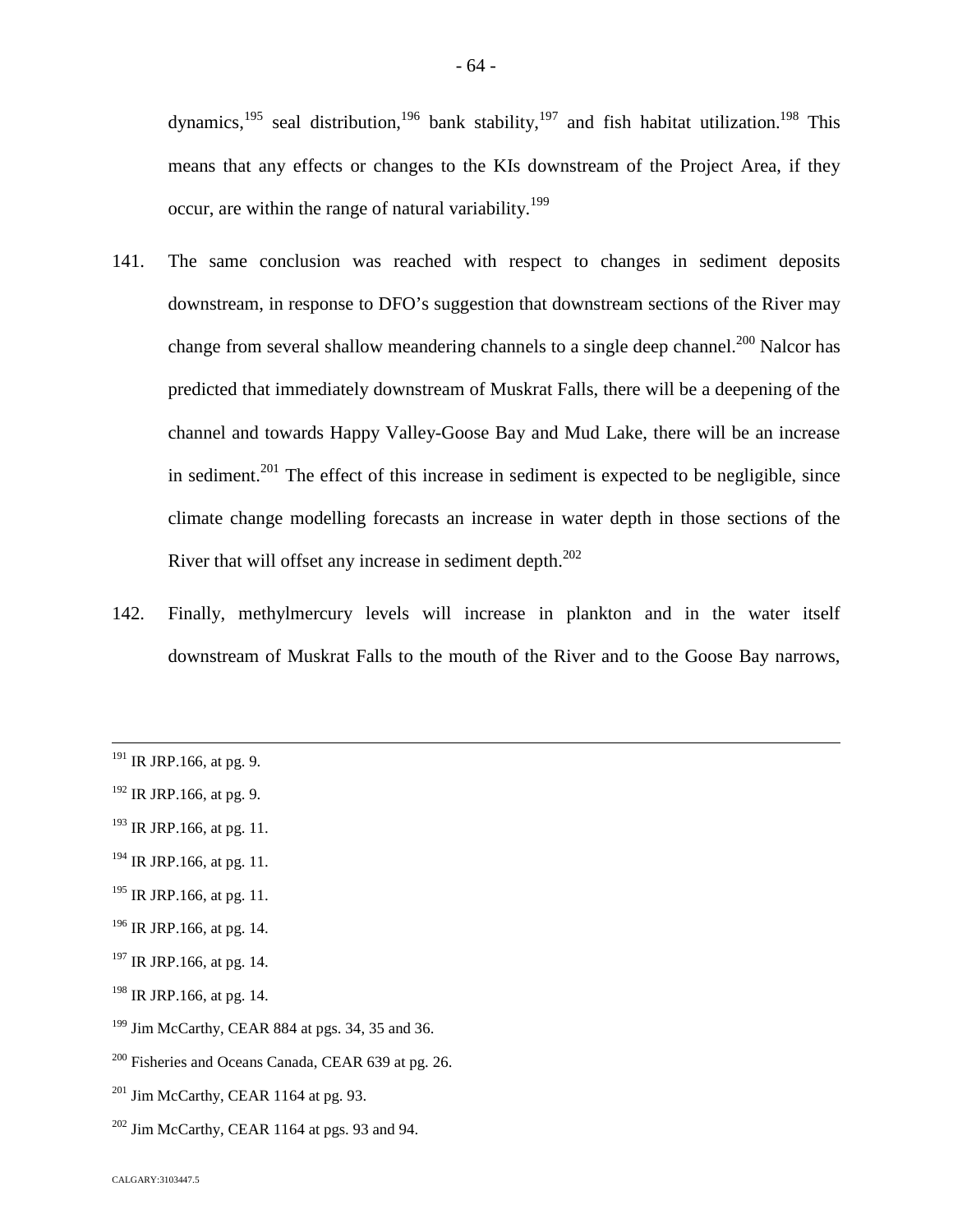respectively.[203](#page-65-0) Methylmercury levels are also predicted to increase in fish as far downstream of Muskrat Falls as GooseBay[.](#page-65-1)<sup>204</sup> This conclusion was supported by Robin Anderson's report that was submitted by DFO.<sup>[205](#page-65-2)</sup> However, the predicted increases in methylmercury levels in fish, both within the reservoirs and downstream, are not expected to affect fish health or behaviour at a population level.<sup>[206](#page-65-3)</sup> In addition, these peak methylmercury levels will return to baseline levels within 35 years.<sup>207</sup>

143. The Nunatsiavut Government expressed concerns about effects on seals downstream of Muskrat Falls.<sup>[208](#page-65-4)</sup> However, the research conducted by Nalcor does not indicate that seals will be affected in any meaningful way by the Project.<sup>[209](#page-65-5)</sup> A seal abundance and distributionsurvey was conducted in  $2006^{210}$  $2006^{210}$  $2006^{210}$  concurrently with an ice dynamics study<sup>[211](#page-65-7)</sup> such that potential interaction with seals could be determined. Results of the seal study indicated that seal use of ice in the Goose Bay and Lake Melville area for whelping and molting is concentrated on the east end of Lake Melville. This, along with no predicted change to ice conditions in either Goose Bay or Lake Melville, led Nalcor to conclude that there was no interaction with the Project. To the extent that seals will be exposed to increased mercury from the Project, the ecological risk assessments that were conducted for river otter and Osprey inform what may apply to seals as well, who are suggested to

- <span id="page-65-3"></span> $206$  Jim McCarthy, CEAR 884 at pg. 43.
- $207$  Jim McCarthy, CEAR 884 at pg. 43.
- <span id="page-65-4"></span> $208$  Tom Sheldon, CEAR 908 at pg. 268.
- <span id="page-65-5"></span> $209$  Jim McCarthy, CEAR 884 at pg. 52.

<span id="page-65-7"></span> $211$  Hatch (2008), Ice Dynamics Component Study.

<span id="page-65-0"></span><sup>&</sup>lt;sup>203</sup> Jim McCarthy, CEAR 884 at pg. 41.

<span id="page-65-1"></span> $204$  Jim McCarthy, CEAR 884 at pgs. 42 and 43.

<span id="page-65-2"></span> $205$  Fisheries and Oceans Canada, CEAR 639 at pg. 31.

<span id="page-65-6"></span><sup>210</sup> Sikumiat (2008), Seal Abundance and Distribution Component Study.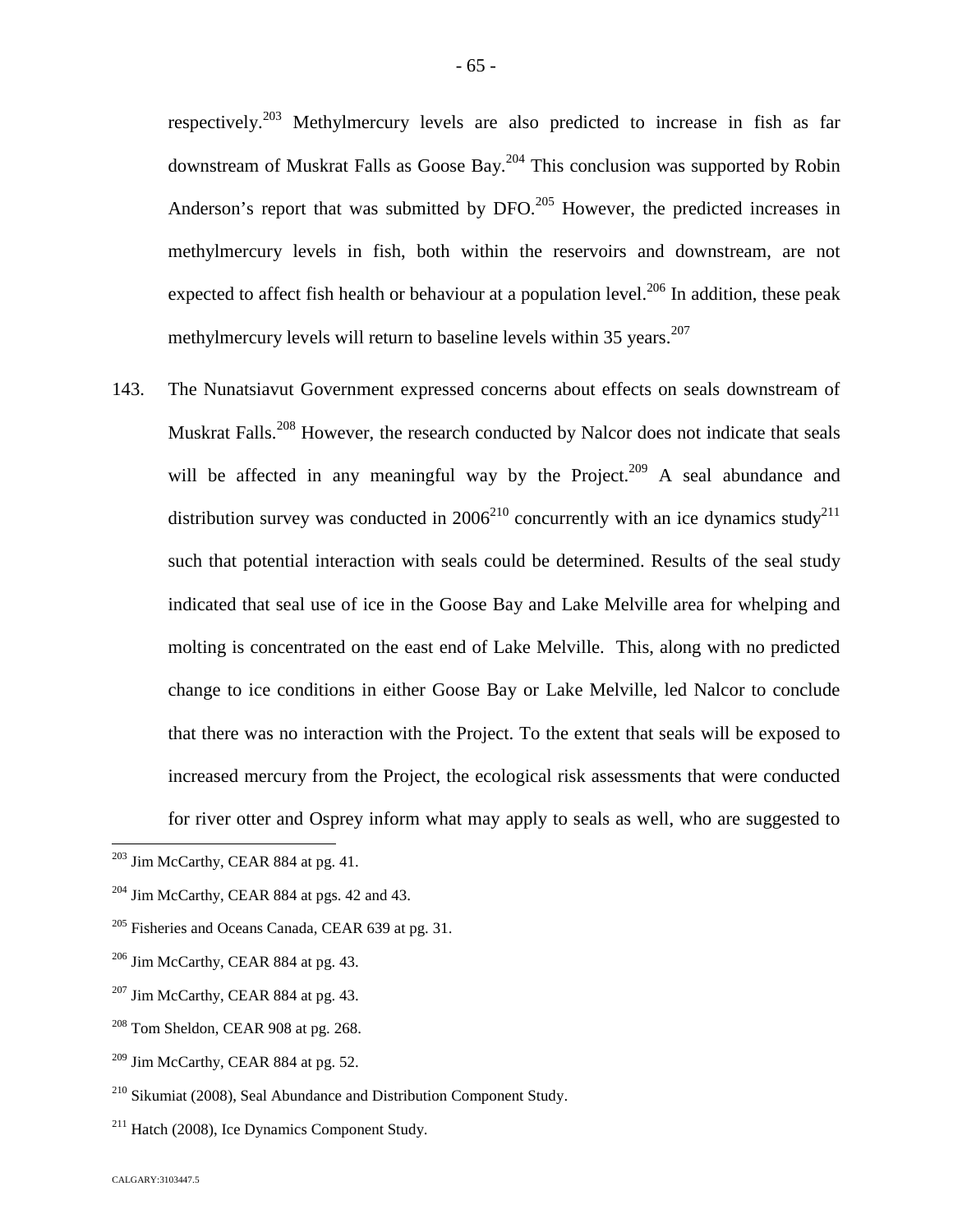consume far less fish from the Project Area than will either river otter or Osprey.<sup>[212](#page-66-0)</sup> Regardless, Nalcor has committed to conducting baseline and post-construction monitoring of mercury levels in seals to ensure both that the mercury exposure does not reach levels at which the seals themselves would suffer health effects, and also to inform communities that consume seal meat of the mercury levels in that food to ensure human health is protected. $213$  $213$ 

144. For the purposes of the environmental assessment, Nalcor focussed on the areas where there was the most potential for adverse effects.<sup>[214](#page-66-2)</sup> For the aquatic environment, this assessment focussed on the reservoirs. However, it should be stressed that the delineation of Assessment Areas for the Project will *not* restrict monitoring and follow-up programs for those areas outside the Assessment Area boundaries. For example, Nalcor has proposed a monitoring program for several locations downstream of the Assessment Area for the purposes of monitoring ice formation, mercury concentrations, and several other inputs to ensure that its effect predictions in the EIS are accurate, including areas where it has predicted no effects will occur.<sup>2[15](#page-66-3)</sup>

<span id="page-66-0"></span><sup>&</sup>lt;sup>212</sup> Jim McCarthy, CEAR 884 at pg. 52.

<span id="page-66-1"></span> $213$  CEAR 916 and CEAR 1086 at pg. 25.

<span id="page-66-2"></span> $^{214}$  Marion Organ, CEAR 961 at pg. 16.

<span id="page-66-3"></span><sup>&</sup>lt;sup>215</sup> CEAR 1189 at pg. 3. For example, a seal tissue sampling program has been initiated and is currently underway in Lake Melville.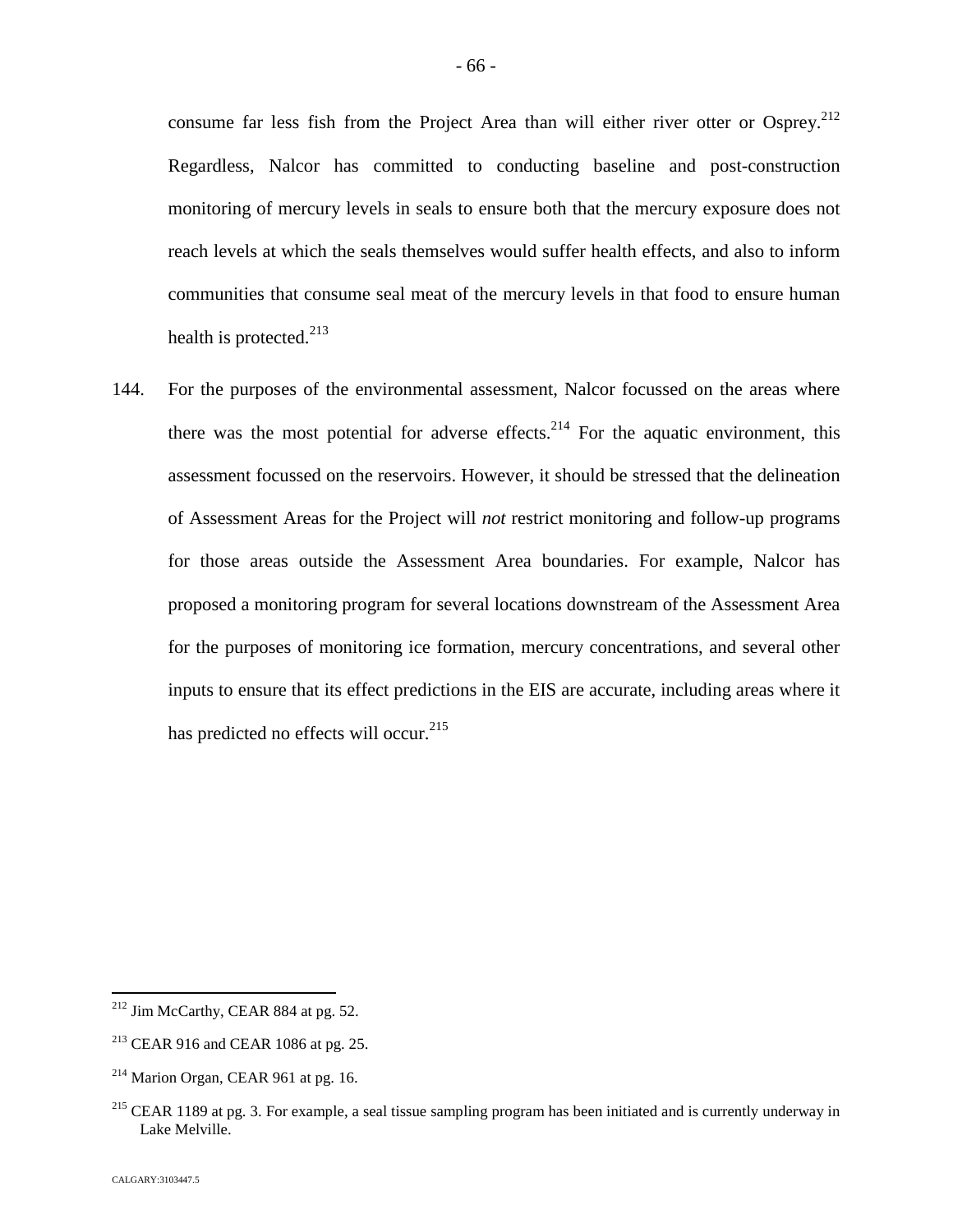### *(iv) Significance Determination*

- 145. Several comments were made during the hearing to suggest that Nalcor's significance determinations were subjective and that the Project would result in significant adverse effects from the perspective of those individuals or organizations.<sup>216</sup>
- 146. In determining the significance of potential Project effects, Nalcor followed established environmental assessment practice and guidance from the CEA Agency, as outlined above under the Panel's role under the CEAA.
- 147. First, Nalcor identified whether or not the Project would have any interaction with each VEC or KI. For biophysical KIs, examples of potential environmental effects included changes in habitat, changes in health or mortality. For socio‐economic VECs, potential environmental effects included changes in the quantity and quality of specific parameter values such as employment, income levels and health and well‐being, or demands on infrastructure (e.g., port or airport traffic) and for services (e.g., education, policing).  $2^{17}$
- 148. Nalcor identified possible environmental interactions of the Project based on documented experience with previous projects and activities, decades of environmental studies for the Project, consideration of Aboriginal traditional and community knowledge, the professional experience and judgment of the study team, and concerns raised through the issues scoping process. $^{218}$  $^{218}$  $^{218}$
- 149. For each possible environmental effect on a VEC or KI, an environmental effects analysis was conducted. If the possible environmental effect could not be mitigated, and was

<sup>216</sup> For example, Rick Hendricks, CEAR 706 at pg. 121; Bruno Marcocchio, CEAR 707 at pg. 72; Herb Brown, CEAR 707 at pg. 94; Annette Lutterman, CEAR 1136 at pg. 295.

 $217$  EIS Vol IA, pg. 9-24.

<span id="page-67-0"></span> $^{218}$  EIS Vol IA, pg. 9-24.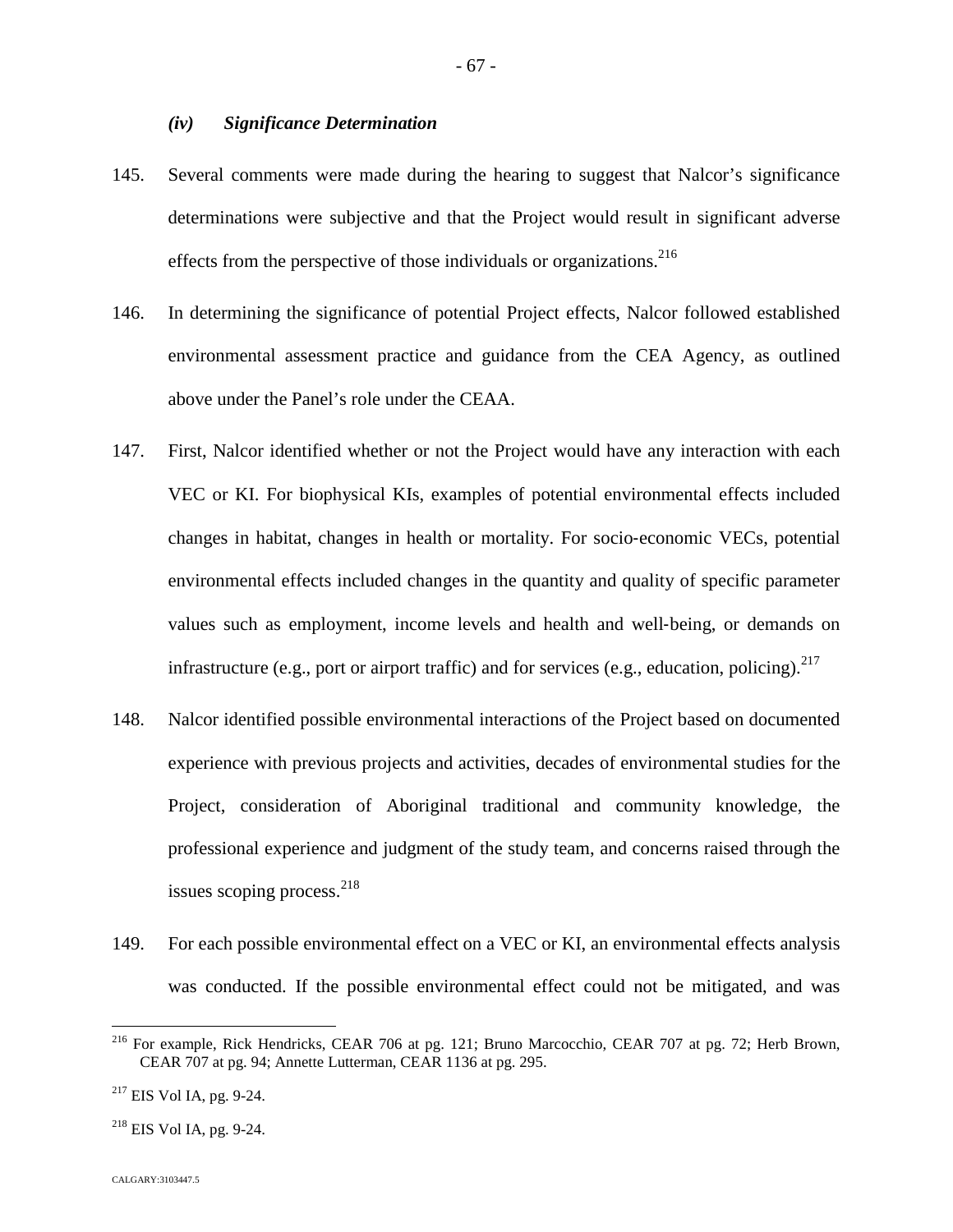found to be likely, Nalcor then assessed whether or not the Project's effect on each KI or VEC it was "significant". Based on CEA Agency guidance, this determination was based upon that effect's magnitude, its geographic extent, its duration or frequency, the extent to which the effect was reversible or irreversible, and the existing ecological context. In addition and pursuant to Section 4.5.1 of the EIS Guidelines, this determination was also presented, to the extent appropriate for each KI or VEC, in terms of timing, level and degree of uncertainty of knowledge, the capacity of renewable resources that are likely to be significantly affected by the Project to meet the needs of present and future generations, the extent to which biological diversity is affected, and environmental protection goals and objectives as set out in applicable legislation.<sup>219</sup>

- 150. Separate definitions of "significant adverse environmental effect" were created for each VEC or KI, as appropriate.<sup>[220](#page-68-0)</sup> The definition for each represented a threshold beyond which any changes or environmental effects resulting from the Project were considered unacceptable. The thresholds developed for this assessment were based on guidance from the CEA Agency, $^{221}$  $^{221}$  $^{221}$  applicable regulatory standards and requirements, previous environmental assessments, and the professional experience of the study team.
- 151. While Nalcor does not dispute that certain Project effects may be perceived as significant to some individual interveners, Nalcor determined significance on a broader ecosystem or socio-economic level. In this context, Nalcor concluded that the Project is not likely to

<sup>219</sup> CEA Agency Reference Guide: *Determining Whether a Project is Likely to Cause Significant Adverse Environmental Effects*, Section 4.2, and CEAR 976.

<span id="page-68-0"></span> $^{220}$  EIS Vol IA, pg. 9-20, and response to IR JRP 116.

<span id="page-68-1"></span><sup>&</sup>lt;sup>221</sup> Canadian Environmental Assessment Agency, "Reference Guide: Determining Whether A Project is Likely to Cause Significant Adverse Environmental Effects".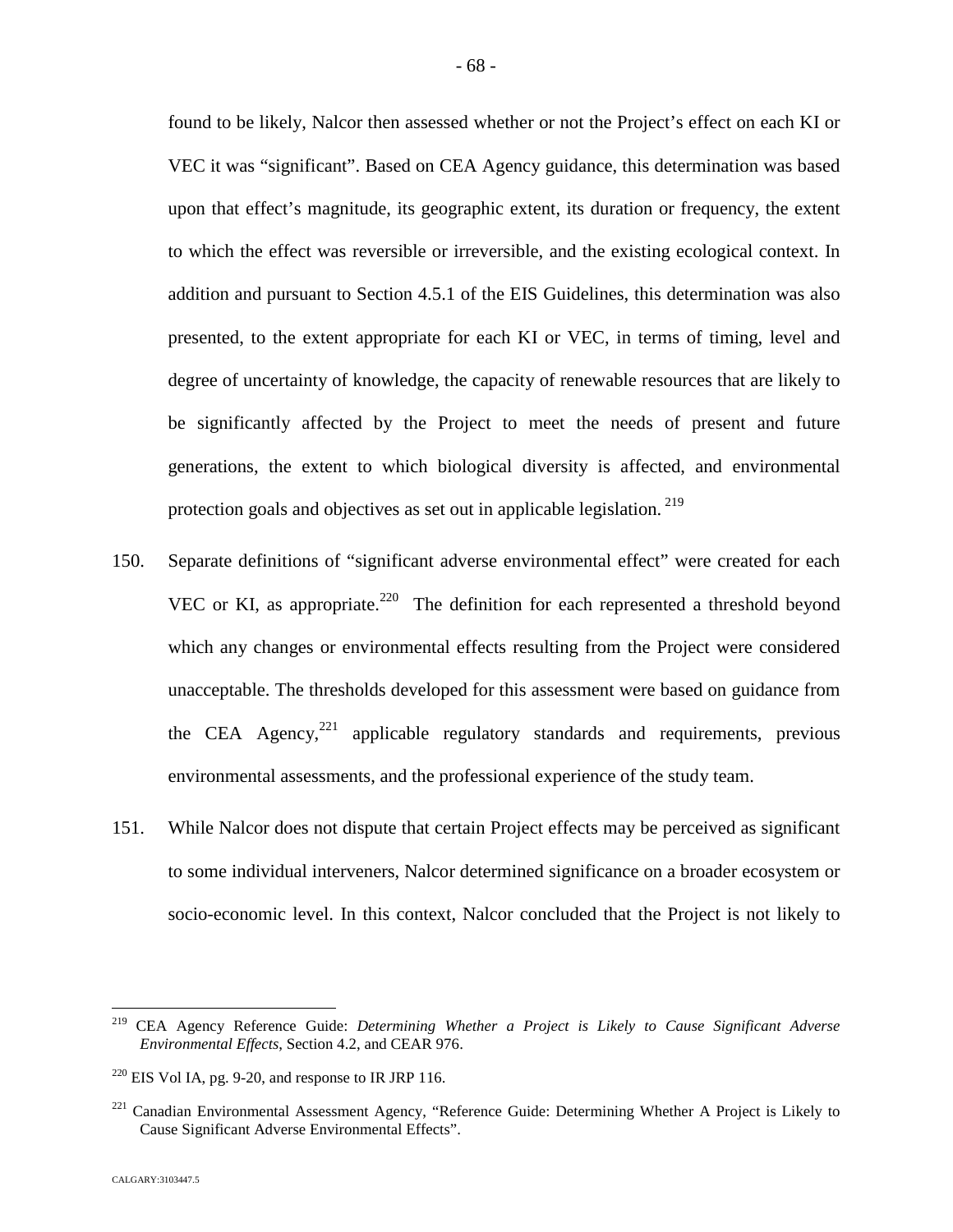result in any significant adverse environmental effects, taking into consideration Nalcor's proposed mitigation strategies.

152. The definitions used by Nalcor to determine significance for each VEC or KI, as well as Nalcor's significance determinations, are discussed below under Environmental and Socio-economic Issues.

#### *(v) Precautionary Principle/Precautionary Approach*

- 153. The precautionary principle was identified by the Panel as another "cross-cutting" issue for the hearings that attracted concerns from interveners.
- 154. Section 2.5 of the EIS Guidelines, as well as subsection 4(2) of the CEAA, requires that Nalcor incorporate the precautionary principle into planning for this Project. Despite the alternate interpretations of this concept put forward by some interveners during the hearing,  $222$  the EIS Guidelines define the precautionary principle to mean that where there are threats of serious or irreversible damage, lack of full scientific certainty shall not be used as a reason for postponing cost-effective measures to prevent environmental degradation. $^{223}$  $^{223}$  $^{223}$
- 155. Nalcor has adopted the precautionary principle throughout its planning for the Project. An example of this was the inclusion of tributary deltas in the application of fish habitat compensation. These areas were not identified as distinct fish habitat types by the study team based on modelling and scientific study; however, these areas were identified as important habitat by members of the Innu Traditional Knowledge Committee.<sup>[224](#page-69-2)</sup>

<span id="page-69-0"></span> $222$  Bruno Marcocchio, CEAR 1136 at pgs. 301 and 302.

<span id="page-69-1"></span> $223$  CEAR 98 at pg. 9.

<span id="page-69-2"></span> $224$  Jeff Barnes, CEAR 1136 at pg. 10.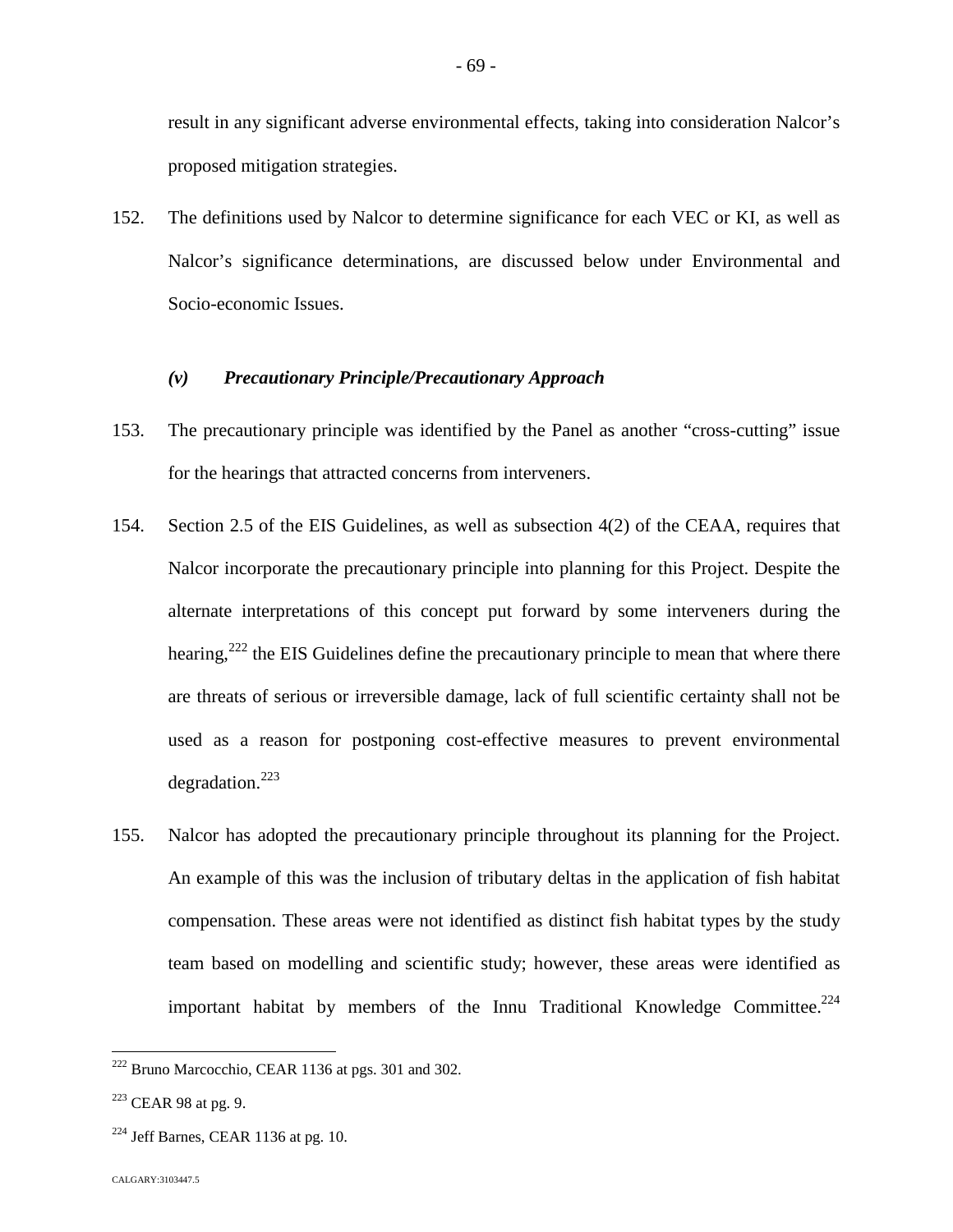Therefore, although there is uncertainty about whether this habitat contributes disproportionately to the river's fish production, Nalcor has proposed the reestablishment of several large tributary confluences in its Fish Habitat Compensation Strategy<sup>[225](#page-70-0)</sup> (REF) so that this habitat type can be quickly stabilized and used by fish.<sup>226</sup>

- 156. Nalcor has also incorporated a precautionary *approach* in its planning for this Project, as required by section 2.5 of the EIS Guidelines. The use of a precautionary approach means that:
	- (a) Environmental effects predictions are based on conservative values or modeling inputs and assumptions and are used to address uncertainty and propose mitigation that will prevent and reduce adverse effects;
	- (b) The lack of scientific certainty regarding the probability of an environmental effect occurring has not been used as a reason to postpone mitigation (i.e., the precautionary principle);
	- (c) Mitigation has been proposed for Project effects, including those that are not likely to be significant and adverse; and
	- (d) Follow-up and monitoring have been proposed. $^{227}$  $^{227}$  $^{227}$
- 157. For example, in some component studies there were limitations in the individual numbers of certain aquatic and terrestrial species that were captured and analyzed (e.g., black bear and burbot).<sup>[228](#page-70-2)</sup> Wherever these limitations existed, the study team applied conservative

<span id="page-70-0"></span><sup>225</sup> Response to IR JRP. 153.

 $226$  EIS Vol. IIA, section 4.10.2.4.

<span id="page-70-1"></span> $227$  Response to IR JRP.19, at pg. 3.

<span id="page-70-2"></span> $228$  Component Study 8 of 11 for Fish and Fish Habitat at pg. 143, and Telemetry Report on Black Bear, supplemental response to IR JRP.9 at pg. 7-7.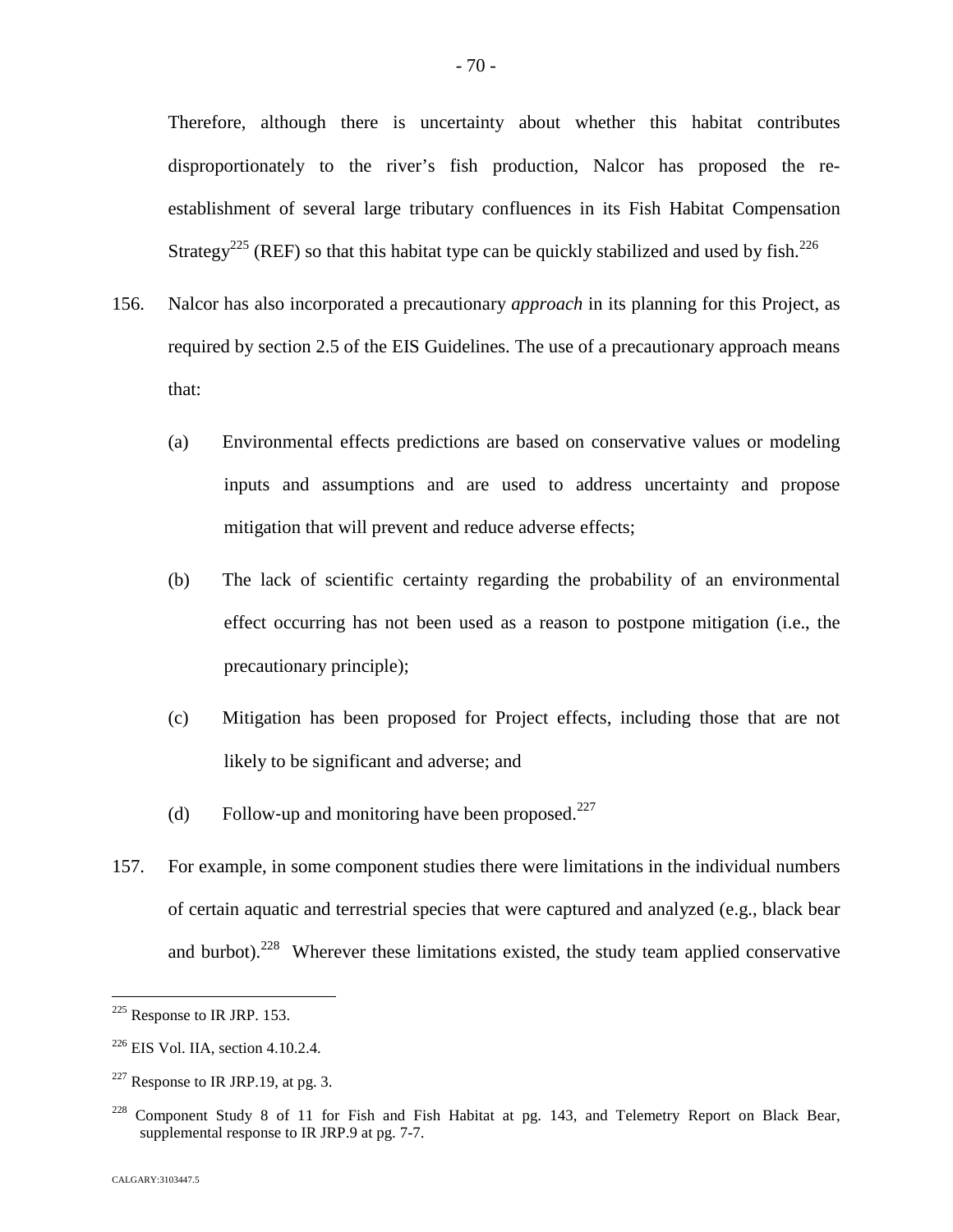assumptions and estimates of baseline conditions or continued to collect information to complete the dataset.<sup>[229](#page-71-0)</sup> Similarly, when predicting saltwater intrusion downstream of Muskrat Falls, the study team assessed the effects associated with no compensation flow during impoundment, when in fact there will be a 30 percent compensation flow.<sup>[230](#page-71-1)</sup> This approach resulted in a high level of certainty regarding the prediction of environmental effects.

158. Some interveners in the hearing argued that the precautionary principle requires that Nalcor be prohibited from proceeding with the Project absent certainty regarding the Project's environmental effects.<sup>[231](#page-71-2)</sup> This interpretation of the precautionary principle was considered and rejected by the Federal Court of Appeal in *Canadian Parks and* Wilderness Society v. Canada (Minister of Canadian Heritage).<sup>[232](#page-71-3)</sup> In that decision, Evans J.A., for the Court, discussed both the concepts of adaptive management and the precautionary principle at paragraphs 23-24, as follows:

> On the basis of these reports, the Minister's approval of the winter road was announced on May 25, 2001. The decision stated that any adverse environmental impact of the road would be insignificant, both because of its design and limited use, and because of the measures that would be taken to monitor and mitigate any unforeseen problems through "adaptive management" techniques.

> The concept of "adaptive management" responds to the difficulty, or impossibility, of predicting all the environmental consequences of a project on the basis of existing knowledge. It counters the potentially paralysing effects of the precautionary principle on otherwise socially and economically useful projects. The precautionary principle states that a project should not be undertaken if it may have serious adverse environmental consequences, even if it is not possible to prove with any degree of certainty that these consequences will in fact materialise. Adaptive management techniques and the precautionary principle are important tools for maintaining ecological integrity [emphasis added].

<span id="page-71-0"></span> $229$  Response to IR JRP.19, at pg. 8.

<span id="page-71-1"></span> $230$  Response to IR JRP.43 at pg. 14.

<span id="page-71-2"></span> $^{231}$  For example, Tom Sheldon, CEAR 1113 at pg. 294, Bruno Marcocchio, CEAR 1136 at pg. 309.

<span id="page-71-3"></span><sup>232</sup> 88 [2003] FCA 197 ("*CPAWS v. Canada*").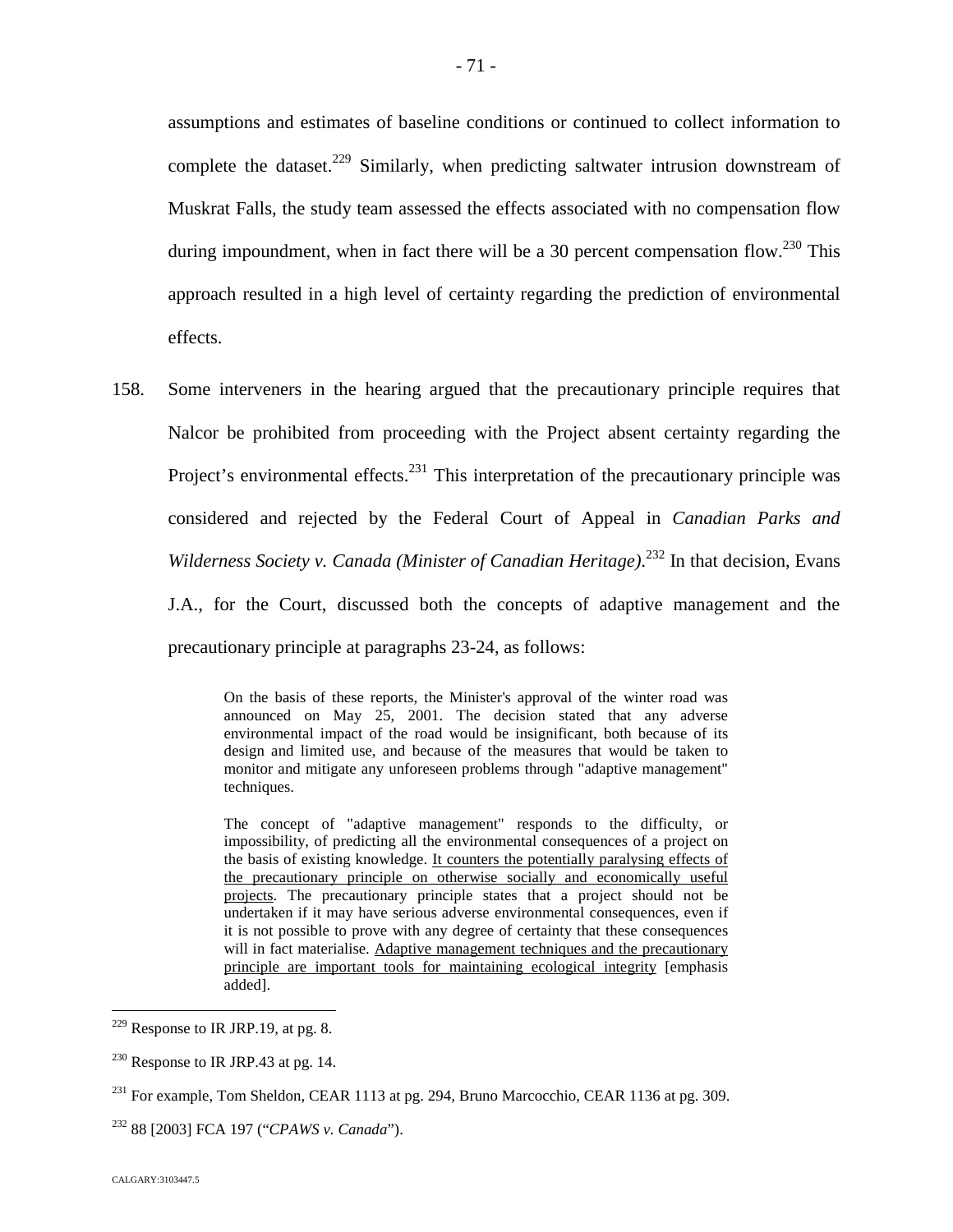159. Therefore, the precautionary principle should be used to strengthen the conclusions in an environmental assessment, but should not be interpreted to mean that the Project should not proceed without absolute certainty. The whole point of an environmental assessment is to predict environmental effects at an early stage of project planning. A degree of uncertainty is to be expected in this approach. That is why monitoring, mitigation, and adaptive management are all important tools to ensure that the effects predictions made in the EIS are accurate into the future. With this context in mind, Nalcor submits that it properly applied the precautionary principle and the precautionary approach in its EIS and in the design of the Project. DFO concurred that the precautionary principle was incorporated into Nalcor's assessment for the Project.<sup>2[3](#page-72-0)3</sup>

### *(vi) Sustainability*

- 160. "Sustainability" is another concept that was flagged by the Panel as a "cross-cutting" issue for the hearing and that has attracted varying interpretations. Sierra Club Atlantic, for example, has asserted that Nalcor has not incorporated sustainable development principles into its environmental assessment, but has rather incorporated the concept of sustainable economic development – thus placing economic benefits of the Project above any environmental or social effects associated with the Project.<sup>234</sup>
- 161. Sustainable development means "development that meets the needs of the present without compromising the ability of future generations to meet their own needs".<sup>[235](#page-72-1)</sup> The Government of Newfoundland and Labrador has recognized that development of the

<span id="page-72-0"></span><sup>&</sup>lt;sup>233</sup> Tilman Bieger, CEAR 1136 at pg. 97.

 $^{234}$  Sierra Club Atlantic submission CEAR 676 at pg. 1.

<span id="page-72-1"></span><sup>&</sup>lt;sup>235</sup> World Commission on Environment and Development, 1987. Available online and referenced in the EIS Vol. IA at pg. 1-10.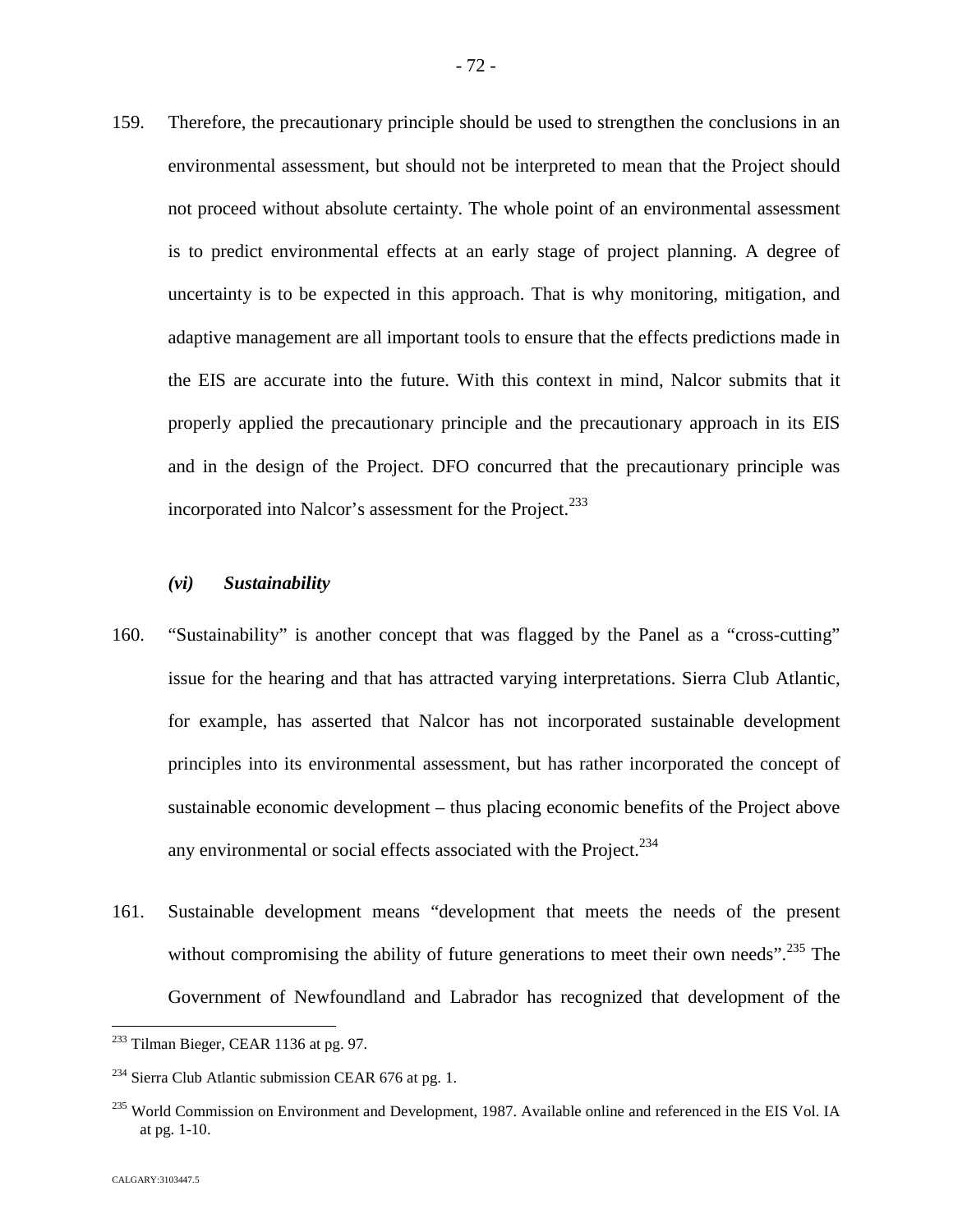hydroelectric potential of the lower Churchill River is a natural resource project that can provide an important, long term, reliable source of renewable energy. However, the Government also stressed that it is essential that the Project be planned and implemented for long-term sustainability, integrating economic, environmental and social factors effectively so that the benefits of each factor are realized for present and future generations.[236](#page-73-0)

- 162. Hydroelectric development is by its nature far more sustainable than many alternative energy developments. No resource is extracted through hydroelectric development and the energy source or revenue stream may last for centuries in a reliable and low operational cost environment.<sup>[237](#page-73-1)</sup> In addition, the Project will have a smaller environmental footprint than most hydroelectric projects since it will be developed on an already regulated river with developed upstream storage.<sup>[238](#page-73-2)</sup> Nevertheless, Nalcor planned and designed the Project to ensure that the following three key objectives to sustainable development were met:
	- (a) preservation of ecosystem integrity, including the capability of natural systems to maintain their structures and functions and to support biological diversity;
	- (b) respect for the right of future generations to the sustainable use of renewable and non‐renewable resources; and

<span id="page-73-0"></span><sup>236</sup> EIS Vol. IA, pg. 1-10.

<span id="page-73-1"></span> $237$  Gilbert Bennett, CEAR 776 at pg. 16.

<span id="page-73-2"></span><sup>&</sup>lt;sup>238</sup> Gilbert Bennett, CEAR 776 at pg. 16.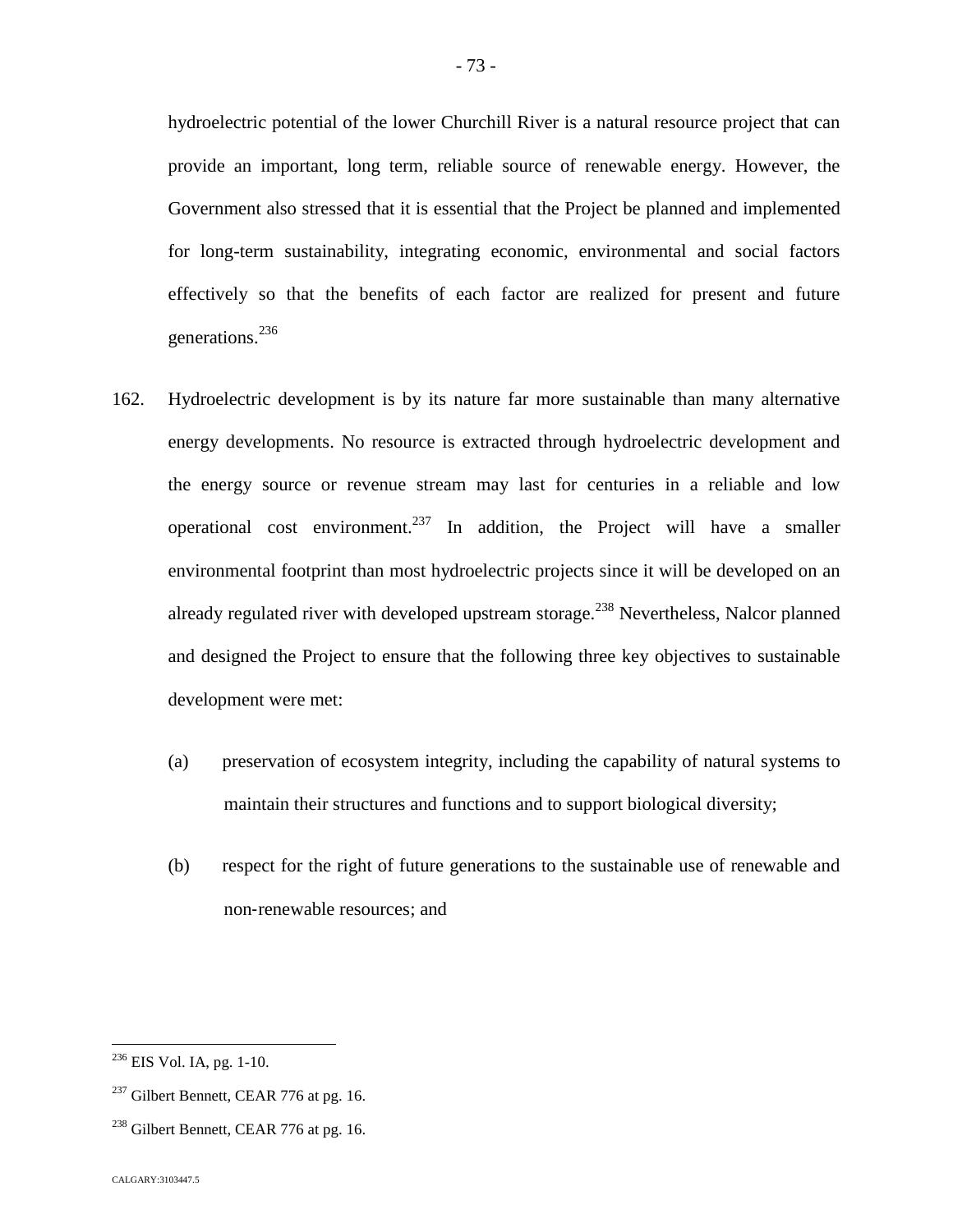- (c) attainment of desirable and equitable social and economic benefits.<sup>239</sup>
- 163. The biophysical assessment for the Project examined the ability of the Project Area to retain biodiversity, in terms of whether the species assessed will continue to remain viable within the lower Churchill watershed. While the Project will directly affect 16 percent of the lower Churchill River valley, with mitigation, the ecological integrity of the atmospheric, aquatic and terrestrial environments will be maintained and will continue to support biological diversity.<sup>240</sup> [D](#page-74-0)FO agreed that the Project is not likely to threaten the long-term sustainability of the aquatic environment or the human activities thatdepend on it[.](#page-74-1) $241$  Environment Canada made similar conclusions regarding the terrestrial environment (30 March 2011).<sup>2[42](#page-74-2)</sup>
- 164. To protect the right of future generations to have continued access to renewable and non‐renewable resources, the Project approach to planning has been to respect existing uses of the lower Churchill River and to provide for continued access, as demonstrated in the socio-economic assessment.<sup>[243](#page-74-3)</sup> This socio-economic assessment concluded that the Project will not restrict or degrade current land and resource use in the Assessment Area to the extent that those activities will not be able to continue at the same levels over the long term.<sup>[244](#page-74-4)</sup> In other words, while the patterns of land and resource use may shift, those activities will be able to continue to the same extent in the Assessment Area as at present.

<sup>239</sup> EIS Vol. IA, pg. 9‐34.

<span id="page-74-0"></span> $240$  EIS Vol. IA, pg. 1-11.

<span id="page-74-1"></span> $241$  Tilman Bieger, CEAR 1136 at pg. 99.

<span id="page-74-2"></span> $242$  Scott Gilliland, CEAR 923 at pg. 159.

<span id="page-74-3"></span> $^{243}$  EIS Vol. IA, pg. 1-11. EIS Vol. III, Section 5.6, responses to IR JRP 34, IR JRP 35, IR JRP 36 and IR JRP 72.

<span id="page-74-4"></span><sup>&</sup>lt;sup>244</sup> EIS Vol. III, pg. 5-36 and response to IR JRP 116, pg. 33.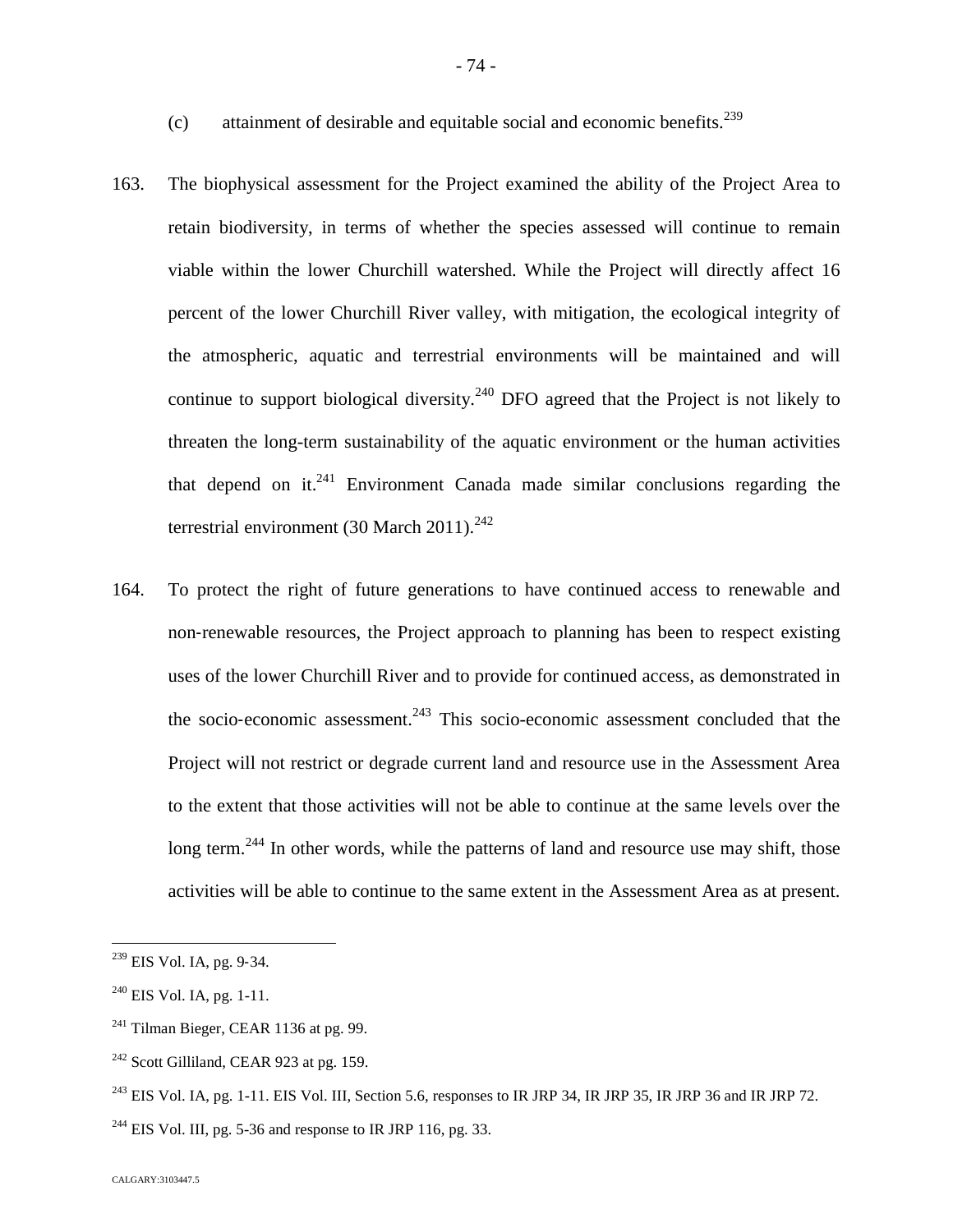Further, various mitigation methods that have been proposed by Nalcor, such as reestablishing certain plant species and replacing boat launches, portage routes and snowmobile trails that are lost through inundation, in order to ensure future generations have continued access to renewable and non-renewable resources in the Assessment Area. $^{245}$  $^{245}$  $^{245}$ 

- 165. Finally, the Project will provide long-term economic benefits to the region, the Province, and the country. These benefits will continue to accrue for generations, given the long life of the Project. Residents of the local communities and the entire Province will benefit through job creation, business activity, and improved investor confidence. Socio-economic benefits from the Project will accrue through training initiatives for individuals and through supplier development programs for businesses. Nalcor has worked, and will continue to work, closely with governments, Aboriginal groups, women's organizations, training institutions and labour organizations to maximize these benefits in the local communities.<sup>[246](#page-75-1)</sup> In addition, Nalcor's Gender Equity program and Diversity Plan will each enhance the equitable distribution of Project benefits.<sup>247</sup>
- 166. The Project will also provide significant revenue to the Province to support social benefits. Overall Project construction is expected to enhance provincial income by a total of \$2.1 billion, with an additional \$20 million for each year of operations.<sup>[248](#page-75-2)</sup> Labrador alone will receive over \$700 million of this construction-related income.<sup>[249](#page-75-3)</sup> In terms of

<span id="page-75-0"></span><sup>&</sup>lt;sup>245</sup> EIS Vol. III, pg. 5-32 and 5-33.

<span id="page-75-1"></span><sup>246</sup> EIS Vol. III, pg. 3-25; Paul Dinn, CEAR 817 at pg. 206.

<sup>&</sup>lt;sup>247</sup> CEAR 1121; Response to IR JRP.115(c) at pg. 9.

<span id="page-75-2"></span><sup>&</sup>lt;sup>248</sup> Response to IR 146, Attachment A: Supplemental Report on Need, Purpose and Rationale, at pg. 35.

<span id="page-75-3"></span> $^{249}$  CEAR 670 at pg. 5.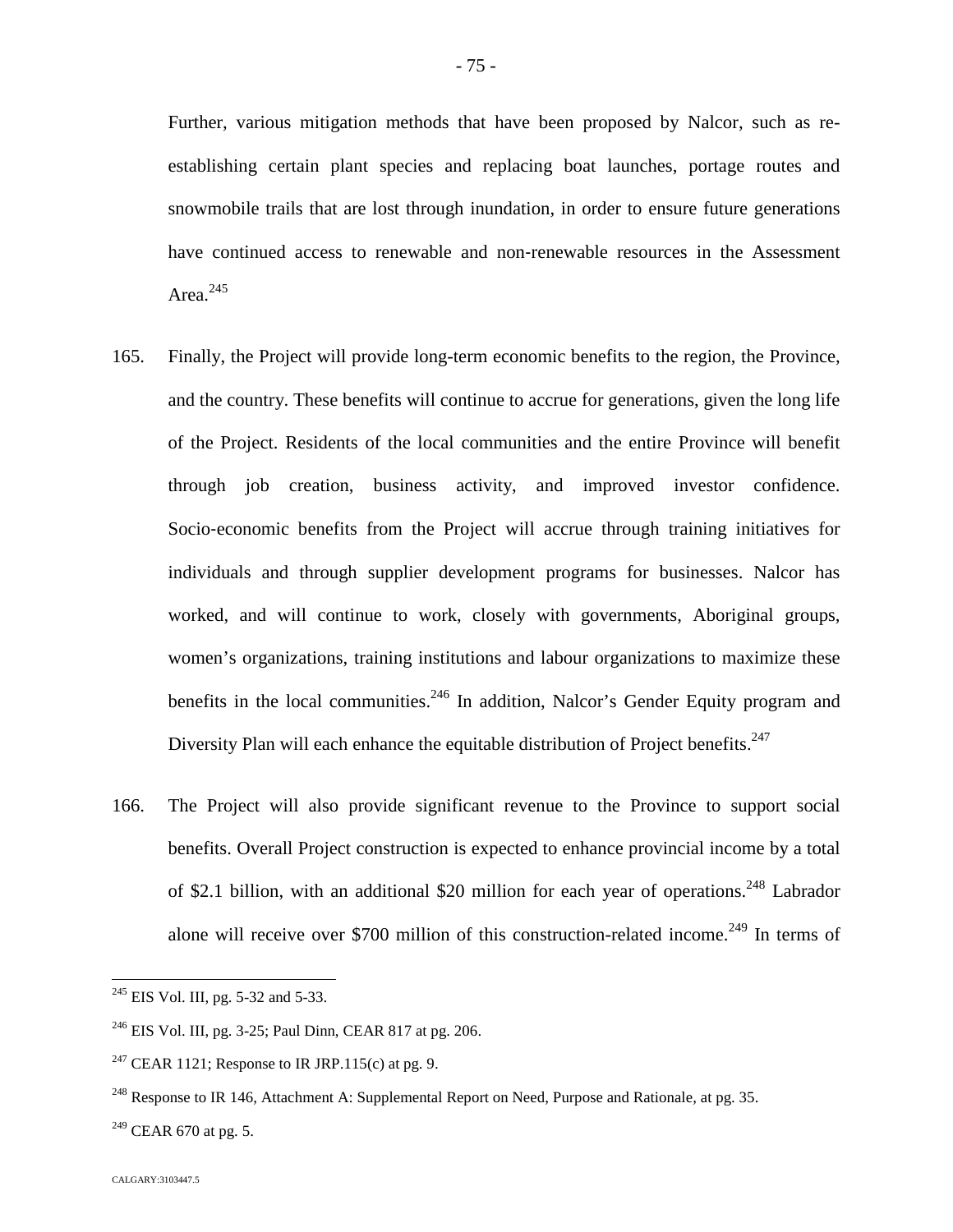revenues from taxes, Nalcor has estimated that the Project will result in approximately \$340 million in revenue to the Government of Newfoundland and Labrador during construction of the Project, with an additional \$1 billion in direct reserves each year after debt obligations have been satisfied.<sup>[250](#page-76-0)</sup> The cost savings to ratepayers in the Province as a result of the Project amounts to \$41 billion over the next fifty years.<sup>[251](#page-76-1)</sup> Finally, the Project will greatly increase the power available for economic development in the Province, more than doubling the amount of electricity currently available.<sup>[252](#page-76-2)</sup> This will provide for further long-term economic development that will benefit present and future generations.

167. Therefore, the entire environmental assessment for the Project has been modelled on sustainability to ensure that the Project will not compromise the ability of future generations of people, wildlife and vegetation, to use this river valley as they have historically done. The Project will result in a minimal incremental effect on the current aquatic, terrestrial and atmospheric environment and will provide positive economic benefits that will affect present and future generations.<sup>[253](#page-76-3)</sup> In short, the Project is a model of sustainable resource development and sustainable project planning.

## *(viii) Alternative Methodologies*

168. The Grand Riverkeeper submitted that Nalcor should have incorporated alternative methodologies into its environmental assessment, such as a cost-benefit analysis or an

<span id="page-76-0"></span><sup>&</sup>lt;sup>250</sup> Response to IR 146, Attachment A: Supplemental Report on Need, Purpose and Rationale, at pg. 35.

<span id="page-76-1"></span> $251$  Gilbert Bennett, CEAR 776 at pg. 23.

<span id="page-76-2"></span><sup>&</sup>lt;sup>252</sup> EIS Vol. IA, pg. 1-11.

<span id="page-76-3"></span> $253$  Gilbert Bennett, CEAR 776 at pgs. 17 and 18.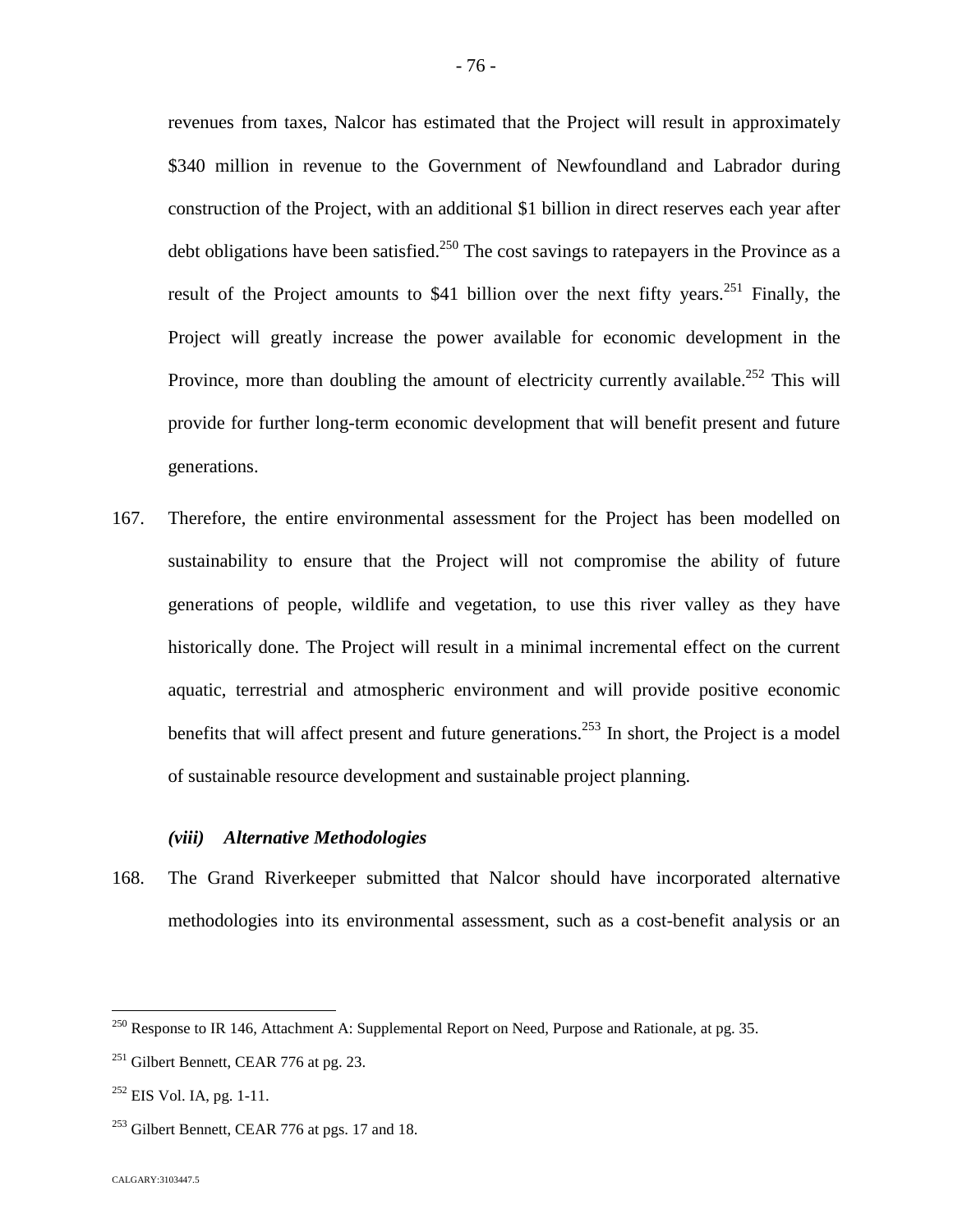ecosystem service analysis.<sup>[254](#page-77-0)</sup> However, the Grand Riverkeeper's representatives, Mr. Rudd and Dr. Raheem, both conceded that Nalcor followed the EIS Guidelines that were formulated for this Project and the EIS Guidelines did not require or support either of these approaches.<sup>[255](#page-77-1)</sup> Nalcor submits that while these alternative approaches are interesting from an academic perspective, it followed standard environmental assessment practices in Canada and that these practices do in fact consider the relative costs and benefits of projects as well as the socio-economic impacts associated with environmental effects.<sup>[256](#page-77-2)</sup> While every possible effect of a proposed project is not assigned a monetary value, Nalcor submits that the standard Canadian environmental assessment practices that were used for this Project ensure that environmental effects are fully considered.<sup>[257](#page-77-3)</sup> Accordingly, Nalcor submits that the methodologies it used in its environmental assessment were appropriate in these circumstances.

169. Furthermore, Nalcor submits that if the regulators or other stakeholders desired the type of assessment that Grand Riverkeeper has recommended, this requirement would have been included in the EIS Guidelines. It would be procedurally unfair to require this type of assessment at this point in the process, after EIS Guidelines have been issued, extensive work has been done on the basis of those EIS Guidelines, and after the Panel has made a determination on the sufficiency of information with which to proceed to public hearings.

<span id="page-77-0"></span><sup>&</sup>lt;sup>254</sup> For example, Murray Rudd, CEAR 1163 at pg. 102; Dr. Nejem Raheem, CEAR 1208 at pg. 136.

<span id="page-77-1"></span> $^{255}$  Murray Rudd, CEAR 1163 at pg. 102; Dr. Nejem Raheem, CEAR 1208 at pg. 129.

<span id="page-77-2"></span> $^{256}$  Gilbert Bennett, CEAR 1163 at pg. 344; Gilbert Bennett, CEAR 1208 at pg. 310.

<span id="page-77-3"></span> $257$  Gilbert Bennett, CEAR 1208 at pg. 310.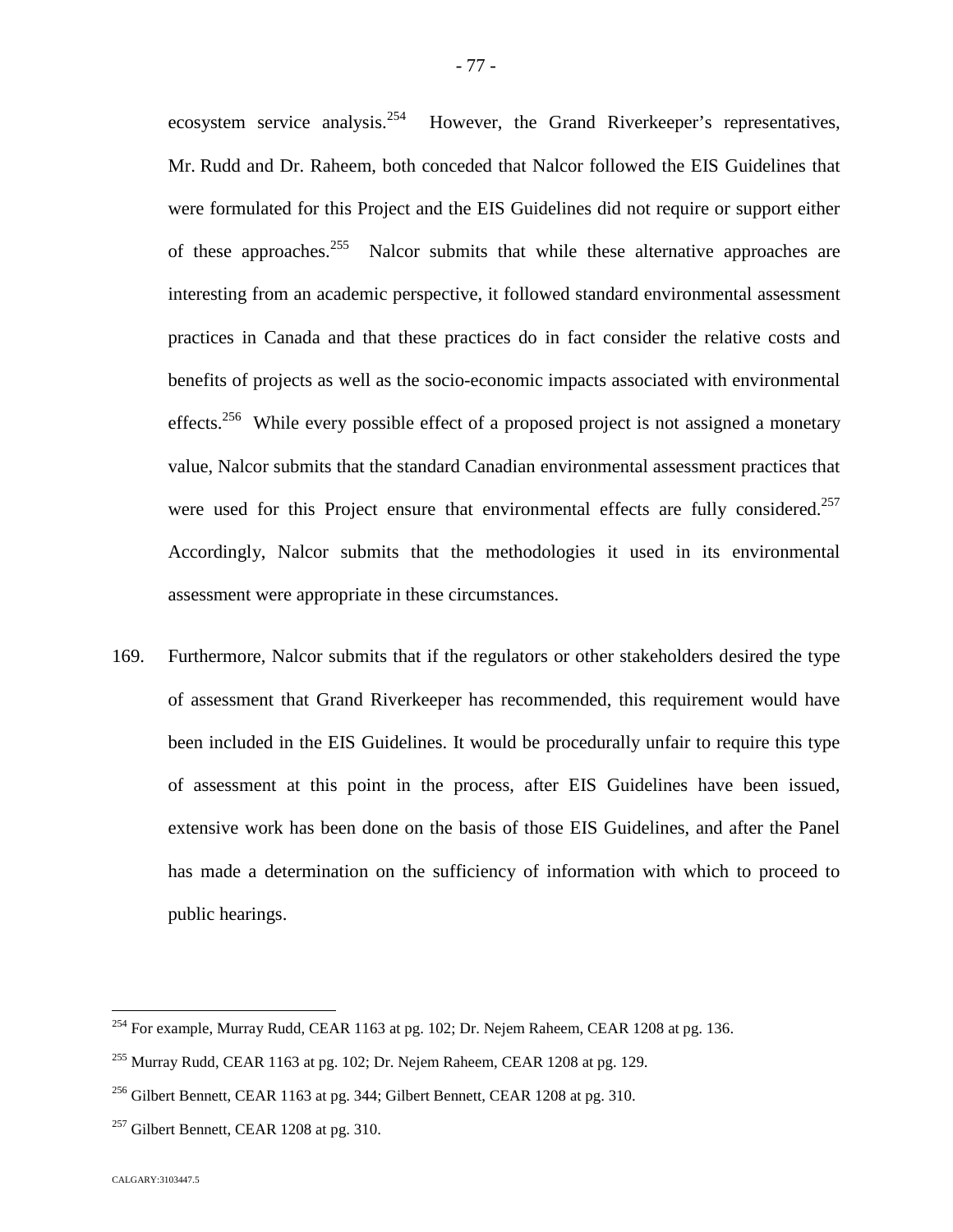### **III. Technical Issues**

# *(i) Construction, Operation and Decommissioning*

- (a) Construction
- 170. Several issues were raised in relation to construction of the Project. These concerns included those in relation to access roads, reservoir clearing, reservoir impoundment, and the sequence of construction.
- 171. In terms of reservoir access, Nalcor will use existing transportation infrastructure to the maximum extent possible, in particular, existing roads and bridges.<sup>[258](#page-78-0)</sup> The location of any new access roads required for the Project will take into consideration environmental constraints such as streams, rivers and water bodies, wetlands and areas sensitive for wildlife and vegetation. To the extent that this is possible, temporary roads will be located within the flood zone of the reservoirs.<sup>[259](#page-78-1)</sup> When no longer required, access roads will be decommissioned.
- 172. Stream crossings and fording sites for all watercourses and water bodies will consider habitat type and species present at each stream crossing including those both upstream and downstream. Erosion stabilization and effective sedimentation control practices will be employed. Furthermore, stream crossings will comply with permits issued by the Newfoundland and Labrador Department of Environment and Conservation and federal guidelines, including a letter of advice from  $DFO<sup>260</sup>$  $DFO<sup>260</sup>$  $DFO<sup>260</sup>$

<span id="page-78-0"></span><sup>258</sup> EIS Vol. IA, pg. 3-34.

<span id="page-78-1"></span> $259$  EIS Vol. IA, pg. 3-44.

<span id="page-78-2"></span><sup>260</sup> EIS Vol. IA, pg. 3-43.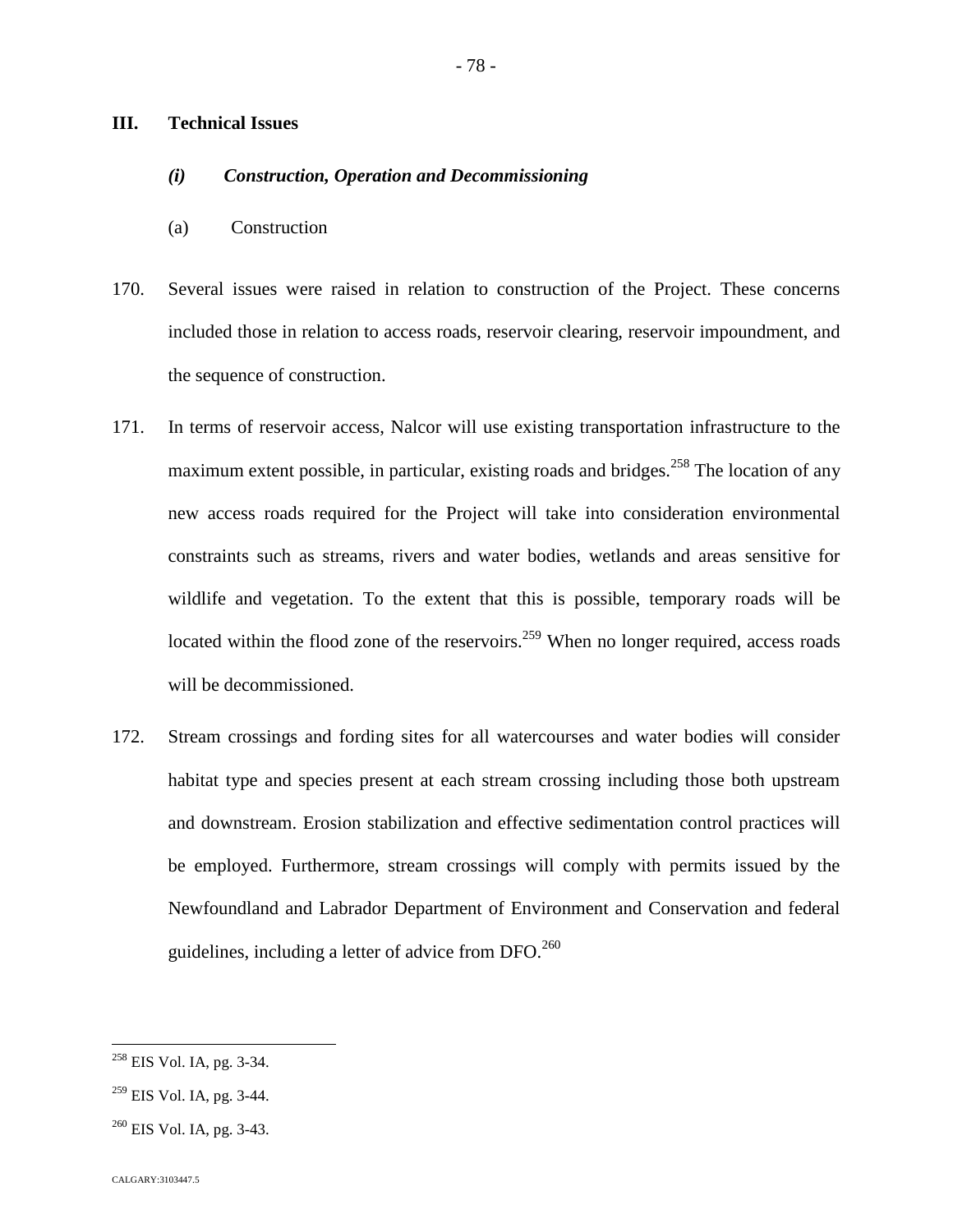- 173. Environment Canada has submitted that Nalcor should avoid any vegetation clearing or initial grading between May 1 and July 31 of any year to minimize effects on terrestrial wildlife.<sup>[261](#page-79-0)</sup> However, Nalcor's environmental assessment considered the effects of construction activities on terrestrial wildlife throughout the year and found that if Nalcor implemented the mitigation strategies (e.g., follow best management practices and demonstrate due diligence in terms of incidental take) proposed in the EIS, the Project would not likely result in any significant adverse environmental effects on terrestrial wildlife. Furthermore, restricting Nalcor's ability to carry out activities for three full months of the year unreasonably restricts its flexibility to responsibly and efficiently construct and operate the Project. Environment Canada's recommendation is based on the prohibition on incidental take under the *Migratory Birds Convention Act*. [262](#page-79-1) Nalcor had clearlystated that it will not violate this  $Act.<sup>263</sup> Avifauna management plans have been$  $Act.<sup>263</sup> Avifauna management plans have been$  $Act.<sup>263</sup> Avifauna management plans have been$ developed in the past and will be developed for this Project that will ensure that Nalcor does not violate this Act.<sup>[264](#page-79-3)</sup> Nalcor will work closely with Environment Canada in formulating the details of this plan.<sup>[265](#page-79-4)</sup> Therefore, Nalcor submits that this recommendation should not be adopted.
- 174. With respect to reservoir clearing, several interveners have asserted that alternative strategies to reservoir preparation that could reduce mercury uptake were not adequately considered by Nalcor.<sup>[266](#page-79-5)</sup> However, Nalcor determined removing vegetation has been

<span id="page-79-0"></span> $^{261}$  Environment Canada, CEAR 658 at pg. 36.

<span id="page-79-1"></span> $262$  S.C. 1994, c. 22, s. 5.1.

<span id="page-79-2"></span> $263$  Gilbert Bennett, CEAR 923 at pg. 140.

<span id="page-79-3"></span> $^{264}$  Perry Trimper, CEAR 835 at pg. 79; Perry Trimper, CEAR 923 at pg. 131.

<span id="page-79-4"></span> $^{265}$  Perry Trimper, CEAR 923 at pg. 137.

<span id="page-79-5"></span><sup>&</sup>lt;sup>266</sup> For example, Natural Resources Canada, CEAR 674 at pg. 19.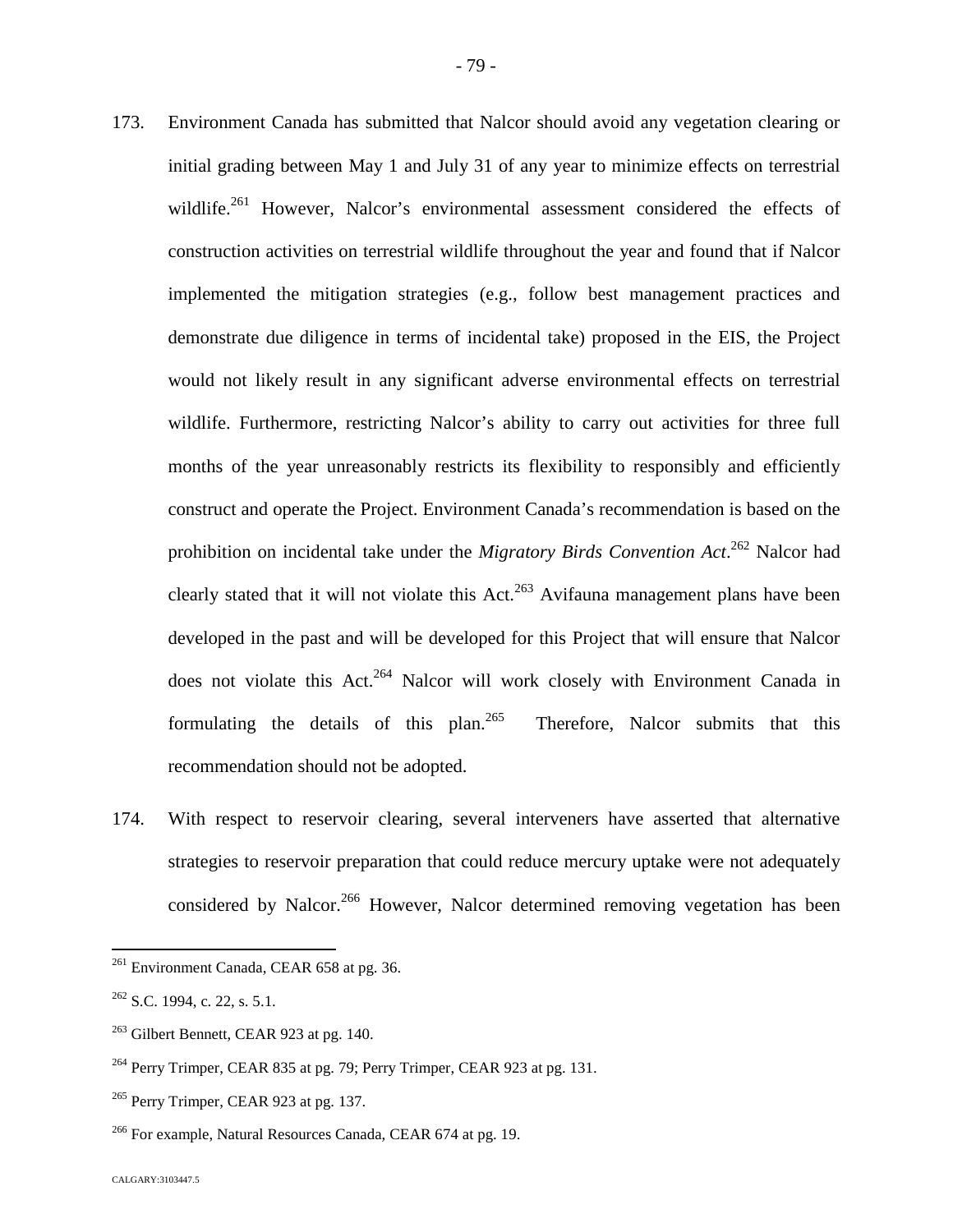found to result in essentially no difference in terms of project mercury levels.<sup>[267](#page-80-0)</sup> Stripping soils from the future reservoirs is not technically or economically feasible, and would have considerable environmental effects in and of themselves.<sup>[268](#page-80-1)</sup> Other technologies to reduce mercury concentration increases, such as adding selenium to the soil, were either unproven or created environmental risks of their own, or both, as discussed in the response to IR JRP.  $33(c)$ .<sup>[269](#page-80-2)</sup>

- 175. As such, the only options that Nalcor considered for reservoir clearing were no clearing, "full" clearing and "partial" clearing of vegetation. "No" clearing involves clearing only the trees and vegetation necessary to construct the generating facilities. "Full" clearing refers to the removal of all timber in the area to be flooded by the Project where it is safe to do so. The Innu Development Limited Partnership ("IDLP") referred to this as "proper" clearing during the hearing.<sup>[270](#page-80-3)</sup> "Partial" clearing would involve clearing all timber from 3 metres below the low supply level ("LSL") of the future reservoirs to 3 metresabove the full supply level ("FSL"), except where it would be unsafe to do so.<sup>271</sup>
- 176. These three alternatives were assessed with regards to technical feasibility, economic feasibility and environmental effects. The partial clearing option was selected as the preferred option since it met the operational needs of the generating facility, the needs for accessibility and navigation and the environmental need of accelerating the formation of a riparian zone. It was stated by some interveners that full clearing would have an

<span id="page-80-0"></span> $267$  Response to IR JRP 148(a) at pg. 15.

<span id="page-80-1"></span><sup>&</sup>lt;sup>268</sup> Gilbert Bennett, CEAR 846 at pg. 31.

<span id="page-80-2"></span><sup>&</sup>lt;sup>269</sup> Response to IR 33(c) at pgs. 6 and 7.

<span id="page-80-3"></span> $270$  Rick Hendriks, CEAR 835 at pg. 126.

<span id="page-80-4"></span><sup>&</sup>lt;sup>271</sup> Response to IR JRP 148(a) at pg. 5.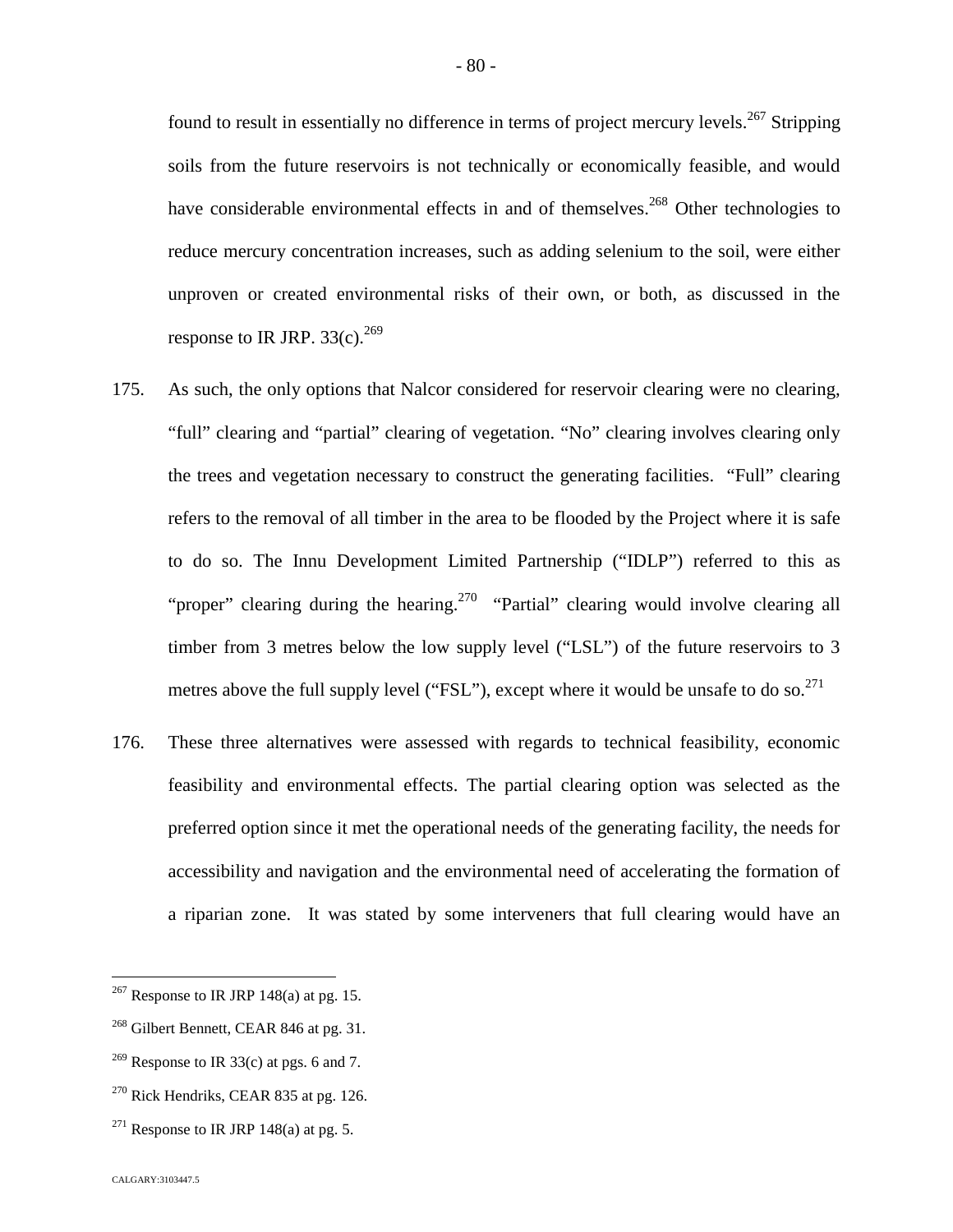environmental benefit in that there would be a reduction in peak methylmercury levels. $^{272}$  $^{272}$  $^{272}$ Nalcor's predictions indicate that full and partial clearing would result in the same model reduction in methylmercury level over the "no" clearing option.<sup>[273](#page-81-1)</sup> It was also stated by some interveners that full clearing would also reduce GHG emissions from the reservoir.<sup>[274](#page-81-2)</sup> Again Nalcor's predictions indicate that full and partial clearing would result in the same levels of GHG emissions from the reservoir.<sup>[275](#page-81-3)</sup> The methodology used to predict peak mercury level concentrations and GHG emissions have been accepted by the regulatory authorities for these respective areas.  $276$  $276$ 

- 177. Safety considerations were made in accordance with standard forestry practices in the area.<sup>[277](#page-81-5)</sup> While the Sierra Club Atlantic advocated for alternative clearing technologies that could clear steeper slopes than the equipment proposed by Nalcor, $^{278}$  $^{278}$  $^{278}$  they failed to provide any evidence to suggest that this could be feasible for the Project in the Project area. In addition, the Forestry Division of the Department of Natural Resources has expressed its support for the clearing methods Nalcor has proposed.<sup>279</sup>
- 178. Based on the value of the timber and the cost of clearing, neither full clearing nor partial clearing is economically feasible.<sup>[280](#page-81-7)</sup> In addition, while full clearing would remove more

 $279$  Colin Carroll, CEAR 846 at pg. 79.

<span id="page-81-0"></span><sup>272</sup> Roberta Benefiel, CEAR 835 p 195.

<span id="page-81-1"></span> $273$  Response to IR JRP 148 (a) at pg. 15.

<span id="page-81-2"></span> $274$  Bruno Marcocchio, CEAR 846 at pg. 5.

<span id="page-81-3"></span><sup>&</sup>lt;sup>275</sup> Response to IR JRP. 148 (a) at pg. 11.

<span id="page-81-4"></span><sup>&</sup>lt;sup>276</sup> Michael Parent, CEAR 908 at pg. 87, Keith Clarke, CEAR 908 at pg. 93, Neil Burgess, CEAR 908 at pg. 97., Environment Canada, CEAR 835, p. 169.

<span id="page-81-5"></span> $277$  Colin Carroll, CEAR 846 at pg. 68.

<span id="page-81-6"></span><sup>278</sup> Bruno Marcocchio, CEAR 846 at pg. 16.

<span id="page-81-7"></span><sup>&</sup>lt;sup>280</sup> Response to IR JRP.6(b) at pg. 5.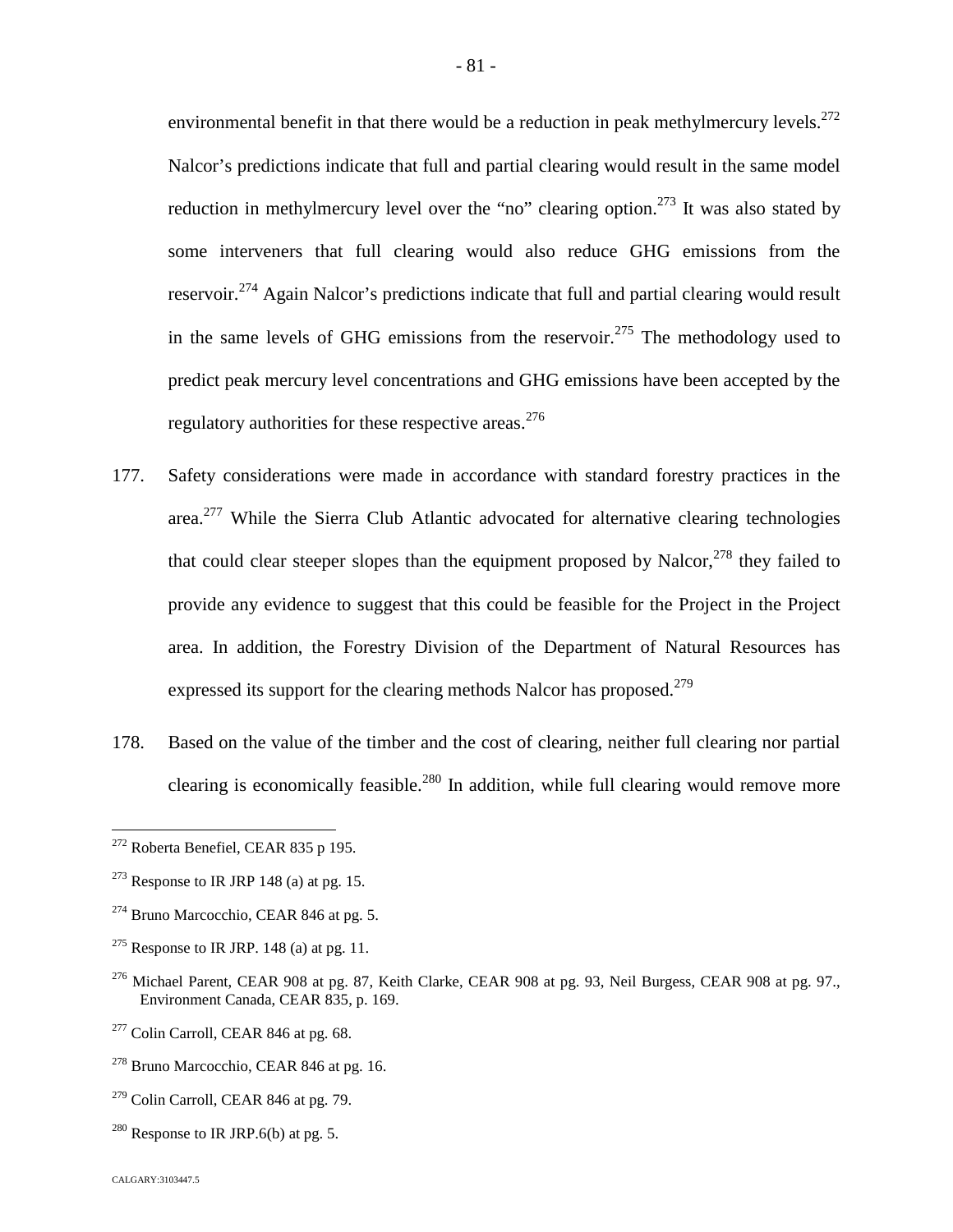vegetation from the flood zone, this clearing method would result in negligible reductions in mercury concentrations in the reservoirs and in GHG emissions.<sup>[281](#page-82-0)</sup> Full clearing would also result in several adverse environmental effects, such as removing existing riparian habitat and generating additional air emissions.<sup>[282](#page-82-1)</sup> Not only would full clearing remove riparian vegetation that protects habitat from temperature increases during reservoir preparation, but it would also create increased potential for erosion and sedimentation along the river banks.<sup>[283](#page-82-2)</sup> Finally, while full clearing would result in additional employment, the cost of accessing the additional trees would far exceed typical harvesting costs and in Nalcor's opinion would outweigh the associated employment benefits.<sup>[284](#page-82-3)</sup> Therefore, partial clearing was chosen as the least cost option that meets operational, environmental, and safety requirements.<sup>28[5](#page-82-4)</sup>

179. For partial clearing, Nalcor has proposed maintaining a 15 metre buffer around existing tributaries and along the main stem of the reservoir clearing zone. This buffer will maintain riparian habitat for fish and wildlife and will prevent additional environmental effects, such as erosion and depositing sediment into the river. The width of the buffer chosen by Nalcor is less than what DFO recommends for forestry activities in its *Forestry* Guidelines for the Protection of Fish Habitat in Newfoundland and Labrador,<sup>[286](#page-82-5)</sup> but represents a compromise between protecting riparian habitat for the interim period

- <span id="page-82-3"></span> $^{284}$  Gilbert Bennett, CEAR 835 at pg. 148.
- <span id="page-82-4"></span><sup>285</sup> Response to IR JRP.6(b) at pg. 5.

CALGARY:3103447.5

<span id="page-82-0"></span><sup>&</sup>lt;sup>281</sup> Bob Barnes, CEAR 835 at pg. 10; Michael Hingston, CEAR 835 at pg. 169; Michael Parent, CEAR 908 at pg. 122.

<span id="page-82-1"></span><sup>&</sup>lt;sup>282</sup> Response to IR JRP.6(c) at pg. 7.

<span id="page-82-2"></span><sup>&</sup>lt;sup>283</sup> Response to IR JRP.6(c) at pg. 7.

<span id="page-82-5"></span><sup>286</sup> DFO, CEAR 369 at pg. 8; DFO, "*Forestry Guidelines for the Protection of Fish Habitat in Newfoundland and* Labrador" (1997) online: <http://waves-vagues.dfo-mpo.gc.ca/waves-vagues/search-recherche/displayafficher/225525>.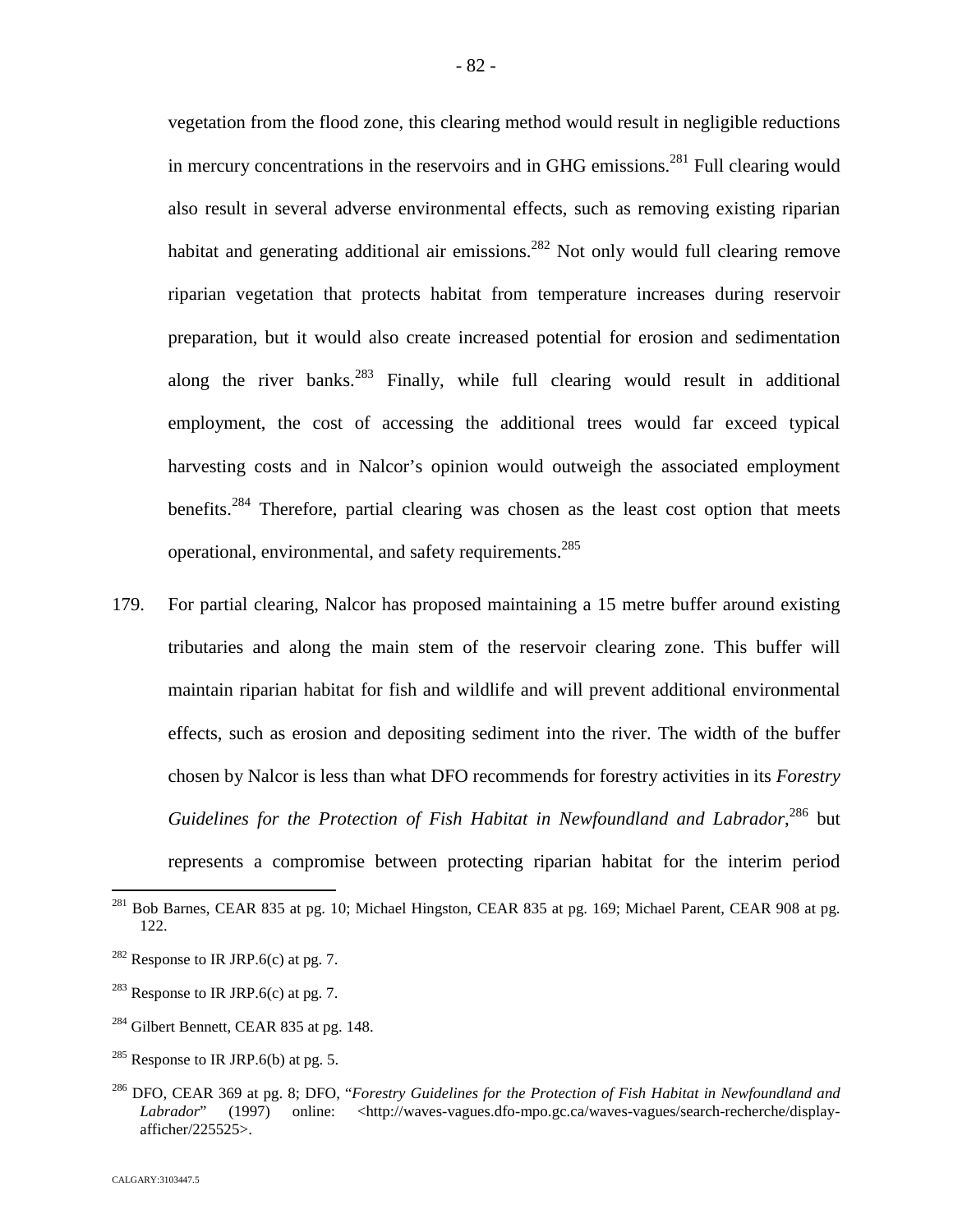between clearing and impoundment and clearing the maximum amount of vegetation possible to minimize trash and debris generation in the reservoirs and to maximum safe navigation and access to the reservoirs. As a result, Nalcor submits that a 15 metre buffer is the appropriate size of buffer to be used for reservoir clearing.

- 180. The IDLP and several other interveners submitted that a wood processing facility must be constructed in Labrador to process the wood that will be cleared from the reservoirs.<sup>[287](#page-83-0)</sup> Nalcor supports such efforts; however, as stated by the Forestry Division of the Department of Natural Resources, reservoir clearing is not a harvesting exercise.<sup>[288](#page-83-1)</sup> The Department of Natural Resources has asserted that it is their mandate to ensure the full utilization of the timber resource in the region.<sup>[289](#page-83-2)</sup> To that end, the Forestry Division has initiated an Expression of Interest process for secondary wood processing in Labrador.<sup>[290](#page-83-3)</sup> Nalcor will continue to work with the Forestry Division and secondary wood processors to identify opportunities to utilize timber cleared from the reservoirs to meet the objectives of the Project. Nalcor has also committed to making the wood that is cleared from the reservoirs available to interested parties for their use.<sup>291</sup>
- 181. The IDLP also submitted that Nalcor should be required to remove all the timber within the reservoirs, beyond that which is required to meet the needs of the Project, where it is safe to do so and with appropriate environmental constraints.<sup>[292](#page-83-4)</sup> Nalcor will work with the Department of Forestry to identify what areas of the future reservoirs will not be cleared

<span id="page-83-0"></span> $287$  For example, Rick Hendriks, CEAR 835 at pg. 136.

<span id="page-83-1"></span> $288$  Colin Carroll, CEAR 846 at pg. 67.

<span id="page-83-2"></span> $^{289}$  Colin Carroll, CEAR 846 at pg. 65.

<span id="page-83-3"></span> $290$  Colin Carroll, CEAR 846 at pg. 66.

 $291$  Gilbert Bennett, CEAR 835 at pg. 145.

<span id="page-83-4"></span> $292$  Rick Hendriks, CEAR 835 at pgs. 126 and 135.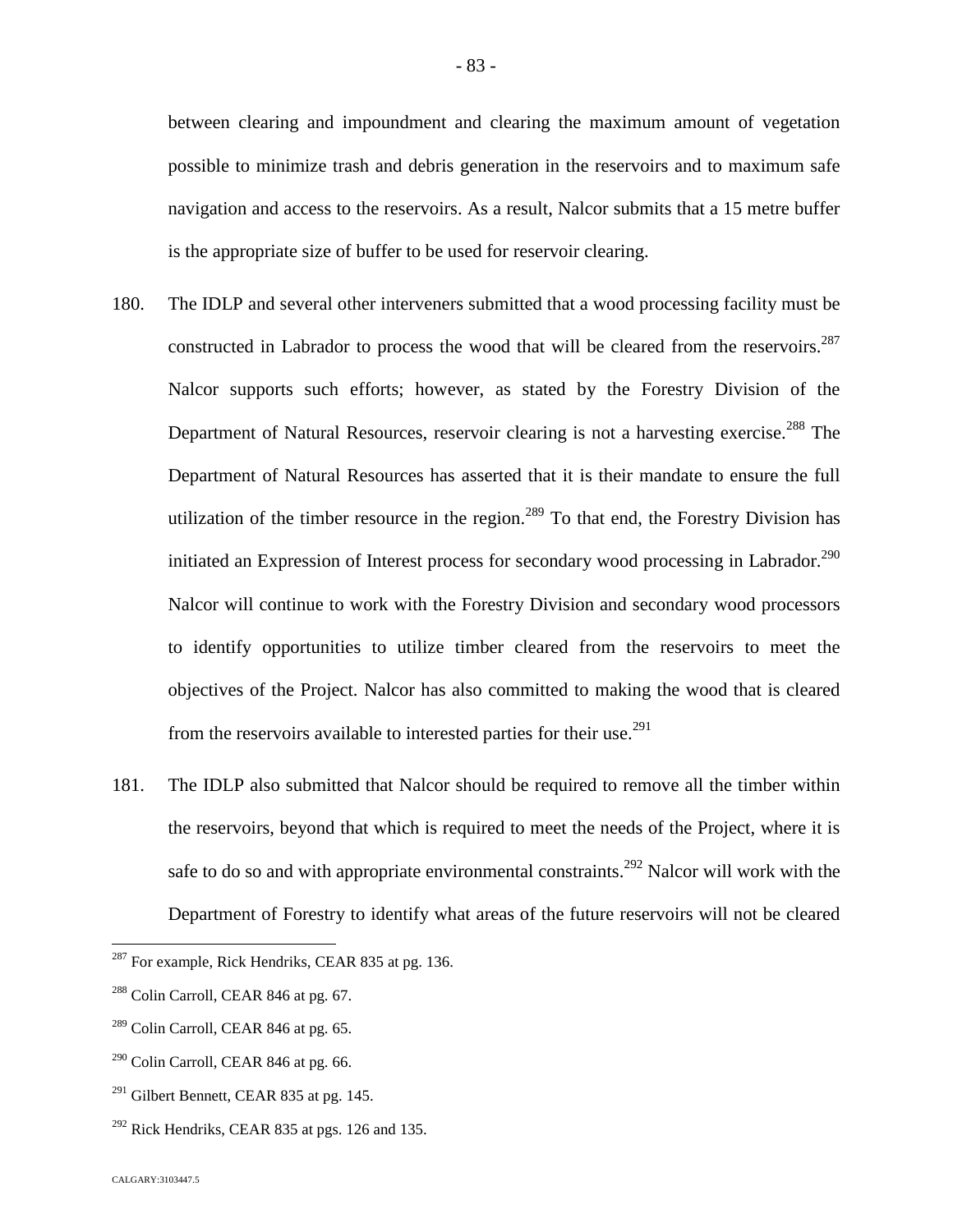by Nalcor through the partial clearing program. This will allow secondary wood processors to clear additional timber from the Project Area. Nalcor will provide reasonable access to these areas and harvesting activities within these areas would be regulated by the Forestry Division. However, requiring Nalcor to remove additional timber beyond the partial clearing option would result in additional cost and schedule delays for the Project. In addition, there is no evidence to suggest that the half million cubic metres of harvested wood associated with partial clearing will even be fully utilized by any wood processing operation, let alone any additional wood from a full clearing operation.[293](#page-84-0) Finally, any economic benefits associated with full clearing as opposed to partial clearing from a wood processing perspective would be more than offset by the additional costs incurred by Nalcor in adopting the full clearing option.<sup>[294](#page-84-1)</sup> In these circumstances, it would be inappropriate to require Nalcor to adopt the full clearing option.

182. In terms of reservoir filling, impoundment of the reservoirs is date restricted, due to the timing of sensitive life stages (e.g., reproduction, rearing, denning) in a variety of aquatic and terrestrial species. While mitigation strategies are available to minimize the effects of inundationthroughout the year,  $295$  and thus no period of impoundment would be likely to result in significant adverse environmental effects, the period between August and October represents the least sensitive period for most species and, accordingly, this was the preferred option for impoundment by Nalcor.<sup>[296](#page-84-3)</sup> DFO submitted that the ideal period

<span id="page-84-0"></span><sup>&</sup>lt;sup>293</sup> Gilbert Bennett, CEAR 835 at pg. 146.

<span id="page-84-1"></span> $294$  Gilbert Bennett, CEAR 835 at pg. 148.

<span id="page-84-2"></span><sup>295</sup> CEAR 1039.

<span id="page-84-3"></span> $296$  EIS Vol. IA, pg. 3-49.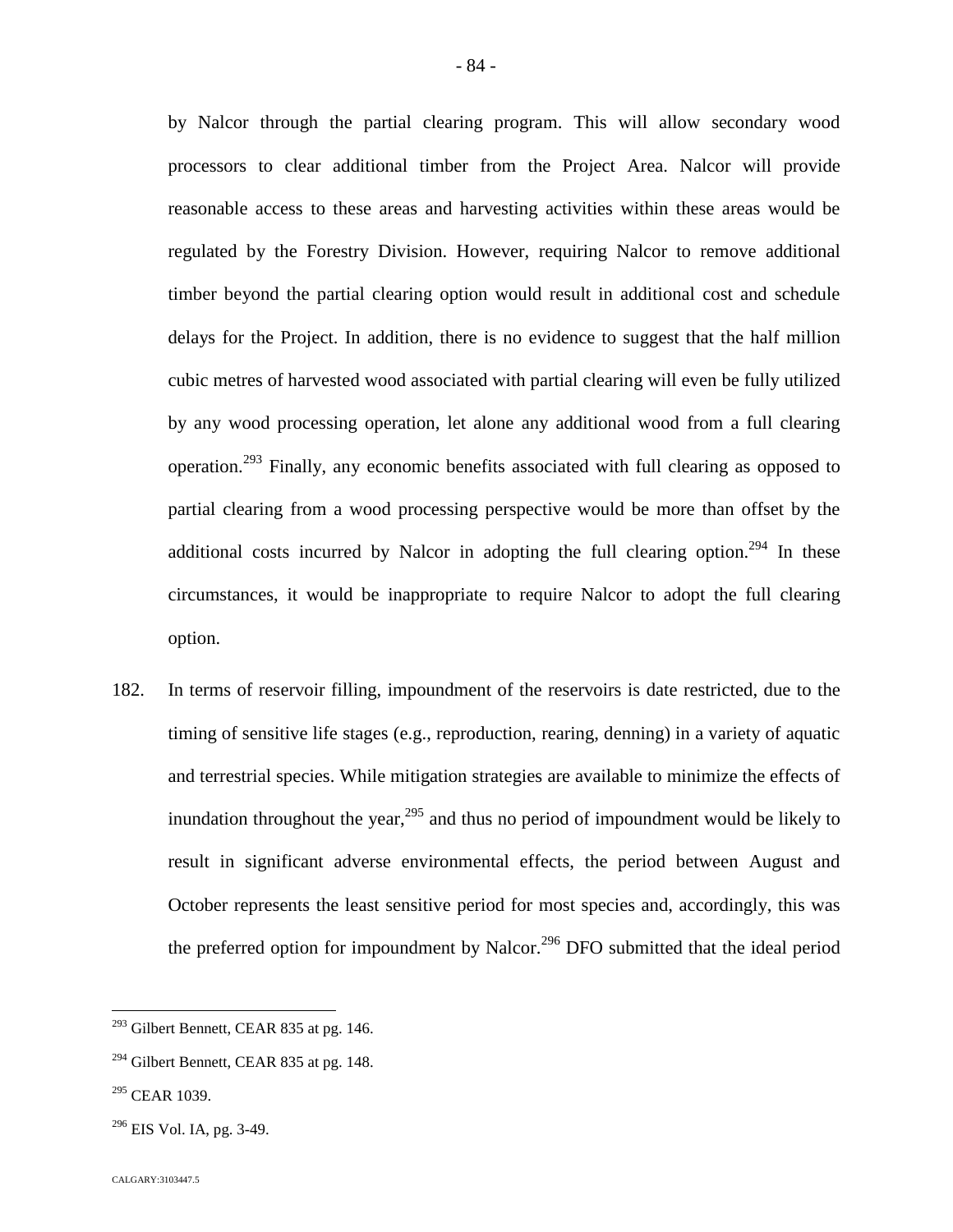of impoundment for the purposes of fish and fish habitat is mid-July to mid-September.<sup>[297](#page-85-0)</sup> However, flooding during this period would result in greater effects on certain terrestrial wildlife, such as Wetland Sparrows.<sup>[298](#page-85-1)</sup> Similarly, the Department of Environment and Conservation's Wildlife Division suggested changing the preferred period of impoundment so that no impoundment occurs after October  $1^{st}$ <sup>[299](#page-85-2)</sup> Again, however, this was only based on effects on one species (black bears) and in fact was based on behavioural data from other areas that was found to be non-representative of the Project Area, where black bears were found to not enter dens until November.<sup>[300](#page-85-3)</sup> Therefore, Nalcor submits that flexibility in impoundment must be maintained. However, the preferred impoundment period should remain between August and October.

183. While Nalcor plans to fill the reservoirs during the preferred impoundment period, and Nalcor's detailed construction schedules provide a high degree of certainty that this will occur, it is possible that impoundment will occur outside of this period. The Project will experience considerable financial losses if the construction is completed and Nalcor is not able to commence filling at that time.<sup>[301](#page-85-4)</sup> If in the future it appears to Nalcor that reservoir filling will occur outside of the preferred impoundment period, Nalcor will consult with all appropriate regulators several months in advance to minimize any adverse effects.<sup>[302](#page-85-5)</sup>

<span id="page-85-0"></span> $297$  Fisheries and Oceans Canada, CEAR 639 at pg. 11.

<span id="page-85-1"></span> $298$  EIS, Vol. IIB at pg. 5-33.

<span id="page-85-2"></span> $299$  Kirsten Miller, CEAR 1113 at pg. 359.

<span id="page-85-3"></span><sup>&</sup>lt;sup>300</sup> Perry Trimper, CEAR 1113 at pg. 372.

<span id="page-85-4"></span> $301$  Marion Organ, CEAR 835 at pg. 60.

<span id="page-85-5"></span> $302$  Bob Barnes, CEAR 835 at pg. 12.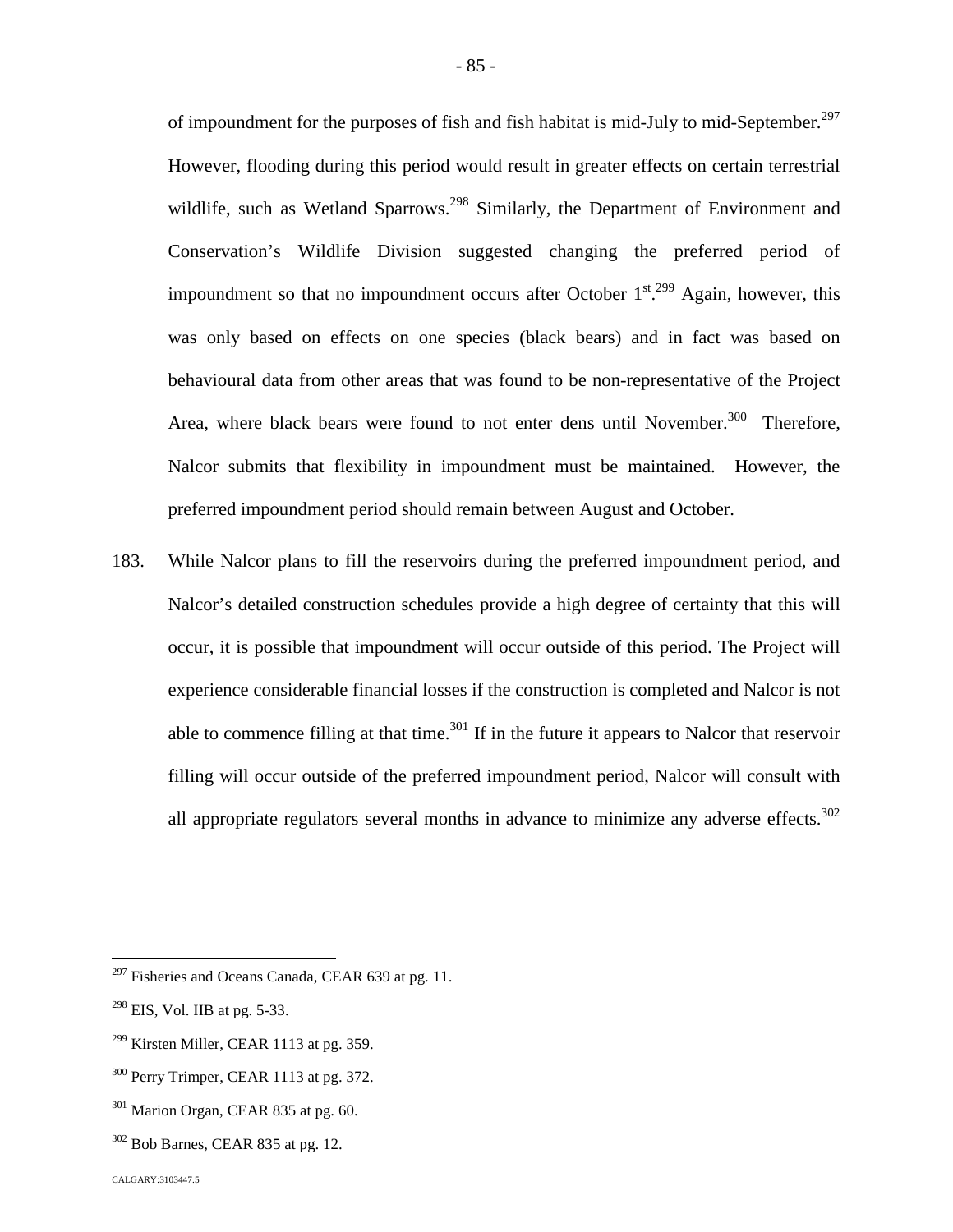Furthermore, reservoir filling will not occur outside of the preferred impoundment period without all of the appropriate regulators accepting an alternate impoundment strategy.  $303$  $303$ 

- 184. A further issue that was raised with respect to reservoir impoundment was reservoir-triggered seismicity ("RTS").<sup>[304](#page-86-1)</sup> During the hearing, Natural Resources Canada ("NRCan") supported Nalcor's conclusion that any RTS experienced in the Project reservoirs should be at frequencies well above the natural frequency of the dams and would be of short duration.<sup>[305](#page-86-2)</sup> Therefore, they agreed with Nalcor that the dams will not be affected by any RTS caused by the reservoirs.
- 185. With respect to Project sequencing, construction for the Project will be staged so that either the Gull Island facility or the Muskrat Falls facility will be constructed first, and thenthe second facility will be constructed at a later date[.](#page-86-3)<sup>306</sup> Nalcor has undertaken a full assessment of the environmental effects associated with each dam separately and has concluded that the differences in environmental effects between the order of construction sequencing are negligible. $307$  $307$ 
	- (b) Operations
- 186. Concerns in relation to the operation of the Project focussed on the location of operations staff, as well as reservoir levels and drawdowns.

<span id="page-86-0"></span><sup>303</sup> Gilbert Bennett, CEAR 846 at pg. 144.

<span id="page-86-1"></span><sup>304</sup> For example, Roberta Benefiel, CEAR 835 at pg. 203.

<span id="page-86-2"></span> $305$  Response to IR JRP.62(a) at pg. 2; Dr. Maurice Lamontagne, CEAR 836 at pg. 69.

<span id="page-86-3"></span><sup>306</sup> EIS Vol. IA, pg. 3-51.

<span id="page-86-4"></span> $307$  Response to IR JRP.165 at pg. 3.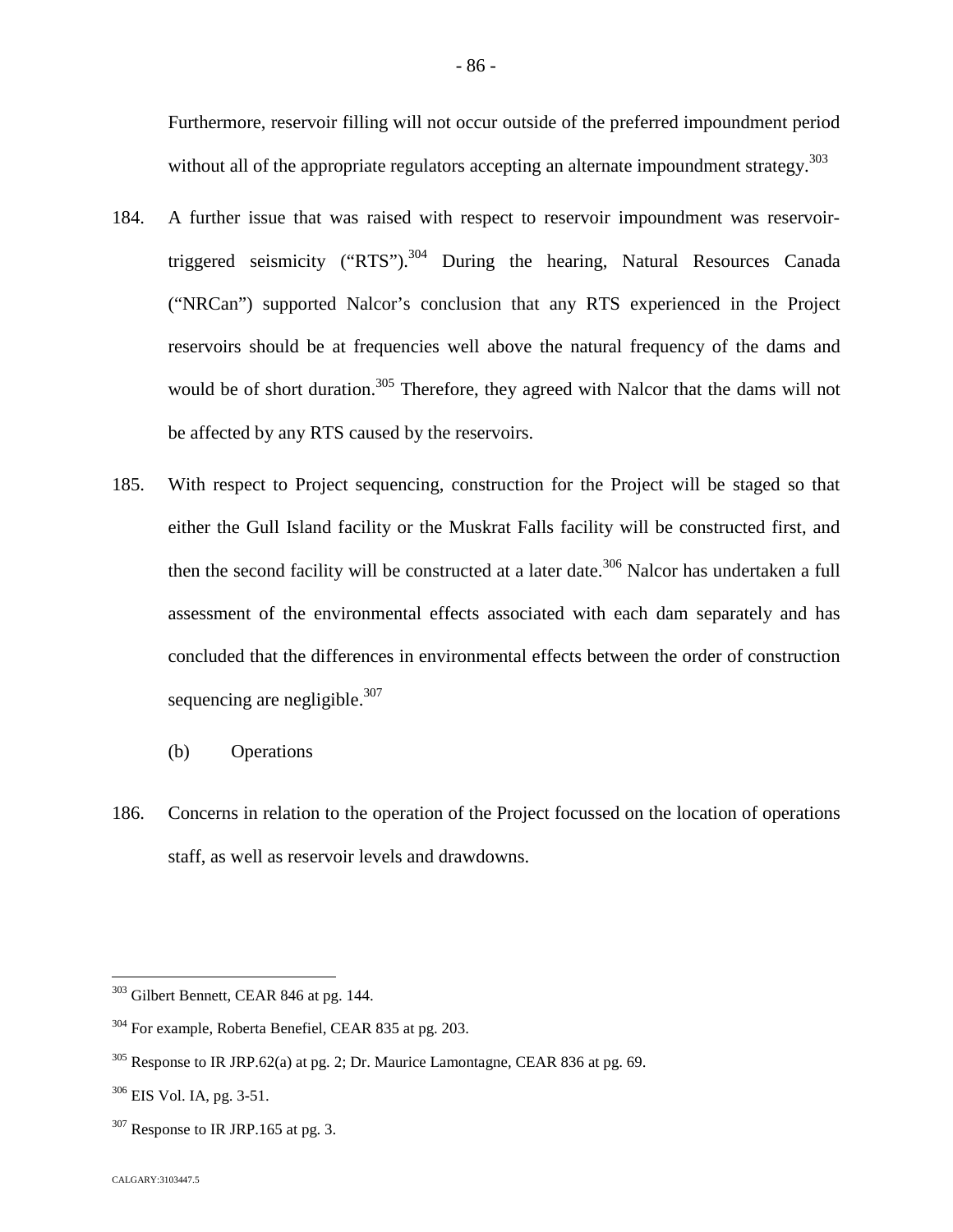- 187. The Gull Island and Muskrat Falls generation facilities will be operated remotely using the Hydro Energy Management System in St. John's. This system operates the network for efficient delivery of electricity. Remote monitoring programs, such as for ice conditions and reservoir levels, will be incorporated into the operations system.<sup>308</sup>
- 188. During operations, a maintenance crew will be based in Happy Valley-Goose Bay. These personnel will respond to any issues that become identified in the monitoring results, and will also conduct routine weekly monitoring of each dam to check for erosion, rainfall damage and sloughing. Each week, maintenance personnel will also conduct a reconciliation of fuel tanks as well as tests on fire pumps and emergency diesels. On a monthly basis, maintenance personnel will inspect the domestic water system.<sup>[309](#page-87-0)</sup> Semiannually, maintenance personnel will check for any movements in the dams or changes to elevation, as well as inspecting the operations of the spillway gates. $310$
- 189. Each year, maintenance personnel will also conduct a vegetation management program to remove vegetation from each dam. Annual inspections of the spillways, access roads, fire protection systems, generators, transformers, switchgear and powerhouses will also occur using approved methods.  $311$  $311$
- 190. These frequent inspections will be part of Nalcor's ongoing monitoring program to ensure that the effect predictions in this environmental assessment are accurate. If any equipment at one of the facilities is not working as intended, or begins to show signs of

<sup>308</sup> EIS Vol. IA, pg. 4-58.

<span id="page-87-0"></span> $309$  EIS Vol. IA, pg. 4-59.

 $310$  EIS Vol. IA, pg. 4-60.

<span id="page-87-1"></span> $311$  EIS Vol. IA, pg. 4-60.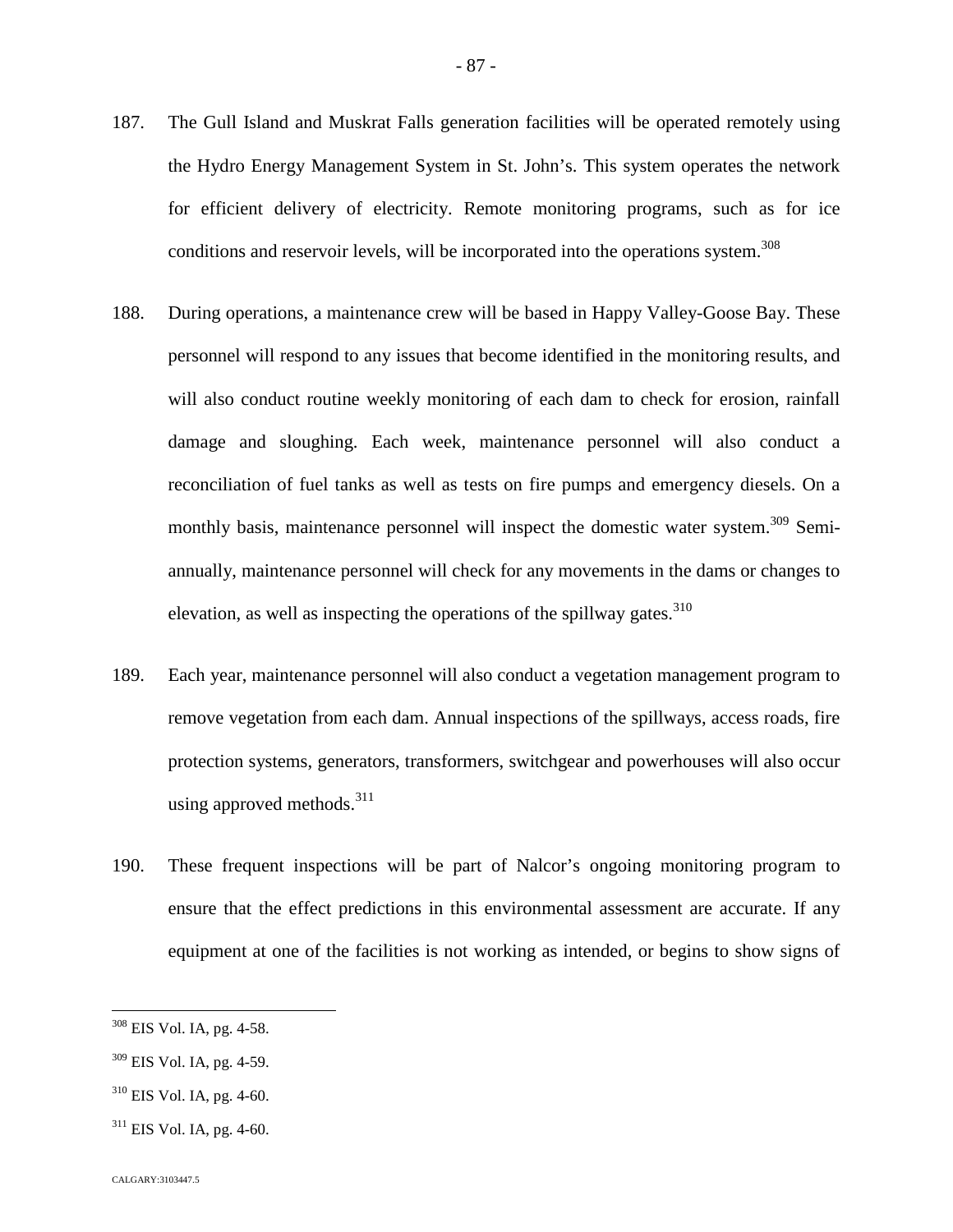failure, the maintenance personnel will be able to detect these issues promptly and address them to ensure they do not result in any larger problems. This strategy for operating the facilities will also create 50 full-time jobs in Happy Valley-Goose Bay.<sup>31[2](#page-88-0)</sup>

- 191. In terms of operation of the reservoirs, several interveners expressed concerns about the environmental effects associated with frequent drawdowns.
- 192. Both the Gull Island and Muskrat Falls reservoirs will be operated as close to FSL as possible in order to maximize power and energy output.<sup>[313](#page-88-1)</sup> This will minimize adverse environmental effects associated with frequent drawdowns. Reservoir levels will be drawn down to the LSL immediately prior to spring melt to accommodate the substantial inflowsthat occur during this period[.](#page-88-2) Levels will then increase back to  $FSL<sup>314</sup>$  These operating regimes are considered the minimum range over which it would be technically feasible to operate a hydroelectric facility, and the environmental effects of these drawdownshave been fully assessed in the  $EIS<sup>315</sup>$  $EIS<sup>315</sup>$  $EIS<sup>315</sup>$  and incorporated into the Fish Habitat Compensation Strategy.[316](#page-88-4)
- 193. Some interveners have also expressed concerns about the loss of seasonal flow dynamics as a result of the Project.<sup>[317](#page-88-5)</sup> It is important to note that the Churchill River is already a regulated river; the flows downstream of Muskrat Falls post-inundation are expected to remain essentially the same as at present. Post-inundation, there will continue to be

<span id="page-88-0"></span><sup>312</sup> Gilbert Bennett, CEAR 1164 at pg. 25.

<span id="page-88-1"></span> $313$  EIS Vol. IA, pg. 3-52.

<span id="page-88-2"></span><sup>314</sup> EIS Vol. IA, pg. 4-59.

<span id="page-88-3"></span> $315$  Response to IR JRP. 28(e) at pg. 31.

<span id="page-88-4"></span><sup>316</sup> Response to IR JRP. 153.

<span id="page-88-5"></span><sup>&</sup>lt;sup>317</sup> For example, Nunatsiavut Government presentation, CEAR 645.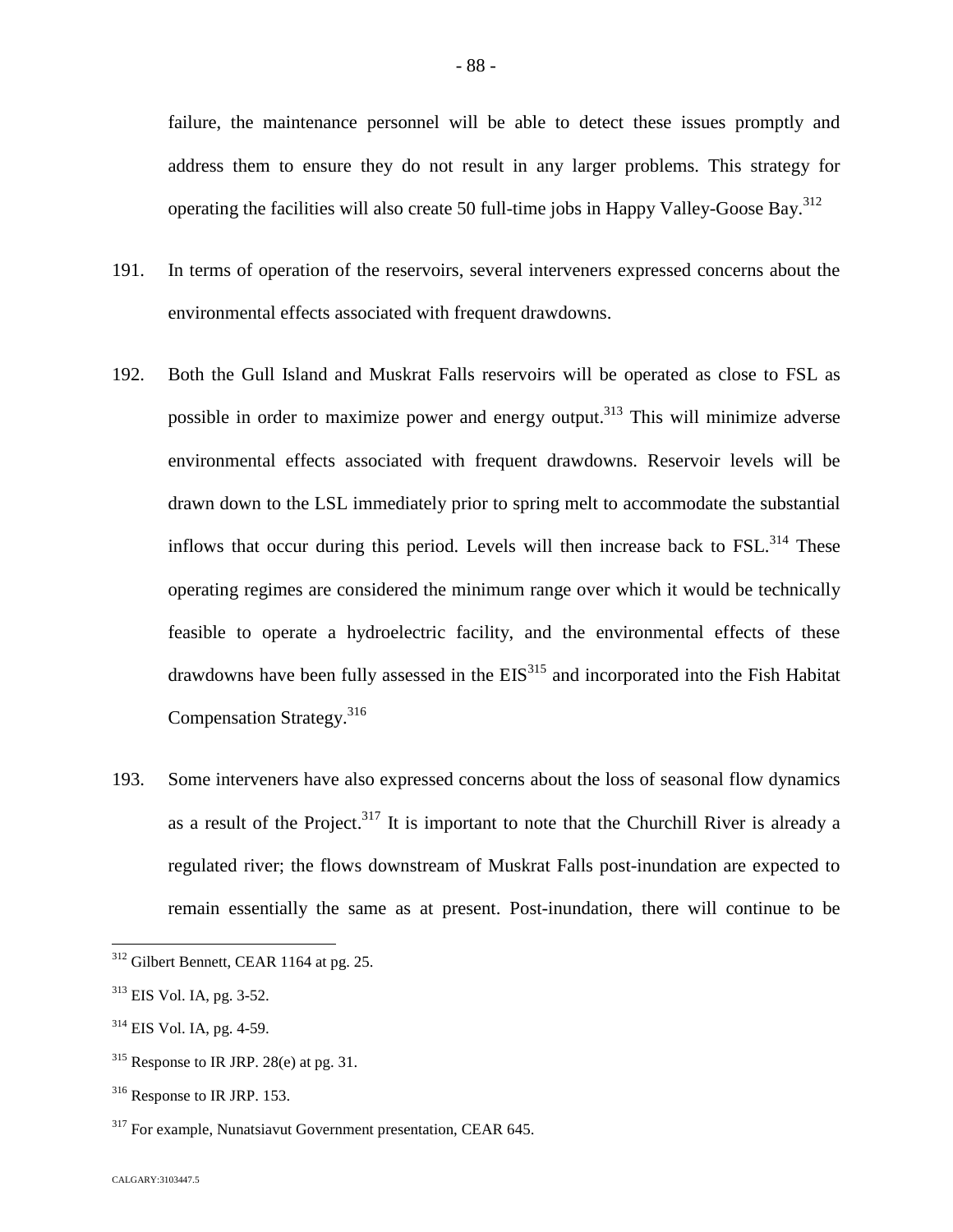increased flows during the spring as the reservoirs have limited storage capacity. In addition, flow variation that occurs as a result of uncontrolled inflows to the downstream portion of the watershed will continue in the future, and is therefore consistent with the World Commission on Dams report,<sup>[318](#page-89-0)</sup> the Rosenbert *et. al.* paper *Large-scale impacts of hydroelectric development*[319](#page-89-1) and DFO's 2008 paper on *Effects of Altered Flow on Fish Habitat and Fishes Downstream from a Hydropower Dam*[320](#page-89-2) in terms of minimizing downstream effects.[321](#page-89-3) Nalcor assessed the environmental effects associated with any change in seasonal flow dynamics and concluded that the Project will have no measurable effect on the current fish productivity and flow patterns observed within the main stem lower Churchill River below Muskrat Falls, in the Goose Bay Estuary or Lake Melville. $322$ 

- (c) Decommissioning
- 194. The Sierra Club Atlantic, among others, has asserted that Nalcor's exclusion of decommissioning from Nalcor's environmental assessment is unacceptable.<sup>[323](#page-89-5)</sup> However, there are no plans to decommission the Project as it is expected to be operated for at least fifty years and potentially much longer.<sup>[324](#page-89-6)</sup> Past hydroelectric developments, such as the

<span id="page-89-0"></span><sup>&</sup>lt;sup>318</sup> World Commission on Dams, 2000. Dams and Development; A New Framework for Decision-Making. Earthscan Publications Ltd. 365 pp.

<span id="page-89-1"></span><sup>319</sup> Rosenberg, D.M., F. Berkes, R.A. Bodaly, R.E. Hecky, C.A. Kelly and J.W.M. Rudd. 1997 Large-scale impacts of hydroelectric development. Environ. Rev. 5:27-54.

<span id="page-89-2"></span><sup>&</sup>lt;sup>320</sup> Clarke, K.D., T.C. Pratt, R.G. Randall, D.A. Scruton, K.E. Smokorowski. 2008. Validation of the Flow Management Pathway: Effects of Altered Flow on Fish Habitat and Fishes Downstream from a Hydropower Dam. Can. Tech. Rep. Fish. Aquat. Sci. 2784:vi + 111p.

<span id="page-89-3"></span><sup>&</sup>lt;sup>321</sup> Gilbert Bennett, CEAR 923 at pg. 71; Jim McCarthy, CEAR 884 at pg. 34.

<span id="page-89-4"></span> $322$  Response to IR JRP.43(a) at pg. 3.

<span id="page-89-5"></span><sup>323</sup> Sierra Club Atlantic, CEAR 676 at pg. 4.

<span id="page-89-6"></span><sup>&</sup>lt;sup>324</sup> Gilbert Bennett, CEAR 793 at pg. 118.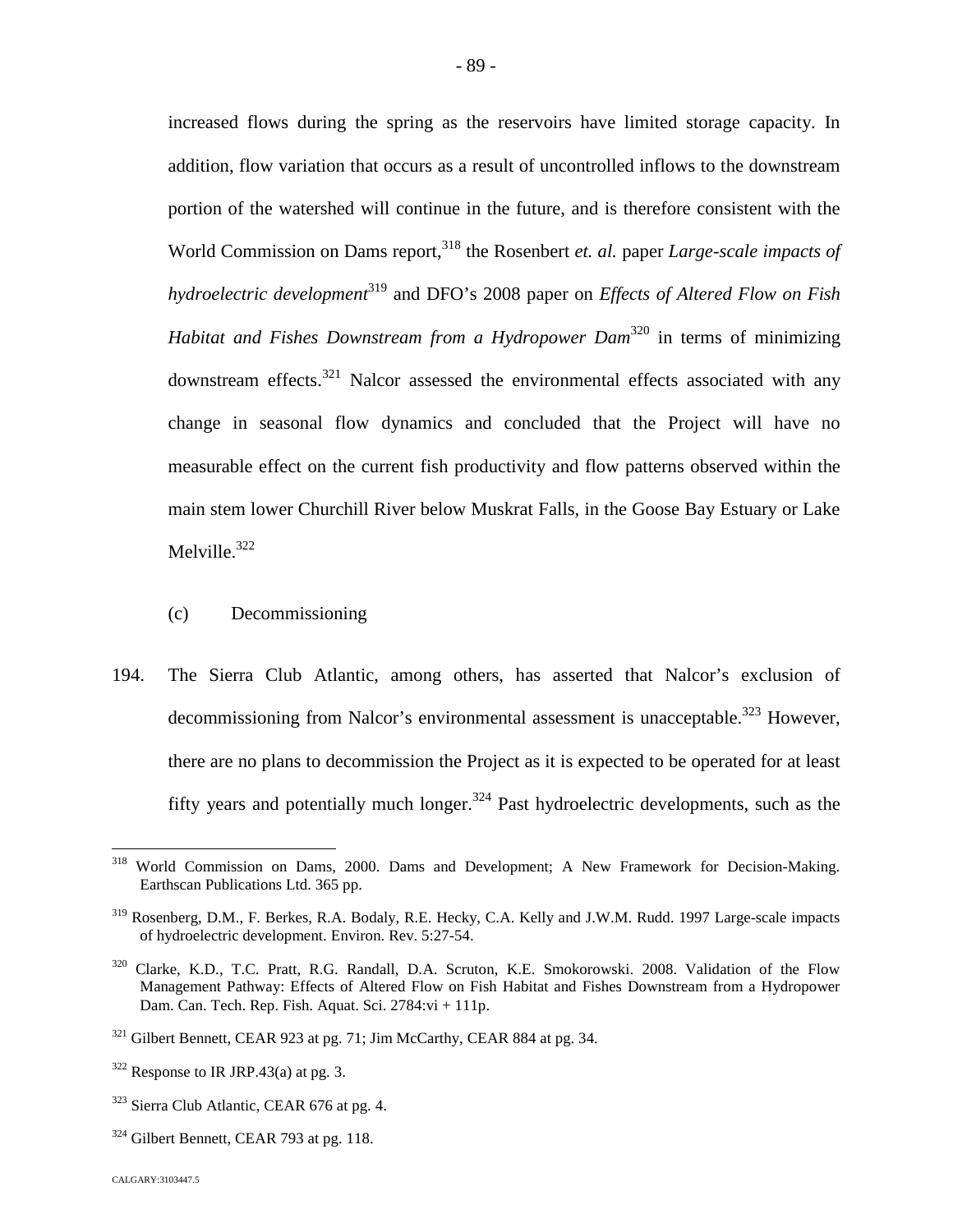Petty Harbour hydroelectric facility, demonstrate that these projects can continue to operate for over a century without any need for decommissioning.<sup>[325](#page-90-0)</sup> The amount of investment that will be required to refurbish and allow the Project to operate for the indefinite future will be much smaller than the original capital cost of the Project.<sup>[326](#page-90-1)</sup> Therefore, it is impossible to predict if and when decommissioning will be required for the Project and what the costs associated with decommissioning will be at that time. Nevertheless, the net present value of such costs would likely be a very small number. $327$ That was confirmed by Professor Rudd who accepted that the net present value of decommissioningis functionally close to  $$0.328$$ 

195. In addition, any future decommissioning or abandonment activities will be subject to future examination under the NLEPA and the CEAA (or other legislation applicable) at the time of decommissioning.<sup>[329](#page-90-4)</sup> Decommissioning plans would also have to be approved by DFO, Transport Canada, as well as the Department of Environment and Conservation.[330](#page-90-5) This approach to decommissioning for large-scale hydroelectric projects was approved by the Joint Review Panel in the Romaine River Hydroelectric Complex Development Project<sup>[331](#page-90-6)</sup> and Nalcor submits that it is appropriate for the Project as well.

<span id="page-90-3"></span> $328$  Murray Rudd, CEAR 1163 at pg. 122.

- <span id="page-90-5"></span> $330$  Response to IR JRP.40(a) at pg. 2.
- <span id="page-90-6"></span> $331$  Response to IR JRP.40(a) at pg. 2.

<span id="page-90-0"></span> $325$  Gilbert Bennett, CEAR 793 at pg. 118.

<span id="page-90-1"></span><sup>&</sup>lt;sup>326</sup> Gilbert Bennett, CEAR 793 at pg. 119.

<span id="page-90-2"></span> $327$  Gilbert Bennett, CEAR 793 at pg. 119.

<span id="page-90-4"></span> $329$  EIS Vol. IA, pg. 4-62.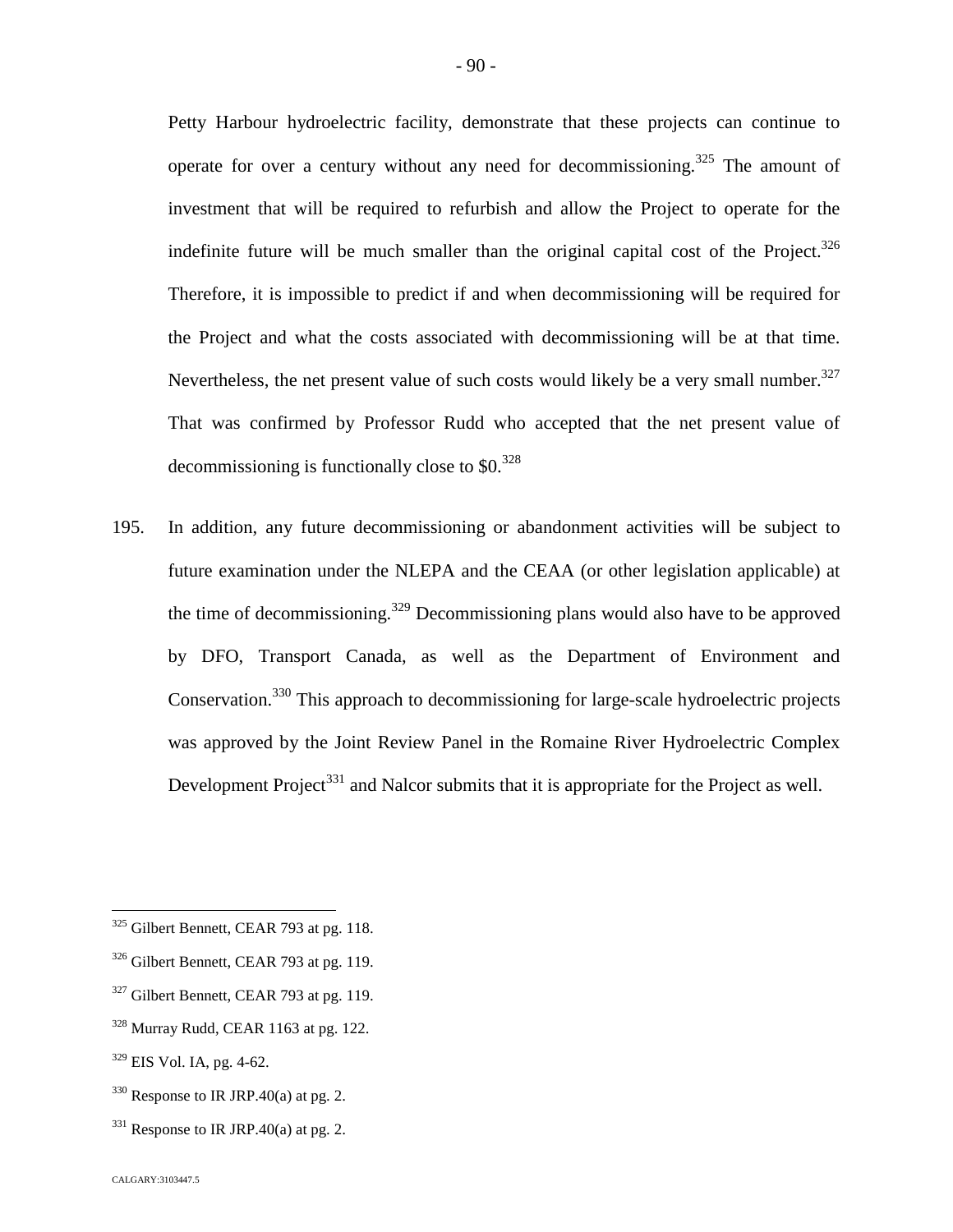### *(ii) Ice Formation*

- 196. Ice dynamics have been raised as a concern primarily in relation to ice formation downstream of Muskrat Falls. Residents of Mud Lake in particular are concerned about their ability to travel on the ice after this Project is commenced.<sup>33[2](#page-91-0)</sup>
- 197. Nalcor conducted two different types of studies to determine the effects of the Project on ice formation. First, baseline data was collected to determine the existing physical characteristics and processes of ice on the lower Churchill River. This study included field work to document the extent of ice cover and break-up processes. Secondly, Nalcor conducted thorough thermal and dynamic ice modelling to enable prediction of changes that might occur as a result of the Project. $333$  $333$
- 198. These studies produced several conclusions. First, the timing of freeze-up and break-up in any given year currently fluctuates considerably.<sup>[334](#page-91-2)</sup> Therefore, at present no one is able to predict with absolute certainty what week of the year the main stem below Muskrat Falls will freeze or what week it will break-up. Secondly, the studies predicted that the timing of freeze-up post-inundation would occur up to two weeks later than it does at present, and the timing of break-up would be delayed by approximately one week.<sup>[335](#page-91-3)</sup> However, the total "transition" time between open water and ice and vice versa – i.e. the amount of time that Mud Lake residents would be unable to travel across the river – would not change, nor would the stability or thickness of the ice.<sup>[336](#page-91-4)</sup> The Water Resources

<span id="page-91-0"></span><sup>332</sup> For example, Craig Chaulk, CEAR 952 at pg. 35; Vyann Kerby, CEAR 952 at pg. 43.

<span id="page-91-1"></span><sup>&</sup>lt;sup>333</sup> EIS Vol. IA, pg. 9-9.

<span id="page-91-2"></span> $334$  Response to IR JRP.71(d).

<span id="page-91-3"></span><sup>335</sup> EIS Vol. III, at pg. 5-19.

<span id="page-91-4"></span><sup>336</sup> EIS Vol. III, at pg. 5-19, Ice Dynamics Component Study at pg. 7-2.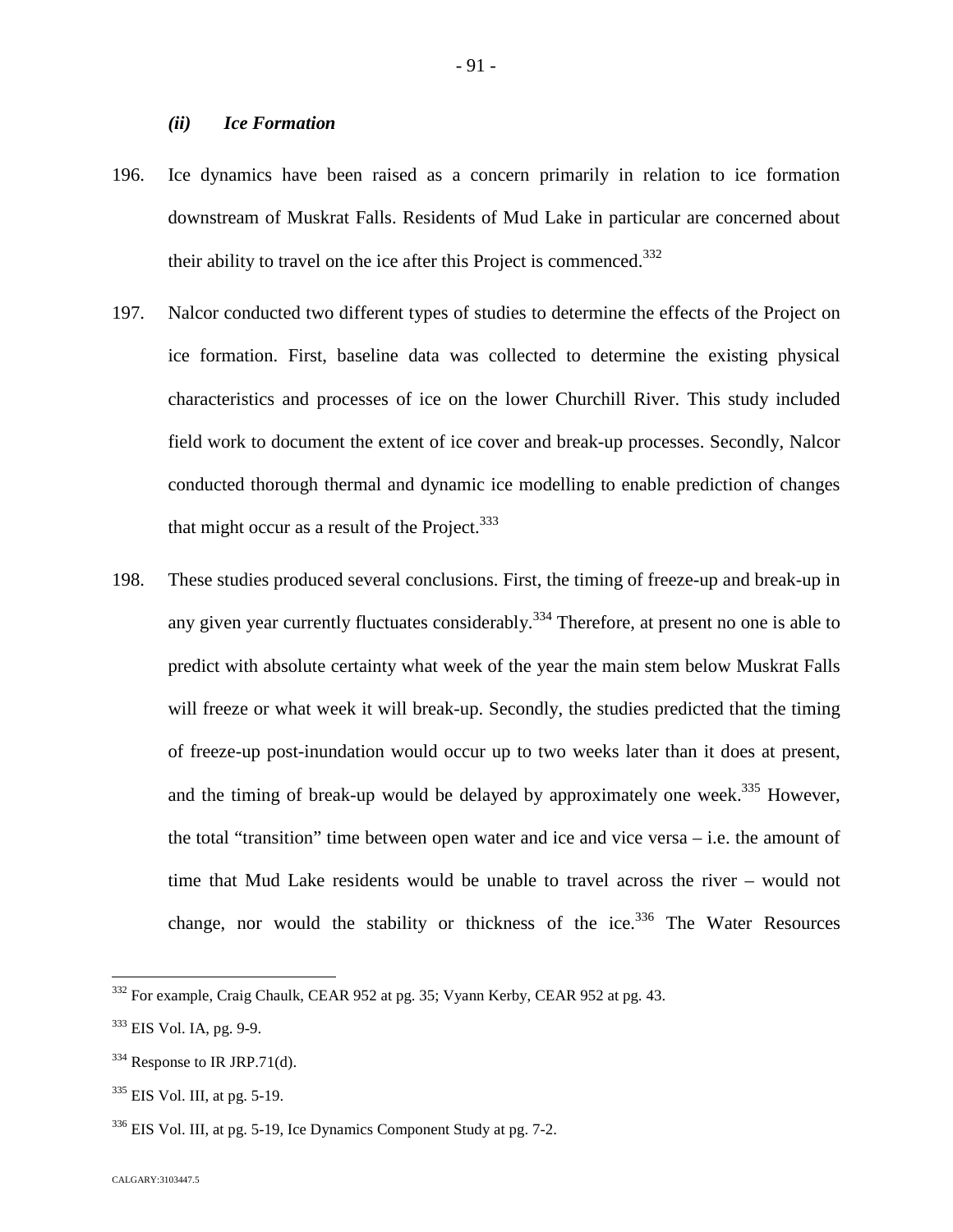Management Division of the Department of Environment and Conservation concurred with Nalcor's predictions for ice formation, especially in the vicinity of Happy Valley-Goose Bay and Mud Lake.<sup>[337](#page-92-0)</sup>

- 199. Therefore, while the timing of river crossings will likely shift for Mud Lake residents, the effects of the Project on navigation are not predicted to be significant.<sup>[338](#page-92-1)</sup> Transport Canada has reached the same conclusion.<sup>[339](#page-92-2)</sup> In addition, Nalcor has committed to monitoring ice formation in select locations downstream of Muskrat Falls to verify that its predictions of ice formation are accurate and to communicate ice stability information to local residents.<sup>[340](#page-92-3)</sup> While unlikely, if Nalcor's predictions are wrong and the Project is found to result in residents of Mud Lake being unable to travel to Happy Valley-Goose Bay for a longer period than they are currently experiencing, Nalcor will provide alternative travel arrangements for those additional periods.<sup>341</sup>
- 200. At the request of the Panel, Nalcor incorporated climate change parameters into its ice dynamics modelling.[342](#page-92-4) The results of this modified modelling are very similar to the original results. While climate change will likely shorten the total period of ice-cover, the processes of ice formation and break up (i.e. the "transition" period) are predicted to be unaltered by climate change.<sup>[343](#page-92-5)</sup> It should be noted that climate change is also predicted to result in an increase in the intensity and frequency of extreme temperature events. This

<span id="page-92-5"></span> $343$  CEAR 1037, at pg. 1.

<span id="page-92-0"></span><sup>&</sup>lt;sup>337</sup> Michael Colbert, CEAR 884 at pg. 207.

<span id="page-92-1"></span> $338$  Response to IR JRP.71(e).

<span id="page-92-2"></span><sup>&</sup>lt;sup>339</sup> Transport Canada, CEAR 635 at pg. 12.

<span id="page-92-3"></span> $340$  Response to IR JRP.164 at pg. 4.

<sup>&</sup>lt;sup>341</sup> Gilbert Bennett, CEAR 952 at pg. 198.

<span id="page-92-4"></span><sup>342</sup> CEAR 1037.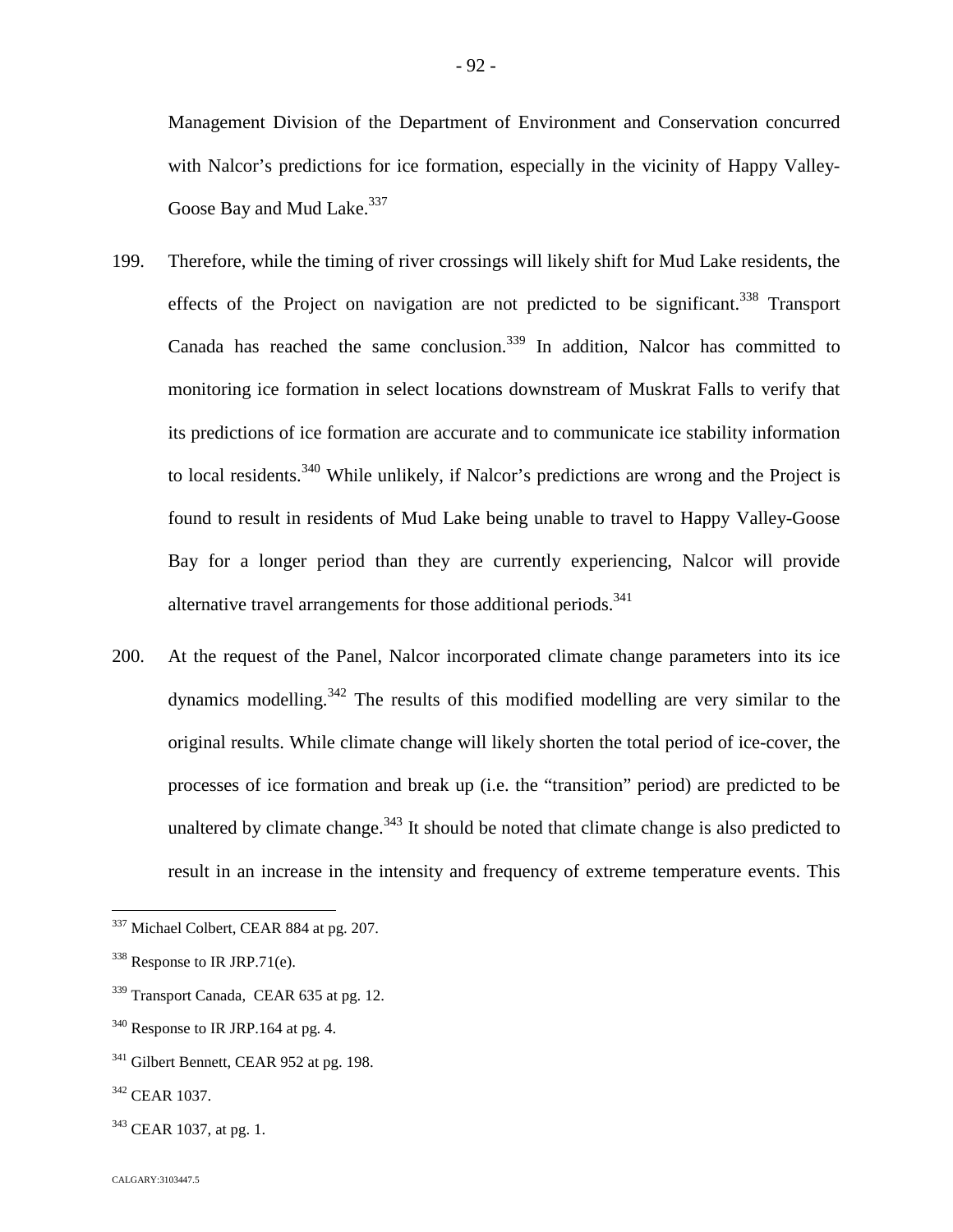means that regardless of the Project, climate change will likely result in an increased variability of the occurrence and duration of impassable river conditions for the residents of Mud Lake.<sup>[344](#page-93-0)</sup>

#### *(iii) Bank Stability*

- 201. NRCan has requested that Nalcor conduct further studies to determine the stability of the banks of the River, both pre- and post-impoundment.<sup>[345](#page-93-1)</sup> Further, NRCan has recommended that Nalcor be required to establish a procedure for drawing down the reservoirs following a spring flood or for maintenance purposes.<sup>34[6](#page-93-2)</sup>
- 202. Nalcor has conducted extensive studies of the existing bank stability along the lower Churchill River and the susceptibility of this region to large-scale mass movements. These studies found that slope failures along the River are not uncommon at present, and thatslope failures were expected post-inundation as well[.](#page-93-3)<sup>347</sup> The effects associated with theseslope failures were fully assessed in the EIS[.](#page-93-4)<sup>348</sup> As such, Nalcor submits that further studies of bank stability are unnecessary for the purposes of assessing the environmental effects associated with the Project. NRCan's recommendations relate to the detailed engineering and design that will be done for the Project, following a favourable outcome in this environmental assessment.<sup>[349](#page-93-5)</sup> As per industry best practice, Nalcor will develop formal drawdown procedures as part of the detailed design phase for various operating

<span id="page-93-0"></span><sup>&</sup>lt;sup>344</sup> CEAR 1037, at pg. 2.

<span id="page-93-1"></span><sup>345</sup> Natural Resources Canada, CEAR 674 at pg. 9.

<span id="page-93-2"></span><sup>346</sup> Natural Resources Canada, CEAR 674 at pg. 9.

<span id="page-93-3"></span> $347$  Response to IR JRP.55(a) at pg. 2.

<span id="page-93-4"></span><sup>&</sup>lt;sup>348</sup> EIS Vol. IIA, pgs. 4-9 and 4-10.

<span id="page-93-5"></span><sup>&</sup>lt;sup>349</sup> Gilbert Bennett, CEAR 836 at pg. 122.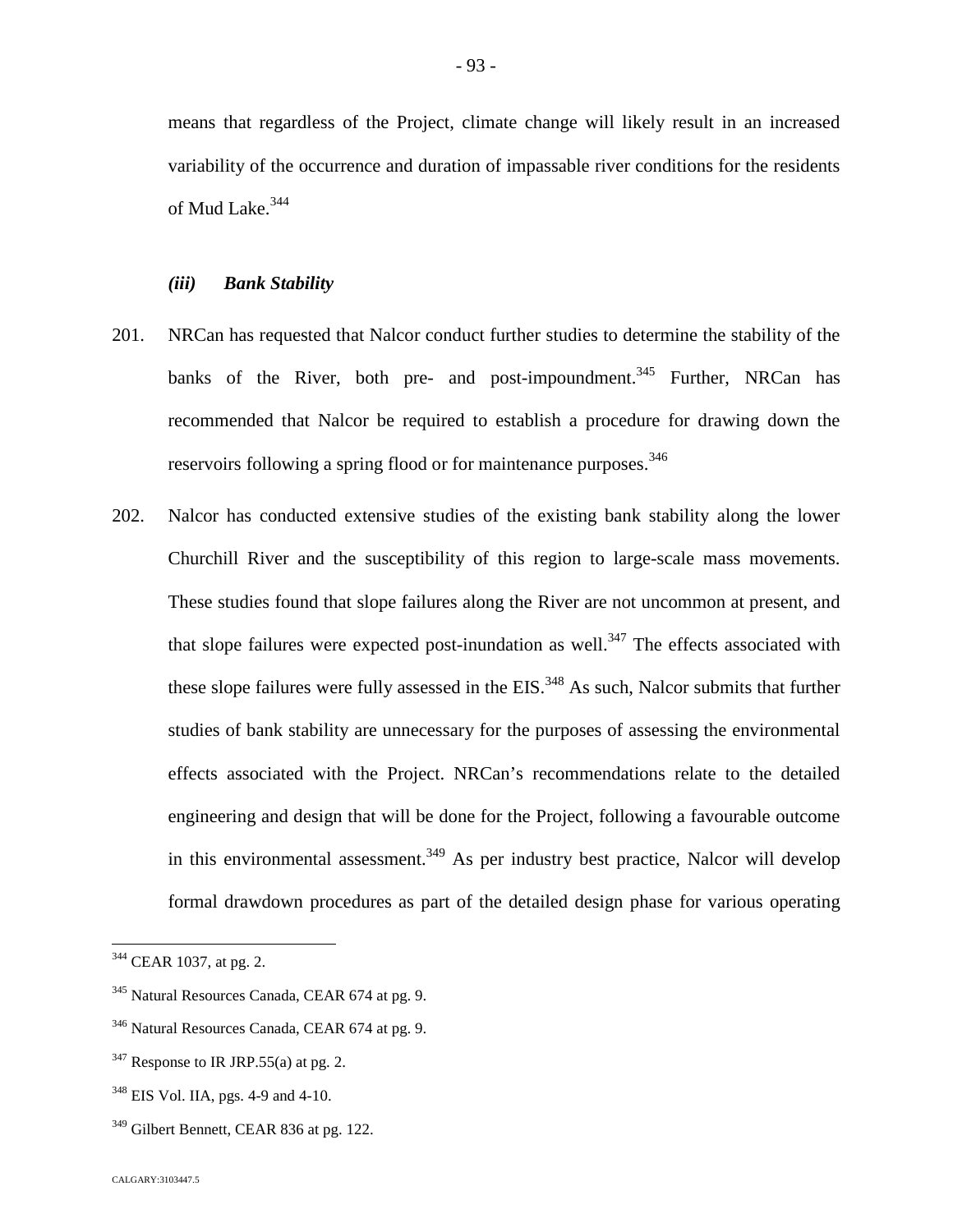conditions, as recommended by NRCan, to ensure the safe operation of the reservoirs and the generating facility.

203. Further concerns were raised during the hearing that the soil surrounding the proposed Muskrat Falls dam site is inherently unstable and that this could result in dam failure.<sup>[350](#page-94-0)</sup> Nalcor acknowledged that there was instability in this area in the EIS and has proposed several strategies to increase stability prior to impoundment.<sup>[351](#page-94-1)</sup> NRCan considered this issue as well and concluded that Nalcor has an adequate and fundamental understanding of the geotechnical and groundwater conditions that contribute to the existing instabilities at the Muskrat Falls dam site and that Nalcor's proposed stabilization approaches are reasonable.<sup>[352](#page-94-2)</sup> As a result, Nalcor submits that any inherent bank instability in the vicinity of the dam sites will be managed and is not be likely to result in dam failure.

### *(iv) Compensation Flow/Water Management*

204. Several concerns were raised surrounding compensation flows and the water management agreement with the existing Churchill Falls hydroelectric facility.<sup>[353](#page-94-3)</sup> Specifically, some stakeholders are concerned that minimum flows will not be released into the River downstream of Muskrat Falls, perhaps as a result of limited water supply from the Churchill Falls Power Station. If minimum flows are not released, these stakeholders are concerned about the downstream effects on fish and fish habitat.

<span id="page-94-0"></span><sup>350</sup> For example, Bruno Marcocchio, CEAR 1163 at pg. 338.

<span id="page-94-1"></span> $351$  EIS Vol IA, pg. 4-51.

<span id="page-94-2"></span> $352$  CEAR 1082 at pg. 5.

<span id="page-94-3"></span><sup>&</sup>lt;sup>353</sup> For example, Carly Thomson, CEAR 952 at pg. 104; Watson Rumble, CEAR 952 at pg. 165.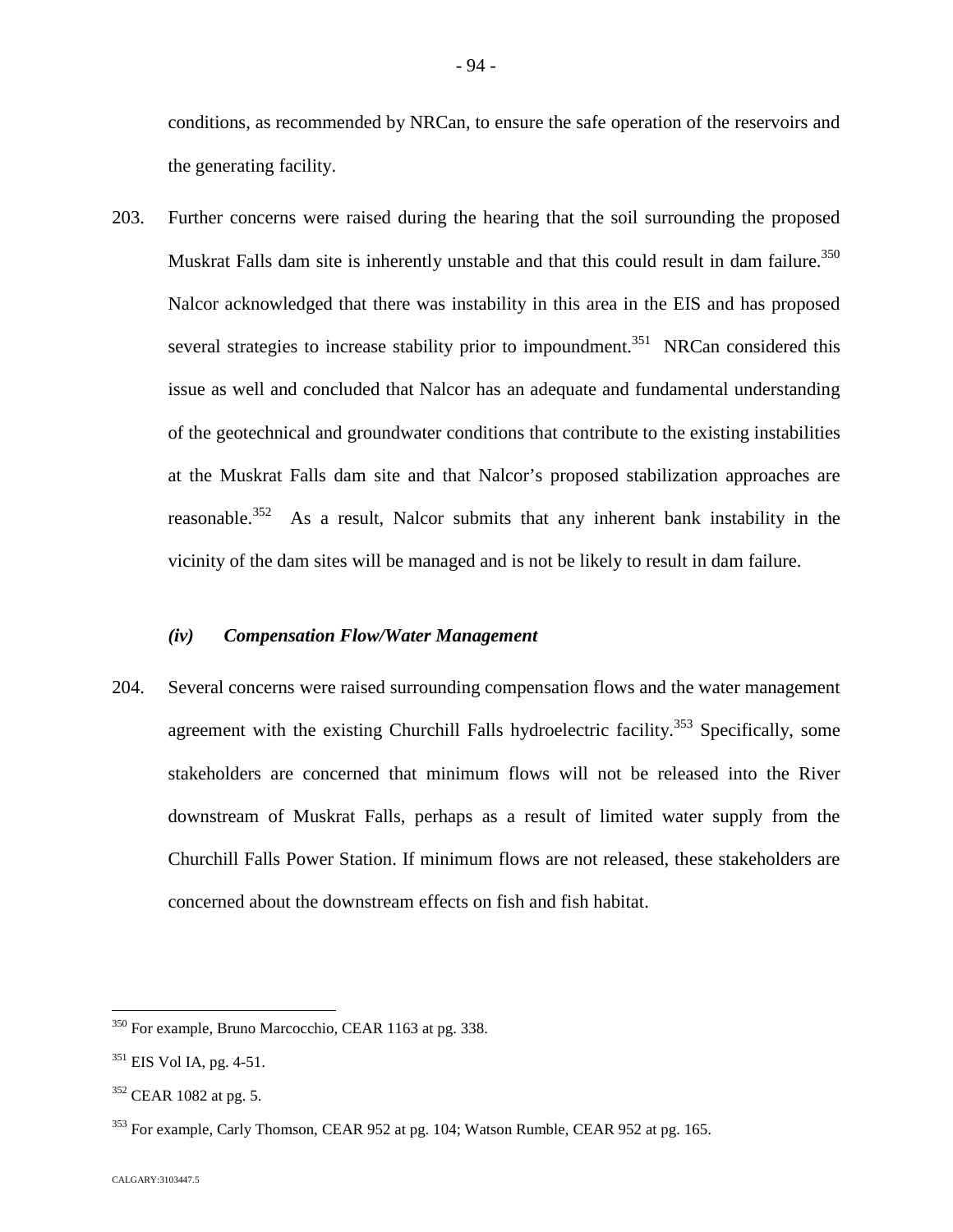- 205. During impoundment of each reservoir, Nalcor has committed to ensuring that 30% of the mean annual flow of the river is released downstream of each dam to maintain downstream fish habitat for fish.<sup>[354](#page-95-0)</sup> This minimum flow, referred to as "compensation" flow", will amount to between 500 and 560  $m^3$ /second. By comparison, historical data shows that flows in the lower Churchill River have dropped to  $250 \text{ m}^3/\text{second}$  in the past.[355](#page-95-1) So the proposed compensation flows are well above what the River has experienced previously and are well within natural variation.
- 206. DFO expressed concerns surrounding fish stranding and dewatering of spawning habitat downstream of Muskrat Falls during impoundment.<sup>[356](#page-95-2)</sup> These effects may occur as a result of impoundment, and they have occurred historically during periods of low flow.<sup>[357](#page-95-3)</sup> There are several mitigation options that are available to Nalcor in the event that fish are stranded downstream of Muskrat Falls during the limited periods of reservoir impoundment. For example, Nalcor could release additional water through the spillways during impoundment.<sup>[358](#page-95-4)</sup> Alternatively, stranded fish could be relocated.<sup>[359](#page-95-5)</sup> DFO has submitted that its concerns with fish stranding will be covered in any authorization it grants for the Project. $360$  In terms of dewatering spawning grounds, the worst-case scenario would involve the loss of a full year's cohort of new fish as a result of desiccating eggs downstream of Muskrat Falls during impoundment. As shown in

<span id="page-95-0"></span> $354$  Response to IR JRP.148(e).

<span id="page-95-1"></span><sup>&</sup>lt;sup>355</sup> Jim McCarthy, CEAR 884 at pg. 9.

<span id="page-95-2"></span><sup>356</sup> Tilman Bieger, CEAR 835 at pg. 269.

<span id="page-95-3"></span><sup>&</sup>lt;sup>357</sup> Jim McCarthy, CEAR 884 at pg. 9.

<span id="page-95-4"></span><sup>358</sup> Gilbert Bennett, CEAR 385 at pg. 315.

<span id="page-95-5"></span><sup>&</sup>lt;sup>359</sup> Jim McCarthy, CEAR 884 at pg. 13.

<span id="page-95-6"></span><sup>&</sup>lt;sup>360</sup> Tilman Bieger, CEAR 1113 at pg. 243.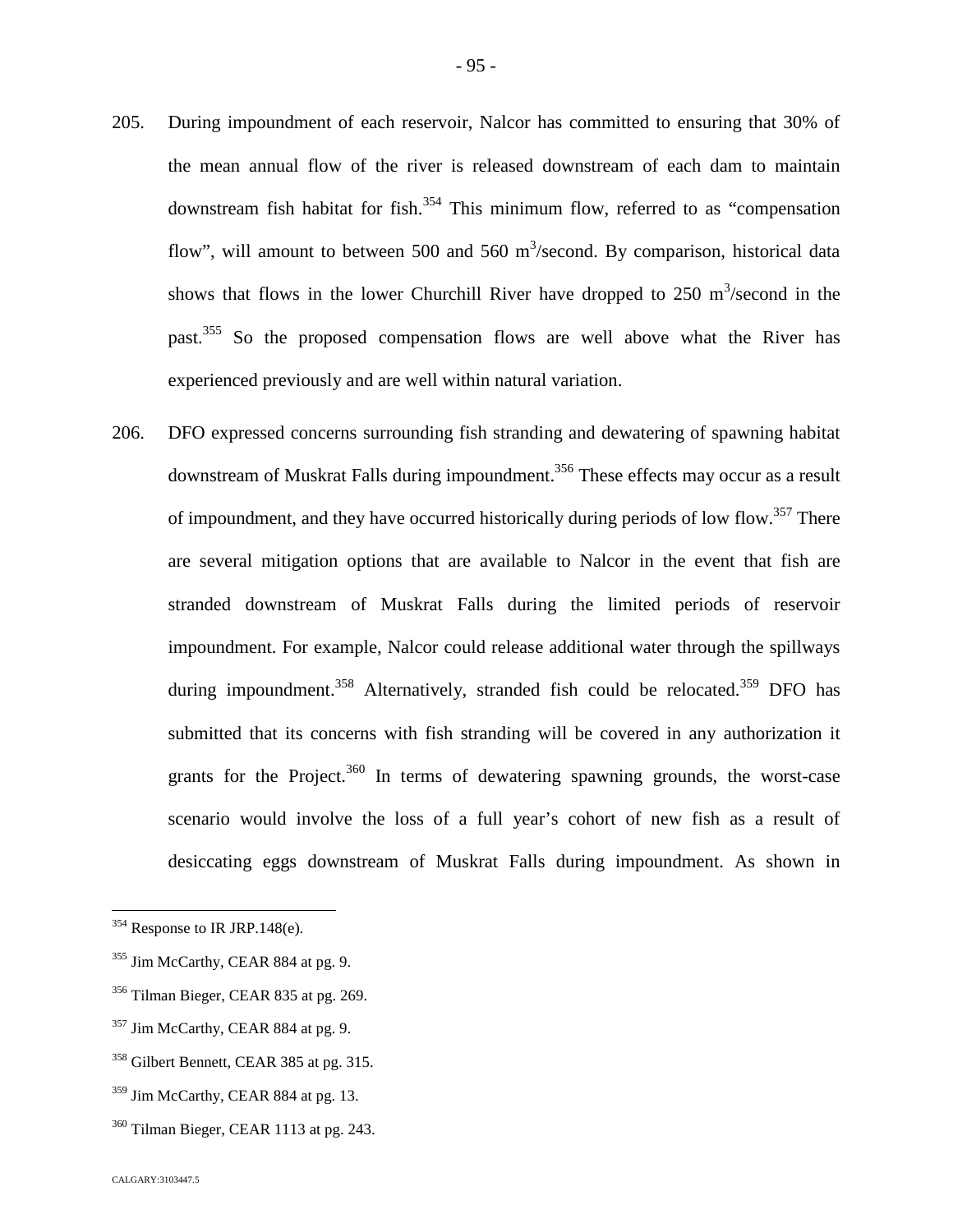Nalcor's presentation of the existing and pre-Churchill flow regimes,  $361$  the compensation flow is approximately twice that of historical low flow periods for the lower Churchill River, and therefore is well within the range that species have adapted to and experienced previously. The calculation of the minimum flow release is a mitigation for loss of habitat and fish during impoundment based on DFO's paper *A Common Approach to Understanding and Addressing Instream Flow Needs in Newfoundland and Labrador*. [362](#page-96-1) The habitat downstream of Muskrat Falls has been described and quantified in terms of substrates and species present. The majority of the substrate is uniform sand and not conducive to spawning by salmonids and equally suitable throughout for other species residing there, such as suckers. Therefore, a complete loss of a cohort of fish as a result of reduced flows is not likely.

207. As stated above, the DFO approach of instream flow was used to determine the appropriate level of flow mitigation needed. In fact, the described approach to determining the level of flow needs is typically for more permanent alterations of flow and is therefore considered conservative for flows incurred during the relatively brief impoundment time periods. DFO has suggested that using Tennant's Method to determine flow release is less accurate than more detailed modeling such as PHABSIM; however, the method used was based on the DFO approach outlined in their paper: *A Common Approach to Understanding Instream Flow Needs in Newfoundland and* Labrador.<sup>[363](#page-96-2)</sup> This additional modeling is inconsistent with DFO's approach outlined in

<span id="page-96-0"></span><sup>361</sup> CEAR 867.

<span id="page-96-1"></span> $362$  CEAR 639, Gosse, M.M., B. Brown, D. Scruton and A. Beersing. No date. A Common Approach to Understanding and Addressing Instream Flow Needs in Newfoundland and Labrador. Sciences, Oceans and Environment Branch, Department of Fisheries and Oceans, St. John's, NL.

<span id="page-96-2"></span><sup>363</sup> CEAR 639, pg. 10.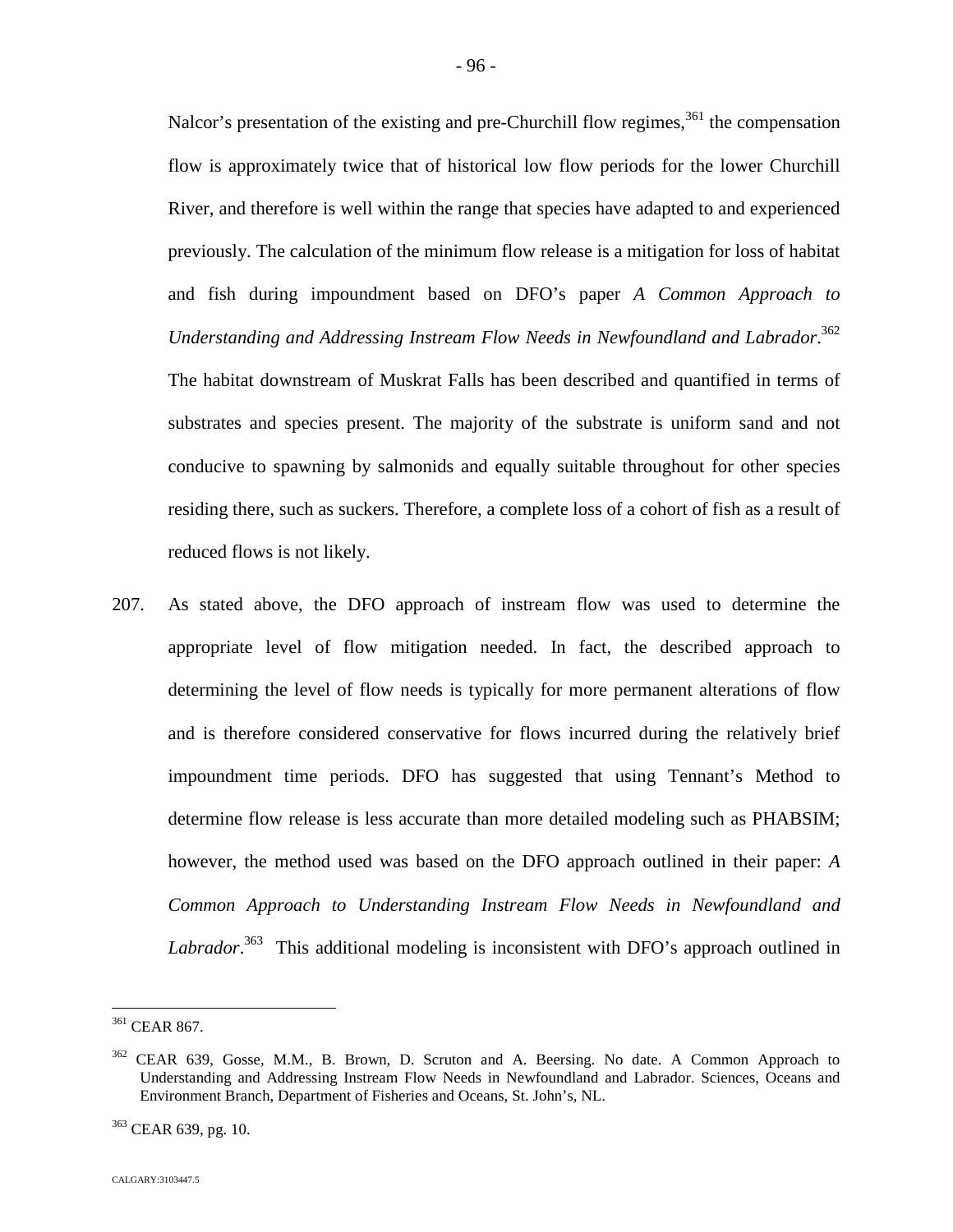its paper for determination of the flow release under the impoundment scenario. Nalcor also believes that with the flow control they have over downstream water release at Muskrat Falls during impoundment, a stepped approach to downstream water reduction could be implemented. For example, flows could be reduced slowly, and if it is determined that the 30 percent flow release may be too low, the flows may be held at a higher level.

208. During operations, Nalcor has also committed to minimum flows that will be released from each generating facility (either through power generation or via the spillway) that ensure the flows in the River do not fall below historic levels.<sup>[364](#page-97-0)</sup> The Water Management Agreement that was concluded between Nalcor and the operator of the Churchill Falls Power Station, CF(L)Co., on March 9, 2010 will ensure that enough water is released into the lower Churchill River from the Churchill Falls Power Station to at least provide the minimumflow levels that Nalcor has committed to[.](#page-97-1) $365$  In addition, with the exception of drawdown in the spring of each year, the reservoirs for the Project will be operated as close as possible to the  $\text{FSL}$ 's.<sup>[366](#page-97-2)</sup> This means that the amount of water that is released from the Churchill Falls Power Station must also be released at both the Gull Island and Muskrat Falls facilities. In turn, this ensures that flows downstream of Muskrat Falls during operation of the Project remain consistent with the existing flow regime, which is also dependent on releases from the Churchill Falls Power Station.

<span id="page-97-0"></span><sup>&</sup>lt;sup>364</sup> Response to IR JRP.149(b) at pg. 7.

<span id="page-97-1"></span> $365$  Response to IR JRP.149(a) at pg. 3.

<span id="page-97-2"></span> $366$  Response to IR JRP.84(a).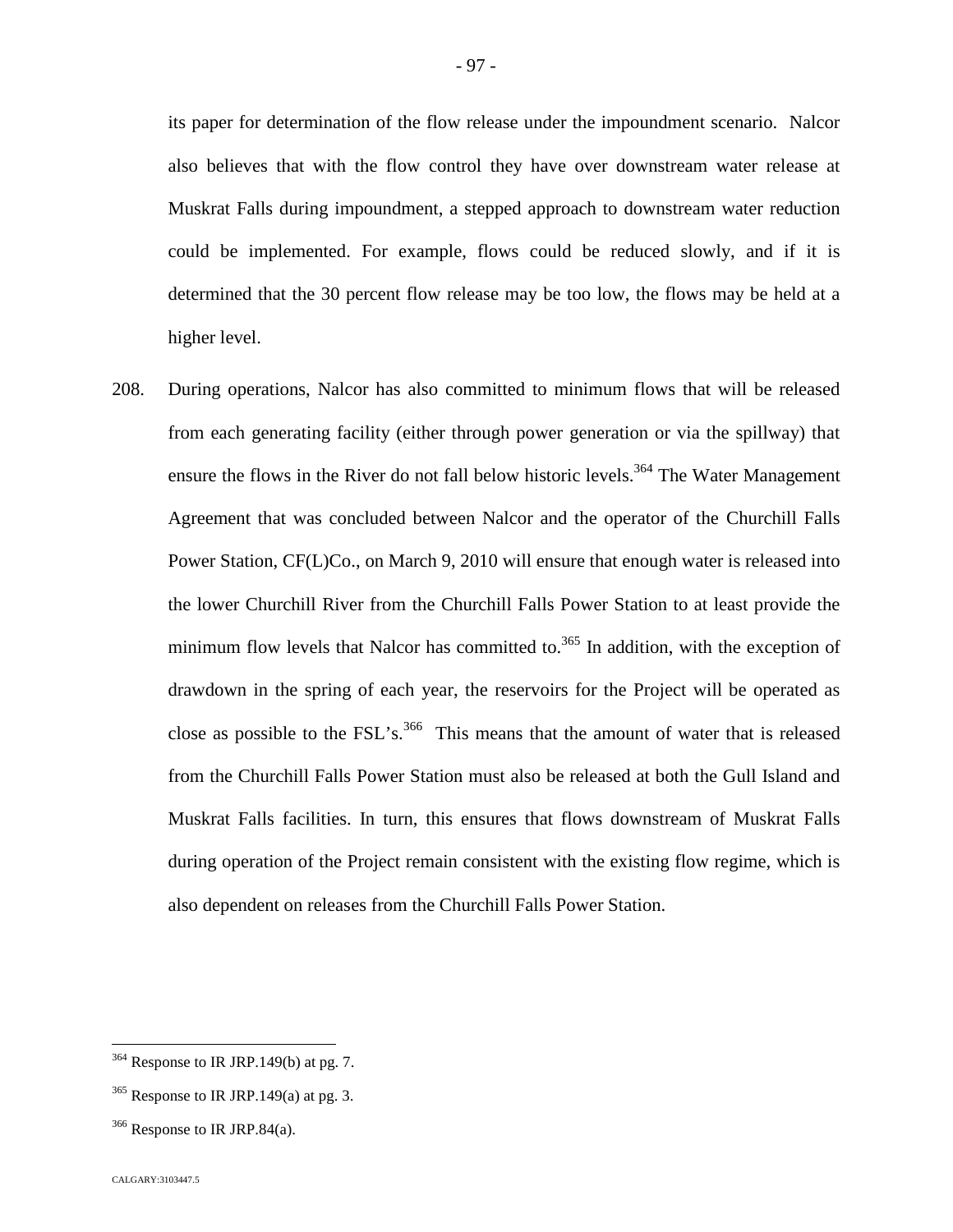## *(v) Accidents and Malfunctions*

- 209. Finally, concerns have been raised regarding the effects associated with any accidents or malfunctions in relation to the Project, and in particular the effects associated with dam failure.<sup>[367](#page-98-0)</sup>
- 210. Nalcor was required to assess the potential environmental effects of malfunctions or accidents that may occur as a result of the Project pursuant to both the EIS Guidelines and the CEAA.<sup>[368](#page-98-1)</sup> In constructing and operating the Project, Nalcor will use only those technologies that have a proven record of performance.<sup>[369](#page-98-2)</sup> Nalcor has also committed to incorporate fail-safe design into planning of the Project, meaning that any failure of equipment, processes or systems, will produce minimum propagation beyond the immediate environment of the failing entity, that the failure will be economically acceptable, and that devices in the system will perform their intended function and eliminate danger upon the loss of actuating power.<sup>37[0](#page-98-3)</sup>
- 211. Given the complex nature of activities associated with the construction, operation and maintenance of the Project, an accidental release or other unplanned event is possible. To address that reality, Nalcor will develop a series of comprehensive Safety, Health and Environmental Emergency Response Plans ("SHERPs").<sup>[371](#page-98-4)</sup> The purpose of each SHERP will be to identify responsibilities in the event of an unplanned incident, and to provide

<span id="page-98-0"></span><sup>367</sup> For example, Debbie Michelin CEAR 648 at pg. 3.

<span id="page-98-1"></span><sup>368</sup> Section 4.5.2 of the EIS Guidelines; *Canadian Environmental Assessment Act* at s. 16(1)(a).

<span id="page-98-2"></span><sup>369</sup> EIS Vol. IA, pg. 3-5.

<span id="page-98-3"></span><sup>370</sup> EIS Vol. IA, pg. 3-6.

<span id="page-98-4"></span> $371$  EIS Vol. IA, pg. 3-9.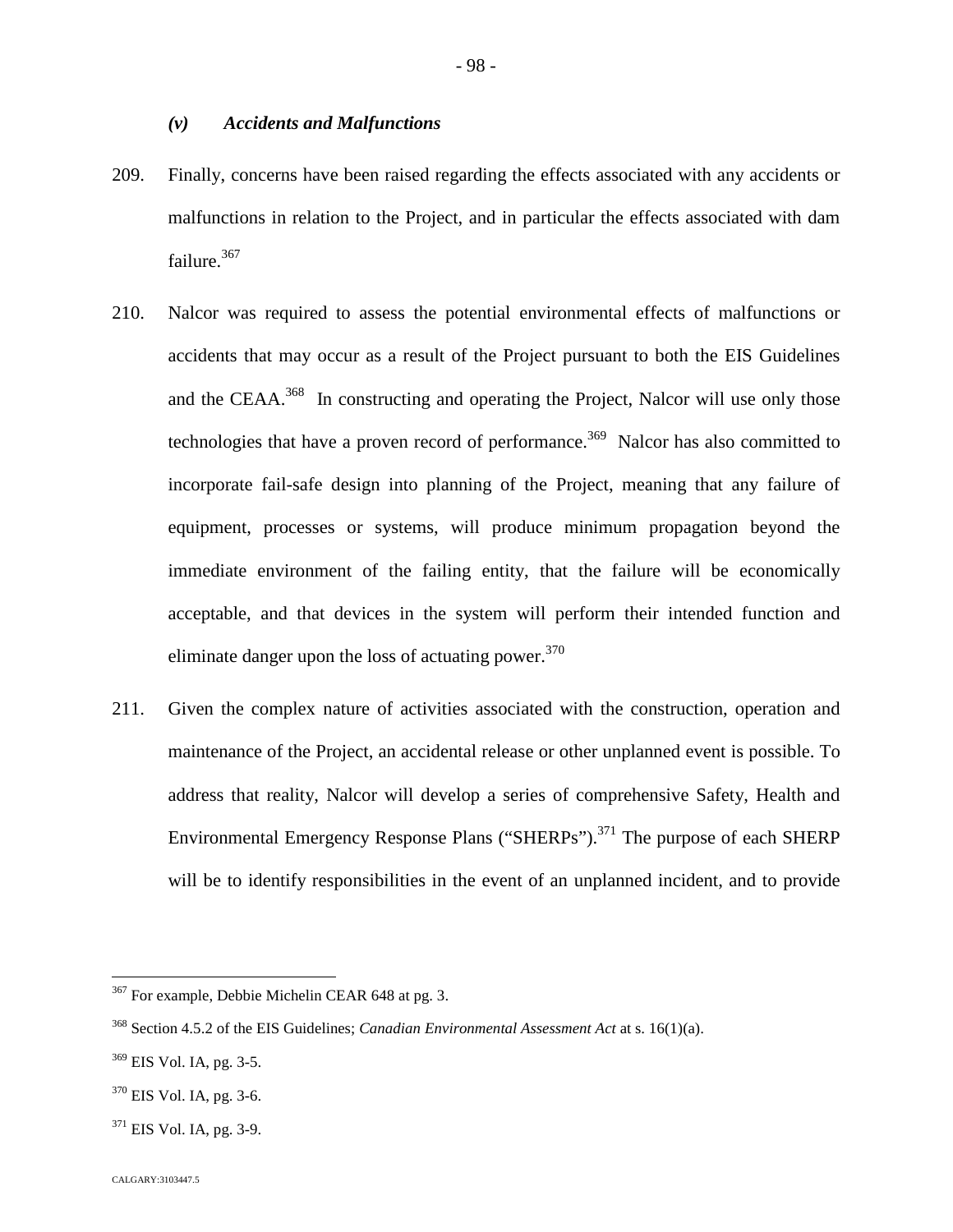- (a) Protect and maintain human health and safety;
- (b) Identify the potential for accidents and emergency situations;
- (c) Plan responses to accidents and emergency situations; and
- (d) Prevent and mitigate potential environmental effects associated with accidents and emergency situations.3[72](#page-99-0)
- 212. Environment Canada has submitted that this approach to emergency preparedness is satisfactory.<sup>[373](#page-99-1)</sup> The Department of Fire and Emergency Services also submitted that it concurred with Nalcor's effects predictions and mitigation strategies for emergencies.<sup>3[74](#page-99-2)</sup>
- 213. In the EIS and in IR responses, Nalcor considered the environmental effects associated with accidental releases of garbage and waste, spills of hazardous materials, dam failure, andforest fires, including worst-case scenarios for both dam failure and forest fires[.](#page-99-3)<sup>375</sup> Nalcor also commissioned a comprehensive Dam Break Study that was published in August 2010.<sup>[376](#page-99-4)</sup> This study complemented the previous Churchill Falls Dam Break study that assessed potential effects that would result from a failure upstream of the Project at the Churchill Falls Power Generation facility.<sup>3[77](#page-99-5)</sup>

<span id="page-99-0"></span><sup>372</sup> EIS Vol. IA, pg. 3-9.

<span id="page-99-1"></span><sup>&</sup>lt;sup>373</sup> Environment Canada presentation, CEAR 659.

<span id="page-99-2"></span><sup>374</sup> Derek Simmons, CEAR 1113 at pg. 334.

<span id="page-99-3"></span> $375$  EIS Vol. IA, pgs. 4-81 to 4-89; Responses to IR JRP.96, IR JRP.145, and IR JRP.162.

<span id="page-99-4"></span><sup>&</sup>lt;sup>376</sup> Response to IR JRP 162, Appendix F.

<span id="page-99-5"></span><sup>&</sup>lt;sup>377</sup> CEAR 504.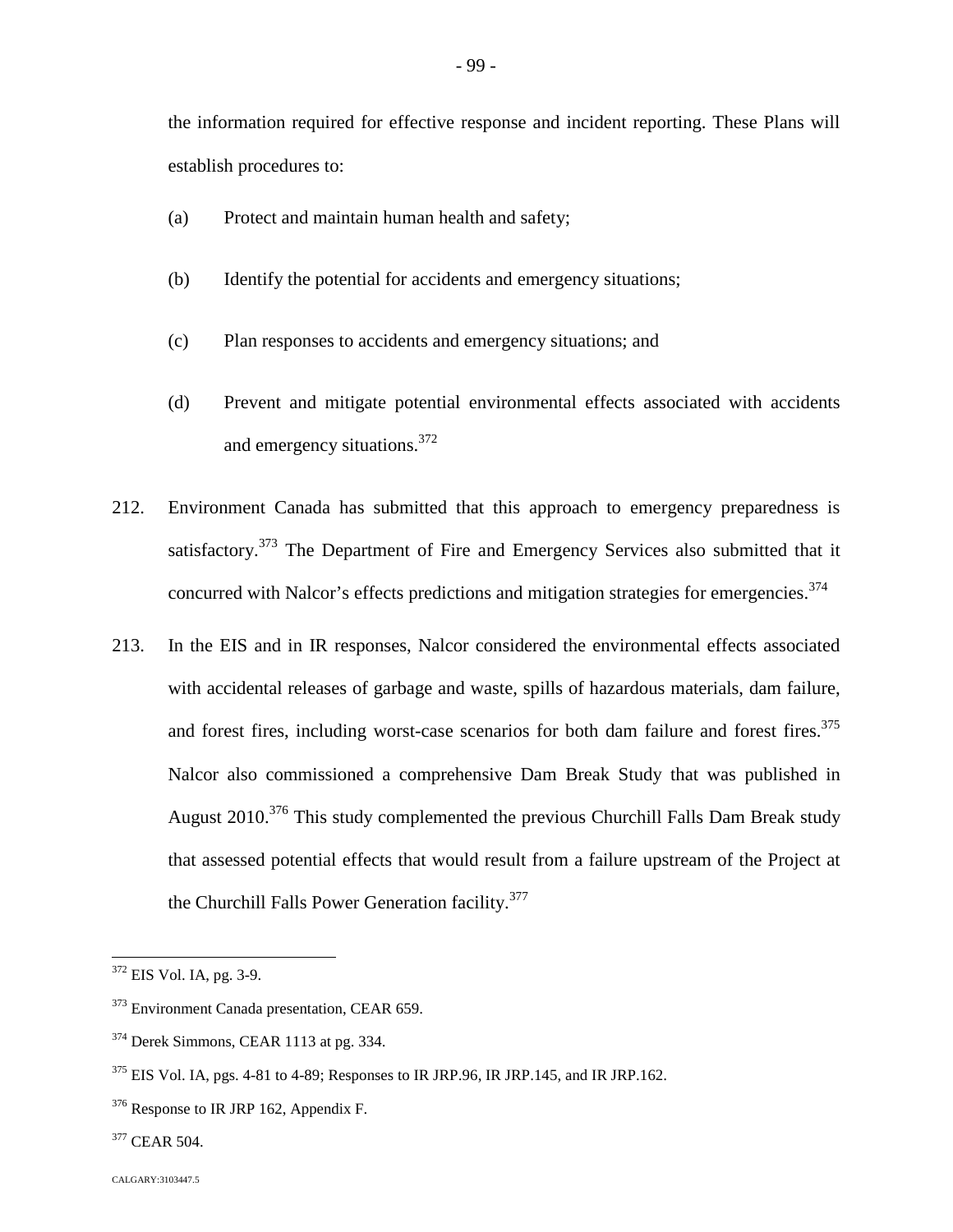- 214. For each potential accident or malfunction, Nalcor has identified mitigation methods to prevent them from occurring, and to reduce the effects associated with them should they occur.<sup>[378](#page-100-0)</sup> With these prevention measures in place, Nalcor concluded that the likelihood of any accidental releases of garbage and waste or spills of hazardous materials were minimal and could be contained and remedied in a short period of time.<sup>[379](#page-100-1)</sup> Forest fires are also unlikely to be caused by the Project; however, Nalcor has committed to develop a plan to prevent and combat forest fires that will assist in minimizing the occurrence and limitingthe area burned by a forest fire.<sup>380</sup>
- 215. In terms of dam failure, both dams will comply with the Canadian Dam Association Dam Safety Guidelines (2007), which reflect international dam design standards and guidelines.<sup>[381](#page-100-3)</sup> While some interveners are concerned with the safety of these dams,  $382$ Nalcor submits that these dams will be constructed according to best industry standards and therefore any dam failure will be very unlikely.<sup>[383](#page-100-5)</sup> This was confirmed by Hatch in its 2010 Supplemental Dam Break Analysis.<sup>[384](#page-100-6)</sup> In addition, the Province requires Dam Safety Reviews (DSRs) as per the guidelines stipulated in the Canadian Dam Association Safety Guidelines by independent engineering firms every five years to further protect against the risk of any unanticipated dam failure.<sup>[385](#page-100-7)</sup> The Department of Environment and

<span id="page-100-0"></span><sup>378</sup> EIS Vol. IA, pgs. 4-81 to 4-89.

<span id="page-100-1"></span><sup>379</sup> EIS Vol. IA, pgs. 4-83 and 4-84.

<span id="page-100-2"></span><sup>380</sup> EIS Vol. IA, pg. 4-87.

<span id="page-100-3"></span><sup>381</sup> EIS Vol. IA, pg. 3-29; Bob Barnes, CEAR 1208 at pg. 240.

<span id="page-100-4"></span><sup>382</sup> For example, Debbie Michelin, CEAR 648; Rebecca Benefiel, CEAR 835 at pgs. 204 and 205.

<span id="page-100-5"></span><sup>&</sup>lt;sup>383</sup> Marion Organ, CEAR 952 at pg. 29.

<span id="page-100-6"></span> $384$  Response to IR JRP.162, Appendix F at pg. 2.

<span id="page-100-7"></span><sup>&</sup>lt;sup>385</sup> Clyde McLean, CEAR 835 at pg. 231.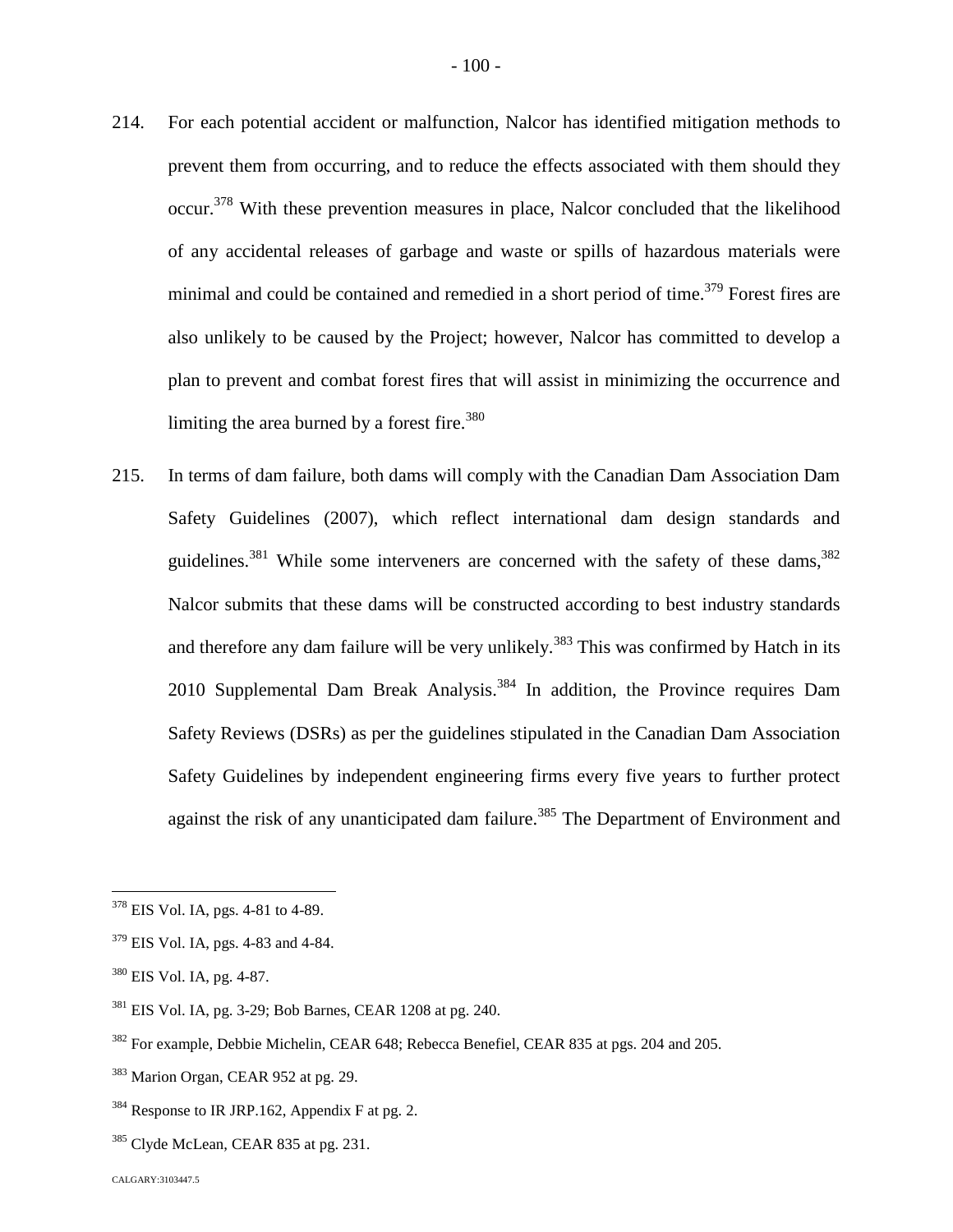Conservation's Water Management Division concluded that the risk of dam failure for the Project is "very low".<sup>3[86](#page-101-0)</sup>

- 216. Nevertheless, Nalcor assessed the effects associated with a worst-case dam breach scenario, referred to as the Probable Maximum Flood ("PMF") scenario for the Churchill basin.[387](#page-101-1) The results of this dam breach modelling will be incorporated into Nalcor's Emergency Preparedness Plan for the Project, which will identify the hazards posed by the dam, the roles and responsibilities of all parties, and the notifications to be made in theevent of an emergency at the dam[.](#page-101-2)<sup>388</sup> This Plan will be in place prior to any reservoir impoundment.<sup>[389](#page-101-3)</sup>
- 217. In addition, the results of the dam breach modelling were used to prepare inundation mapping that may be used by downstream communities to develop emergency preparedness planning and to assess the consequences of failure for structures at the Churchill Falls Power Generation facility as well as the Project.<sup>[390](#page-101-4)</sup> Nalcor has committed to working with each community that has been identified in the Dam Break Study to develop evacuation strategies in the event of a dam failure. These community plans will be in place prior to inundation and will ensure that in the event of a dam failure all potentially affected individuals will be evacuated from the flood zone within the necessary timeframes.<sup>[391](#page-101-5)</sup> For example, the Town of Happy Valley-Goose Bay submitted that it accepts responsibility for updating its emergency response plan to include the

<span id="page-101-5"></span> $391$  Marion Organ, CEAR 952 at pg. 175.

<span id="page-101-0"></span><sup>&</sup>lt;sup>386</sup> Clyde McLean, CEAR 835 at pg. 229.

<span id="page-101-1"></span><sup>&</sup>lt;sup>387</sup> CEAR 504 at pg. 34.

<span id="page-101-2"></span><sup>388</sup> EIS Vol. IA, pg. 4-86.

<span id="page-101-3"></span><sup>&</sup>lt;sup>389</sup> Gilbert Bennett, CEAR 846 at pg. 145.

<span id="page-101-4"></span> $390$  CEAR 504 at pg. 98.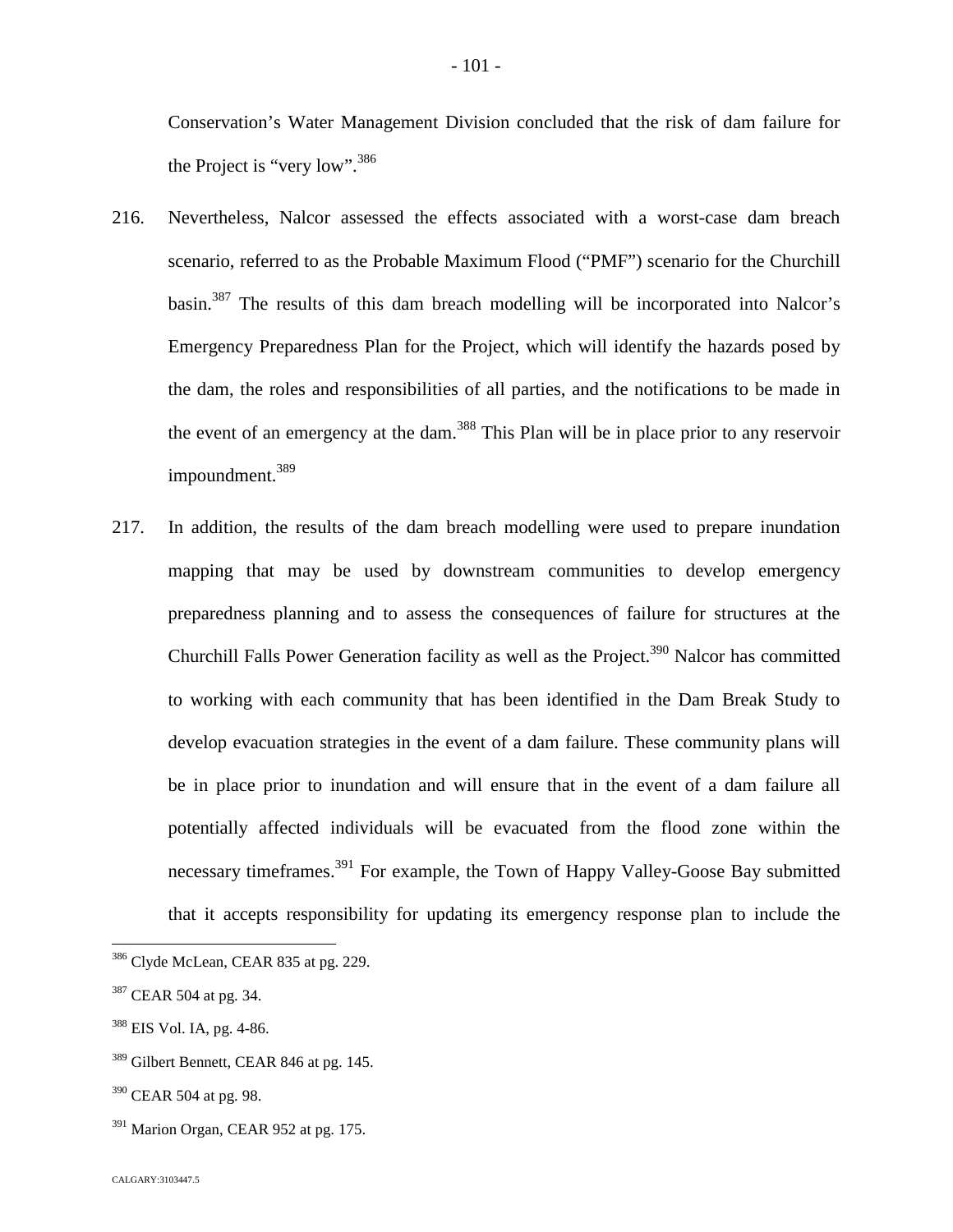Project and that it had been working closely with Nalcor to develop the details of that plan.[392](#page-102-0) By law, Nalcor has no authority to evacuate communities or implement emergency response actions. Nalcor's commitment is to work with those providers and assist as appropriate.

# **IV. Environmental Issues**

- 218. Environmental issues will be discussed for each biophysical VEC: aquatic environment, terrestrial environment, and atmospheric environment.
	- *(i) Aquatic*
		- (a) Fish and Fish Habitat
- 219. Many interveners throughout the hearing have expressed concerns about the effects of the Project on fish and fish habitat.<sup>3[93](#page-102-1)</sup>
- 220. Nalcor's environmental assessment of the aquatic environment focused primarily on fish and fish habitat, as this was deemed to be an overall indicator of aquatic ecosystem health.<sup>[394](#page-102-2)</sup> The study team assessed the nature of every interaction between the Project and fish and fish habitat, as well as the magnitude, geographic extent, duration, frequency, reversibility, likelihood, and level of certainty of each potential effect, and the existing level of disturbance on fish and fish habitat in the lower Churchill River.<sup>395</sup>

<span id="page-102-0"></span><sup>392</sup> Wyman Jacques, CEAR 1113 at pg. 381.

<span id="page-102-1"></span> $393$  For example, DFO, CEAR 884 at pg. 75; Grand Riverkeeper, CEAR 908 at pg. 60.

<span id="page-102-2"></span><sup>394</sup> EIS Vol. IIA, pg. 4-1.

 $395$  EIS Vol. IIA, pgs. 4-6 and 4-7.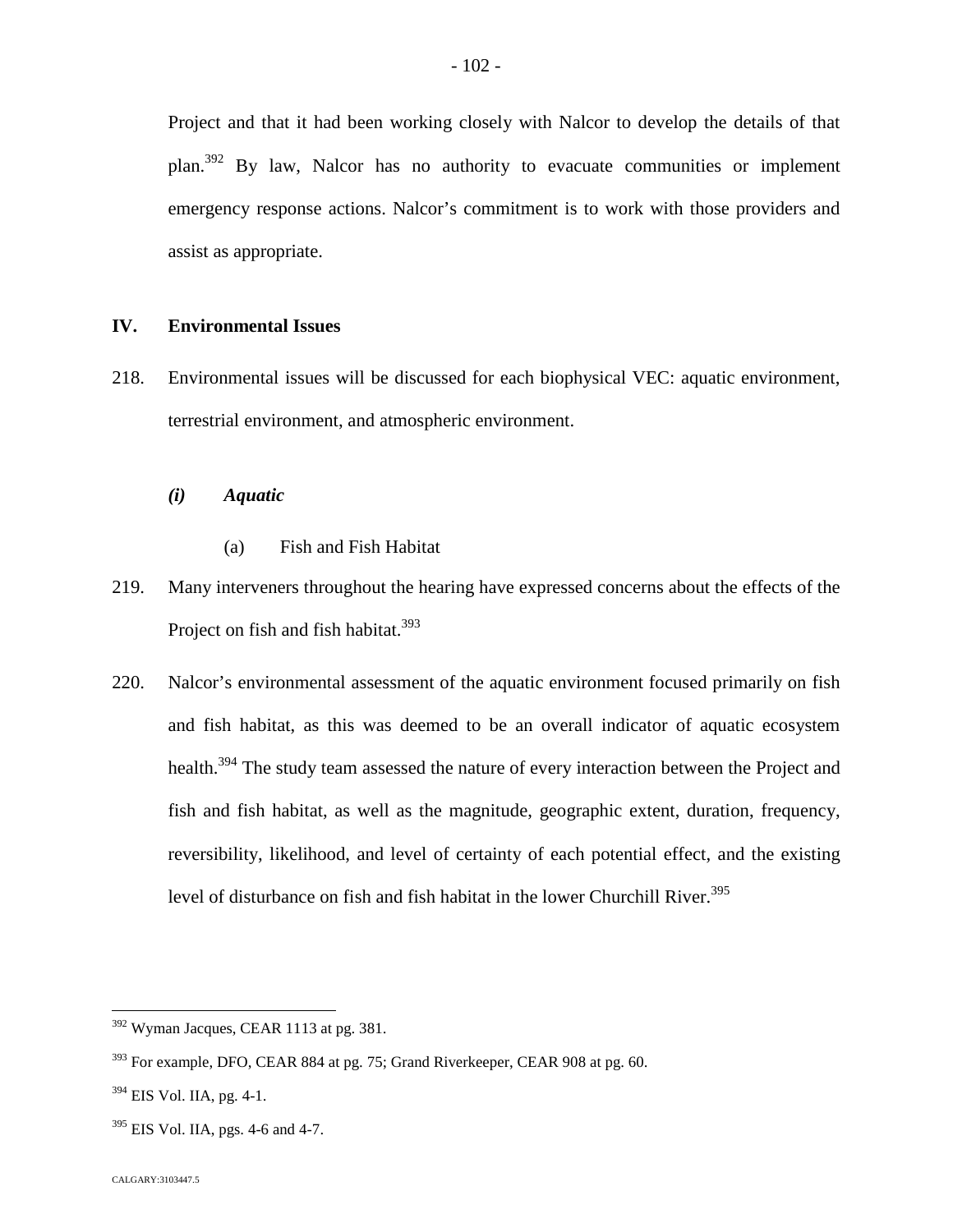- 221. The definition of significant adverse environmental effect for fish and fish habitat was any adverse effect that would prevent conditions from stabilizing at their original conditions within several generations, whether in respect of habitat quantity, fish populations, fish mortality, habitat quality, or fish health. $396$  $396$
- 222. The study team drew from extensive baseline research on fish and fish habitat in the lower Churchill River that was collected over several decades.<sup>[397](#page-103-1)</sup> This baseline research provided Nalcor with a thorough understanding of fish habitat, fish habitat use, and water quality throughout the river.<sup>[398](#page-103-2)</sup> As a result of this baseline research, several conclusions were formed regarding the potential effects of the Project on fish and fish habitat. First, there will be a 11,865 ha increase of fish habitat as a result of the formation of the Muskrat Falls and Gull Island reservoirs; 3,652 ha at Muskrat Falls Reservoir and 8,213 ha at the Gull Island Reservoir.<sup>3[99](#page-103-3)</sup>
- 223. Second, there will be some changes in fish habitat quality as a result of the Project. Levels of total suspended sediment will increase in the reservoirs from baseline river conditions and there will be a period of trophic upsurge.<sup> $400$ </sup> These levels will not exceed the natural variability that fish can use as habitat.<sup>[401](#page-103-5)</sup> In addition, based on extensive literature reviews, experience from other large-scale hydroelectric projects, and modelling specific to the lower Churchill River, it is expected that post-impoundment

<span id="page-103-3"></span><sup>399</sup> EIS Vol. IIA, pg. 4-38.

<span id="page-103-0"></span><sup>396</sup> EIS Vol. IIA, pg. 4-7.

<span id="page-103-1"></span> $397$  EIS Vol. IIA, pgs. 4-7 to 4-17.

<span id="page-103-2"></span><sup>398</sup> CEAR 933.

<span id="page-103-4"></span> $400$  EIS Vol. IIA, pgs. 4-57 and 4-58.

<span id="page-103-5"></span> $401$  Jim McCarthy, CEAR 884 at pg. 31.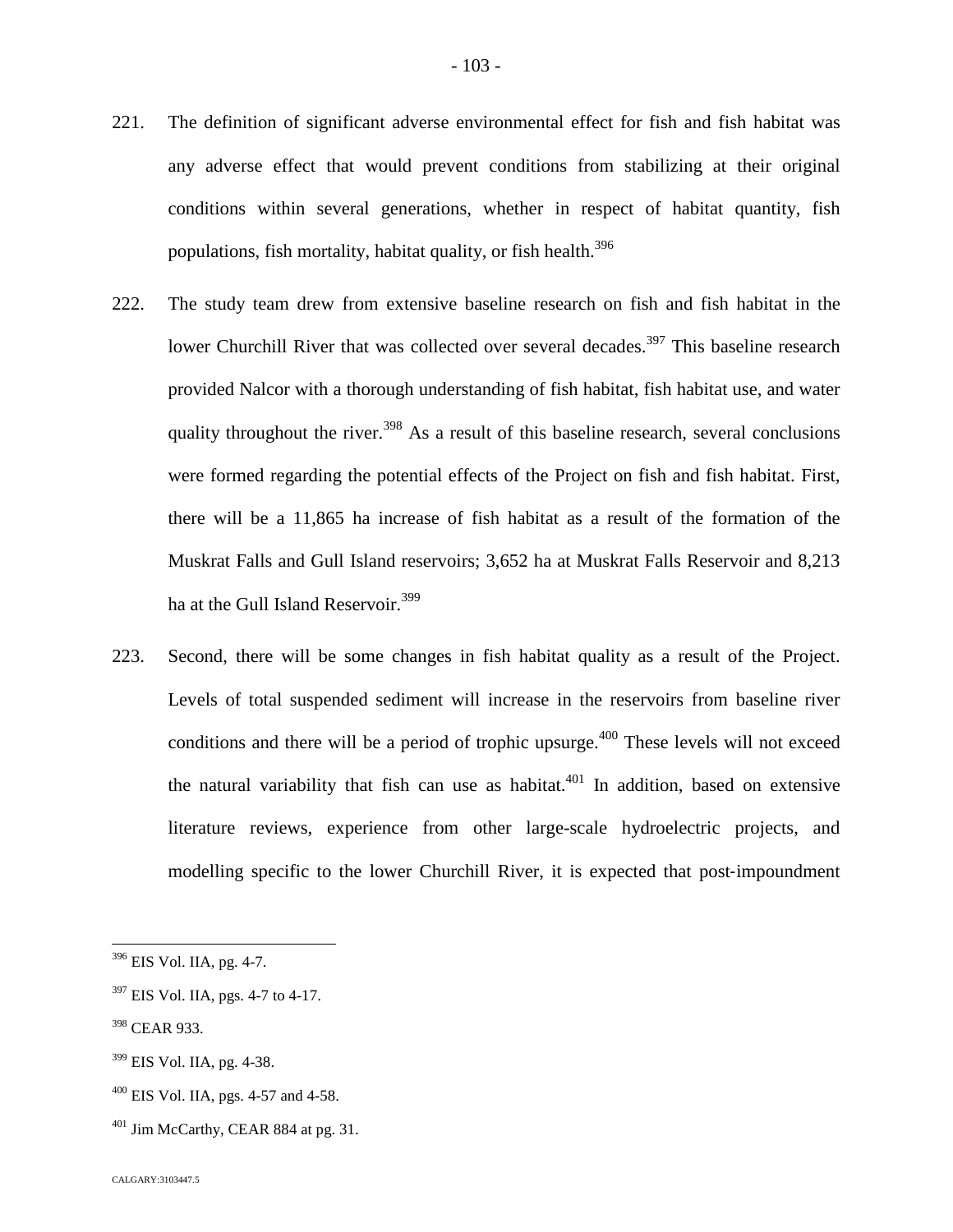habitats will effectively stabilize within 15 to 20 years of inundation.<sup>[402](#page-104-0)</sup> Calculations regarding overall change in the productive capacity of the habitat within the Assessment Area indicate that, in terms of species composition, the fish within the lower Churchill River will not be affected by the Project. $403$  This issue was further explored in the Wednesday morning session which concluded the evidentiary portion of the hearings. Mr. McCarthy was unequivocal in his responses to questioning by the panel and others that the abundance and assemblages of fish post project would be similar to pre-project. In respect of the tables showing the reduction of available habitat, Mr. McCarthy explained that the tables simply showed calculations based on DFO criteria, when it was clear from field studies that habitat that was rated as zero based on that criteria was in fact productive. Mr. McCarthy explained that the table allows the proponent to understand what the issues are and ensure that the compensation measures are in place *prior* to habitat being lost. He also confirmed that the cumulative, or combined effects, are all taken into consideration in response to the panel. (Wednesday, April 13 session in Goose Bay, Transcript citation not available at time of completion of submission and CEAR document 1205).

224. Third, the construction and operation of the Gull Island and Muskrat Falls reservoirs is not anticipated to cause significant mortality of fish within the Project Area. In part, this will be due to compensation flows during construction and the limited drawdown of the reservoirs during operations.4[04](#page-104-2) DFO will require that Nalcor obtain an approval under section 32 of the *Fisheries Act* for incidental mortalities of fish during impoundment and

<span id="page-104-0"></span> $402$  EIS Vol. IIA, pg. 4-58.

<span id="page-104-1"></span> $403$  EIS Vol. IIA, pg. 4-50.

<span id="page-104-2"></span> $404$  EIS Vol. IIA, pg. 4-51.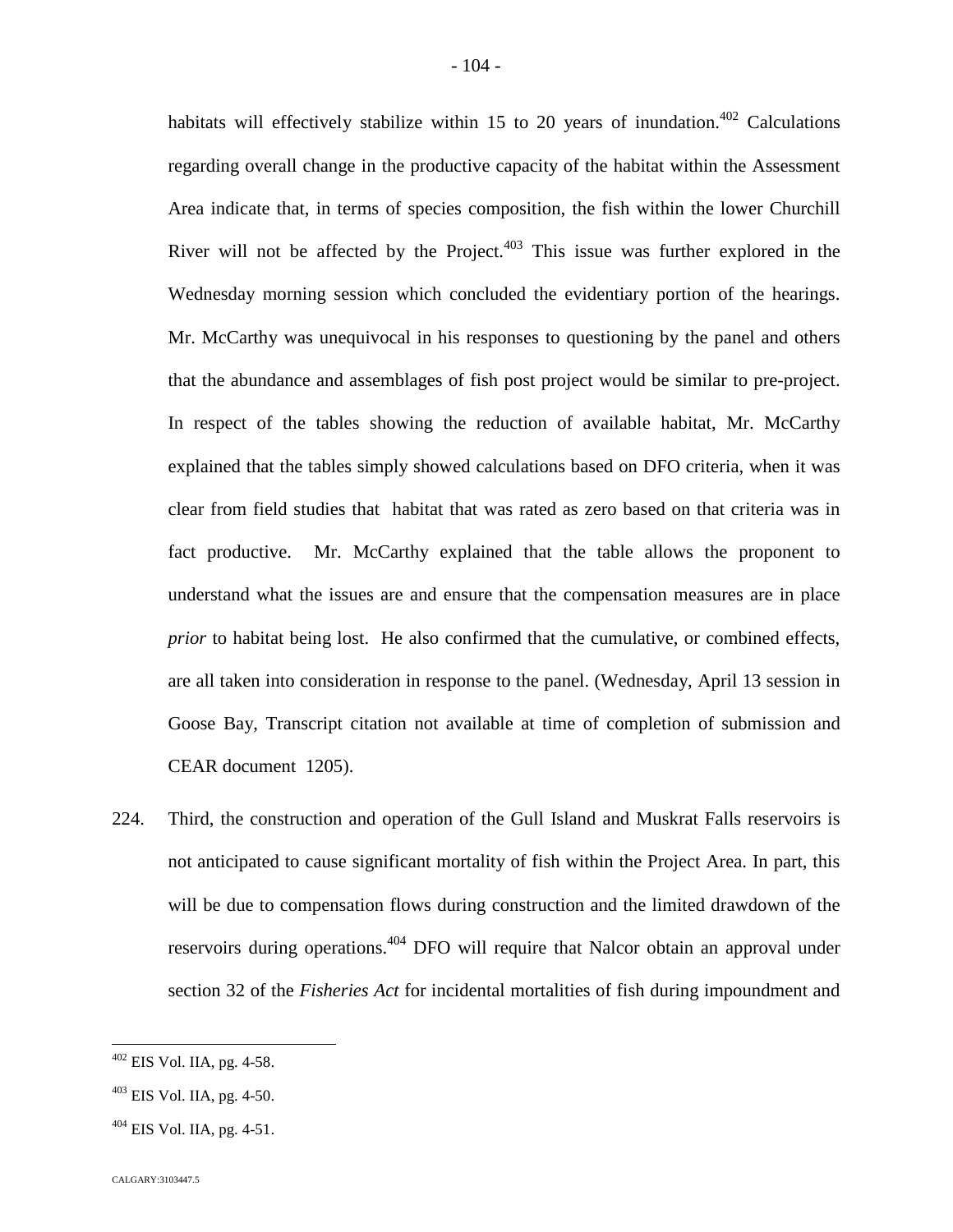for entrainment during operations.<sup> $405$ </sup> One of the conditions that would be attached to such an authorization would be detailed monitoring requirements.<sup>[406](#page-105-1)</sup> However, as mentioned previously, Nalcor has identified mitigation strategies that it will use if fish are stranded during impoundment and DFO has accepted that with these mitigation measures, there will not likely be any population level effects on fish during impoundment.<sup> $407$ </sup> In addition, since there are only limited movements of fish between the dam sites at present, fish mortality caused by entrainment is predicted to be localized and minimal.<sup>[408](#page-105-3)</sup> DFO agreed with this conclusion.<sup>[409](#page-105-4)</sup> Therefore, the Project is not likely to result in any population level fish mortality.

- 225. Fourth, peak fish mercury concentrations during reservoir operation may increase as a result of the Project, but they will be at the low to moderate range of what has been observed for other boreal reservoirs.<sup>[410](#page-105-5)</sup> Fish population health will not be affected by this change.[411](#page-105-6) In addition, mercury levels in fish are expected to peak within 5 to 15 years of inundation and will return to baseline levels within  $35$  years.<sup>[412](#page-105-7)</sup> No evidence has been filed which would contradict those predictions.
- 226. As a result of these conclusions and the proposed fish habitat compensation strategy, discussed below, the study team concluded that no significant adverse effects are

<span id="page-105-7"></span> $412$  EIS Vol. IIA, pg. 4-56.

<span id="page-105-0"></span><sup>405</sup> Fisheries and Oceans Canada, CEAR 639 at pgs. 11 and 30.

<span id="page-105-1"></span><sup>406</sup> Tilman Bieger, CEAR 1113 at pg. 247.

<span id="page-105-2"></span> $407$  Gilbert Bennett, CEAR 385 at pg. 315; Jim McCarthy, CEAR 884 at pg. 13; Tilman Bieger, CEAR 1113 at pg. 243.

<span id="page-105-3"></span><sup>408</sup> EIS Vol. IIA, pg. 4-52; response to IR JRP.51; Component Study 7 of 11 for Fish and Fish Habitat.

<span id="page-105-4"></span> $409$  Tilman Bieger, CEAR 1113 at pg. 287.

<span id="page-105-5"></span><sup>410</sup> EIS Vol. IIA, pg. 4-56.

<span id="page-105-6"></span> $411$  EIS Vol. IIA, pg. 4-59.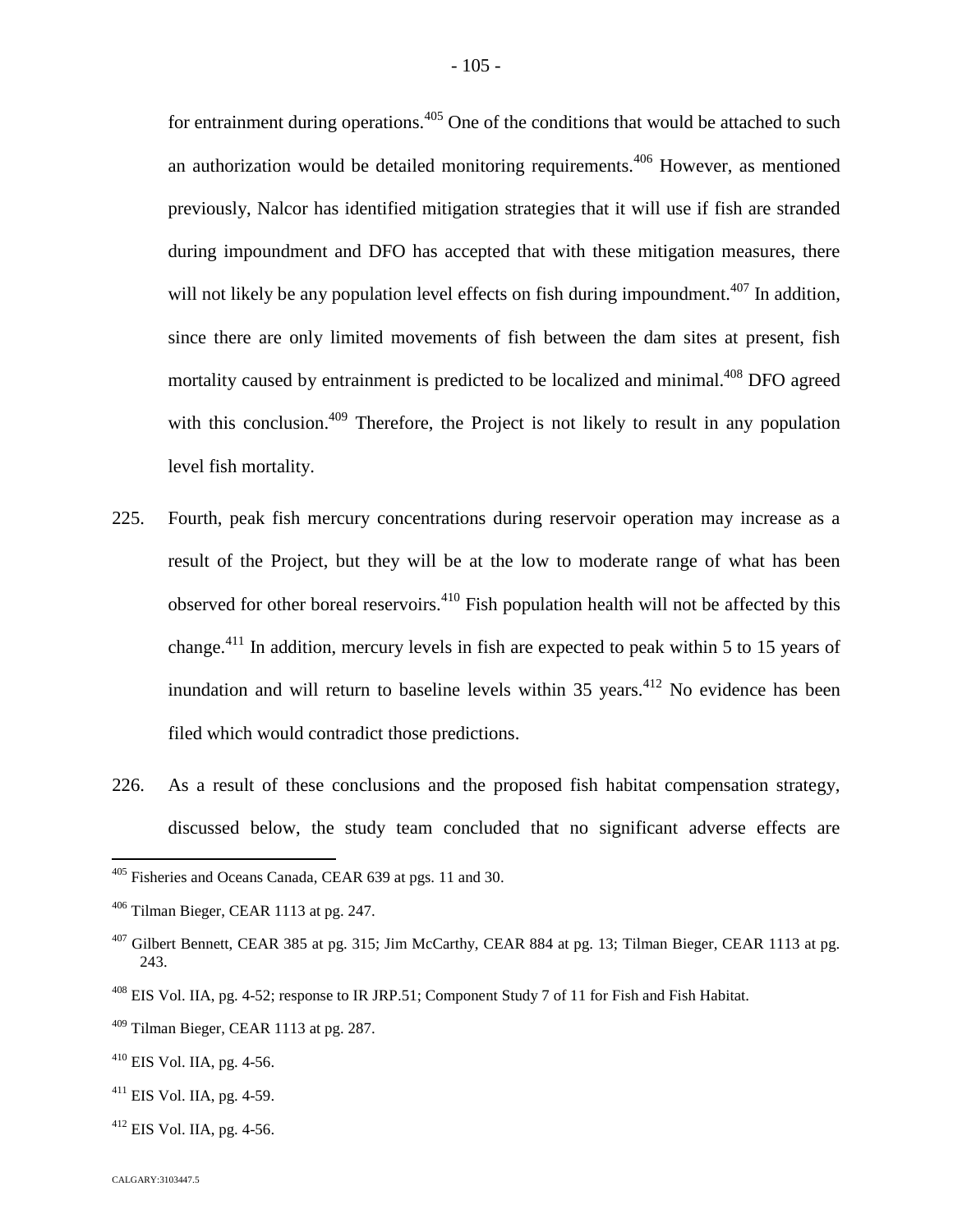predicted for fish and fish habitat, either during construction or operation.<sup>[413](#page-106-0)</sup> DFO similarly concluded that the Project will not result in environmental effects that are not "unmanageable or unacceptable". <sup>4[14](#page-106-1)</sup>

- 227. To verify this conclusion, Nalcor has designed long-term environmental effects monitoring programs to ensure that fish and fish habitat respond to the Project as expected and that Nalcor's planned mitigation measures are working as intended.<sup>[415](#page-106-2)</sup> Nalcor has accepted each of DFO's recommendations for fish and fish habitat monitoring programs.<sup>[416](#page-106-3)</sup> In addition, Nalcor and the Province have committed to expanding its network of real-time water monitoring stations in the river and out into Goose Bay and Lake Melville should the Project proceed, in order to ensure that Nalcor's effects predictions are accurate. $417$  $417$ 
	- (b) Groundwater Quality
- 228. Several concerns were raised in relation to groundwater effects of the Project and, specifically, that the Project would result in decreased drinking water quality in Happy Valley-Goose Bay and Mud Lake through saltwater intrusion during impoundment.<sup>418</sup>
- 229. Nalcor studied this issue using a precautionary approach conservative estimates of the freshwater input from the Churchill River were used, and the saline input from Lake Melville was overestimated. Even with these conservative values and zero compensation

<span id="page-106-0"></span><sup>413</sup> EIS Vol. IIA, pgs. 4-57 and 5-49.

<span id="page-106-1"></span><sup>414</sup> Tilman Bieger, CEAR 884 at pg. 99.

<span id="page-106-2"></span> $^{415}$  EIS Vol. IIA, pg. 4-61; CEAR 1189 at pg. 3.

<span id="page-106-3"></span><sup>416</sup> Todd Burlingame, CEAR 1113 at pg. 269.

<span id="page-106-4"></span> $417$  Clyde McLean, CEAR 1113 at pg. 103.

<sup>418</sup> Clarice Blake-Rudkowski, CEAR 884 at pgs. 54, 55, and 268.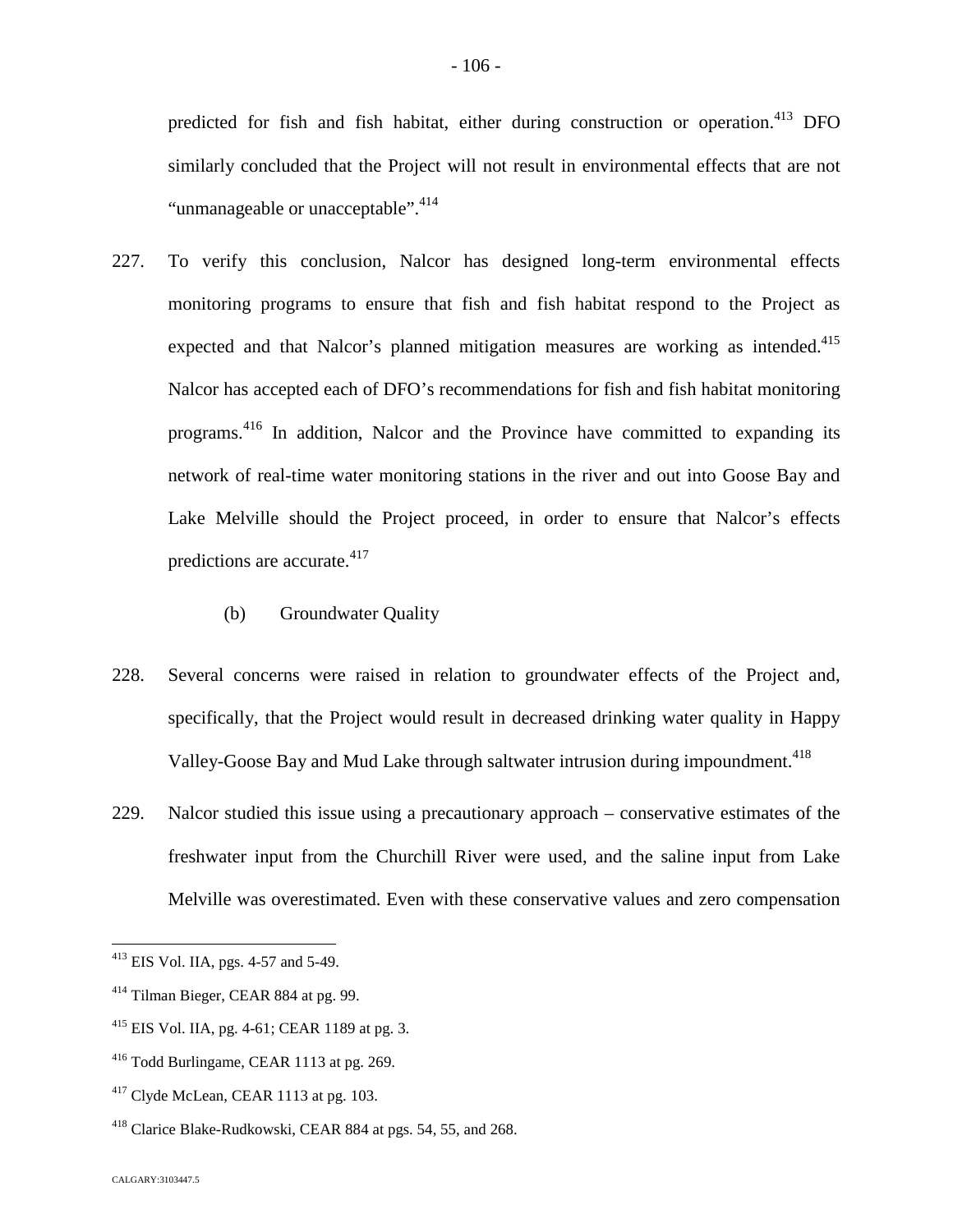flows, the greatest extent of saltwater intrusion was found to be 3 km upriver from the mouth of the river.<sup>[419](#page-107-0)</sup> With the 30 percent compensation flow that Nalcor has committed to, no saltwater intrusion beyond the mouth of the river is predicted.<sup>420</sup>

- 230. Nalcor assessed whether or not the groundwater aquifers that are used for drinking water by local communities could be affected by the Project. For Mud Lake, a field program and associated assessment was conducted. The study concluded that groundwater consistently flowed towards either the Churchill River or the Channel and that at no time was there groundwater flow from either the Channel or the Churchill River inland towards the resident's wells.<sup>[421](#page-107-1)</sup> Existing literature for the Town of Happy Valley-Goose Bay was reviewed. $422$  It was determined that there is limited potential for interaction between the River and the groundwater supply and subsequently limited potential for Project-related effects. As stated, the aquifer that is supplying fresh groundwater to the Happy Valley‐Goose Bay well field is described as a leaky confined aquifer, which means that it is not directly connected to the immediate surface water system, namely the Churchill River. The groundwater source is considered to be non‐GUDI (Groundwater Under Direct Influence from Surface Water). In other words, it is not considered to be vulnerable to direct surface water influence in the immediate area of the wells that form the well field.
- 231. The Water Resources Management Division of the Department of Environment and Conservation confirmed that the Project would not likely affect drinking water in either

<span id="page-107-0"></span><sup>419</sup> Hatch (2008), Saltwater Intrusion Component Study, at pg. 8-1.

<sup>420</sup> Hatch (2008), Saltwater Intrusion Component Study, at pg. 8-1.

<span id="page-107-1"></span><sup>&</sup>lt;sup>421</sup> Response to IR JRP 63(1) at pg. 24; response to IR JRP.63(m) at pg. 25; response to IR JRP.160 at pg. 3.

<span id="page-107-2"></span> $422$  Response to IR JRP 63(1) at pg. 24, response to IR JRP.63(m) at pg. 25.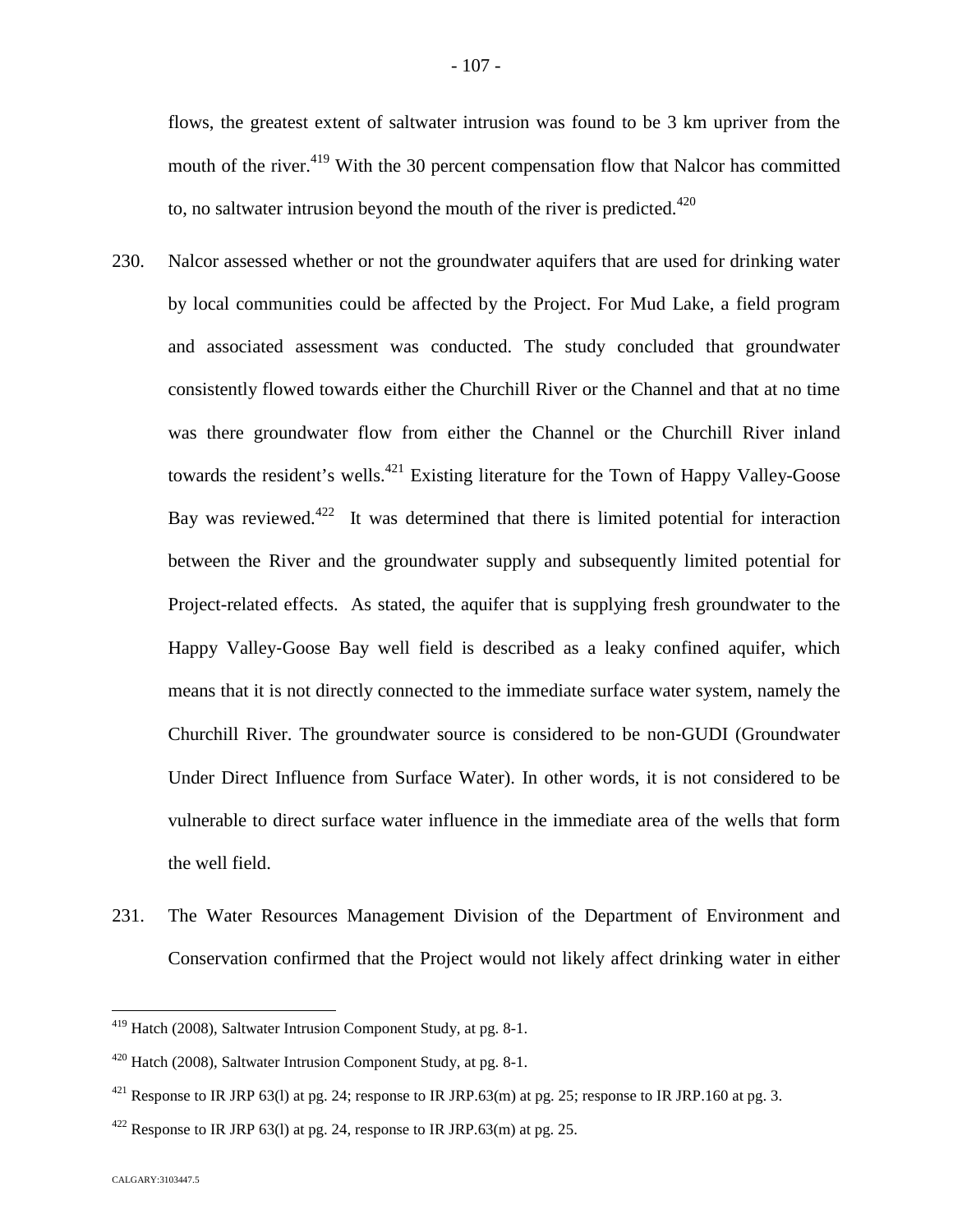community.<sup>[423](#page-108-0)</sup> Health Canada reached the same conclusion.<sup>[424](#page-108-1)</sup> Nevertheless, Nalcor has committed to monitoring drinking water wells in Mud Lake during impoundment to confirm the predictions of the salt water intrusion model and groundwater study.<sup>425</sup>

- 232. Concerns were raised in the community of Northwest River that the primary source of that community's drinking water, Grand Lake, had experienced saltwater intrusion as a result of the Upper Churchill project.<sup>[426](#page-108-2)</sup> This saltwater intrusion has also adversely affected certain fish species in Grand Lake. $427$  While Nalcor does not expect the Project to affect the salinity or flow of water in Grand Lake, $428$  Nalcor has expressed its willingness to investigate that issue and to incorporate plans to remedy this issue as part of its fish compensation program.4[29](#page-108-5)
	- (c) Methylmercury
- 233. One of the environmental effects associated with reservoir creation is the release of methylmercury into the aquatic environment from inundated land. This is a natural process, and methylmercury is common in many natural lakes in the Canadian Shield, but several interveners expressed concerns that consumption of fish with elevated methylmercury concentrations can represent a risk to humans and wildlife.<sup>430</sup>

<span id="page-108-0"></span><sup>423</sup> Dorothea Hanchar, CEAR 884 at pg. 232.

<span id="page-108-1"></span> $424$  Health Canada, CEAR 702 at pg. 8.

 $425$  CEAR 1189 at pg. 6.

<span id="page-108-2"></span> $426$  For example, Ed Tuttauk, CEAR 961 at pg. 67; Ted Blake, CEAR 961 at pg. 80.

<span id="page-108-3"></span> $427$  Ted Blake, CEAR 961 at pg. 80.

<span id="page-108-4"></span><sup>428</sup> Gilbert Bennett, CEAR 961 at pg. 19.

<span id="page-108-5"></span><sup>&</sup>lt;sup>429</sup> Gilbert Bennett, CEAR 1221 at pg. 8.

 $^{430}$  EIS Vol. IIA, pg. 4-18.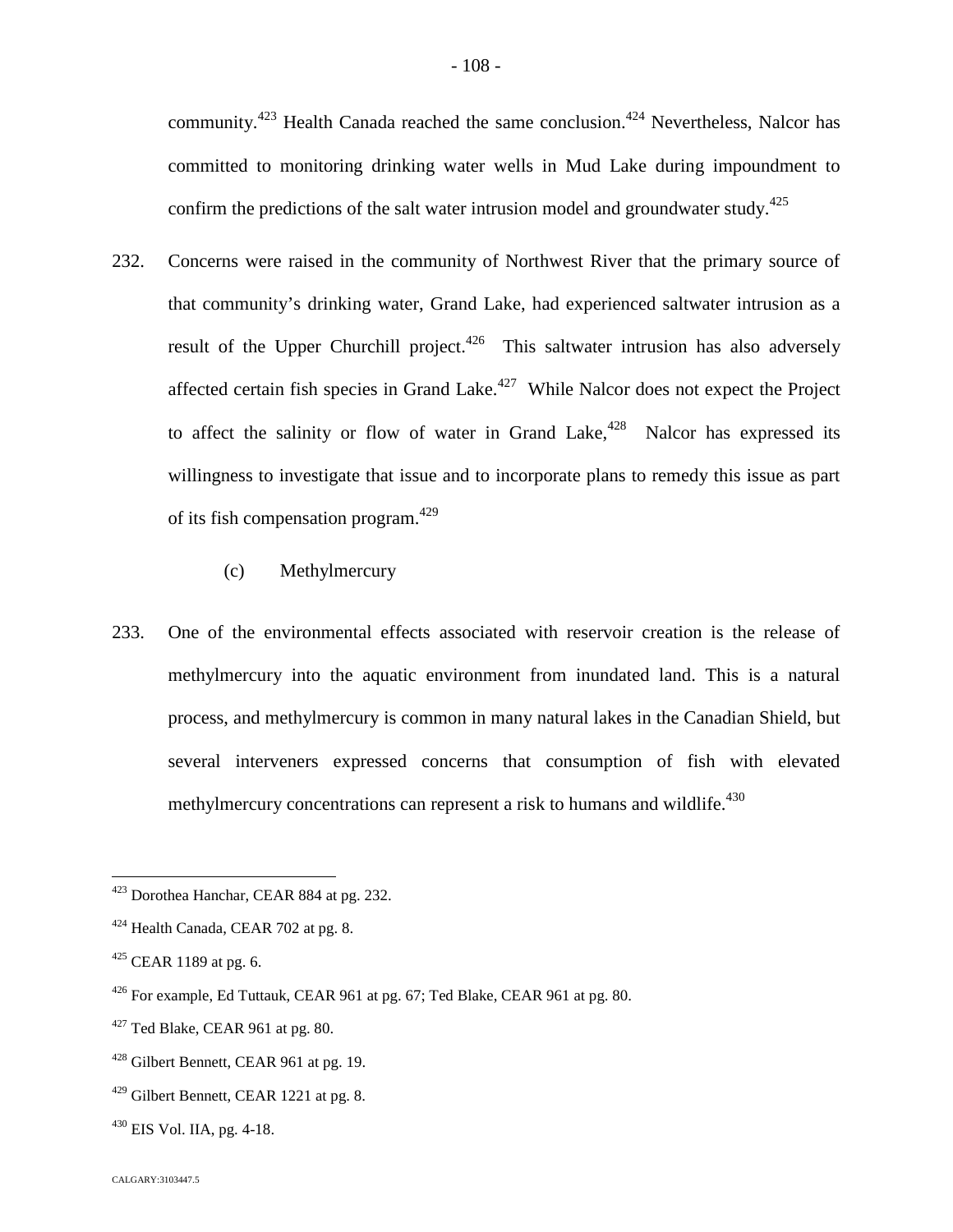- 234. In order to predict the effects the Project will have on mercury levels in the lower Churchill River, Nalcor first assessed baseline concentrations in water, sediments, plankton and fish for the lower Churchill River system and surrounding region.<sup>[431](#page-109-0)</sup> Data for mercury in fish in the lower Churchill River has been collected since the mid-1970's (as a result of elevated levels from the Upper Churchill Development) and for the other components since the  $1990$ 's.<sup>4[32](#page-109-1)</sup>
- 235. Once the baseline concentrations of mercury in the river were established, Nalcor developed detailed models to predict mercury accumulation and exposure in the Gull Island and Muskrat Falls reservoirs post-inundation.<sup>[433](#page-109-2)</sup> These models were based upon thorough studies of other hydroelectric projects across Canada.<sup>434</sup>
- 236. Using these models, Nalcor was able to estimate relative peak mercury concentrations in the lower Churchill River post-inundation with a high degree of confidence.<sup>[435](#page-109-3)</sup> The results found that the Project's reservoirs will fall in the "low" to "moderate" levels of methylmercury when compared with other hydroelectric reservoirs.<sup>[436](#page-109-4)</sup> A conservative peak increase factor between 2.3 and 4.8X was estimated for large fish species, which extrapolated the peak increase factor for 700 mm northern pike – the species with the highest peak increase factor – across all other fish species.<sup>[437](#page-109-5)</sup> The models also predicted

- $434$  EIS Vol. IIA, pg. 4-53; Response to IR JRP.20(a).
- <span id="page-109-3"></span> $435$  EIS Vol. IIA, pg. 4-57.

<span id="page-109-0"></span><sup>431</sup> EIS Vol. IIA, pg. 2-54.

<span id="page-109-1"></span><sup>432</sup> EIS Vol. IIA, pg. 2-54.

<span id="page-109-2"></span> $433$  EIS Vol. IIA, pg. 4-53.

<span id="page-109-4"></span><sup>436</sup> Jim McCarthy, CEAR 884 at pg. 43; Michael Parent, CEAR 908 at pg. 127.

<span id="page-109-5"></span> $^{437}$  EIS Vol. IIA, pg. 4-55; Response to IR JRP.166(b) at pg. 21.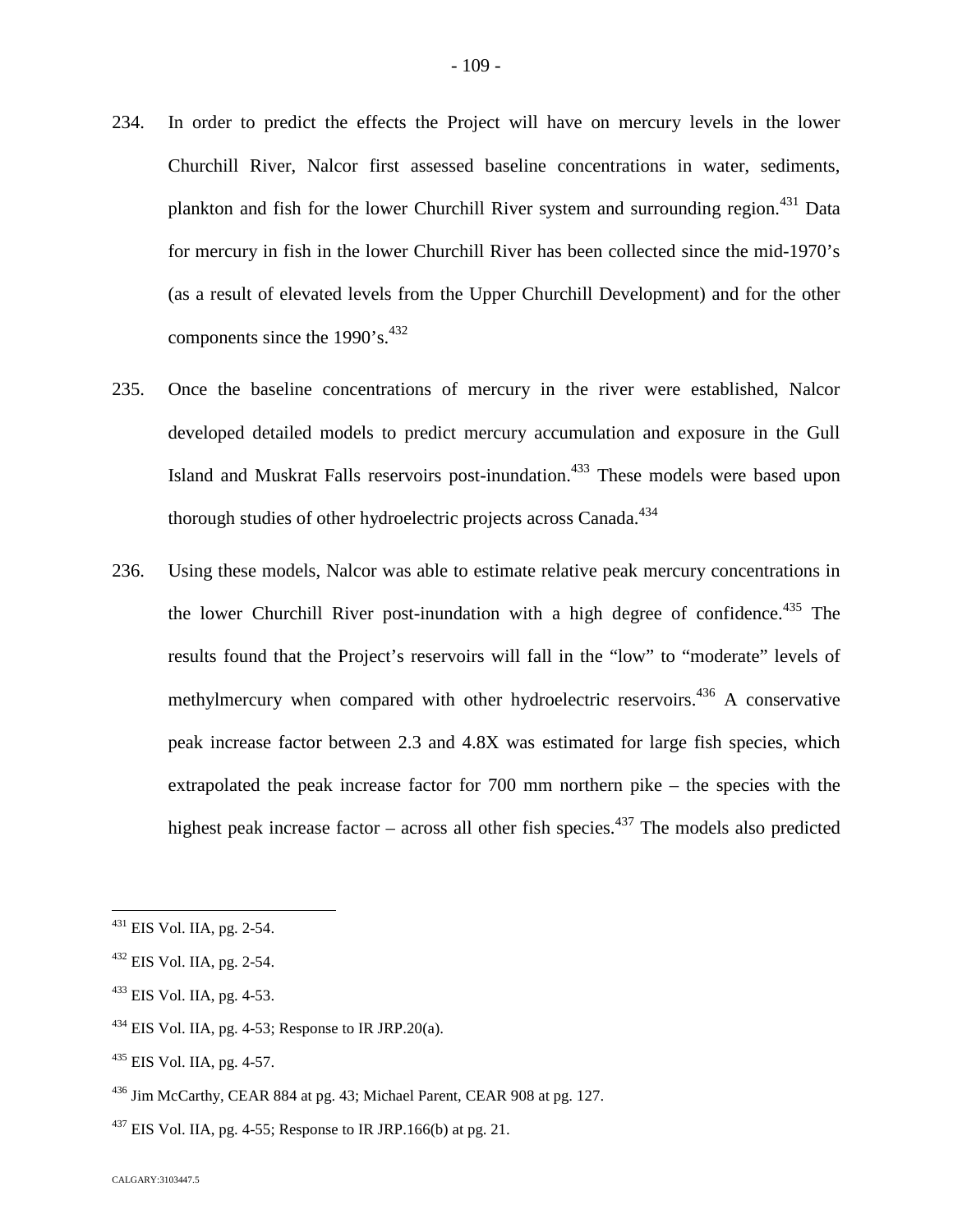that mercury concentrations would peak within 5‐15 years after flooding, declining thereafter to baseline levels within about  $35$  years.<sup>43[8](#page-110-0)</sup>

- 237. NRCan concluded that Nalcor modelled mercury increases in the lower Churchill River appropriately.<sup>[439](#page-110-1)</sup> Similarly, Keith Clarke for DFO stated during the hearings that Nalcor's mercury predictions were consistent with the current state of knowledge on mercury accumulation.[440](#page-110-2) Finally, Environment Canada concluded that Nalcor's predictions for mercury increases in fish were reasonable.<sup>44[1](#page-110-3)</sup>
- 238. Applying these peak increase factors to all fish species in the lower Churchill River, and comparing them against the concentrations that have been found to affect fish behaviour or fecundity, Nalcor found that the predicted mercury body burden levels will not likely have an effect on fish health at the population level.<sup>44[2](#page-110-4)</sup>
- 239. Mercury concentrations in adult lake trout, northern pike, lake whitefish, longnose sucker, and white sucker may nevertheless exceed Health Canada's "commercially sold" limit for mercury concentrations in fish.<sup>[443](#page-110-5)</sup> Allison Denning from Health Canada stressed that these commercial thresholds are much lower than would be expected for "country foods".[444](#page-110-6) However, to ensure that human mercury exposure does not pose an unacceptable risk to human health, Nalcor will conduct further work prior to impoundment to establish comprehensive mercury baseline data for local communities

<span id="page-110-0"></span> $438$  Response to IR. JRP.156(d) at pg. 11.

<span id="page-110-1"></span><sup>439</sup> Michael Parent, CEAR 908 at pg. 87.

<span id="page-110-2"></span><sup>&</sup>lt;sup>440</sup> Keith Clarke, CEAR 908 at pg. 93.

<span id="page-110-3"></span><sup>&</sup>lt;sup>441</sup> Neil Burgess, CEAR 908 at pg. 97.

<span id="page-110-4"></span> $442$  EIS Vol. IIA, pg. 4-59; Jim McCarthy, CEAR 884 at pg. 43.

<span id="page-110-5"></span> $443$  Response to IR. JRP.156(d) at pg. 11.

<span id="page-110-6"></span><sup>444</sup> Allison Denning, CEAR 908 at pg. 182.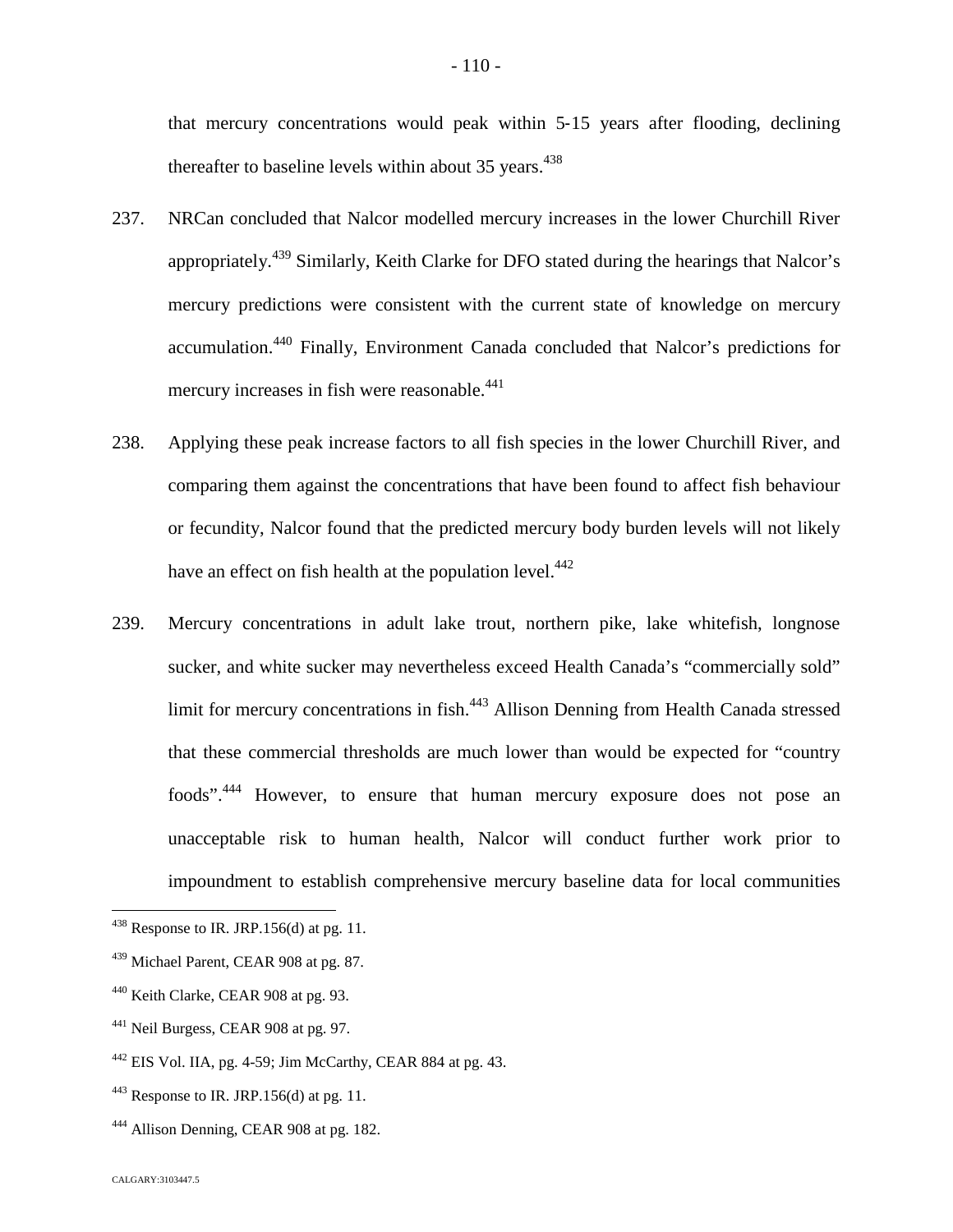and will monitor fish mercury concentrations following inundation to verify that the mercury levels in fish do not exceed Nalcor's predictions.<sup>[445](#page-111-0)</sup> Mercury levels in seals will also be monitored. Should mercury levels in fish exceed Health Canada's thresholds for human consumption, fish consumption advisories will be developed as required based on maximum daily allowable consumption and allowable monthly consumptions for each species.<sup>[446](#page-111-1)</sup> Likewise, based on the results of mercury monitoring in seals, consumption may be assessed.<sup>[447](#page-111-2)</sup> As an approach, consumption advisories are not unique to this project. For example, Health Canada currently has in effect, across the country, consumption advisories for tuna and other fish species.<sup>[448](#page-111-3)</sup> Experiences with other projects such as La Grande Reservoir in northern Quebec have proven that when communicated effectively and clearly and when community members are involved in the process, consumption advisories are effective in decreasing peoples' exposure to mercury.<sup>449</sup>

240. Nalcor has initiated a Human Health Risk Assessment ("HHRA") to assess the potential human health risk associated with mercury exposure and has completed an interim HHRA. The overall approach of the HHRA is to use available baseline mercury data from previous studies and to collect additional baseline mercury data by conducting a food consumption survey and hair sampling in the communities of Mud Lake, North West River, Happy Valley-Goose Bay, Churchill Falls and Sheshatshiu.<sup>[450](#page-111-4)</sup> The HHRA will include a quantitative assessment of the amount of mercury that local residents in

<span id="page-111-0"></span> $445$  Response to IR. JRP.164(a) at pg. 4.

<span id="page-111-1"></span><sup>446</sup> Response to IR. JRP.156(d) at pg. 11 and Colleen Leeder CEAR 1086, pt. 14.

<span id="page-111-2"></span><sup>&</sup>lt;sup>447</sup> Gilbert Bennett, CEAR 1163 at pg. 34.

<span id="page-111-3"></span><sup>448</sup> Gilbert Bennett, CEAR 961 at pg. 39.

<sup>449</sup> Loren Knopper, CEAR 1163 at pg. 25.

<span id="page-111-4"></span> $450$  Response to IR JRP.78(a) at pg. 2.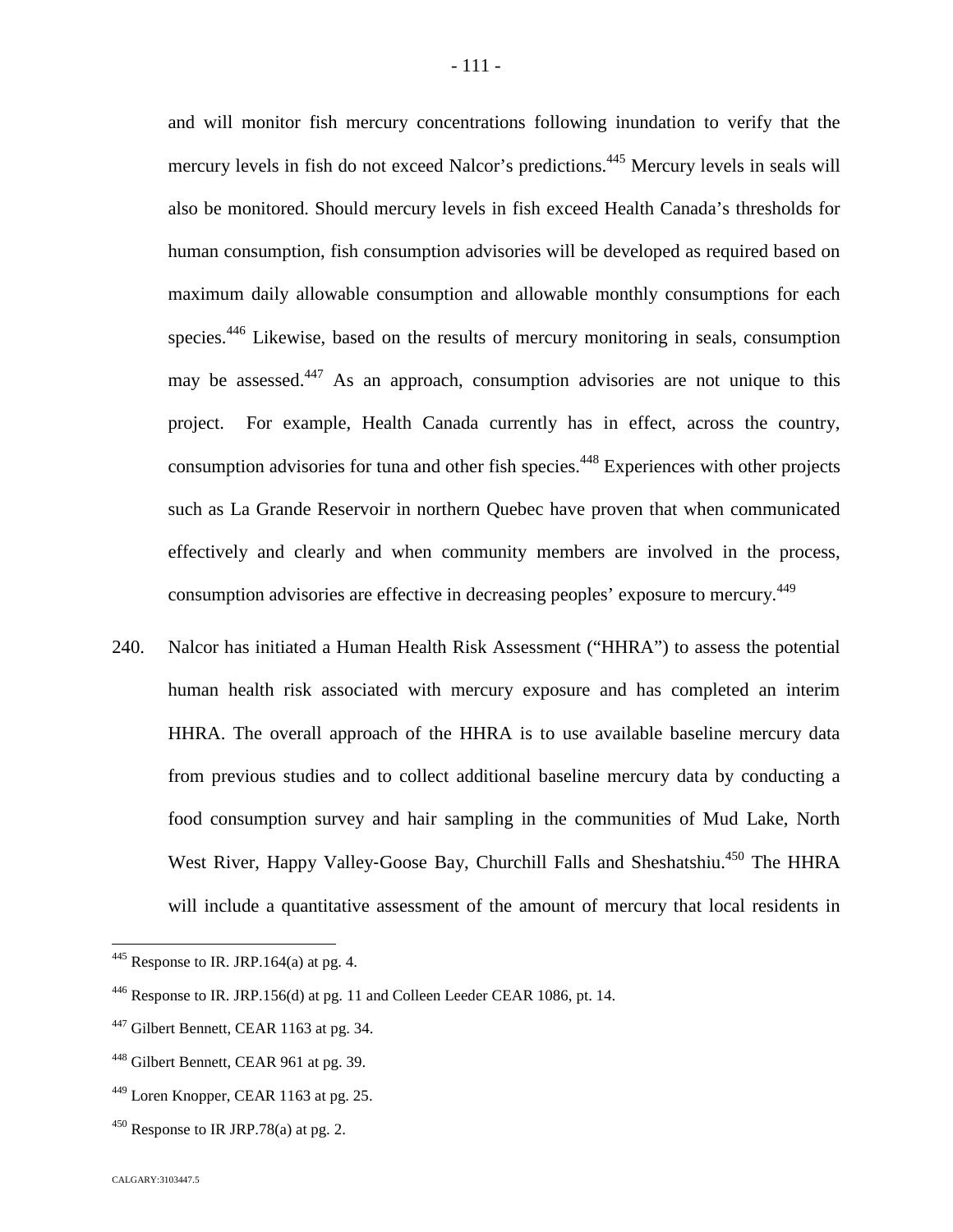Innu and non‐Innu communities may be exposed to and the risks associated with that exposure. Nalcor has met with representatives from Health Canada and DFO to ensure that the data to support the HHRA and the approach and methodology of the HHRA is adequate to satisfy the requirements of the EIS Guidelines. $451$  $451$ 

- 241. Nalcor filed its interim HHRA on January 31, 2011.<sup>[452](#page-112-1)</sup> This interim HHRA did not include the comprehensive survey to collect hair samples and dietary information from the general population, which will be scheduled if and when the Project is sanctioned.<sup>[453](#page-112-2)</sup> However, this interim HHRA incorporated extensive literature research and past baseline studies in several of these communities. The interim HHRA concluded that human health concerns related to mercury (inorganic mercury and methylmercury) exposure are considered to be low to likely negligible for all communities considered in the HHRA. The HHRA applied conservative assumptions where there were uncertainties and as such, the results of the assessment are likely conservative and over-predict potential exposures and risks to the communities considered in the HHRA. $^{454}$  $^{454}$  $^{454}$
- 242. Health Canada submitted concerns that the interim HHRA in some cases underestimates and in some cases overestimates mercury exposures to people. Nalcor will update the interim HHRA as described above to develop a more precise hazard quotient measure. Health Canada considers a hazard quotient over 1 to be of potential concern to human health.<sup>[455](#page-112-4)</sup> Nalcor agrees that any hazard quotient value over 1 is of potential concern to

<span id="page-112-0"></span><sup>&</sup>lt;sup>451</sup> Response to IR JRP.81(b) at pg. 5.

<span id="page-112-1"></span><sup>452</sup> CEAR 588, Attachment E.

<span id="page-112-2"></span><sup>453</sup> CEAR 588, Attachment E, Executive Summary.

<span id="page-112-3"></span><sup>&</sup>lt;sup>454</sup> CEAR 588, Attachment E, Executive Summary.

<span id="page-112-4"></span><sup>455</sup> CEAR 702 at pgs. 12-15.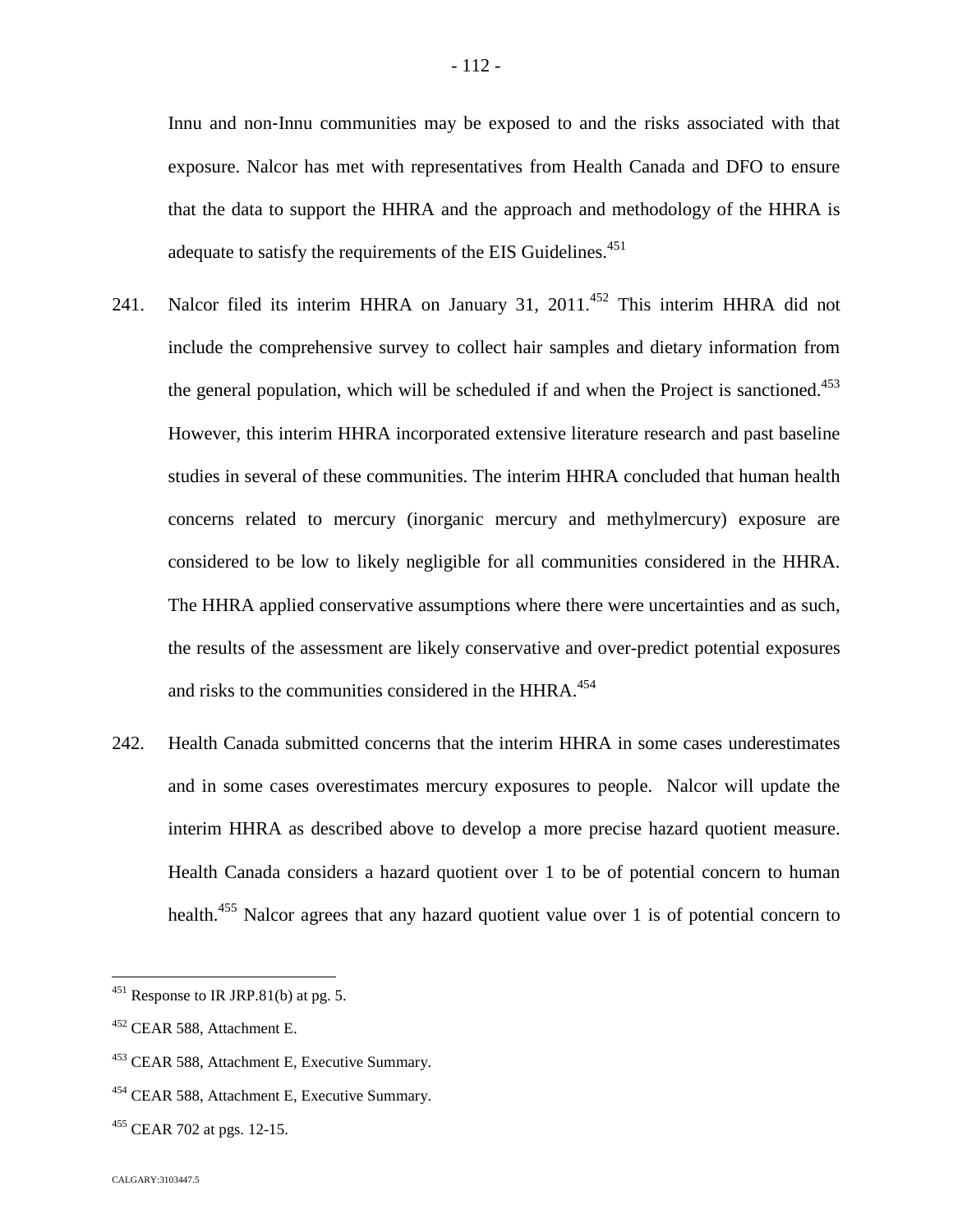human health, but stresses that the risk of health effects is low, that more detailed baseline information will be gathered following sanction of the Project with a focus on population of concern, and extensive monitoring and mitigation programs will be designed to ensure that mercury exposure does not produce unacceptable risk to human health.<sup>[456](#page-113-0)</sup>

- 243. Nalcor has committed to updating the interim HHRA if the Project is sanctioned so that Health Canada's modelling concerns are addressed. In addition, Nalcor will work together with Health Canada in finalizing the HHRA and in designing consumption advisories and communications strategies to ensure that Nalcor's proposed mitigation strategy is appropriate and effective.<sup>[457](#page-113-1)</sup> Again, based on experiences with other projects and a commitment to a robust education plan, Nalcor is confident that these consumption advisories will be effective in reducing human exposure to methylmercury.<sup>458</sup>
	- (d) DFO Habitat Compensation Plan
- 244. Under the *Fisheries Act*, any harmful alteration, disruption or destruction of fish habitat ("HADD") requires authorization from DFO. In most cases, issuance of a HADD authorization is conditional on developing habitat compensation and monitoring to ensure that there will be no net loss in the productive capacity of fish habitat. $459$
- 245. In May 2008, DFO presented its HADD determination to Nalcor. This determination identified fish habitat that would be destroyed and also fish habitat that would be altered

 $459$  Response to IR JRP.107(a).

<span id="page-113-0"></span><sup>456</sup> Interim Human Health Risk Assessment, CEAR 588, Attachment E at pg. 96; Loren Knopper, CEAR 1163 at pg. 27.

<span id="page-113-1"></span><sup>&</sup>lt;sup>457</sup> Todd Burlingame, CEAR 908 at pg. 315.

 $458$  Loren Knopper, CEAR 1163 at pg. 25.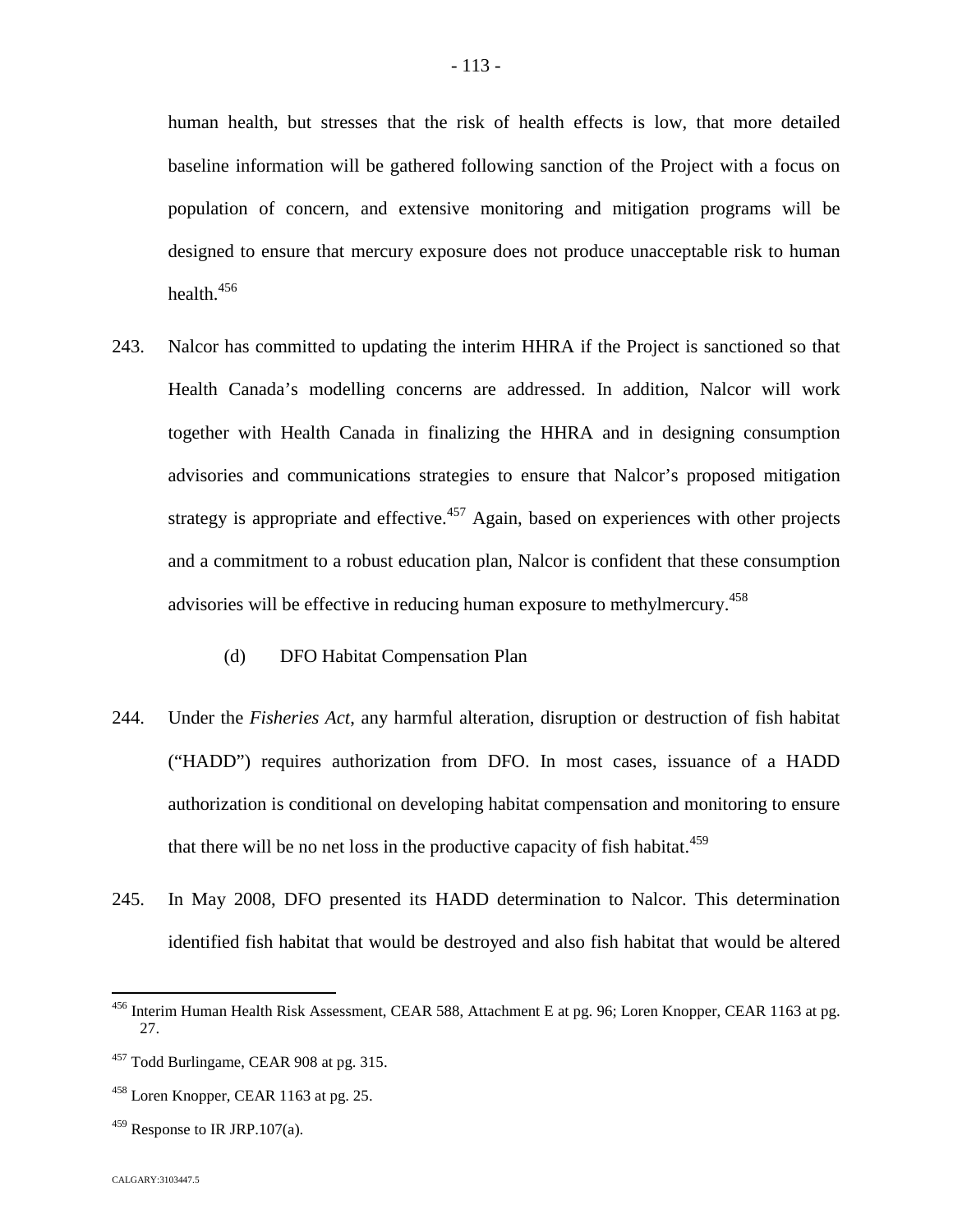by the Project. The habitat that would be destroyed included the habitat falling directly under the footprint of the proposed generating facilities. Due to the predicted lag in stabilization in the proposed reservoirs and concern at the time related to future habitat utilization within the reservoirs, DFO conservatively included all fish habitat within the footprint of the reservoirs to constitute a portion of the determination.<sup>460</sup>

246. Nalcor has consulted with DFO and the public since the submission of the EIS with the purpose of achieving a mutually agreeable, scientifically defensible approach to fish habitat compensation.<sup>[461](#page-114-0)</sup> A series of Technical Workshops in both St. John's and Happy Valley-Goose Bay were completed on March 12 and 23, 2010 to facilitate stakeholders' input and comments on the Compensation Strategy as it progressed.<sup>[462](#page-114-1)</sup> Several interveners in the hearing participated in this process.<sup>[463](#page-114-2)</sup> Additionally, workshops and meetings were completed with DFO representatives to review the Compensation Strategy components and potential monitoring requirements in January, February and March, 2010.[464](#page-114-3) While some concerns were raised that the Fish Habitat Compensation Plan was not finalized prior to the public hearings, section 4.6.1 of the EIS Guidelines requires Nalcor to develop a Compensation Strategy for the environmental assessment, not a finalized Compensation Plan. The Compensation Plan should not be finalized because findings of the Panel may be required to be integrated into the Plan.

 $460$  Fish Habitat Compensation Strategy, Appendix C to Nalcor's response to IR JRP.153 at pg. 12.

<span id="page-114-0"></span> $461$  Response to IR JRP.107(a).

<span id="page-114-1"></span><sup>&</sup>lt;sup>462</sup> Response to IR JRP.153.

<span id="page-114-2"></span><sup>463</sup> Eldred Davis, CEAR 908 at pg. 36; Grand Riverkeeper, CEAR 908 at pg. 63.

<span id="page-114-3"></span><sup>&</sup>lt;sup>464</sup> Response to IR JRP.153.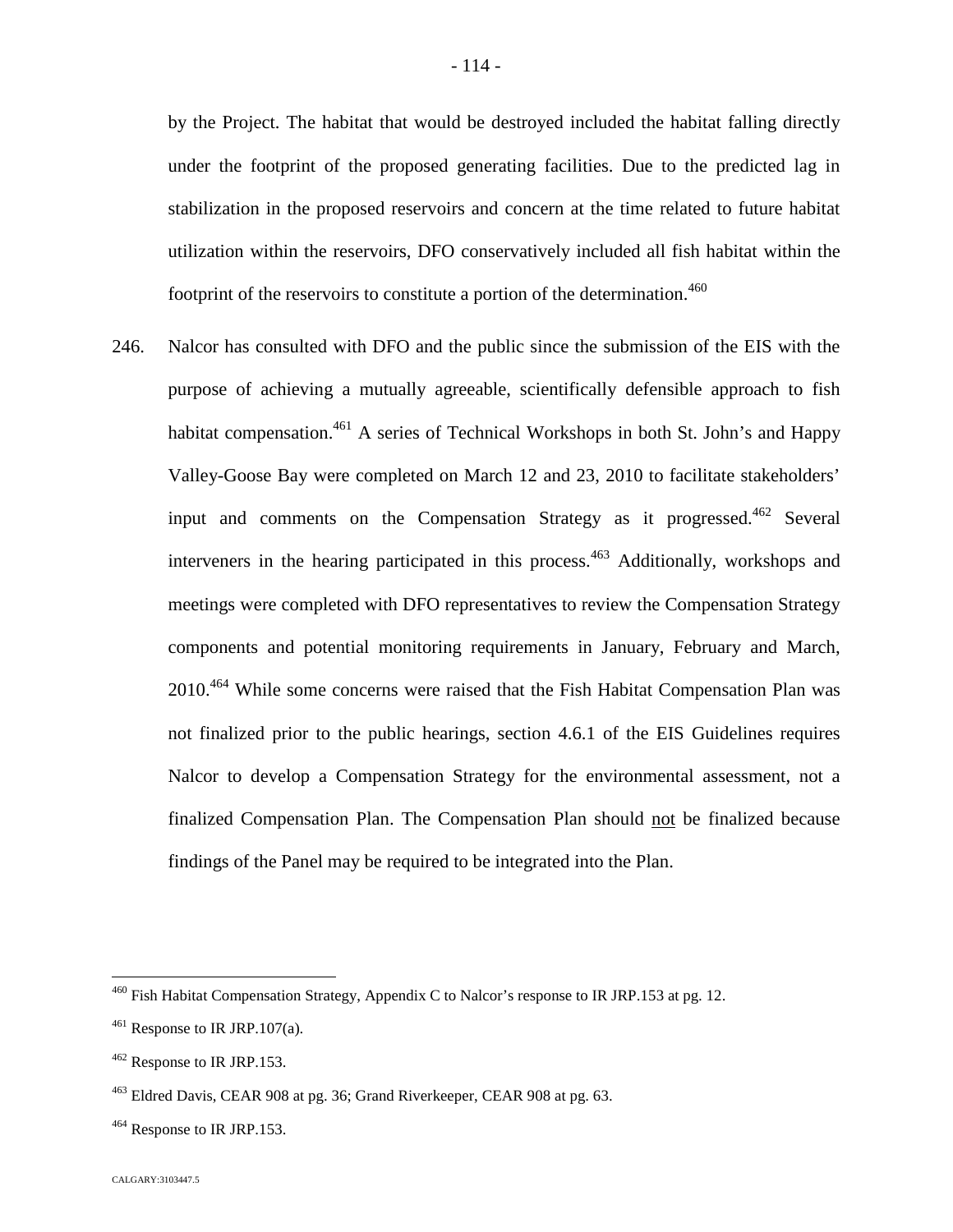- 247. Nalcor's proposed Fish Habitat Compensation Strategy recognizes that while many fish species will be able to successfully utilize the habitat available within the Muskrat Falls and Gull Island reservoirs post-impoundment, there are certain life-cycle stages that may require assistance in terms of modified and/or constructed habitat features to alleviate predicted challenges with respect to short-term habitat stability and water quality issues and/or long-term habitat suitabilities.<sup>4[65](#page-115-0)</sup> Emphasis has been focused on the long term
	- maintenance of fish populations within the reservoirs with priorities being placed on implementing compensation and enhancement efforts on susceptible and/or socially important species and life-cycle stages.<sup>4[66](#page-115-1)</sup>
- 248. In addition to constructing new fish habitat or enhancing existing habitat, Nalcor's proposed Fish Habitat Compensation Strategy also includes an Adaptive Management Program.[467](#page-115-2) This Program will provide for the monitoring of compensation or enhancement measures to verify their success, and will also compare actual fish habitat utilization to the predicted post-Project outcomes. Monitoring programs will be established to confirm these predictions and results may trigger actions outlined in the plan, including timely investigations into possible mitigations in the case of failures of the Compensation Strategy to meet predetermined targets.<sup>[468](#page-115-3)</sup> DFO stated during the hearings that the compensation strategy proposed by Nalcor has a significant commitment to long-term comprehensive monitoring of the habitat in the reservoirs and that DFO expects that this monitoring will be adequate to confirm the predictions

<span id="page-115-0"></span><sup>465</sup> Fish Habitat Compensation Strategy, Appendix C to Nalcor's response to IR JRP.153 at pg. 94.

<span id="page-115-1"></span><sup>466</sup> Fish Habitat Compensation Strategy, Appendix C to Nalcor's response to IR JRP.153 at pg. 94; CEAR 1205.

<span id="page-115-2"></span><sup>&</sup>lt;sup>467</sup> Fish Habitat Compensation Strategy, Appendix C to Nalcor's response to IR JRP.153 at pg. 109.

<span id="page-115-3"></span><sup>468</sup> Fish Habitat Compensation Strategy, Appendix C to Nalcor's response to IR JRP.153 at pg. 111.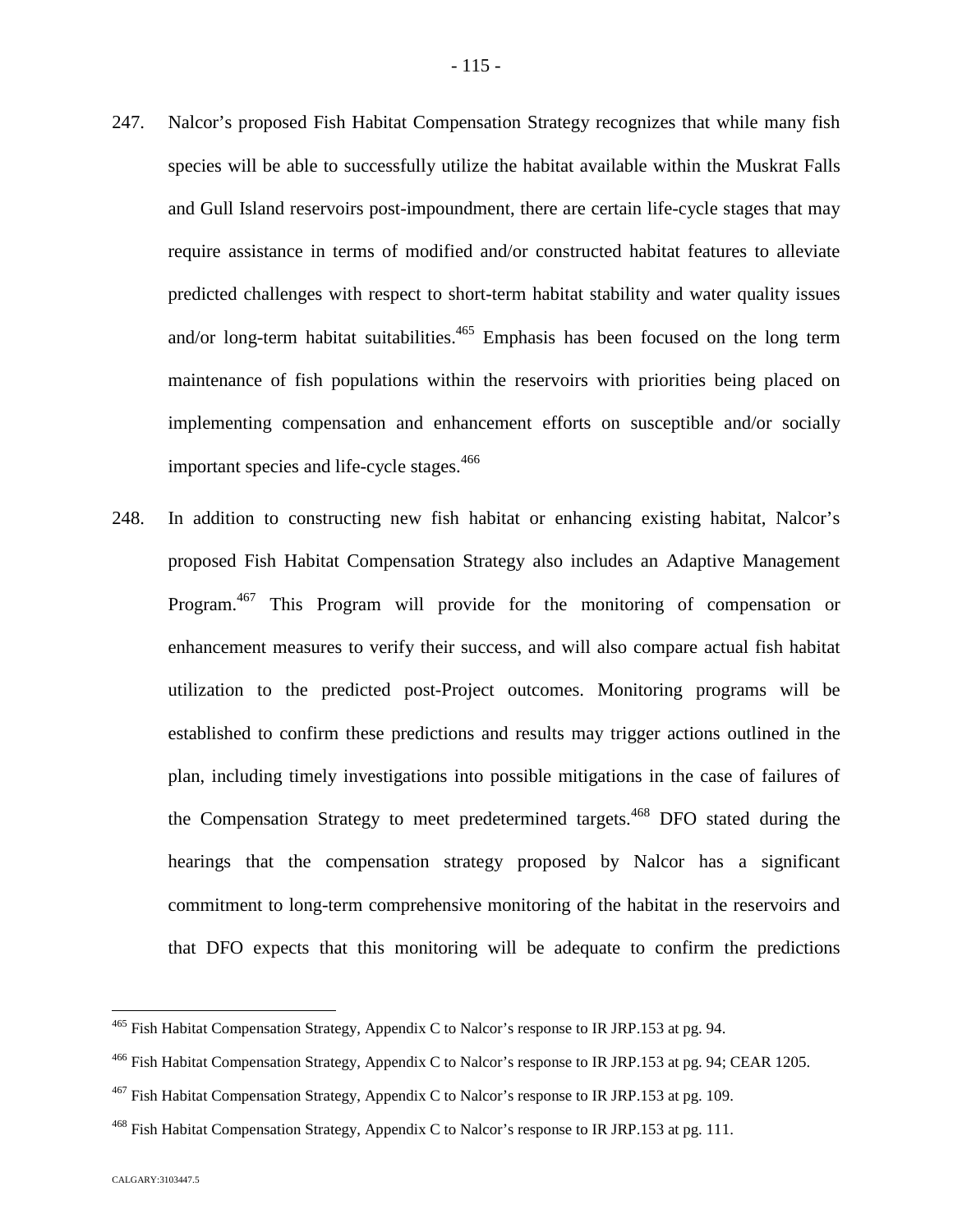regarding fish habitat utilization in the reservoirs post-inundation.<sup>[469](#page-116-0)</sup> DFO also submitted that it anticipates the Project can be completed without causing what DFO would consider unacceptable negative effects on fish and fish habitat.<sup>470</sup>

- 249. DFO has submitted that Nalcor's Compensation Strategy is acceptable in principle, but that more details will be required before any HADD authorization is granted.<sup> $471$ </sup> These details will be developed following the conclusion of the environmental assessment process, and will incorporate comments from all stakeholders.<sup>[472](#page-116-2)</sup> With all of this additional information, Nalcor will develop a Fish Habitat Compensation Plan and, again, stakeholders will be provided with opportunities to influence that Plan's final design. $473$ DFO will not grant Nalcor any HADD authorizations until this Plan is finalized.
- 250. Nalcor is confident that through its Fish Habitat Compensation Plan, the Project will achieve no net loss of fish and fish habitat, will ensure the biodiversity of the aquatic ecosystem in the lower Churchill River, and will preserve the River's long-term sustainability. $474$  DFO has also noted that Nalcor has "a lot of experience" in engineering and constructing physical fish habitat in the region.<sup>[475](#page-116-5)</sup> In fact, Nalcor has succeeded in constructing suitable spawning habitat for the Upper Salmon and Cat Arm projects and has demonstrated its commitment to follow-up and monitoring most recently with the Granite Canal project, for which Nalcor has been implementing monitoring and follow-

<span id="page-116-0"></span><sup>469</sup> Tilman Bieger, CEAR 884 at pg. 195.

 $470$  DFO, CEAR 1047 at pg. 2.

<span id="page-116-1"></span> $471$  DFO, CEAR 639 at pg. 24.

<span id="page-116-2"></span><sup>472</sup> Tilman Bieger, CEAR 730 at pg. 137.

<span id="page-116-3"></span><sup>473</sup> Tilman Bieger, CEAR 730 at pg. 137.

<span id="page-116-4"></span><sup>&</sup>lt;sup>474</sup> Jim McCarthy, CEAR 884 at pg. 38.

<span id="page-116-5"></span> $475$  Tilman Bieger, CEAR 884 at pgs. 76 and 77.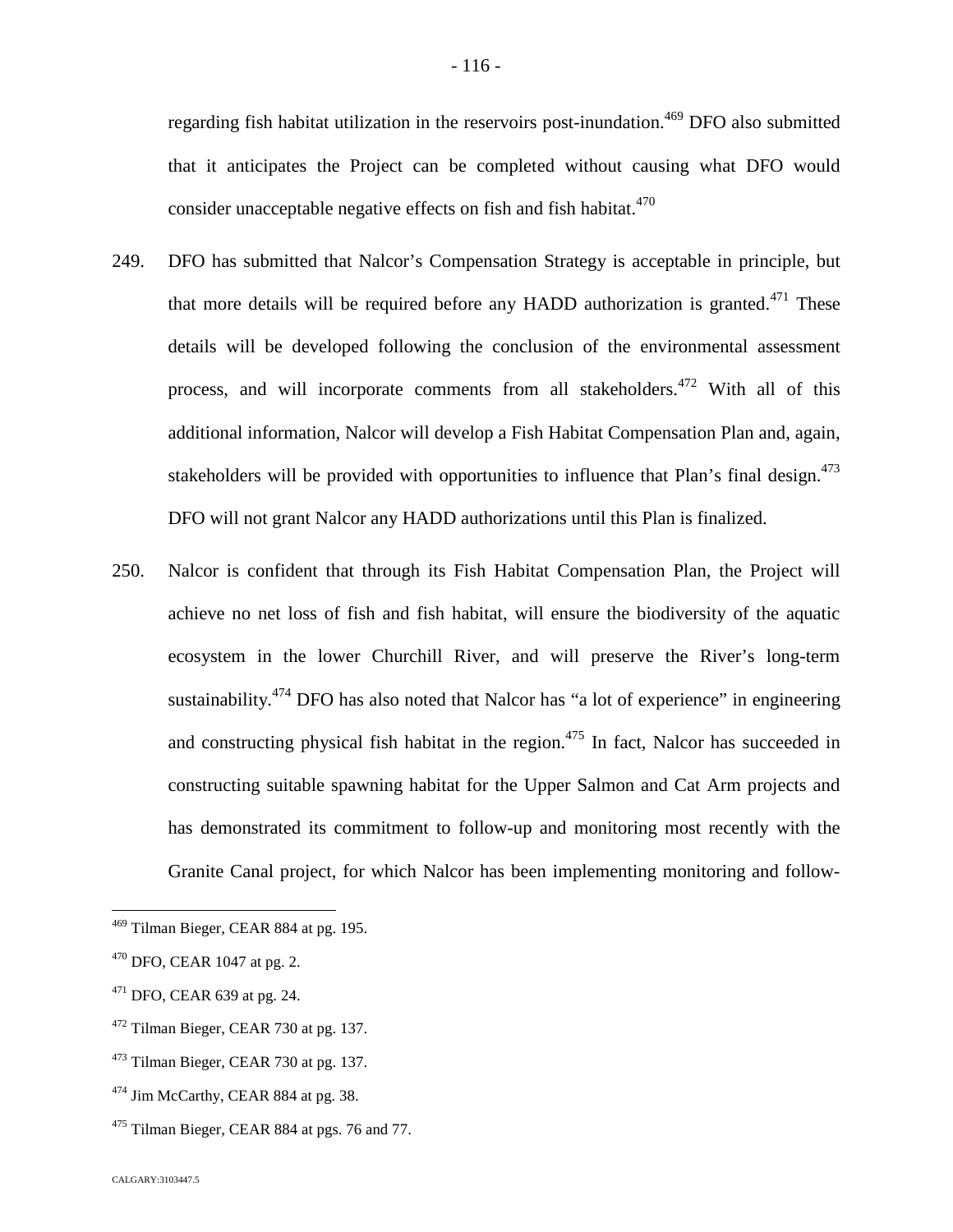up programs for the past seven years.<sup>[476](#page-117-0)</sup> DFO expects that the artificial fish habitat that Nalcor creates for the Project will be utilized by fish within a year.<sup> $477$ </sup> Finally, DFO has concluded that the proposed fish habitat compensation program is expected to provide sufficient habitat for each life-cycle of every fish species found in the Project Area.<sup>478</sup>

# *(ii) Terrestrial*

- 251. Many concerns raised during the hearing also relate to Project effects on the terrestrial environment.<sup>[479](#page-117-2)</sup>
- 252. In assessing potential effects of the Project on the terrestrial environment, Nalcor assessed potential effects on biodiversity, ecological function and the sustainability of each KI in the ecosystem.<sup>[480](#page-117-3)</sup> KIs were selected based on a species' sensitivity to Project interactions; its ability to indicate effects on a larger component of the environment; its importance to stakeholders, including Aboriginal stakeholders; and that species' population status and vulnerability.<sup>4[81](#page-117-4)</sup> Mammalian KIs for the Project were the George River caribou herd, the Red Wine Mountains caribou herd, Moose, Black Bear, Beaver, Marten and Porcupine. Birds that were chosen as KIs were Canada Goose, Surf Scoter, Ruffed Grouse, Osprey, Wetland Sparrows, Harlequin Duck and other avifauna species of concern, namely: Common Nighthawk, Olive-sided Flycatcher, Gray-cheeked Thrush and Rusty Blackbird.

<span id="page-117-0"></span> $476$  Marion Organ, CEAR 1113 at pg. 6.

<span id="page-117-1"></span><sup>&</sup>lt;sup>477</sup> Michelle Roberge, CEAR 884 at pg. 160.

<sup>478</sup> Tilman Bieger, CEAR 1136 at pg. 173.

<span id="page-117-2"></span><sup>&</sup>lt;sup>479</sup> For example, Innu Nation, CEAR 940 at pg. 26; Sierra Club Atlantic, CEAR 940 at pg. 149; Grand Riverkeeper, CEAR 940 at pg. 323.

<span id="page-117-3"></span> $480$  EIS Vol IIB, pg. 5-1.

<span id="page-117-4"></span> $^{481}$  EIS Vol IIB, pg. 5-1.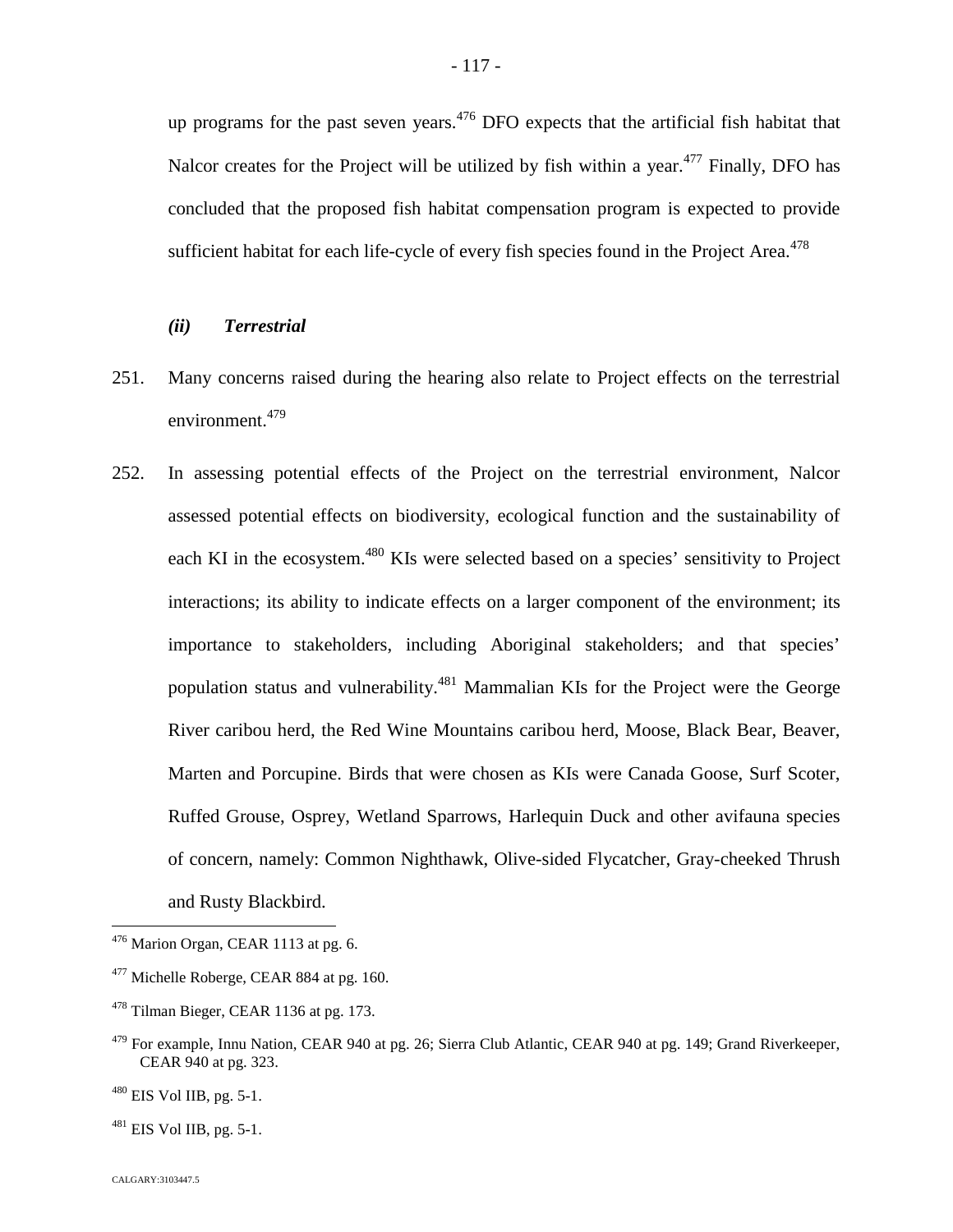- 253. For each KI, effects of the Project were assessed based on the measurable parameters of change in that species' habitat, change in that species' health, and mortality. $482$ Significant adverse environmental effects were determined to be those that would cause a decline in a species such that a sustainable population could not be maintained within the Assessment Area.<sup>[483](#page-118-1)</sup> The sole exception to this definition was caribou, for which a significant adverse environmental effect was defined as an effect that that would cause a population decline, such that the viability or recovery of the herd in question would be threatened.<sup>[484](#page-118-2)</sup>
	- (a) Change in Habitat
- 254. Nalcor delineated existing areas or ecotypes within the lower Churchill River ecosystem using an ecological land classification ("ELC"). $485$  Each ecotype was evaluated in terms of its ability to provide habitat for each of the KI species in the Assessment Area.<sup>[486](#page-118-4)</sup> To evaluate change in habitat resulting from the Project, Nalcor measured the loss of primary habitat for a species, the loss of staging or breeding habitat, or the number of breeding sites,depending on the  $KL^{487}$  These determinations were informed by extensive baseline studies that evaluated existing habitat use for each KI species.<sup>4[8](#page-118-6)8</sup>

<span id="page-118-3"></span> $485$  Response to IR JRP.4(b) at pg. 5.

<span id="page-118-0"></span><sup>482</sup> EIS Vol IIB, pg. 5-14.

<span id="page-118-1"></span><sup>483</sup> EIS Vol IIB, pg. 5-16.

<span id="page-118-2"></span> $484$  EIS Vol IIB, pg. 5-16.

<span id="page-118-4"></span> $486$  Response to IR JRP.4(b) at pg. 5.

<span id="page-118-5"></span> $487$  EIS Vol IIB, pg. 5-36.

<span id="page-118-6"></span><sup>&</sup>lt;sup>488</sup> See the Large Mammal Component Studies, Furbearers Component Studies, and Avifauna Component Studies.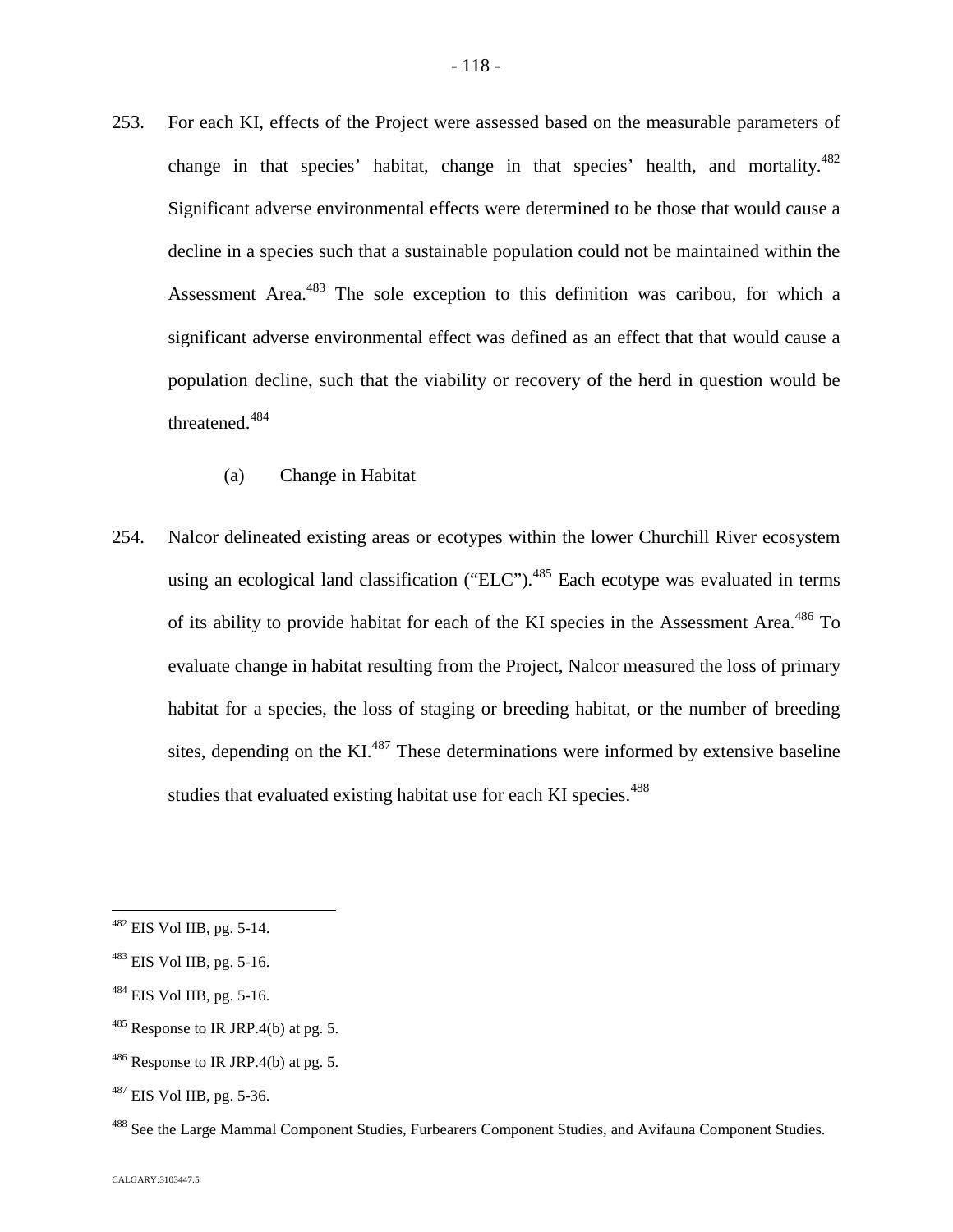- 255. Change in habitat for the purposes of Nalcor's environmental assessment included physical disturbance such as site clearing, which can represent a long-term or permanent change, as well as disturbance due to noise levels, dust and human presence, which can temporarily reduce the quality of habitat for wildlife. Species differ in their ability to adjust to these disturbances and for specific species these temporary disturbances may cause local declines.<sup>[489](#page-119-0)</sup> Physical disturbance from the Project consists of 126 km<sup>2</sup> through the creation of the two reservoirs and another  $35 \text{ km}^2$  of other Project components, totalling 161 km<sup>2</sup>. As a precautionary approach, the environmental assessment was based on up to 200 km<sup>2</sup> of habitat being lost or altered as a result of the Project.<sup>490</sup>
- 256. A quantification of the habitat to be altered or lost for each species through the Project was provided for each KI.<sup>[491](#page-119-1)</sup> Based on the experience of past developments in Canada,  $492$ "high" magnitude habitat loss was conservatively defined as greater than 25% of the Assessment Area habitat being affected by the Project.<sup>[493](#page-119-3)</sup> "Moderate" magnitude habitat loss was 5% to 25% of the Assessment Area habitat being affected by the Project, and "low" magnitude habitat loss was anything below this threshold.<sup>[4](#page-119-4)94</sup>

<span id="page-119-0"></span> $489$  EIS Vol IIB, pg. 5-36.

 $490$  Response to IR JRP.124(b) at pg. 4.

<span id="page-119-1"></span> $^{491}$  EIS Vol IIB, pg. 5-38.

<span id="page-119-2"></span><sup>&</sup>lt;sup>492</sup> Such as the Long Harbour Commercial Nickel Processing Plant, Newfoundland and Labrador Refinery Project, Southern Head Marine Terminal and Associated Works Related to the Crude Oil Refinery Development Proposal, Flemish Pass Exploration Drilling Program, Laurentian Sub‐basin Exploration Drilling Program, Husky White Rose Development Project, Petro‐Canada Jeanne d'Arc Basin Exploration Drilling Program, StatoilHydro Canada Ltd. Exploration and Appraisal/Delineation Drilling Program for Offshore Newfoundland, Exploration Drilling in Annieopsquotch, Bonnawinkie and Gambo Leases, and the White Rose Oilfield. See Response to IR JRP.4(a) at pg. 3.

<span id="page-119-3"></span> $493$  Response to IR JRP.4(a) at pg. 3.

<span id="page-119-4"></span> $494$  Response to IR JRP.4(a) at pg. 3.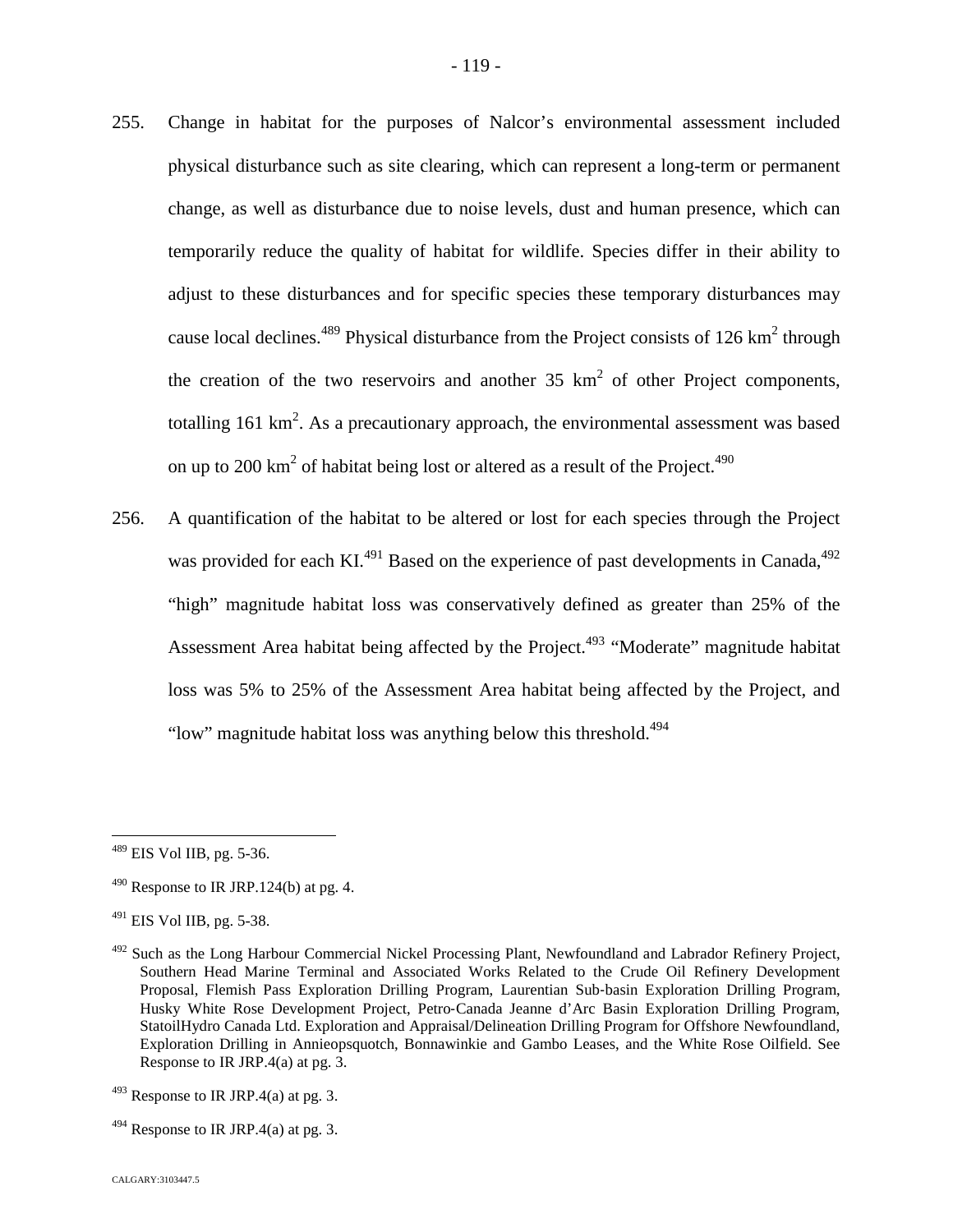257. Generally, the Project will account for low magnitude effects in terms of habitat loss for each KI since the amount of primary habitat directly affected by the Project accounts for a small portion of the total primary habitat available to each KI species within the Assessment Area.<sup>[495](#page-120-0)</sup> In each of these cases, primary habitat loss effects for KI species were found to be not significant.<sup>[496](#page-120-1)</sup> Shannon Crowley for the Department of Environment and Conservation similarly concluded that for furbearer, small game and big game species, with the exception of caribou, the Department has no concerns about species persistence at the population level.<sup>[497](#page-120-2)</sup> Mitigation measures, such as relocating active beaver colonies, replacing osprey nests with artificial platforms and creating new hardwood stands, will also reduce any habitat loss effects on KI species. In addition, for

habitat types that will be particularly affected by the Project, such as wetlands and hardwood forest, Nalcor has committed to habitat enhancement programs (e.g., Osprey nest platforms, wetland and hard wood enhancement) during reservoir preparation.<sup>498</sup>

258. Wetland Sparrows represented the only KI for which habitat loss would be of a "high" magnitude, since these birds are highly dependent on habitat found primarily along the lower Churchill River valley.<sup>[499](#page-120-3)</sup> However, there will be alternative habitat available and

<span id="page-120-0"></span><sup>&</sup>lt;sup>495</sup> With respect to the George River caribou herd, see EIS Vol IIB, pg. 5-42; the Red Wine Mountains caribou herd EIS Vol IIB, pg. 5-43; Moose EIS Vol IIB, pg. 5-47; Black Bear EIS Vol IIB, pg. 5-48; Beaver EIS Vol IIB, pg. 5-50; Marten EIS Vol IIB, pg. 5-51; Porcupine EIS Vol IIB, pg. 5-52; Canada Goose EIS Vol IIB, pg. 5-53; Surf Scoter EIS Vol IIB, pg. 5-54; Ruffed Grouse EIS Vol IIB, pg. 5-55; Osprey EIS Vol IIB, pg. 5-57; Harlequin Duck EIS Vol IIB, pg. 5-58; Other Species of Concern EIS Vol IIB, pg. 5-60.

<span id="page-120-1"></span> $496$  With respect to the George River caribou herd, see EIS Vol IIB, pg. 5-79; Moose EIS Vol IIB, pg. 5-83; Black Bear EIS Vol IIB, pg. 5-85; Beaver EIS Vol IIB, pg. 5-86 and 5-87; Marten EIS Vol IIB, pg. 5-88; Porcupine EIS Vol IIB, pg. 5-89 and 5-90; Canada Goose EIS Vol IIB, pg. 5-90 and 5-91; Surf Scoter EIS Vol IIB, pg. 5- 92 and 5-93; Ruffed Grouse EIS Vol IIB, pg. 5-94 and 5-95; Osprey EIS Vol IIB, pg. 5-95 and 5-96; Harlequin Duck EIS Vol IIB, pg. 5-98 and 5-99; Other Species of Concern EIS Vol IIB, pg. 5-100 and 101.

<span id="page-120-2"></span> $497$  Shannon Crowley, CEAR 923 at pg. 271.

<sup>&</sup>lt;sup>498</sup> Perry Trimper, CEAR 923 at pg. 21.

<span id="page-120-3"></span> $^{499}$  EIS Vol IIB, pg. 5-57.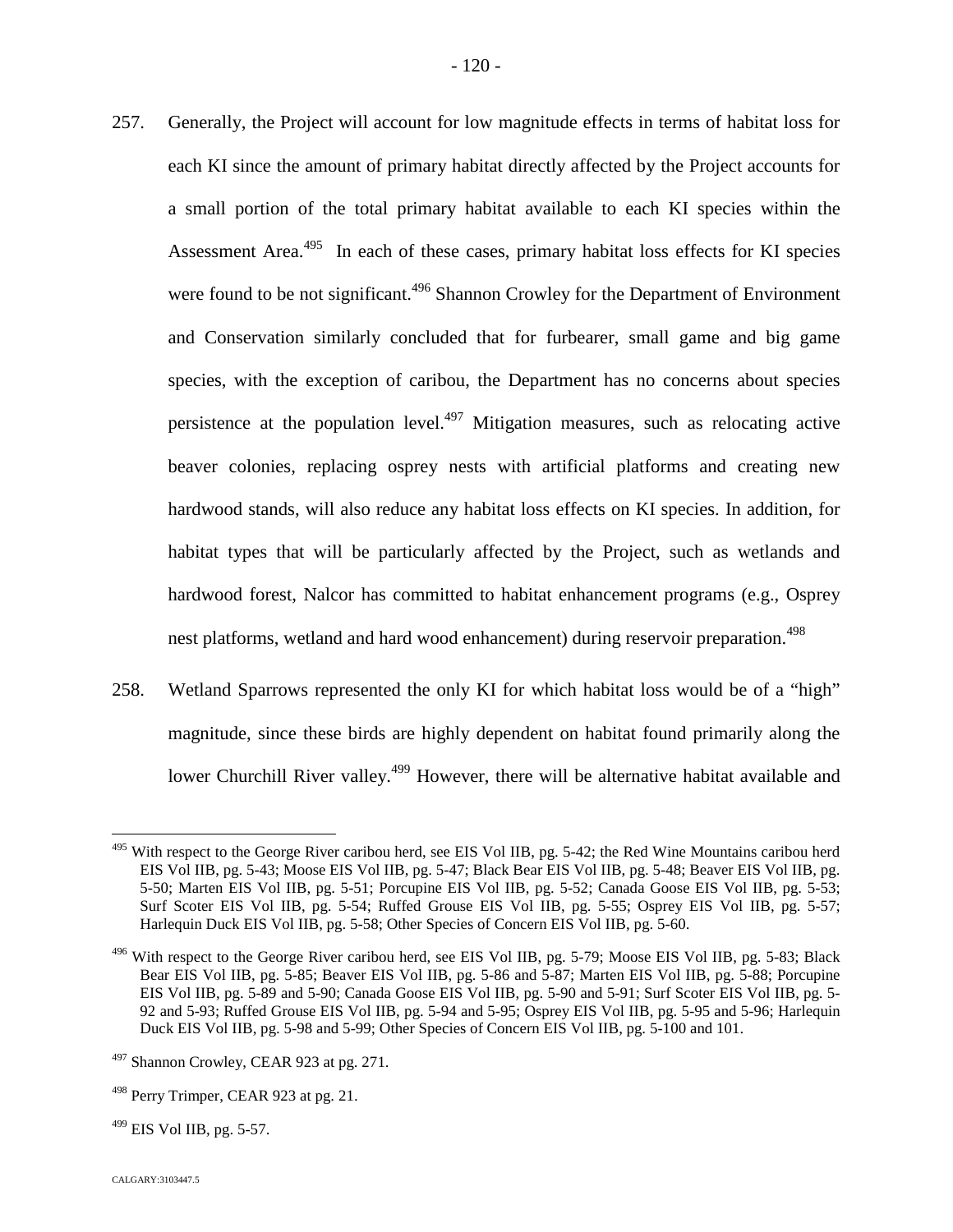Nalcor will create new wetland habitat along the riparian fringe of the newly created reservoirs or along tributary streams and watercourses adjacent to the reservoir.<sup>[500](#page-121-0)</sup> Similar wetland enhancement programs have been carried out throughout North America and have been successful.<sup>[501](#page-121-1)</sup> Alan Hanson for the Canadian Wildlife Service concluded that at a landscape level, the Project will not have a great effect on the availability of Wetland Sparrow habitat.<sup>[502](#page-121-2)</sup> Therefore, it is expected that Wetland Sparrow populations will remain sustainable and thus the residual environmental effect of Project activities on these birds is considered to be not significant.<sup>50[3](#page-121-3)</sup>

- 259. The Red Wine Mountains caribou herd attracted considerable attention both in the environmental assessment and in the course of the hearings. In predicting potential effects of the Project on this herd, Nalcor was able to draw from decades of telemetry data for these caribou in the Assessment Area.<sup>[504](#page-121-4)</sup> This extensive dataset was incorporated into a detailed model referred to as "Resource Selection Function", or "RSF", which was able to predict caribou occupancy in any given habitat type. Isabelle Schmelzer for the Department of Environment and Conservation expressed concerns that this RSF only used data for Forestry Management District 19 and that this was insufficient to predict potential effects of the Project on the entire Red Wine Mountains caribou range.<sup>505</sup>
- 260. Nalcor made a conscious decision to use data for Forestry Management District 19 only, as the forestry mapping provided more detailed vegetation description that in turn

<span id="page-121-0"></span> $500$  EIS Vol IIB, pg. 5-97; Response to IR JRP.155(c) at pg. 13.

<span id="page-121-1"></span><sup>501</sup> Perry Trimper, CEAR 923 at pgs. 28 and 35; Alan Hanson, CEAR 923 at pg. 146; CEAR 1038.

<span id="page-121-2"></span> $502$  Alan Hanson, CEAR 923 at pg. 160.

<span id="page-121-3"></span><sup>503</sup> EIS Vol IIB, pg. 5-97.

<span id="page-121-4"></span><sup>&</sup>lt;sup>504</sup> Perry Trimper, CEAR 923 at pg. 18.

<sup>505</sup> Isabelle Schmelzer, CEAR 923 at pg. 252.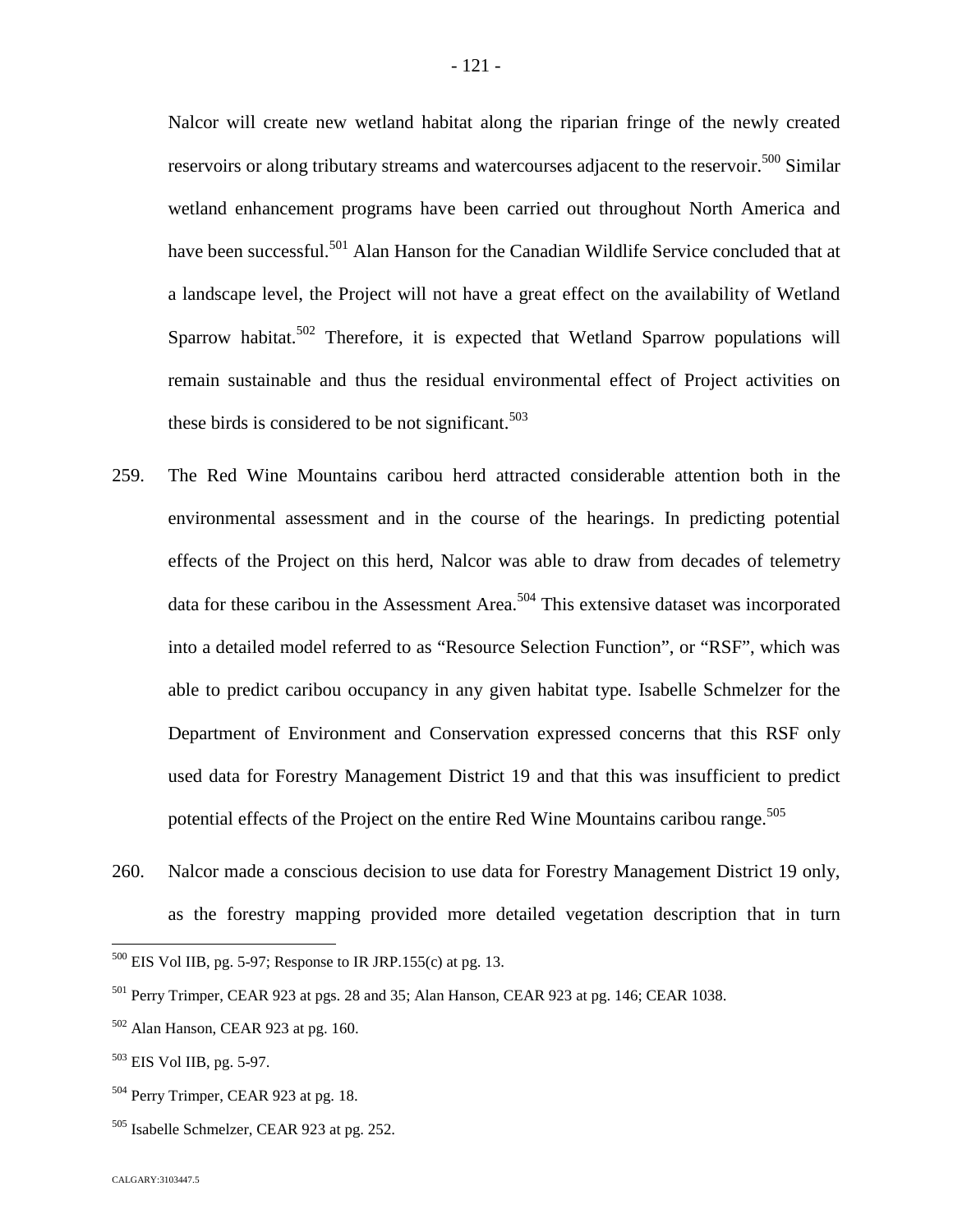provided higher accuracy for identifying caribou habitat. The unused data to the west of District 19 was less reliable in terms of correlating with caribou habitat in the Assessment Area.<sup>[506](#page-122-0)</sup> Based on a thorough analysis of habitat preferences throughout Forestry Management District 19, Nalcor was able to make several important conclusions. First, total disturbance effects on the Red Wine Mountains Herd from the Project will remain well below the threshold that has been found to trigger population effects on caribou.<sup>[507](#page-122-1)</sup> It should be stressed that the footprint of the Project is primarily confined to the river valley, of which  $>90\%$  is considered poor caribou habitat.<sup>[508](#page-122-2)</sup> This was confirmed by Stuart Luttich, who studied caribou in Labrador for several decades and concluded that caribou usage of the lower Churchill River valley has always been minimal.<sup>[509](#page-122-3)</sup> Second, regional movements of this herd are expected to be maintained and it is predicted that Red Wine Mountains caribou will remain dispersed across the landscape.<sup>[510](#page-122-4)</sup> Third, the availability of primary habitat within the Red Wine Mountains caribou range after inundation will be similar to existing conditions, as the influence of the Project will affect less than 1% of the primary seasonal ranges.<sup>[511](#page-122-5)</sup> Finally, due to a decrease in water velocity in the Churchill River and an increase in stable ice cover during the winter, caribou crossing the reservoirs will encounter much less resistance than at present.<sup>512</sup>

<span id="page-122-0"></span><sup>506</sup> Brock Simons, CEAR 940 at pg. 17.

<span id="page-122-1"></span><sup>507</sup> EIS Vol IIB, pg. 5-80.

<span id="page-122-2"></span><sup>508</sup> Brock Simons, CEAR 940 at pg. 23.

<span id="page-122-3"></span> $509$  Stuart Luttich, CEAR 1136 at pg. 256.

<span id="page-122-4"></span><sup>510</sup> EIS Vol IIB, pg. 5-80.

<span id="page-122-5"></span><sup>&</sup>lt;sup>511</sup> Response to IR JRP.157(n) at pg. 25; Response to IR JRP.157(h) at pg. 15; Brock Simons, CEAR 940 at pg. 22..

 $512$  Response to IR JRP.157(a) at pg. 3.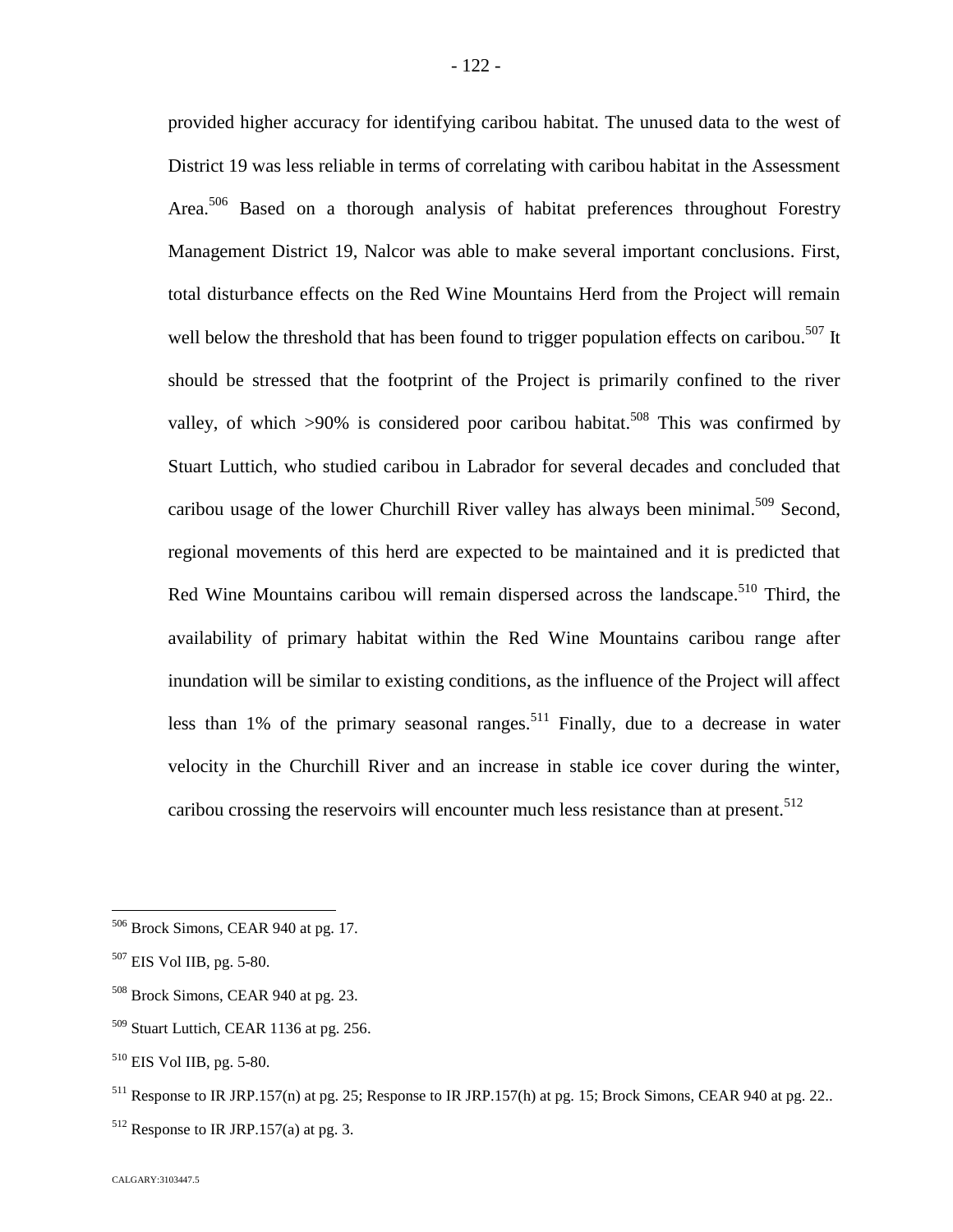- 261. The data that Nalcor used for its RSF models spanned decades and provided highly detailed information about caribou movements and habitat preferences in the Assessment Area. Focussing on data from Forestry Management District 19 in the RSF models was sufficient to predict with a high level of certainty that little primary habitat would be affected by the Project particularly as the majority of the Project footprint occurs within District  $19.513$  $19.513$
- 262. All of the experts on caribou agreed during the hearing that predation and hunting, not the availability of habitat, are the primary limitations on the Red Wine Mountains caribou herd.<sup>[514](#page-123-1)</sup> Due to this predation and hunting, as is discussed below under Cumulative Effects, Nalcor concluded that the Red Wine Mountains herd is currently experiencing significant *cumulative* effects.<sup>[515](#page-123-2)</sup> However, the Project is not expected to change the risks posed by these current threats.<sup>[516](#page-123-3)</sup> Access roads will be controlled and the majority of those that will not be inundated will be decommissioned.<sup>[517](#page-123-4)</sup> In order to minimize the Project's effects on the herd, Nalcor will implement a variety of mitigation measures, such as restricting access to facilities and minimizing Project activities when individual caribou are in the area.<sup>[518](#page-123-5)</sup> As a result of the minimal overlap of surface disturbance on the primary habitat in the herd's territory, in conjunction with the mitigation measures that Nalcor has proposed, the residual environmental effects of the Project on the Red Wine Mountains caribou herd are not expected to have any incremental adverse effect and thus

<span id="page-123-0"></span><sup>513</sup> Brock Simons, CEAR 940 at pg. 23.

<span id="page-123-1"></span><sup>514</sup> Gilbert Bennett, CEAR 940 at pg. 321.

<span id="page-123-2"></span><sup>515</sup> EIS Vol IIB, pg. 5-112 and 5-113.

<span id="page-123-3"></span><sup>516</sup> Response to IR JRP.157(h) at pg. 15; EIS Vol IIB, pg. 5-80; Brock Simons, CEAR 940 at pg. 23..

<span id="page-123-4"></span><sup>517</sup> Marion Organ, CEAR 940 at pg. 259.

<span id="page-123-5"></span><sup>518</sup> EIS Vol IIB, pg. 5-36.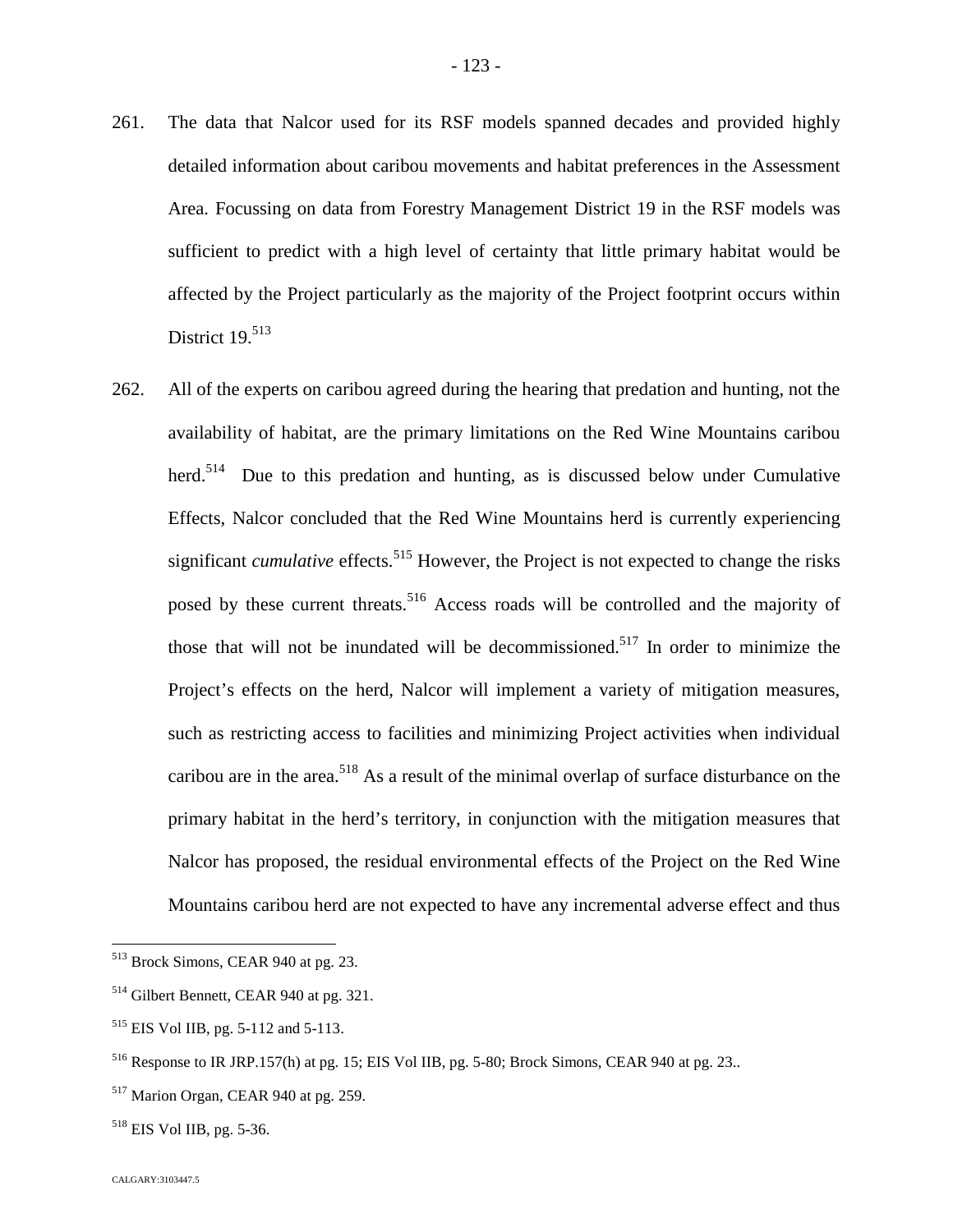are not likely to be significant.<sup>[519](#page-124-0)</sup> The Wildlife Division for the Province agreed with this conclusion,<sup>[520](#page-124-1)</sup> though they stressed that monitoring would be necessary to verify this prediction.[521](#page-124-2) Nalcor has committed to monitoring both the Red Wine Mountains herd and the George River herd to ensure that its effects predictions are accurate.<sup>522</sup>

- 263. A further species that attracted considerable attention during the hearings was the Surf Scoter. The Canadian Wildlife Service concluded that there will be minimal direct impact ofthe Project for most of the waterfowl that breed in the Project Area[,](#page-124-3)<sup>523</sup> but that there is insufficient baseline information about Surf Scoter use of the Project Area during spring staging and how the Project might affect these birds, which are currently in decline elsewhere in Canada, and requested additional baseline work in respect of the Project.<sup>5[24](#page-124-4)</sup>
- 264. Nalcor completed aerial surveys and incorporated the best available information about how Surf Scoters use the lower Churchill River and similar staging areas and concluded that the Project would not have a significant effect on that species. Nevertheless, Nalcor has committed to carrying out further behavioural and spatial/temporal studies of Surf Scoters in the Project Area prior to inundation that would be completed at ashkui or other areas of open water.<sup>[525](#page-124-5)</sup> Nalcor does not expect that the results of these studies will affect the effects predictions for Surf Scoters or other waterfowl, but these studies will inform

<span id="page-124-3"></span><sup>523</sup> Scott Gilliland, CEAR 923 at pg. 117.

<span id="page-124-0"></span><sup>519</sup> EIS Vol IIB, pg. 5-80 and 5-81.

<span id="page-124-1"></span> $520$  CEAR 205 at pg. 9.

<span id="page-124-2"></span><sup>521</sup> Izabelle Schmelzer, CEAR 923 at pg. 294.

 $522$  CEAR 1189 at pg. 4.

<span id="page-124-4"></span><sup>524</sup> Scott Gilliland, CEAR 923 at pgs. 128 and 129.

<span id="page-124-5"></span> $525$  Gilbert Bennett, CEAR 923 at pg. 142.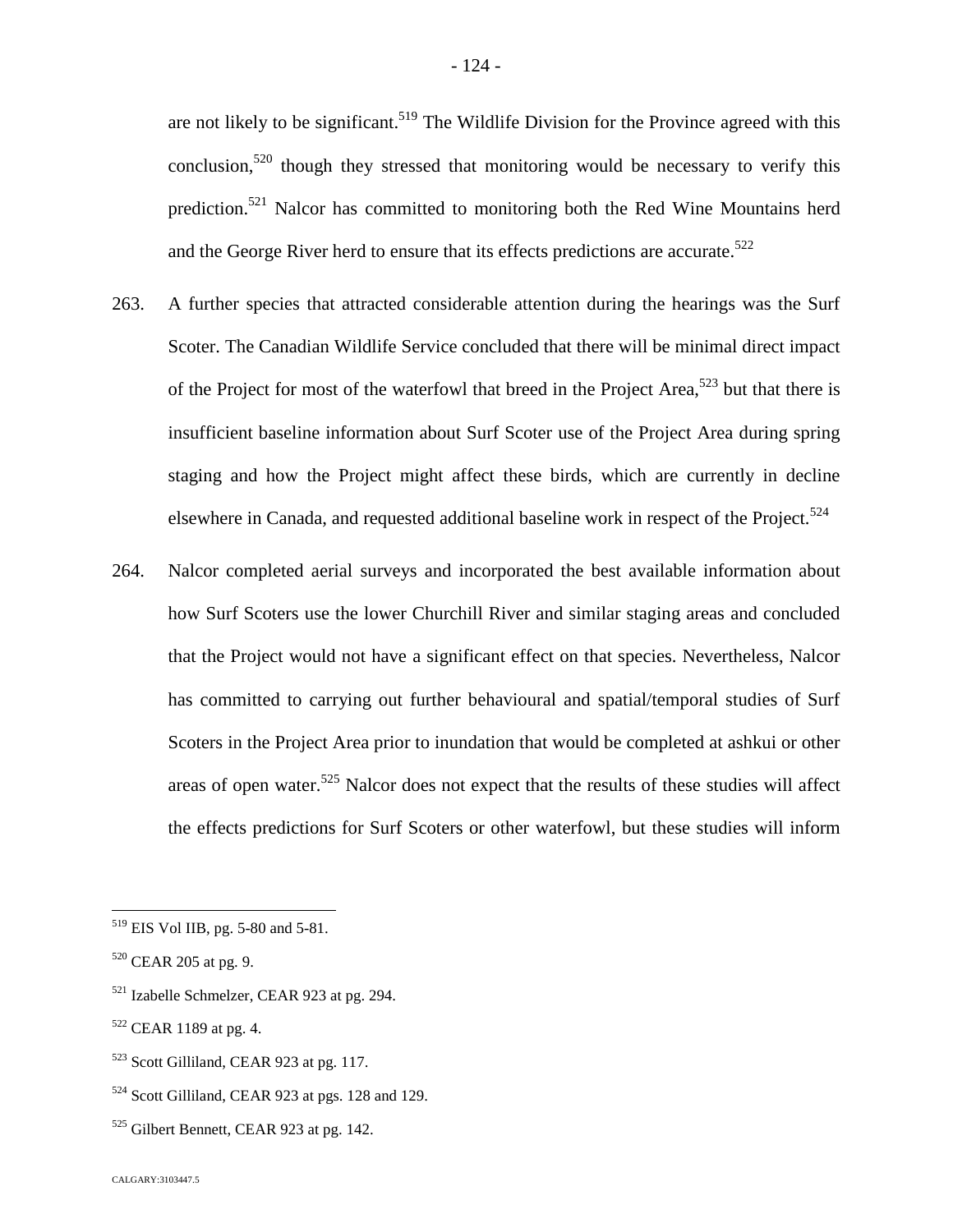Nalcor's mitigation and follow-up programs.<sup>[526](#page-125-0)</sup> Through the implementation of these mitigation and follow-up programs, Nalcor is confident that the Project is not likely to result in any significant adverse environmental effects on waterfowl and particularly the late-nesting Surf Scoter. Environment Canada agreed that regardless of the outcome of the further baseline work, the Project would not likely result in population level effects on Surf Scoter.<sup>[527](#page-125-1)</sup>

- 265. Finally, Environment Canada has suggested that Nalcor implement the goal of a No Net Loss of wetland function by undertaking the creation of a comparable amount of riparian wetland habitat to that lost through the Project.<sup>[528](#page-125-2)</sup> However, Nalcor submits that implementing this goal would be unnecessary in the absence of any predicted significant adverse effects. Furthermore, the remaining wetland habitats post-inundation will fulfill the same array of functions as all existing wetlands in the Project Area.<sup>[529](#page-125-3)</sup> Finally, requiring Nalcor to implement a No Net Loss wetland policy may be cost-prohibitive.
- 266. Annette Lutterman submitted that the wetlands that will be lost through inundation represent some of the most valuable wetlands in the Project Area and that the loss of seasonal variation in flows will prevent the success of any reproduction of this habitat.<sup>[530](#page-125-4)</sup> However, much of Ms. Lutterman's work was based on experiences in reservoirs with large drawdowns such as the Upper Churchill. $531$  The reservoirs associated with the

<span id="page-125-0"></span><sup>526</sup> Perry Trimper, CEAR 1136 at pg. 39.

<span id="page-125-1"></span><sup>&</sup>lt;sup>527</sup> Scott Gilliland, CEAR 923 at pg. 159.

<span id="page-125-2"></span><sup>528</sup> Environment Canada, CEAR 658 at pg. 47.

<span id="page-125-3"></span> $529$  Response to IR JRP.155(c) at pg. 12.

<span id="page-125-4"></span><sup>530</sup> Annette Lutterman, CEAR 1136 at pgs. 185, 186 and 205.

<span id="page-125-5"></span><sup>&</sup>lt;sup>531</sup> Perry Trimper, CEAR 1136 at pg. 274.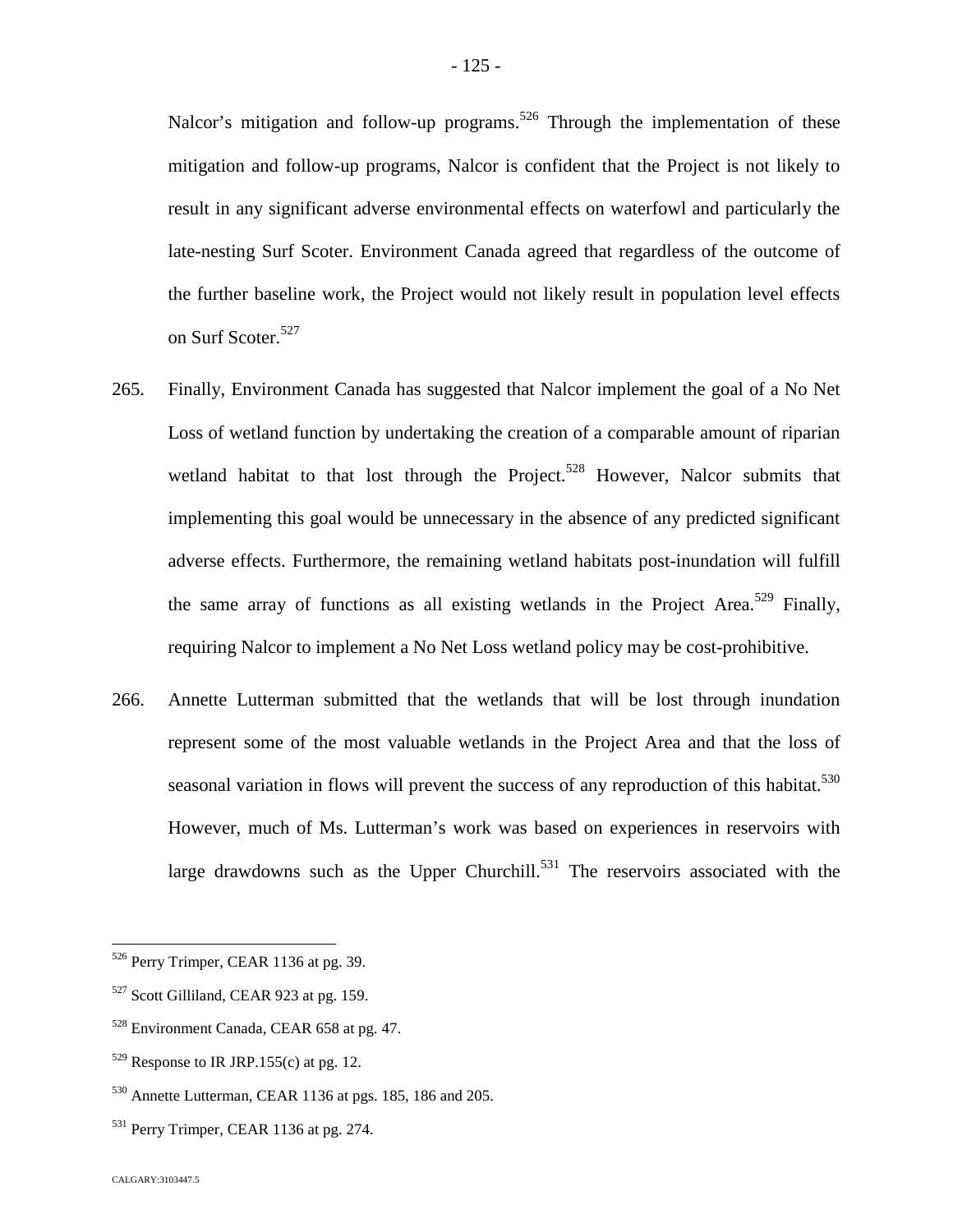Project will be far more capable of supporting healthy riparian habitats.<sup>[532](#page-126-0)</sup> Nalcor has provided several examples of successful enhancement programs of exactly this type of wetland habitat.<sup>[533](#page-126-1)</sup> These artificial wetlands are working at a scale that is similar to many of the wetlands that will be inundated by the Project.<sup>[534](#page-126-2)</sup> Accordingly, Nalcor is confident in its ability to reproduce these habitat types for the Project.

- 267. Furthermore, Nalcor is evaluating further optimization of its proposed operating regime for the Muskrat Falls reservoir to allow spring flooding above FSL.<sup>[535](#page-126-3)</sup> This will better enhance the viability of all riparian habitats, both artificial and natural, by mimicking to a great degree the spring flood that is currently experienced on the River.<sup>[536](#page-126-4)</sup> Ms. Lutterman agreed that this represented the most optimal operating framework for a large reservoir.<sup>[537](#page-126-5)</sup> Finally, to the extent that some wetlands will inevitably be lost through the Project, Nalcor has demonstrated that wetland function in the Project Area will not be affected and that this will not result in any significant adverse effect.
	- (b) Change in Health
- 268. In addition to concerns that the Project will result in significant habitat loss for terrestrial wildlife, concerns have been raised that the Project may affect the health of certain wildlife, particularly through mercury contamination.<sup>53[8](#page-126-6)</sup>

<span id="page-126-0"></span><sup>532</sup> Perry Trimper, CEAR 1136 at pg. 275.

<span id="page-126-1"></span><sup>533</sup> CEAR 1038.

<span id="page-126-2"></span><sup>534</sup> Perry Trimper, CEAR 1136 at pg. 284.

<span id="page-126-3"></span><sup>535</sup> Marion Organ, CEAR 1136 at pg. 270.

<span id="page-126-4"></span><sup>536</sup> Perry Trimper, CEAR 1136 at pgs. 284 and 285.

<span id="page-126-5"></span><sup>537</sup> Annette Lutterman, CEAR 1136 at pgs. 273 and 274.

<span id="page-126-6"></span><sup>538</sup> For example, Bruno Marcocchio, CEAR 940 at pg. 150.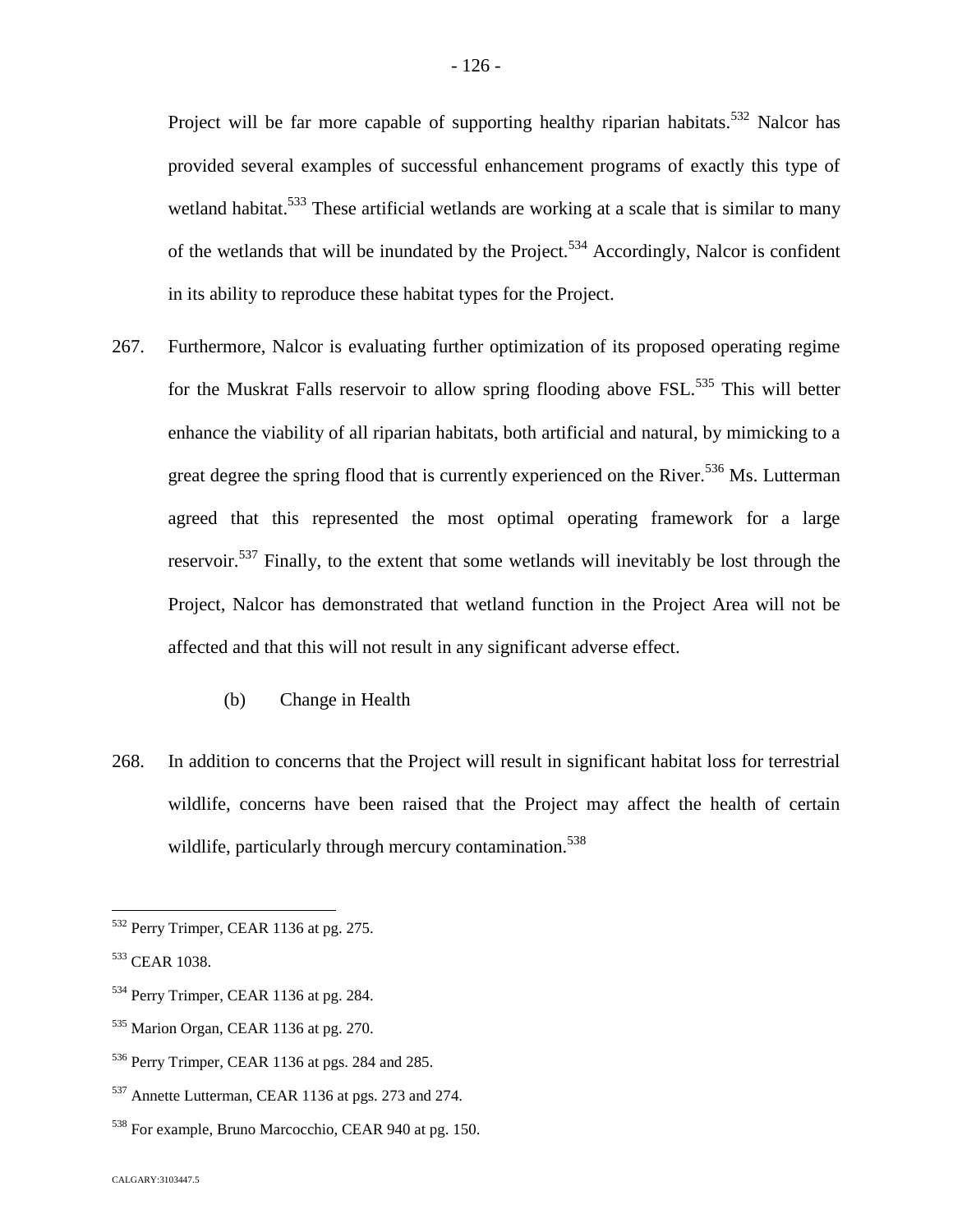- 269. During construction, Nalcor found that the potential for direct health-related effects on KIs is limited to Black Bear, which may interact with possible contaminants associated with site waste management and camp operations.<sup>[539](#page-127-0)</sup> Proper management of site waste and camp operation facilities will minimize these environmental effects of the Project on Black Bear health and any residual environmental effects will not be significant.<sup>540</sup>
- 270. In terms of operations, there will be an increased potential for bioaccumulation of methylmercury for KIs that feed on aquatic organisms. To evaluate this possible effect on health, an ecological risk assessment ("ERA") was completed for two species considered particularly vulnerable to methylmercury because of their ecological niche: Osprey and river otter.[541](#page-127-1) Hazard Quotients ("HQs") were developed, which consisted of the ratio of expected daily intake of mercury, divided by the daily dose of mercury known to correspond with toxicological effects.<sup>542</sup> [A](#page-127-2)n HQ of 0.8 (instead of the normal 1.0) was determined to be a conservative threshold of mercury exposure necessary to predicate changes in health, and this threshold accounted for exposures to mercury through food other than fish in the Project Area, as well as mercury exposure outside the Assessment Area for these migrating Osprey.<sup>[543](#page-127-3)</sup> If these additional exposures were included in the ERA,the appropriate HQ would be  $1^{544}$
- 271. Results of the ERA indicated that HQs for Osprey were near but below 0.8 for all scenarios and that there is thus a low probability of adverse health effects on Osprey

- <sup>540</sup> EIS Vol IIB, pg. 5-73; EIS Vol IIB, pg. 5-84.
- <span id="page-127-1"></span><sup>541</sup> EIS Vol IIB, pg. 5-73.
- <span id="page-127-2"></span><sup>542</sup> EIS Vol IIB, pg. 5-74.
- <span id="page-127-3"></span><sup>543</sup> Perry Trimper, CEAR 908 at pg. 167.
- <span id="page-127-4"></span><sup>544</sup> Perry Trimper, CEAR 908 at pgs. 167 and 168.

<span id="page-127-0"></span><sup>539</sup> EIS Vol IIB, pg. 5-73.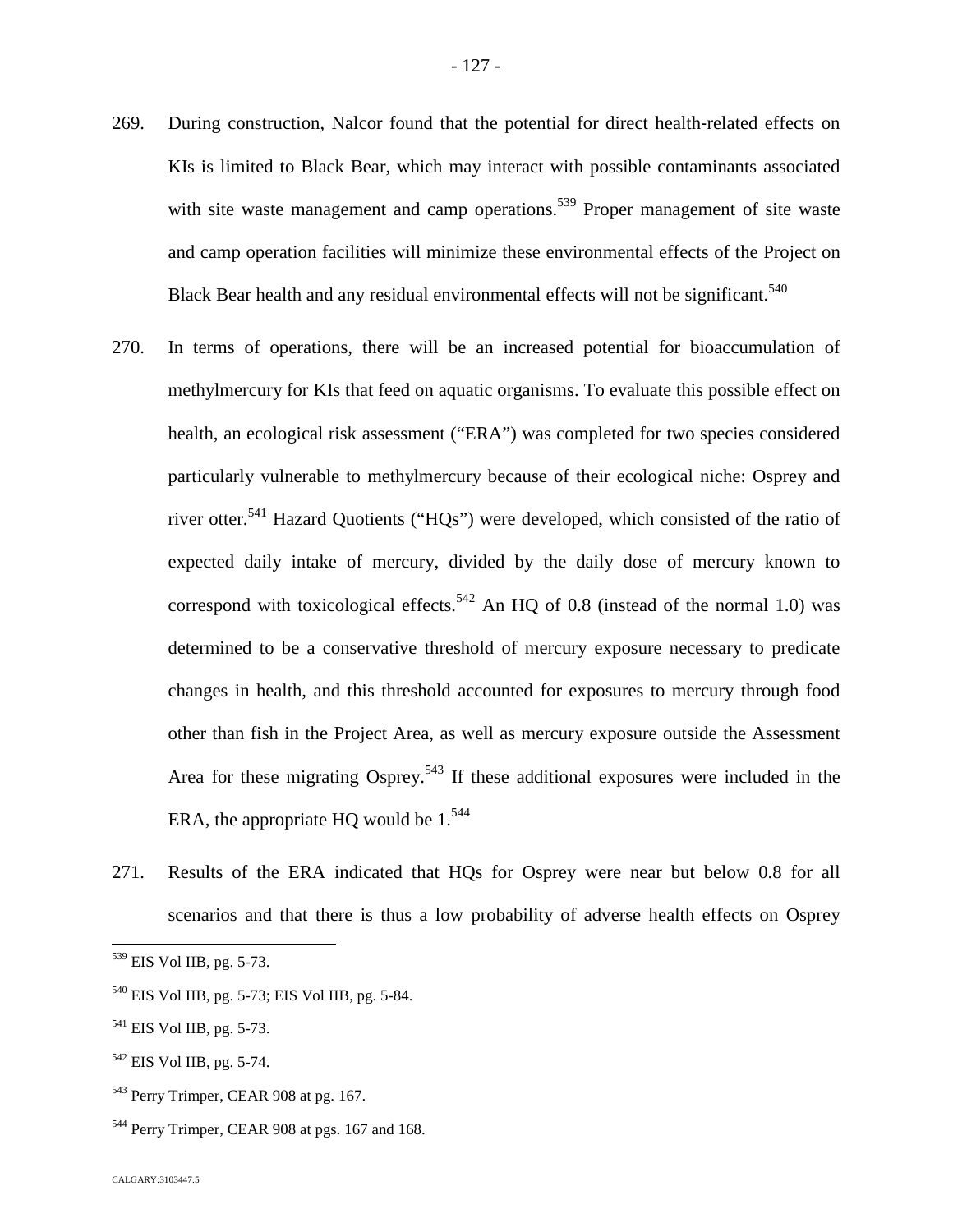through mercury accumulation.<sup>5[45](#page-128-0)</sup> River otter were estimated to have an HQ of 0.93, which will necessitate thorough monitoring to ensure that adverse health effects are not experienced.<sup>[546](#page-128-1)</sup> However, there was considerable conservatism built into the model that likely overestimated actual mercury exposures. For example, the ERA assumed that all fish species will experience peak levels of methylmercury at the same time, which will notbe the case[.](#page-128-2)<sup>547</sup> Similarly, Lake Trout, the fish species with the highest predicted methylmercury concentrations in muscle tissue, was included in the ERA even though it is expected that these fish will be relatively inaccessible to both river otter and Osprey due to their preferred deep-water habitat.<sup>[548](#page-128-3)</sup> Therefore, while the results of the ERA for river otter highlight the importance of a thorough monitoring program, which Nalcor has committed to,<sup>[549](#page-128-4)</sup> river otter are not expected to experience any population level health effects as a result of the Project.<sup>5[50](#page-128-5)</sup>

272. Environment Canada has submitted that Nalcor's HQ calculations were underestimated andthat the correct HQ results should be 0[.](#page-128-6)95 for Osprey and 0.96 for river otter.<sup>551</sup> However, Neil Burgess for Environment Canada conceded during the hearings that his agency calculated HQ to include the additional mercury exposures in food other than fish in the Project Area and in Osprey wintering grounds.<sup>[552](#page-128-7)</sup> As explained above, Nalcor's

<span id="page-128-0"></span><sup>545</sup> EIS Vol IIB, pg. 5-74.

<span id="page-128-1"></span> $546$  Response to IR JRP.156(d) at pg. 11.

<span id="page-128-2"></span> $547$  Response to IR JRP.156(d) at pg. 17.

<span id="page-128-3"></span> $548$  Response to IR JRP.156(d) at pg. 17.

<span id="page-128-4"></span><sup>&</sup>lt;sup>549</sup> CEAR 1189 at pg. 4.

<span id="page-128-5"></span> $550$  Response to IR JRP.156(d) at pg. 11.

<span id="page-128-6"></span><sup>551</sup> Environment Canada, CEAR 658 at pg. 31.

<span id="page-128-7"></span><sup>552</sup> Neil Burgess, CEAR 908 at pg. 168.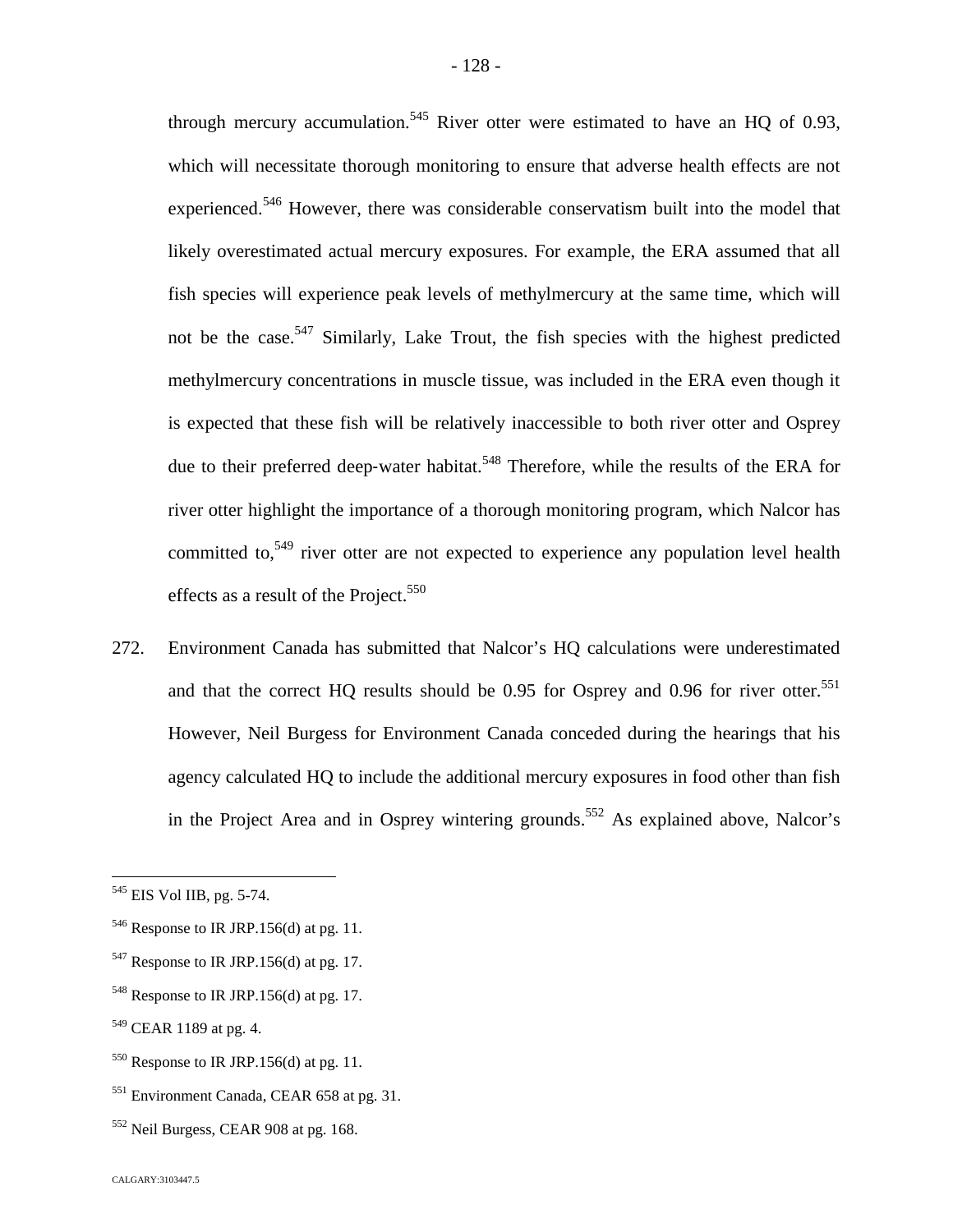exclusion of these additional exposures was the basis for the 0.8 HQ threshold, as opposed to 1. If these added exposures are included in the calculation, then the HQ threshold should be 1, which is still higher than Environment Canada's predictions for both Osprey and river otter. So while Nalcor and Environment Canada each calculated HQ's slightly differently, the results from both models suggest that no terrestrial wildlife will be likely to experience health effects from mercury exposure at a population level.

- 273. Environment Canada also suggested that Nalcor's baseline levels of mercury for both Osprey and river otter were insufficient.<sup>[553](#page-129-0)</sup> Nalcor agrees that the samples it was able to collect from Osprey and river otter were insufficient in and of themselves to develop meaningful predictions. However, the ERA studies that Nalcor conducted were based on extensive background research from other areas, as well as site-specific values for mercury exposure in the Project Area.<sup>[554](#page-129-1)</sup> In addition, Nalcor is considering new techniques for obtaining river otter samples prior to inundation, and Nalcor has committed to both gathering additional baseline data on Osprey and river otter mercury exposure prior to inundation and monitoring mercury exposure in these species postinundation to ensure that terrestrial wildlife exposure to mercury does not produce any adverse health effects.<sup>[555](#page-129-2)</sup> As a result, Nalcor is confident that its predictions for mercury exposure to terrestrial wildlife are strong.
- 274. Since Osprey and river otter are the terrestrial species most vulnerable to the effects of methylmercury accumulation, based on their baseline mercury exposure and heavy reliance on fish in their diet, and since no adverse health effects are predicted for these

<span id="page-129-0"></span><sup>553</sup> Neil Burgess, CEAR 908 at pg. 105.

<span id="page-129-1"></span><sup>554</sup> Perry Trimper, CEAR 923 at pg. 68.

<span id="page-129-2"></span> $555$  Response to IR JRP.156(d) at pg. 17.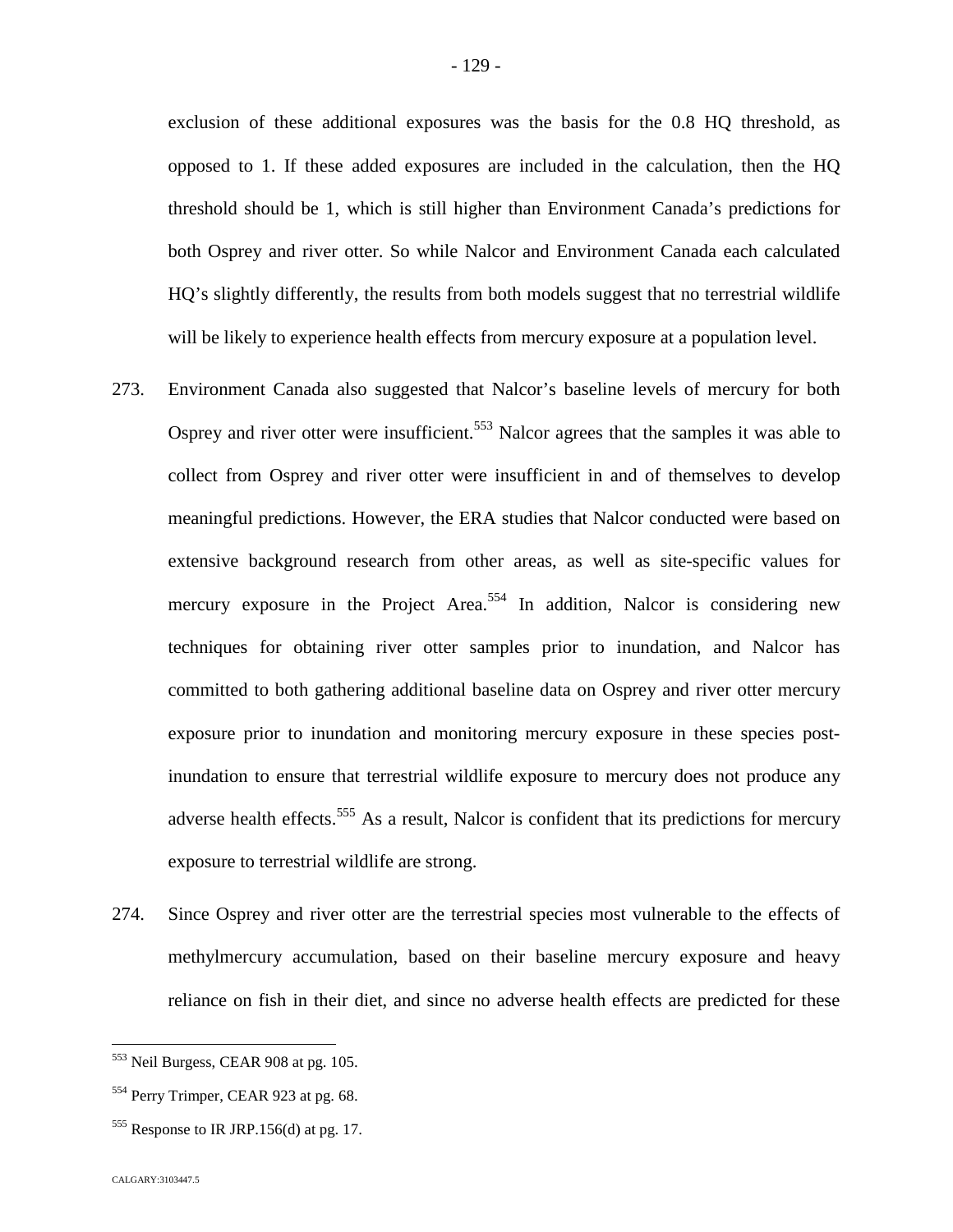two animals, mercury accumulation is not expected to pose adverse health effects for other terrestrial species either.

- (c) Mortality
- 275. Several interveners raised the issue of direct mortality of terrestrial wildlife caused by the Project.<sup>[556](#page-130-0)</sup> Mortality during construction and operation of the Project could occur through vehicle collisions, by drowning during inundation of the reservoirs, or indirectly as a consequence of increased access resulting in hunting and/or trapping.<sup>557</sup>
- 276. Nalcor will implement several mitigation measures designed to minimize the risk of wildlife mortality. These mitigation measures include posting speed limits on all roads, ensuring careful site waste management, scheduling reservoir impoundment for a period with minimal risk to drowning, and imposing a No Harvesting (or other harassment) Policy.[558](#page-130-1) As a result of the mitigation measures Nalcor plans to implement, mortality is not predicted to result in a significant adverse environmental effect for any terrestrial  $KIs.<sup>559</sup>$  $KIs.<sup>559</sup>$  $KIs.<sup>559</sup>$

<span id="page-130-0"></span><sup>556</sup> For example, Dr. Justina Ray, CEAR 940 at pg. 52; Bruno Marcocchio, CEAR 940 at pg. 163.

<sup>557</sup> EIS Vol IIB, pg. 5-75.

<span id="page-130-1"></span><sup>558</sup> EIS Vol IIB, pg. 5-76.

<span id="page-130-2"></span><sup>559</sup> With respect to the George River caribou herd, see EIS Vol IIB, pg. 5-79; Red Wine Mountains caribou EIS Vol IIB, pg. 5-80 and 5-81; Moose EIS Vol IIB, pg. 5-83; Black Bear EIS Vol IIB, pg. 5-85; Beaver EIS Vol IIB, pg. 5-86 and 5-87; Marten EIS Vol IIB, pg. 5-88; Porcupine EIS Vol IIB, pg. 5-89 and 5-90; Canada Goose EIS Vol IIB, pg. 5-90 and 5-91; Surf Scoter EIS Vol IIB, pg. 5-92 and 5-93; Ruffed Grouse EIS Vol IIB, pg. 5-94 and 5-95; Osprey EIS Vol IIB, pg. 5-95 and 5-96; Wetland Sparrows EIS Vol IIB, pg. 5-97 and 5-98; Harlequin Duck EIS Vol IIB, pg. 5-98 and 5-99; Other Species of Concern EIS Vol IIB, pg. 5-100 and 101.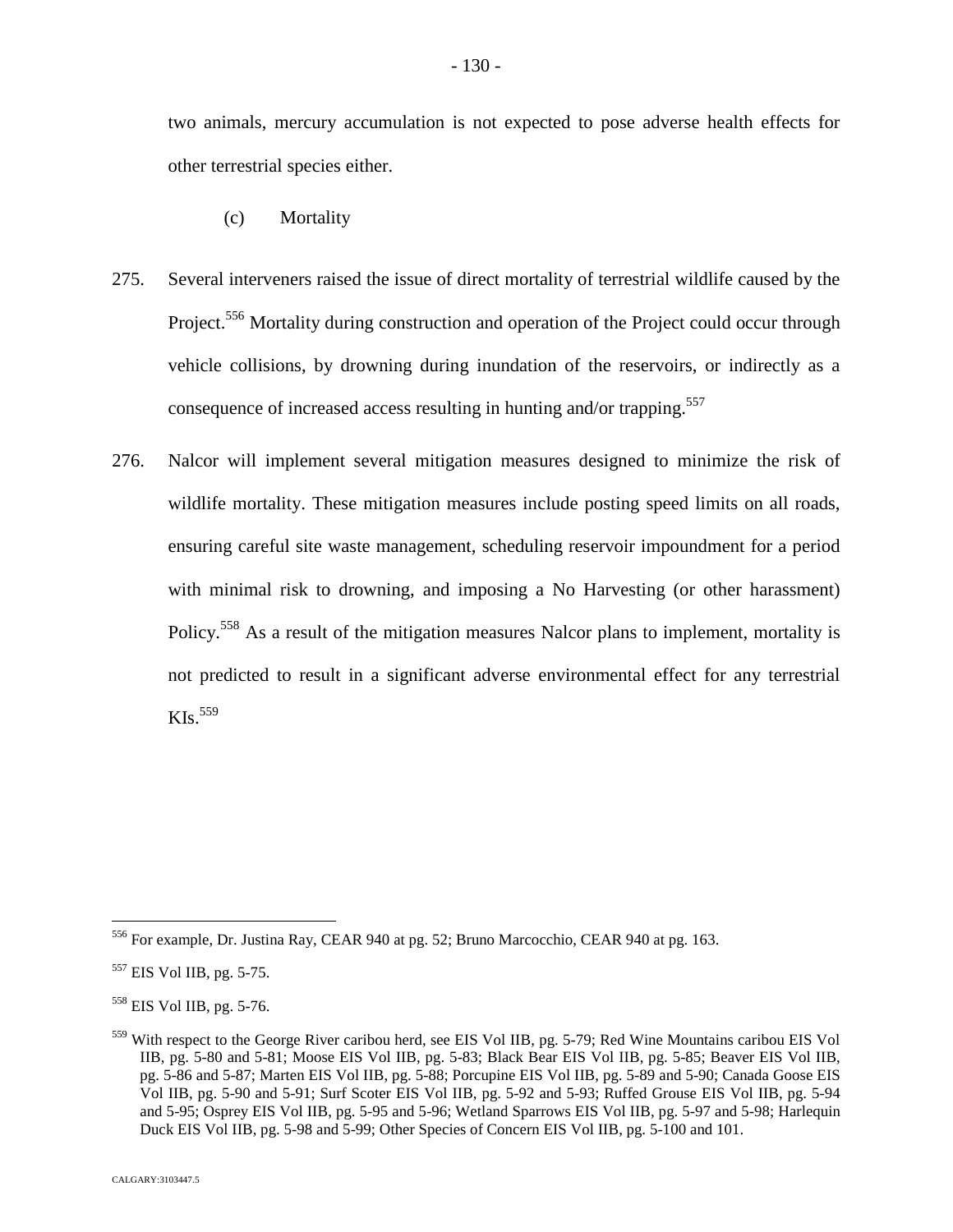- (d) Species at Risk
- 277. Concerns were raised during the hearing about potential Project effects on species at  $risk.<sup>560</sup>$  $risk.<sup>560</sup>$  $risk.<sup>560</sup>$
- 278. Section 4.4.4.3(p) of the EIS Guidelines required Nalcor to identify species of special interest or conservation concern, with an emphasis on rare, vulnerable or threatened species.
- 279. The *Species at RiskAc[t](#page-131-1)<sup>561</sup>* ("SARA") imposes obligations on the responsible authority to identify adverse effects on a listed wildlife species and its critical habitat, and to ensure that those effects are mitigated and monitored.
- 280. Specifically, Section 79(2) of SARA states that the responsible authority:

Must identify the adverse effects of the project on the listed wildlife species and its critical habitat and, if the project is carried out, must ensure that measures are taken to avoid or lessen those effects and to monitor them. The measures must be taken in a way that is consistent with any applicable recovery strategy and action plans.

- 281. This is reinforced by the requirement of subsection 16(1) of the CEAA to consider all of the environmental effects of a project.
- 282. With regard to species at risk, Nalcor's approach to the environmental assessment included all federally SARA-listed species as KIs. These included the Red Wine Mountains caribou herd, Harlequin Duck, Common Nighthawk, Olive-sided Flycatcher, Gray-cheeked Thrush and Rusty Blackbird. None of these species have recovery strategies or action plans, with the exception of the Harlequin Duck which has an Eastern

<span id="page-131-0"></span><sup>560</sup> For example, Isabelle Schmelzer, CEAR 923 at pg. 268.

<span id="page-131-1"></span><sup>561</sup> R.S.C. 2002, c. 29.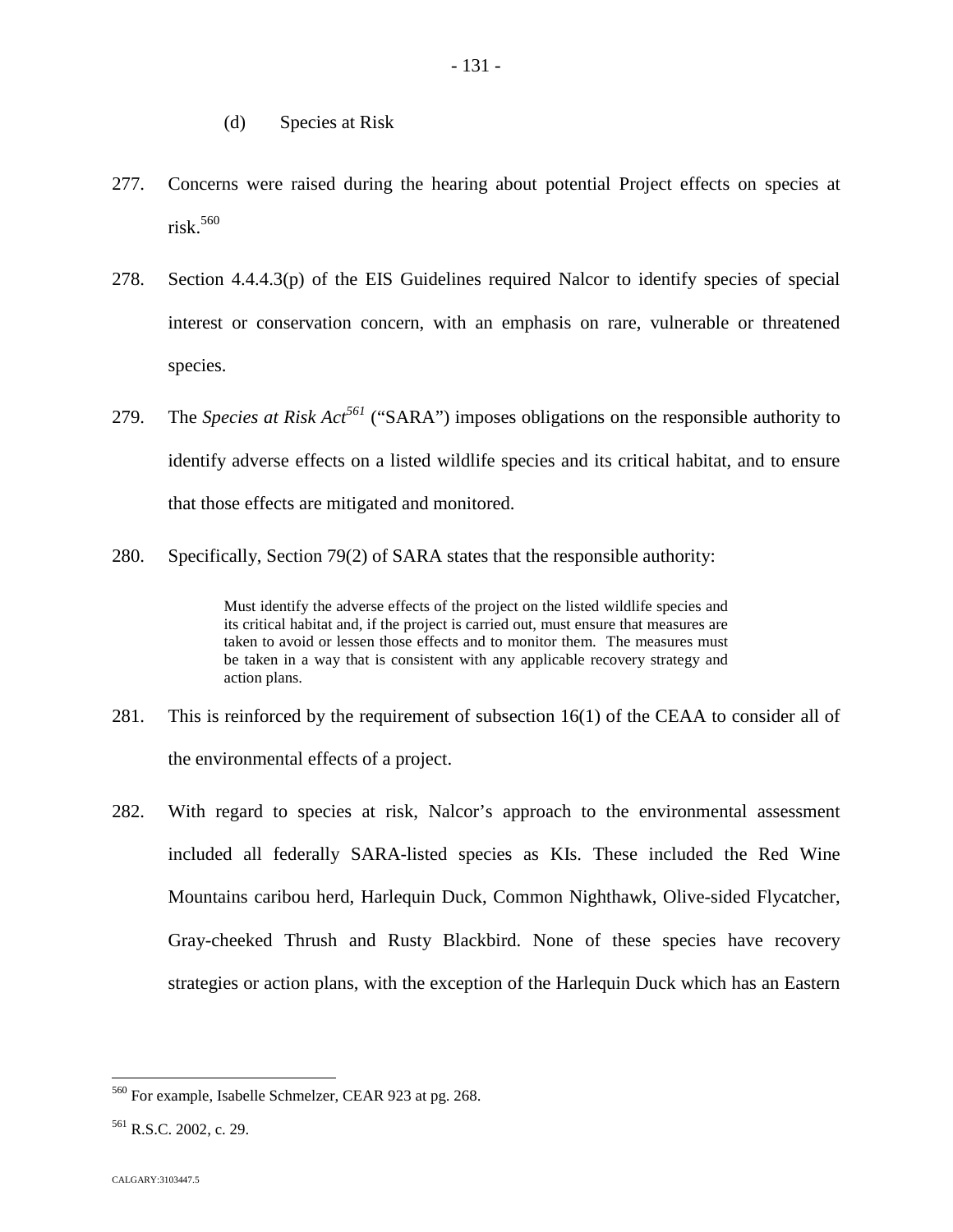Population Management Plan.<sup>[562](#page-132-0)</sup> No critical habitat has been designated for any of these species.

- 283. Red Wine Mountains caribou are listed as Threatened in the SARA and in the *Newfoundland and Labrador Endangered Species Act* ("NLESA").<sup>[563](#page-132-1)</sup> As previously described, the majority of the footprint of the Project will occur within low quality habitat within this herd's range.<sup>[564](#page-132-2)</sup> Predation and hunting, not the availability of habitat, are described as the limiting factors causing the decline of the Red Wine Mountains caribou herd, and the Project is not expected to negatively affect the risks posed by these threats.<sup>[565](#page-132-3)</sup> As a result, residual environmental effects from the Project on the Red Wine Mountains caribou herd are expected to be not significant.<sup>566</sup>
- 284. Nalcor will implement several mitigation measures to minimize the Project's effect on Red Wine Mountains caribou, including a No Harvesting (or other harassment) Policy, designing work schedules to minimize travel in designated areas during calving and postcalving periods, and removing trees from the riparian zone surrounding the reservoirs to provide unimpeded access for wildlife.<sup>[567](#page-132-4)</sup> Nalcor will also continue its role on the Labrador Woodland Caribou Recovery Team regarding the Red Wine Mountains Herd and will support telemetry work to monitor population numbers, calf survival, and

<span id="page-132-0"></span> $562$  Response to IR JRP.105(b) at pg. 4.

<span id="page-132-1"></span><sup>563</sup> S.N.L. 2001, c. E-10.1.

<span id="page-132-2"></span><sup>564</sup> Response to IR JRP.157(h) at pg. 15.

<span id="page-132-3"></span><sup>565</sup> Response to IR JRP.157(h) at pg. 15; EIS Vol IIB, pg. 5-80.

<sup>566</sup> EIS Vol IIB, pg. 5-80 and 5-81.

<span id="page-132-4"></span><sup>567</sup> EIS Vol. IIB, Appendix IIB-A at pgs. 11 and 13.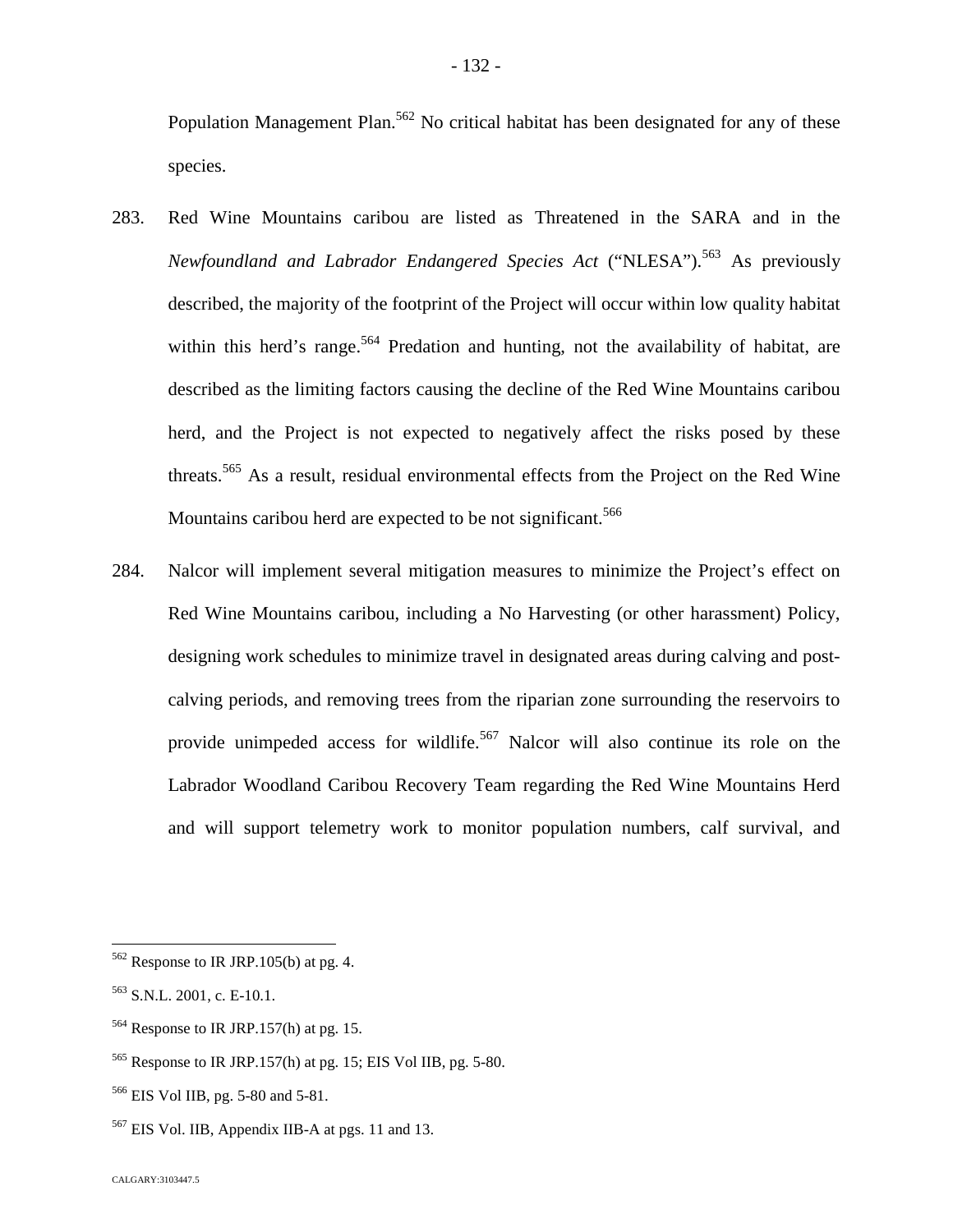movement and distribution patterns.<sup>[568](#page-133-0)</sup> In the National Energy Board's recent decision on the Horn River project in British Columbia, the Board noted that:

The Board is of the view that offset measures could include contributing to research activities which address data deficiencies and scientific uncertainties related to caribou ecology, or supporting activities relating to the conservation, mitigation and restoration of caribou habitat. Offset measures could also include participating in the development of provincial and federal recovery strategies and action plans for boreal woodland caribou, such as the national recovery strategy...<sup>[569](#page-133-1)</sup>

Therefore, Nalcor submits that its participation on the Labrador Woodland Caribou Recovery Team and its support of regional research on woodland caribou should be considered as mitigation measures to minimize and offset adverse effects of the Project on the Red Wine Mountains caribou.

285. For Harlequin Duck, loss of breeding habitat due to the Project will be minimal, given that all known breeding sites are above the projected level of the reservoirs.<sup>[570](#page-133-2)</sup> In addition, the Canadian Wildlife Service noted during the hearings that breeding habitat availabilityis not a threat to the recovery of harlequin duc[k.](#page-133-3)<sup>571</sup> Nevertheless, Nalcor will design an avifauna management plan to reduce the possibility of loss or disturbance to active nest sites.[572](#page-133-4) Harlequin Duck may use ashkui in the lower Churchill River that will be affected by the Project. However, ashkui will remain at the confluences of tributaries where Harlequin Duck are known to breed.<sup>[573](#page-133-5)</sup> Therefore, Nalcor concluded that Harlequin Duck will be able to adapt relatively easily to changes in the hydrology of the

- <span id="page-133-4"></span> $572$  EIS Vol IIB, pg. 5-58.
- <span id="page-133-5"></span><sup>573</sup> EIS Vol IIB, pg. 5-59.

<span id="page-133-0"></span><sup>568</sup> EIS Vol IIB, pg. 7-6.

<span id="page-133-1"></span><sup>569</sup> National Energy Board Decision GH-2-2010 at pg. 38.

<span id="page-133-2"></span><sup>570</sup> EIS Vol IIB, pg. 5-58.

<span id="page-133-3"></span><sup>571</sup> Alan Hanson, CEAR 923 at pg. 107.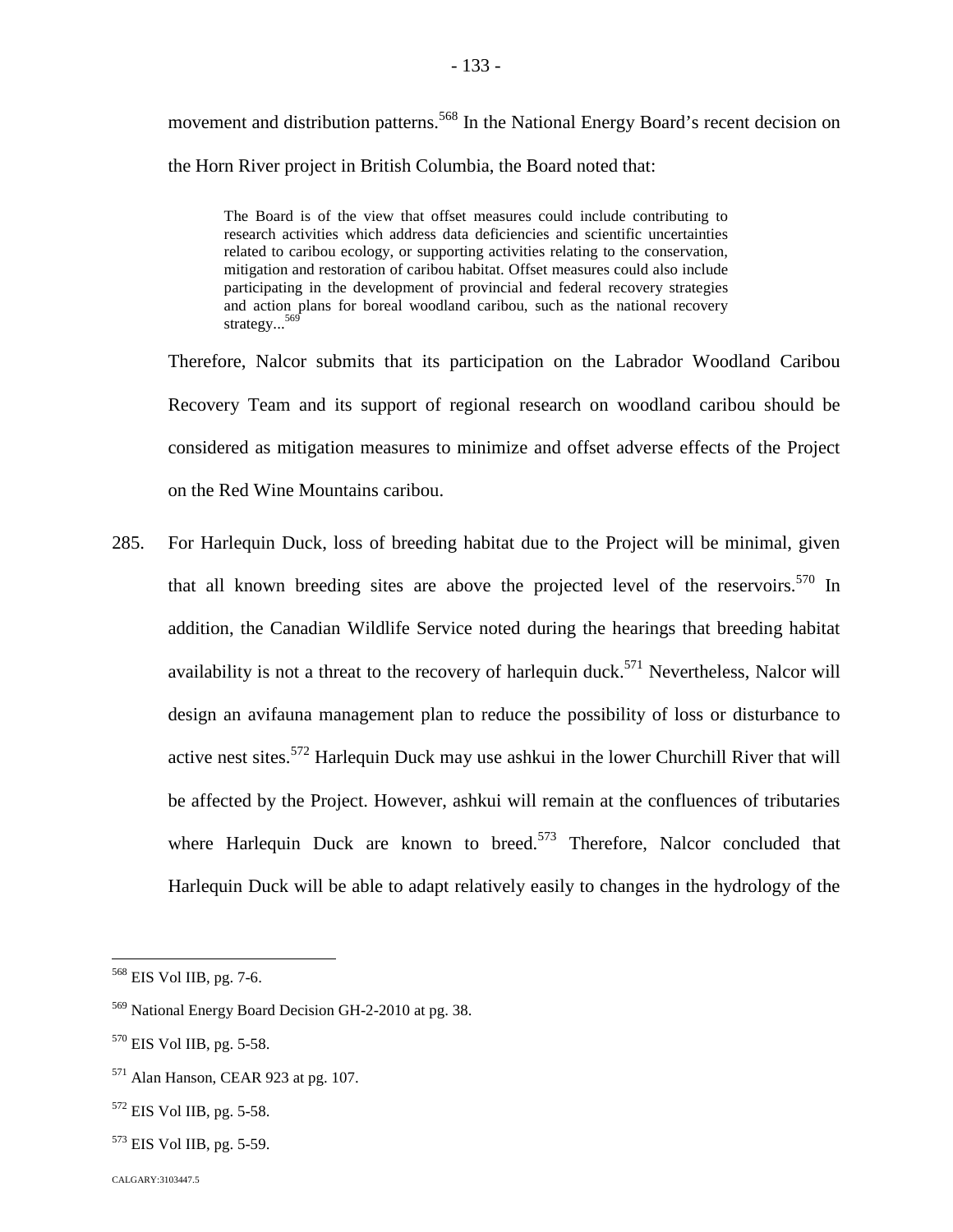lower Churchill River and that any effects on Harlequin Duck resulting from the Project would be not significant.  $574$  $574$ 

- 286. Effects management for Harlequin Duck will be achieved through standard mitigation to be included in Nalcor's Environmental Protection Plans and by the use of Best Management Techniques that will include, for example, the prohibition of hunting by Project personnel, temporal and spatial avoidance of sensitive habitat, proper handling of fuels to avoid spills and the provision of a minimum of 20 metre buffer (i.e. no clearing) zone in areas adjacent to potential Harlequin Duck breeding habitat.<sup>[575](#page-134-1)</sup> Nalcor's proposed mitigation strategies have been informed by Environment Canada's Harlequin Duck Eastern Population Management Plan.<sup>5[76](#page-134-2)</sup>
- 287. Although the remaining birds of concern occur in the Assessment Area, most are not restricted to regionally uncommon habitats.<sup>[577](#page-134-3)</sup> In fact, the percentage of primary habitat within the Assessment Area that will be lost due to the Project is less than 2% for each of these species.<sup>[578](#page-134-4)</sup> In addition, availability of breeding habitat is not a threat to the recovery of these species.[579](#page-134-5) As a result, the Project is not anticipated to result in significant adverse effects for any of these species.
- 288. Nalcor plans to conduct aerial surveys of the lower Churchill River and surrounding locations to verify ashkui formation post-inundation.<sup>5[80](#page-134-6)</sup> In addition, Nalcor will

<span id="page-134-0"></span><sup>574</sup> EIS Vol IIB, pg. 5-59.

<span id="page-134-1"></span> $575$  Response to IR JRP.105(a) at pg. 3.

<span id="page-134-2"></span> $576$  Response to IR JRP.105(b) at pg. 4.

<span id="page-134-3"></span><sup>577</sup> EIS Vol IIB, pg. 5-29.

<span id="page-134-4"></span><sup>578</sup> EIS Vol IIB, pg. 5-60.

<span id="page-134-5"></span><sup>579</sup> Alan Hanson, CEAR 923 at pg. 107.

<span id="page-134-6"></span><sup>580</sup> EIS Vol IIB, pg. 7-8.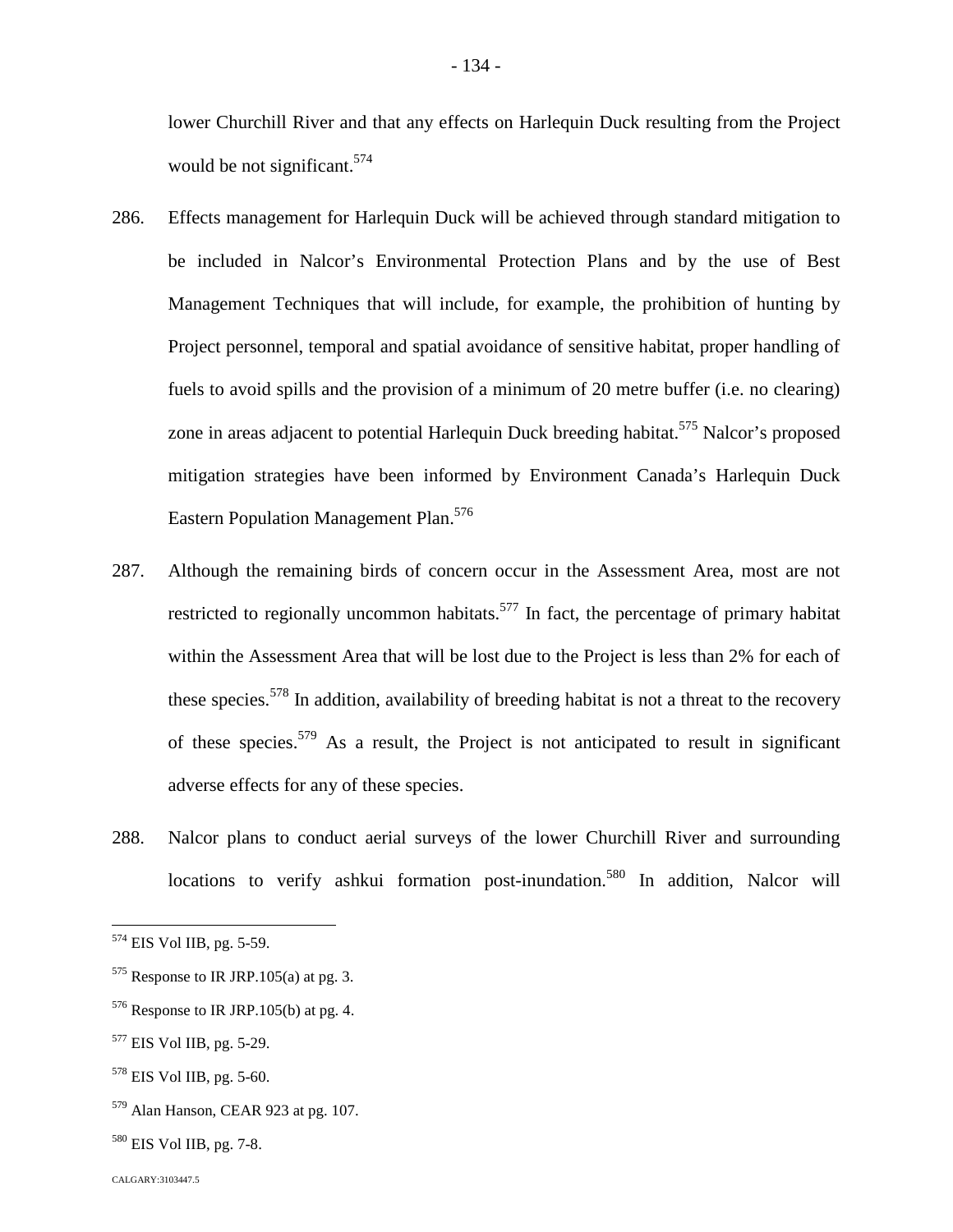implement an Avifauna Management Plan that will minimize the risk of disturbance to avifauna nests and Nalcor's mitigation measures for wetlands and riparian habitat will benefit these species as well.<sup>5[81](#page-135-0)</sup>

- 289. In summary, Nalcor submits that the Project will not likely result in any significant adverse environmental effect on species at risk. Environment Canada has submitted that it supports this conclusion.<sup>5[82](#page-135-1)</sup>
	- (e) Rare Plants
- 290. Nalcor has not identified any SARA-listed plant species of concern within the footprint of the Project. However, the Government of Newfoundland and Labrador's Wildlife Division has expressed concerns that impoundment for the Project may potentially extirpate regionally uncommon plant species from Labrador.<sup>[583](#page-135-2)</sup> Nalcor has commissioned extensive studies of vascular plants species considered rare or listed under the SARA or NLESA.[584](#page-135-3) Shelley Moores of the Province's Department of Environment and Conservation agreed that Nalcor went through a "very rigorous" process of evaluating what plant species may be affected by the Project.<sup>[585](#page-135-4)</sup> While none of the plant species listed under SARA or the NLESA were found in these surveys, Nalcor met with the Newfoundland and Labrador Department of Environment and Conservation in Corner

<span id="page-135-0"></span><sup>&</sup>lt;sup>581</sup> EIS Vol. IIB, Appendix IIB-A at pg. 137.

<span id="page-135-1"></span><sup>582</sup> Environment Canada, CEAR 658 at pg. 6.

<span id="page-135-2"></span><sup>583</sup> Government of Newfoundland and Labrador, CEAR 307.

<span id="page-135-3"></span> $584$  Response to IR JRP.158(a) at pg. 2.

<span id="page-135-4"></span><sup>&</sup>lt;sup>585</sup> Shelley Moores, CEAR 923 at pg. 216.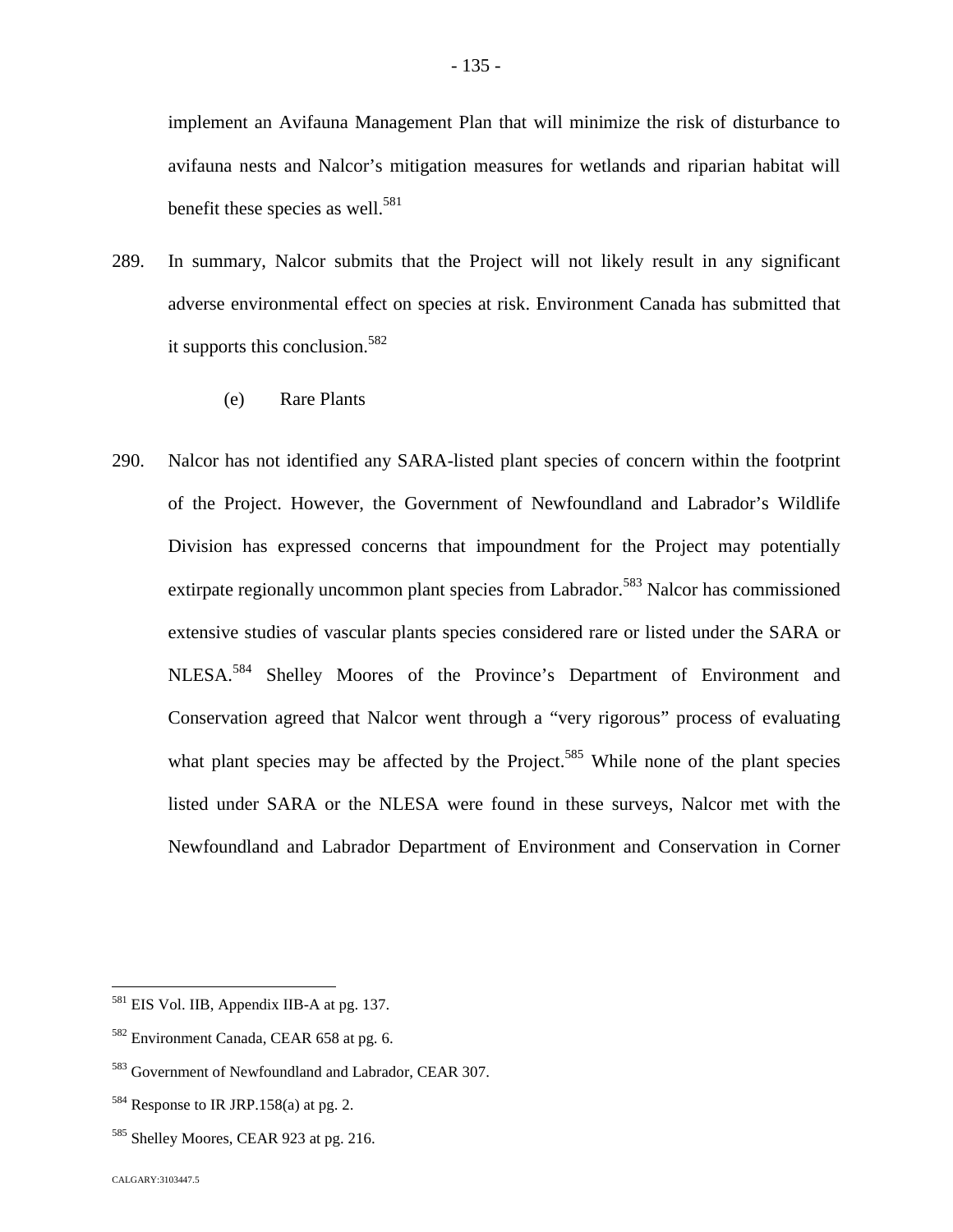Brook on March 17, 2010 to discuss certain plant species that had limited observations in the region. $586$ 

- 291. Nalcor commissioned supplemental surveys in 2010 which were documented in the report entitled "2010 Plant Survey in the Vicinity of the Lower Churchill River Watershed".<sup>[587](#page-136-1)</sup> This report concluded that there are eight plant species that are considered potentiallyregionally uncommon within the Project Area, including Canada yew[.](#page-136-2)<sup>588</sup> Generally, these plant species are considered common in southern Canada and are reaching their northern extent in central Labrador.<sup>[589](#page-136-3)</sup> The Department of Environment and Conservation suggested the inclusion of an additional two plant species for this list, namely Marsh Horsetail and Hidden Fruit Bladderwort. Note that Nalcor has identified sufficient numbers of Marsh Horsetail outside the footprint of the Project downstream that would justify its exclusion.<sup>5[90](#page-136-4)</sup>
- 292. For each of the nine species that are considered regionally uncommon, preferred habitats have been identified.<sup>[591](#page-136-5)</sup> In order to prevent the loss of these species from the region, Nalcor will relocate these regionally rare plants from the flood zone to suitable habitat outside of the flood zone if in the event that sufficient numbers are not identified beyond the Project footprint.<sup>[592](#page-136-6)</sup> Establishing populations of these species outside of the flood

<span id="page-136-0"></span> $586$  Response to IR JRP.158(a) at pg. 2.

<span id="page-136-1"></span><sup>587</sup> CEAR 588, Attachment F.

<span id="page-136-2"></span><sup>&</sup>lt;sup>588</sup> CEAR 588, Attachment F, at pg. 18.

<span id="page-136-3"></span> $589$  Response to IR JRP.158(b) at pg. 6.

<span id="page-136-4"></span><sup>590</sup> Perry Trimper, CEAR 923 at pg. 225.

<span id="page-136-5"></span> $591$  Response to IR JRP.158(b) at pg. 6.

<span id="page-136-6"></span> $592$  Response to IR JRP.158(d) at pg. 8.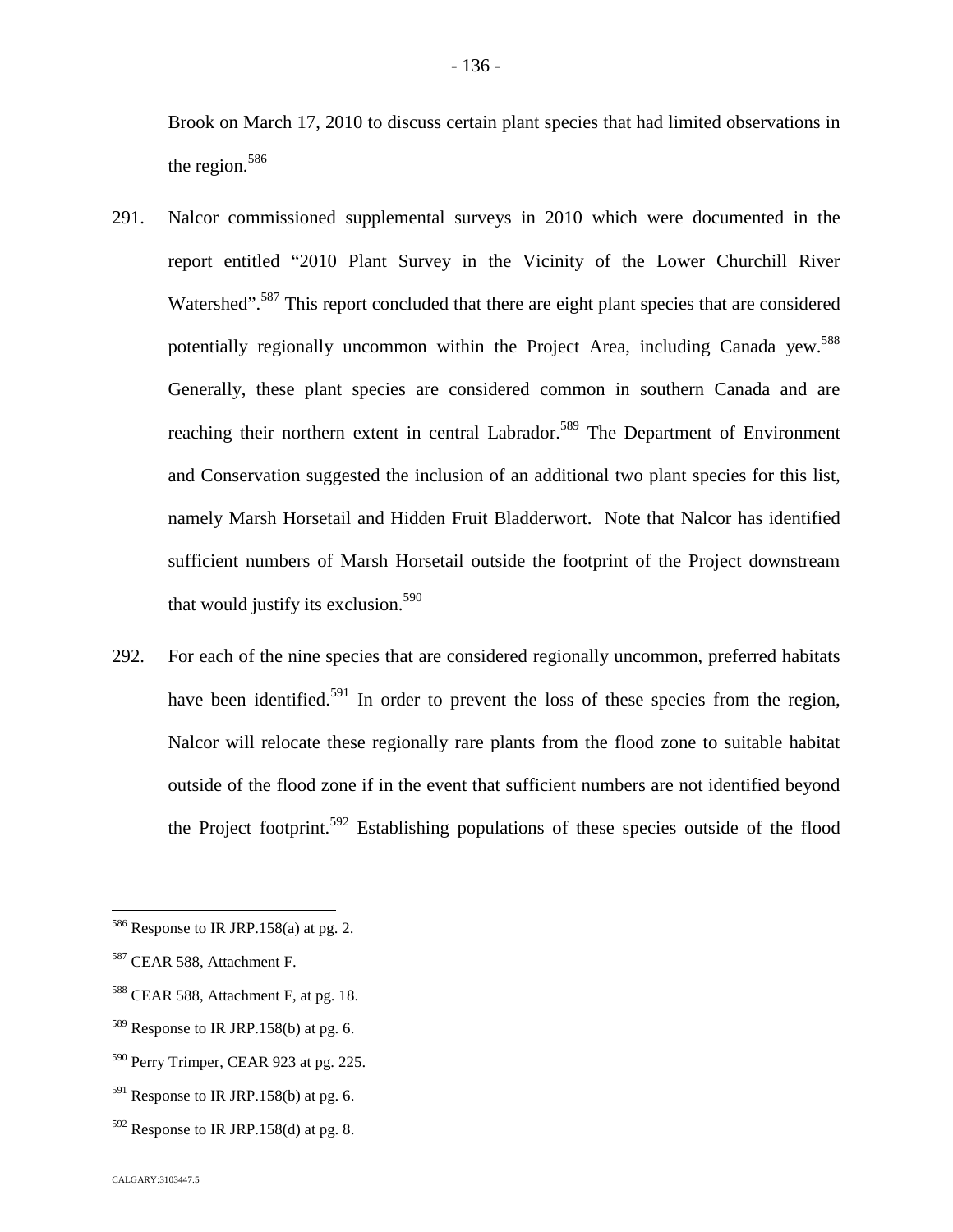zone will mean that the effect of flooding in the lower Churchill River will not be expected to be significant.<sup>5[93](#page-137-0)</sup>

#### *(iii) Atmospheric*

- 293. In addition to aquatic and terrestrial environmental effects, Nalcor assessed the potential atmospheric effects of the Project. The Project is expected to produce minimal GHG emissions, both during construction and operations.<sup>[594](#page-137-1)</sup> Because the two reservoirs are deep and narrow, compared to other large hydroelectric facilities in Canada and elsewhere, they are anticipated to release low quantities of GHG over their lifetime, compared to other facilities of similar electricity output.<sup>[595](#page-137-2)</sup> Further, the World Commission on Dams has stated that reservoirs in boreal climates generate fewer GHGs than elsewhere.<sup>[596](#page-137-3)</sup> Absolute estimates of GHG emissions for the Project are in the range of 50,000 to 200,000 tonnes of carbon dioxide equivalent (" $CO<sub>2</sub>e$ ") per year, which at the peak of construction would represent approximately 3 percent of total annual provincial GHG emissions.<sup>[597](#page-137-4)</sup>
- 294. The majority of the lands proposed to be inundated are currently unmanaged in terms of forest clearing and are considered to be carbon neutral with respect to sequestration.<sup>[598](#page-137-5)</sup> While some concerns were raised during the hearing regarding the loss of carbon sinks associated with the Project, Environment Canada has concluded that Nalcor's approach is

<span id="page-137-0"></span> $593$  Response to IR JRP.158(d) at pg. 8.

<span id="page-137-1"></span><sup>594</sup> EIS Vol. IIA, pg. 3-3.

<span id="page-137-2"></span><sup>595</sup> EIS Vol. IIA, pg. 3-12.

<span id="page-137-3"></span><sup>596</sup> World Commission on Dams, "Dams and Development: A New Framework for Decision-Making" (2000) online: <http://www.internationalrivers.org/files/world\_commission\_on\_dams\_final\_report.pdf> at pg. 77.

<span id="page-137-4"></span><sup>597</sup> EIS Vol. IIA, pg. 3-13.

<span id="page-137-5"></span><sup>598</sup> EIS Vol. IIA, pg. 3-12.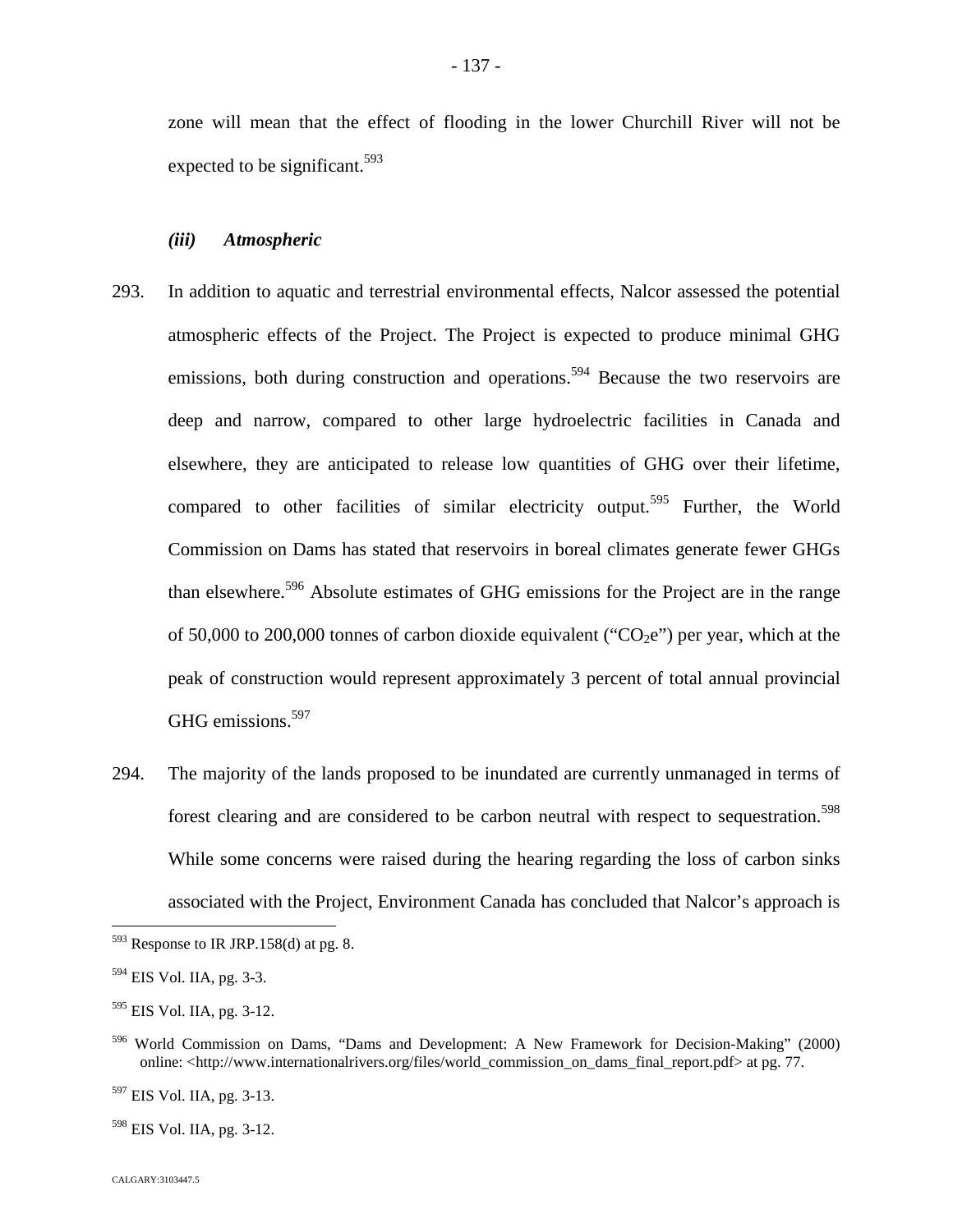consistent with the most appropriate international standards and that its estimates are based on reasonable assumptions.<sup>5[99](#page-138-0)</sup>

- 295. Finally, the supply of clean, renewable power from the Project will assist the Atlantic Provinces and the Federal Government in meeting their GHG reduction targets.<sup>[600](#page-138-1)</sup> Nalcor has estimated that the Project will result in potential annual displacement of GHG emissions from existing generation facilities of up to 11,500,000 tonnes of GHG, which includes displacement of the Holyrood Plant that will no longer be used following the completion of the Project. $601$  That displacement represents a permanent and significant displacement of GHG emissions. As a result, Environment Canada has submitted that the Project may have a beneficial environmental effect through its potential to offset GHG emissions elsewhere. $602$
- 296. Transportation of people and materials to and from the Project sites will result in some air pollutant emissions, but these emissions will be low in magnitude and will be spread out over a large area over several years.<sup>[603](#page-138-4)</sup> Accordingly, transportation emissions are unlikely to substantially affect air quality in the Assessment Area. $604$  $604$
- 297. The Project will also emit some air pollutants from construction equipment during the construction phase. Air pollutant emissions estimates for construction equipment were calculated based on the expected fuel consumption for each heavy vehicle or equipment

<span id="page-138-0"></span><sup>599</sup> Environment Canada presentation, CEAR 667.

<span id="page-138-1"></span> $600$ Response to IR JRP.85(d) at pg. 7.

<span id="page-138-2"></span> $601$  Response to IR JRP.85(d) at pg. 5.

<span id="page-138-3"></span> $602$  Environment Canada, CEAR 658 at pg. 6.

<span id="page-138-4"></span><sup>603</sup> EIS Vol. IIA, pg. 3-14.

<span id="page-138-5"></span> $604$  EIS Vol. IIA, pg. 3-14.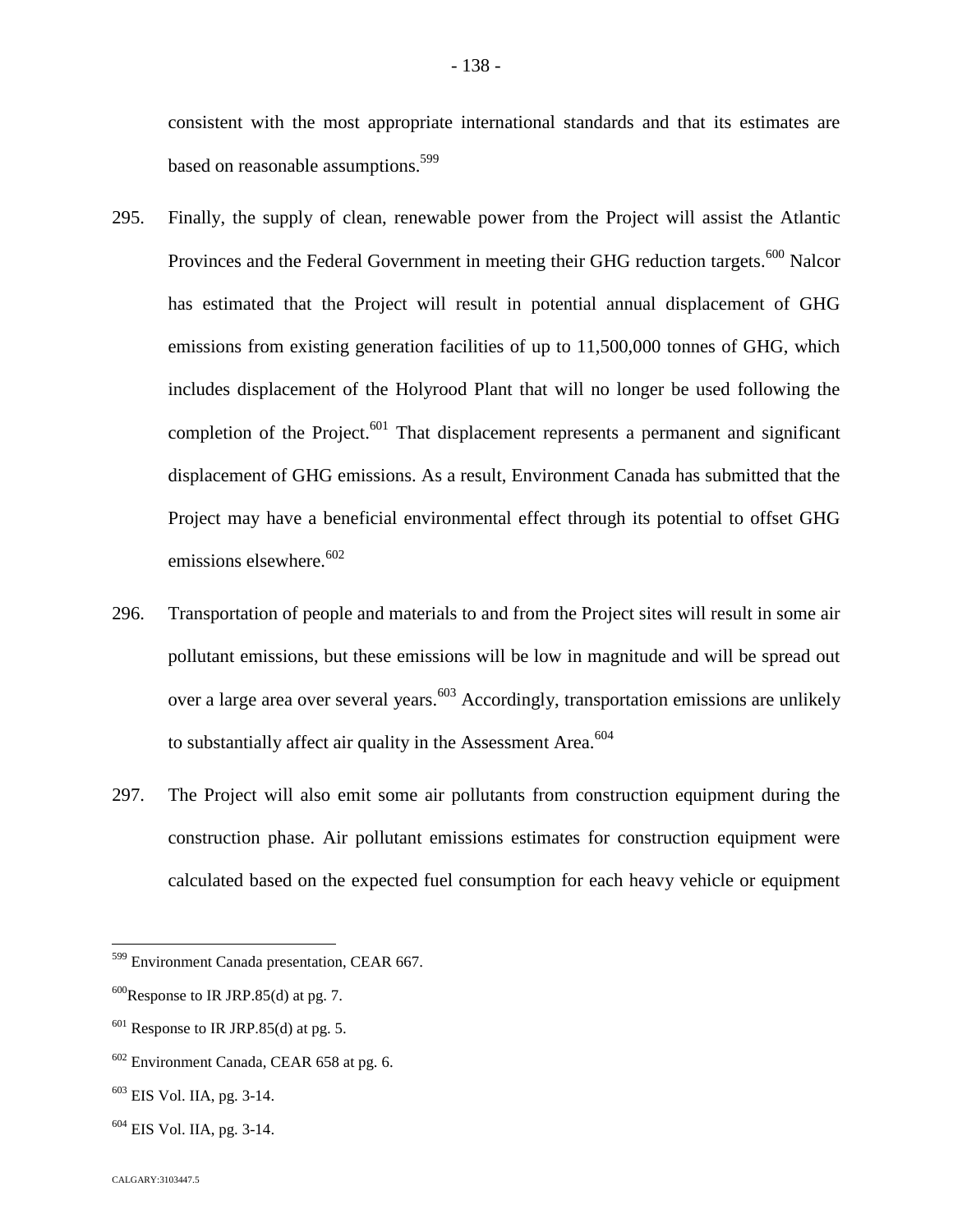unit type.<sup>[605](#page-139-0)</sup> Overall, total air pollutant emissions to the atmosphere on an annual basis during construction were anticipated to be relatively low compared to the annual emissions from other sources in Newfoundland and Labrador, at less than 2 percent. As air quality in Newfoundland and Labrador is considered good currently, and few other emission sources exist in the Assessment Area, a small incremental increase in air pollution during construction only is not expected to noticeably change ambient air quality.[606](#page-139-1)

- 298. Finally, Nalcor considered the potential for the Project to result in fugitive dust emissions. Given the expected low magnitude of these emission sources, the low frequency of occurrence, limited duration of occurrence, and the mitigation that will be applied, such as dust suppressants, airborne dust concentrations in the Project Area will remain well below Air Quality standards and guidelines.<sup>60[7](#page-139-2)</sup>
- 299. As a result, the environmental effects of air pollutant emissions from the Project are predicted to be not significant.<sup>6[08](#page-139-3)</sup>

### *(iv) Environmental Protection Plans*

300. In order to implement each of the mitigation measures proposed in the environmental assessment, Nalcor will implement Environmental Protection Plans ("EPPs") for the construction, and operation and maintenance phases of the Project.<sup>609</sup>

<span id="page-139-0"></span><sup>605</sup> EIS Vol. IIA, pg. 3-14.

<span id="page-139-1"></span><sup>606</sup> EIS Vol. IIA, pg. 3-15.

<span id="page-139-2"></span><sup>607</sup> EIS Vol. IIA, pg. 3-16 to 3-17.

<span id="page-139-3"></span><sup>608</sup> EIS Vol. IIA, pg. 3-21.

 $609$  EIS Vol. IA, pg. 3-8.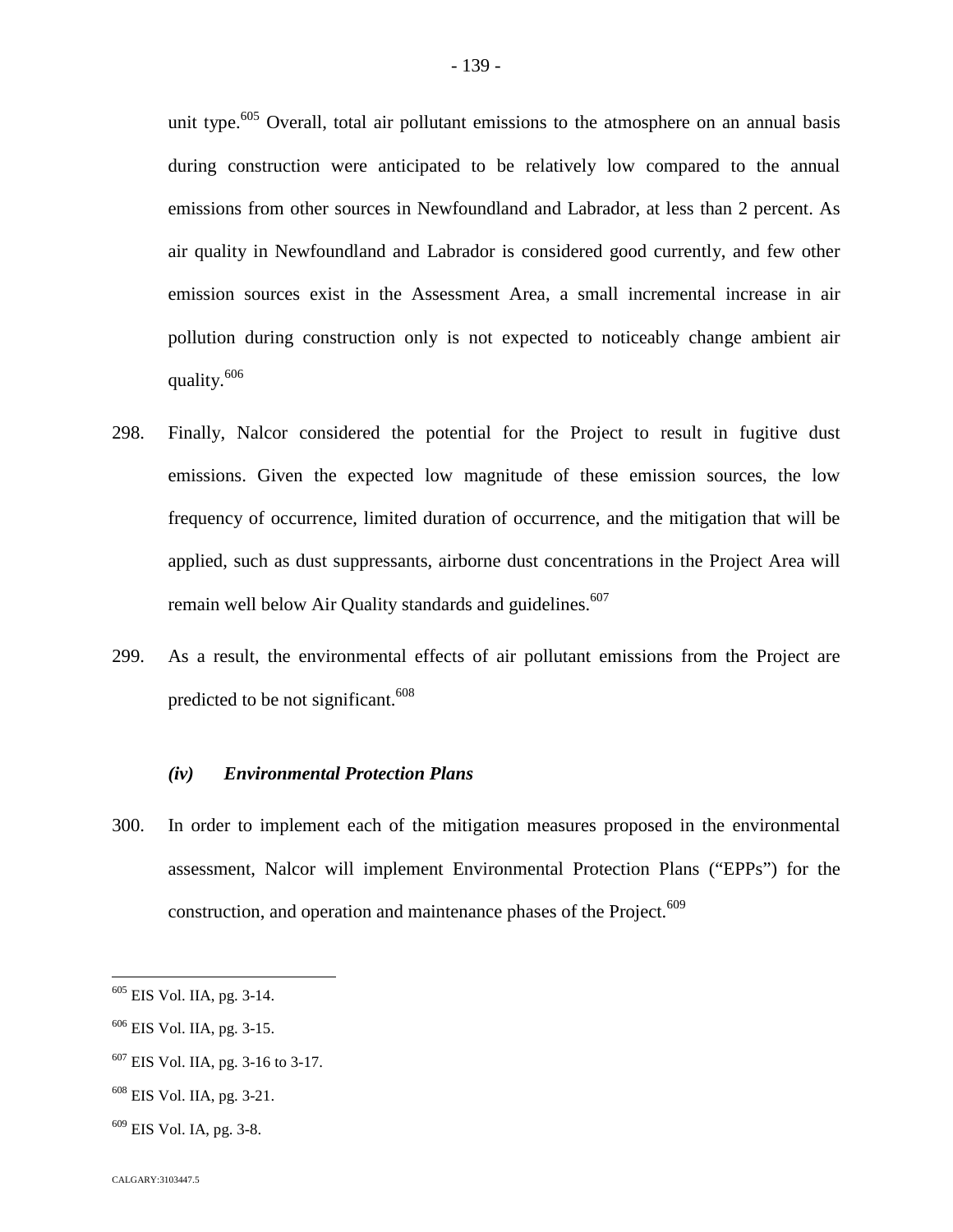301. EPPs will be intended to:

- (a) identify environmental concerns and general protection measures to be considered in the development of mitigation measures;
- (b) provide a reference document for the development of site‐specific mitigation measures;
- (c) provide expectations with regards to orientation and awareness; and
- (d) communicate changes to the program through the revision process and provide a reference to the applicable legislative requirements and suggested reference material for the development of mitigation measures.<sup>61[0](#page-140-0)</sup>
- 302. In addition to developing a general EPP for the Project, Nalcor will also develop separate EPPs for sites and activities requiring non-standard mitigation measures.<sup>[611](#page-140-1)</sup> These separate EPPs will address reservoir preparation, rehabilitation of riparian habitat, inundation, and fish habitat compensation.<sup>61[2](#page-140-2)</sup>
- 303. Nalcor's EPPs will ensure that environmental effects from the Project are minimized and that the mitigation commitments that Nalcor has made throughout the environmental assessment process will be implemented as intended.

<span id="page-140-0"></span><sup>610</sup> EIS Vol. IA, pg. 4-65.

<span id="page-140-1"></span><sup>&</sup>lt;sup>611</sup> Response to IR JRP.114 at pg. 2.

<span id="page-140-2"></span> $612$  Response to IR JRP.114 at pg. 2.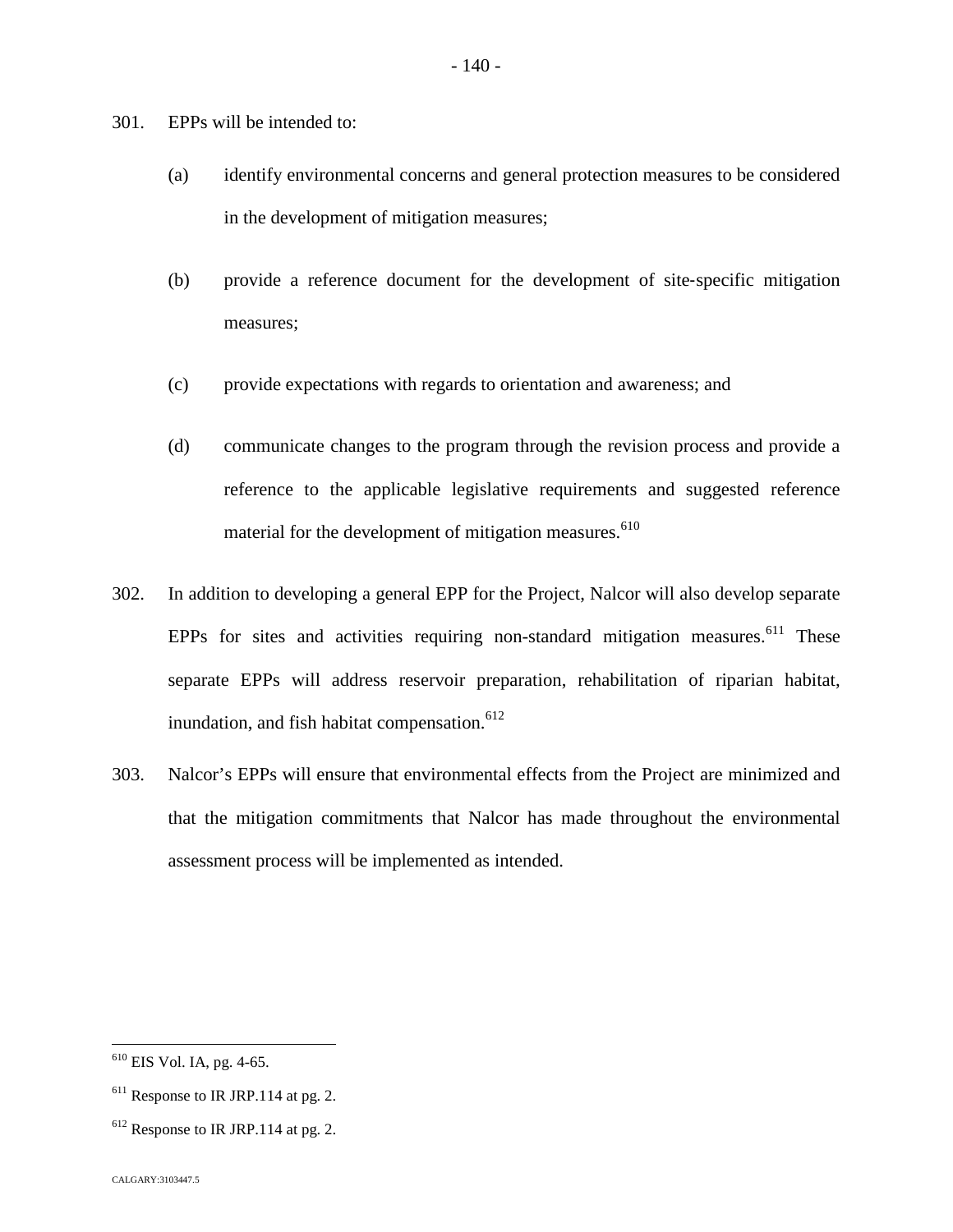# **V. Socio-economic and Cultural**

304. Issues relating to possible socio-economic effects of the Project can be summarized according to each of the four socio-economic VECs selected for the Project: Economy, Employment and Business; Communities; Land and Resource Use; and Cultural Heritage Resources.<sup>[613](#page-141-0)</sup>

### *(i) Economy, Employment and Business*

- (a) Economy
- 305. Concerns were raised in the hearing that the Project would produce short-term benefits that would not justify its environmental effects. $614$  $614$
- 306. Nalcor disagrees that the positive economic effects of the Project will be short-term. The Project will generate over ten years of construction activity and by any standard this constitutes a long-term construction project. The Project will directly and indirectly result in significant investments in local infrastructure.<sup>[615](#page-141-2)</sup> Individuals and businesses will develop expertise to allow them to succeed for the future.<sup>[616](#page-141-3)</sup> The Project will produce large quantities of relatively inexpensive power for local residents, businesses and industry that will last for generations. As a result of this surplus power, the Project will likely induce other industrial development to the region.<sup>[617](#page-141-4)</sup> The Department of Labrador and Aboriginal Affairs concluded that the Project will serve as a catalyst for resource

<span id="page-141-0"></span><sup>613</sup> EIS Vol. III, pg. 1-1.

<span id="page-141-1"></span><sup>614</sup> For example, Nunatsiavut presentation CEAR 645; Grand Riverkeeper presentation CEAR 678.

<span id="page-141-2"></span><sup>&</sup>lt;sup>615</sup> Gilbert Bennett, CEAR 1178 at pg. 61.

<span id="page-141-3"></span><sup>&</sup>lt;sup>616</sup> Gilbert Bennett, CEAR 1178 at pg. 61.

<span id="page-141-4"></span><sup>&</sup>lt;sup>617</sup> Gilbert Bennett, CEAR 1178 at pg. 60; Newfoundland and Labrador Department of Labrador and Aboriginal Affairs presentation, CEAR 634; Wade Locke, CEAR 817 at pg. 53; Ron Bowles, CEAR 817 at pg. 139.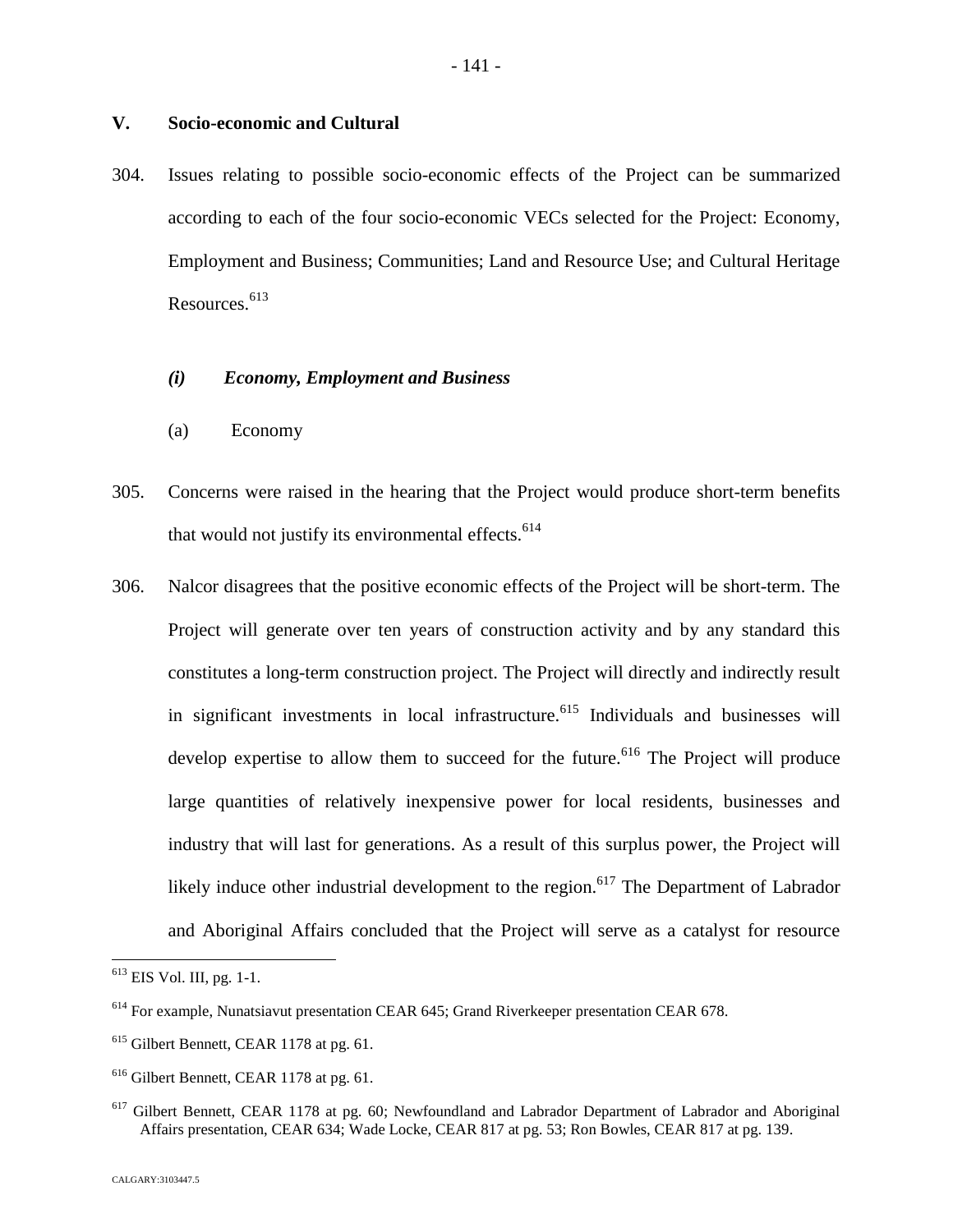development throughout Labrador.<sup>[618](#page-142-0)</sup> With increased industrial activity in the region. both directly through the Project and through induced industrial developments, other industries will develop in the Province to support this increased development, such as engineering, environmental services, and medical and legal professions.<sup>[619](#page-142-1)</sup> This will move Labrador towards a more diversified economy.

- 307. In addition, the Project will provide the Province with significant long-term revenues that it will use to fund various short-term and long-term programs and services throughout the Province. To that end, the Project will generate in excess of \$1 billion in direct revenue each year to the provincial government following retirement of debt obligations.<sup>[620](#page-142-2)</sup> In addition, Nalcor has estimated that the Project will result in approximately \$340 million in annual tax revenue to the Government of Newfoundland and Labrador during construction of the Project.<sup>[621](#page-142-3)</sup> This does not include taxes from any further industrial development and businesses that may result from the Project.
- 308. Finally, overall Project construction is expected to enhance provincial income by a total \$2.1 billion, with an additional \$20 million for each year of operations.<sup>[622](#page-142-4)</sup> This reflects all incomes earned by workers and businesses living or operating anywhere in the Province that are employed directly or indirectly, or whose employment is induced by the

<span id="page-142-0"></span><sup>618</sup> CEAR 1166.

<span id="page-142-1"></span><sup>619</sup> Gilbert Bennett, CEAR 1208 at pgs. 308 and 309.

<span id="page-142-2"></span> $620$  Nalcor presentation CEAR 670 at pg. 13.

<span id="page-142-3"></span><sup>&</sup>lt;sup>621</sup> Response to IR 146, Attachment A: Supplemental Report on Need, Purpose and Rationale, at pg. 35; Nalcor presentation CEAR 670 at pg. 13.

<span id="page-142-4"></span><sup>&</sup>lt;sup>622</sup> Response to IR 146, Attachment A: Supplemental Report on Need, Purpose and Rationale, at pg. 35.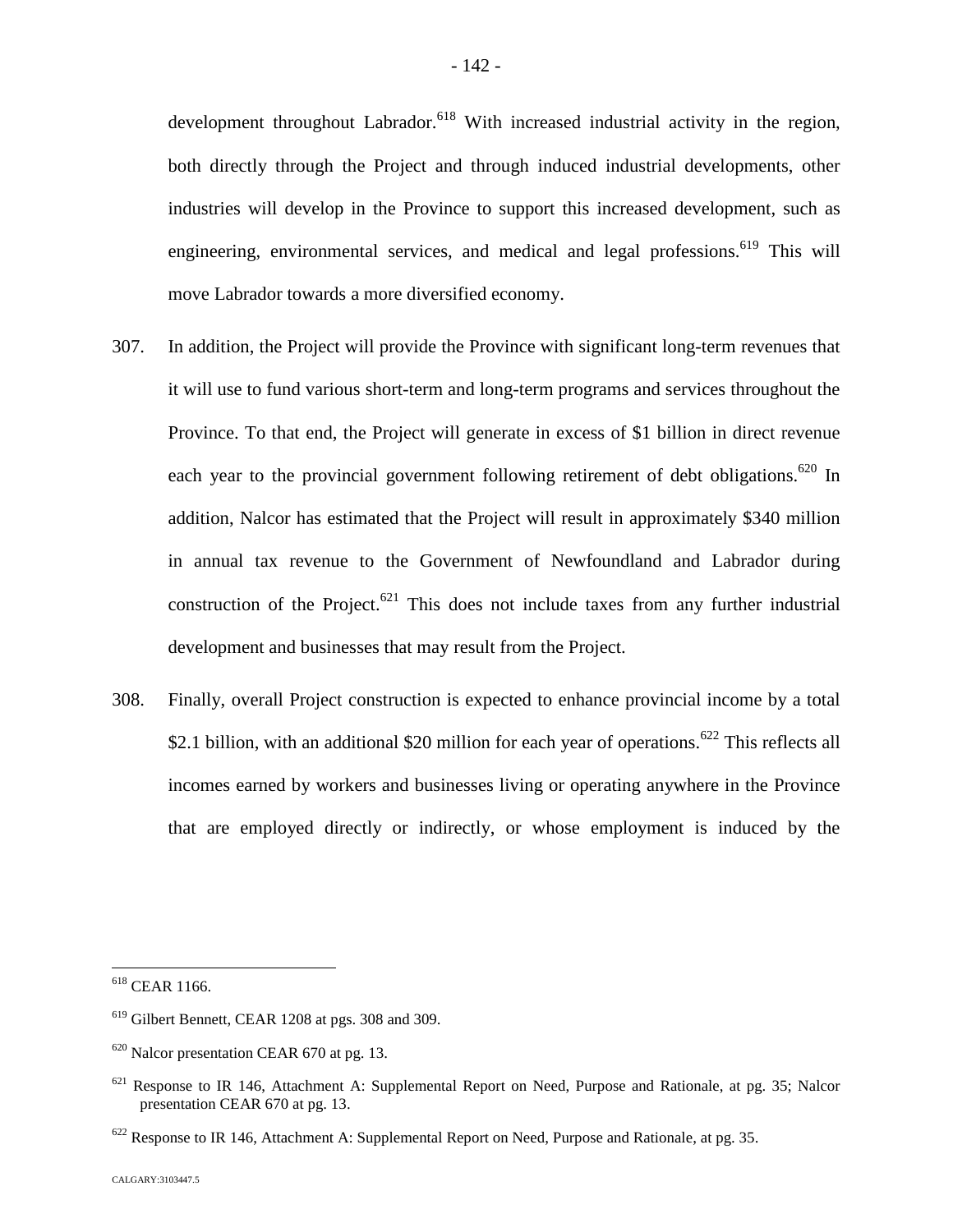Project.<sup>[623](#page-143-0)</sup> This does not include any additional industrial and commercial activity that may occur in Labrador as a result of the Project.<sup>6[24](#page-143-1)</sup>

- 309. Residents of businesses located in Labrador are expected to receive \$700 million of this \$2.1 billion in construction-related income.<sup>[625](#page-143-2)</sup> Given the population distribution and existence of businesses, it is expected that Labrador West and the Upper Lake Melville areas will be the primary beneficiaries of Project income effects within Labrador.<sup>[626](#page-143-3)</sup> The Nunatsiavut Government has asserted that the Project should improve the economy at a household level for Inuit.<sup>[627](#page-143-4)</sup> Nalcor submits that the increase in local incomes as a result of the Project will improve the economy at the household level for individuals that gain employment with the Project. The Project offers choice to the residents of Labrador to avail of the economic opportunities if they so chose.
- 310. To enhance these potential economic benefits, Nalcor will adopt an industrial benefits planning strategy (also see the "Benefits Strategy" located at CEAR 806) as part of its corporate philosophy, and will be a party to other benefits mechanisms required as part of any engagement and benefits strategies developed with other groups.<sup>62[8](#page-143-5)</sup>
- 311. As a result of the expected increase in income and tax revenues in the province, the residual adverse socio‐economic effects of the Project on economy during construction and operation are expected to be not significant.<sup>[629](#page-143-6)</sup> Nevertheless, Nalcor will monitor

<span id="page-143-5"></span><sup>628</sup> EIS Vol. III, pg. 3-15.

<span id="page-143-0"></span> $623$  EIS Vol. III, pg. 3-10.

<span id="page-143-1"></span><sup>624</sup> Wade Locke, CEAR 817 at pg. 53; Ron Bowles, CEAR 817 at pg. 139.

<span id="page-143-2"></span> $625$  Response to IR JRP.11 at pg. 5.

<span id="page-143-3"></span><sup>626</sup> EIS Vol. III, pg. 3-13.

<span id="page-143-4"></span><sup>&</sup>lt;sup>627</sup> Nunatsiavut Government, CEAR 690.

<span id="page-143-6"></span> $629$  EIS Vol. III, pg. 3-33.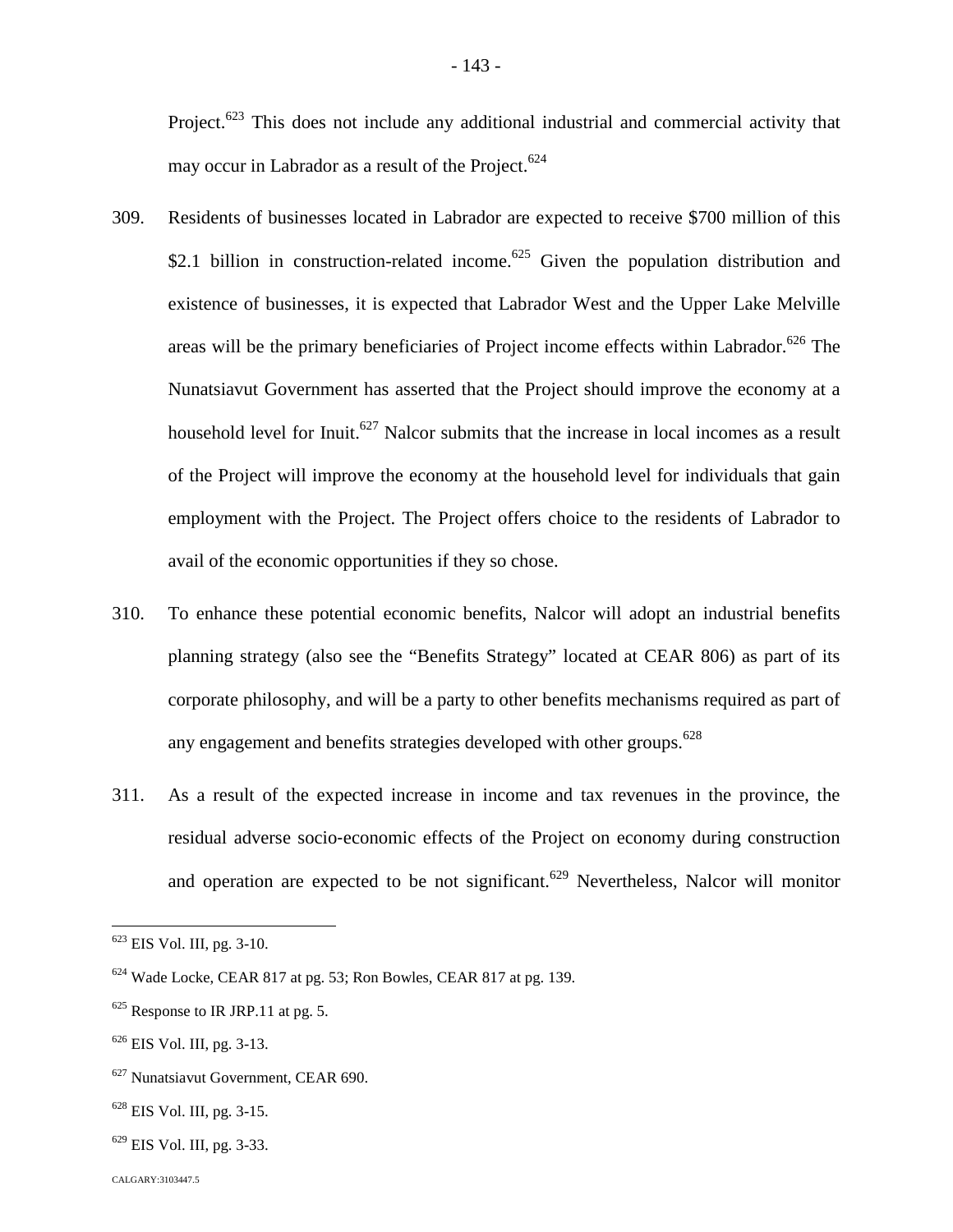expenditures by amount, type, location and type of contractor.<sup>[630](#page-144-0)</sup> If the results of this monitoring show that economic effects are not being distributed as intended, Nalcor will have the opportunity to modify its industrial benefits plan (also see the "Benefits Strategy" which includes "Industrial Benefits (Part IV)" located at CEAR 806).

- 312. Concerns were raised during the hearing surrounding potential increases in electricity rates as a result of the Project.<sup>[631](#page-144-1)</sup> However, the Project will not result in any rate increases in Central or Western Labrador since customers in those areas will continue to be served by power from the Upper Churchill Falls facility.<sup>[632](#page-144-2)</sup> In other regions, rates will likely increasein the short-term as the fuel costs at the Holyrood Plant rise[.](#page-144-3) $633$  This is beyond Nalcor's control. Rate setting is the responsibility of the PUB, who is mandated to set rates that are reasonable and not unjustly discriminatory.<sup>[634](#page-144-4)</sup> The PUB is also responsible for long-term planning of the electricity grid in the Province to ensure that reliability standards are met. The PUB approves Nalcor's generation planning reports each year, the latest of which was provided to the Panel during the hearing. $635$  $635$
- 313. In setting electricity rates for consumers, the PUB must allow utilities to recover prudently incurred operational costs, power purchases, and to earn a reasonable rate of return, but only on those assets that are used and useful for delivering power to that particular class of consumers.<sup>[636](#page-144-6)</sup> Electricity rates for consumers in the Province will go up

<span id="page-144-0"></span><sup>630</sup> EIS Vol. III, pg. 3-38.

<span id="page-144-1"></span><sup>631</sup> For example, Helios submission CEAR 683 at pg. 10; Nunatsiavut Government, CEAR 690.

<span id="page-144-2"></span><sup>&</sup>lt;sup>632</sup> Gilbert Bennett, CEAR 1164 at pgs. 52 and 53.

<span id="page-144-3"></span><sup>&</sup>lt;sup>633</sup> Gilbert Bennett, CEAR 1164 at pg. 54.

<span id="page-144-4"></span><sup>634</sup> Gilbert Bennett, CEAR 776 at pg. 205.

<span id="page-144-5"></span><sup>635</sup> CEAR 773.

<span id="page-144-6"></span><sup>&</sup>lt;sup>636</sup> Gilbert Bennett, CEAR 776 at pg. 206.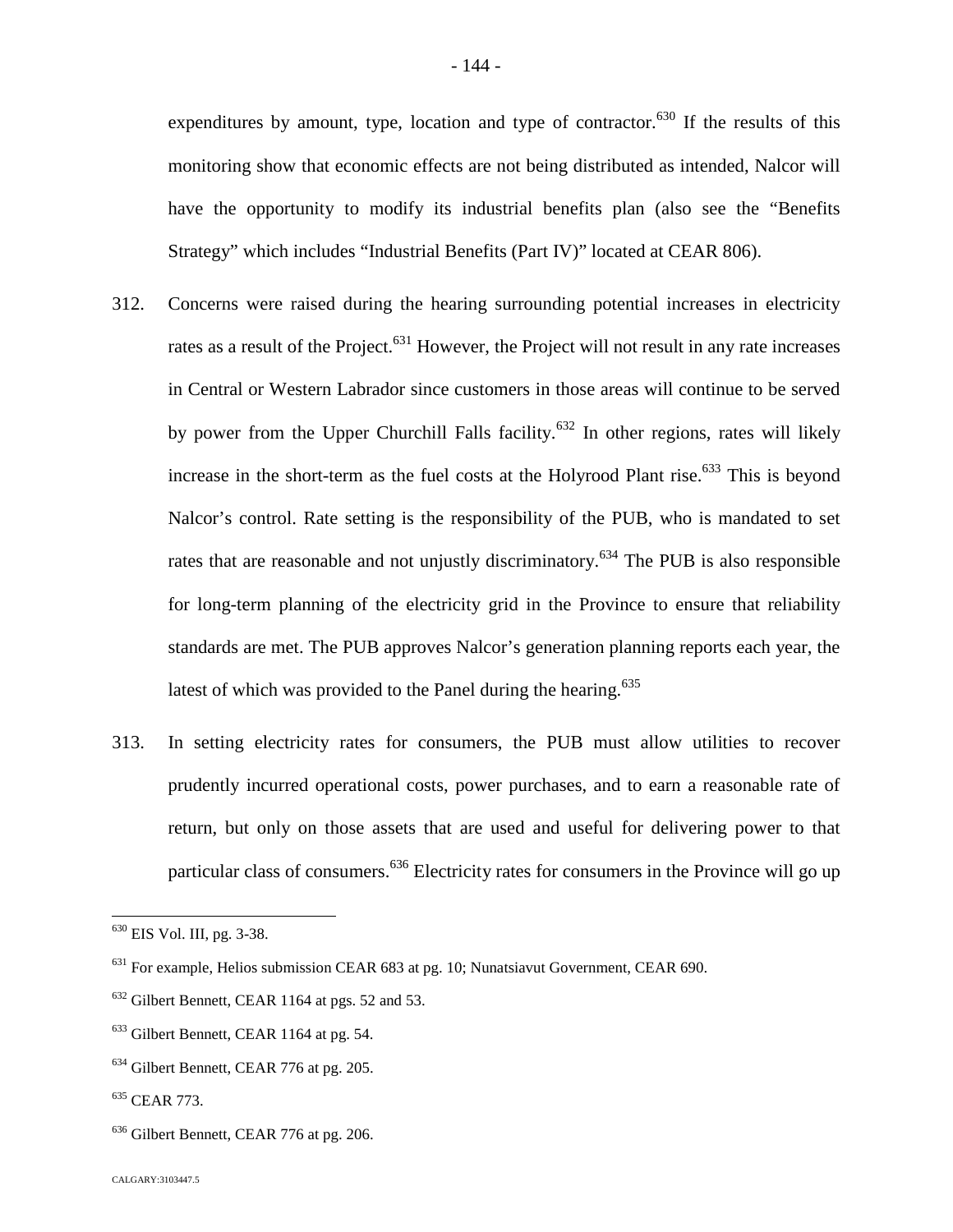in the future, but this is because investments must be made by utilities to ensure that future demands in the Province will be reliably met. The Project represents the least expensive and most reliable way for the Province to do this, in accordance with subsection 3(b)(iii) of the *Electrical Power Control Act, 1994*. In fact, over the first fifty years of the Project, it is expected to result in total savings of over \$41 billion for ratepayers in the Province in comparison to the No Project alternative<sup>[637](#page-145-0)</sup> Notably, the project will not result in increased rates in Labrador.<sup>63[8](#page-145-1)</sup>

- (b) Employment
- 314. Similarly, interveners have alleged that employment benefits from the Project will be insufficient to justify environmental effects, are short-term, or will not be experienced adequately in the region surrounding the Project.<sup>63[9](#page-145-2)</sup>
- 315. The Project will result in considerable long-term benefits, including a decade of construction employment for local workers (as compared with three years for Voisey's Bay), <sup>[640](#page-145-3)</sup> many decades of operational employment for local workers, and training of local workers.
- 316. Total direct construction‐related Project employment will be approximately 15,600 person‐years, 10,200 of which are expected to be filled by residents of Newfoundland and Labrador. $641$  An additional 5,200 person-years of employment will be created through indirect employment in the Province, and a further 8,000 person-years of

<span id="page-145-4"></span> $641$  Response to IR JRP 165, table 7-6.

<span id="page-145-0"></span><sup>&</sup>lt;sup>637</sup> Gilbert Bennett, CEAR 776 at pg. 23.

<span id="page-145-1"></span><sup>&</sup>lt;sup>638</sup> Gilbert Bennett, CEAR 1164 at pgs 52 and 53.

<span id="page-145-2"></span><sup>639</sup> For example, Nunatsiavut Government presentation CEAR 645.

<span id="page-145-3"></span><sup>&</sup>lt;sup>640</sup> EIS Vol. III, pg. 3-5.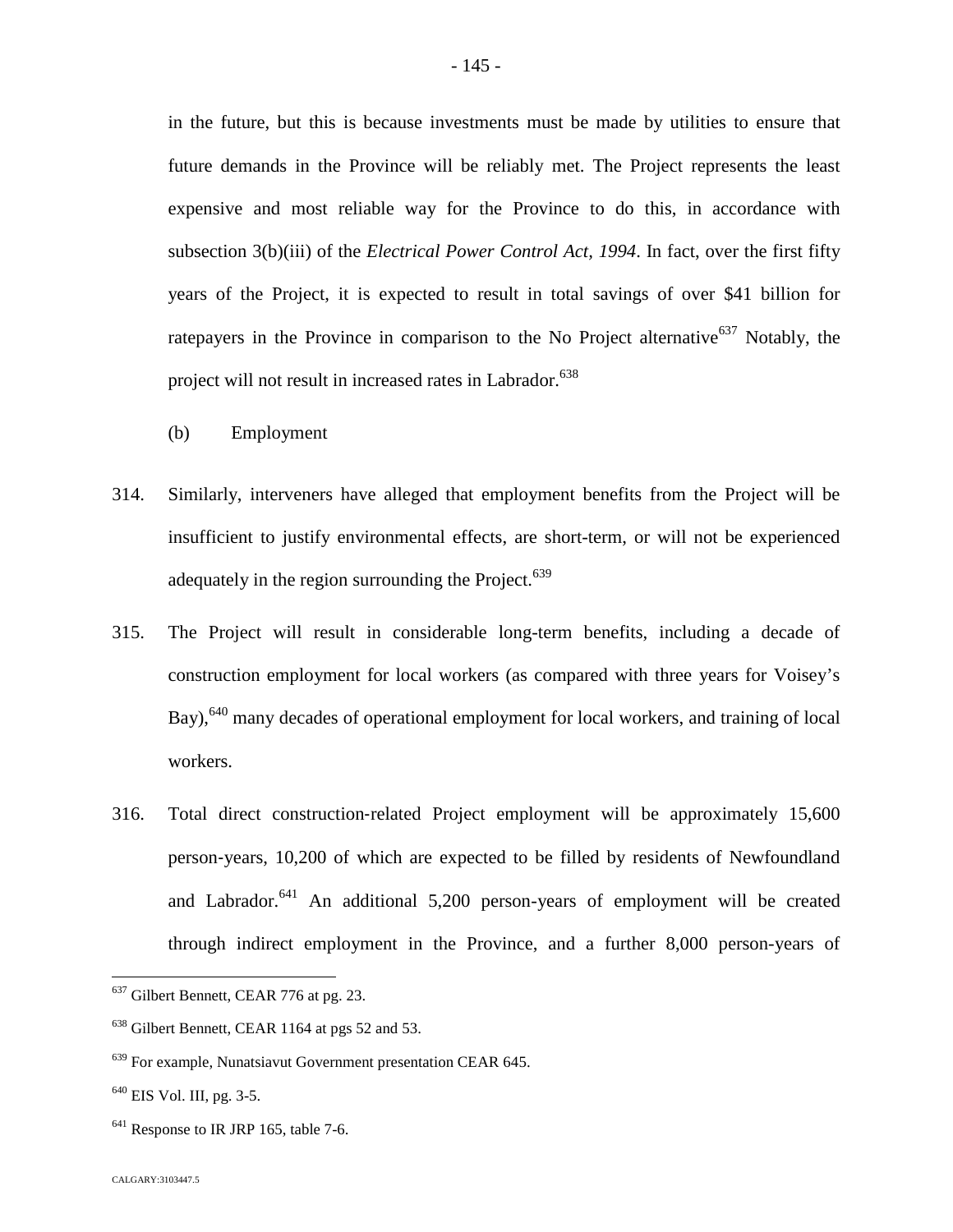employment in Newfoundland and Labrador are expected to be induced by the Project.<sup>[642](#page-146-0)</sup> During operations, 280 total person-years of employment (80 direct) are expected to be created in Newfoundland and Labrador on an annual basis.<sup> $643$ </sup> Total employment in Labrador is expected to reach almost  $15,000$  person-years.<sup>[644](#page-146-2)</sup> In addition to the long-term direct employment that will result from the Project, the jobs that will be available for monitoring for the Project represent considerable opportunities for local workers to gain long-term permanent employment in the region. $645$  $645$ 

317. During the hearings, Matthew Pike for the Melville Native Housing Association expressed the following sentiment about employment benefits from the Project:

> I left -- personally I left a well-paying job in St. John's to come back to Labrador because I see the opportunity here and I'm sticking around with hopes that there's opportunity here for young people like myself.

> Because if you look behind me, I'm the youngest one in this room. There's not too many young people here today presenting or even attending this Panel but I do care about this community and I do want to see a lot of opportunity here for people who are living in St. John's, who are living in Fort Mac, who are trained and qualified, to be able to come home and work. $64$

This quote demonstrates the significant employment benefits associated with the Project

for local workers, especially the youth in the local communities.

318. Nalcor will promote local employment through implementing an adjacency policy for hiring people for the Project, which will give priority to qualified and experienced workers in the vicinity of the Project. This policy will first satisfy any IBA commitments with local Aboriginals, and then will give priority to qualified and experienced residents

<span id="page-146-0"></span><sup>642</sup> Response to IR JRP 165, table 7-6.

<span id="page-146-1"></span><sup>&</sup>lt;sup>643</sup> Response to IR JRP 165, table 7-7.

<span id="page-146-2"></span><sup>&</sup>lt;sup>644</sup> CEAR 670 at pg 5.

<span id="page-146-3"></span><sup>645</sup> Perry Trimper, CEAR 1164 at pgs. 35 and 37.

<span id="page-146-4"></span><sup>&</sup>lt;sup>646</sup> Matthew Pike, CEAR 817 at pgs. 123 and 124.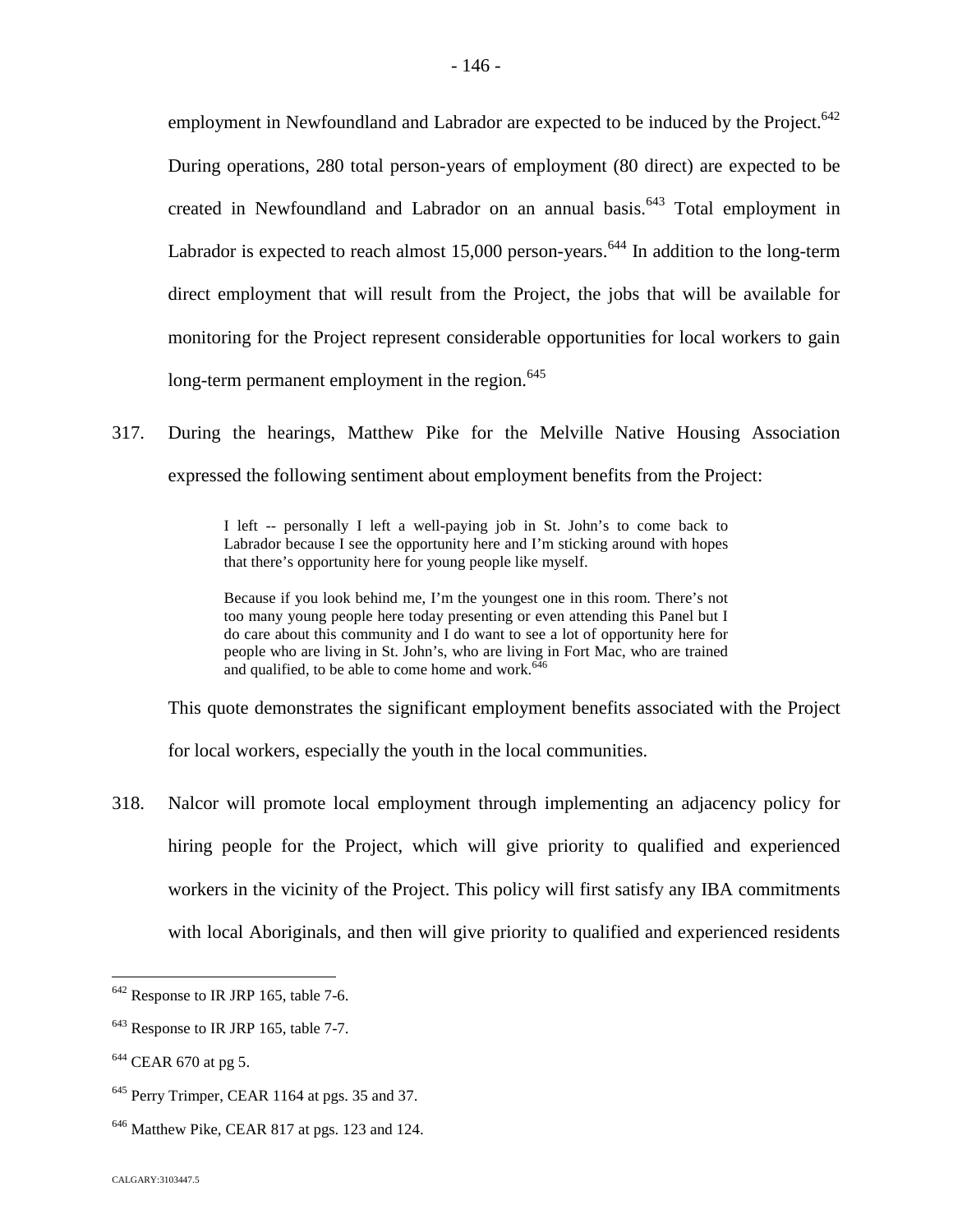of Labrador, followed by qualified and experienced residents of Newfoundland, then qualified and experienced residents of Canada, and finally qualified and experienced workers from abroad.<sup>[647](#page-147-0)</sup> This policy will ensure that all residents of Labrador are given priority for gaining employment with the Project, not just residents of Upper Lake Melville, as was asserted by the Nunatsiavut Government in this hearing.<sup>[648](#page-147-1)</sup> While concerns were raised that the adjacency policy for the Voisey's Bay project was ineffective since unions were not required to follow it,<sup> $649$ </sup> the benefits agreement that Nalcor has entered into with the Province requires that the adjacency policy be honoured in all collective bargaining agreements.<sup>6[50](#page-147-3)</sup>

- 319. As part of the adjacency policy, Nalcor will compensate Labrador workers from differing regions for the costs of travel to work on the Project.<sup>[651](#page-147-4)</sup> This may be done under various mechanisms ranging from chartered flights or commercial flights paid for by Nalcor, reimbursement to the individual or contractor for commercial flights, or even as a part of an allowance or other mechanism in the total compensation of the worker.<sup>[652](#page-147-5)</sup> This compensation will ensure that residents of isolated Labrador communities have the same opportunities to gain employment with the Project as other residents of Labrador.
- 320. Nalcor has also worked extensively with governments, Aboriginal groups, women's organizations, training institutions and labour organizations to discuss Project labour requirements, to identify existing or anticipated gaps in the labour supply pool, and to

- <span id="page-147-4"></span><sup>651</sup> CEAR 838.
- <span id="page-147-5"></span><sup>652</sup> CEAR 838.

<span id="page-147-0"></span> $647$  EIS Vol. III, pg. 3-24; Gilbert Bennett, CEAR 817 at pg. 12.

<span id="page-147-1"></span><sup>648</sup> Nunatsiavut Government presentation CEAR 645.

<span id="page-147-2"></span><sup>649</sup> For example, Keith Russell, CEAR 1163 at pg. 323.

<span id="page-147-3"></span><sup>650</sup> Gilbert Bennett, CEAR 1163 at pg. 302.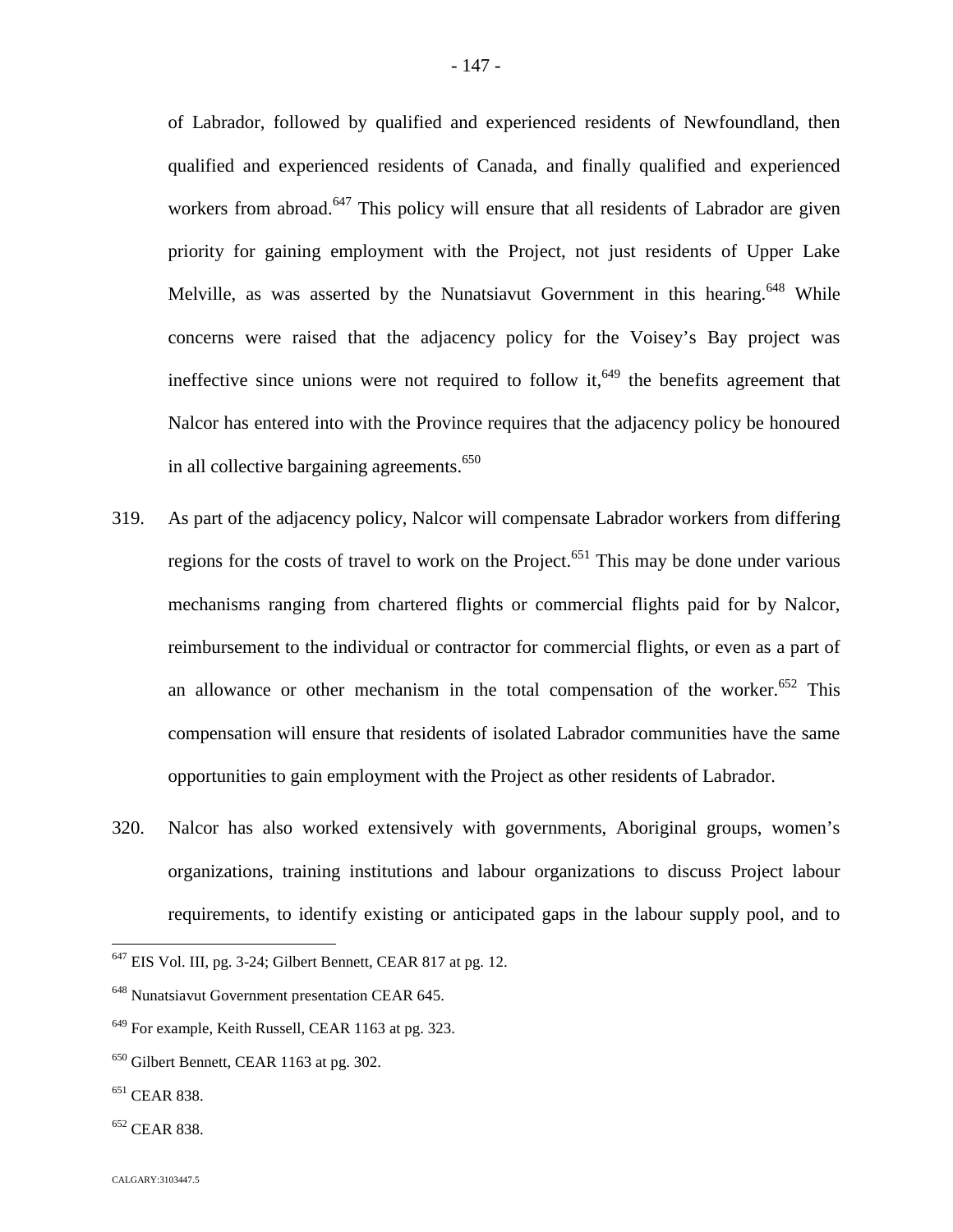explore and discuss potential approaches to address potential gaps.<sup> $653$ </sup> For example, Nalcor worked together with the Innu Nation, Nunatsiavut Government and NunatuKavut through the Labrador Aboriginal Training Partnership ("LATP") to prepare and submit a proposal to the Human Resources and Skills Development Canada ("HRSDC") under the Aboriginal Skills and Employment Partnership program ("ASEP").<sup>[654](#page-148-1)</sup> 335 individuals are currently being funded through this program and 125 have obtained employment through the assistance of LATP.<sup>[655](#page-148-2)</sup> Nalcor intends to work with the partners to extend this program throughout the construction phase of the Project.<sup>[6](#page-148-3)56</sup>

- 321. Nalcor also consulted extensively with various women's organizations in developing a Gender Equity Program for the Project.<sup>6[57](#page-148-4)</sup> This Program will include the following:
	- (a) All workers on site will complete mandatory training in gender sensitivity, diversity, equity, respectful workplace and inclusion;
	- (b) On-site accommodations will accommodate a female workforce;
	- (c) Awareness of gender sensitivity, inclusion and respectful workplace will be part of daily safety meetings;
	- (d) Practices will be monitored, reported and will inform company policy and workplace design;

<span id="page-148-0"></span><sup>653</sup> EIS Vol. III, pg. 3-25; Paul Dinn, CEAR 817 at pg. 206.

<span id="page-148-1"></span><sup>&</sup>lt;sup>654</sup> Response to IR JRP.133 at pg. 2.

<span id="page-148-2"></span><sup>&</sup>lt;sup>655</sup> Presentation by the Labrador Aboriginal Training Partnership, CEAR 1097.

<span id="page-148-3"></span><sup>656</sup> Todd Burlingame, CEAR 1086 at pg. 357.

<span id="page-148-4"></span> $657$  CEAR 1121 at pg. 1.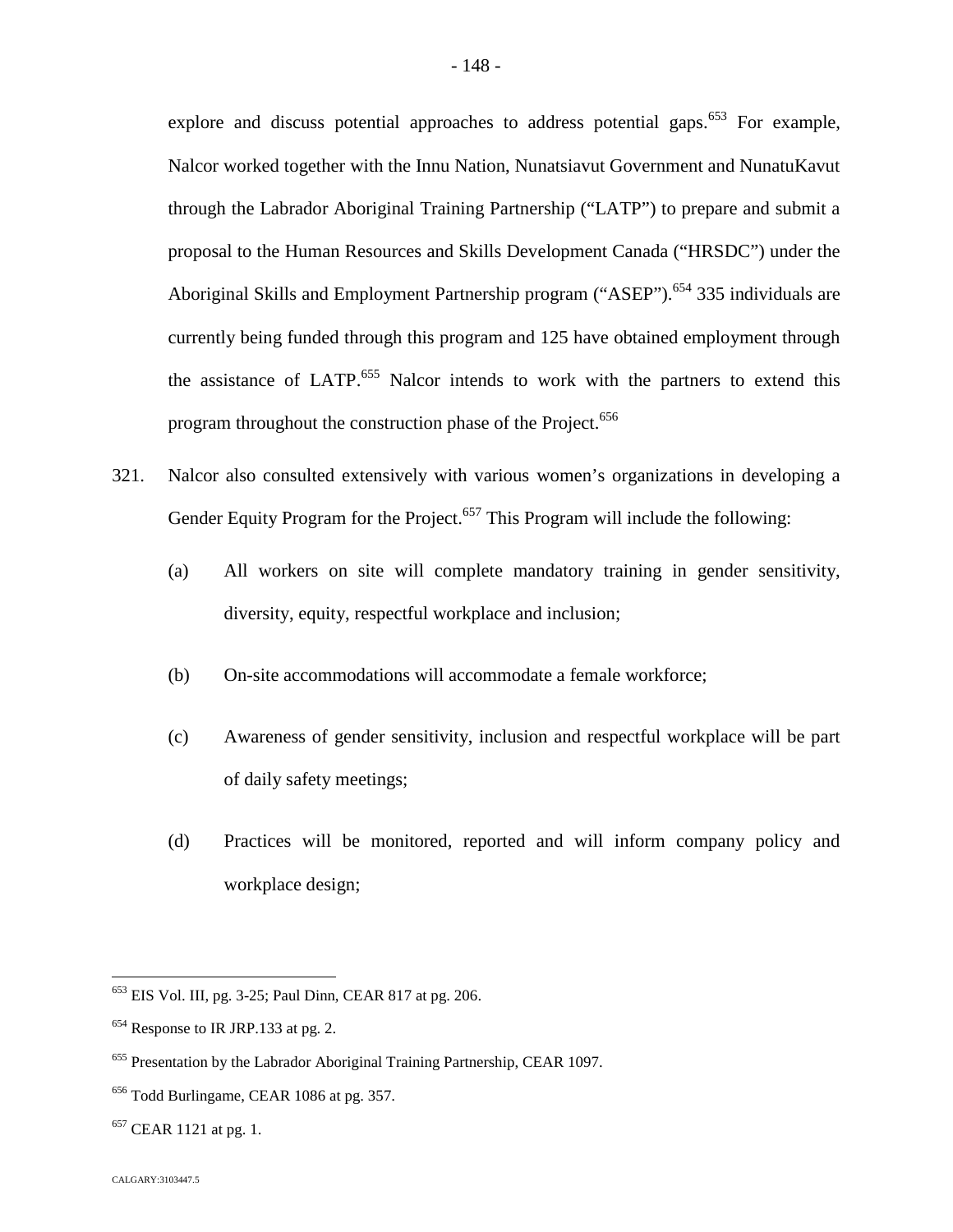- (e) The construction site will be an inclusive environment that values diversity. Clearly articulated policies on harassment will be communicated and supported by clear protocols;
- (f) Clear processes for bringing complaints forward that is safe and communicates no prejudice to the complainant will be communicated to all workers;
- (g) A gender based analysis will be incorporated into planning so that the workforce culture and policies are created with an appreciation of gender differences and recognition of potentially different impacts on women and men;
- (h) Nalcor will ensure that promotional materials and public information materials include images and profiles of its collaborative partners;
- (i) Nalcor will profile the company's commitments at all opportunities and will monitor practices as part of its accountability framework; and
- (j) The role of supervisors in monitoring and supporting inclusionary practices will be an expectation of supervisors on the construction site and during operations.<sup>[658](#page-149-0)</sup>
- 322. The Gender Equity Program incorporates several of the recommendations suggested by the Women in Resource Development Corporation ("WRDC"), and the WRDC expressed its support for this Program during the hearings.<sup>[659](#page-149-1)</sup> The Gender Equity Program will be implemented in conjunction with a Project Diversity Plan, a Women's Employment Plan, and a business access strategy that will encourage hiring of all types of workers for whom there exist current barriers to employment, including women and

<span id="page-149-0"></span><sup>658</sup> CEAR 1121 at pgs. 2 and 3.

<span id="page-149-1"></span><sup>&</sup>lt;sup>659</sup> Daphne Hart, CEAR 1208 at pg. 9.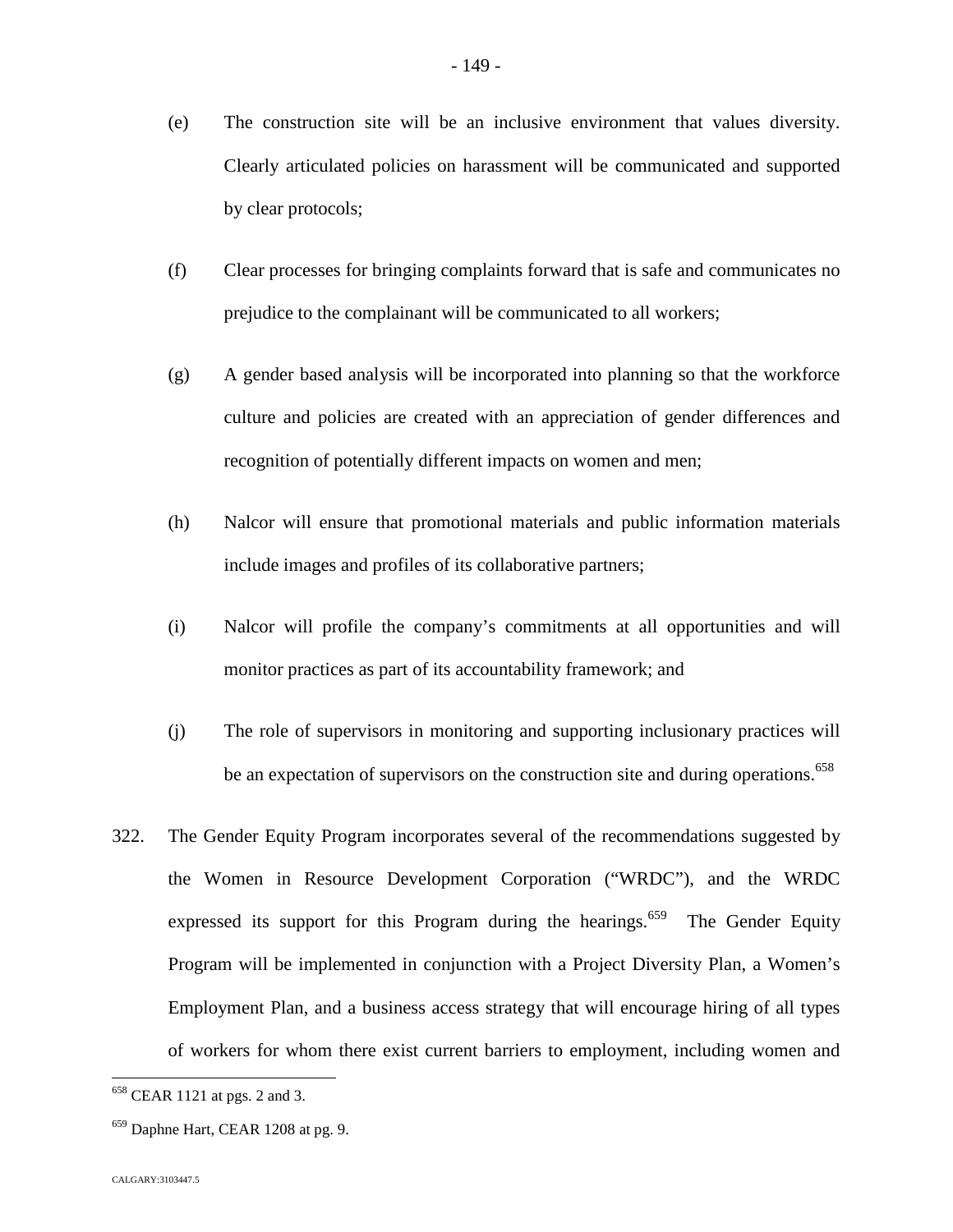Aboriginal people.<sup>[660](#page-150-0)</sup> This Diversity Plan will be designed to exceed federal standards for employment equity.<sup>[661](#page-150-1)</sup>

- 323. As a result of the increase in employment through the Project, as well as the mitigation measures that Nalcor has proposed to ensure these employment benefits are appropriately distributed among the population, the residual adverse socio‐economic effects of the Project on Employment during construction and operation are expected to be not significant.<sup>[662](#page-150-2)</sup> Nalcor will monitor employment by the number employed, location of primary residence, occupational category, gender and Aboriginal status and these results will inform Nalcor's hiring, training and retention strategies.<sup>66[3](#page-150-3)</sup>
	- (c) Business
- 324. Finally, concerns were raised that local businesses would be adversely affected by the Project and that any benefits would be short lived.<sup>66[4](#page-150-4)</sup>
- 325. Nalcor measured potential Project-related effects on business through assessing the number of businesses in the construction and related trades sectors in Labrador and the value of contracts obtained by Labrador and Newfoundland businesses.<sup>[665](#page-150-5)</sup> A significant adverse effect on business was defined as one resulting in substantial decreases in the number of businesses in construction and related trades in Labrador and value of

<span id="page-150-0"></span> $660$  Response to IR JRP.115(c) at pg. 9 and CEAR 806 at pgs. 7,8, and 9.

<span id="page-150-1"></span><sup>&</sup>lt;sup>661</sup> Heather MacLellan, CEAR 1086 at pg. 229.

<span id="page-150-2"></span><sup>662</sup> EIS Vol. III, pg. 3-35.

<span id="page-150-3"></span><sup>663</sup> EIS Vol. III, pg. 3-38.

<span id="page-150-4"></span><sup>664</sup> For example, Mina Campbell-Hibbs, CEAR 961 at pg. 49; Leander Baikie, CEAR 961 at pg. 129; James Lyall, CEAR 1061 at pgs. 29 and 38.

<span id="page-150-5"></span><sup>665</sup> EIS Vol. III, pg. 3-28.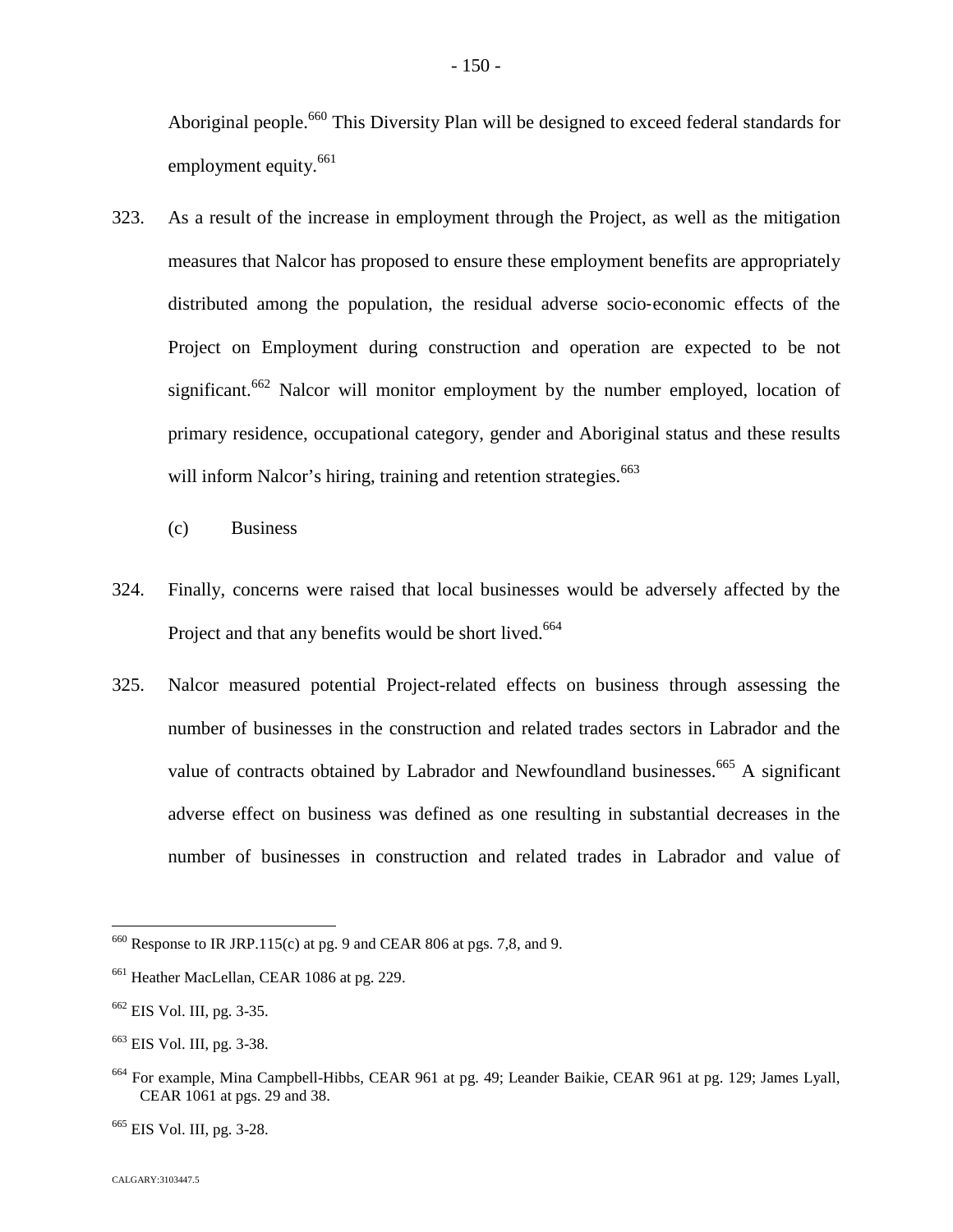contracts obtained by Newfoundland and Labrador businesses as compared to current levels over the life of the Project.<sup>[66](#page-151-0)6</sup>

- 326. All bidding for work associated with the Project will be based on an international competitive bidding basis. Newfoundland and Labrador benefits, as well as technical and commercial considerations, will be selection factors in awarding Project contracts.<sup>[667](#page-151-1)</sup> Nalcor will develop a Contracting and Purchasing Policy for the Project that will include sizing and designing of packages, where appropriate, to fit the capabilities of Newfoundland and Labrador companies.<sup>[668](#page-151-2)</sup> Nalcor will also hold Project-specific supplier development seminars in Labrador, prior to the start of construction. These seminars will provide the business community with the latest information on Project requirements, the procurement procedures and other means by which the business community in Labrador will be kept informed of opportunities.<sup>[669](#page-151-3)</sup> Based on economic modelling that Nalcor has conducted, it is estimated that between \$500 million and \$1 billion in goods and services will be supplied by Newfoundland and Labrador-based businesses.<sup> $670$ </sup> In addition, the valuable knowledge and experience that these local businesses develop through supplying the Project will enable them to better compete for similar work in the future.<sup>671</sup>
- 327. Business opportunities arising from the Project will be beneficial to many firms in Labrador; however, some might be adversely affected if skilled and experienced workers

<span id="page-151-0"></span><sup>666</sup> EIS Vol. III, pg. 3-28.

<span id="page-151-1"></span><sup>667</sup> EIS Vol. III, pg. 3-31.

<span id="page-151-2"></span><sup>668</sup> EIS Vol. III, pg. 3-31.

<span id="page-151-3"></span> $669$  Response to IR JRP.132(b) at pg. 5.

<span id="page-151-4"></span><sup>670</sup> Gilbert Bennett, CEAR 817 at pg. 17.

 $671$  Gilbert Bennett, CEAR 817 at pg. 21.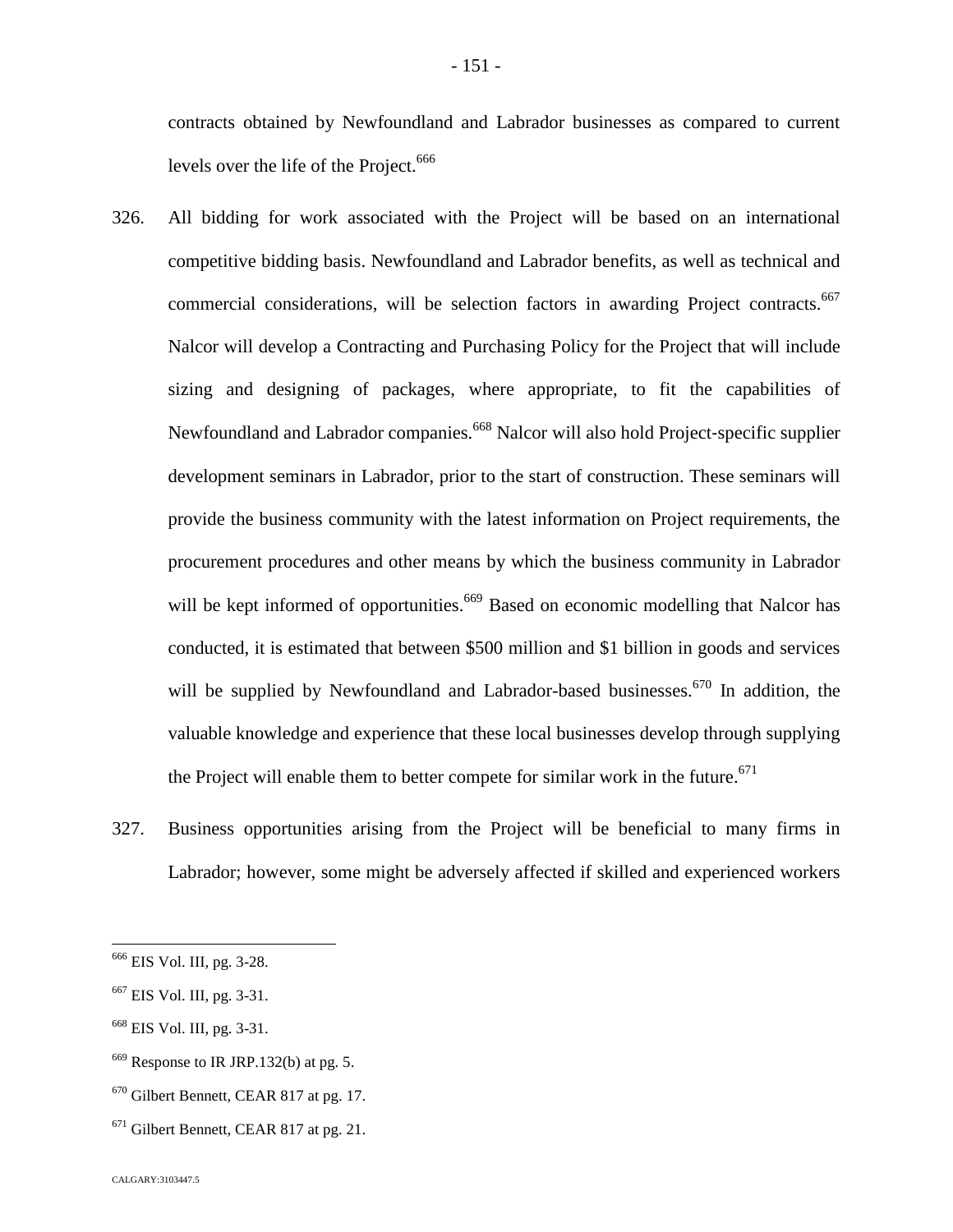are lost to the Project.<sup>[672](#page-152-0)</sup> Nalcor has consulted with various business organizations in the Upper Lake Melville area, including the Labrador North Chamber of Commerce and the Innu Business Development Centre, to inform them of the opportunities and also the labour requirements associated with the Project.<sup> $673$ </sup> Nalcor will inform local businesses of its employment needs as early as possible in order to allow local businesses to retain their existing workers and to identify gaps in supply and demand of workers so that appropriate training programs can be implemented.<sup>[674](#page-152-2)</sup> Walt Mavin for the Department of Human Resources, Labour and Employment confirmed that employee retention programs have been successful in relation to other developments in the Province in the past.<sup>675</sup>

- 328. Nalcor has committed to establishing a Labrador Business Opportunities Committee and a full-time coordinator position in Labrador as part of its Benefits Strategy.<sup>676</sup>
- 329. In the long-term, business opportunities in Labrador will increase through power being made available as a result of the Project. This conclusion was also made by the Newfoundland and Labrador Department of Labrador and Aboriginal Affairs.<sup>677</sup>
- 330. As a result of the increased business opportunities in the province that will flow from the Project, as well as Nalcor's efforts to maximize positive effects of the Project on local businesses, the residual adverse socio‐economic effects of the Project on Business during construction and operation are expected to be not significant.<sup>[678](#page-152-3)</sup> Nalcor will monitor

<span id="page-152-0"></span><sup>672</sup> EIS Vol. III, pg. 3-32.

<span id="page-152-1"></span> $673$  Response to IR JRP.106(a) at pg. 2.

<span id="page-152-2"></span> $674$  Response to IR JRP.106(a) at pg. 2.

<sup>675</sup> Walt Mavin, CEAR 817 at pg. 181.

 $676$  EIS Vol. III, pg. 3-31.

<sup>&</sup>lt;sup>677</sup> Newfoundland and Labrador Department of Labrador and Aboriginal Affairs presentation, CEAR 634.

<span id="page-152-3"></span><sup>678</sup> EIS Vol. III, pg. 3-36.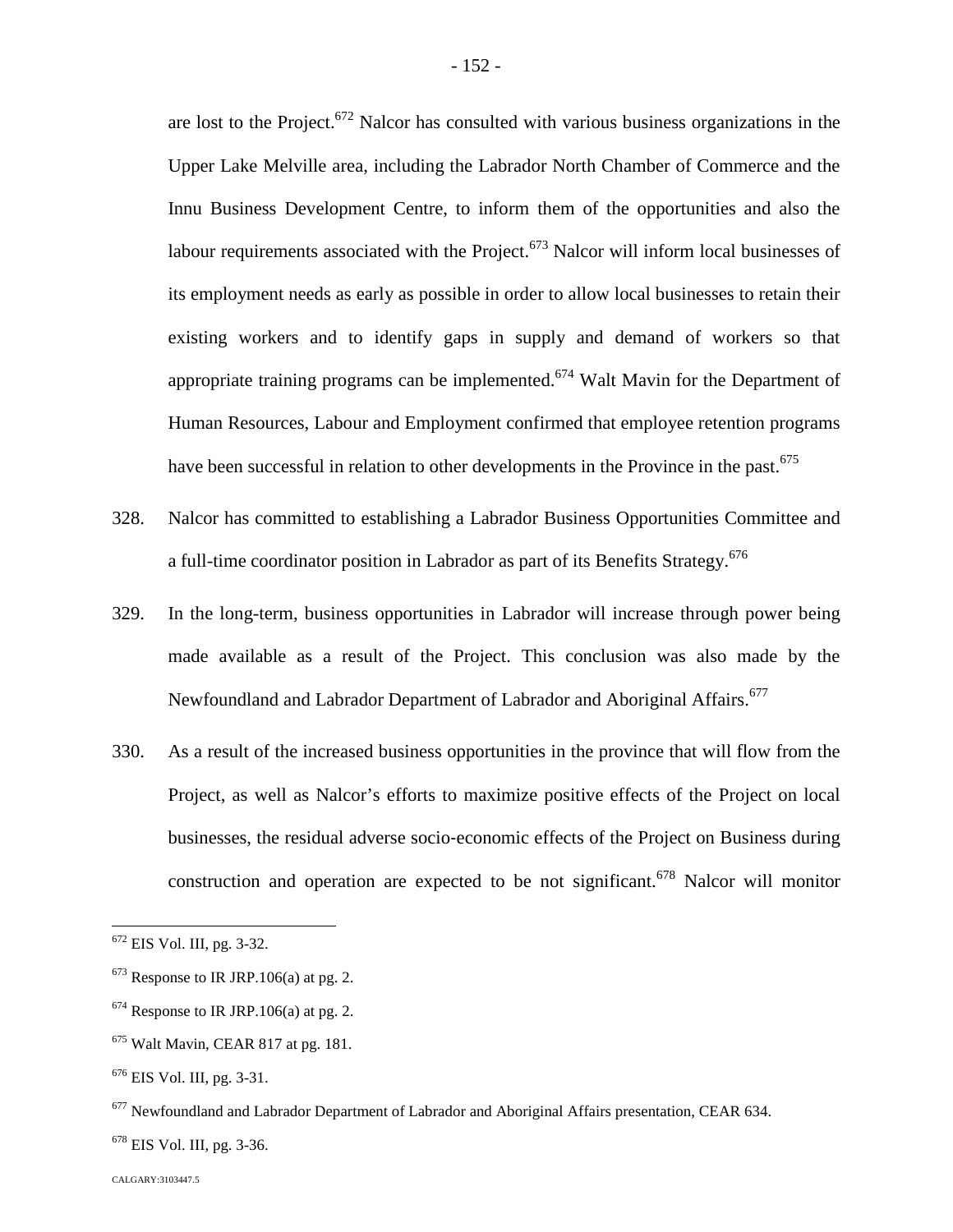business expenditures and contract awards and will modify its industrial benefits strategy (also see the "Benefits Strategy" located at CEAR 806) where necessary to optimize opportunities for businesses in Newfoundland and Labrador.<sup>679</sup>

- 331. Several interveners in the hearing expressed concerns that no power from the Project would be made available for communities along the Labrador coast that are reliant on diesel fuel for their electricity production.<sup>[680](#page-153-0)</sup> It is important to clarify the difference between Nalcor and Newfoundland and Labrador Hydro. The decision to interconnect to any communities in the Province is a decision that is driven by the cost of the interconnection and that cost compared to the continued operation of the isolated systems. That assessment and ultimate decision is made by Newfoundland and Labrador Hydro, not Nalcor, and must be approved by the PUB. Newfoundland and Labrador Hydro's mandate is to deliver energy to every customer in the province who requires energy, and to deliver that energy using the least cost alternative available.<sup>[681](#page-153-1)</sup> If Newfoundland and Labrador Hydro concludes that there is a cost benefit to interconnecting to any particular community or communities, that interconnection will take place.<sup>[682](#page-153-2)</sup>
- 332. The reality for many isolated communities in Labrador is that the cost of constructing additional transmission to connect them to the interconnected system is greater than the continued cost of diesel.<sup>[683](#page-153-3)</sup> In fact, in 2001 the Province estimated that the cost of

<sup>679</sup> EIS Vol. III, pg. 3-38.

<span id="page-153-0"></span><sup>&</sup>lt;sup>680</sup> For example, Grand Riverkeeper presentation CEAR 678; Mr. Lyle, CEAR 692 at pg. 137.

<span id="page-153-1"></span><sup>681</sup> *Electrical Power Control Act, 1994*, s. 3(b)(iii); Gilbert Bennett, CEAR 776 at pgs. 80 and 81.

<span id="page-153-2"></span><sup>682</sup> Gilbert Bennett, CEAR 692 at pgs. 137 and 138.

<span id="page-153-3"></span><sup>&</sup>lt;sup>683</sup> Gilbert Bennett, CEAR 706 at pg. 46.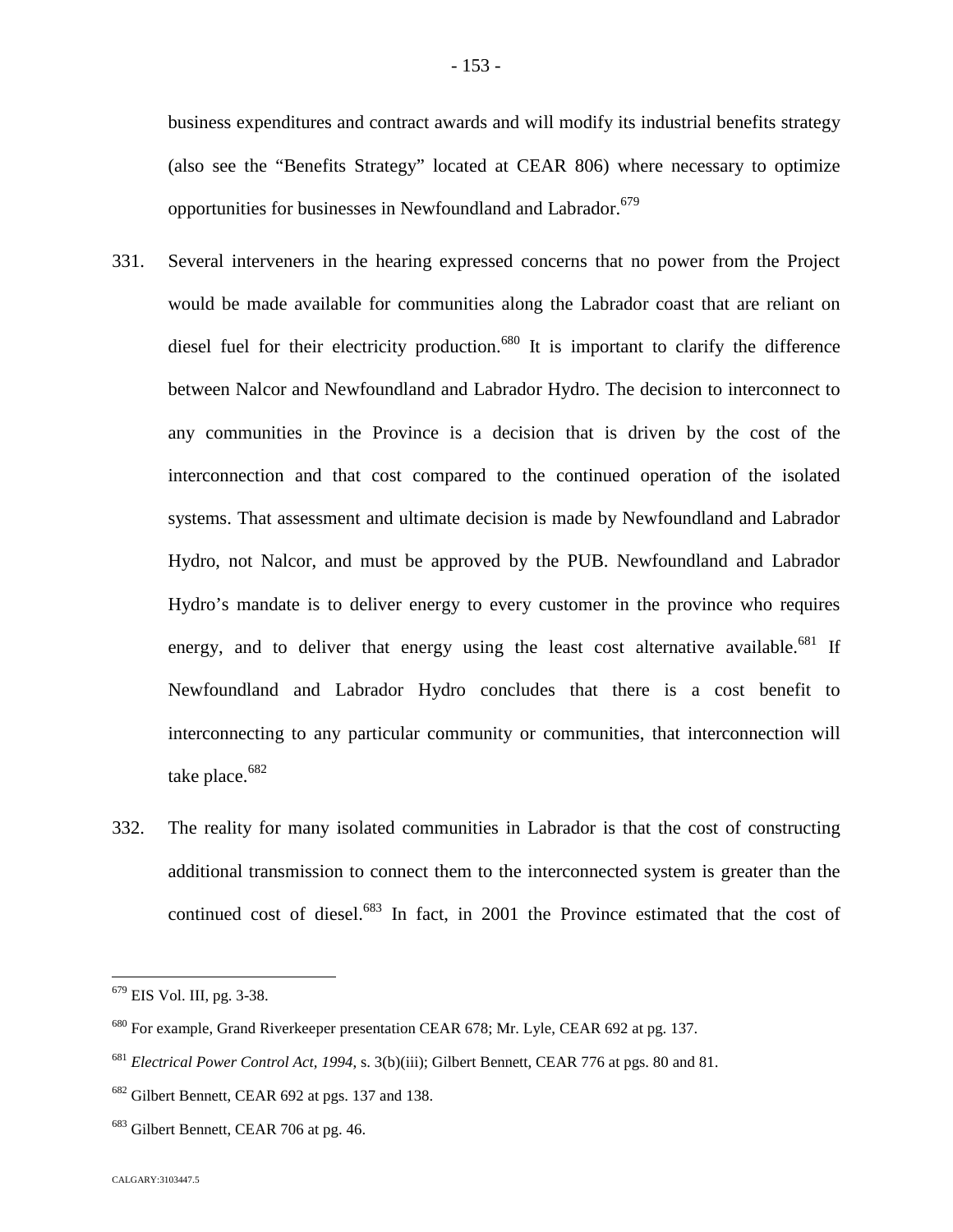constructing transmission lines to these communities would be in the range of \$300 million.<sup>[684](#page-154-0)</sup> With inflation and increased costs for materials and labour, that number would be even higher today.<sup>[685](#page-154-1)</sup> That being said, Nalcor is currently leading a research and development project in Ramea to assess the feasibility of integrating wind, hydrogen and diesel for small off-grid communities to reduce the cost and environmental effects of the current diesel generators.<sup>6[86](#page-154-2)</sup>

333. In addition, future industrial activity in Labrador that is enabled by the available power from the Project may create economically viable opportunities to link up adjacent communities that are currently on diesel service.<sup>[687](#page-154-3)</sup> For example, Vale has expressed interest in having an interconnection from the Project to its Voisey's Bay project, which might make transmission to remote communities in the vicinity of that project more economically feasible.<sup>[688](#page-154-4)</sup> So while the Project will not directly provide interconnected transmission services to these coastal communities, Nalcor and Newfoundland and Labrador Hydro will to continue to assess options to reduce the dependence of isolated communities on diesel power and will implement these options as soon as they become technically and economically feasible.

<span id="page-154-0"></span><sup>&</sup>lt;sup>684</sup> Gilbert Bennett, CEAR 1221 at pg. 7.

<span id="page-154-1"></span><sup>&</sup>lt;sup>685</sup> Gilbert Bennett, CEAR 1221 at pg. 7.

<span id="page-154-2"></span><sup>&</sup>lt;sup>686</sup> Charles Bown, CEAR 776 at pg. 267.

<span id="page-154-3"></span><sup>&</sup>lt;sup>687</sup> Charles Bown, CEAR 776 at pg. 272.

<span id="page-154-4"></span><sup>&</sup>lt;sup>688</sup> Gilbert Bennett, CEAR 1221 at pg. 7.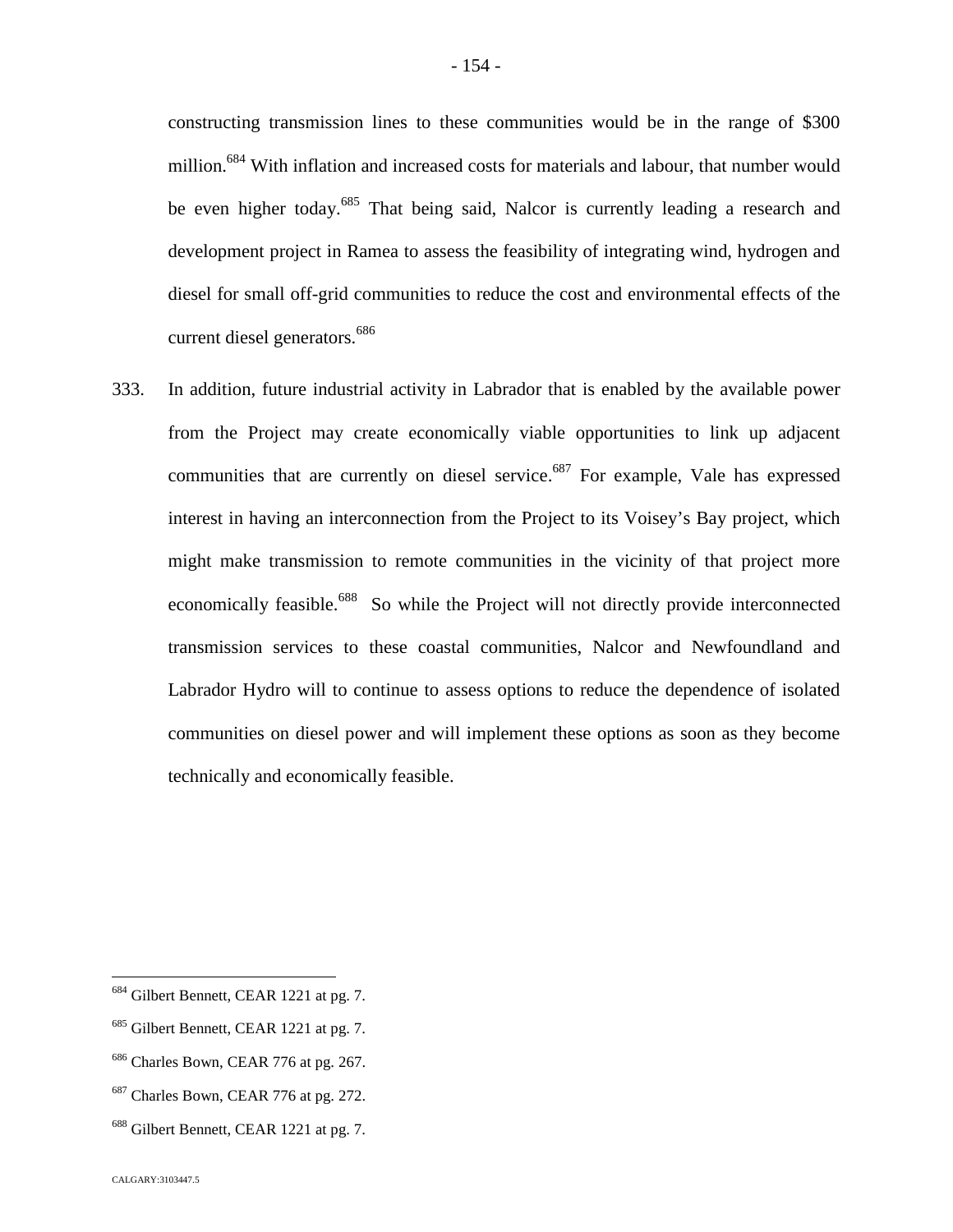## *(ii) Communities*

- 334. Grand Riverkeeper and other interveners raised concerns about the increased pressures on community services and infrastructure that are alleged to result from the Project.<sup>689</sup>
- 335. Nalcor fully assessed potential Project effects on current capacity of local infrastructure and services. A significant adverse effect on physical or social infrastructure and services was defined as one when demands from the Project exceed the existing capacity of the system on an ongoing and consistent basis during the life of the Project.<sup>[690](#page-155-0)</sup> Similarly, a significant adverse effect on community health was defined as one when the socioeconomic effects of the Project led to a deterioration of the determinants of health on an ongoing and consistent basis during the life of the Project such that community health or delivery of health services cannot be effectively managed on a regular basis.<sup>691</sup>
- 336. Demands on infrastructure and services will arise directly from Project activities as a result of in‐migration of workers and their families to the Upper Lake Melville area and to Happy Valley-Goose Bay in particular.<sup>[692](#page-155-1)</sup> Those infrastructure components that are expected to be most affected to increases in demand are the passenger terminal at the Goose Bay Airport, the dock facilities at the Port of Goose Bay, and local roads in Happy Valley-Goose Bay.<sup>[693](#page-155-2)</sup>
- 337. Upgrades to the trans-Labrador Highway west of Happy Valley‐Goose Bay are presently underway. Any movements on this highway for the Project will be planned with the

- $691$  EIS Vol. III, pg. 4-34.
- <span id="page-155-1"></span><sup>692</sup> EIS Vol. III, pg. 4-51.
- <span id="page-155-2"></span> $693$  EIS Vol. III, pg. 4-51.

<sup>&</sup>lt;sup>689</sup> Grand Riverkeeper presentation CEAR 678.

<span id="page-155-0"></span> $690$  EIS Vol. III, pg. 4-15 and 4-24.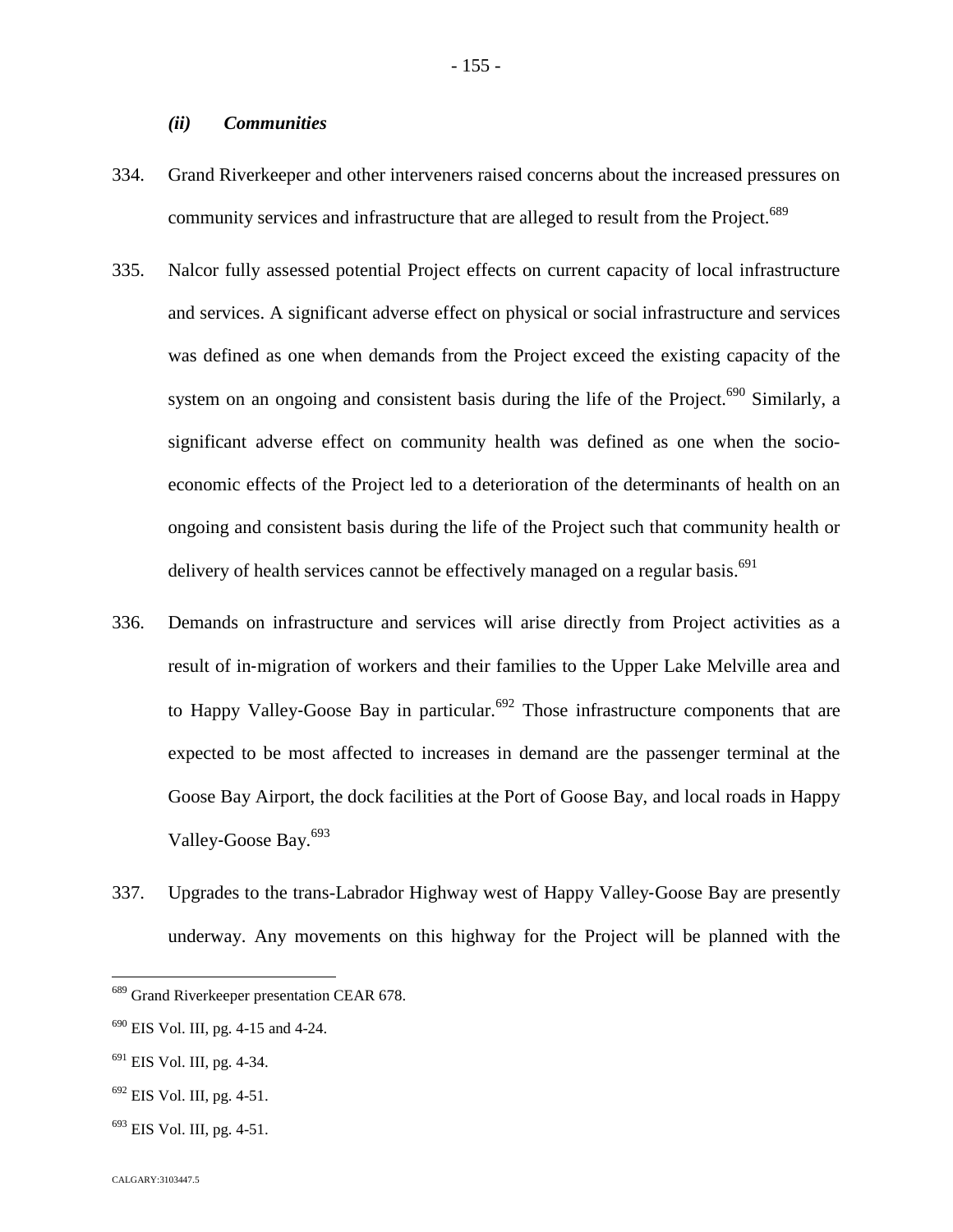capacity constraints of the highway and, as such, any use of this highway is not expected to be problematic.<sup>[694](#page-156-0)</sup> Projected Project-related traffic represents less than one percent of the design capacity of the Trans Labrador Highway.<sup>6[95](#page-156-1)</sup>

- 338. Project personnel travelling through the airport at Happy Valley‐Goose Bay will result in increased demands at this facility. The airport and passenger terminal is being expanded, with a scheduled completion date of 2011, to increase its capacity for meeting the increasing demands.<sup>6[96](#page-156-2)</sup>
- 339. In terms of the use of port facilities, as the Project is still in the planning phase the exact routing for material delivery has yet to be determined and will depend on the award of supplier contracts. Depending upon the award of contracts, the dock at Happy Valley-Goose Bay may need to be upgraded prior to Project construction. These upgrades would relate to the delivery of heavy loads such as transformers and would not be due to the frequency of deliveries exceeding the capacity of the dock facilities. These upgrades would need to be completed prior to the delivery of heavy loads which would be later in the construction schedule. If it is determined that these upgrades are required Nalcor will coordinate and provide the necessary support to the Port Authority for this work.<sup>[697](#page-156-3)</sup> Transport Canada has submitted that the Project will not result in a significant increase in shipping to the Port of Goose Bay.<sup>6[98](#page-156-4)</sup>

<span id="page-156-0"></span><sup>694</sup> EIS Vol. III, pg. 4-51.

<span id="page-156-1"></span><sup>&</sup>lt;sup>695</sup> Response to IR JRP 29.

<span id="page-156-2"></span> $696$  EIS Vol. III, pg. 4-51.

<span id="page-156-3"></span> $697$  Marion Organ, CEAR 1164, at pg. 29.

<span id="page-156-4"></span><sup>698</sup> Transport Canada, CEAR 635, at pg. 18.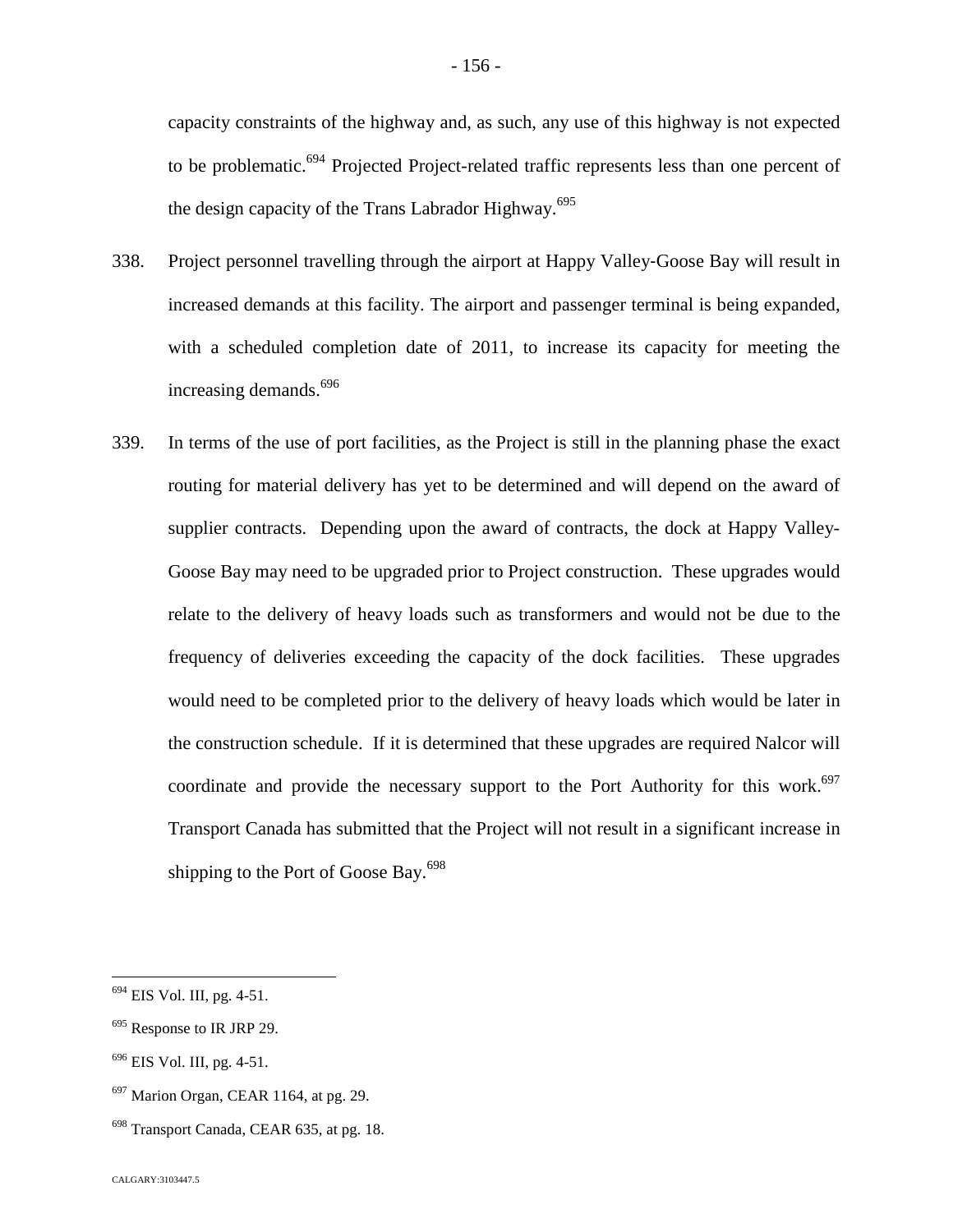- 340. Therefore, potential constraints on physical infrastructure and services have been identified and will be addressed prior to construction so that the Project will not cause existing infrastructure capacity to be exceeded.<sup>6[9](#page-157-0)9</sup>
- 341. Social service components that may be affected by the Project are security and education services, and housing and accommodations. Experience and current and projected labour market conditions suggest that relatively few construction workers will relocate for employment reasons, although some Project management personnel, and others employed indirectly in industries supporting the Project or in government and service sector occupations, will do so.<sup>[700](#page-157-1)</sup> For example, Joe Goudie for the Melville Native Housing Association explained in the hearings that past residents of Labrador who have moved away for work opportunities may move back to the region as a result of the opportunities associated with the Project.<sup>70[1](#page-157-2)</sup>
- 342. Nalcor studied the socio-economic effects and mitigation programs of several other large-scale projects across the region and the country.<sup>[702](#page-157-3)</sup> Lessons from these past projects were used to design effects management programs for the Project, such as the use of highquality, on-site accommodations complexes. For the Hibernia project, which involved nearly twice as many construction workers as will be required for the Project, on-site accommodations complexes were used to separate project personnel from the surrounding communities; community focus groups held throughout the construction phase noted that the number of in-migrants was minimal, and that crime, cost-of-living,

<span id="page-157-0"></span><sup>699</sup> EIS Vol. III, pg. 4-51.

<span id="page-157-1"></span> $700$  EIS Vol. III, pg. 4-53.

<span id="page-157-2"></span> $701$  Joe Goudie, CEAR 817 at pg. 119.

<span id="page-157-3"></span> $702$  Colleen Leeder, CEAR 1086 at pg. 9.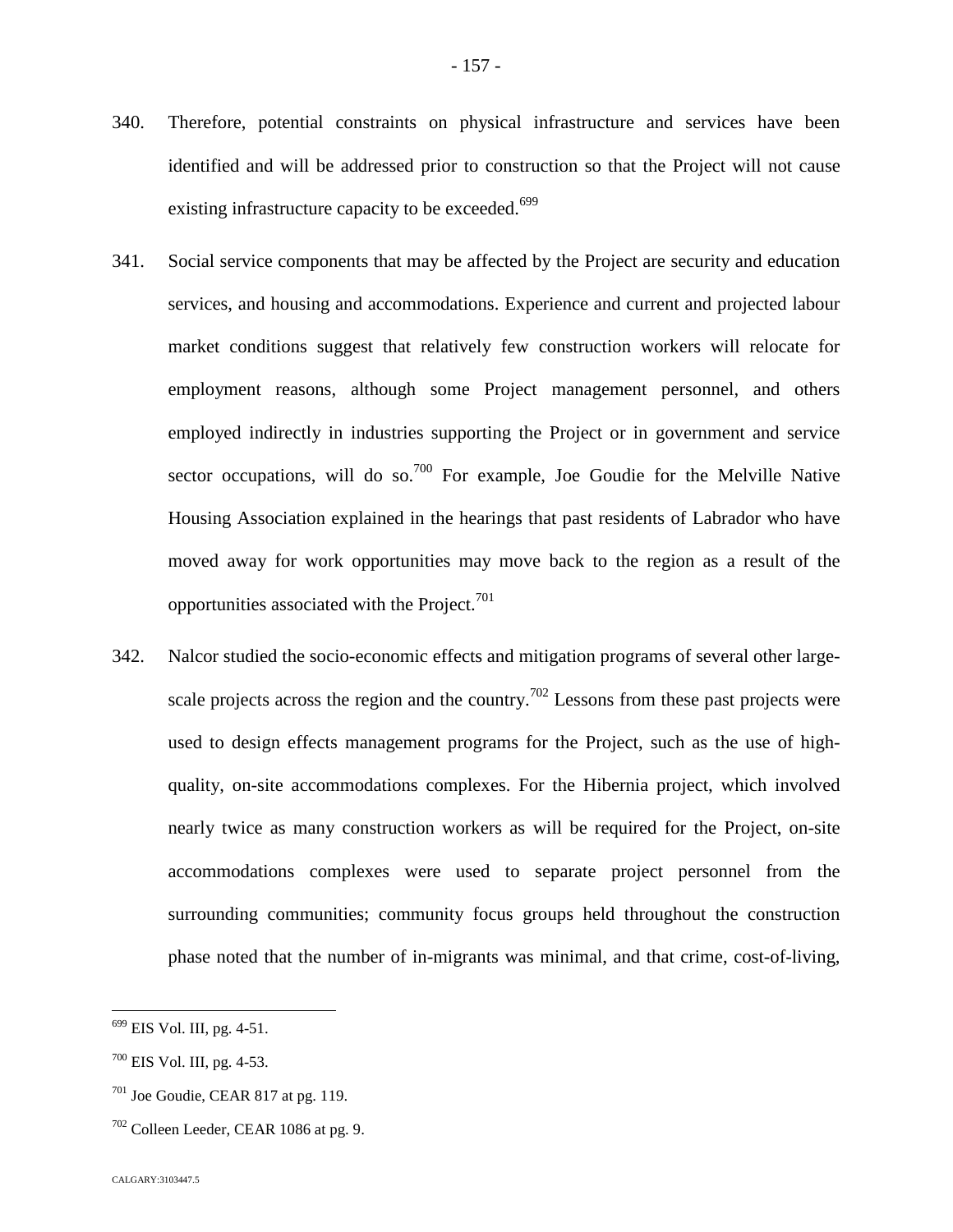disruption of the local fishery, and increased housing costs were not perceived to be problems.[703](#page-158-0)

- 343. Similarly, Nalcor plans to minimize effects on local communities through the use of a fully-contained accommodations complex located in close proximity to the construction site. Workers will be transported to and from the airport in Happy Valley-Goose Bay by buses, and these bus trips will be closely coordinated with flight schedules so that workers do not spend time in the community while waiting for a flight or a shuttle to the camp.<sup>[704](#page-158-1)</sup> As a result of this separation of Project workers from the local communities, Nalcor expects that the majority of Project-related demands on social infrastructure and services will be minimized.<sup>[705](#page-158-2)</sup>
- 344. The use of an accommodations complex does not mean that the Project will have no effect on the local communities. Nalcor and relevant government agencies, such as the Department of Innovation, Trade and Rural Development, will monitor infrastructure capacity throughout the life of the Project to assess whether additional infrastructure is required.[706](#page-158-3) In addition, Nalcor will continue to work with the Town of Happy Valley-Goose Bay on municipal planning issues so that any issues that might occur during Project construction will be mitigated.<sup>[707](#page-158-4)</sup> To that end, Nalcor has held workshops with the Council and management of the Town of Happy Valley-Goose Bay to discuss infrastructure capacity issues in detail and these workshops will continue.<sup>[708](#page-158-5)</sup> Since

<span id="page-158-0"></span><sup>703</sup> Colleen Leeder, CEAR 1086 at pg. 17.

<span id="page-158-1"></span> $704$  Todd Burlingame, CEAR 1136 at pg. 149.

<span id="page-158-2"></span> $705$  EIS Vol. III, pg. 4-53.

<span id="page-158-3"></span> $706$  EIS Vol. III, pg. 4-56; Rita Malone, CEAR 817 at pg. 203..

<span id="page-158-4"></span> $707$  Gilbert Bennett, CEAR 692 at pg. 93.

<span id="page-158-5"></span><sup>708</sup> Karen Wheeler, CEAR 817 at pg. 57.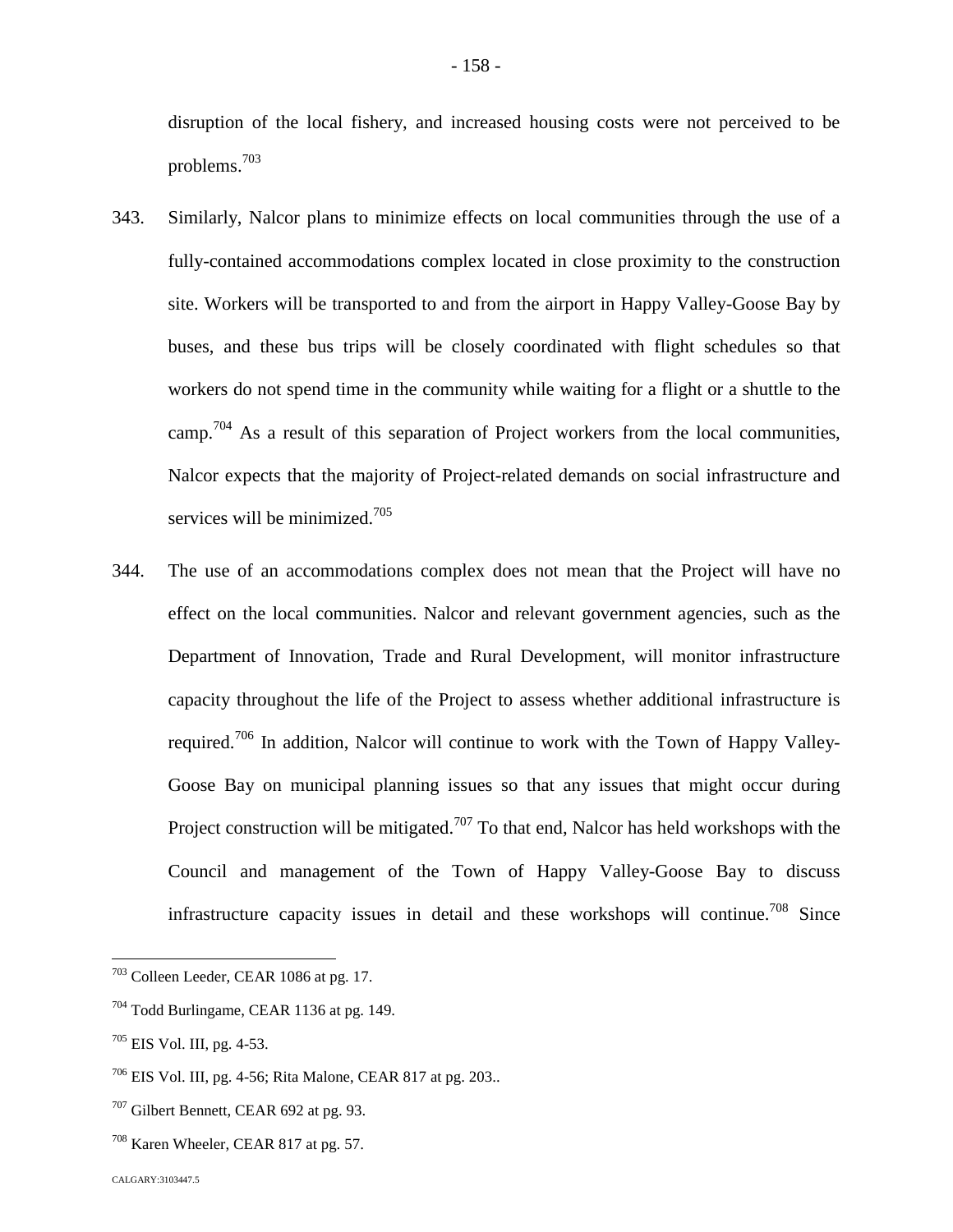infrastructure capacity in the Project Area will be monitored closely throughout the life of the Project and the relevant government agencies will be provided with adequate time to remedy any shortfalls in capacity, the Project is not expected to result in existing social infrastructure and services capacity being exceeded.<sup>70[9](#page-159-0)</sup>

- 345. The socio‐economic effects of the Project on community health determinants are dependent on social responses, health practices and coping skills, and the availability of social support networks, particularly that of the family. For those who obtain employment with the Project, there is the possibility of increased income, self-esteem and social status, which in turn may positively affect other aspects of health and well‐being such as improved personal health practices and coping skills. For some, increased income and community-worker interactions may have adverse effects in terms of poor personal health practices and coping skills. Both positive and adverse residual effects are likely.<sup>710</sup>
- 346. Nalcor will minimize the potential for increased stress on individuals and their families through implementing an Employee Assistance Program ("EAP") to enhance health and well-beingof employees who choose to use it[.](#page-159-1)<sup>711</sup> Where feasible, flexible work schedules will be available to provide opportunities for workers to optimize other values important to them, such as the practice of traditional harvesting activities, outside the workplace.<sup>[712](#page-159-2)</sup> This has been successful in past projects.<sup>[713](#page-159-3)</sup> Nalcor will minimize the potential for increased demands on regional health services by providing paramedic,

<span id="page-159-0"></span><sup>709</sup> EIS Vol. III, pg. 4-53.

 $710$  EIS Vol. III, pg. 4-54.

<span id="page-159-1"></span><sup>&</sup>lt;sup>711</sup> EIS Vol. III, pg. 4-54; Response to IR JRP.140(a) at pg. 3.

<span id="page-159-2"></span> $712$  Response to IR JRP.140(a) at pg. 3.

<span id="page-159-3"></span><sup>713</sup> Colleen Leeder, CEAR 1086 at pg. 19.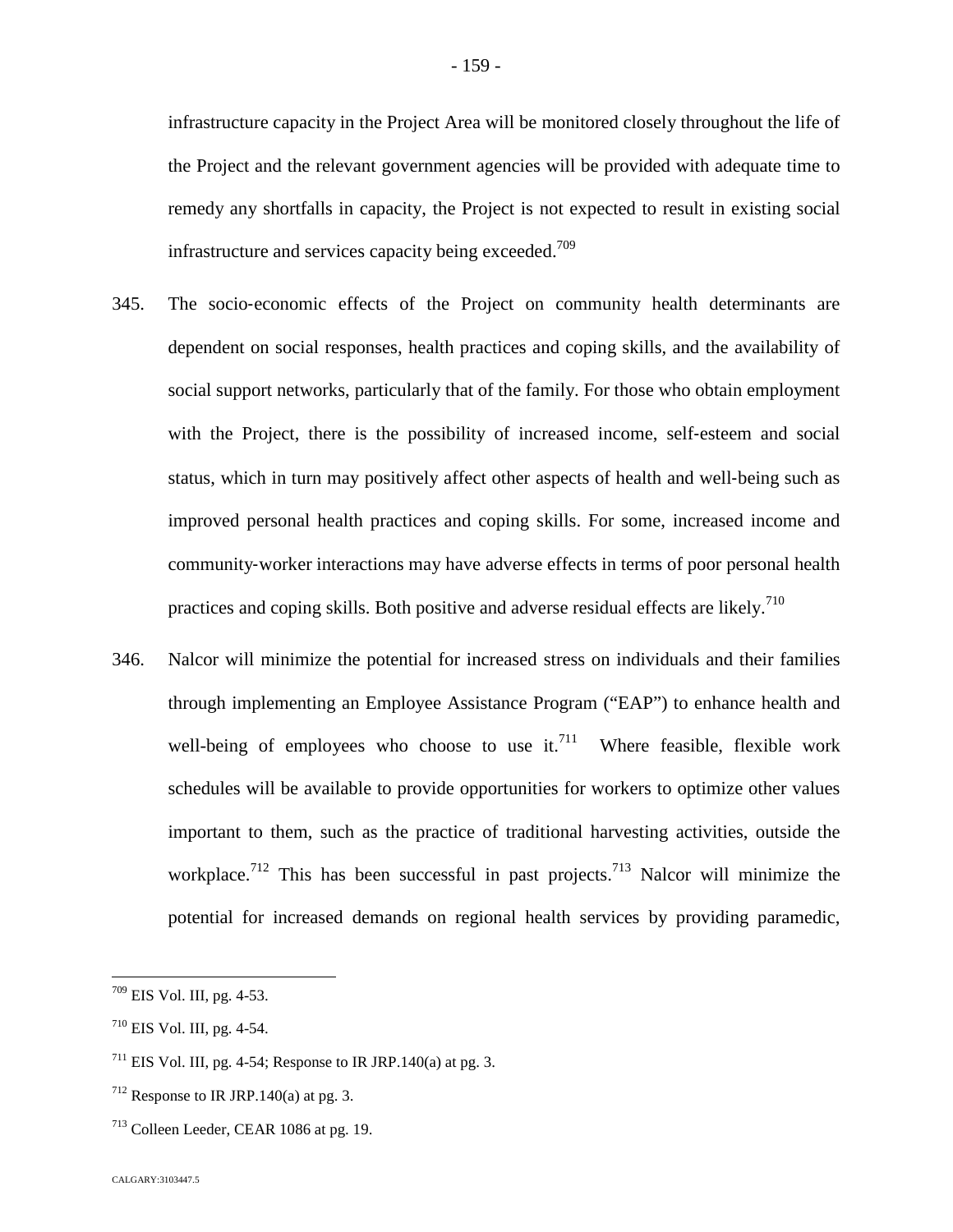emergency response and basic counselling services on-site.<sup>[714](#page-160-0)</sup> Nalcor will also continue to liaise with Labrador Grenfell Health and the NL Department of Health and Community Services throughout their planning process to further minimize adverse effects of the Project on health services.<sup>[715](#page-160-1)</sup> With the implementation of such effects management measures, in conjunction with government programs such as the Northern Strategic Plan that will see over \$650 million invested in Labrador to promote social development in the region, $716$  residual adverse effects of the Project on community health are predicted to be not significant.<sup>[717](#page-160-3)</sup> The Labrador-Grenfell Health Authority and NL Department of Health and Community Services agrees with Nalcor's effects predictions on community health and proposed mitigation strategies.<sup>71[8](#page-160-4)</sup>

347. Nalcor will seek to enhance positive socio-economic effects through implementing appropriate policies and strategies for matters that are within its control, such as employment and material procurement.<sup>[719](#page-160-5)</sup> Other matters are outside of Nalcor's control and mandate, such as municipal infrastructure. For these issues, Nalcor will participate in a more indirect, facilitative manner, reflecting the more indirect linkage of these issues to the Project.[720](#page-160-6) The Joint Review Panel for the Muskeg River Mine Expansion Project confirmed that local infrastructure and capacity are the responsibilities of government,

<span id="page-160-0"></span> $714$  EIS, Vol. III, pg. 8-3.

<span id="page-160-1"></span> $715$  EIS Vol. III, pg. 4-54.

<span id="page-160-2"></span><sup>716</sup> Ron Bowles, CEAR 817 at pgs. 130 and 131.

<span id="page-160-3"></span><sup>717</sup> EIS Vol. III, pg. 4-54.

<span id="page-160-4"></span><sup>718</sup> Dr. Faith Stratton, CEAR 1086 at pgs. 72 and 75.

<span id="page-160-5"></span> $719$  Response to IR JRP.162(a) at pg. 2.

<span id="page-160-6"></span> $720$  Response to IR JRP.162(a) at pg. 2.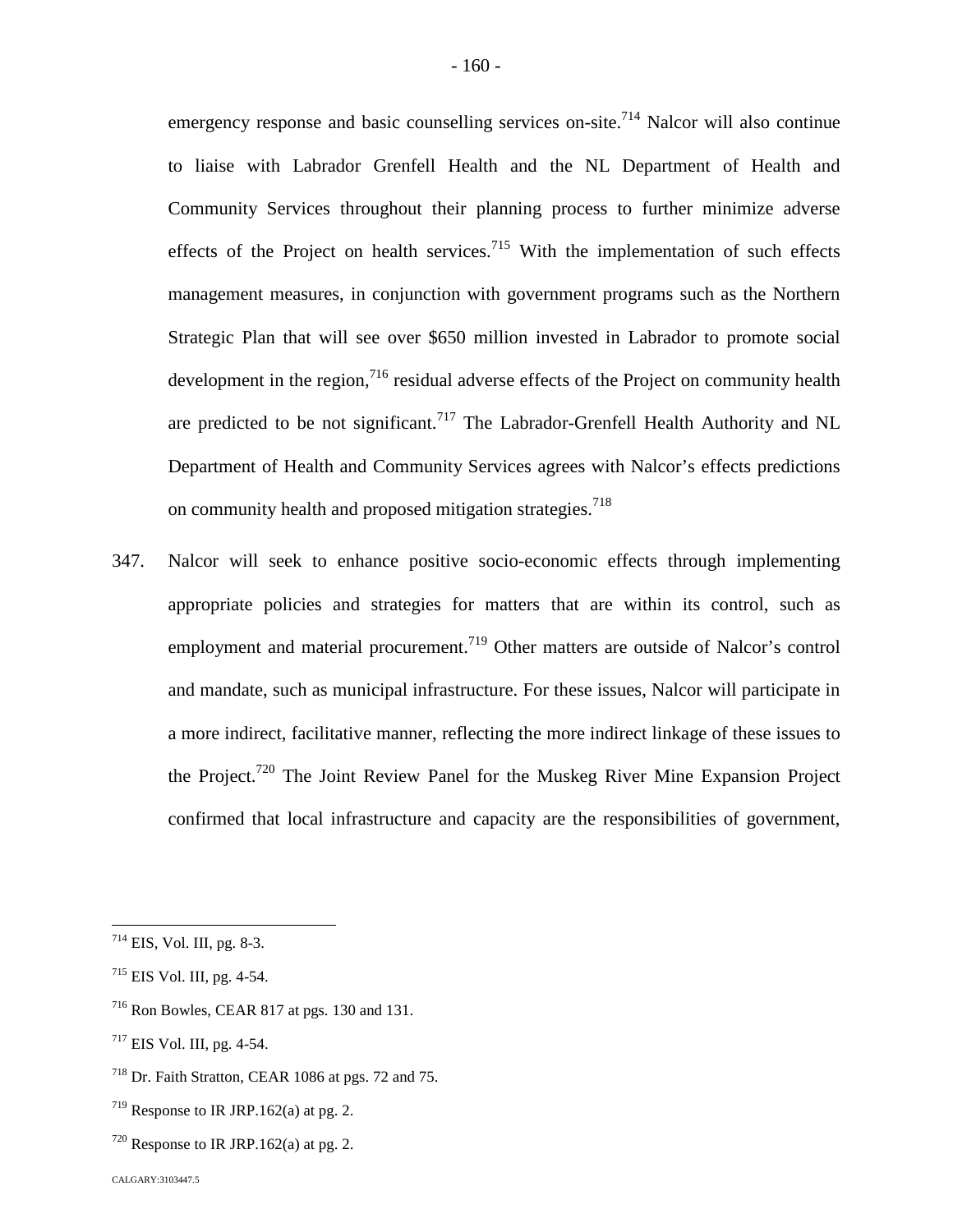not project proponents, and that the Panel did not have the mandate to resolve pre-existing socio-economic issues.<sup>7[21](#page-161-0)</sup>

- 348. The Project will result in substantial dividends and tax revenues accruing to the Government of Newfoundland and Labrador.<sup>[722](#page-161-1)</sup> As the Department of Finance submitted during the hearing, budgets are set by the provincial legislature based on the revenues that are available to it and the funding proposals submitted by each government department.[723](#page-161-2) The needs of each department are balanced against one another and prioritized by the Cabinet, who then submits the budget to the legislature for approval.<sup>[724](#page-161-3)</sup> Nalcor's unique position as a Crown corporation allows it to work closely with multiple provincial agencies and departments to balance these needs and obtain government funding for programs related to Nalcor's projects.<sup>72[5](#page-161-4)</sup>
- 349. Therefore, where Nalcor will not take direct responsibility for an issue under a governmental authority's control, Nalcor has committed to working closely with the relevant authorities to assist them in meeting needs that arise from the Project. For example, Nalcor has committed to raising the issue of a housing shortage in Happy Valley-Goose Bay as an issue requiring a priority response with the Newfoundland and Labrador Housing Corporation.<sup>[726](#page-161-5)</sup> Nalcor fully expects to continue addressing issues in this manner.

<span id="page-161-0"></span><sup>721</sup> EUB/CEAA Joint Review Panel Report (EUB Decision 2006-128) (December 17, 2006) at pgs. 15 and 16.

<span id="page-161-1"></span> $722$  Nalcor presentation CEAR 670 at pg. 13.

<span id="page-161-2"></span><sup>723</sup> Terry Paddon, CEAR 817 at pgs. 90 and 91.

<span id="page-161-3"></span><sup>724</sup> Terry Paddon, CEAR 817 at pg. 91.

<span id="page-161-4"></span><sup>725</sup> Gilbert Bennett, CEAR 817 at pg. 26.

<span id="page-161-5"></span><sup>726</sup> Gilbert Bennett, CEAR 817 at pg. 125; Colleen Leeder, CEAR 1086 at pg. 13.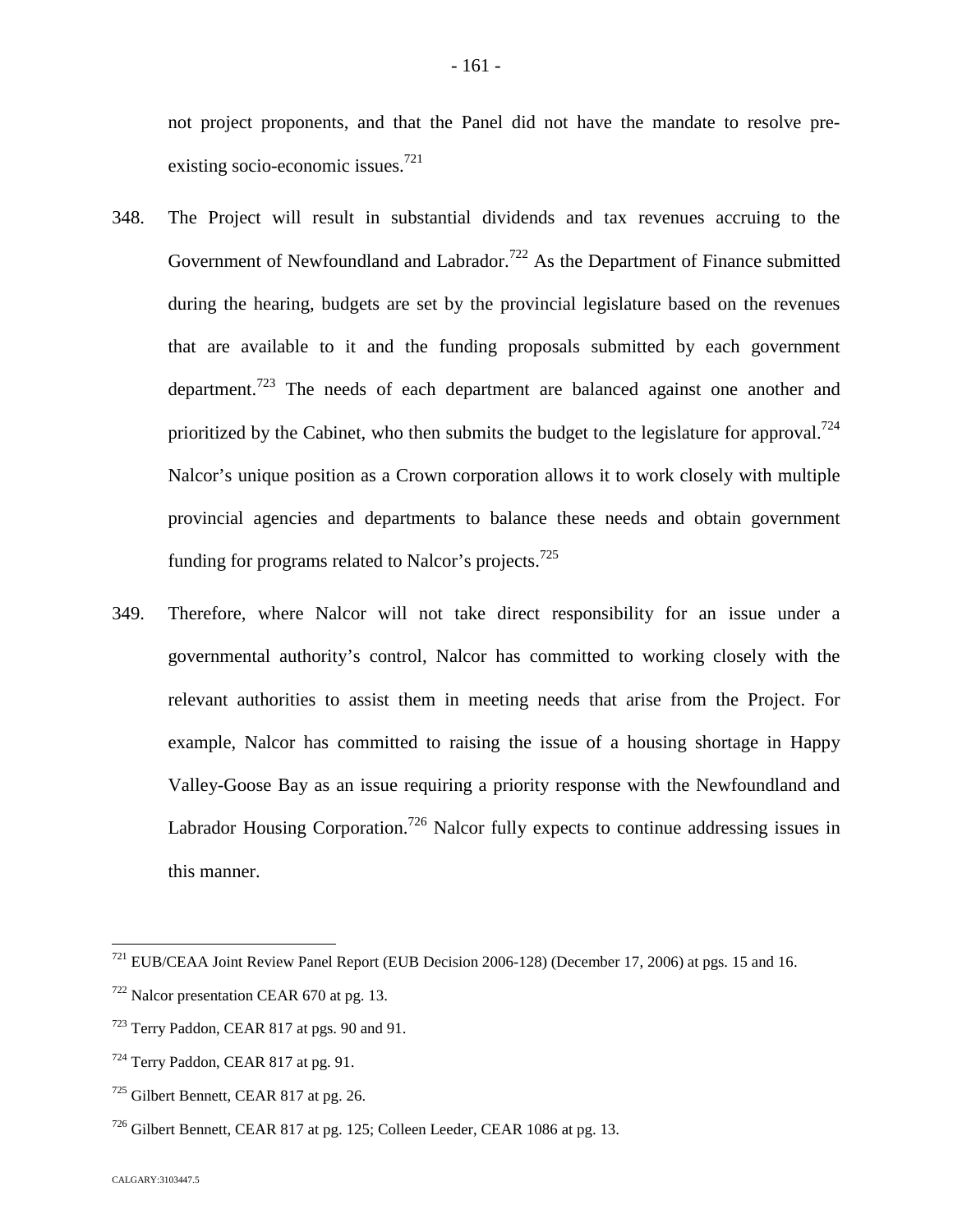- 350. The agencies responsible for community infrastructure and services that may be affected by the Project have shown that they accept responsibility for ensuring local infrastructure and services are able to accommodate the Project, and are in fact already planning to meet that goal. For example, Rita Malone for the Department of Innovation, Trade and Rural Development explained during the hearings that her Department works with municipalities, other provincial departments and the federal government to ensure adequate infrastructure is in place to support development in the Province.<sup>[727](#page-162-0)</sup> Similarly, the Labrador-Grenfell Health Authority has submitted that it is responsible for ensuring adequate health care capacity in the region and that it will plan so that Project-related needs are met.<sup>[728](#page-162-1)</sup> The Province has committed to providing all of the resources that the Health Authority requires to assess additional needs that will arise from the Project and to ensure that sufficient health capacity exists if and when the Project proceeds.<sup>729</sup>
- 351. Pursuant to subsection 37(2.1)(b) of the CEAA, any mitigation measures that will be implemented by a government department or agency constitute mitigation that may be used to minimize adverse environmental effects. Nalcor submits that once the mitigation measures that it has proposed have been taken into account, together with all mitigation measures that have been proposed by government agencies, the Project is not likely to result in any significant adverse effects to community health, services or infrastructure.
- 352. It is important to remember that while the Project cannot solve every pre-existing problem or capacity shortage in each of the local communities, the Project will result in considerable long-term revenue to the Province that will better enable it to address these

<span id="page-162-0"></span><sup>727</sup> Rita Malone, CEAR 817 at pg. 213.

<span id="page-162-1"></span><sup>&</sup>lt;sup>728</sup> Dr. Faith Stratton, CEAR 1086 at pgs. 74 and 78.

 $729$  Delia Connell, CEAR 1086 at pg. 87; Dr. Faith Stratton, CEAR 1086 at pg. 87.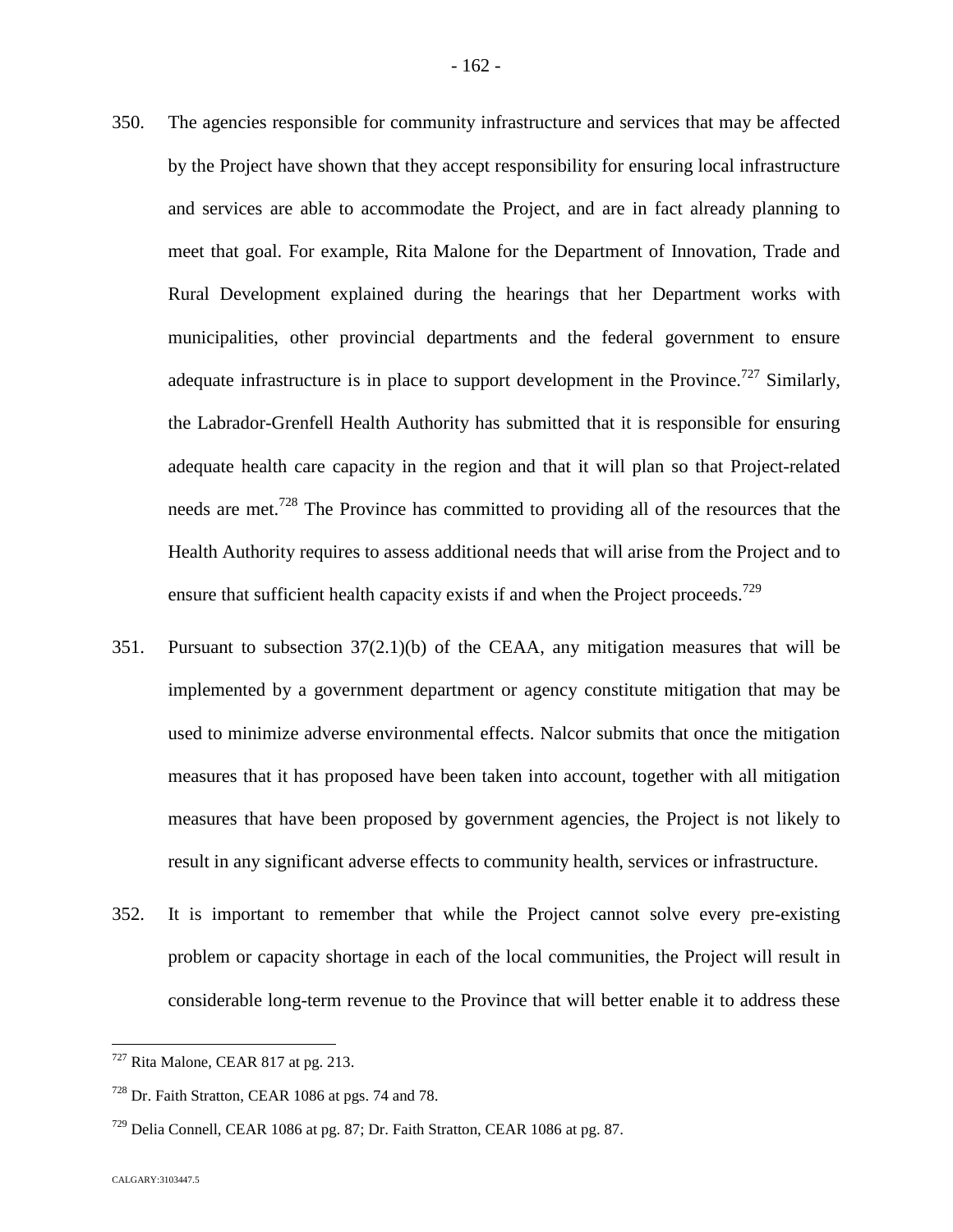issues. Without the Project, the Province's ability to simply maintain the existing services it provides in the region may be at risk.

- 353. The Mayor of the Town of Happy Valley-Goose Bay stated that the Town Council was in favour of the Project, so long as it met three conditions: the provision of a block of power from the Project for the local communities and future industry; the development of a Labrador Heritage Fund from the proceeds of this and other projects; and a competitive electricity rate for industrial, commercial and residential consumers in the vicinity of the Project.<sup>[730](#page-163-0)</sup> The Labrador North Chamber of Commerce suggested similar conditions.<sup>73[1](#page-163-1)</sup>
- 354. In response to the first condition request, Newfoundland and Labrador Hydro has an obligation to deliver least-cost electricity to customers who need it, no matter where they are in the province.<sup>[732](#page-163-2)</sup> In addition, the ability of Newfoundland and Labrador Hydro to provide large blocks of power to communities and industry located in close proximity to the Project will be much greater than providing the same service farther away since there will be available electricity close by. Therefore, Newfoundland and Labrador Hydro will be able to provide local communities and industry with large blocks of energy relatively quickly if and when they need it in the future.<sup>7[3](#page-163-3)3</sup>
- 355. With respect to the request for a Heritage Fund, Nalcor submits that the Province does not set aside funds for particular areas.<sup>[734](#page-163-4)</sup> The areas where the Province chooses to invest are based on the priorities set by the Cabinet and legislature, as discussed above. Just as

<span id="page-163-0"></span><sup>730</sup> Mayor Abbass, CEAR 692 at pgs. 67 and 68.

<span id="page-163-1"></span><sup>&</sup>lt;sup>731</sup> Sterling Peyton, CEAR 706 at pg. 9.

<span id="page-163-2"></span><sup>732</sup> Gilbert Bennett, CEAR 776 at pg. 15.

<span id="page-163-3"></span><sup>733</sup> Gilbert Bennett, CEAR 706 at pg. 27.

<span id="page-163-4"></span><sup>&</sup>lt;sup>734</sup> Gilbert Bennett, CEAR 1164 at pg. 239.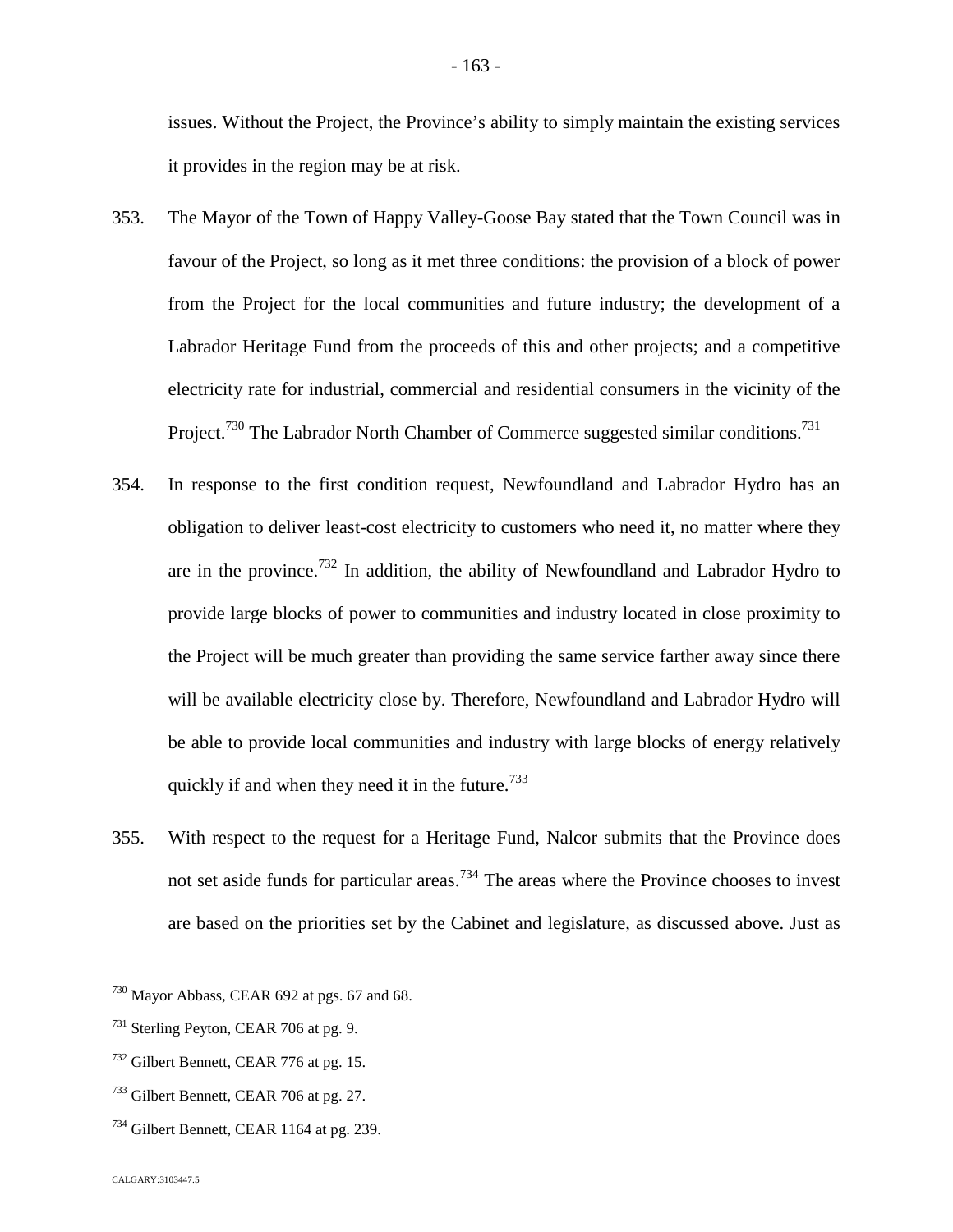revenues from offshore oil and gas developments were used to fund the College of the North Atlantic in Labrador, revenues from the Project should be directed to those areas of the Province that need investment the most, both in Labrador and on the Island.<sup>735</sup>

- 356. In terms of a competitive electricity rate for local consumers, the price of electricity in the vicinity of the Project will be less than in other, more isolated areas. However, this is not because Nalcor will be subsidizing local consumers; it is because the delivered cost of energy includes both the cost of electricity generation and the cost of transmission, and being in close proximity to generation means that the transmission component of the delivered cost of energy will be less. So being in proximity to the Project is a cost advantage for consumers in the area, whether they're industrial, commercial, or residential.[736](#page-164-0)
- 357. Overall, Nalcor believes that local communities will benefit from this Project as a result of increased business activity and capacity, employment incomes to individuals, employment, training and infrastructure improvements. The Labrador North Chamber of Commerce has stated its support for this Project.<sup>[737](#page-164-1)</sup> Similarly, the Mayor for the Town of Happy Valley-Goose Bay stated in the hearings that in his opinion the Project was "amazing" and that it would provide many positive opportunities and benefits.<sup>738</sup>
- 358. Suggestions were made during the hearing that a more appropriate approach to assessing potential socio-economic effects of the Project would have been to use a Genuine Progress Index ("GPI") and/or the Mackenzie Valley Review Board Social and Economic

<sup>735</sup> Gilbert Bennett, CEAR 1164 at pg. 239.

<span id="page-164-0"></span><sup>736</sup> Gilbert Bennett, CEAR 706 at pg. 26.

<span id="page-164-1"></span><sup>&</sup>lt;sup>737</sup> Sterling Peyton, CEAR 706 at pg. 8.

<sup>738</sup> Mayor Abbass, CEAR 692 at pg. 82.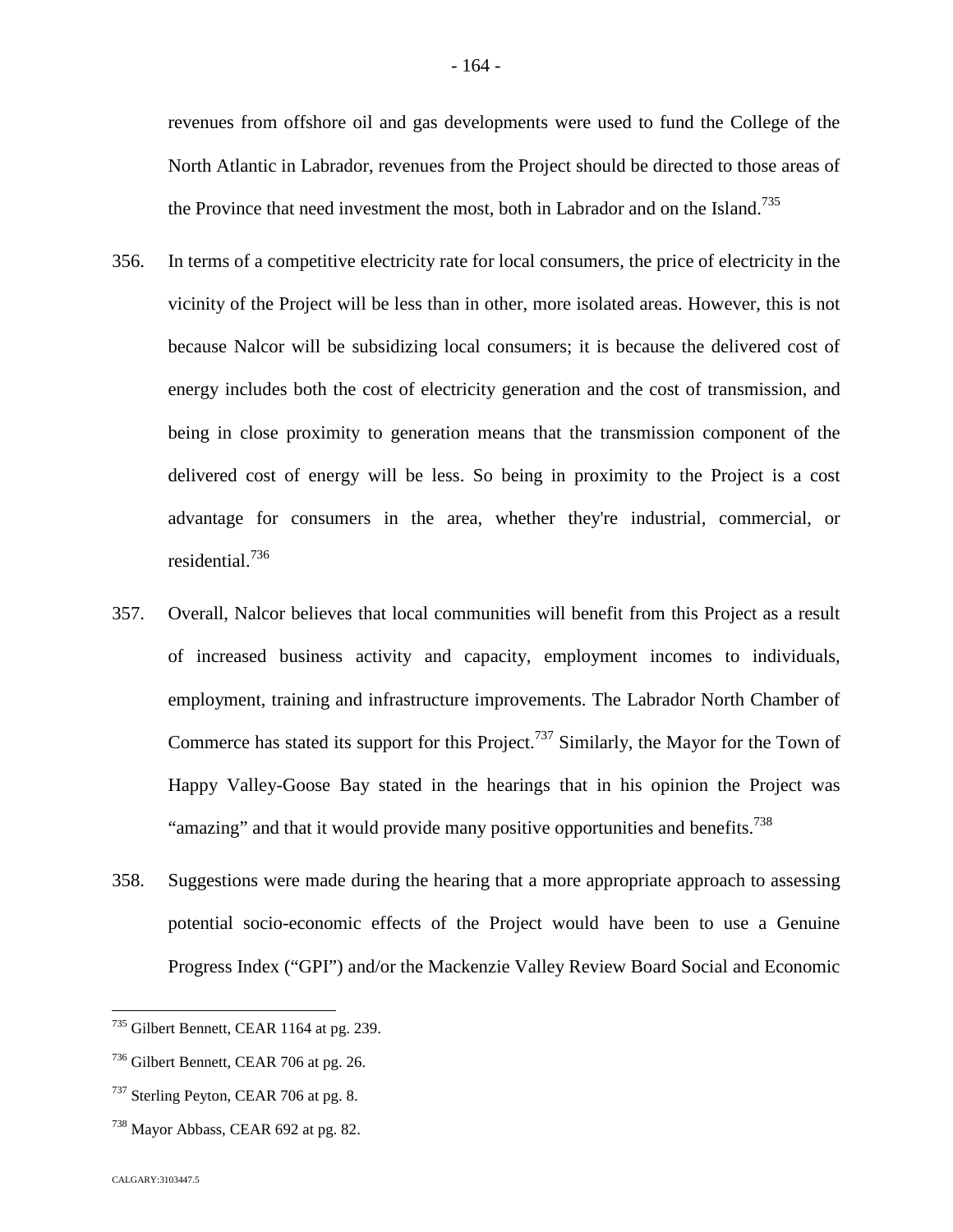Assessment Framework ("MVRB Framework").<sup>[739](#page-165-0)</sup> Nalcor submits that the socioeconomic assessment that was carried out for the Project was appropriate and that the GPI approach would not have meaningfully changed the way that Nalcor predicted effects, nor would it have improved upon Nalcor's proposed mitigation measures. The approach and methodology to assess the socio-economic effects of the Project was appropriate and thorough. The methodology that was used has been successfully used in assessing all large resource development projects in Newfoundland and Labrador over the past 20 years. This includes the assessments of the Terra Nova oilfield, White Rose oilfield, Newfoundland Transhipment Terminal, Voisey's Bay Mine/Mill and Trans-Labrador Highway projects. In the past five years, this approach and methodology has been used for the Voisey's Bay Processing Plant, the Newfoundland and Labrador Refining Company, and the North Amethyst satellite oilfield. These assessments, undertaken for CEAA and/or provincial requirements, were all found to be adequate for the purpose of assessing project effects to economy, employment, business, physical infrastructure, and social services, including health. In addition, Professor Rudd on behalf of the Grand Riverkeeper agreed that using a GPI approach would not have been appropriate in these circumstances.<sup>7[40](#page-165-1)</sup>

359. In addition, while the MVRB Framework was not specifically used by Nalcor in conducting the socio-economic assessment for the Project, Nalcor's approach was in fact very similar to the MVRB Framework. The Mokami Status of Women suggested that the MVRB Framework would have required Nalcor to more fully identify and understand the

<span id="page-165-0"></span><sup>739</sup> For example, Petrina Beals, CEAR 1086 at pg. 330.

<span id="page-165-1"></span> $740$  Murray Rudd, CEAR 1163 at pg. 126.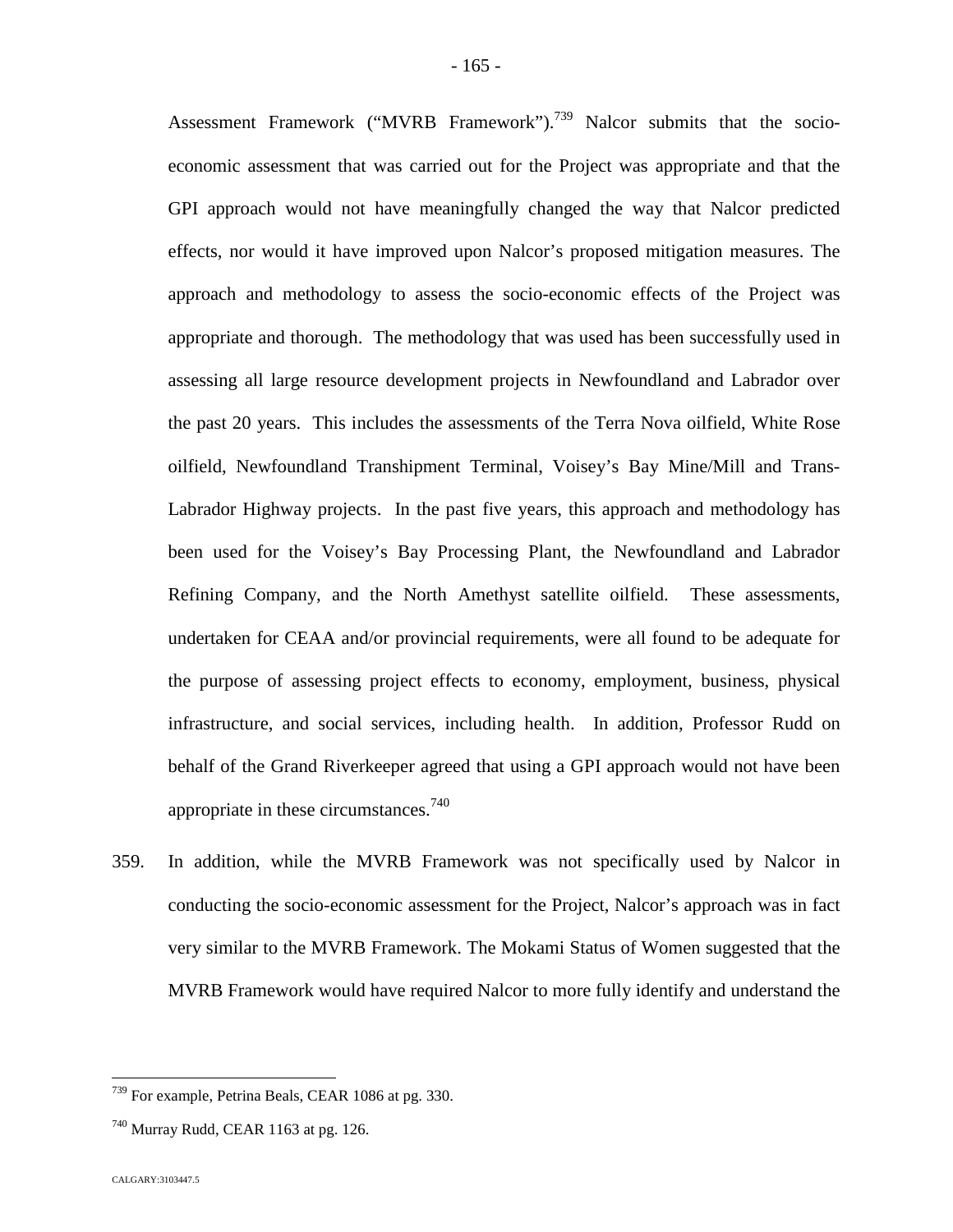downstream social effects of the Project on local women and local communities.<sup>[741](#page-166-0)</sup> However, Nalcor carried out extensive consultation with women's organizations, Aboriginal communities, and local municipalities in order to determine potential socio-economic effects of the Project and to develop effective mitigation strategies.<sup>[742](#page-166-1)</sup> Nalcor submits that no real evidence has been submitted to suggest that its local consultation was in any way inadequate or that women's issues have not been adequately addressed through its Gender Equity Program.

## *(iii) Land and Resource Use*

- 360. Several interveners have submitted during the hearing that their traditional and current land and resource use will be affected by the Project.<sup>74[3](#page-166-2)</sup>
- 361. Section 4.4.4.4 of the EIS Guidelines requires Nalcor to assess land and resource use within the Project Area. Nalcor assessed potential Project effects on land and resource use on the basis of effects on hunting, trapping and fishing; navigation and winter travel; recreational use of the land; forestry; mineral lands; special area; berry picking and medicinal plants; agriculture; and landscape and river aesthetics.<sup>[744](#page-166-3)</sup> This was done through extensive phone and face-to-face interviews in the communities of Happy Valley-Goose Bay, Northwest River, Mud Lake, Churchill Falls, Labrador City and Wabush.<sup>[745](#page-166-4)</sup> Nalcor also provided funding to Aboriginal groups to conduct land and resource use studies, and performed a thorough review of literature and relevant

<span id="page-166-0"></span><sup>741</sup> For example, Petrina Beals, CEAR 1086 at pg. 318.

<span id="page-166-1"></span> $742$  CEAR 1189; EIS Vol IA, pgs. 7-5 to 7-9.

<span id="page-166-2"></span><sup>743</sup> For example, Tom Sheldon, CEAR 1086 at pg. 279.

<span id="page-166-3"></span><sup>744</sup> EIS Vol. III, pg. 5-7.

<span id="page-166-4"></span><sup>&</sup>lt;sup>745</sup> Colleen Leeder, CEAR 1086 at pg. 21.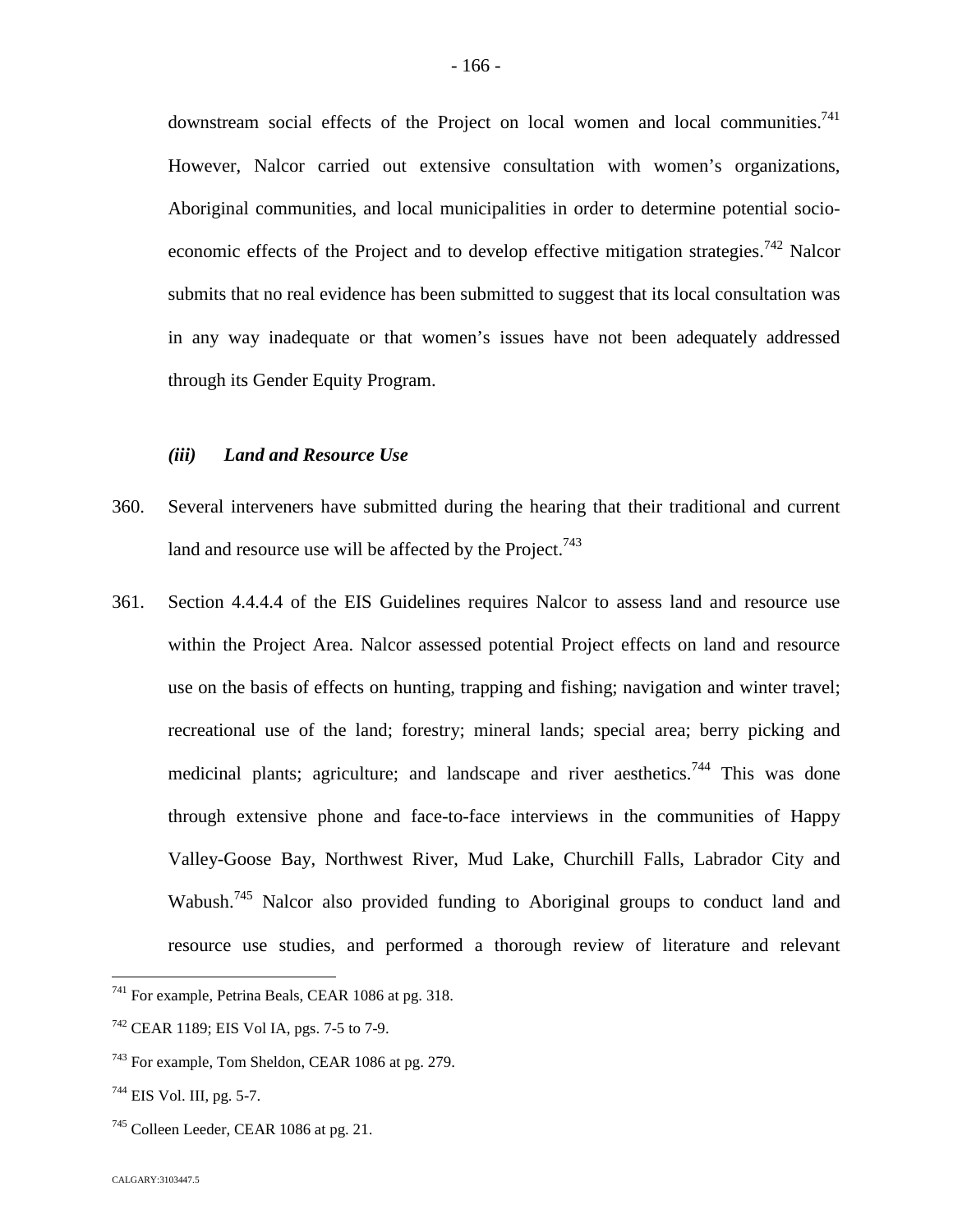forestry tourism and mining.7[46](#page-167-0)

- 362. A significant adverse environmental effect on land and resource use was defined as one where the proposed use of land for the Project is not compatible with adjacent land use activities as designated through a regulatory land use process or where the Project creates a change or disruption that widely restricts or degrades land and resource use to a point where activities cannot continue at or near current levels within the Assessment Area over the long term.  $747$
- 363. While Project-related loss of habitat may affect the distribution and abundance of some game species, the Project will not affect the viability or sustainability of these populations within the Assessment Area. The Project will also result in a net increase in fish habitat. Therefore, while the pattern and location of hunting, trapping and fishing activities in the Assessment Area might be permanently altered because of the Project, populations of fish and game species are anticipated to remain at a level necessary to continue to sustainably support these land use activities.<sup>7[48](#page-167-2)</sup>
- 364. There will be some increased access to the lower Churchill River as a result of new access roads built for the Project. This will provide increased opportunities for land and resource use activities in the Assessment Area. Any potential adverse effects of increased access, such as increased competition for resources, will be mitigated through reclaiming the majority of the access roads over time and limiting harvesting activities by Project

<span id="page-167-0"></span><sup>746</sup> Colleen Leeder, CEAR 1086 at pg. 22.

<span id="page-167-1"></span> $747$  EIS Vol. III, pg. 5-9.

<span id="page-167-2"></span> $748$  EIS Vol. III, pg. 5-34.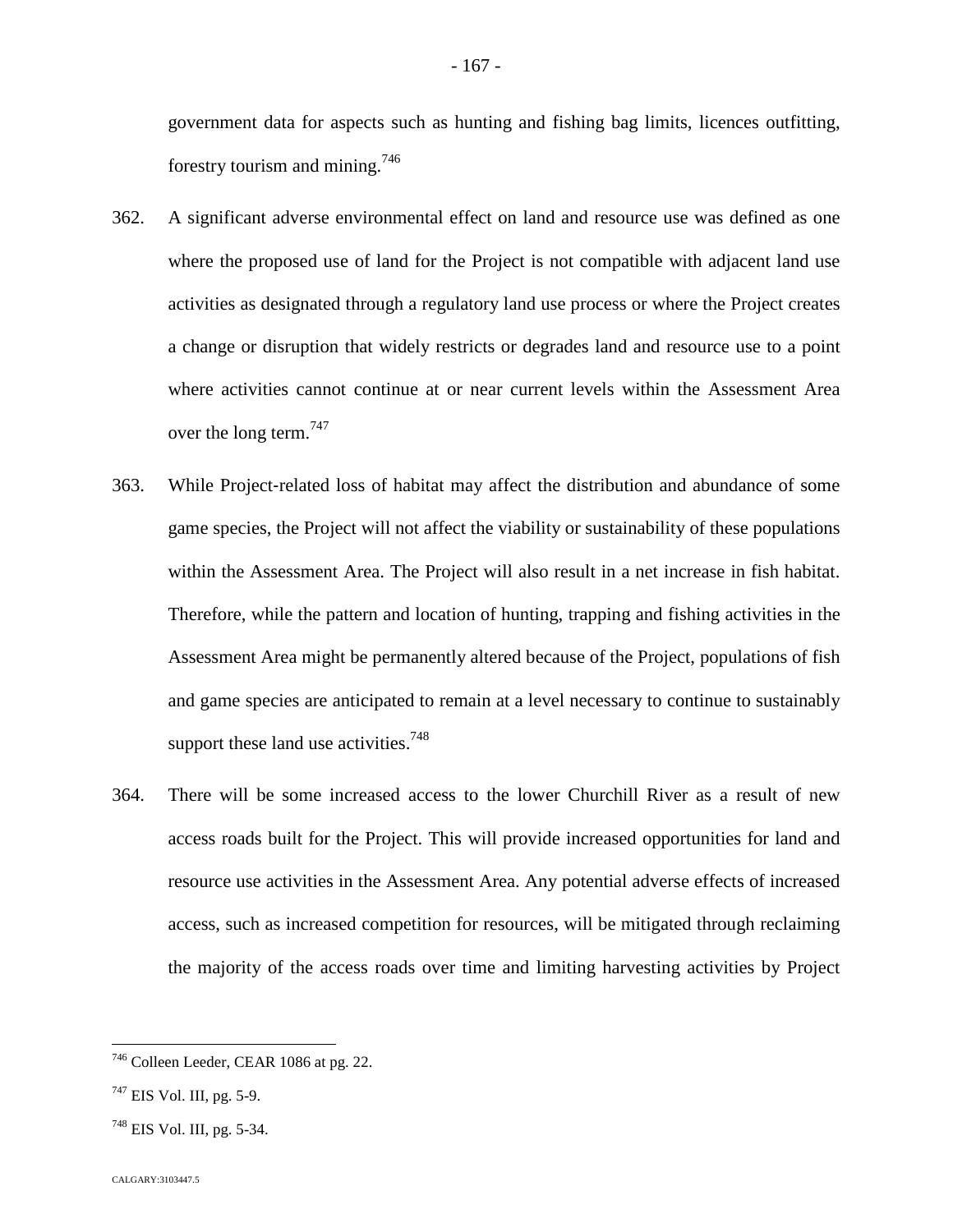employees while on site.<sup>[749](#page-168-0)</sup> DFO has submitted that a no fishing policy for workers, such as the policy Nalcor proposed in its EIS, will be important in controlling fishing activity within the Project area.<sup>[750](#page-168-1)</sup>

- 365. Employment for the Project is anticipated to have both adverse and positive effects on land and resource use. While Project workers will have less time to engage in hunting, trapping and fishing, wages will provide the financial means to support harvesting activities. To mitigate adverse environmental effects, Nalcor will support flexibility in work schedules and rotations, job-sharing and cultural leave provisions where possible.<sup>[751](#page-168-2)</sup>
- 366. The Project will result in minor interference with navigation on the lower Churchill River.<sup>[752](#page-168-3)</sup> However, the reservoirs will continue to be navigable waterways once flooded and the river will still be navigable because the Project will result in reduced flow and more stable ice conditions in the river upstream of Muskrat Falls after impoundment. Within the reservoirs, the primary impediments to navigation will occur during and shortly after construction when trees that were not cleared during the reservoir clearing process will be present along some sections of the new shoreline. Nalcor will work with Transport Canada, as per their recommendations to identify issues with navigation and implement necessary mitigations.<sup>7[53](#page-168-4)</sup>
- 367. Downstream of Muskrat Falls, it is expected that the freeze up date will be delayed by two weeks and the break up date will occur one week later than at present. The amount of

<span id="page-168-0"></span><sup>749</sup> EIS Vol. III, pg. 5-34.

<span id="page-168-1"></span><sup>750</sup> Fisheries and Oceans Canada, CEAR 639 at pg. 34.

<span id="page-168-2"></span> $751$  EIS Vol. III, pg. 5-34.

<span id="page-168-3"></span><sup>752</sup> Transport Canada, CEAR 635 at pg. 19.

<span id="page-168-4"></span><sup>753</sup> Marion Organ, CEAR 836 at pg. 45.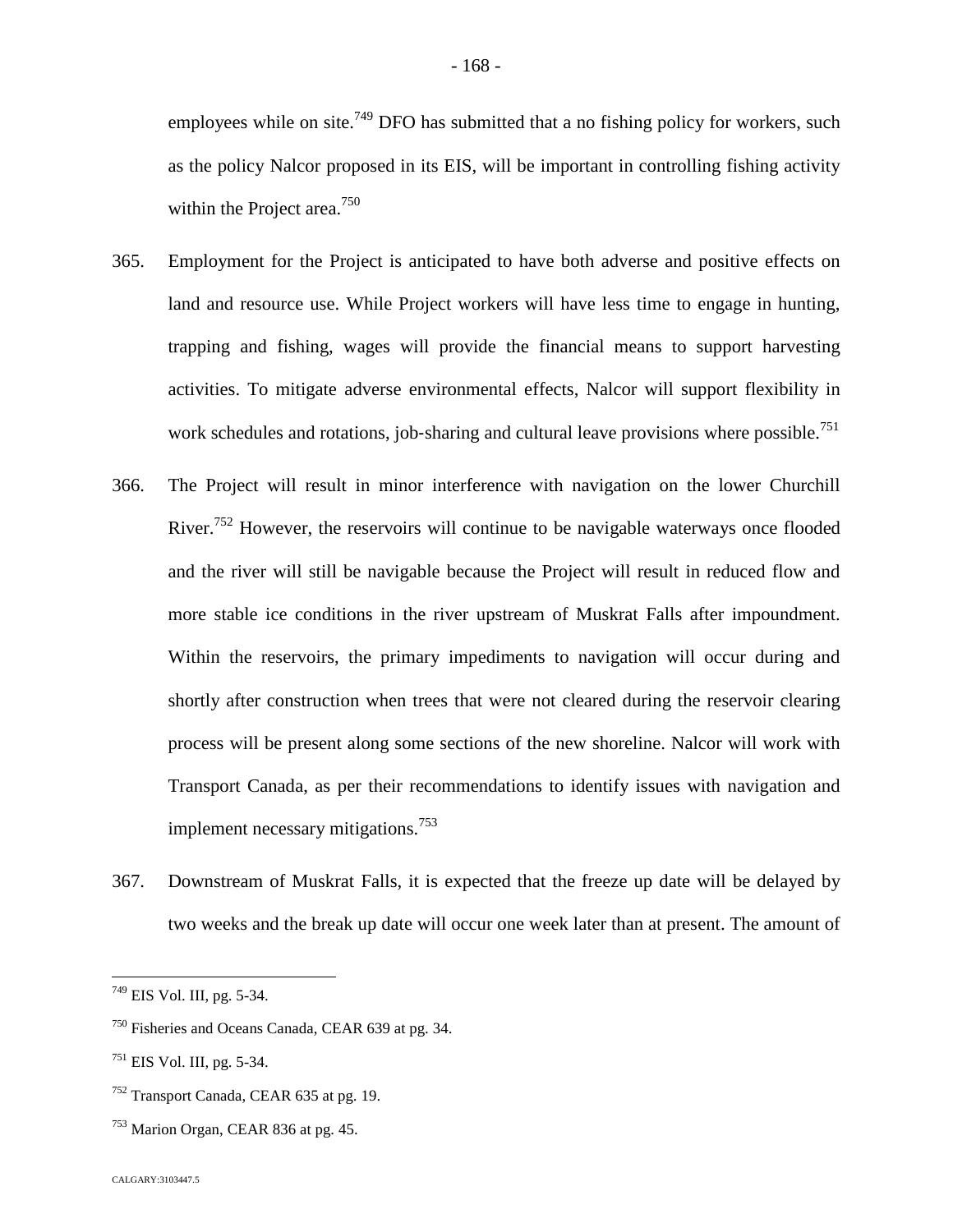time that downstream residents will be able to use the area for boating or for snowmobiling in the winter will not be affected, nor will the stability of the ice. Therefore, both Nalcor and Transport Canada concluded that downstream crossing of the river is not expected to be significantly affected by the Project.<sup>[754](#page-169-0)</sup> Furthermore, it should be noted that Nalcor will be required to work with Transport Canada to develop appropriate terms and conditions to be placed upon an approval under the *Navigable Waters Protection Act* to mitigate effects on navigation if the Project is approved.<sup>755</sup>

368. The Project will also likely result in the loss of some ashkui on the main stem of the lower Churchill River, which are areas used by waterfowl for staging and by the Labrador Innu for hunting, in late winter and early spring. Based on detailed modelling carried out for the Project, Nalcor expects that ashkui will continue to form at the deltas of tributaries due to the increased velocity of flow and higher temperature of water compared to elsewhere in the reservoirs.<sup>[756](#page-169-1)</sup> Mitigation measures to enhance fish habitat will also contribute to ashkui formation at selected deltas prior to inundation.<sup>[757](#page-169-2)</sup> Environment Canada submitted that there is insufficient baseline information on how ashkui are used by waterfowl and that this information is required to inform monitoring and follow-up programs.<sup>[758](#page-169-3)</sup> Nalcor has committed to collecting this baseline information prior to inundation.<sup>[759](#page-169-4)</sup> Regardless, other ashkui that form in the lower Churchill River

<span id="page-169-0"></span><sup>754</sup> Response to IR JRP.71(e) at pg. 7; Transport Canada, CEAR 635 at pg. 10.

<sup>755</sup> Transport Canada, CEAR 635 at pg. 11.

<span id="page-169-1"></span> $756$  Response to IR JRP.154(c) at pg. 6.

<span id="page-169-2"></span> $757$  Response to IR JRP.48(f) at pg. 7.

<span id="page-169-3"></span><sup>&</sup>lt;sup>758</sup> Glenn Troke, CEAR 1113 at pg. 65.

<span id="page-169-4"></span> $^{759}$  CEAR 1189 at pg. 4.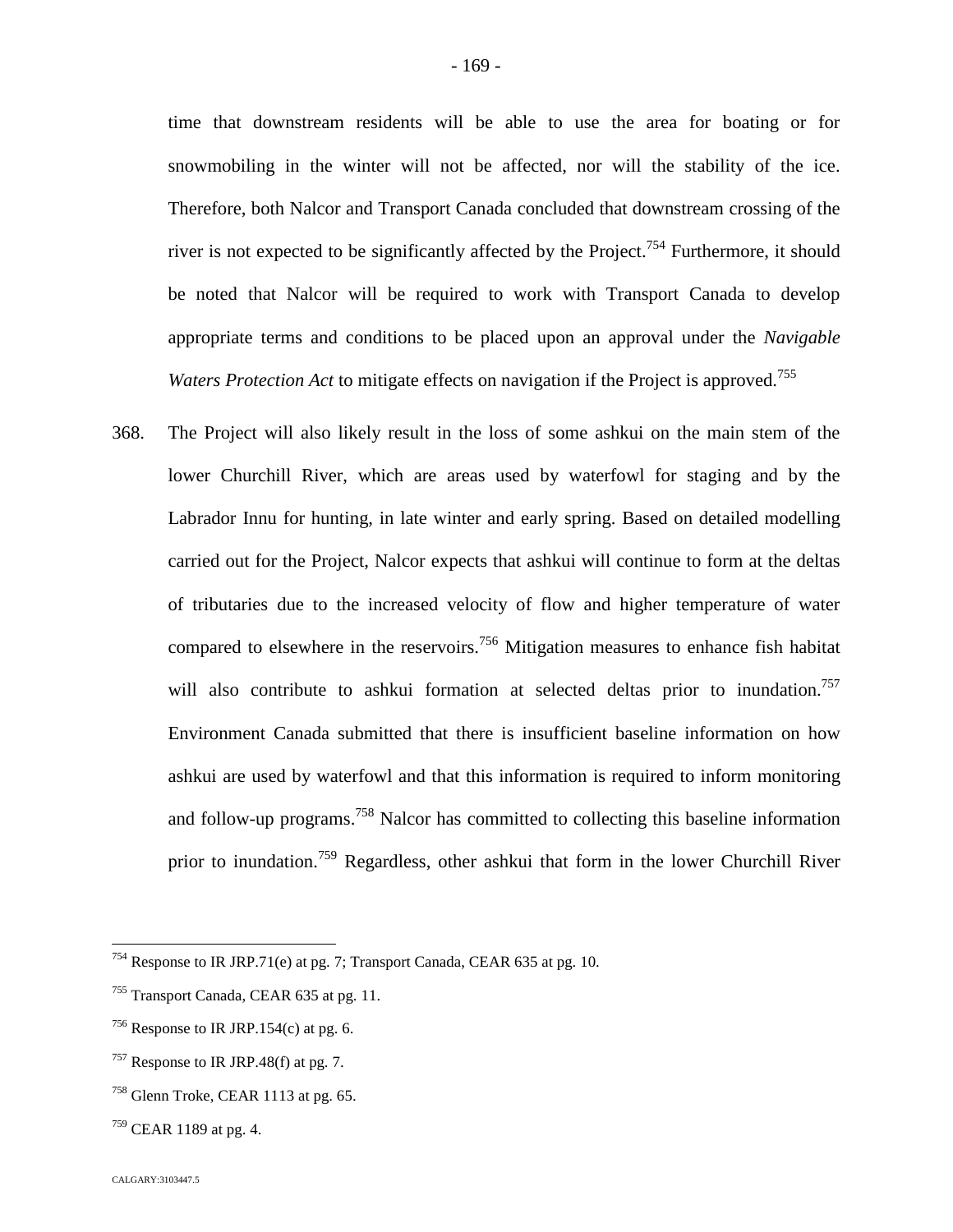watershed beyond the reservoirs will be available for use by wildlife and the Innu.<sup>[760](#page-170-0)</sup> For that reason, Environment Canada concluded that regardless of the outcome of the supplemental baseline work that Nalcor has agreed to perform, the Project will not likely result in population level effects on waterfowl that use ashkui for staging.<sup>[761](#page-170-1)</sup> Nalcor submits that any effects on Innu land and resource use will similarly be minimal and localized and that there will be sufficient ashkui in the Assessment Area for Innu to continue fishing, hunting and trapping to the same extent as they have historically done. $762$ 

- 369. In terms of potential effects of the Project on berry picking and medicinal plants, habitat loss will be localized and is not anticipated to be of sufficient scale or magnitude to cause a reduction in the level of existing activities within the Assessment Area. Canada yew plants within the inundated area will be re‐located to an area above the future reservoir limits.<sup>[763](#page-170-3)</sup>
- 370. Finally, it is anticipated that consumption advisories for fish species will be developed and issued to limit human exposure to methylmercury. These advisories are expected for the main stem of the lower Churchill River, but are not expected to extend beyond Goose Bay or into Lake Melville.<sup>[764](#page-170-4)</sup> For some people, this may result in decreased fish harvesting and consumption. However, those people will have opportunities to fish outside of the main stem of the River where mercury levels in fish will not be affected by

<span id="page-170-0"></span> $760$  Response to IR JRP.154(c) at pg. 6.

<span id="page-170-1"></span><sup>761</sup> Scott Gilliland, CEAR 923 at pg. 159.

<span id="page-170-2"></span> $762$  EIS Vol. III, pg. 5-34.

<span id="page-170-3"></span><sup>763</sup> EIS Vol. III, pg. 5-35.

<span id="page-170-4"></span><sup>&</sup>lt;sup>764</sup> Colleen Leeder, CEAR 1086 at pg. 14.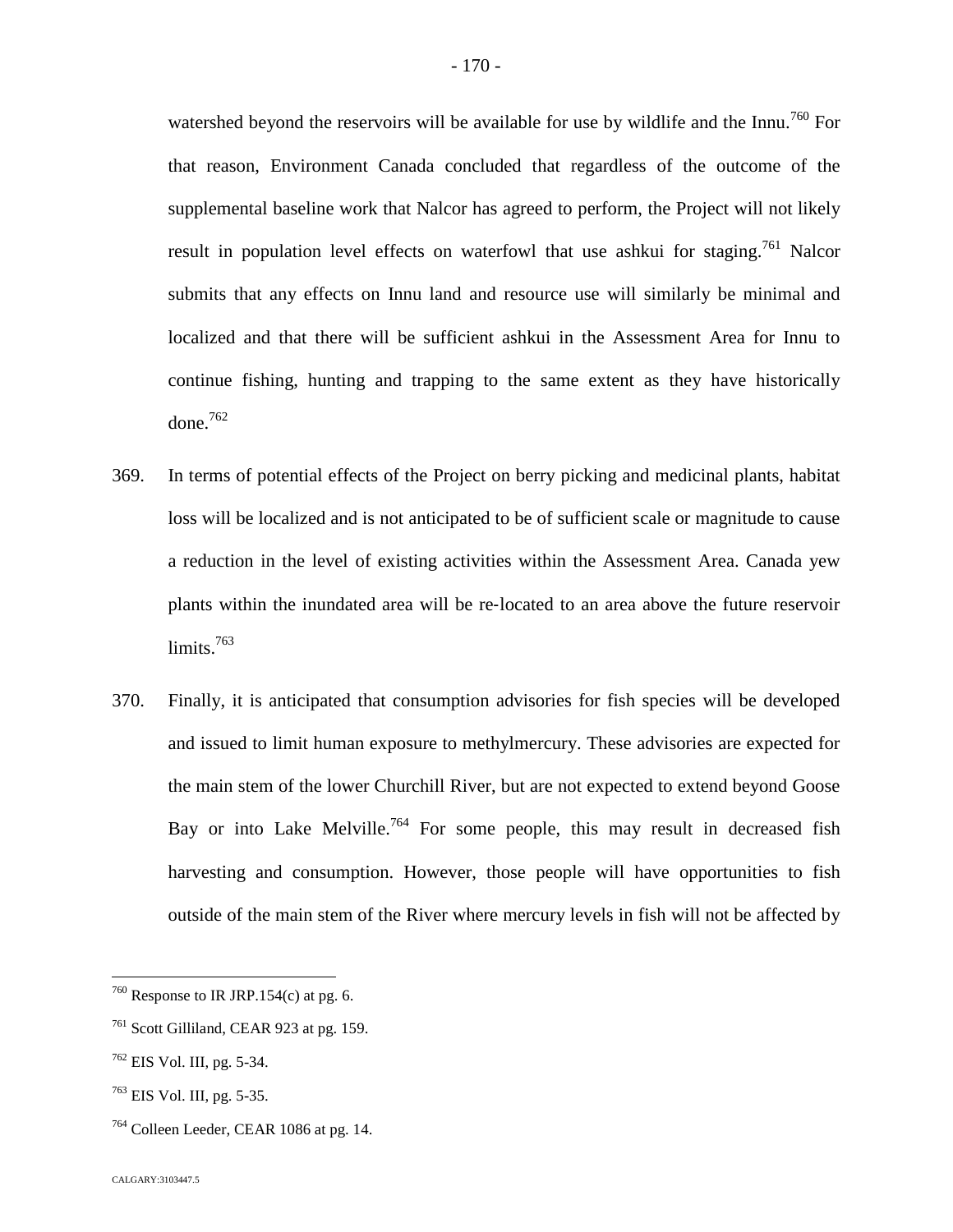the Project. In addition, Nalcor's studies indicated that the majority of fish harvesting in the Project Area in fact occurs in Lake Melville or in tributaries, outside of the area where fish consumption advisories will likely be implemented.<sup>[765](#page-171-0)</sup> The conclusion was confirmed by the oral evidence of several interveners during the hearing, as well as by Minister Kemuksigak of the Nunatsiavut Government.<sup>[766](#page-171-1)</sup> Further, Nalcor committed to investigate the rehabilitation of Grand Lake as part of its fish compensation strategy which would increase fishing opportunities in the immediate area (Gilbert Bennett, CEAR 1221 pages 8ff). Finally, mercury levels in fish within the main stem are expected to peak in 10 to 15 years, after which they will decline, approaching baseline levels within 35 years. $767$ 

- 371. Mitigation measures proposed by Nalcor to minimize adverse effects on land and resource use include:
	- (a) Compensating trappers for trap lines that will be flooded by the Project;
	- (b) Restricting access to Project roads and work areas during construction;
	- (c) Implementing a no‐harvesting and firearms prohibition policy for all Project employees;
	- (d) Allowing flexibility in work schedules and rotations to enable employees to engage in traditional activities;

<span id="page-171-0"></span><sup>765</sup> Lower Churchill River Fish Consumption and Angling Survey Component Study at pg. 6-4; CEAR 1150.

<span id="page-171-1"></span><sup>766</sup> Patricia Kemuksigak, CEAR 1086 at pg. 305; also Patricia Kemuksigak, CEAR 1164 at pg. 170; Derryl Shiwak, CEAR 1118 at pg. 21; Carl McLean, CEAR 961 at pg. 148.

<span id="page-171-2"></span><sup>767</sup> EIS Vol. III, pg. 5-35.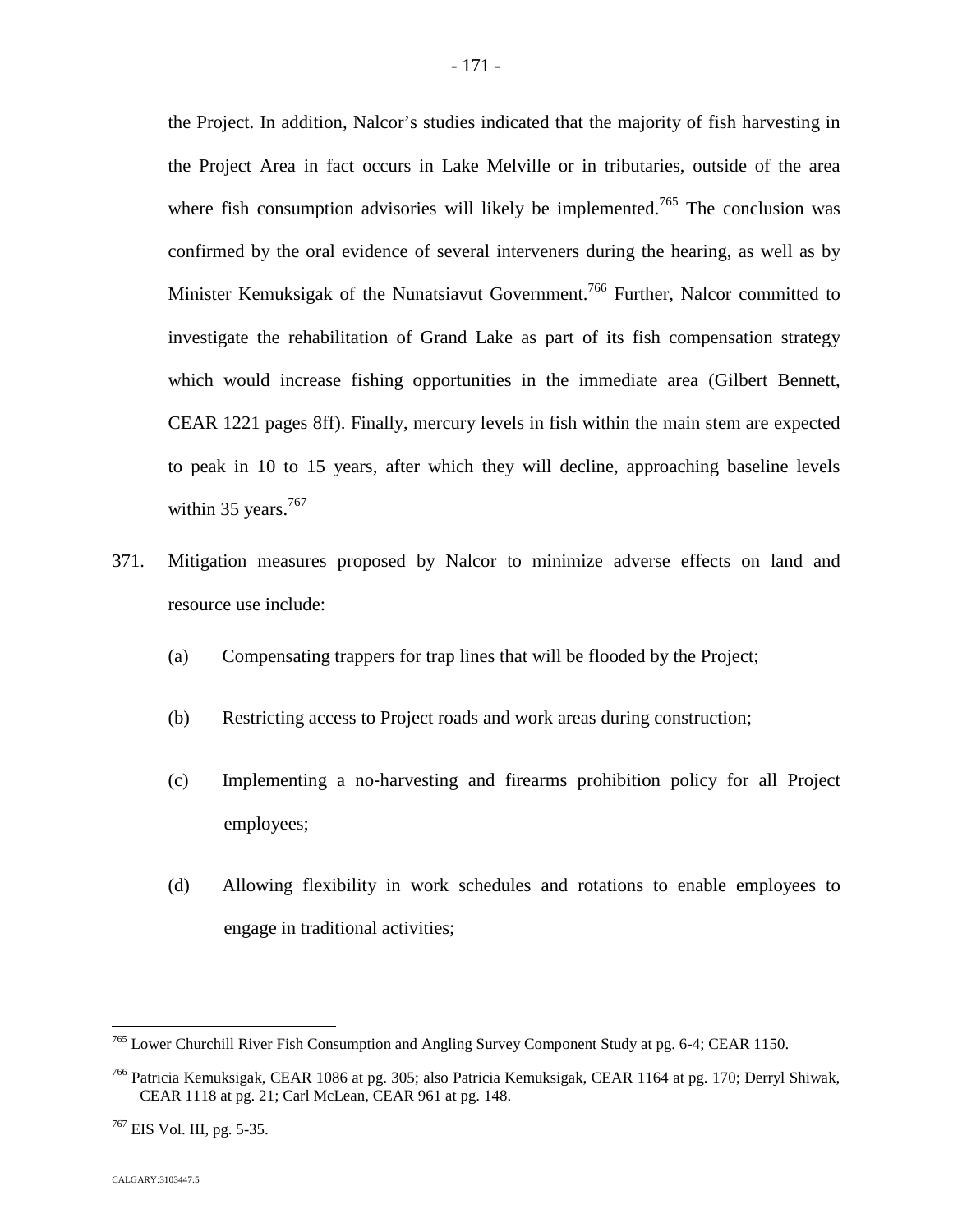- (e) Providing country foods as part of the regular menu rotation at the accommodation complexes;
- (f) Re-establishing Canada yew plants that are located within the inundated area;
- (g) Preparing the reservoirs to reduce adverse aesthetic effects and to improve navigability;
- (h) Replacing boat access points that are lost due to the Project;
- (i) Maintaining access to portage routes at Gull Island and Muskrat Falls;
- (j) Scheduling construction to minimize disruption to boating; and
- (k) Creating snowmobile trails equal to the amount inundated.<sup>76[8](#page-172-0)</sup>
- 372. Since any adverse effects on land and resource use resulting from the Project will not be of sufficient scale or magnitude to cause a reduction in the level of existing activities within the Assessment Area, residual adverse effects on land and resource use are expected to be not significant.<sup>[769](#page-172-1)</sup> This distinguishes the Project from the Whites Point Quarry Project, which was referenced by the Sierra Club during the hearings,  $770$  where it was found that the project in question was incompatible with how the local residents used and valued the land permanently.<sup>7[71](#page-172-3)</sup>

<span id="page-172-0"></span><sup>768</sup> EIS Vol. III, pg. 5-32 and 5-33.

<span id="page-172-1"></span><sup>769</sup> EIS Vol. III, pg. 5-36.

<span id="page-172-2"></span><sup>770</sup> Bruno Marcocchio, CEAR 1136 at pg. 312.

<span id="page-172-3"></span> $771$  Final Report for the Whites Point Quarry and Marine Terminal Project (October 2007), online: <http://www.ceaa.gc.ca/B4777C6B-docs/WP-1837\_e.pdf> at 103.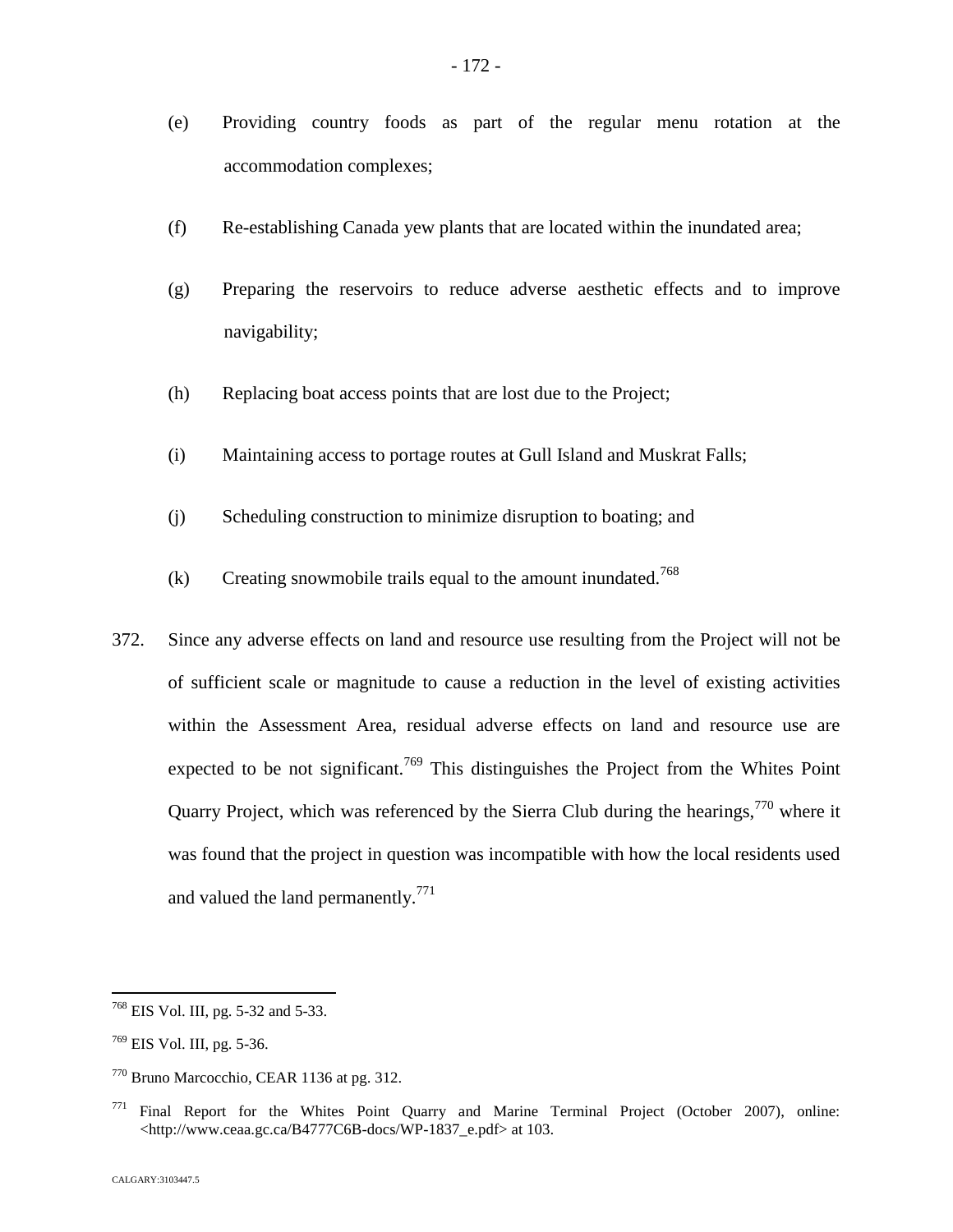- 373. Nalcor will monitor certain post-impoundment conditions to ensure that its effects predictions for land and resource use are accurate. For example, Nalcor will monitor ice formation downstream of Muskrat Falls and ashkui utilization by waterfowl.<sup>[772](#page-173-0)</sup> However, Nalcor considers general monitoring of land and resource to be the responsibility of provincial and federal agencies, not Nalcor.<sup>[773](#page-173-1)</sup> Nalcor has committed to provide Project-related information to these authorities in order to assist them in carrying out their responsibilities, but the nature and extent of this information will be based on the requirements of the responsible government agencies.<sup>77[4](#page-173-2)</sup>
- 374. During the hearing, the NunatuKavut Community Council ("NCC") presented a compilation of traditional traplines of their membership that was prepared in 1994.<sup>[775](#page-173-3)</sup> Of particular relevance was the identification of trapping areas within the lower Churchill River watershed. The representatives of the NCC were uncertain of the origin and methods behind the mapping but were aware of the involvement of Dr. Evelyn Plaice.<sup>[776](#page-173-4)</sup> Based on these comments, Nalcor believes the maps were derived at least in part from intensive land-use use interviews conducted in the 1980s. As part of the baseline research associated with the environmental assessment of military training activities at 5 Wing Goose Bay (DND 1994) **[CEAR Document number unassigned at filing time, this information was filed Wednesday, April 13 2011 titled "Subject – Supplemental Information"]**, Perry Trimper (a member of the Nalcor consultants' team) worked with Dr. Plaice during 1987-1988. Interviews were conducted with active and former trappers

<span id="page-173-0"></span> $772$  Response to IR JRP.71(e) at pg. 7; Response to IR JRP.48(c) at pg. 4.

<span id="page-173-1"></span> $773$  Response to IR JRP.113(a) at pg. 2.

<span id="page-173-2"></span> $774$  Response to IR JRP.113(a) at pg. 2.

<span id="page-173-3"></span><sup>&</sup>lt;sup>775</sup> Greg Mitchell, CEAR 1208 at pg 257.

<span id="page-173-4"></span><sup>776</sup> Greg Mitchell, CEAR 1208 at pg 259.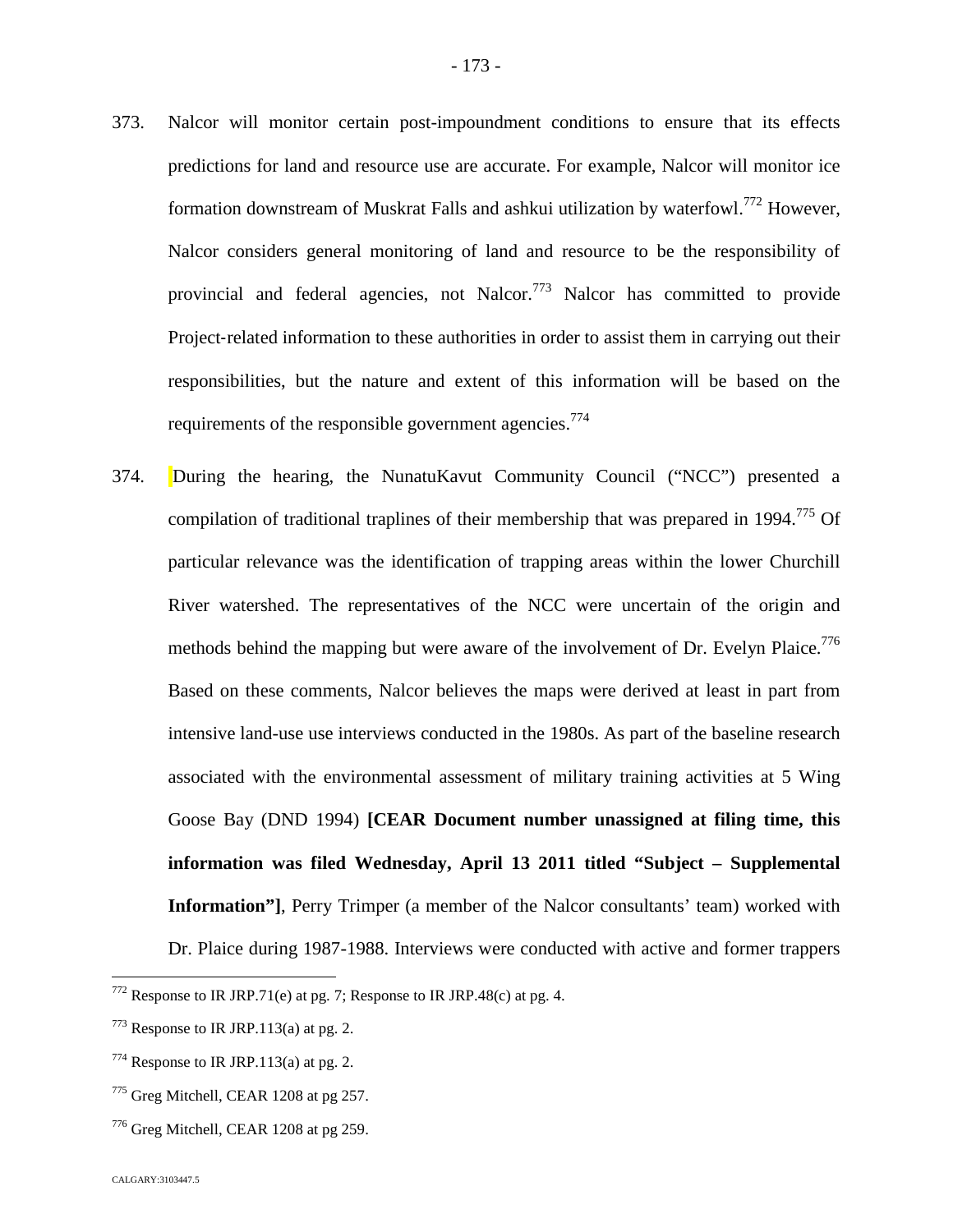from throughout Labrador and north-eastern Quebec using consistent questionnaires and 1:50,000 topographic map sheets. This information was compiled in the DND (1994) **[CEAR Document number unassigned see above for explanation of document]** EIS by community (instead of ethnic origin as presented by the NCC). Regardless, the extent of this trapping activity (occurring prior to the 1980s up to 1994) was presented in documents (e.g., DND 1994) reviewed for the environmental baseline for this Project. While the value of the information presented by the NCC is obvious, Nalcor contends that no additional evidence of contemporary activity was presented by NCC and that the NCC's compilation of traditional traplines does not change Nalcor's conclusions regarding the potential effect of the Project on current land and resource use including trapping.

## *(iv) Cultural Heritage Resources*

- 375. Concerns were raised during this hearing that cultural heritage resources would be lost as a result of the Project.<sup>[777](#page-174-0)</sup>
- 376. Section 4.4.4.5 of the EIS Guidelines requires Nalcor to assess cultural heritage resources that may be affected by the Project. Under the Newfoundland and Labrador *Historic Resources Act*, historic resources include objects (such as stone tools) and structural remains pre‐dating 1960 that show evidence of manufacture, alteration or use by humans, as well as burial, cultural, spiritual and other heritage sites and materials dating to the Pre-contact and Historic Periods.<sup>7[78](#page-174-1)</sup>

<span id="page-174-0"></span><sup>777</sup> For example, Ed Tuttauk, CEAR 961 at pg. 65; Scott Nielsen, CEAR 961 at pg. 93.

<span id="page-174-1"></span> $778$  EIS Vol. III, pg. 6-2.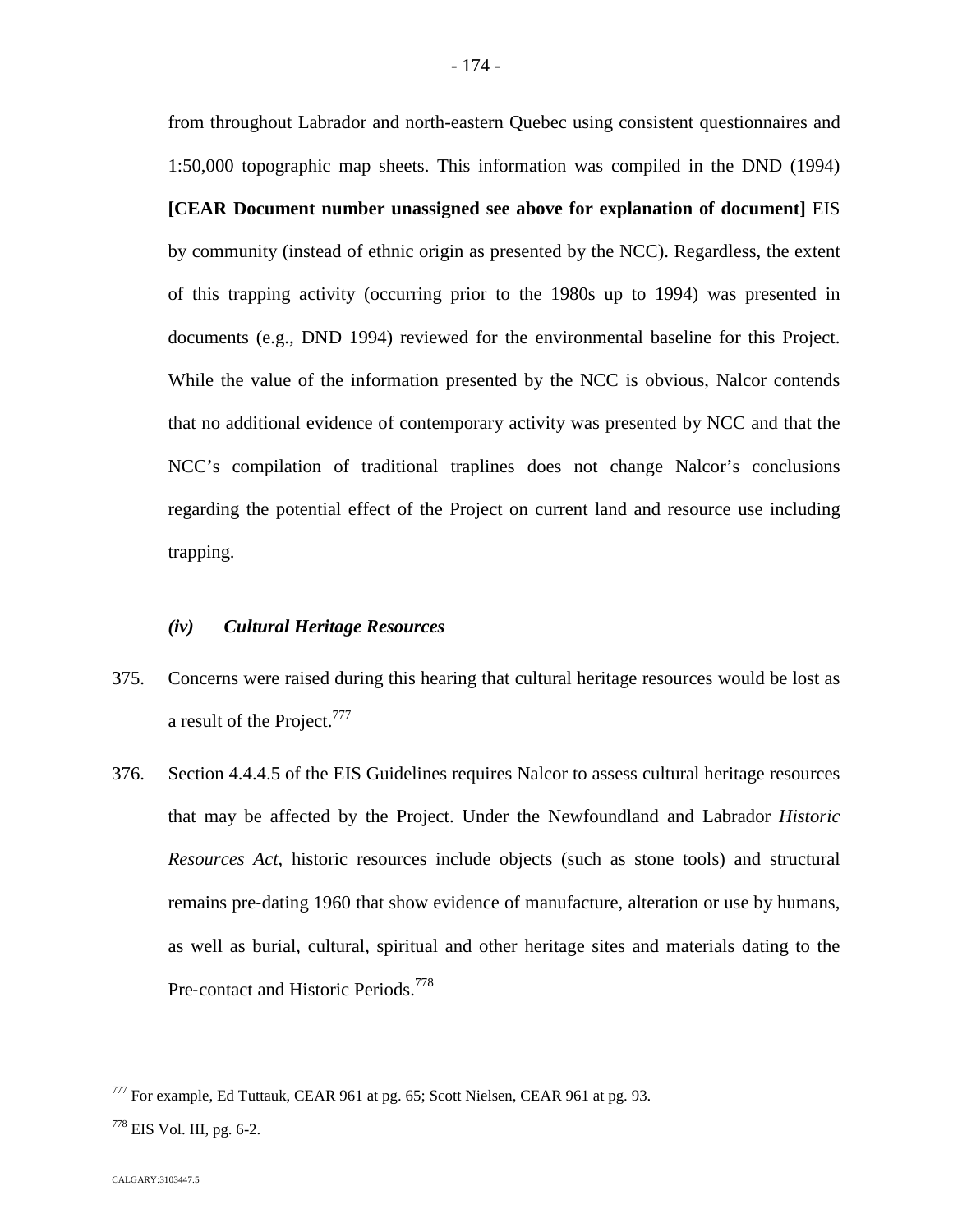information it contains, and without prior approval from the provincial regulatory agency.[779](#page-175-0)

- 378. In carrying out its assessment of historical and cultural resources, Nalcor undertook the longest and most intensive archaeological assessment that has ever been done in the region, involving over 1,400 individual testing locations, more than 45,000 test pits and recording over 350 sites.<sup>[780](#page-175-1)</sup> Within the Assessment Area, Nalcor identified 46 archaeological sites, consisting of 26 sites with pre‐contact components, including two historic Hudson's Bay Company trading posts, as well as six historic tilts and 14 historic campsites and other indeterminate historic occupations.[781](#page-175-2) Two additional cultural heritage sites were identified by the Innu as sites of cultural and spiritual importance.<sup>[782](#page-175-3)</sup> Historically and culturally significant portage routes and trails were also recorded and documented.[783](#page-175-4)
- 379. Nalcor followed the mitigation guidelines under the *Historic Resources Act* to plan Project activities in a way that would reduce any adverse environmental effects on historic resource values.<sup>[784](#page-175-5)</sup> Nalcor and the Provincial Archaeology Office ("PAO") have worked together for over 10 years on designing and implementing Nalcor's

- <span id="page-175-3"></span><sup>782</sup> EIS Vol. III, pg. 6-10.
- <span id="page-175-4"></span><sup>783</sup> Fred Schwarz, CEAR 1011 at pg. 16.
- <span id="page-175-5"></span> $784$  EIS Vol. III, pg. 6-13.

<span id="page-175-0"></span><sup>779</sup> EIS Vol. III, pg. 6-6.

<span id="page-175-1"></span><sup>&</sup>lt;sup>780</sup> Fred Schwarz, CEAR 1011 at pg. 11.

<span id="page-175-2"></span> $781$  EIS Vol. III, pg. 6-6.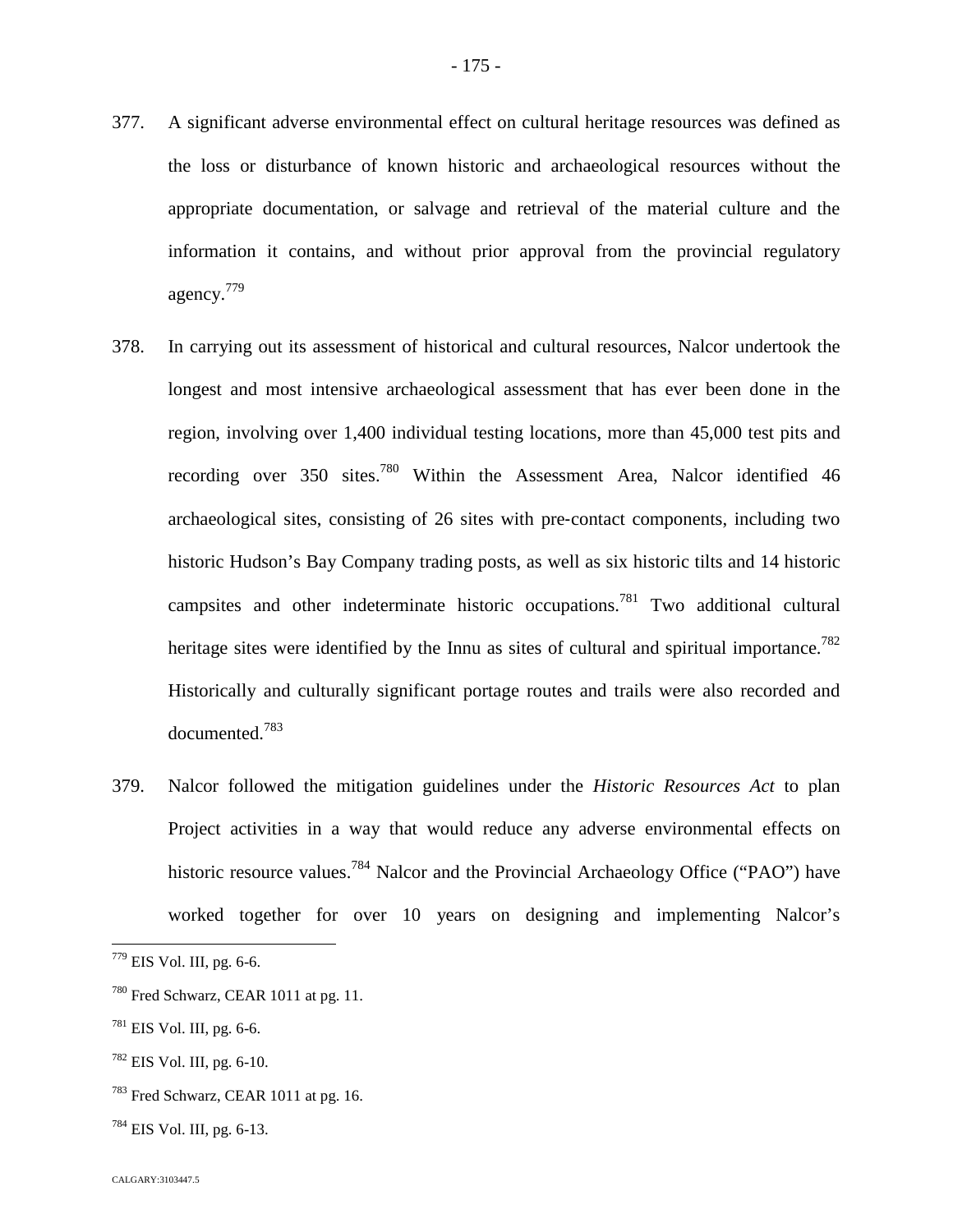archaeological program, and the PAO has expressed its satisfaction with Nalcor's work to date and its plans to protect and recover historical resources through the life of the Project.<sup>[785](#page-176-0)</sup>

- 380. Of the 46 historic and archaeological sites registered for the Assessment Area, two have already been excavated archaeologically, with no further mitigation required. There is potential for some of the remaining sites to be disturbed or lost as a result of the Project. In accordance with its Historic and Archaeological Resources Mitigation Plan, Nalcor has proposed data recovery and field recording programs for these sites to ensure information and material from these sites will be recovered and archived.78[6](#page-176-1)
- 381. Interactions with the cultural and spiritual site at Muskrat Falls (Manitu‐utshu) have been reduced through a Project redesign and development of an alternate layout that considered cultural and spiritual importance of the site.<sup>787</sup>
- 382. Scott Nielsen submitted that while Nalcor has complied with all necessary regulatory requirements in carrying out its archaeological programs, there are shortfalls in the regulatory requirements.7[88](#page-176-2) For example, Mr. Nielsen requested that Nalcor commit to analyzing the artefacts that are discovered and collected through the archaeological program.[789](#page-176-3) Nalcor has accepted this request.7[90](#page-176-4)

<span id="page-176-0"></span><sup>785</sup> Martha Drake, CEAR 1086 at pgs. 185 and 190.

<span id="page-176-1"></span><sup>&</sup>lt;sup>786</sup> Attachment A to Response to IR JRP.104.

 $787$  EIS Vol. III, pg. 6-17.

<span id="page-176-2"></span><sup>788</sup> Scott Nielsen, CEAR 1086 at pgs. 156 and 157.

<span id="page-176-3"></span><sup>789</sup> Scott Nielsen, CEAR 1086 at pg. 143.

<span id="page-176-4"></span><sup>790</sup> Fred Schwarz, CEAR 1086 at pg. 216; CEAR 1120.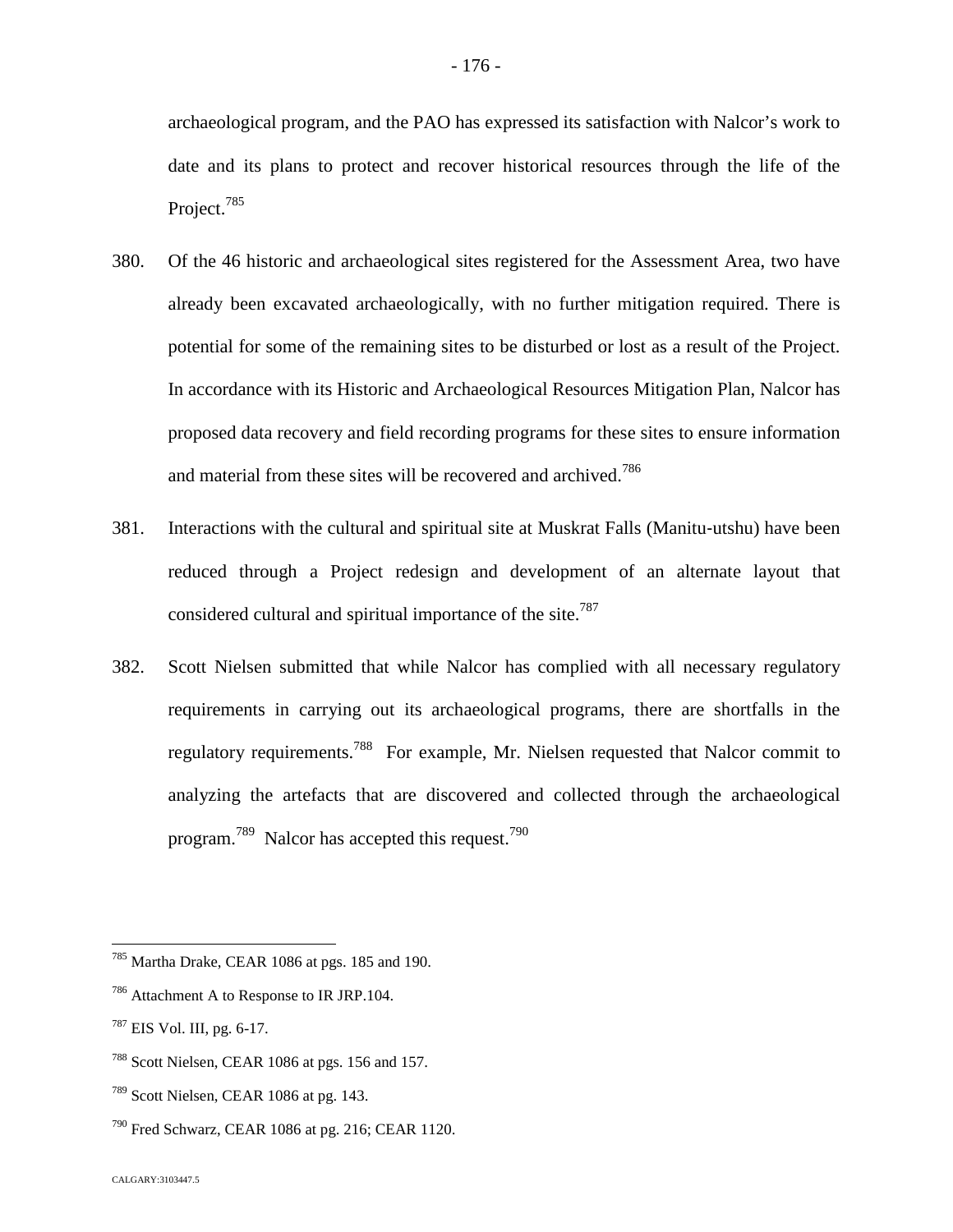383. Mr. Nielsen also expressed concerns that Nalcor had not identified all possible historical sites in the Project Area.<sup>[791](#page-177-0)</sup> Nalcor submits that to the extent that any historical sites that may be affected by the Project have not already been identified, they will be identified through the detailed Project planning process and the second phase of the historical resource assessment program. Furthermore, Nalcor's EPP will include a Historic and Archaeological Resources Contingency and Response Plan that outlines procedures to follow upon discovery of historic and archaeological resources, such as pre‐contact or historic artefacts, sites, structures, objects or materials.<sup>[792](#page-177-1)</sup> Finally, as a response to an undertaking, Nalcor committed to work with communities to develop ways to commemorate areas and items of historical importance and to commemorate those areas

CEAR 1136, pages 3-4).

384. As a result, any potential adverse environmental effects on cultural heritage resources are expected to be not significant.<sup>7[93](#page-177-2)</sup>

on the river as well as making historical information available and displayed locally (see

## **VI. Cumulative Effects**

- *(i) Approach*
- 385. Several concerns were raised during this hearing regarding Nalcor's approach to cumulative effects.<sup>[794](#page-177-3)</sup> Specifically, there were concerns that Nalcor did not adequately

<span id="page-177-0"></span><sup>791</sup> Scott Nielsen, CEAR 1086 at pg. 159.

<span id="page-177-1"></span> $792$  EIS Vol. III, pg. 6-17.

<span id="page-177-2"></span> $793$  EIS Vol. III, pg. 6-16.

<span id="page-177-3"></span> $794$  For example, Fisheries and Oceans Canada, CEAR 639 at pg. 35; Clarice Blake-Rudkowski, CEAR 707 at pg. 42; Stuart Luttich, CEAR 1136 at pg. 235..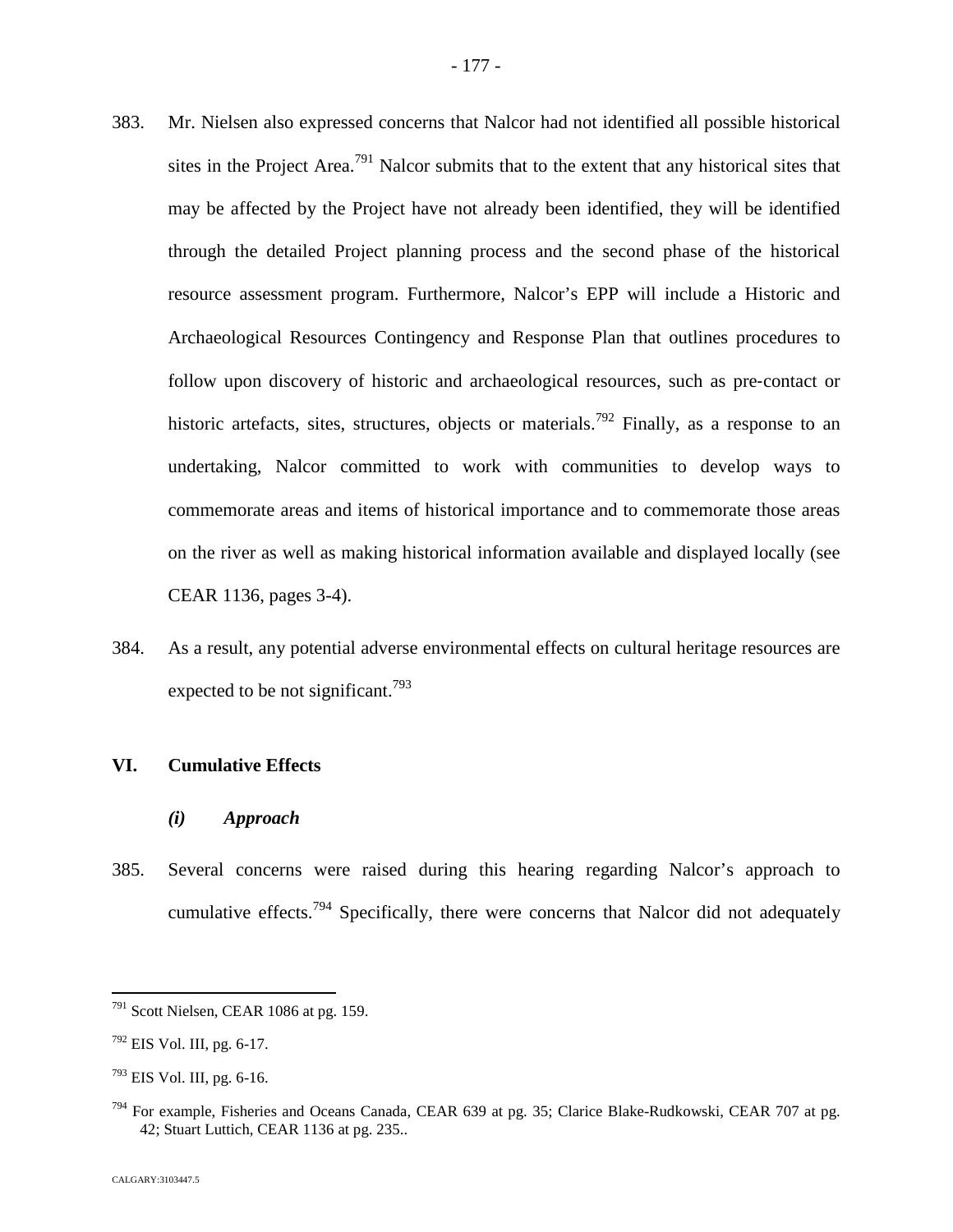assess the interaction of the Project with environmental effects associated with the Upper Churchill project.

- 386. Nalcor's approach to cumulative effects was based upon the CEAA, CEA Agency guidance,[795](#page-178-0) section 4.5.3 of the EIS Guidelines and standard environmental assessment practice in Canada.[796](#page-178-1) Environment Canada confirmed that Nalcor's approach to cumulative effects was adequate.<sup>7[97](#page-178-2)</sup>
- 387. Subsection 16(1) of the CEAA states that every environmental assessment must consider "…any cumulative environmental effects that are likely to result from the project in combination with other projects or activities that have been or will be carried out", as well as the significance of these environmental effects.
- 388. The Joint Review Panel and the National Energy Board on the Express Pipeline Project articulated a useful test for considering cumulative effects for a project. The Joint Review Panel identified three requirements that must be met before they would consider as relevant any evidence related to cumulative effects.
- 389. First, there must be an environmental effect of the project being assessed. Second, that environmental effect must be demonstrated to operate cumulatively with the environmental effects from other projects or activities. Third, it must be known that the other projects or activities have been, or will be, carried out are not hypothetical.<sup>798</sup>

<span id="page-178-0"></span><sup>795</sup> CEA Agency Cumulative Effects Practitioners Guide, 1999; CEA Agency Reference Guide: Addressing Cumulative Environmental Effects, 1994; CEA Agency, "Addressing Cumulative Environmental Effects under the Canadian Environmental Assessment Act" (2007).

<span id="page-178-1"></span> $796$  Response to IR JRP.97(a) at pg. 3.

<span id="page-178-2"></span> $797$  Environment Canada, CEAR 730 at pg. 206.

<sup>798</sup> NEB-CEAA Joint Review Panel*, Environmental Assessment of the Express Pipeline Project: Joint Review Panel Report* OH-I-95, (May 1996), pages 187-188.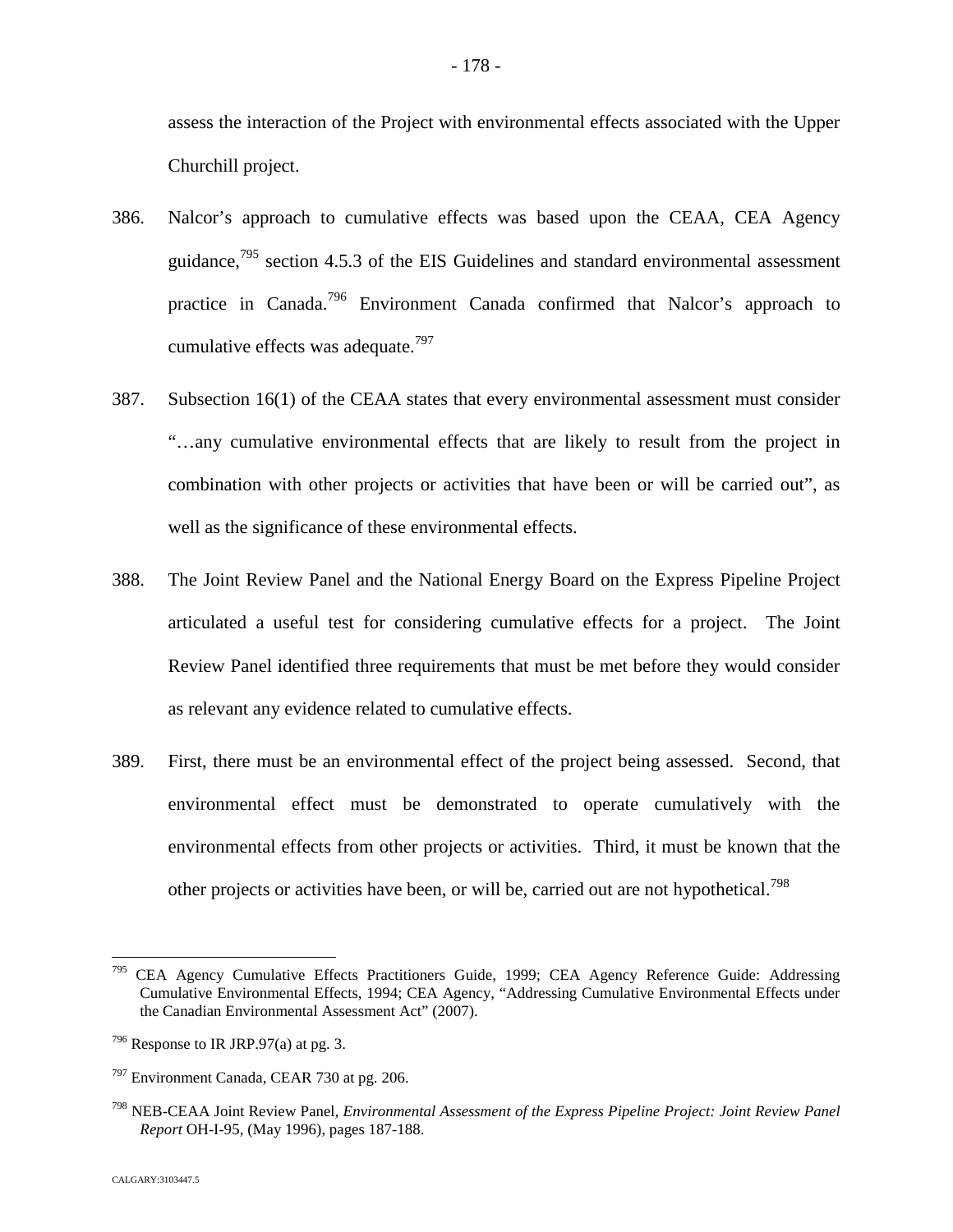- 390. In its decision, the Joint Review Panel also noted that a further requirement is that the cumulative effect be likely.7[99](#page-179-0)
- 391. In conducting its Cumulative Effects Analysis ("CEA") for the Project, Nalcor first developed a pre-Project baseline of the existing environment, which captured the environmental and socio-economic effects of previous developments and activities.<sup>[800](#page-179-1)</sup> Such a baseline allows for a thorough assessment of changes to the environment that will result from the Project, and reflects the reality that many of the natural and human systems that have been affected by major developments in the past, such as the Churchill Falls Power Station, have already adjusted in response to those residual effects.<sup>801</sup>
- 392. The use of this pre-Project baseline was the subject of several intervener challenges. For example, DFO expressed concerns that Nalcor's assessment of existing mercury levels in fish does not represent natural background levels and that any increase in mercury levels represents a cumulative effect.  $802$  However, Nalcor's significance assessment for the expected increases in mercury levels in fish considered whether or not the future levels will pose a health risk to humans or other animals that eat those fish, or to the fish themselves. For the purpose of the environmental assessment, it should not matter whether all of the increase in mercury levels occurred as a result of the Project, or the Project in conjunction with other past developments, so long as the effects associated with those increases are fully considered.

<span id="page-179-0"></span><sup>799</sup> CEA Agency Cumulative Effects Practitioners Guide, 1999, Section 2.1.

<span id="page-179-1"></span> $800$  Response to IR JRP.163(a) at pg. 3.

 $801$  Response to IR JRP.97(a) at pg. 3.

<span id="page-179-2"></span><sup>802</sup> Fisheries and Oceans Canada, CEAR 639 at pg. 35.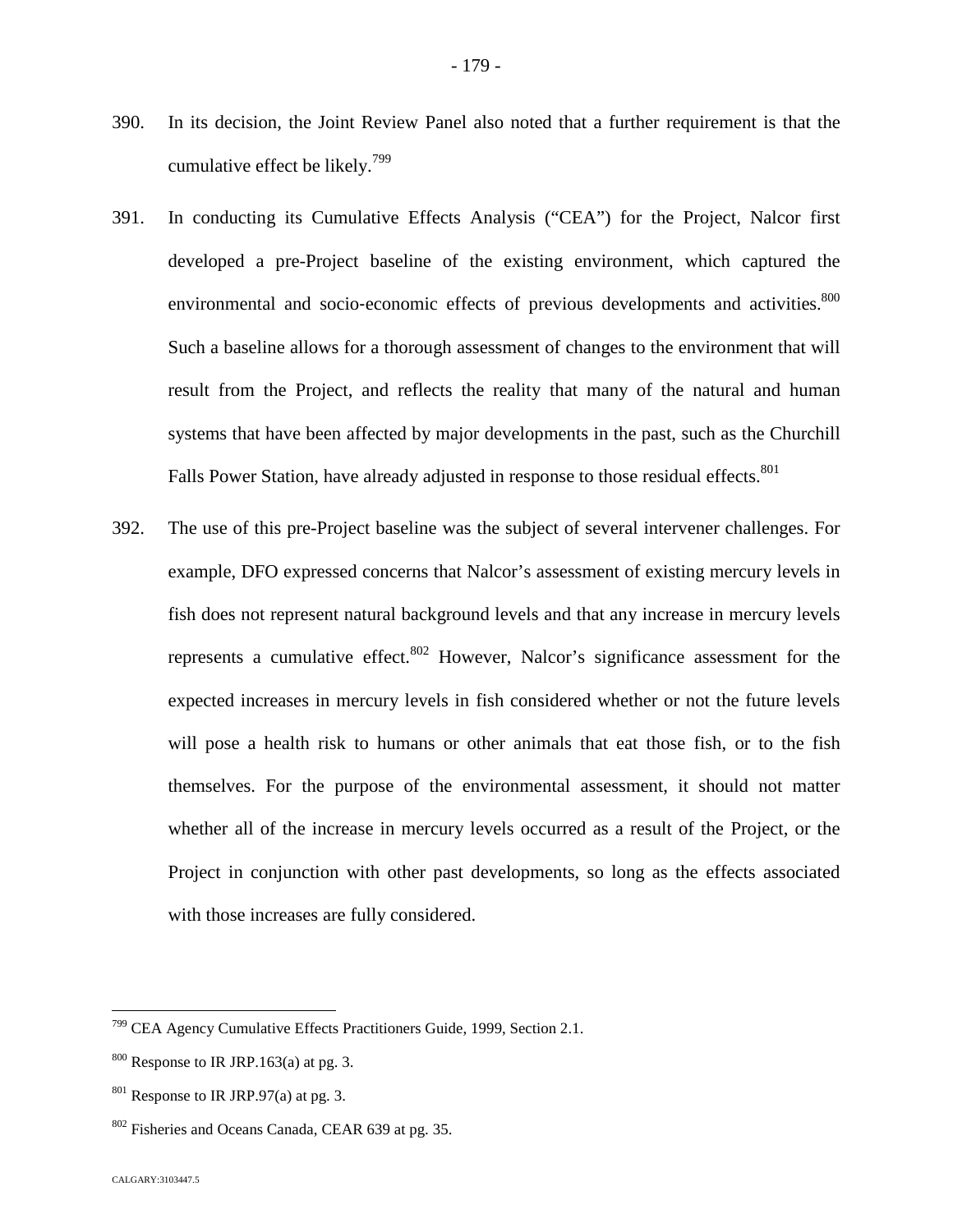- 393. Similarly, changes in local perceptions about the safety of country foods as a result of the Upper Churchill project has informed Nalcor's communication strategy for consumption advisories. $803$  Since it is important that country foods remain a part of the local diet, consumption advisories for the Project will need to account for underlying fears around country foods that are found in the pre-Project baseline. As a result, Nalcor has committed to focussing on education and promotion of healthy strategies in its consumption advisories, including moderate consumption of fish from a variety of sources, as well as on improving availability of nutritious foods.<sup>80[4](#page-180-1)</sup>
- 394. The use of pre-project baselines for cumulative effects assessments is generally accepted practice in Canadian environmental assessments. For example, in the Final Report of the EUB-CEAA Joint Review Panel for the Cheviot Coal Project, the Panel stated that:

In this case, the Panel notes that [the Proponent] used present conditions to describe the environmental "baseline" associated with the region. The Panel believes that this is an appropriate starting point for the Cheviot Project CEA and notes that the baseline includes current mining, logging, and oil and gas activities in the region. Since these activities have already received approval, the Panel believes that their inclusion as baseline conditions (as opposed to more pristine predevelopment conditions) is appropriate.<sup>[805](#page-180-2)</sup>

395. Utilizing a pre-Project baseline allowed Nalcor to fully assess the effects of the Project on the environment and Nalcor submits that this approach was the correct approach to take. This approach accounted for those elements of the environment that have adapted to the Churchill Falls development and the fact that a new equilibrium has developed on the River. Nalcor's cumulative effects assessment also incorporated residual environmental effects from the Churchill Falls development by assessing cumulative effects against

<span id="page-180-0"></span><sup>803</sup> CEAR 1150 at pg. 6.

<span id="page-180-1"></span> $804$  CEAR 1150 at pg. 6.

<span id="page-180-2"></span><sup>&</sup>lt;sup>805</sup> EUB Decision 2000-59, "Final Report of the EUB-CEAA Joint Review Panel for the Cheviot Coal Project" (September 2000) at pg. 38.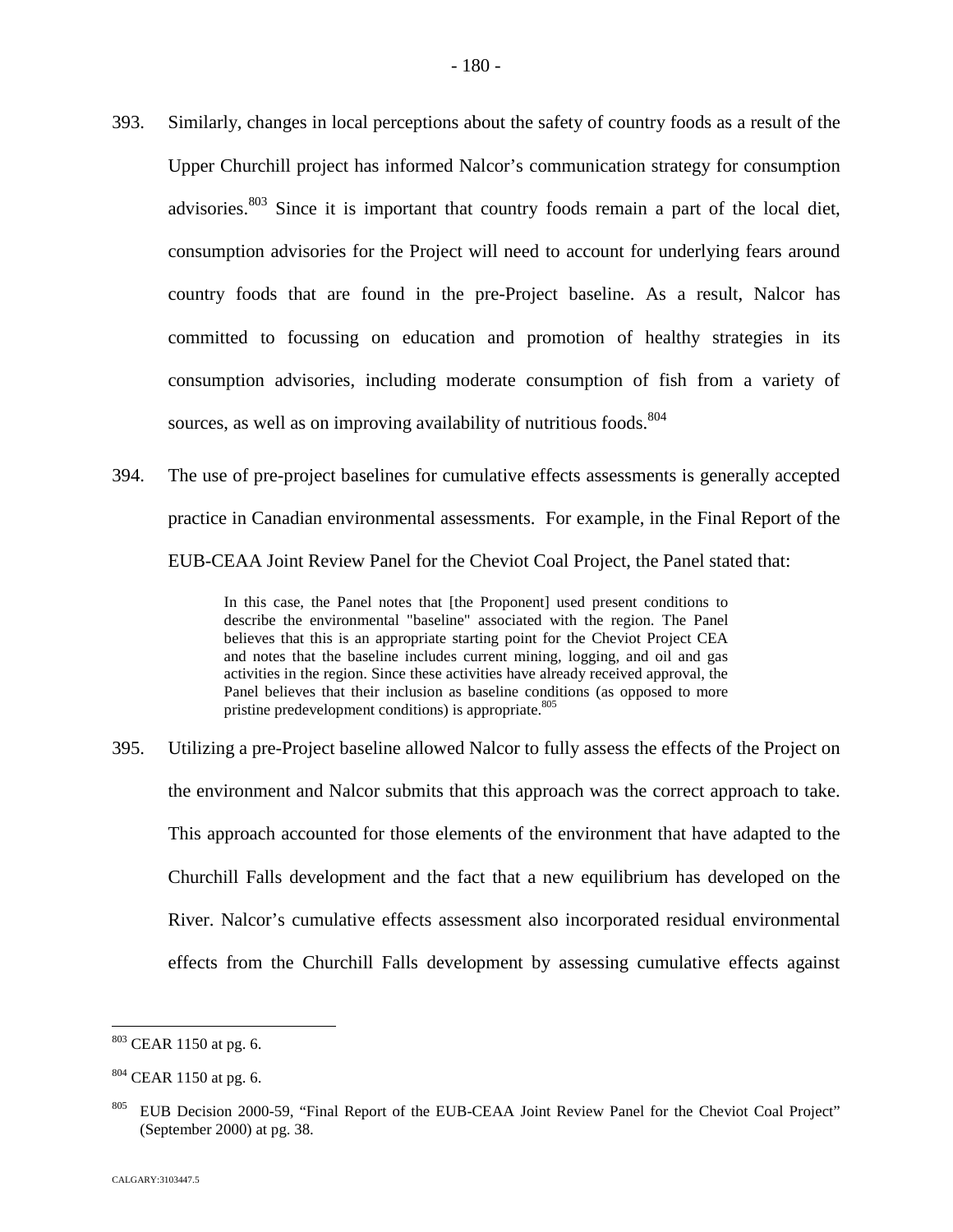objective standards, such as a species' viability in the Assessment Area. In other words, if a species was particularly vulnerable in the region as a result of the Churchill Falls development and the Project contributed further to that species' decline such that the species was no longer viable in the region, that would have constituted a significant cumulative effect.

- 396. Once the pre-Project baseline had been developed, the Project's activities were assessed against this existing baseline, together with proposed mitigation measures, to predict likely residual Project effects. $806$  Past and existing developments influenced this assessment as well, through consideration of VECs and KIs that were already affected by past projects and through considering how similar developments had affected the environment previously.<sup>8[07](#page-181-1)</sup>
- 397. Finally, predicted Project effects were considered on a cumulative basis with effects of reasonably foreseeable future projects that will overlap with likely Project effects on both a temporal and spatial basis.<sup>[808](#page-181-2)</sup> A precautionary approach was employed in the CEA such that, even if some predicted effects from other projects were likely to be negligible, they were still assessed in the CEA so that conservative and reliable cumulative effects predictions were made.<sup>8[09](#page-181-3)</sup>
- 398. Developments that will not overlap spatially or temporally with the Project were not considered in the CEA. For example, the Project will not affect the biophysical environment upstream of the Project footprint. Changes in the watershed above Churchill

<span id="page-181-0"></span><sup>806</sup> Response to IR JRP.97(a) at pg. 3.

<span id="page-181-1"></span> $807$  Response to IR JRP.97(a) at pg. 4.

<span id="page-181-2"></span> $808$  Response to IR JRP.97(a) at pg. 4.

<span id="page-181-3"></span> $809$  Response to IR JRP.97(a) at pg. 4.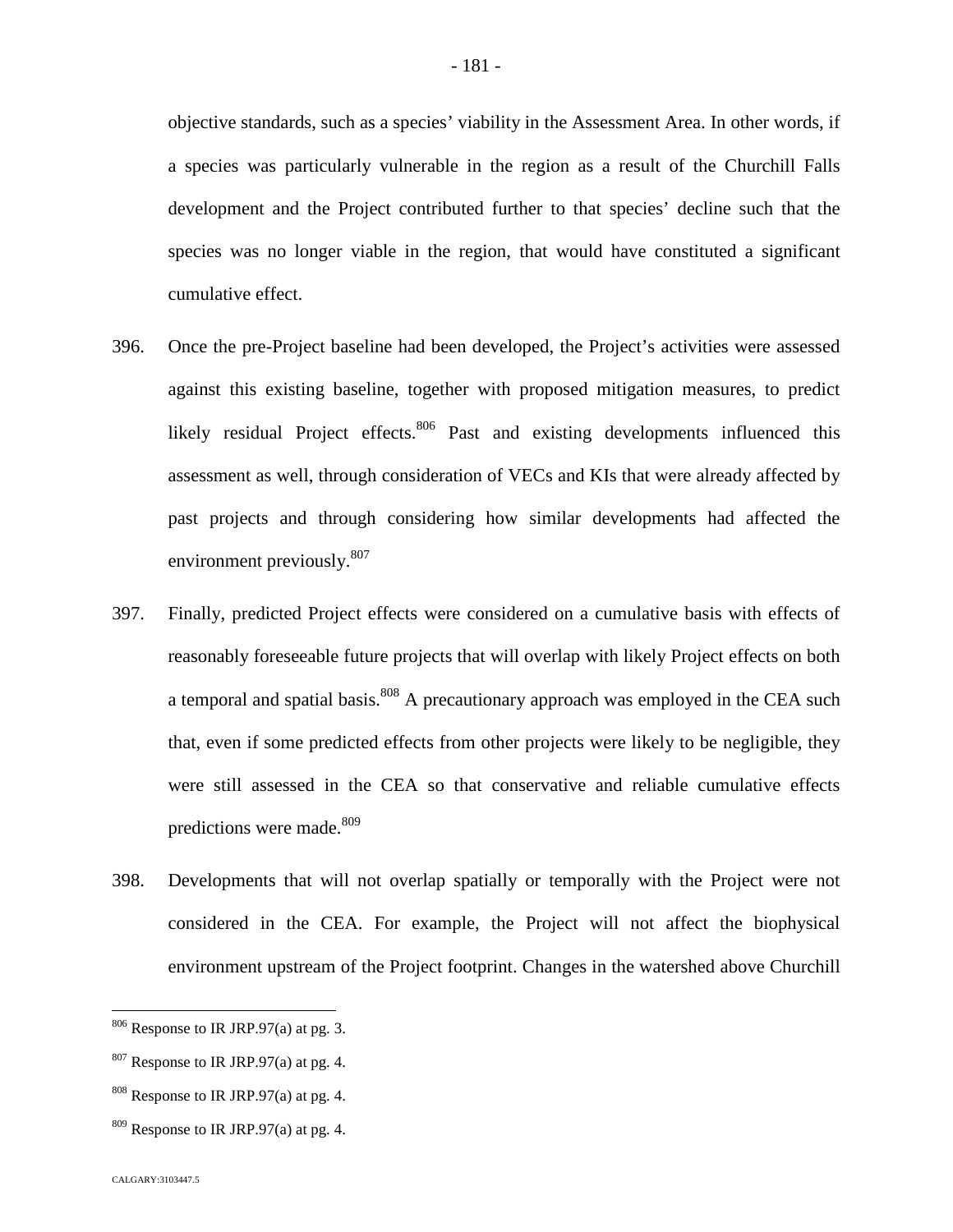Falls due to other hydroelectric developments only overlap with those of the Project downstream of Churchill Falls, and it is only those downstream effects that were considered in the CEA. $810$ 

399. As a result of this screening process, developments that were considered in the CEA were the Voisey's Bay Mine/Mill, Labrador West mining developments, NATO special forces training, general economic and infrastructural development in the Upper Lake Melville area, cultural and recreational land use, commercial forestry, Trans-Labrador Highway upgrades, and additional transmission.<sup>[811](#page-182-1)</sup> For each VEC or KI, only those developments that had the potential to overlap with the Project's effects were assessed. For example, the cumulative effects of the Voisey's Bay Mine/Mill were assessed for Economy, Employment and Business because the effects overlapped with those of the Project. The cumulative effects of the Voisey's Bay Mine/Mill were not assessed for either the Aquatic or Terrestrial Environment VECs because there was no spatial overlap with the effects of the Project.  $812$  $812$ 

## *(ii) Conclusions for Cumulative Effects*

400. For each VEC and KI with the exception of the Red Wine Mountains caribou herd, the CEA concluded that the Project would not result in cumulative significant adverse environmental effects. In other words, for each VEC and each KI, the residual effects of the Project in conjunction with other projects that have been or will be carried out were

<span id="page-182-0"></span> $810$  Response to IR JRP.97(a) at pg. 6.

<span id="page-182-1"></span> $811$  Response to IR JRP.97(a) at pg. 7.

<span id="page-182-2"></span> $812$  Response to IR JRP.97(a) at pg. 7.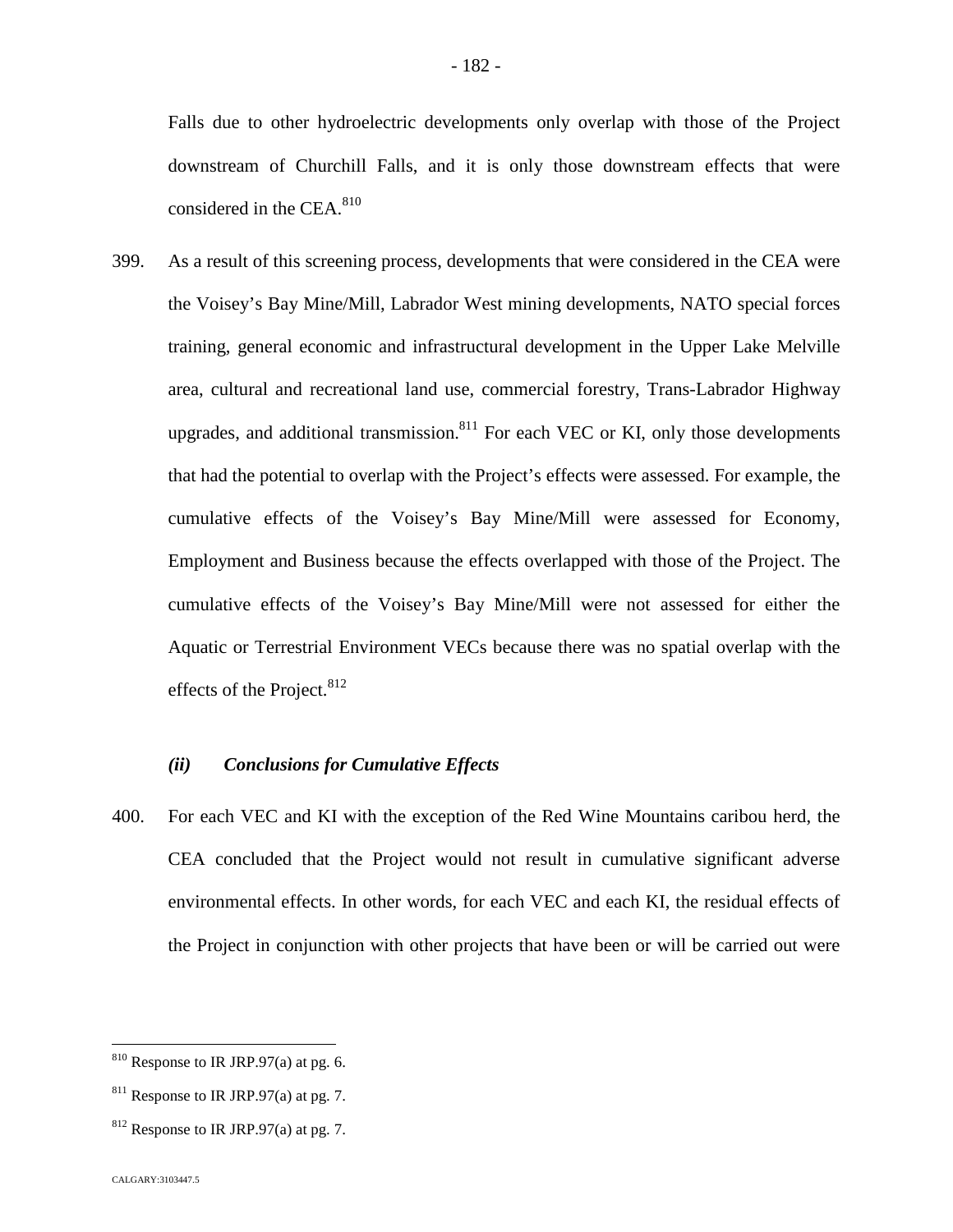not found to be significant, based on the definitions of significance for each KI outlined above.

401. With respect to the Red Wine Mountains caribou herd, the cumulative effects assessment concluded that the herd is currently experiencing significant cumulative effects. If left unchecked, the ongoing pressures of predation and illegal hunting will likely contribute toa further decline in numbers and viability of the herd[.](#page-183-0)<sup>813</sup> However, the Project will not contribute to these pressures.  $814$  In fact, Nalcor's proposed mitigation strategies and its involvement on the Labrador Woodland Caribou Recovery Team will encourage the herd's chances of recovery.<sup>[815](#page-183-2)</sup> Therefore, as discussed above, Nalcor concluded that the residual environmental effects of the *Project* on the Red Wine Mountains caribou herd is not expected to have any incremental adverse effect and thus are not likely to be significant.<sup>[816](#page-183-3)</sup> The Wildlife Division for the Province agreed with this conclusion.<sup>[817](#page-183-4)</sup> Since the status of the Red Wine Mountains caribou herd will not change as a result of the Project, the *Project* is not likely to result in any significant cumulative effect on the herd.<sup>[818](#page-183-5)</sup>

<span id="page-183-0"></span><sup>813</sup> EIS Vol. IIB, pg. 5-112 and 5-113.

<span id="page-183-1"></span><sup>&</sup>lt;sup>814</sup> Response to IR JRP.157(h) at pg. 15; EIS Vol IIB, pg. 5-80; Brock Simons, CEAR 940 at pg. 23..

<span id="page-183-2"></span><sup>815</sup> EIS Vol IIB, pg. 7-6.

<span id="page-183-3"></span><sup>816</sup> EIS Vol IIB, pg. 5-80 and 5-81.

<span id="page-183-4"></span><sup>817</sup> CEAR 205 at pg. 9.

<span id="page-183-5"></span><sup>818</sup> Perry Trimper, CEAR 1136 at pgs. 71 and 72.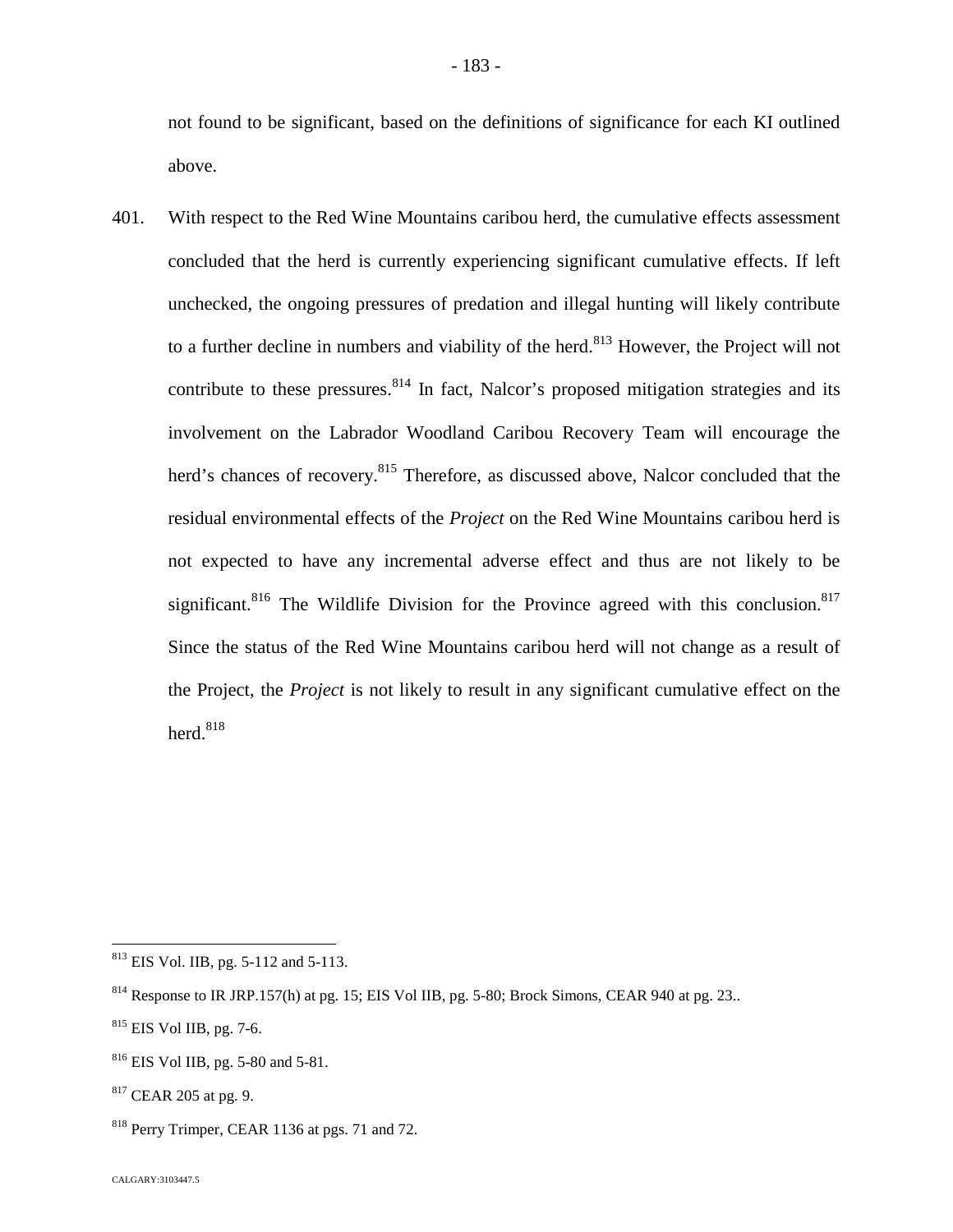## **VII. Adaptive Management, Monitoring and Follow-Up**

- 402. Adaptive management, monitoring and follow-up are key to the environmental assessment process, and several interveners have challenged the comprehensiveness of these proposed programs.  $819$  $819$
- 403. The purposes of monitoring and follow-up were defined in section 4.6.4 of the EIS Guidelines:

Monitoring programs will ensure that the Project is implemented as proposed, that the mitigation or compensation measures proposed to minimize the Project's environmental effects are effectively implemented, and that the conditions set at the time of the Project's authorization and the requirements pertaining to the relevant laws and regulations are met.

...

The purpose of the follow-up program is to verify the accuracy of the predictions made in the assessment of the effects as well as the effectiveness of the mitigation measures. The duration of the follow-up program shall be as long as is needed to evaluate the effectiveness of the mitigation measures

- 404. In accordance with the EIS Guidelines, Nalcor has committed to extensive monitoring and follow-up throughout the life of the Project.<sup>[820](#page-184-1)</sup> The details of this monitoring will be developed prior to construction and will incorporate the results of this hearing process.<sup>[821](#page-184-2)</sup> However, Nalcor has committed to working with various regulators in developing the specifics of these programs and will make all monitoring results publicly available. $822$
- 405. Dr. Rosenberg stated during the hearings that long-term monitoring is needed in order to measure the accuracy of effects predictions and to inform mitigation and adaptive

<span id="page-184-0"></span><sup>819</sup> For example, Robin Goodfellow-Baikie, CEAR 1113 at pg. 85; Tom Sheldon CEAR 1113 at pg. 293; Roberta Benefiel, CEAR 1113 at pg. 206.

<span id="page-184-1"></span><sup>&</sup>lt;sup>820</sup> For example, refer to response to IR JRP.112.

<span id="page-184-2"></span><sup>&</sup>lt;sup>821</sup> Response to IR JRP.112 at pg. 4.

 $822$  Gilbert Bennett, CEAR 1113 at pg. 40.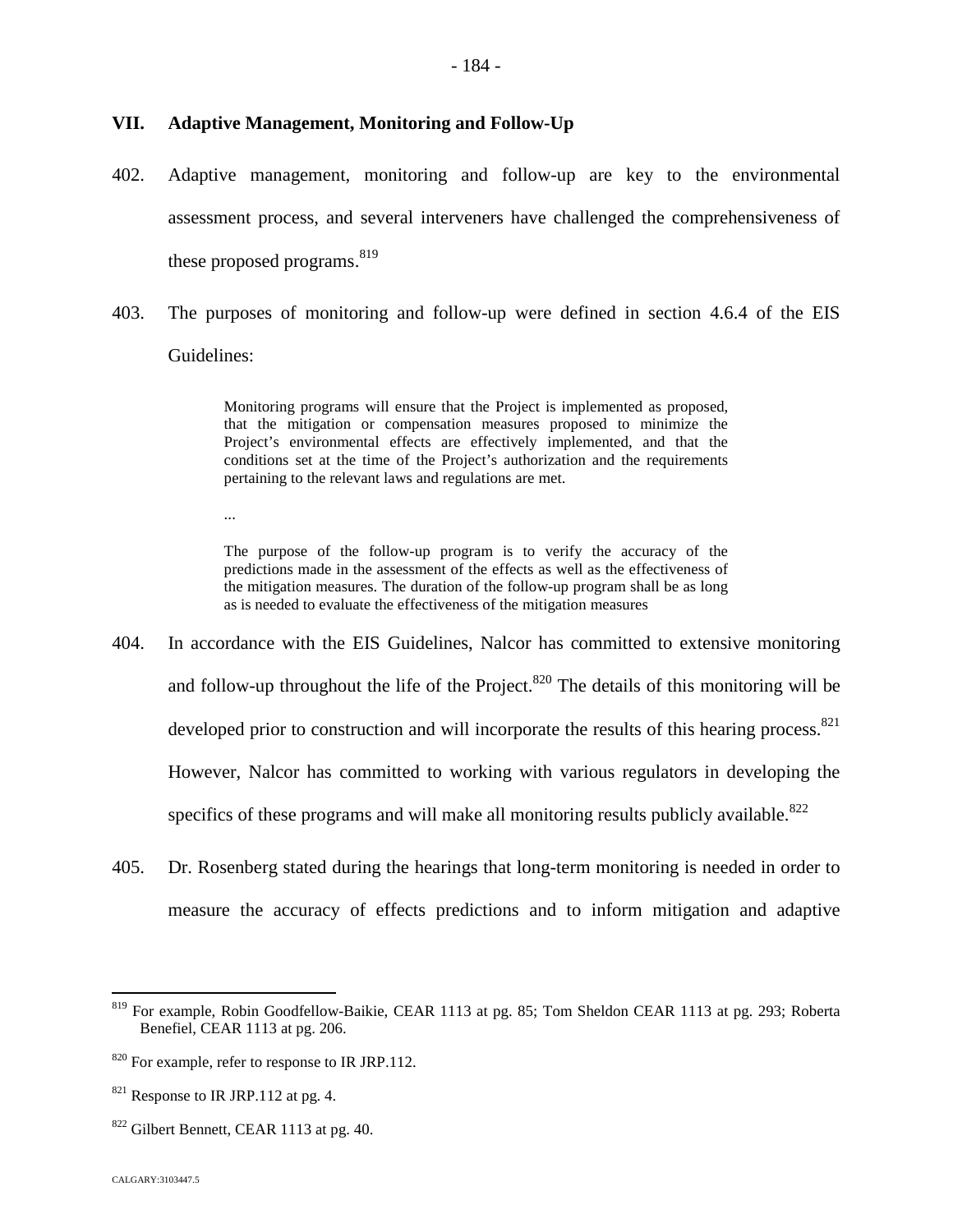management processes. $823$  Nalcor completely agrees. The objective of each follow-up program will be to test the accuracy of the predictions made in the EIS for a given biophysical, social, or economic component that would be tested by analysis of the data collected, and to verify the effectiveness of mitigation measures. If Project effects are not as predicted, adaptive management measures will be implemented to refine and optimize relevant mitigation and monitoring.  $824$  $824$ 

- 406. Nalcor's approach to adaptive management is consistent with the CEA Agency's guidance and involves a systematic approach that builds on trial and error and adjusts practices to address evolving issues and conditions.<sup>[825](#page-185-2)</sup> This adaptive management process can be summarized in 8 steps:
	- (1) Nalcor identifies a potential Project effect on a KI or VEC;
	- (2) Nalcor develops a management goal for that effect;
	- (3) Nalcor designs a monitoring and follow-up program to track the Project's effects on that VEC or KI and the accuracy of Nalcor's effects predictions;
	- (4) Nalcor implements that monitoring and follow-up program;
	- (5) Nalcor analyzes and interprets the data gathered through the monitoring and follow-up program and communicates the results to regulators;

<span id="page-185-0"></span><sup>823</sup> Dr. Dave Rosenberg, CEAR 1163 at pg. 228.

<span id="page-185-1"></span> $824$  Response to IR JRP.112 at pg. 8.

<span id="page-185-2"></span> $825$  CEA Agency, "Adaptive Management Measures Under the Canadian Environmental Assessment Act" (2009); Response to IR JRP.112 at pg. 11.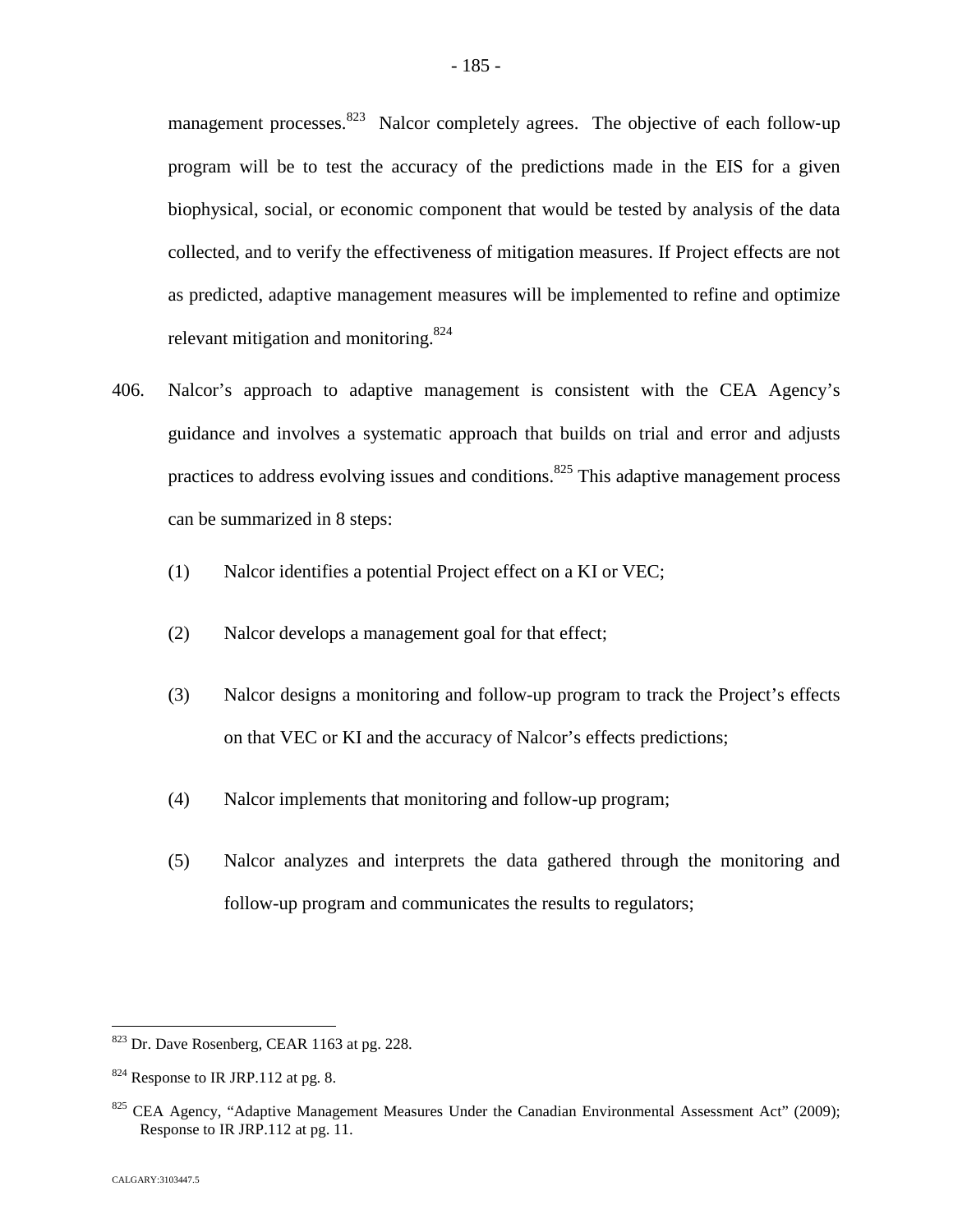- (6) Based on the results of the monitoring and follow-up, Nalcor evaluates the attainment of the goals established in Step 2;
- (7) If the results require, Nalcor adapts the monitoring and follow-up program to better achieve the goals established in Step 2; and
- (8) Nalcor continues to conduct monitoring and follow-up, adapting as necessary, until the goals established in Step 2 are achieved.<sup>82[6](#page-186-0)</sup>
- 407. Nalcor has successfully utilized this approach to monitoring, follow-up and adaptive management in previous developments.<sup>[827](#page-186-1)</sup> This approach will allow Nalcor to respond to changing circumstances or unforeseen events in a timely and efficient manner to ensure that the Project does not result in any significant adverse environmental effects. If Nalcor's ability to adaptively manage the Project is constrained by overly prescriptive conditions or recommendations, this could impair the purpose of adaptive management and result in less effective adaptive management of the Project. For example, Keith Clarke with DFO explained that requiring specific mitigation to prevent entrainment before any results are gathered might actually lead to greater harm than if DFO and the Proponent adaptively managed the same issue in the future.<sup>[8](#page-186-2)28</sup>
- 408. Some interveners have expressed concerns with the lack of detail in Nalcor's proposed monitoring and follow-up programs. However, Nalcor's proposed monitoring and followup programs are preliminary at this point and will incorporate input from this hearing

<span id="page-186-0"></span> $826$  Response to IR JRP.112 at pg. 12.

<span id="page-186-1"></span> $827$  Response to IR JRP.112 at pg. 9.

<span id="page-186-2"></span> $828$  Keith Clarke, CEAR 1113 at pg. 263.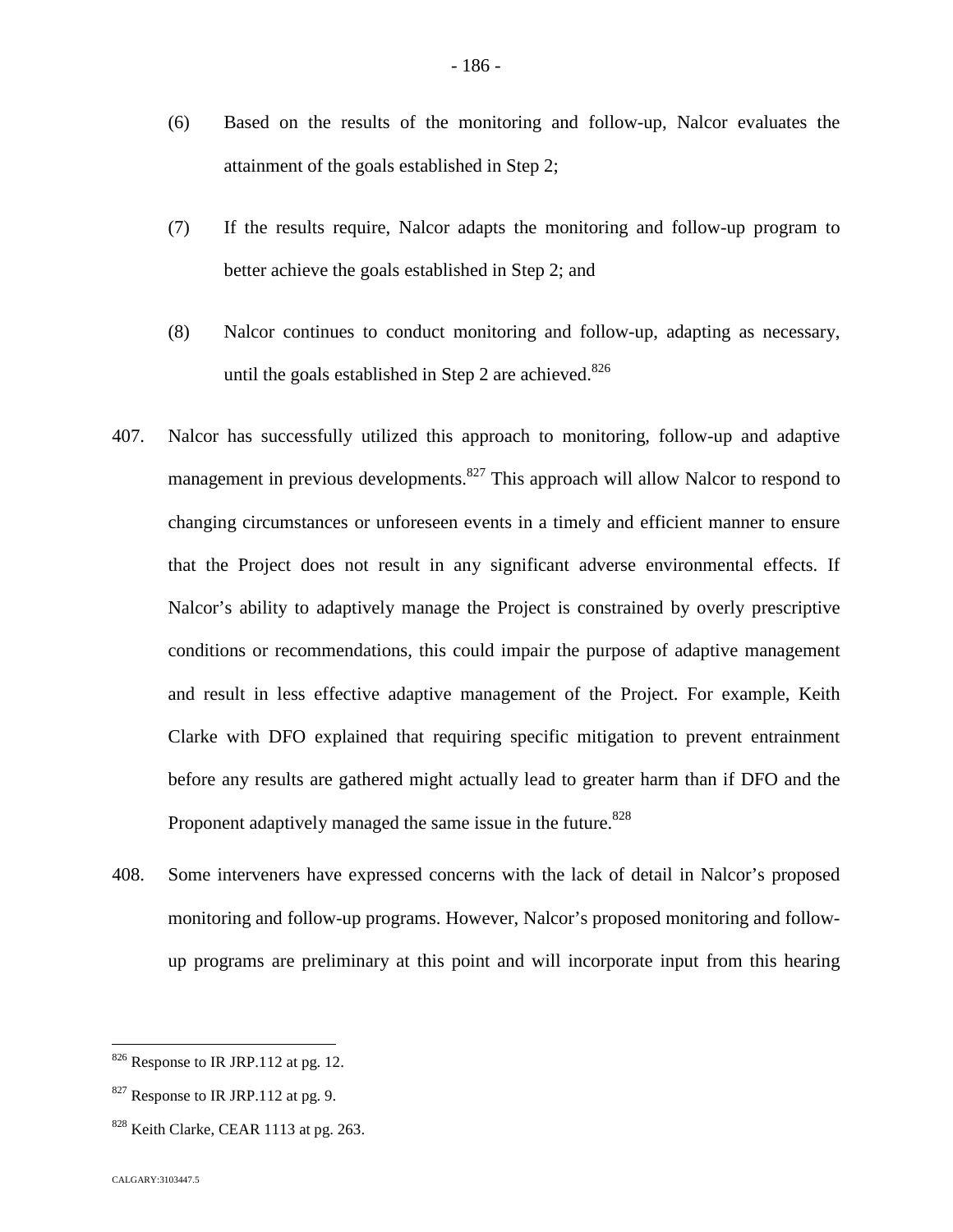process, as well as the detailed Project plans that will be developed once the environmental assessment is complete and a decision is made to proceed with the Project.

- 409. In addition, several interveners requested that Nalcor form a local monitoring committee.<sup>[829](#page-187-0)</sup> In response to this request, Nalcor has committed to forming a Monitoring and Follow-up Committee comprised of representatives of Aboriginal groups, communities, impartial scientific experts, and representatives of federal and provincial regulators.[830](#page-187-1) This Committee will facilitate communication of monitoring and follow-up objectives, define monitoring and follow-up requirements, consider proposals to meet those requirements, review and advise on results, and provide feedback to Nalcor in order to continually improve Nalcor's environmental performance.<sup>[831](#page-187-2)</sup> All activities, advice and recommendations of this Committee will be made available to the public.<sup>83[2](#page-187-3)</sup>
- 410. The Nunatsiavut Government recommended that Nalcor provide funding to allow the ArcticNet program to monitor Lake Melville, including the use of a particular research vesselthat would cost roughly  $$56,000$  per day[.](#page-187-4)<sup>833</sup> Nalcor has committed to discussing potential monitoring and follow-up programs with each Aboriginal group, including the Nunatsiavut Government.<sup>[834](#page-187-5)</sup> However, given that Nalcor will be working with all stakeholders to develop suitable monitoring and follow-up programs, Nalcor submits that it is not appropriate to recommend such a specific monitoring program at this time.

<span id="page-187-0"></span><sup>829</sup> For example, Robin Goodfellow-Baikie, CEAR 1113 at pg. 88.

<span id="page-187-1"></span> $830$  CEAR 1188 at pg. 1.

<span id="page-187-2"></span> $831$  CEAR 1188 at pg. 1.

<span id="page-187-3"></span><sup>832</sup> CEAR 1188 at pg. 1.

<span id="page-187-4"></span><sup>833</sup> Tom Sheldon, CEAR 1113 at pgs. 297 and 317.

<span id="page-187-5"></span> $834$  CEAR 1188 at pg. 1.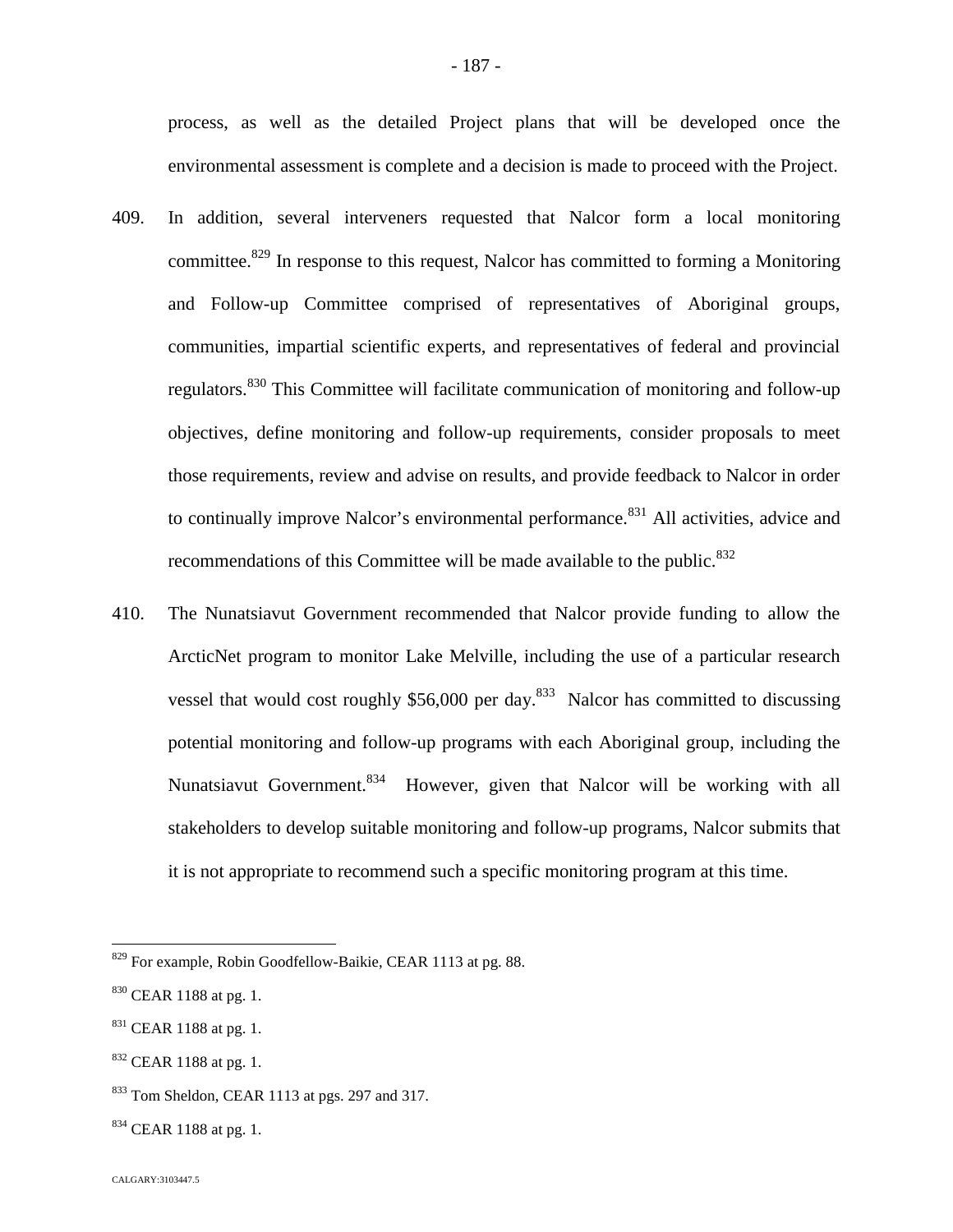- 411. It is also important to note that once the environmental assessment for a development project is complete, that project will typically require further regulatory authorizations. These authorizations are often contingent on detailed project plans, mitigation strategies and monitoring programs. For example, the Project will require authorization under section 5 of the *Navigable Waters Protection Act* to construct any work in, on, over, under, through or across the Churchill River. Transport Canada will work with Nalcor to develop detailed mitigation strategies to ensure that the public's right to safe navigation is protected if the Project proceeds.<sup>[835](#page-188-0)</sup> Similarly, the Project will require authorization under the *Fisheries Act* and this will necessitate a final Fish Habitat Compensation Plan that is acceptable to  $DFO$ <sup>[836](#page-188-1)</sup> Developing such mitigation and monitoring strategies requires engineered drawings and detailed timelines of construction activities.<sup>837</sup>
- 412. Since the planning details that support these further regulatory authorizations are not required during the environmental assessment phase, Nalcor submits that detailed monitoring and follow-up plans for issues that require further regulatory approval be developed during those future processes and not at this time. Environment Canada expressed a similar opinion when it submitted that "...Environment Canada does not expect to see detailed programs or contingency plans at this stage of project planning. Rather our expectation and recommendation is that these programs be developed in future and approved by the appropriate agencies prior to construction.<sup>[838](#page-188-2)</sup> It should be noted that with respect to the Fish Habitat Compensation Plan, DFO has submitted that Nalcor "has

<span id="page-188-0"></span><sup>835</sup> Transport Canada, CEAR 635 at pg. 10.

<span id="page-188-1"></span><sup>836</sup> Fisheries and Oceans Canada, CEAR 639 at pg. 24.

<sup>837</sup> Transport Canada, CEAR 635 at pg. 10.

<span id="page-188-2"></span><sup>838</sup> Environment Canada, CEAR 615 at pg. 3.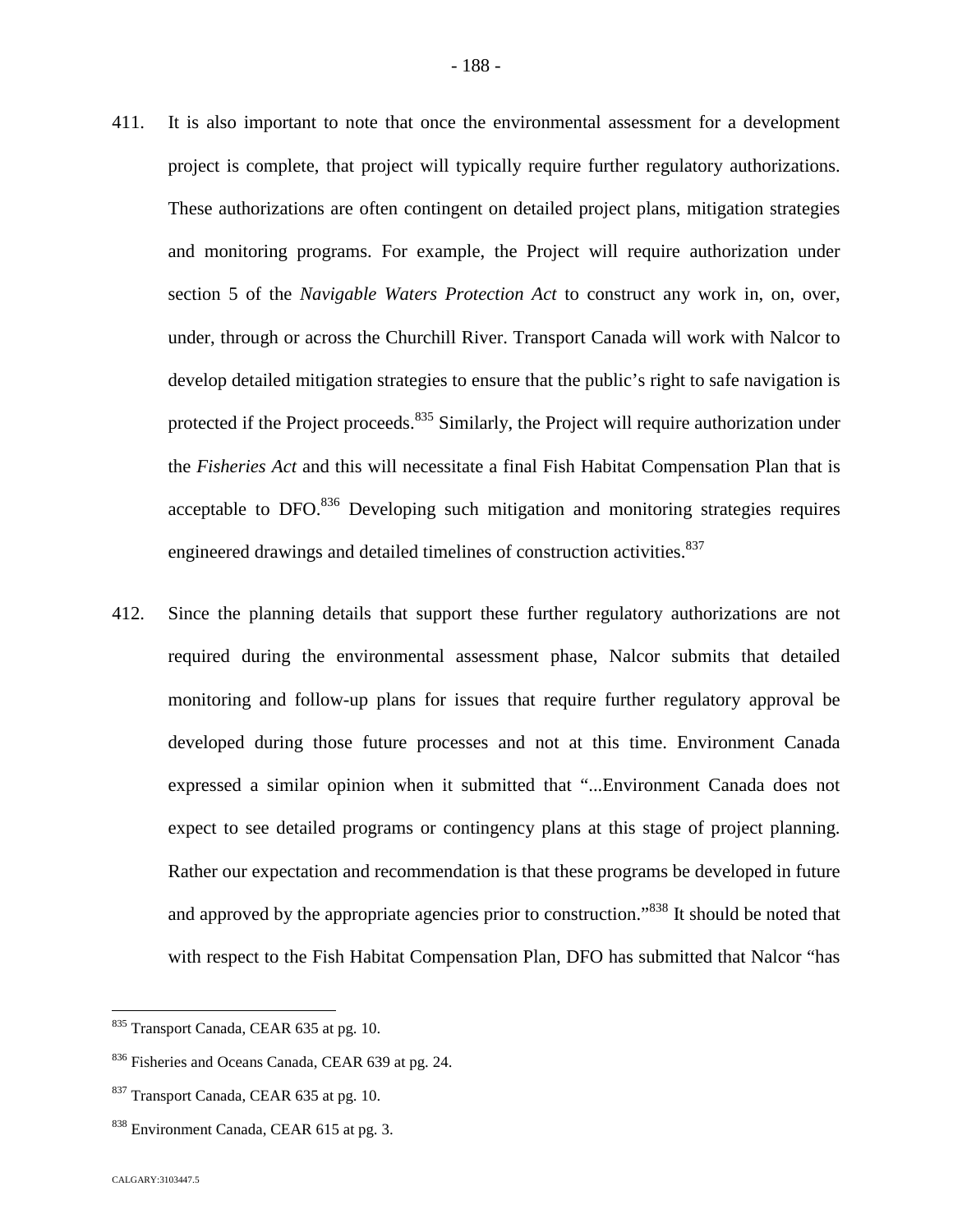considerable experience in monitoring the functioning of habitat constructed for compensation at other sites, and that it is likely that an appropriate and effective monitoring program can be designed and implemented for both the incidental habitat

- 413. Therefore, Nalcor submits that while details of some proposed monitoring and follow-up programs have not yet been finalized, Nalcor will be required to work with the relevant regulators to design these programs and these programs will ensure that Nalcor's effects predictions are verified once the Project is commenced. Given the expertise of these permitting bodies, Nalcor submits that these regulators are in the best position to make detailed decisions regarding Project implementation, follow-up and monitoring and the JRP should have regard for this when considering the recommendations to include in its Report. Providing the regulators with flexibility in how to manage the Project will also allow them to adapt to future conditions to increase benefits and reduce adverse effects.
- 414. Innu Nation raised a question regarding the adequacy of the socio-economic baseline usedin the EI[S](#page-189-1)<sup>840</sup> to support an assessment of project effects on Innu, Innu governments and Innu social service agencies, and proposed an institute similar to the Institute for Environmental Monitoring and Research in relation to social monitoring.<sup>[841](#page-189-2)</sup> Nalcor has made every attempt to engage Innu Nation to participate in the collection of, and/or to provide this data. The history of these attempts is provided in the response to IR JRP.1. Innu Nation declined to participate or provide this information. Nalcor is confident that sufficient socio-economic baseline date upon which to base effects predictions has been

gains and the physical works in question".<sup>8[39](#page-189-0)</sup>

<span id="page-189-0"></span><sup>839</sup> Fisheries and Oceans Canada, CEAR 639 at pg. 25.

<span id="page-189-1"></span><sup>&</sup>lt;sup>840</sup> Rick Hendriks, CEAR 1113 at pg. 152.

<span id="page-189-2"></span> $841$  Rick Hendriks, CEAR 1113 at pg. 145.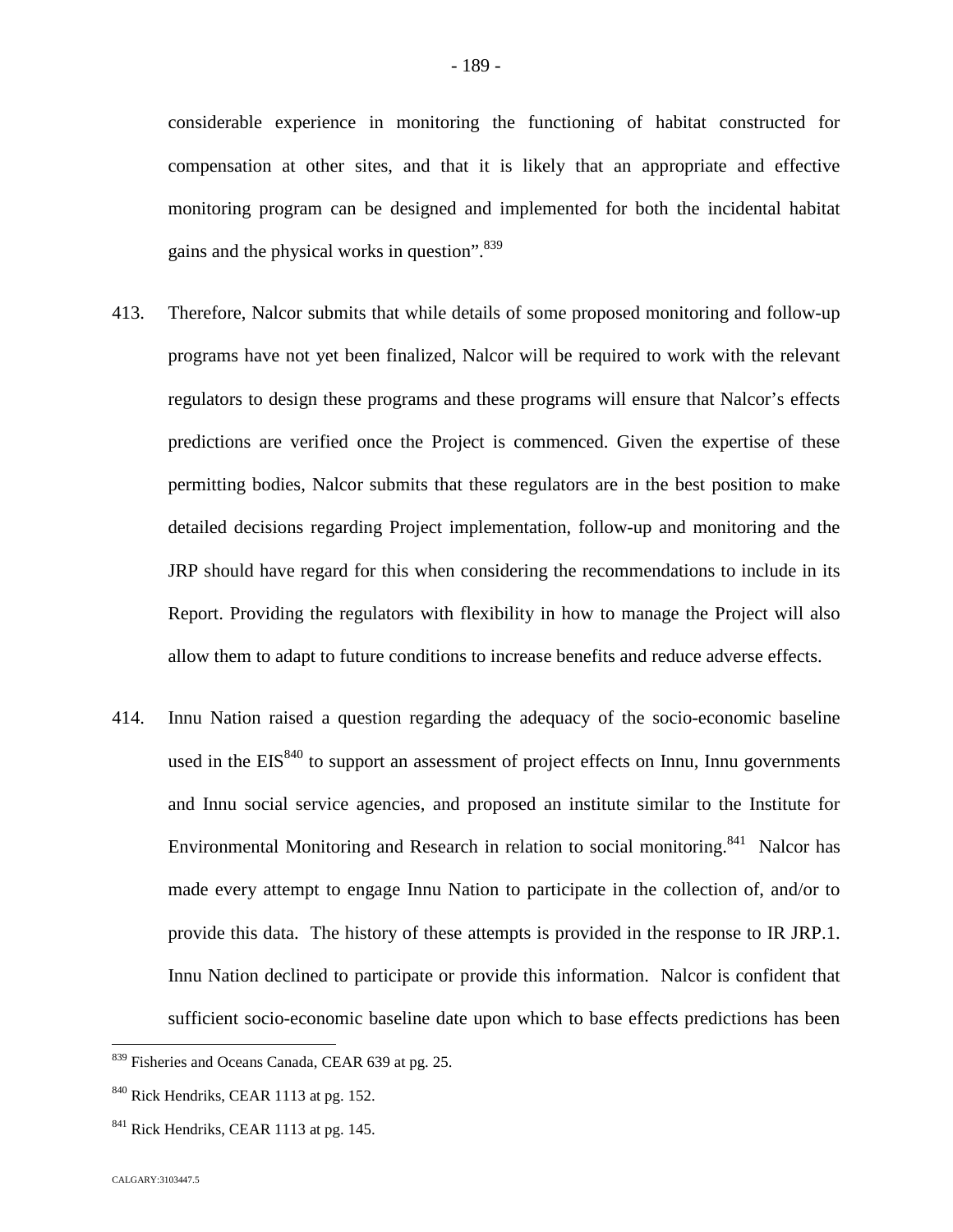collected.[842](#page-190-0) With respect to a socio-economic monitoring institute, its establishment does not appear to present any inherent advantages in collecting information that will clearly measure the effects of the Project, as compared to the socio-economic monitoring that Nalcor has proposed. $843$  Nalcor has a long history of success with its own biophysical programs and working with others with monitoring mandates and responsibilities.<sup>8[44](#page-190-2)</sup> Although this concept may merit consideration by provincial and regional authorities, Nalcor sees no reason to establish such an institute for the purpose of the Project.

415. The Panel expressed concerns during the hearing that some regulators were proposing recommendations that they may not have the legislative mandate to enforce.<sup>[845](#page-190-3)</sup> The Environmental Assessment Projects Committee's *Interim Approach for Determining Scope of Project for Major Development Proposals with Specific Regulatory Triggers under the Canadian Environmental Assessment Act* expressly considers this issue as follows:

> Where [a federal authority] has suggested the inclusion of a particular component of the development proposal in the scope of project and lacks its own regulatory instruments to ensure directly the implementation of mitigation measures and/or follow-up requirements, it may use any other approaches appropriate in the circumstances to achieve this goal, such as:

- having the mitigation measures and/or follow-up requirements included in provincial permits or authorizations and receiving monitoring reports from the province or proponent;
- entering into an agreement with the proponent, supported by a letter of credit or security bond, where appropriate, and receiving monitoring reports from the proponent; or

<span id="page-190-0"></span><sup>842</sup> CEAR 1190 at pg. 1.

<span id="page-190-1"></span><sup>&</sup>lt;sup>843</sup> CEAR 1190 at pg. 4.

<span id="page-190-2"></span><sup>844</sup> CEAR 1190 at pg. 3.

<span id="page-190-3"></span><sup>845</sup> For example, Chair Member Doelle, CEAR 1113 at pg. 79.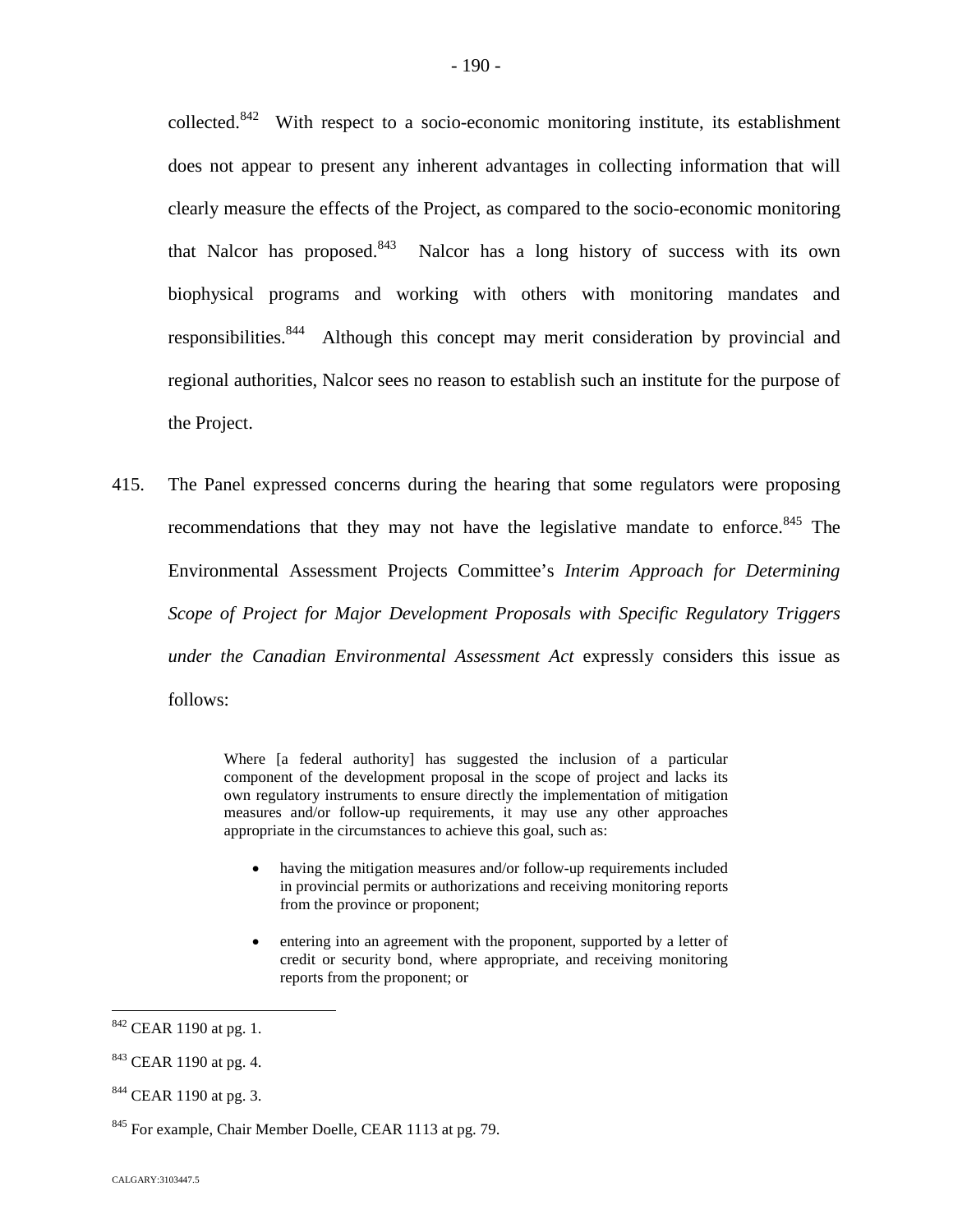having the mitigation measures and/or follow-up requirements included in [a responsible authority's] permits or authorizations and receiving monitoring reports from the [responsible authority] or proponent.

Whichever option(s) is/are chosen, where [a federal authority] is taking the lead with respect to certain mitigation measures and follow-up requirements, [responsible authorities] will provide appropriate support to [federal authority's] efforts in a manner consistent with the [responsible authority's] obligation to ensure the implementation of mitigation measures and follow-up. [A responsible authority] may, for example, include as a condition of its permitting the successful conclusion of an agreement between [a federal authority] and a proponent.[846](#page-191-0)

The CEA Agency's OPS on Follow-up Programs under the *Canadian Environmental Assessment Act* also confirms that responsible authorities may include recommendations from other regulators in conditions to their authorizations.<sup>[847](#page-191-1)</sup> In addition, the CEA Agency's OPS on Adaptive Management directs that while the proponent plays a leading role in designing and implementing adaptive management measures, responsible authorities and other federal authorities may also design and inform adaptive management programs.<sup>[848](#page-191-2)</sup> Therefore, the federal responsible authorities for the Project, namely DFO and Transport Canada, may include recommendations for mitigation or monitoring from other regulators, such as Environment Canada, in the terms and conditions of any approvals that they issue for the Project.

416. Alternatively, the Province may choose to issue a regulation or order that legislatively mandates Nalcor to adhere to certain conditions to the Project. This approach was used

<span id="page-191-0"></span><sup>846</sup> Environmental Assessment Projects Committee, *Interim Approach for Determining Scope of Project for Major Development Proposals with Specific Regulatory Triggers under the Canadian Environmental Assessment Act*, online: <http://www.ceaa-acee.gc.ca/default.asp?lang=En&n=A2CA1289-1>.

<span id="page-191-1"></span><sup>847</sup> CEA Agency, "Operational Policy Statement on Follow-up Programs under the *Canadian Environmental Assessment Act*" (November 2007) online: <http://www.ceaa.gc.ca/499F0D58-B7A1-46C3-BD7E-6E0BD88DED07/Follow-up\_Programs\_under\_the\_CEAA.pdf> at pg. 2.

<span id="page-191-2"></span><sup>&</sup>lt;sup>848</sup> CEA Agency, "Adaptive Management Measures Under the Canadian Environmental Assessment Act" (2009) at 7.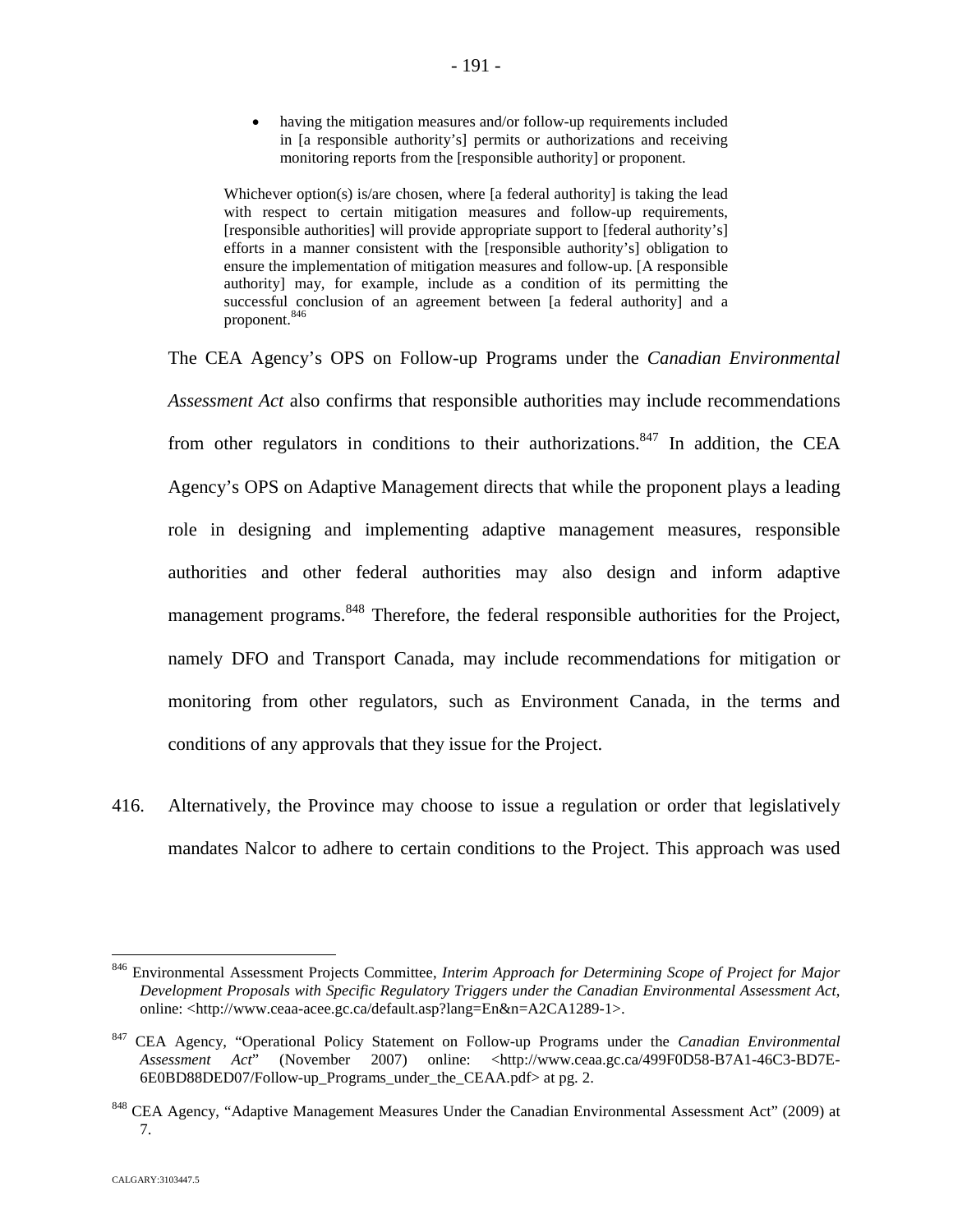for the Voisey's Bay Mine/Mill Project, $849$  as well as Vale Inco's Long Harbour Processing Plant.<sup>[850](#page-192-1)</sup>

417. Therefore, there are several ways that valid recommendations arising under the JRP process may be addressed.

## **E. CONCLUSION**

418. Many of the concerns that were raised during the hearing relate to past effects of the Churchill Falls development and the belief that the Project would result in the same or similar effects for the lower Churchill River. This Project is fundamentally different than the Churchill Falls development; the footprint is considerably smaller, the operating regime and operating philosophy are different, and the Project will not involve diverting other river systems, as was done for the Churchill Falls development. In fact, the Project will flood only approximately 5% of the area inundated for the Churchill Falls development but will generate nearly half of the energy as the Churchill Falls development.<sup>[851](#page-192-2)</sup> The Churchill Falls development was never the subject of an environmental assessment or review panel process. The overall awareness and approach towards the environment has changed dramatically since the time that the Churchill Falls development was built, and many technological improvements over this period have reduced the environmental effects of large hydroelectric projects such as the Project. As a

<span id="page-192-0"></span><sup>849</sup> NL Reg. 74/99.

<span id="page-192-1"></span> $850$  NL Reg. 26/09.

<span id="page-192-2"></span><sup>&</sup>lt;sup>851</sup> Gilbert Bennett, CEAR 1178 at pg. 24.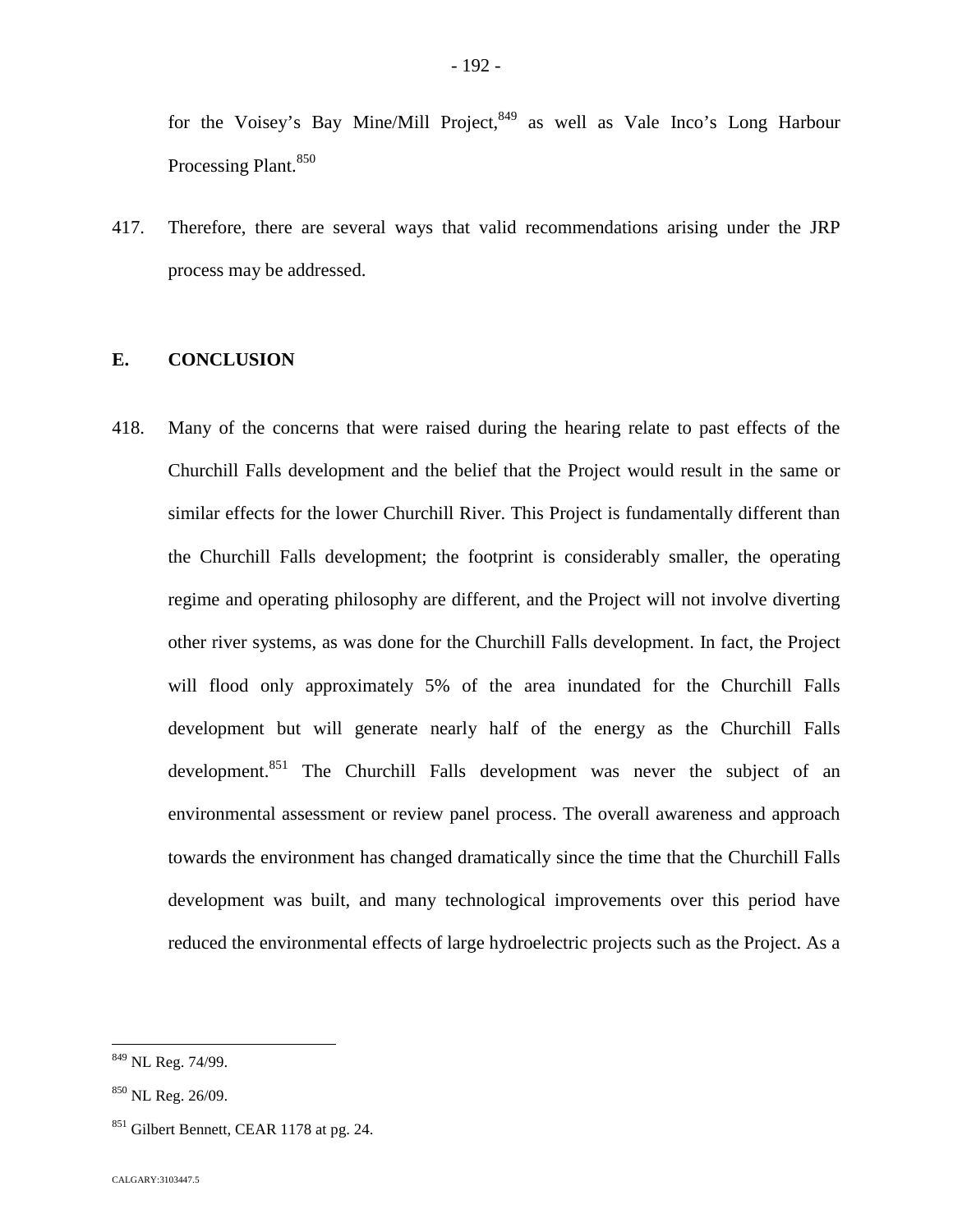result, the predicted environmental effects of the Project are very different and much less than the effects of the Churchill Falls development.

- 419. In every respect of the environmental assessment for the Project, thorough studies were undertaken to understand the existing environment and how it will be affected by the Project in conjunction with other projects in the region that have been or will be carried out. In many respects, the scope of the studies undertaken for this environmental assessment was unprecedented for environmental assessments in the region and across the country. Nalcor's findings that there is not likely to be any significant adverse environmental effects caused by this Project has not been contradicted by any Projectspecific evidence that was provided during the hearings.
- 420. Nalcor's evidence clearly shows that Nalcor has integrated and balanced the three objectives of sustainable development in the planning and decision-making process for this Project. As a result, each component of this Project is designed to ensure sustainable development:
	- (a) Regarding the environment, the Project will result in effects, but none of these effects will deny humans and wildlife the ability to use the environment in much the same way as they have historically done. In addition, the Project will not affect the viability of any species within the lower Churchill River watershed.
	- (b) Regarding social considerations, the Project will provide training and jobs to local communities, and will greatly increase business activity in the area and throughout the Province of Newfoundland and Labrador. Nalcor has worked, and will continue to work, closely with Aboriginal groups, women's organizations, training institutions and labour organizations to maximize benefits in the local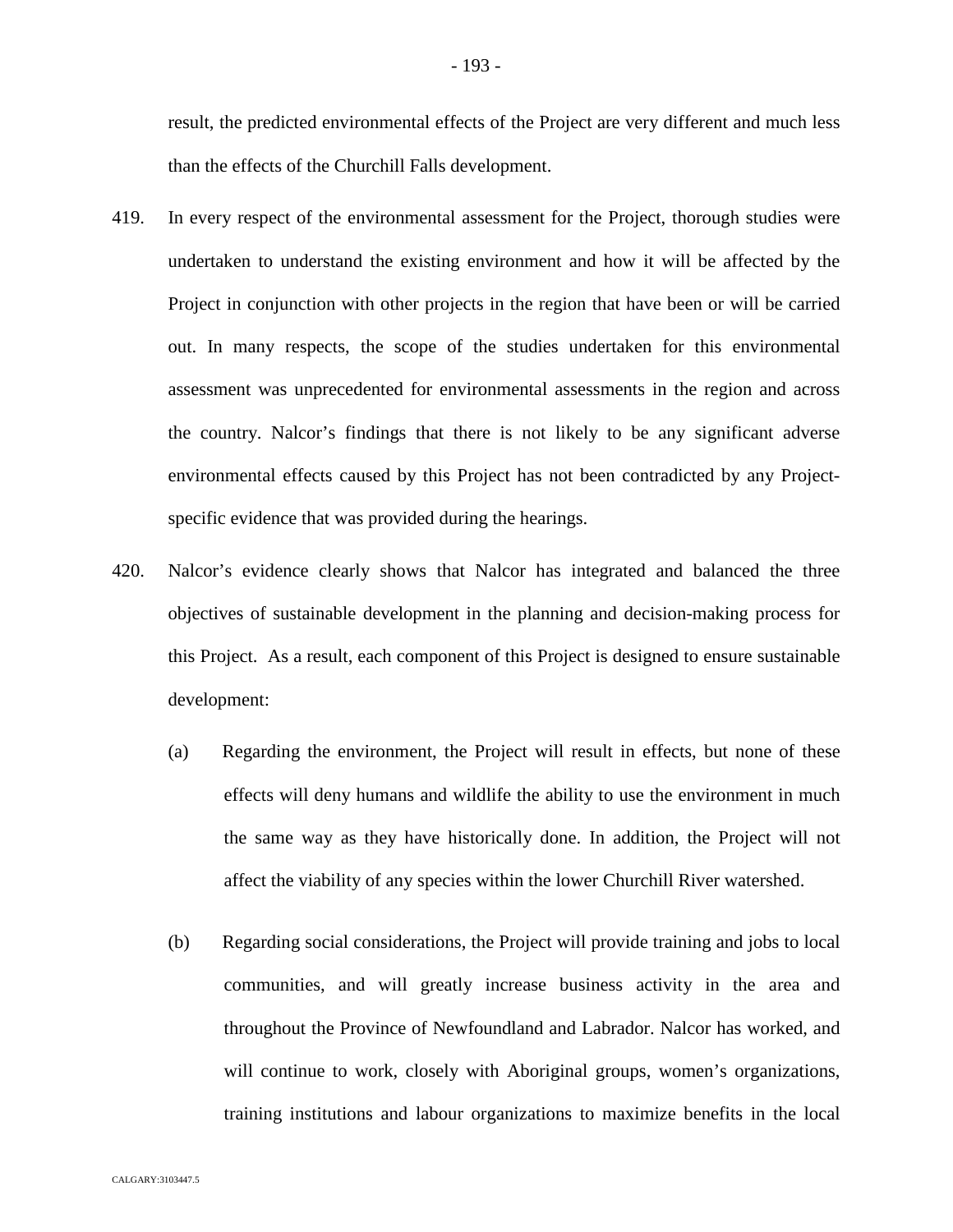communities. Nalcor is also uniquely positioned to work with government agencies on social issues and the government revenues associated with the Project will support many social services and programs throughout the Province.

- (c) Regarding economic considerations, individual incomes will be increased by \$2.1 billion during construction and another \$20 million for each year of operations. The Government will receive \$1 billion each year in direct revenues once debt obligations have been satisfied and an additional \$340 million in tax revenue during construction of the Project. Ratepayers in the Province will save \$41 billion as a result of the Project over the next fifty years. Finally, the Project will greatly increase the power available for economic development in the Province and will induce further industrial development in Newfoundland and Labrador.
- 421. The Project represents the most attractive undeveloped hydroelectric project in North America. It will continue to harness renewable energy for decades and perhaps even centuries to come. It will ensure a secure, reliable and competitively-priced supply of energy for current and future needs of Newfoundland and Labrador. It will allow the Province to reinvest revenues from oil and gas development in a way that will secure prosperity for present and future generations of Newfoundlanders and Labradoreans. It will induce further industrial development in the Province that in turn will move the Province towards a more diversified economy. It will provide tremendous employment opportunities, especially for the Province's youth. Finally, it will accomplish all of this with a relatively small environmental footprint.
- 422. Nalcor requests that this Panel approve the Project by: